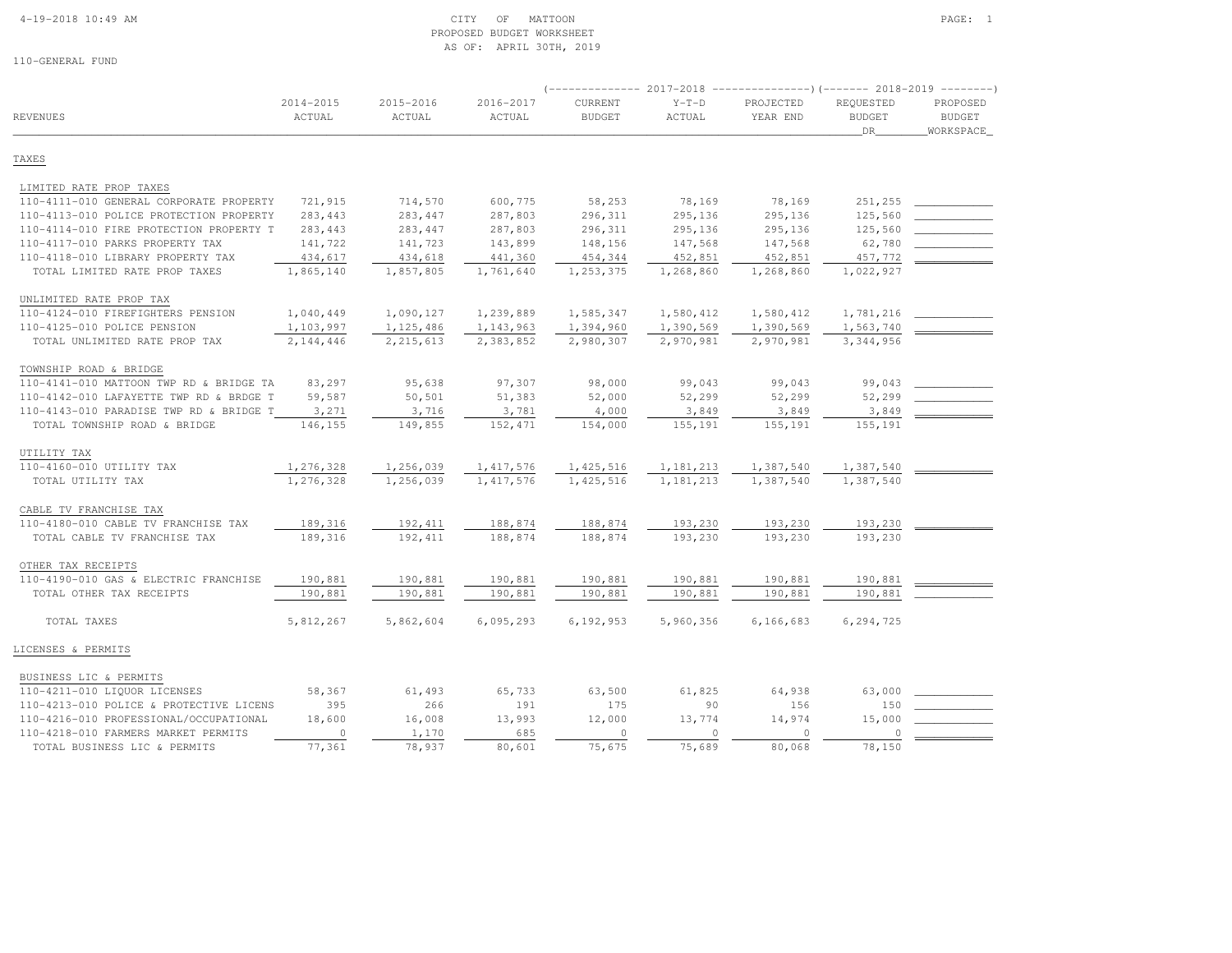#### 4-19-2018 10:49 AM CITY OF MATTOON PAGE: 2 PROPOSED BUDGET WORKSHEETAS OF: APRIL 30TH, 2019

|                                         |                     | $---------2017-2018$<br>$-----------() (------ 2018-2019$ |                     |                          |                   |                       |                            | $\begin{tabular}{cccccc} \multicolumn{2}{c}{} & \multicolumn{2}{c}{} & \multicolumn{2}{c}{} & \multicolumn{2}{c}{} & \multicolumn{2}{c}{} & \multicolumn{2}{c}{} & \multicolumn{2}{c}{} & \multicolumn{2}{c}{} & \multicolumn{2}{c}{} & \multicolumn{2}{c}{} & \multicolumn{2}{c}{} & \multicolumn{2}{c}{} & \multicolumn{2}{c}{} & \multicolumn{2}{c}{} & \multicolumn{2}{c}{} & \multicolumn{2}{c}{} & \multicolumn{2}{c}{} & \multicolumn{2}{c}{} & \multicolumn{2}{c}{} & \mult$ |  |  |
|-----------------------------------------|---------------------|-----------------------------------------------------------|---------------------|--------------------------|-------------------|-----------------------|----------------------------|--------------------------------------------------------------------------------------------------------------------------------------------------------------------------------------------------------------------------------------------------------------------------------------------------------------------------------------------------------------------------------------------------------------------------------------------------------------------------------------|--|--|
| REVENUES                                | 2014-2015<br>ACTUAL | 2015-2016<br>ACTUAL                                       | 2016-2017<br>ACTUAL | CURRENT<br><b>BUDGET</b> | $Y-T-D$<br>ACTUAL | PROJECTED<br>YEAR END | REQUESTED<br>BUDGET<br>DR_ | PROPOSED<br><b>BUDGET</b><br>WORKSPACE                                                                                                                                                                                                                                                                                                                                                                                                                                               |  |  |
|                                         |                     |                                                           |                     |                          |                   |                       |                            |                                                                                                                                                                                                                                                                                                                                                                                                                                                                                      |  |  |
| NONBUSINESS LIC & PERMIT                |                     |                                                           |                     |                          |                   |                       |                            |                                                                                                                                                                                                                                                                                                                                                                                                                                                                                      |  |  |
| 110-4221-010 BUILDING PERMITS           | 25,101              | 30,407                                                    | 41,492              | 28,000                   | 38,969            | 39,761                | 33,000                     |                                                                                                                                                                                                                                                                                                                                                                                                                                                                                      |  |  |
| 110-4222-010 ELECTRICAL PERMITS         | 10,647              | 8,653                                                     | 12,558              | 10,000                   | 15,130            | 14,173                | 12,000                     |                                                                                                                                                                                                                                                                                                                                                                                                                                                                                      |  |  |
| 110-4223-010 HVAC PERMITS               | 4,659               | 2,892                                                     | 3,810               | 4,000                    | 2,900             | 3,375                 | 3,000                      |                                                                                                                                                                                                                                                                                                                                                                                                                                                                                      |  |  |
| 110-4224-010 PLUMBING PERMITS           | 2,402               | 1,648                                                     | 1,844               | 2,000                    | 3,328             | 3,210                 | 2,500                      |                                                                                                                                                                                                                                                                                                                                                                                                                                                                                      |  |  |
| 110-4225-010 HUNTING & FISHING LICENSES | 914                 | 3,576                                                     | 1,665               | 1,000                    | 430               | 466                   | 1,000                      |                                                                                                                                                                                                                                                                                                                                                                                                                                                                                      |  |  |
| 110-4226-010 BOAT REGISTRATION FEES     | 63,184              | 81,031                                                    | 75,382              | 80,500                   | 59,804            | 79,040                | 79,500                     |                                                                                                                                                                                                                                                                                                                                                                                                                                                                                      |  |  |
| 110-4227-010 HUNTING & FISHING LIC-LAKE | 10,306              | 9,318                                                     | 9,896               | 11,000                   | 8,185             | 12,018                | 12,000                     |                                                                                                                                                                                                                                                                                                                                                                                                                                                                                      |  |  |
| TOTAL NONBUSINESS LIC & PERMIT          | 117,212             | 137,524                                                   | 146,647             | 136,500                  | 128,746           | 152,043               | 143,000                    |                                                                                                                                                                                                                                                                                                                                                                                                                                                                                      |  |  |
| TOTAL LICENSES & PERMITS                | 194,573             | 216,461                                                   | 227,248             | 212,175                  | 204,435           | 232, 111              | 221,150                    |                                                                                                                                                                                                                                                                                                                                                                                                                                                                                      |  |  |
| INTERGOVERNMENTAL REV                   |                     |                                                           |                     |                          |                   |                       |                            |                                                                                                                                                                                                                                                                                                                                                                                                                                                                                      |  |  |
| FEDERAL GOVT GRANTS                     |                     |                                                           |                     |                          |                   |                       |                            |                                                                                                                                                                                                                                                                                                                                                                                                                                                                                      |  |  |
| 110-4311-022 FED OPERATING CATEGORIE GR | 85,046              | 65,692                                                    | 105,625             | 85,698                   | 73,089            | 105,705               | 105,705                    |                                                                                                                                                                                                                                                                                                                                                                                                                                                                                      |  |  |
| 110-4312-010 FED OPERAT NON-CATEGORICAL | 6,686               | 10,880                                                    | $\circ$             | 541,353                  | 285,715           | 285,715               | $\Omega$                   |                                                                                                                                                                                                                                                                                                                                                                                                                                                                                      |  |  |
| 110-4313-023 FEDERAL CAPITAL GRANTS     | $\circ$             | 1,560                                                     | $\circ$             | $\circ$                  | 19,395            | 19,395                | 234,286                    |                                                                                                                                                                                                                                                                                                                                                                                                                                                                                      |  |  |
| 110-4318-023 FEDERAL CAPITAL GRANTS - P | $\circ$             | $\mathbb O$                                               | 750                 | $\circ$                  | $\circ$           | $\circ$               | $\Omega$                   |                                                                                                                                                                                                                                                                                                                                                                                                                                                                                      |  |  |
| TOTAL FEDERAL GOVT GRANTS               | 91,732              | 78,131                                                    | 106,375             | 627,051                  | 378,199           | 410,815               | 339,991                    |                                                                                                                                                                                                                                                                                                                                                                                                                                                                                      |  |  |
| STATE GOVT GRANTS                       |                     |                                                           |                     |                          |                   |                       |                            |                                                                                                                                                                                                                                                                                                                                                                                                                                                                                      |  |  |
| 110-4321-022 STATE OPERAT CATEGORICAL G | 38,786              | 7,027                                                     | 27,629              | 2,530                    | 4,070             | 12,172                | 4,485                      |                                                                                                                                                                                                                                                                                                                                                                                                                                                                                      |  |  |
| 110-4328-023 OTHER CAPITAL GRANT-PUBLIC | 40,198              | 31,537                                                    | 20,469              | 20,000                   | $\circ$           | 28,831                | 68,000                     |                                                                                                                                                                                                                                                                                                                                                                                                                                                                                      |  |  |
| 110-4329-023 OTHER CAPITAL GRANT-PUBLIC | 6,841               | $\mathbf 0$                                               | $\Omega$            | 10,000                   | $\Omega$          | $\circ$               | 34,000                     |                                                                                                                                                                                                                                                                                                                                                                                                                                                                                      |  |  |
| TOTAL STATE GOVT GRANTS                 | 85,825              | 38,565                                                    | 48,098              | 32,530                   | 4,070             | 41,003                | 106,485                    |                                                                                                                                                                                                                                                                                                                                                                                                                                                                                      |  |  |
| STATE GOVT SHARED REV                   |                     |                                                           |                     |                          |                   |                       |                            |                                                                                                                                                                                                                                                                                                                                                                                                                                                                                      |  |  |
| 110-4331-010 INCOME TAX                 | 1,817,177           | 2,230,541                                                 | 1,500,819           | 1,874,055                | 1,682,602         | 1,992,419             | 1,651,395                  |                                                                                                                                                                                                                                                                                                                                                                                                                                                                                      |  |  |
| 110-4332-010 VIDEO GAMING TAX           | 210,442             | 280,236                                                   | 313,597             | 275,000                  | 283,562           | 344,094               | 335,000                    |                                                                                                                                                                                                                                                                                                                                                                                                                                                                                      |  |  |
| 110-4333-010 USE TAX                    | 374,894             | 428,324                                                   | 457,500             | 469,442                  | 407,818           | 479,954               | 496,346                    |                                                                                                                                                                                                                                                                                                                                                                                                                                                                                      |  |  |
| 110-4334-010 SALES TAX                  | 6,107,410           | 6,151,010                                                 | 6,222,685           | 6, 250, 000              | 5, 253, 912       | 6,226,580             | 6,250,000                  |                                                                                                                                                                                                                                                                                                                                                                                                                                                                                      |  |  |
| 110-4335-010 FOREIGN FIRE INS PREMIUM T | 32,873              | 34,743                                                    | 34,896              | 35,000                   | 38,934            | 38,934                | 38,784                     |                                                                                                                                                                                                                                                                                                                                                                                                                                                                                      |  |  |
| 110-4336-010 SIMPLIFIED TELECOM TAX     | 818,786             | 801,412                                                   | 791,993             | 805,006                  | 559,146           | 639,243               | 640,000                    |                                                                                                                                                                                                                                                                                                                                                                                                                                                                                      |  |  |
| 110-4337-010 PERSONAL PROP REPLACEMENT  | 556,739             | 512,548                                                   | 569,355             | 510,058                  | 374,433           | 497,862               | 484,983                    |                                                                                                                                                                                                                                                                                                                                                                                                                                                                                      |  |  |
| 110-4339-010 PULL TABS AND JAR GAMES TA | 4,273               | $\circ$                                                   | 8,229               | 4,000                    | 0                 | 4,163                 | 4,000                      |                                                                                                                                                                                                                                                                                                                                                                                                                                                                                      |  |  |
| TOTAL STATE GOVT SHARED REV             | 9,922,596           | 10,438,813                                                | 9,899,075           | 10, 222, 561             | 8,600,408         | 10, 223, 249          | 9,900,508                  |                                                                                                                                                                                                                                                                                                                                                                                                                                                                                      |  |  |
| TOTAL INTERGOVERNMENTAL REV             | 10,100,153          | 10,555,509                                                | 10,053,548          | 10,882,142               | 8,982,677         | 10,675,067            | 10,346,984                 |                                                                                                                                                                                                                                                                                                                                                                                                                                                                                      |  |  |
| CHARGES FOR SERVICES                    |                     |                                                           |                     |                          |                   |                       |                            |                                                                                                                                                                                                                                                                                                                                                                                                                                                                                      |  |  |
| GENERAL GOVT CHARGES                    |                     |                                                           |                     |                          |                   |                       |                            |                                                                                                                                                                                                                                                                                                                                                                                                                                                                                      |  |  |
| 110-4411-010 BIRTH & DEATH CERTIFICATES | 36,546              | 39,094                                                    | 36,126              | 38,200                   | 32,237            | 33,503                | 37,000                     |                                                                                                                                                                                                                                                                                                                                                                                                                                                                                      |  |  |
| 110-4412-010 VITAL RECORDS FEES         | 15,542              | 14,758                                                    | 11,940              | 15,000                   | 11,876            | 11,840                | 12,000                     |                                                                                                                                                                                                                                                                                                                                                                                                                                                                                      |  |  |
| 110-4416-010 INTERFND CHG - 09-10 ERI D | $\mathbf{0}$        | $\circ$                                                   | $\circ$             | 147,228                  | 146,207           | 147,228               | 147,228                    |                                                                                                                                                                                                                                                                                                                                                                                                                                                                                      |  |  |
| 110-4418-010 INTERFUND CHG - TECHNOLOGY | 35,856              | 33,156                                                    | 33,156              | 35,856                   | 32,773            | 35,856                | 35,856                     |                                                                                                                                                                                                                                                                                                                                                                                                                                                                                      |  |  |
| TOTAL GENERAL GOVT CHARGES              | 87,944              | 87,008                                                    | 81,221              | 236,284                  | 223,093           | 228, 427              | 232,084                    |                                                                                                                                                                                                                                                                                                                                                                                                                                                                                      |  |  |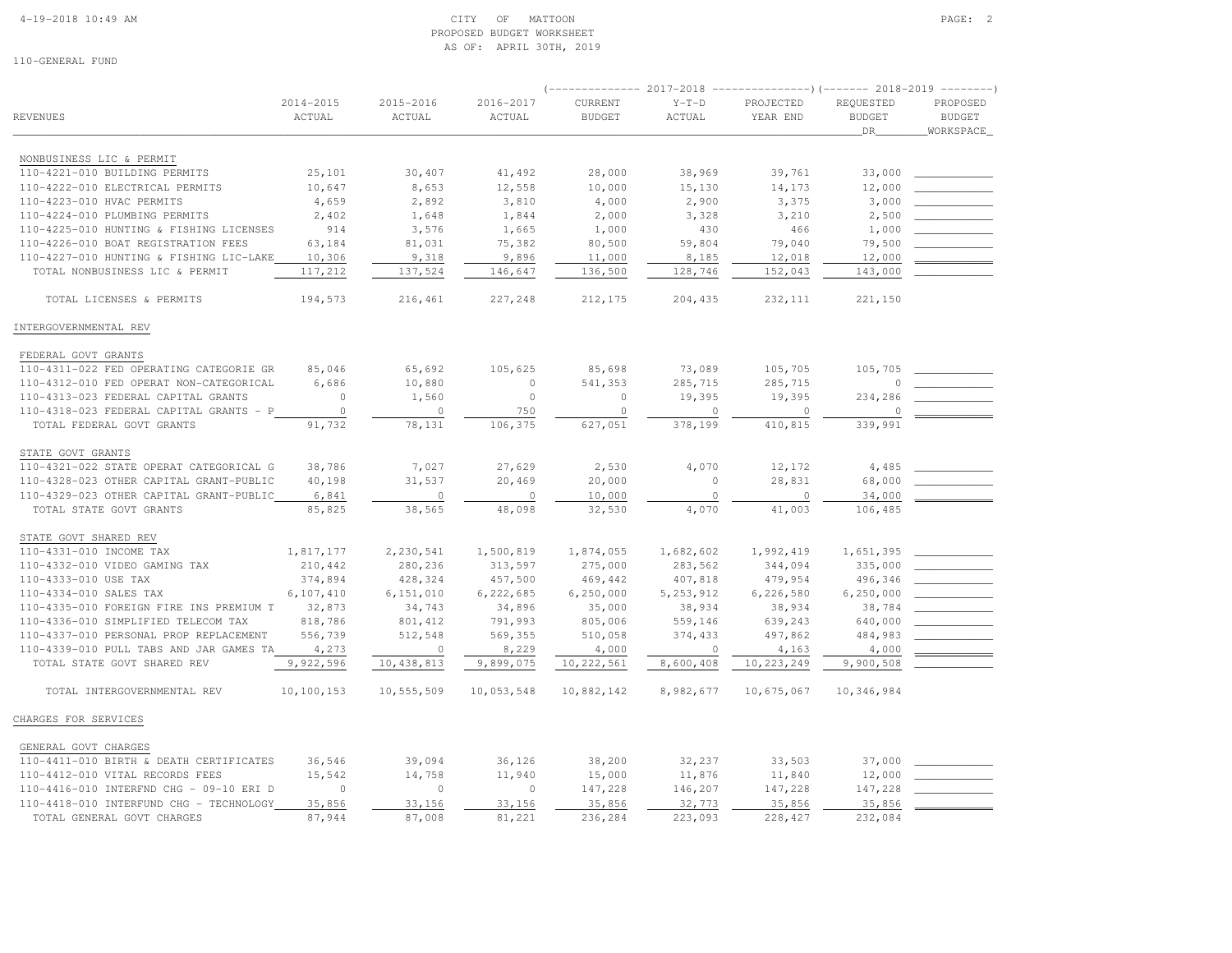### 4-19-2018 10:49 AM CITY OF MATTOON PAGE: 3 PROPOSED BUDGET WORKSHEETAS OF: APRIL 30TH, 2019

| 110-GENERAL FUND                              |                     |                     | AS OF: APRIL 30TH, 2019 |                                     |                   |                       |                     |                    |
|-----------------------------------------------|---------------------|---------------------|-------------------------|-------------------------------------|-------------------|-----------------------|---------------------|--------------------|
| REVENUES                                      | 2014-2015<br>ACTUAL | 2015-2016<br>ACTUAL | 2016-2017<br>ACTUAL     | ______________<br>CURRENT<br>BUDGET | $Y-T-D$<br>ACTUAL | PROJECTED<br>YEAR END | REQUESTED<br>BUDGET | PROPOSED<br>BUDGET |
|                                               |                     |                     |                         |                                     |                   |                       | DR.                 | WORKSPACE          |
| POLICE DEPT CHARGES                           |                     |                     |                         |                                     |                   |                       |                     |                    |
| 110-4421-010 COURT COSTS, FEES & CHARGE       | 3,875               | 5,950               | 6,770                   | 5,000                               | 10,700            | 11,570                | 10,000              |                    |
| 110-4423-010 BONDING FEES                     | 3,395               | 3,070               | 3,160                   | 3,300                               | 2,660             | 2,740                 | 3,000               |                    |
| 110-4425-010 FAXES COPIES PHOTOS & VHS        | 3,140               | 4,141               | 3,874                   | 4,100                               | 3,496             | 3,461                 | 3,600               |                    |
| 110-4426-010 SEX OFFENDER REGISTRATION        | 1,300               | 1,900               | 1,200                   | 1,200                               | 1,000             | 1,200                 | 1,200               |                    |
| $110 - 1127 - 010$ school apossing guibre for | 59 180              | 55 515              | 52 955                  | 59 674                              | 6952              | 69.582                | 168133              |                    |

| 110-4425-010 FAXES COPIES PHOTOS & VHS  | 3,140          | 4,141     | 3,874          | 4,100     | 3,496     | 3,461     | 3,600        |                          |
|-----------------------------------------|----------------|-----------|----------------|-----------|-----------|-----------|--------------|--------------------------|
| 110-4426-010 SEX OFFENDER REGISTRATION  | 1,300          | 1,900     | 1,200          | 1,200     | 1,000     | 1,200     | 1,200        |                          |
| 110-4427-010 SCHOOL CROSSING GUARD & OF | 59,480         | 55,545    | 58,955         | 59,674    | 69,582    | 69,582    | 168,133      |                          |
| 110-4428-010 IMPOUND FEES               | 13,780         | 19,980    | 18,476         | 18,200    | 12,668    | 16,134    | 17,000       |                          |
| 110-4429-010 OTHER POLICE DEPT CHARGES  | 15,865         | 22,089    | 15,800         | 19,600    | 18,469    | 18,778    | 18,000       |                          |
| TOTAL POLICE DEPT CHARGES               | 100,834        | 112,675   | 108,235        | 111,074   | 118,574   | 123,465   | 220,933      |                          |
| FIRE DEPT CHARGES                       |                |           |                |           |           |           |              |                          |
| 110-4433-010 INDUSTRIAL SERVICE FEES    | 10,108         | 18,767    | 22,909         | 19,500    | 18,769    | 18,769    | 15,700       |                          |
| 110-4434-010 HAZARD MATERIAL SPILL RESP | $\bigcirc$     | $\Omega$  | $\Omega$       | 300       | 1,188     | $\circ$   | $\Omega$     |                          |
| 110-4436-010 AMBULANCE BILLING          | 603,975        | 640,927   | 677,445        | 677,000   | 595,205   | 701,871   | 700,000      |                          |
| 110-4439-010 OTHER FIRE DEPT CHARGES    | 14,406         | 10,051    | 2,027          | 7,000     | 5,627     | 4,084     | 4,100        |                          |
| TOTAL FIRE DEPT CHARGES                 | 628,488        | 669,746   | 702,382        | 703,800   | 620,789   | 724,724   | 719,800      |                          |
| PUBLIC WORKS DEPT CHRGS                 |                |           |                |           |           |           |              |                          |
| 110-4440-010 MFT SNOW REMOVAL OT REIMB  | $\circ$        | $\circ$   | $\overline{0}$ | $\circ$   | 999       | 2,000     | $\mathbf{0}$ |                          |
| 110-4442-010 STREET CUT PERMITS-STREET  | 10,825         | 9,585     | 4,872          | 10,000    | 5,500     | 5,710     | 7,500        |                          |
| 110-4445-010 TOWNSHIP ROAD MAINT CHARGE | 24,184         | 22,265    | 24,732         | 25,000    | 11,919    | 21,830    | 24,000       |                          |
| 110-4447-010 YARD WASTE FEES            | $\overline{0}$ | 500       | 5,000          | 4,000     | 226       | 1,076     | 3,250        |                          |
| 110-4449-010 OTHER PUBLIC WORKS DEPT CH | 3,348          | 2,578     | 2,971          | 2,500     | 5,252     | 675       | 2,500        |                          |
| TOTAL PUBLIC WORKS DEPT CHRGS           | 38,357         | 34,928    | 37,575         | 41,500    | 23,896    | 31,291    | 37,250       |                          |
| LAKE & PARK REC CHARGES                 |                |           |                |           |           |           |              |                          |
| 110-4482-010 MARINA CONCESSION SALES    | 34,083         | 37,766    | 38,514         | 39,000    | 30,772    | 34,883    | 35,000       |                          |
| 110-4483-010 MARINA FUEL SALES          | 22,158         | 19,580    | 20,790         | 21,000    | 18,185    | 18,765    | 19,000       |                          |
| 110-4484-010 MARINA SALES TAX           | 2,301          | 2,522     | 2,601          | 3,000     | 2,136     | 2,409     | 3,000        |                          |
| 110-4485-010 CAMPING FEES-EAST CAMPGROU | 98,377         | 99,469    | 107,689        | 108,400   | 108,911   | 104,461   | 110,000      |                          |
| 110-4486-010 CAMPING FEES-WEST CAMPGROU | 81,294         | 77,777    | 85,675         | 75,600    | 80,542    | 80,647    | 81,000       |                          |
| 110-4489-010 MISC LAKE & PARK CHARGES   | 505            | 2,288     | 500            | $\Omega$  | 750       | 750       | $\circ$      | $\overline{\phantom{a}}$ |
| TOTAL LAKE & PARK REC CHARGES           | 238,717        | 239,402   | 255,769        | 247,000   | 241,295   | 241,915   | 248,000      |                          |
| CEMETERY DEPT CHRGS                     |                |           |                |           |           |           |              |                          |
| 110-4491-010 SALE OF CEMETERY LOTS      | 28,823         | 22,038    | 32,792         | 25,000    | 21,667    | 27,112    | 25,000       |                          |
| 110-4492-010 CEMETERY GRAVE OPENING     | 74,179         | 51,130    | 61,161         | 60,000    | 65,220    | 70,725    | 60,000       |                          |
| 110-4493-010 CEMETERY MONUMENT PREP     | 10,078         | 11,507    | 11,165         | 10,000    | 7,075     | 11,475    | 11,000       |                          |
| 110-4494-010 CEMETERY FARM INCOME       | 1,410          | 1,410     | 1,410          | 1,410     | 1,410     | 1,410     | 1,410        |                          |
| 110-4495-010 PERPETUAL CARE REV         | 3,152          | 2,416     | 3,813          | 2,900     | 2,338     | 2,944     | 2,500        |                          |
| 110-4496-010 MISC & SUNDRY CEMETERY CHR | $\overline{0}$ | 1,285     | $\overline{0}$ | $\circ$   | 30        | 30        | $\mathbb O$  |                          |
| TOTAL CEMETERY DEPT CHRGS               | 117,641        | 89,785    | 110,340        | 99,310    | 97,740    | 113,696   | 99,910       |                          |
| TOTAL CHARGES FOR SERVICES              | 1,211,982      | 1,233,543 | 1,295,521      | 1,438,968 | 1,325,387 | 1,463,518 | 1,557,977    |                          |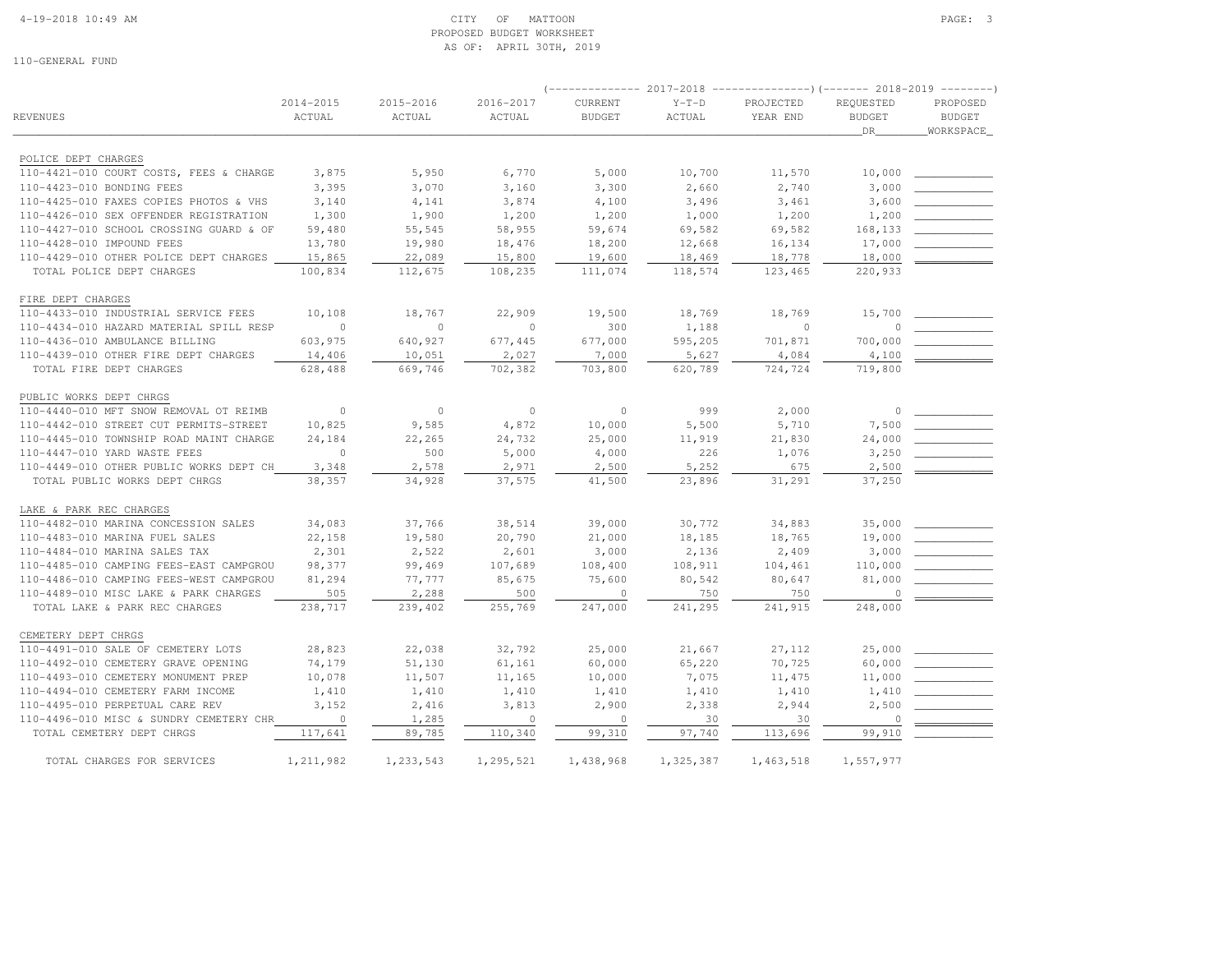#### 4-19-2018 10:49 AM CITY OF MATTOON PAGE: 4 PROPOSED BUDGET WORKSHEETAS OF: APRIL 30TH, 2019

|                                         |                         |                     |                     | $---------2017-2018$     |                   |                       | ----------------) (------- 2018-2019 ---------) |                                         |  |
|-----------------------------------------|-------------------------|---------------------|---------------------|--------------------------|-------------------|-----------------------|-------------------------------------------------|-----------------------------------------|--|
| <b>REVENUES</b>                         | $2014 - 2015$<br>ACTUAL | 2015-2016<br>ACTUAL | 2016-2017<br>ACTUAL | CURRENT<br><b>BUDGET</b> | $Y-T-D$<br>ACTUAL | PROJECTED<br>YEAR END | REQUESTED<br><b>BUDGET</b><br>DR                | PROPOSED<br><b>BUDGET</b><br>WORKSPACE_ |  |
| FINES & FORFEITURES                     |                         |                     |                     |                          |                   |                       |                                                 |                                         |  |
| COURT FINES                             |                         |                     |                     |                          |                   |                       |                                                 |                                         |  |
| 110-4511-010 CIRCUIT COURT FINES        | 127,196                 | 129,626             | 119,704             | 121,200                  | 100,307           | 118,730               | 125,600                                         |                                         |  |
| 110-4512-010 ILLEGAL PARKING FINES      | 980                     | 380                 | 990                 | 500                      | 240               | 715                   | 1,000                                           |                                         |  |
| 110-4513-010 DUI EQUIPMENT FINES        | 12,579                  | 14,984              | 13,544              | 10,000                   | 17,297            | 22,662                | 10,000                                          |                                         |  |
| TOTAL COURT FINES                       | 140,755                 | 144,990             | 134,238             | 131,700                  | 117,844           | 142,107               | 136,600                                         |                                         |  |
| FORFEITURES                             |                         |                     |                     |                          |                   |                       |                                                 |                                         |  |
| 110-4530-010 FORFEITS-CONFISCATION OF D | $\circ$                 | 2,996               | 27,988              | 11,000                   | 2,644             | 1,834                 | 2,000                                           |                                         |  |
| TOTAL FORFEITURES                       | $\Omega$                | 2,996               | 27,988              | 11,000                   | 2,644             | 1,834                 | 2,000                                           |                                         |  |
| TOTAL FINES & FORFEITURES               | 140,755                 | 147,986             | 162,226             | 142,700                  | 120,489           | 143,941               | 138,600                                         |                                         |  |
| INVESTMENT EARNINGS                     |                         |                     |                     |                          |                   |                       |                                                 |                                         |  |
| INTEREST EARNINGS                       |                         |                     |                     |                          |                   |                       |                                                 |                                         |  |
| 110-4610-010 INTEREST EARNINGS          | 5,084                   | 7,521               | 19,474              | 14,900                   | 43,518            | 43,904                | 40,000                                          |                                         |  |
| TOTAL INTEREST EARNINGS                 | 5,084                   | 7,521               | 19,474              | 14,900                   | 43,518            | 43,904                | 40,000                                          |                                         |  |
| NET INCREASE (DECREASE)                 |                         |                     |                     |                          |                   |                       |                                                 |                                         |  |
| RENTS & ROYALTIES                       |                         |                     |                     |                          |                   |                       |                                                 |                                         |  |
| 110-4651-010 RENT-BURGESS AUDITORIUM    | 8,150                   | 6,799               | 8,343               | 8,000                    | 9,975             | 9,175                 | 10,000                                          |                                         |  |
| 110-4653-010 RENT-CELLULAR TOWER        | 38,760                  | 50,169              | 35,223              | 35,000                   | 34,843            | 37,752                | 37,500                                          |                                         |  |
| 110-4655-010 RENT-DEMARS CENTER         | 5,440                   | 6,330               | 4,410               | 5,000                    | 3,420             | 3,720                 | 4,000                                           |                                         |  |
| 110-4657-010 RENT-PETERSON PARK PAVILLI | 1,185                   | 1,360               | 1,480               | 1,600                    | 960               | 900                   | 1,200                                           |                                         |  |
| 110-4658-010 RENT-DEPOT                 | 7,200                   | 7,200               | 7,200               | 8,400                    | 7,200             | 7,200                 | 7,200                                           |                                         |  |
| 110-4659-010 OTHER RENTAL INCOME        | $\mathbf{0}$            | $\circ$             | 1,110               | 1,000                    | $\circ$           | $\circ$               | 500                                             |                                         |  |
| TOTAL RENTS & ROYALTIES                 | 60,735                  | 71,858              | 57,766              | 59,000                   | 56,398            | 58,747                | 60,400                                          |                                         |  |
| TOTAL INVESTMENT EARNINGS               | 65,819                  | 79,379              | 77,240              | 73,900                   | 99,917            | 102,651               | 100,400                                         |                                         |  |
| CONTRIB & OTHER MISC REV                |                         |                     |                     |                          |                   |                       |                                                 |                                         |  |
| CONTRIBUTIONS & MISC REV                |                         |                     |                     |                          |                   |                       |                                                 |                                         |  |
| 110-4801-010 POLICE DEPT CONTRIBUTIONS  | $\overline{0}$          | 1,225               | 6,000               | $\circ$                  | 124               | 124                   | $\circ$                                         |                                         |  |
| 110-4802-010 ARTS COUNCIL PROGRAM REVEN | 330                     | $\circ$             | 7,041               | 19,850                   | 5,209             | 4,810                 | 3,000                                           |                                         |  |
| 110-4803-010 ARTS COUNCIL CONTRIBUTIONS | 51,182                  | 22,055              | 14,475              | 19,850                   | 2,639             | 12,684                | 3,000                                           |                                         |  |
| 110-4804-010 FINANCE DEPT-MISC REVENUE  | 72,417                  | 72,210              | 65,706              | 66,700                   | 75,187            | 74,930                | 75,000                                          |                                         |  |
| 110-4805-010 OTHER MISC REVENUES        | 23,778                  | 10,619              | 10,374              | 10,000                   | 13,061            | 9,940                 | 10,000                                          |                                         |  |
| 110-4807-010 TOURISM GRANTS FOR PARK &  | 20,000                  | 20,000              | 20,000              | 20,000                   | 20,000            | 20,000                | 20,000                                          |                                         |  |
| TOTAL CONTRIBUTIONS & MISC REV          | 167,707                 | 126,109             | 123,596             | 136,400                  | 116,219           | 122,488               | 111,000                                         |                                         |  |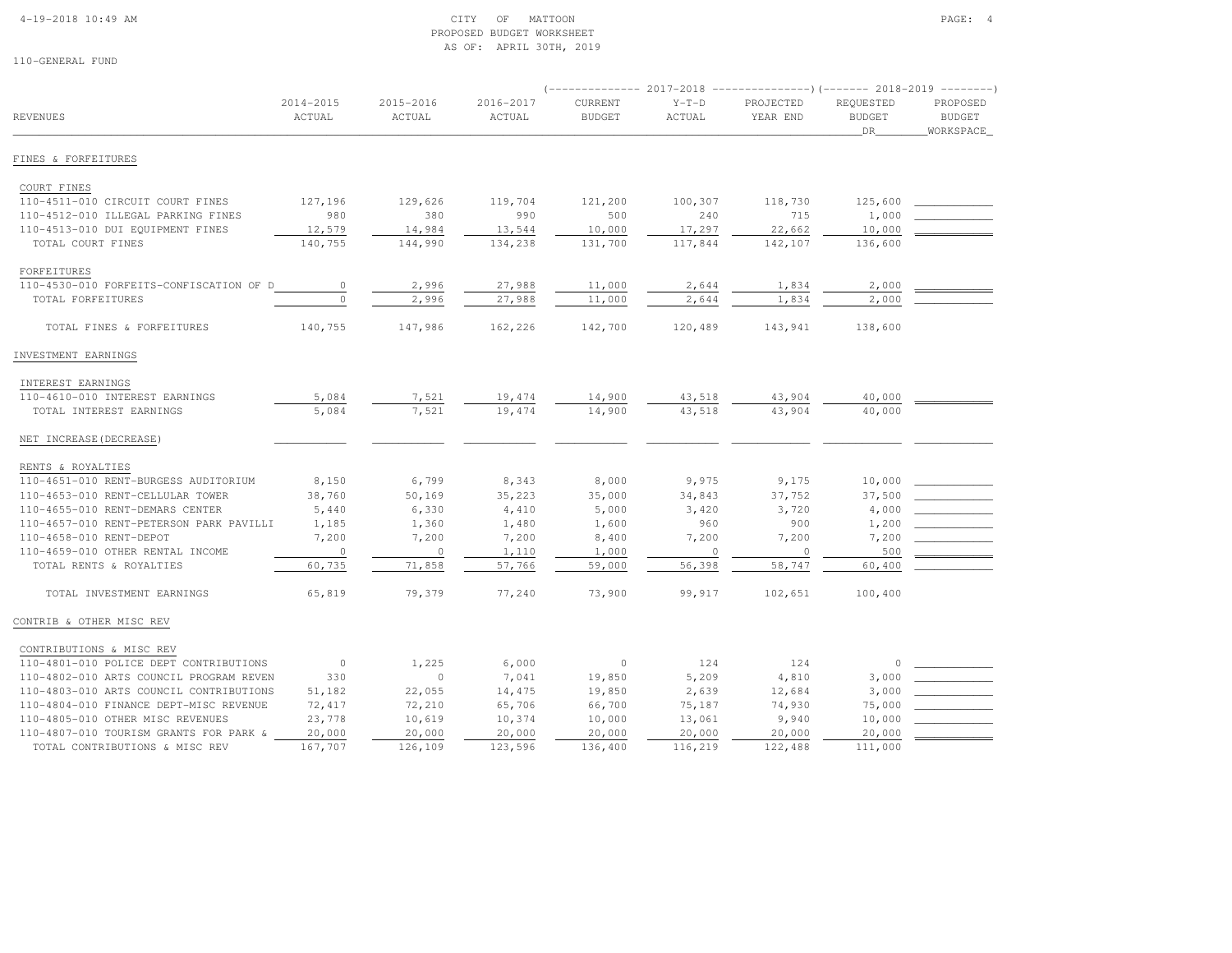| 4-19-2018 10:49 AM<br>110-GENERAL FUND                     |                     |                     | CITY<br>OF<br>PROPOSED BUDGET WORKSHEET<br>AS OF: APRIL 30TH, 2019 | MATTOON           |                                                                                              |                       |                            | PAGE: 5                         |
|------------------------------------------------------------|---------------------|---------------------|--------------------------------------------------------------------|-------------------|----------------------------------------------------------------------------------------------|-----------------------|----------------------------|---------------------------------|
| REVENUES                                                   | 2014-2015<br>ACTUAL | 2015-2016<br>ACTUAL | 2016-2017<br>ACTUAL                                                | CURRENT<br>BUDGET | (-------------- 2017-2018 ----------------)(------- 2018-2019 --------)<br>$Y-T-D$<br>ACTUAL | PROJECTED<br>YEAR END | REQUESTED<br>BUDGET<br>DR. | PROPOSED<br>BUDGET<br>WORKSPACE |
| CONTRIBUTIONS & MISC REV<br>TOTAL CONTRIB & OTHER MISC REV | 167,707             | 126,109             | 123,596 136,400 116,219                                            |                   |                                                                                              | 122,488               | 111,000                    |                                 |
| TOTAL REVENUES                                             | 17,693,256          |                     |                                                                    |                   | 18,221,591  18,034,671  19,079,238  16,809,480  18,906,459  18,770,836                       |                       |                            |                                 |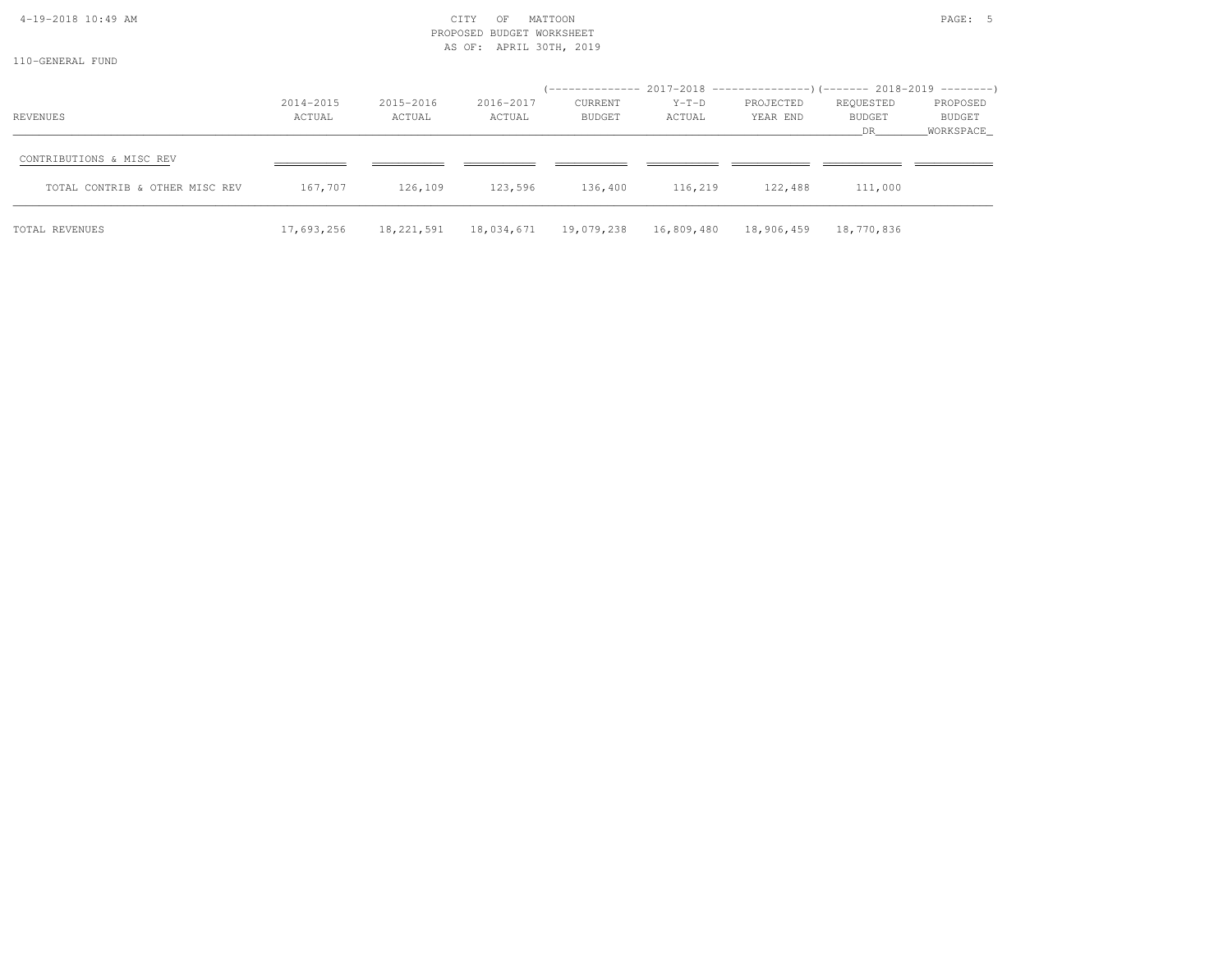### 4-19-2018 10:49 AM CITY OF MATTOON PAGE: 6 PROPOSED BUDGET WORKSHEETAS OF: APRIL 30TH, 2019

110-GENERAL FUNDCITY COUNCIL

|                                        |                     |                     |                     |                                 | (-------------- 2017-2018 ----------------) (------- 2018-2019 --------) |                       |                                  |                                        |
|----------------------------------------|---------------------|---------------------|---------------------|---------------------------------|--------------------------------------------------------------------------|-----------------------|----------------------------------|----------------------------------------|
| EXPENDITURES                           | 2014-2015<br>ACTUAL | 2015-2016<br>ACTUAL | 2016-2017<br>ACTUAL | <b>CURRENT</b><br><b>BUDGET</b> | $Y-T-D$<br>ACTUAL                                                        | PROJECTED<br>YEAR END | REQUESTED<br><b>BUDGET</b><br>DR | PROPOSED<br><b>BUDGET</b><br>WORKSPACE |
| PERSONNEL SERVICES                     |                     |                     |                     |                                 |                                                                          |                       |                                  |                                        |
| SALARIES & WAGES                       |                     |                     |                     |                                 |                                                                          |                       |                                  |                                        |
| 110-5110-111 SALARIES OF REG EMPLOYEES | 38,505              | 38,611              | 38,505              | 38,400                          | 36,712                                                                   | 38,505                | 38,400                           |                                        |
| TOTAL SALARIES & WAGES                 | 38,505              | 38,611              | 38,505              | 38,400                          | 36,712                                                                   | 38,505                | 38,400                           |                                        |
|                                        |                     |                     |                     |                                 |                                                                          |                       |                                  |                                        |
| TOTAL PERSONNEL SERVICES               | 38,505              | 38,611              | 38,505              | 38,400                          | 36,712                                                                   | 38,505                | 38,400                           |                                        |
| EMPLOYEE BENEFITS                      |                     |                     |                     |                                 |                                                                          |                       |                                  |                                        |
| GROUP INSURANCE                        |                     |                     |                     |                                 |                                                                          |                       |                                  |                                        |
| 110-5110-211 GROUP HEALTH INSURANCE    | 31,105              | 32,302              | 36,225              | 44,443                          | 37,653                                                                   | 38,887                | 30,091                           |                                        |
| 110-5110-212 GROUP LIFE INSURANCE      | 669                 | 669                 | 717                 | 780                             | 780                                                                      | 780                   | 780                              |                                        |
| TOTAL GROUP INSURANCE                  | 31,774              | 32,971              | 36,942              | 45,223                          | 38,433                                                                   | 39,667                | 30,871                           |                                        |
| SOCIAL SECURITY CONTRIB                |                     |                     |                     |                                 |                                                                          |                       |                                  |                                        |
| 110-5110-221 FICA CONTRIBUTIONS        | 2,031               | 1,905               | 1,837               | 2,381                           | 1,705                                                                    | 1,778                 | 2,381                            |                                        |
| 110-5110-222 MEDICARE CONTRIBUTIONS    | 475                 | 446                 | 430                 | 557                             | 399                                                                      | 416                   | 557                              |                                        |
| TOTAL SOCIAL SECURITY CONTRIB          | 2,506               | 2,351               | 2,267               | 2,938                           | 2,105                                                                    | 2,194                 | 2,938                            |                                        |
| RETIREMENT CONTRIBTUIONS               |                     |                     |                     |                                 |                                                                          |                       |                                  |                                        |
| 110-5110-231 IMRF CONTRIBUTIONS        | 2,749               | 2,368               | 2,333               | 2,712                           | 2,120                                                                    | 2,293                 | 2,712                            |                                        |
| TOTAL RETIREMENT CONTRIBTUIONS         | 2,749               | 2,368               | 2,333               | 2,712                           | 2,120                                                                    | 2,293                 | 2,712                            |                                        |
| WORKER'S COMPENSATION                  |                     |                     |                     |                                 |                                                                          |                       |                                  |                                        |
| 110-5110-250 WORKERS' COMPENSATION     | 65                  | 66                  | 59                  |                                 | <u>77</u>                                                                | 77                    | 75                               |                                        |
| TOTAL WORKER'S COMPENSATION            | 65                  | 66                  | 59                  | $\frac{77}{77}$                 | 77                                                                       | 77                    | 75                               |                                        |
| TOTAL EMPLOYEE BENEFITS                | 37,095              | 37,756              | 41,601              | 50,950                          | 42,734                                                                   | 44,231                | 36,596                           |                                        |
| SUPPLIES                               |                     |                     |                     |                                 |                                                                          |                       |                                  |                                        |
| GENERAL SUPPLIES                       |                     |                     |                     |                                 |                                                                          |                       |                                  |                                        |
| 110-5110-319 MISCELLANEOUS SUPPLIES    | 2,164               | 35                  | 0                   | 1,500                           | 50                                                                       | 50                    | 1,000                            |                                        |
| TOTAL GENERAL SUPPLIES                 | 2,164               | 35                  | $\cap$              | 1,500                           | 50                                                                       | 50                    | 1,000                            |                                        |
| TOTAL SUPPLIES                         | 2,164               | 35                  | $\circ$             | 1,500                           | 50                                                                       | 50                    | 1,000                            |                                        |
| OTHER PURCHASED SERVICES               |                     |                     |                     |                                 |                                                                          |                       |                                  |                                        |
| COMMUNICATION                          |                     |                     |                     |                                 |                                                                          |                       |                                  |                                        |
| 110-5110-532 TELEPHONE                 | 581                 | 599                 | 589                 | 600                             | 595                                                                      | 595                   | 600                              |                                        |
| 110-5110-533 CELLULAR PHONE            | 1,800               | 1,800               | 1,800               | 1,800                           | 1,800                                                                    | 1,800                 | 1,800                            |                                        |
| TOTAL COMMUNICATION                    | 2,381               | 2,399               | 2,389               | 2,400                           | 2,395                                                                    | 2,395                 | 2,400                            |                                        |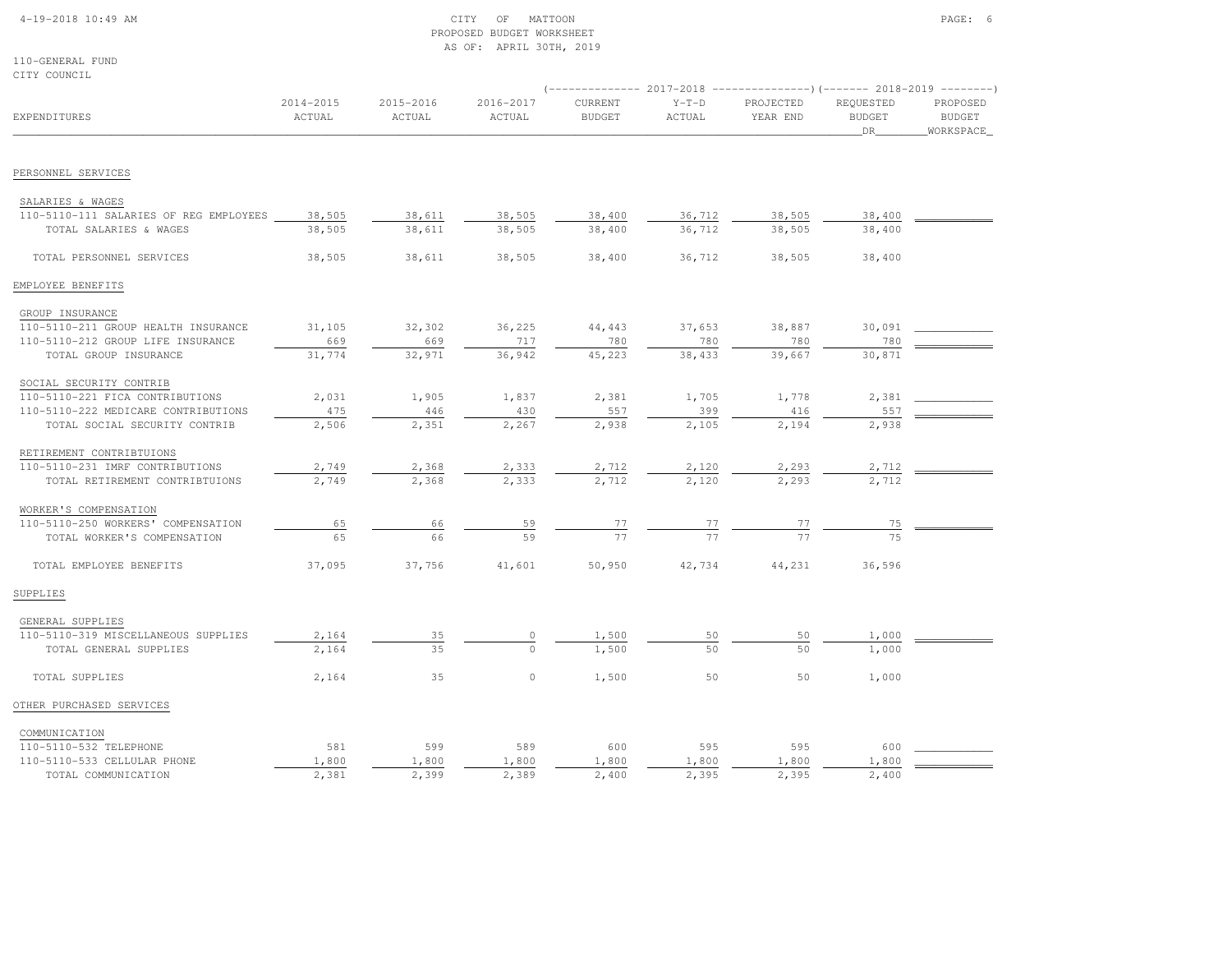#### 4-19-2018 10:49 AM CITY OF MATTOON PAGE: 7 PROPOSED BUDGET WORKSHEETAS OF: APRIL 30TH, 2019

110-GENERAL FUNDCITY COUNCIL

|                                         |                         |                     |                     | (-------------- 2017-2018 -----------------) (------- 2018-2019 --------) |                   |                       |                                  |                                        |  |
|-----------------------------------------|-------------------------|---------------------|---------------------|---------------------------------------------------------------------------|-------------------|-----------------------|----------------------------------|----------------------------------------|--|
| EXPENDITURES                            | $2014 - 2015$<br>ACTUAL | 2015-2016<br>ACTUAL | 2016-2017<br>ACTUAL | CURRENT<br><b>BUDGET</b>                                                  | $Y-T-D$<br>ACTUAL | PROJECTED<br>YEAR END | REQUESTED<br><b>BUDGET</b><br>DR | PROPOSED<br><b>BUDGET</b><br>WORKSPACE |  |
| EMPLOYEE BUSINESS EXP                   |                         |                     |                     |                                                                           |                   |                       |                                  |                                        |  |
| 110-5110-561 BUSINESS MEETING EXPENSE   | 124                     | $\overline{0}$      | 357                 | 300                                                                       | $\overline{0}$    | 86                    | $\Omega$                         |                                        |  |
| 110-5110-562 TRAVEL & TRAINING          | 3,093                   | 3,275               | 3,697               | 5,500                                                                     | 2,490             | 2,674                 | 4,500                            |                                        |  |
| TOTAL EMPLOYEE BUSINESS EXP             | 3,218                   | 3,275               | 4,054               | 5,800                                                                     | 2,490             | 2,760                 | 4,500                            |                                        |  |
| OTHER PURCHASED SERVICES                |                         |                     |                     |                                                                           |                   |                       |                                  |                                        |  |
| 110-5110-571 DUES & MEMBERSHIPS         | 1,736                   | 1,500               | 1,875               | 2,000                                                                     | 1,875             | 1,875                 | 2,000                            |                                        |  |
| 110-5110-572 COMM PROMOTIONS & RELATION | $\sim$ 0                | 3,598               | 1,040               | 1,500                                                                     | 1,858             | 2,243                 | 2,000                            |                                        |  |
| 110-5110-579 MISC OTHER PURCHASED SERVI | 9,578                   | 5,103               | 3,750               | 5,500                                                                     | 4,400             | 3,945                 | 5,500                            |                                        |  |
| TOTAL OTHER PURCHASED SERVICES          | 11,314                  | 10,201              | 6,665               | 9,000                                                                     | 8,133             | 8,063                 | 9,500                            |                                        |  |
| TOTAL OTHER PURCHASED SERVICES          | 16,912                  | 15,874              | 13,108              | 17,200                                                                    | 13,018            | 13,218                | 16,400                           |                                        |  |
| OTHER OBJECTS                           |                         |                     |                     |                                                                           |                   |                       |                                  |                                        |  |
| FINANCIAL TRANS OBJECTS                 |                         |                     |                     |                                                                           |                   |                       |                                  |                                        |  |
| 110-5110-825 GRANTS                     | 33,000                  | 33,000              | 1,000               | 1,000                                                                     | $\sim$ 0          | 1,000                 | $\Omega$                         |                                        |  |
| 110-5110-826 ARTS COUNCIL               | 5,000                   | 5,000               | $\overline{0}$      | $\circ$                                                                   | $\Omega$          | $\overline{0}$        |                                  |                                        |  |
| 110-5110-827 VGT ALLOCATION-DEMOLITIONS | 23,234                  | 26,230              | 55,116              | 55,000                                                                    | 48,314            | 68,819                | 67,000                           |                                        |  |
| 110-5110-828 VGT ALLOCATION-CITY PROPER | 10,772                  | 33,597              | 50,537              | 55,000                                                                    | 33,435            | 68,819                | 67,000                           |                                        |  |
| 110-5110-829 VGT ALLOCATION-EQUIPMENT   | 40,404                  | 51,462              | 65,004              | 55,000                                                                    | 29,688            | 68,819                | 67,000                           |                                        |  |
| TOTAL FINANCIAL TRANS OBJECTS           | 112,410                 | 149,289             | 171,657             | 166,000                                                                   | 111,436           | 207, 457              | 201,000                          |                                        |  |
| COMPUTER INFO SYS OBJECT                |                         |                     |                     |                                                                           |                   |                       |                                  |                                        |  |
| 110-5110-863 COMPUTERS                  |                         | 1,192               | $\circ$             | $\circ$                                                                   |                   | 0                     |                                  |                                        |  |
| TOTAL COMPUTER INFO SYS OBJECT          | $\Omega$                | 1,192               | $\Omega$            | $\bigcap$                                                                 |                   |                       |                                  |                                        |  |
| TOTAL OTHER OBJECTS                     | 112,410                 | 150,482             | 171,657             | 166,000                                                                   | 111,436           | 207,457               | 201,000                          |                                        |  |
| TOTAL CITY COUNCIL                      | 207,086                 | 242,757             | 264,871             | 274,050                                                                   | 203,950           | 303,461               | 293,396                          |                                        |  |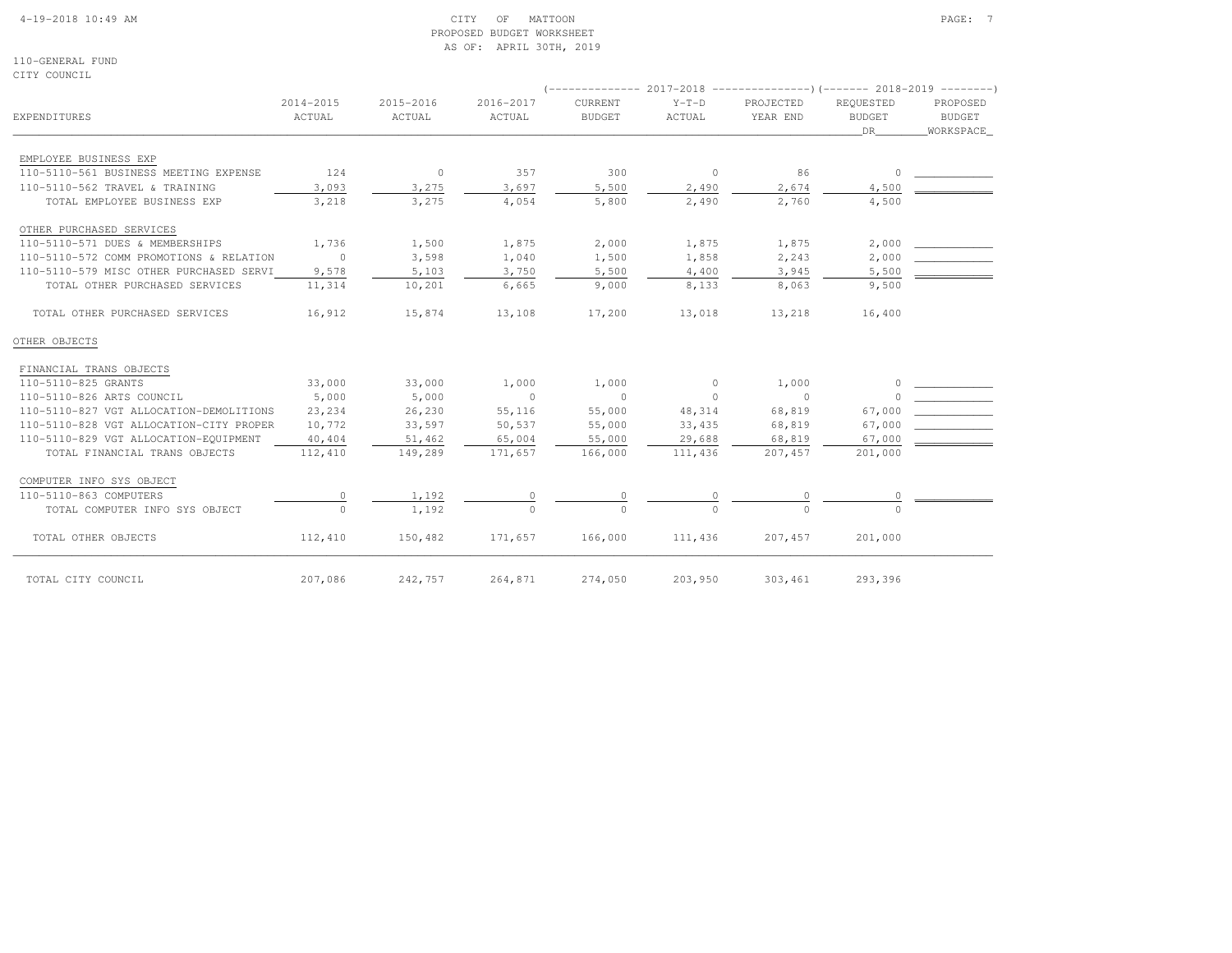## 4-19-2018 10:49 AM CITY OF MATTOON PAGE: 8 PROPOSED BUDGET WORKSHEETAS OF: APRIL 30TH, 2019

110-GENERAL FUNDCITY CLERK

|                                        |                         |                     |                     |                          |                   | -------------        2017-2018 ---------------------        2018-2019 ---------- |                                  |                                        |
|----------------------------------------|-------------------------|---------------------|---------------------|--------------------------|-------------------|----------------------------------------------------------------------------------|----------------------------------|----------------------------------------|
| <b>EXPENDITURES</b>                    | $2014 - 2015$<br>ACTUAL | 2015-2016<br>ACTUAL | 2016-2017<br>ACTUAL | CURRENT<br><b>BUDGET</b> | $Y-T-D$<br>ACTUAL | PROJECTED<br>YEAR END                                                            | REQUESTED<br><b>BUDGET</b><br>DR | PROPOSED<br><b>BUDGET</b><br>WORKSPACE |
|                                        |                         |                     |                     |                          |                   |                                                                                  |                                  |                                        |
| PERSONNEL SERVICES                     |                         |                     |                     |                          |                   |                                                                                  |                                  |                                        |
| SALARIES & WAGES                       |                         |                     |                     |                          |                   |                                                                                  |                                  |                                        |
| 110-5120-111 SALARIES OF REG EMPLOYEES | 143,318                 | 131,303             | 123,982             | 135,293                  | 114,784           | 121,679                                                                          | 137,019                          |                                        |
| 110-5120-113 OVERTIME                  | 102                     | 152                 | 368                 | 200                      | 285               | 228                                                                              | 400                              |                                        |
| 110-5120-114 COMPENSATED ABSENCES      | 12,720                  | 23,034              | 11,177              | $\circ$                  | 12,867            | 11,949                                                                           | $\overline{0}$                   |                                        |
| TOTAL SALARIES & WAGES                 | 156,139                 | 154,489             | 135,527             | 135,493                  | 127,936           | 133,856                                                                          | 137,419                          |                                        |
| TOTAL PERSONNEL SERVICES               | 156,139                 | 154,489             | 135,527             | 135,493                  | 127,936           | 133,856                                                                          | 137,419                          |                                        |
| EMPLOYEE BENEFITS                      |                         |                     |                     |                          |                   |                                                                                  |                                  |                                        |
| GROUP INSURANCE                        |                         |                     |                     |                          |                   |                                                                                  |                                  |                                        |
| 110-5120-211 GROUP HEALTH INSURANCE    | 41,356                  | 40,763              | 34,319              | 29,628                   | 28,394            | 29,628                                                                           | 30,091                           |                                        |
| 110-5120-212 GROUP LIFE INSURANCE      | 401                     | 401                 | 359                 | 468                      | 468               | 468                                                                              | 468                              |                                        |
| TOTAL GROUP INSURANCE                  | 41,757                  | 41,164              | 34,678              | 30,096                   | 28,862            | 30,096                                                                           | 30,559                           |                                        |
| SOCIAL SECURITY CONTRIB                |                         |                     |                     |                          |                   |                                                                                  |                                  |                                        |
| 110-5120-221 FICA CONTRIBUTIONS        | 9,021                   | 8,885               | 7,897               | 8,401                    | 7,526             | 7,826                                                                            | 8,520                            |                                        |
| 110-5120-222 MEDICARE CONTRIBUTIONS    | 2,110                   | 2,078               | 1,847               | 1,965                    | 1,760             | 1,830                                                                            | 1,993                            |                                        |
| TOTAL SOCIAL SECURITY CONTRIB          | 11,131                  | 10,963              | 9,743               | 10,365                   | 9,287             | 9,656                                                                            | 10,513                           |                                        |
| RETIREMENT CONTRIBTUIONS               |                         |                     |                     |                          |                   |                                                                                  |                                  |                                        |
| 110-5120-231 IMRF CONTRIBUTIONS        | 18,850                  | 16,842              | 14,640              | 15,311                   | 13,156            | 14,248                                                                           | 15,528                           |                                        |
| TOTAL RETIREMENT CONTRIBTUIONS         | 18,850                  | 16,842              | 14,640              | 15,311                   | 13,156            | 14,248                                                                           | 15,528                           |                                        |
| UNEMPLOYMNT COMPENSATION               |                         |                     |                     |                          |                   |                                                                                  |                                  |                                        |
| 110-5120-240 UNEMPLOYMENT COMP.        | 1,077                   | 744                 | 478                 | 680                      | 680               | 680                                                                              | 680                              |                                        |
| TOTAL UNEMPLOYMNT COMPENSATION         | 1,077                   | 744                 | 478                 | 680                      | 680               | 680                                                                              | 680                              |                                        |
| WORKER'S COMPENSATION                  |                         |                     |                     |                          |                   |                                                                                  |                                  |                                        |
| 110-5120-250 WORKERS' COMPENSATION     | 266                     | 278                 | 221                 | 272                      | 272               | 272                                                                              | 269                              |                                        |
| TOTAL WORKER'S COMPENSATION            | 266                     | 278                 | 221                 | 272                      | 272               | 272                                                                              | 269                              |                                        |
| TOTAL EMPLOYEE BENEFITS                | 73,082                  | 69,991              | 59,760              | 56,725                   | 52,256            | 54,952                                                                           | 57,549                           |                                        |
| SUPPLIES                               |                         |                     |                     |                          |                   |                                                                                  |                                  |                                        |
| GENERAL SUPPLIES                       |                         |                     |                     |                          |                   |                                                                                  |                                  |                                        |
| 110-5120-311 OFFICE SUPPLIES           | 1,306                   | 1,035               | 1,504               | 1,465                    | 1,376             | 866                                                                              | 2,045                            |                                        |
| 110-5120-316 TOOLS & EQUIPMENT         | 488                     | $\circ$             | $\circ$             | 125                      | $\circ$           | $\Omega$                                                                         | $\mathbf{0}$                     |                                        |
| TOTAL GENERAL SUPPLIES                 | 1,794                   | 1,035               | 1,504               | 1,590                    | 1,376             | 866                                                                              | 2,045                            |                                        |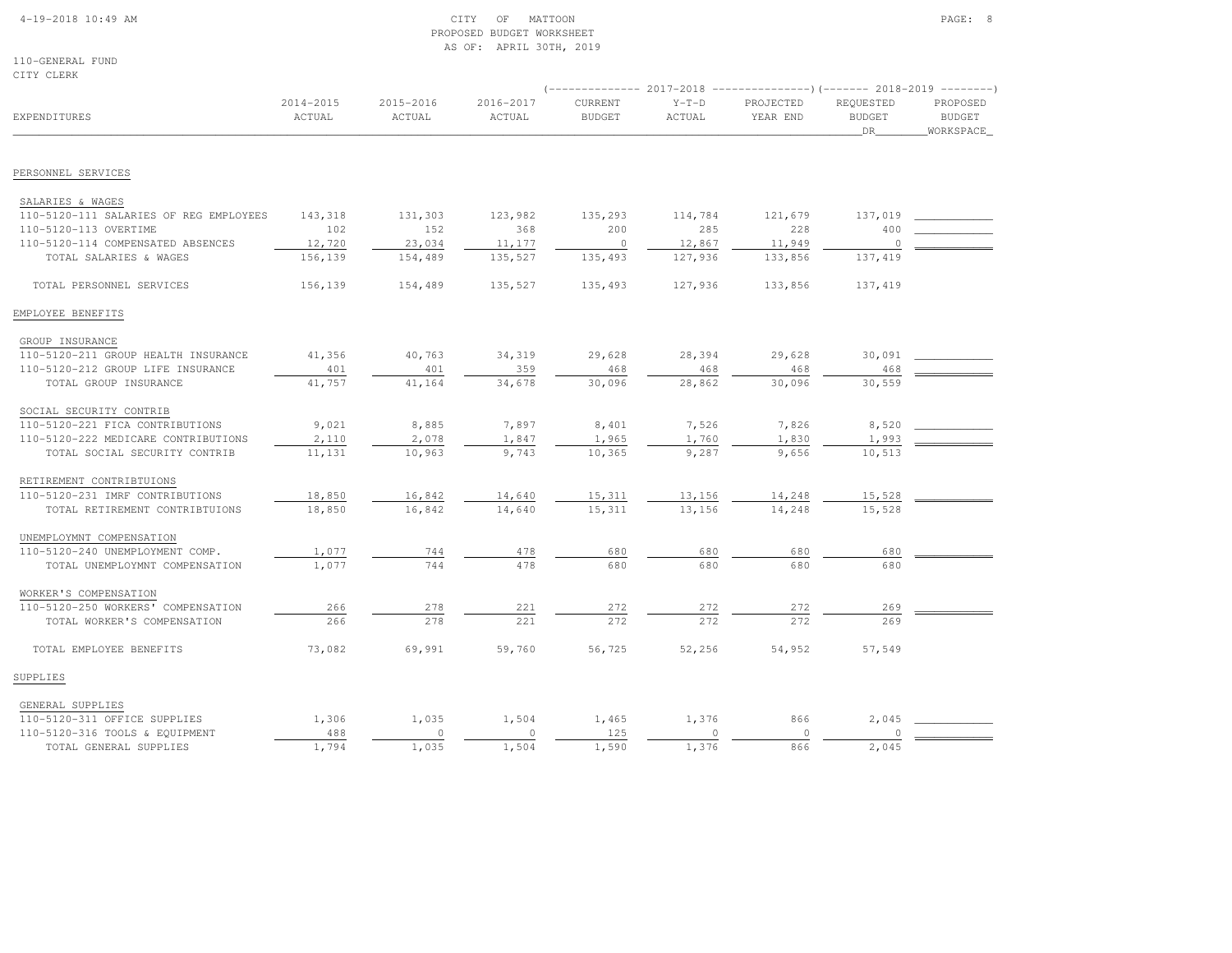# 4-19-2018 10:49 AM CITY OF MATTOON PAGE: 9 PROPOSED BUDGET WORKSHEETAS OF: APRIL 30TH, 2019

110-GENERAL FUNDCITY CLERK

|                                                         |                         |                     |                     |                          |                   | $(-$ ------------- 2017-2018 -----------------) (------- 2018-2019 ---------) |                                  |                                        |  |
|---------------------------------------------------------|-------------------------|---------------------|---------------------|--------------------------|-------------------|-------------------------------------------------------------------------------|----------------------------------|----------------------------------------|--|
| EXPENDITURES                                            | $2014 - 2015$<br>ACTUAL | 2015-2016<br>ACTUAL | 2016-2017<br>ACTUAL | CURRENT<br><b>BUDGET</b> | $Y-T-D$<br>ACTUAL | PROJECTED<br>YEAR END                                                         | REQUESTED<br><b>BUDGET</b><br>DR | PROPOSED<br><b>BUDGET</b><br>WORKSPACE |  |
| BOOKS & PERIODICALS                                     |                         |                     |                     |                          |                   |                                                                               |                                  |                                        |  |
| 110-5120-340 BOOKS & PERIODICALS                        | 435                     | 1,024               | 650                 | 1,450                    | 1,150             | 1,150                                                                         | 880                              |                                        |  |
| TOTAL BOOKS & PERIODICALS                               | 435                     | 1,024               | 650                 | 1,450                    | 1,150             | 1,150                                                                         | 880                              |                                        |  |
| TOTAL SUPPLIES                                          | 2,229                   | 2,058               | 2,154               | 3,040                    | 2,526             | 2,016                                                                         | 2,925                            |                                        |  |
| OTHER PURCHASED SERVICES                                |                         |                     |                     |                          |                   |                                                                               |                                  |                                        |  |
| PROFESSIONAL SERVICES                                   |                         |                     |                     |                          |                   |                                                                               |                                  |                                        |  |
| 110-5120-519 OTHER PROFESSIONAL SERVICE                 | 1,723                   | 9,808               | 11,614              | 15,545                   | 6,983             | 6,993                                                                         | 15,620                           |                                        |  |
| TOTAL PROFESSIONAL SERVICES                             | 1,723                   | 9,808               | 11,614              | 15,545                   | 6,983             | 6,993                                                                         | 15,620                           |                                        |  |
| INSURANCE                                               |                         |                     |                     |                          |                   |                                                                               |                                  |                                        |  |
| 110-5120-521 PUBLIC OFFICAL BONDING FEE                 | $\circ$                 | $\circ$             | $\circ$             | 220                      | $\circ$           | $\circ$                                                                       | $\mathbb O$                      |                                        |  |
| 110-5120-522 NOTARY FEES                                | $\circ$                 | 30                  | $\circ$             | 35                       | $\circ$           | $\mathbb O$                                                                   |                                  |                                        |  |
| TOTAL INSURANCE                                         | $\mathbf 0$             | 30                  | $\circ$             | 255                      |                   | $\Omega$                                                                      |                                  |                                        |  |
| COMMUNICATION                                           |                         |                     |                     |                          |                   |                                                                               |                                  |                                        |  |
| 110-5120-531 POSTAGE                                    | 1,194                   | 1,447               | 1,094               | 1,000                    | 654               | 910                                                                           | 1,192                            |                                        |  |
| 110-5120-532 TELEPHONE                                  | 3,275                   | 3,282               | 3,283               | 3,420                    | 3,278             | 3,278                                                                         | 3,360                            |                                        |  |
| TOTAL COMMUNICATION                                     | 4,470                   | 4,729               | 4,377               | 4,420                    | 3,932             | 4,188                                                                         | 4,552                            |                                        |  |
| ADVERTISING                                             |                         |                     |                     |                          |                   |                                                                               |                                  |                                        |  |
| 110-5120-540 ADVERTISING<br>TOTAL ADVERTISING           | 2,141<br>2,141          | 3,343               | 2,693               | 5,935<br>5,935           | 3,916<br>3,916    | 3,910<br>3,910                                                                | 5,515<br>5,515                   |                                        |  |
|                                                         |                         | 3,343               | 2,693               |                          |                   |                                                                               |                                  |                                        |  |
| EMPLOYEE BUSINESS EXP<br>110-5120-562 TRAVEL & TRAINING |                         |                     |                     |                          |                   |                                                                               | 2,000                            |                                        |  |
| TOTAL EMPLOYEE BUSINESS EXP                             | $\circ$<br>$\Omega$     | 0<br>$\Omega$       | $\circ$<br>$\cap$   | 1,850<br>1,850           | $\circ$<br>$\cap$ | 0<br>$\cap$                                                                   | 2,000                            |                                        |  |
|                                                         |                         |                     |                     |                          |                   |                                                                               |                                  |                                        |  |
| TOTAL OTHER PURCHASED SERVICES                          | 8,333                   | 17,909              | 18,684              | 28,005                   | 14,831            | 15,091                                                                        | 27,687                           |                                        |  |
| OTHER OBJECTS                                           |                         |                     |                     |                          |                   |                                                                               |                                  |                                        |  |
| CITY CLERK DEPT OBJECTS                                 |                         |                     |                     |                          |                   |                                                                               |                                  |                                        |  |
| 110-5120-801 VITAL RECORDS FEE REMITTAN                 | 15,306                  | 14,094              | 13,188              | 15,000                   | 10,960            | 11,840                                                                        | 12,000                           |                                        |  |
| 110-5120-802 HUNTING/FISHING LIC. FEE R                 | 776                     | 360                 | 674                 | 1,000                    | 294               | 424                                                                           | 1,000                            |                                        |  |
| TOTAL CITY CLERK DEPT OBJECTS                           | 16,082                  | 14,454              | 13,862              | 16,000                   | 11,254            | 12,264                                                                        | 13,000                           |                                        |  |
| FINANCIAL TRANS OBJECTS                                 |                         |                     |                     |                          |                   |                                                                               |                                  |                                        |  |
| 110-5120-814 PRINT/COPY MACH LEASE & MA                 | 4,832                   | 4,348               | 4,358               | 4,600                    | 4,122             | 4,453                                                                         | 4,750                            |                                        |  |
| TOTAL FINANCIAL TRANS OBJECTS                           | 4,832                   | 4,348               | 4,358               | 4,600                    | 4,122             | 4,453                                                                         | 4,750                            |                                        |  |
| COMPUTER INFO SYS OBJECT                                |                         |                     |                     |                          |                   |                                                                               |                                  |                                        |  |
| 110-5120-863 COMPUTERS                                  | 0<br>$\theta$           | 0                   | 1,120               | 1,200                    | 1,084             | 1,084                                                                         | 1,200                            |                                        |  |
| TOTAL COMPUTER INFO SYS OBJECT                          |                         | $\Omega$            | 1,120               | 1,200                    | 1,084             | 1,084                                                                         | 1,200                            |                                        |  |
| TOTAL OTHER OBJECTS                                     | 20,915                  | 18,802              | 19,339              | 21,800                   | 16,460            | 17,801                                                                        | 18,950                           |                                        |  |
| TOTAL CITY CLERK                                        | 260,698                 | 263,249             | 235,463             | 245,063                  | 214,009           | 223,716                                                                       | 244,530                          |                                        |  |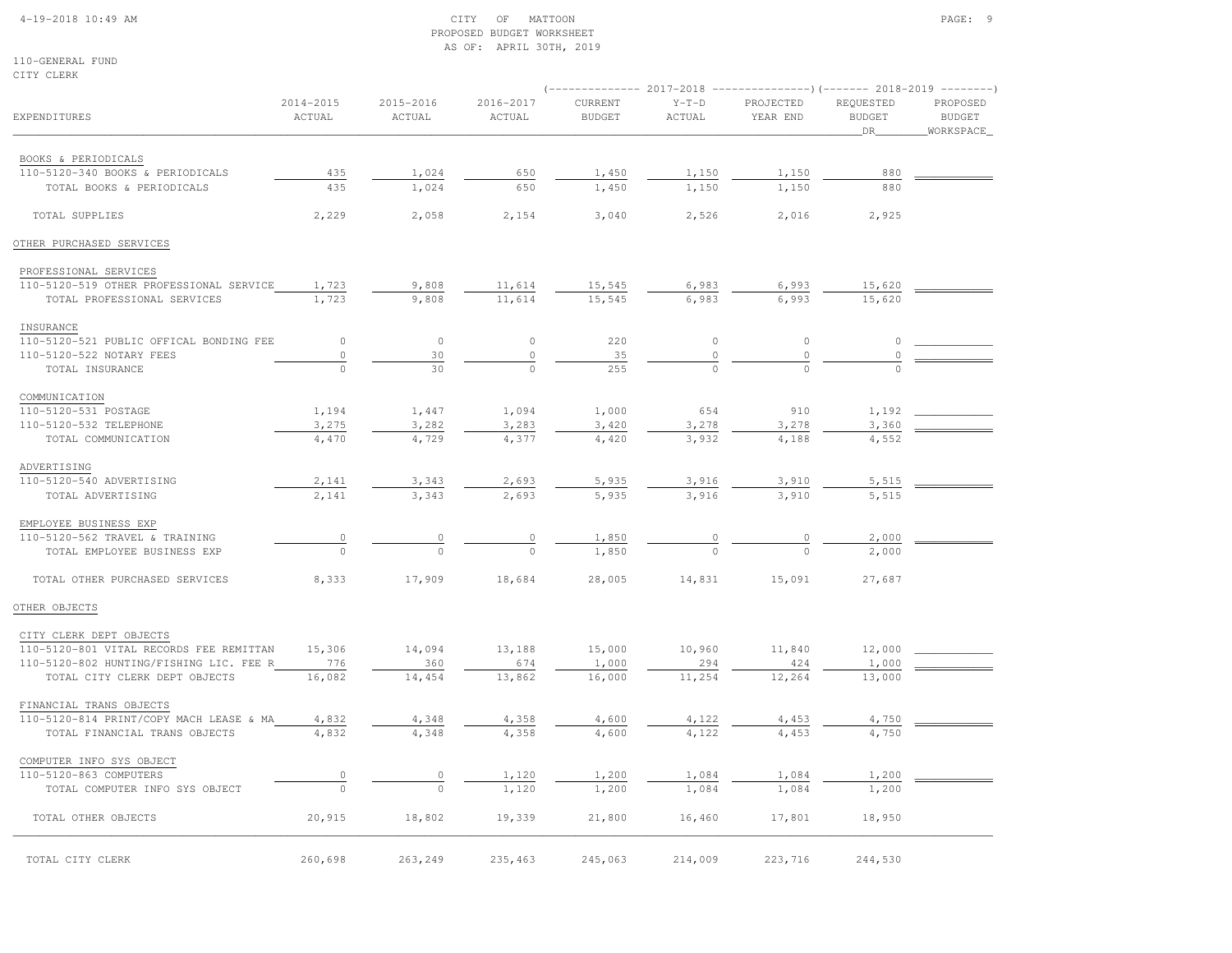### 4-19-2018 10:49 AM CITY OF MATTOON PAGE: 10 PROPOSED BUDGET WORKSHEETAS OF: APRIL 30TH, 2019

110-GENERAL FUNDCITY ADMINISTRATOR

|                                                                   |                     | (-------------- 2017-2018 ----------------)(------- 2018-2019 --------) |                     |                          |                       |                       |                                   |                                        |  |  |
|-------------------------------------------------------------------|---------------------|-------------------------------------------------------------------------|---------------------|--------------------------|-----------------------|-----------------------|-----------------------------------|----------------------------------------|--|--|
| <b>EXPENDITURES</b>                                               | 2014-2015<br>ACTUAL | 2015-2016<br>ACTUAL                                                     | 2016-2017<br>ACTUAL | CURRENT<br><b>BUDGET</b> | $Y-T-D$<br>ACTUAL     | PROJECTED<br>YEAR END | REQUESTED<br><b>BUDGET</b><br>DR_ | PROPOSED<br><b>BUDGET</b><br>WORKSPACE |  |  |
| PERSONNEL SERVICES                                                |                     |                                                                         |                     |                          |                       |                       |                                   |                                        |  |  |
|                                                                   |                     |                                                                         |                     |                          |                       |                       |                                   |                                        |  |  |
| SALARIES & WAGES                                                  |                     |                                                                         |                     |                          |                       |                       |                                   |                                        |  |  |
| 110-5130-111 SALARIES OF REG EMPLOYEES                            | 29,855              | 31,284                                                                  | 32,158              | 35,338                   | 31,936                | 33,850                | 36,133                            |                                        |  |  |
| 110-5130-114 COMPENSATED ABSENCES                                 | 1,547               | 1,805                                                                   | 2,421               | $\circ$                  | 1,877                 | 1,614                 | $\circ$                           |                                        |  |  |
| TOTAL SALARIES & WAGES                                            | 31,402              | 33,089                                                                  | 34,579              | 35,338                   | 33,814                | 35,464                | 36,133                            |                                        |  |  |
| TOTAL PERSONNEL SERVICES                                          | 31,402              | 33,089                                                                  | 34,579              | 35,338                   | 33,814                | 35,464                | 36,133                            |                                        |  |  |
| EMPLOYEE BENEFITS                                                 |                     |                                                                         |                     |                          |                       |                       |                                   |                                        |  |  |
| GROUP INSURANCE                                                   |                     |                                                                         |                     |                          |                       |                       |                                   |                                        |  |  |
| 110-5130-211 GROUP HEALTH INSURANCE                               | 5,177               | 5,491                                                                   | 5,186               | 5,037                    | 4,827                 | 5,037                 | 5,115                             |                                        |  |  |
| 110-5130-212 GROUP LIFE INSURANCE                                 | 45                  | 45                                                                      | 49                  | 53                       | 53                    | 53                    | 53                                |                                        |  |  |
| TOTAL GROUP INSURANCE                                             | 5,222               | 5,537                                                                   | 5,235               | 5,090                    | 4,880                 | 5,090                 | 5,168                             |                                        |  |  |
| SOCIAL SECURITY CONTRIB                                           |                     |                                                                         |                     |                          |                       |                       |                                   |                                        |  |  |
| 110-5130-221 FICA CONTRIBUTIONS                                   | 1,865               | 1,955                                                                   | 2,060               | 2,191                    | 2,032                 | 2,113                 | 2,240                             |                                        |  |  |
| 110-5130-222 MEDICARE CONTRIBUTIONS                               | 436                 | 457                                                                     | 482                 | 512                      | 475                   | 494                   | 524                               |                                        |  |  |
| TOTAL SOCIAL SECURITY CONTRIB                                     | 2,302               | 2,413                                                                   | 2,541               | 2,703                    | 2,507                 | 2,607                 | 2,764                             |                                        |  |  |
| RETIREMENT CONTRIBTUIONS                                          |                     |                                                                         |                     |                          |                       |                       |                                   |                                        |  |  |
| 110-5130-231 IMRF CONTRIBUTIONS                                   | 3,904               | 3,704                                                                   | 3,816               | 3,993                    |                       | 3,851                 | 4,083                             |                                        |  |  |
| TOTAL RETIREMENT CONTRIBTUIONS                                    | 3,904               | 3,704                                                                   | 3,816               | 3,993                    | $\frac{3,556}{3,556}$ | 3,851                 | 4,083                             |                                        |  |  |
| UNEMPLOYMNT COMPENSATION                                          |                     |                                                                         |                     |                          |                       |                       |                                   |                                        |  |  |
| 110-5130-240 UNEMPLOYMENT COMP.                                   | 122                 | 84                                                                      |                     |                          |                       |                       | 77                                |                                        |  |  |
| TOTAL UNEMPLOYMNT COMPENSATION                                    | 122                 | 84                                                                      | $\frac{65}{65}$     | $\frac{77}{77}$          | $\frac{77}{77}$       | $\frac{77}{77}$       |                                   |                                        |  |  |
|                                                                   |                     |                                                                         |                     |                          |                       |                       |                                   |                                        |  |  |
| WORKER'S COMPENSATION                                             |                     |                                                                         |                     |                          |                       |                       |                                   |                                        |  |  |
| 110-5130-250 WORKERS' COMPENSATION<br>TOTAL WORKER'S COMPENSATION | 53<br>53            | 56<br>56                                                                | 54<br>54            | $\frac{71}{71}$          | $\frac{71}{71}$       | $\frac{71}{2}$<br>71  | 71<br>71                          |                                        |  |  |
|                                                                   |                     |                                                                         |                     |                          |                       |                       |                                   |                                        |  |  |
| TOTAL EMPLOYEE BENEFITS                                           | 11,603              | 11,794                                                                  | 11,711              | 11,935                   | 11,091                | 11,696                | 12,163                            |                                        |  |  |
| SUPPLIES                                                          |                     |                                                                         |                     |                          |                       |                       |                                   |                                        |  |  |
| GENERAL SUPPLIES                                                  |                     |                                                                         |                     |                          |                       |                       |                                   |                                        |  |  |
| 110-5130-311 OFFICE SUPPLIES                                      | $\circ$             | $\circ$                                                                 | 10                  | 200                      | $\circ$               | $\mathbb O$           | 100                               |                                        |  |  |
| 110-5130-319 MISCELLANEOUS SUPPLIES                               | $\circ$             | $\circ$                                                                 | 75                  | 200                      | $\circ$               | $\circ$               | 200                               |                                        |  |  |
| TOTAL GENERAL SUPPLIES                                            |                     | $\cap$                                                                  | 85                  | 400                      |                       | $\cap$                | 300                               |                                        |  |  |
| TOTAL SUPPLIES                                                    | $\circ$             | $\circ$                                                                 | 85                  | 400                      | $\circ$               | $\circ$               | 300                               |                                        |  |  |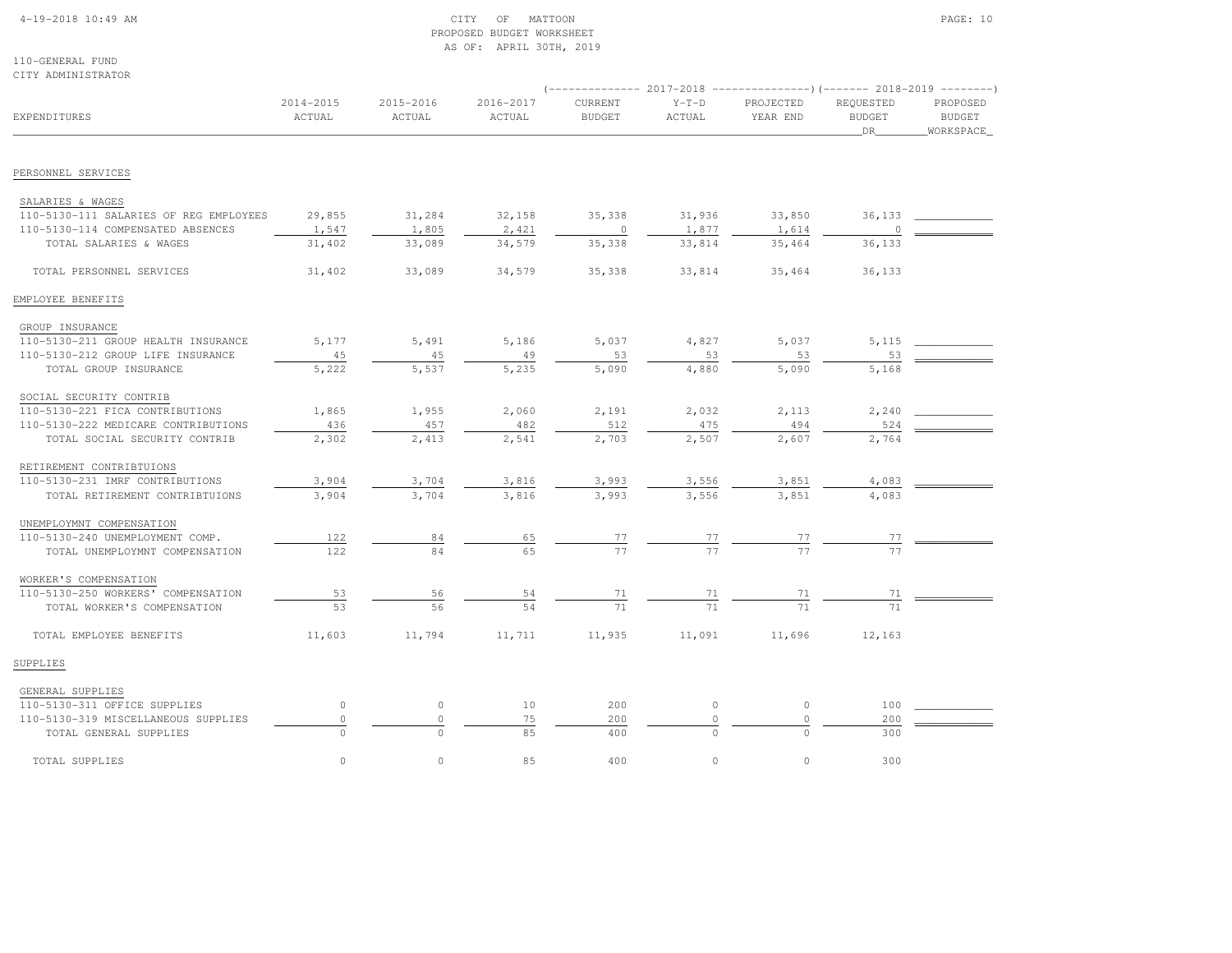# 4-19-2018 10:49 AM CITY OF MATTOON PAGE: 11 PROPOSED BUDGET WORKSHEETAS OF: APRIL 30TH, 2019

#### 110-GENERAL FUNDCITY ADMINISTRATOR

|                                         |                     |                     |                     |                          | (-------------- 2017-2018 ----------------)(------- 2018-2019 --------) |                       |                                  |                                        |
|-----------------------------------------|---------------------|---------------------|---------------------|--------------------------|-------------------------------------------------------------------------|-----------------------|----------------------------------|----------------------------------------|
| EXPENDITURES                            | 2014-2015<br>ACTUAL | 2015-2016<br>ACTUAL | 2016-2017<br>ACTUAL | CURRENT<br><b>BUDGET</b> | $Y-T-D$<br>ACTUAL                                                       | PROJECTED<br>YEAR END | REQUESTED<br><b>BUDGET</b><br>DR | PROPOSED<br><b>BUDGET</b><br>WORKSPACE |
| OTHER PURCHASED SERVICES                |                     |                     |                     |                          |                                                                         |                       |                                  |                                        |
| ADVERTISING                             |                     |                     |                     |                          |                                                                         |                       |                                  |                                        |
| PRINTING & BINDING                      |                     |                     |                     |                          |                                                                         |                       |                                  |                                        |
| 110-5130-550 PRINTING & BINDING         |                     | 83                  |                     | 100                      | 170                                                                     | 170                   | 100                              |                                        |
| TOTAL PRINTING & BINDING                | $\Omega$            | 83                  |                     | 100                      | 170                                                                     | 170                   | 100                              |                                        |
| EMPLOYEE BUSINESS EXP                   |                     |                     |                     |                          |                                                                         |                       |                                  |                                        |
| 110-5130-561 BUSINESS MEETING EXPENSE   | 311                 | 505                 | 336                 | 350                      | 153                                                                     | 273                   | 300                              |                                        |
| 110-5130-562 TRAVEL & TRAINING          | 2,906               | 1,043               | 3,265               | 4,000                    | $\circ$                                                                 | $\overline{0}$        | 4,000                            |                                        |
| 110-5130-565 CELLULAR PHONE EXP REIMB   | 400                 | 1,200               | 1,200               | 1,200                    | 1,200                                                                   | 1,200                 | 1,200                            |                                        |
| TOTAL EMPLOYEE BUSINESS EXP             | 3,617               | 2,748               | 4,801               | 5,550                    | 1,353                                                                   | 1,473                 | 5,500                            |                                        |
| OTHER PURCHASED SERVICES                |                     |                     |                     |                          |                                                                         |                       |                                  |                                        |
| 110-5130-571 DUES & MEMBERSHIPS         | 205                 | 839                 | 547                 | 1,500                    | 247                                                                     | 347                   | 1,500                            |                                        |
| TOTAL OTHER PURCHASED SERVICES          | 205                 | 839                 | 547                 | 1,500                    | 247                                                                     | 347                   | 1,500                            |                                        |
| TOTAL OTHER PURCHASED SERVICES          | 3,822               | 3,670               | 5,348               | 7,150                    | 1,770                                                                   | 1,990                 | 7,100                            |                                        |
| OTHER OBJECTS                           |                     |                     |                     |                          |                                                                         |                       |                                  |                                        |
| FINANCIAL TRANS OBJECTS                 |                     |                     |                     |                          |                                                                         |                       |                                  |                                        |
| 110-5130-827 IPRF GRANT EXP - POLICE DE | $\circ$             | 30,092              | 1,658               | 10,000                   | $\sim$ 0                                                                | $\circ$               | 9,000                            |                                        |
| 110-5130-828 IPRF GRANT EXP - FIRE DEPT | $\circ$             | $\circ$             | 15,254              | 10,000                   | 28,831                                                                  | 28,831                | 9,000                            |                                        |
| 110-5130-829 IPRF GRANT EXP - PUBLIC WO | $\circ$             | $\Omega$            | $\circ$             | 10,000                   | $\circ$                                                                 | $\circ$               | 9,000                            |                                        |
| TOTAL FINANCIAL TRANS OBJECTS           | $\Omega$            | 30,092              | 16,911              | 30,000                   | 28,831                                                                  | 28,831                | 27,000                           |                                        |
| COMPUTER INFO SYS OBJECT                |                     |                     |                     |                          |                                                                         |                       |                                  |                                        |
| 110-5130-863 COMPUTERS                  | 0                   | 187                 | $\circ$             |                          |                                                                         | $\circ$               | 1,200                            |                                        |
| TOTAL COMPUTER INFO SYS OBJECT          | $\Omega$            | 187                 | $\cap$              |                          |                                                                         |                       | 1,200                            |                                        |
| TOTAL OTHER OBJECTS                     | $\circ$             | 30,279              | 16,911              | 30,000                   | 28,831                                                                  | 28,831                | 28,200                           |                                        |
| TOTAL CITY ADMINISTRATOR                | 46,826              | 78,832              | 68,634              | 84,822                   | 75,505                                                                  | 77,981                | 83,896                           |                                        |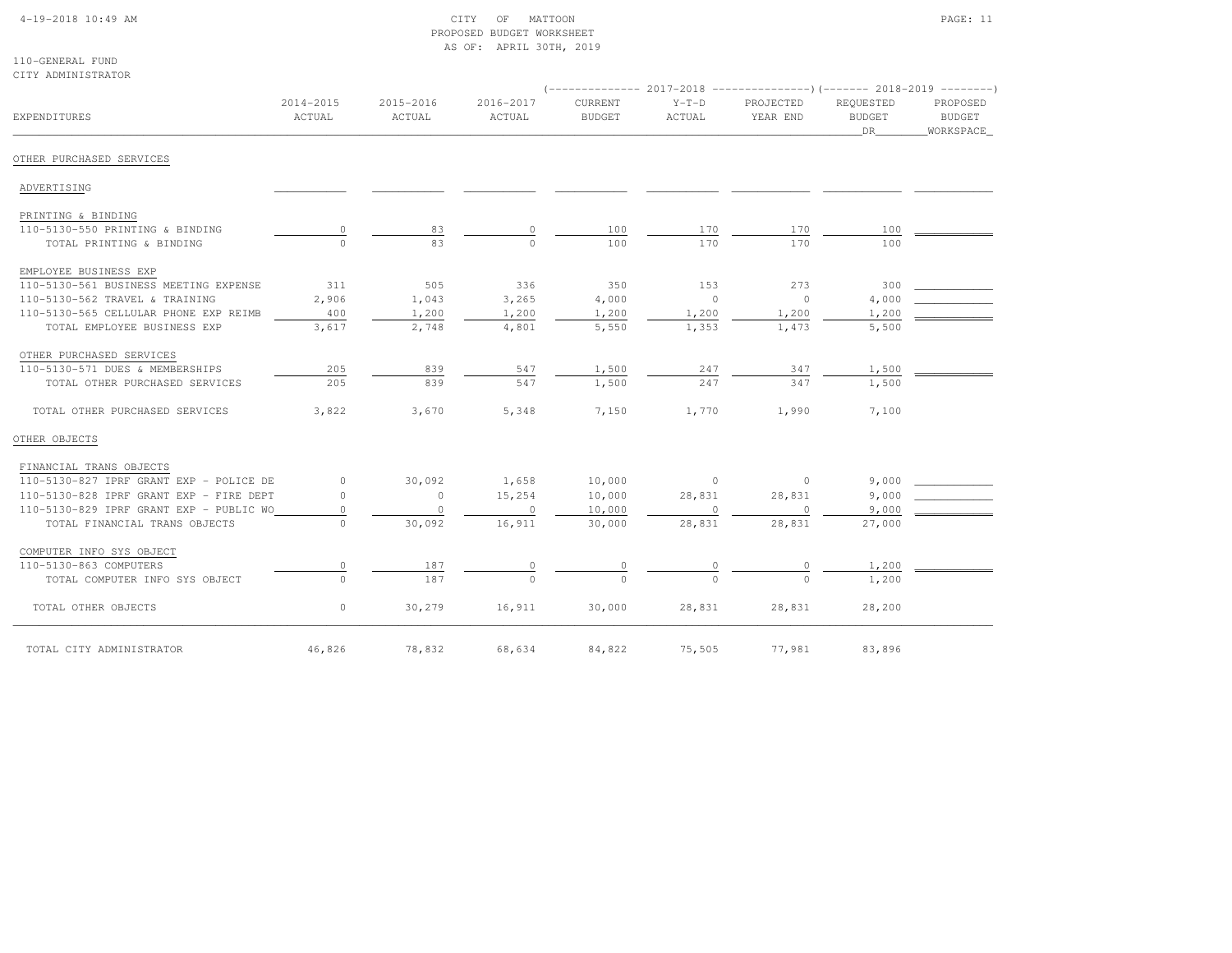### 4-19-2018 10:49 AM CITY OF MATTOON PAGE: 12 PROPOSED BUDGET WORKSHEETAS OF: APRIL 30TH, 2019

110-GENERAL FUNDFINANCIAL ADMINISTRATION

|                                        |                     |                     |                     |                          |                   | (-------------- 2017-2018 -----------------) (------- 2018-2019 ---------) |                                  |                                        |
|----------------------------------------|---------------------|---------------------|---------------------|--------------------------|-------------------|----------------------------------------------------------------------------|----------------------------------|----------------------------------------|
| EXPENDITURES                           | 2014-2015<br>ACTUAL | 2015-2016<br>ACTUAL | 2016-2017<br>ACTUAL | CURRENT<br><b>BUDGET</b> | $Y-T-D$<br>ACTUAL | PROJECTED<br>YEAR END                                                      | REOUESTED<br><b>BUDGET</b><br>DR | PROPOSED<br><b>BUDGET</b><br>WORKSPACE |
| PERSONNEL SERVICES                     |                     |                     |                     |                          |                   |                                                                            |                                  |                                        |
| SALARIES & WAGES                       |                     |                     |                     |                          |                   |                                                                            |                                  |                                        |
| 110-5150-111 SALARIES OF REG EMPLOYEES | 35,620              | 36,021              | 37,188              | 41,511                   | 35,635            | 38,038                                                                     | 42,267                           |                                        |
| 110-5150-114 COMPENSATED ABSENCES      | 2,423               | 3,070               | 3,061               | $\circ$                  | 3,794             | 3,314                                                                      |                                  |                                        |
| TOTAL SALARIES & WAGES                 | 38,043              | 39,091              | 40,249              | 41,511                   | 39,429            | 41,352                                                                     | 42,267                           |                                        |
| TOTAL PERSONNEL SERVICES               | 38,043              | 39,091              | 40,249              | 41,511                   | 39,429            | 41,352                                                                     | 42,267                           |                                        |
| EMPLOYEE BENEFITS                      |                     |                     |                     |                          |                   |                                                                            |                                  |                                        |
| GROUP INSURANCE                        |                     |                     |                     |                          |                   |                                                                            |                                  |                                        |
| 110-5150-211 GROUP HEALTH INSURANCE    | 6,997               | 6,981               | 7,125               | 7,372                    | 7,064             | 7,372                                                                      | 7,529                            |                                        |
| 110-5150-212 GROUP LIFE INSURANCE      | 91                  | 91                  | 98                  | 106                      | 106               | 96                                                                         | 106                              |                                        |
| 110-5150-213 RETIREE HEALTHCARE        | 1,237,774           | 881,127             | 1,094,644           | 1,435,824                | 889,496           | 1,435,824                                                                  | 1,633,534                        |                                        |
| TOTAL GROUP INSURANCE                  | 1,244,861           | 888,199             | 1,101,868           | 1,443,302                | 896,667           | 1,443,292                                                                  | 1,641,169                        |                                        |
| SOCIAL SECURITY CONTRIB                |                     |                     |                     |                          |                   |                                                                            |                                  |                                        |
| 110-5150-221 FICA CONTRIBUTIONS        | 2,230               | 2,262               | 2,314               | 2,574                    | 2,286             | 2,378                                                                      | 2,621                            |                                        |
| 110-5150-222 MEDICARE CONTRIBUTIONS    | 521                 | 529                 | 541                 | 602                      | 535               | 556                                                                        | 613                              |                                        |
| TOTAL SOCIAL SECURITY CONTRIB          | 2,751               | 2,790               | 2,855               | 3,176                    | 2,821             | 2,934                                                                      | 3,234                            |                                        |
| RETIREMENT CONTRIBTUIONS               |                     |                     |                     |                          |                   |                                                                            |                                  |                                        |
| 110-5150-231 IMRF CONTRIBUTIONS        | 4,661               | 4,285               | 4,288               | 4,691                    | 3,998             | 4,334                                                                      | 4,773                            |                                        |
| TOTAL RETIREMENT CONTRIBTUIONS         | 4,661               | 4,285               | 4,288               | 4,691                    | 3,998             | 4,334                                                                      | 4,773                            |                                        |
| UNEMPLOYMNT COMPENSATION               |                     |                     |                     |                          |                   |                                                                            |                                  |                                        |
| 110-5150-240 UNEMPLOYMENT COMP.        | 244                 | 169                 | 130                 | 154                      | 154               | 154                                                                        | 154                              |                                        |
| TOTAL UNEMPLOYMNT COMPENSATION         | 244                 | 169                 | 130                 | 154                      | 154               | 154                                                                        | 154                              |                                        |
| WORKER'S COMPENSATION                  |                     |                     |                     |                          |                   |                                                                            |                                  |                                        |
| 110-5150-250 WORKERS' COMPENSATION     | 64                  | 67                  | 62                  | 83                       | 83                | 83                                                                         | 83                               |                                        |
| TOTAL WORKER'S COMPENSATION            | 64                  | 67                  | 62                  | 83                       | 83                | 83                                                                         | 83                               |                                        |
| TOTAL EMPLOYEE BENEFITS                | 1,252,582           | 895,509             | 1,109,202           | 1,451,406                | 903,722           | 1,450,797                                                                  | 1,649,413                        |                                        |
| SUPPLIES                               |                     |                     |                     |                          |                   |                                                                            |                                  |                                        |
|                                        |                     |                     |                     |                          |                   |                                                                            |                                  |                                        |

| GENERAL SUPPLIES                    |       |         |       |       |    |     |       |  |
|-------------------------------------|-------|---------|-------|-------|----|-----|-------|--|
| 110-5150-311 OFFICE SUPPLIES        | 1,023 | 1,614   | 1,187 | 1,500 | 64 | 908 | .500  |  |
| 110-5150-319 MISCELLANEOUS SUPPLIES | 45    |         |       | 100   |    |     | 100   |  |
| TOTAL GENERAL SUPPLIES              | .,068 | 1,614 L | .187  | L,600 | 64 | 908 | 1,600 |  |
|                                     |       |         |       |       |    |     |       |  |
| TOTAL SUPPLIES                      | .,068 | 1,614   | .187  | .,600 | 64 | 908 | 1,600 |  |
|                                     |       |         |       |       |    |     |       |  |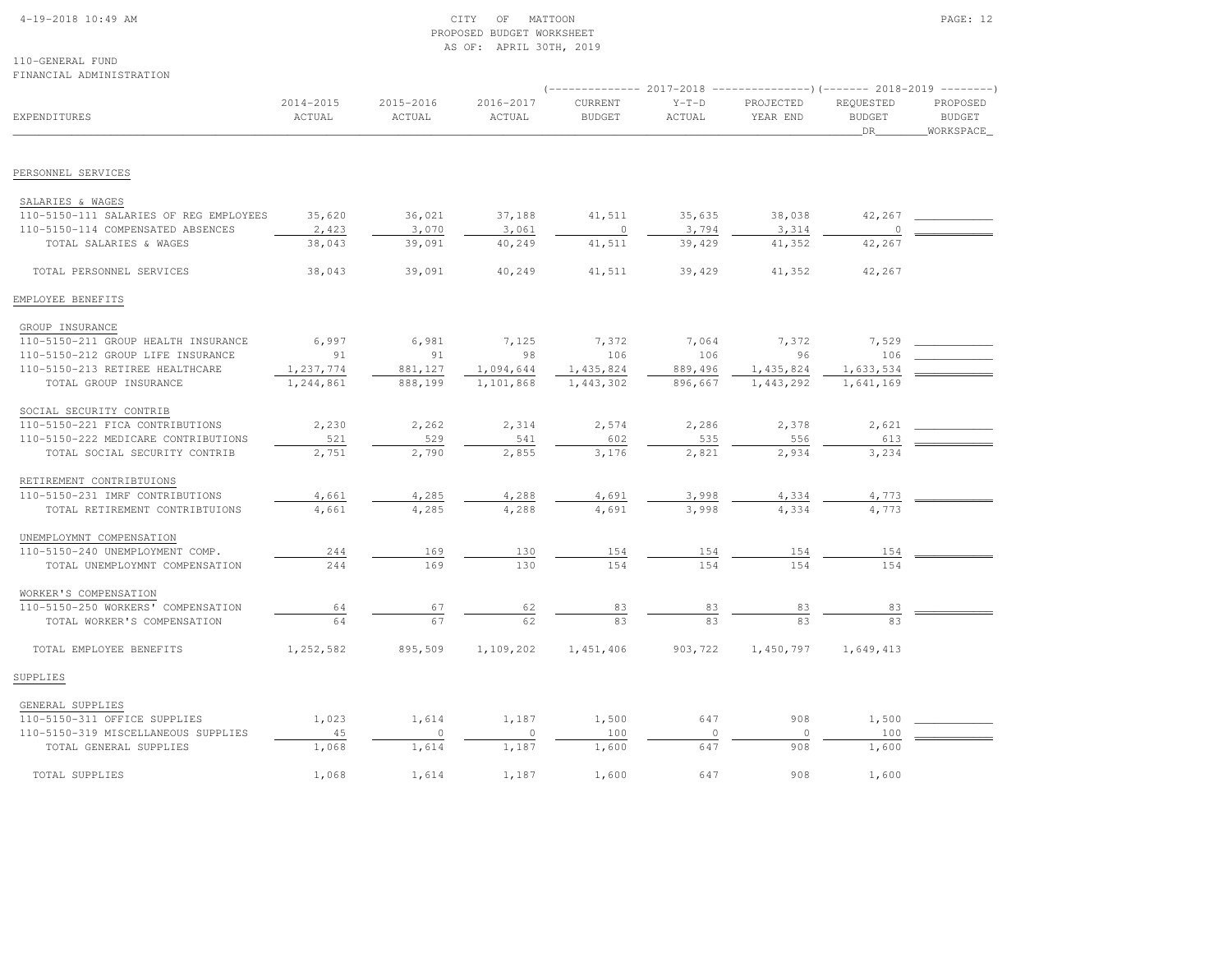#### 4-19-2018 10:49 AM CITY OF MATTOON PAGE: 13 PROPOSED BUDGET WORKSHEETAS OF: APRIL 30TH, 2019

110-GENERAL FUNDFINANCIAL ADMINISTRATION

|                                         |                     |                     |                     |                          | 2017-2018         | ----------------)(------- 2018-2019 |                                  |                                         |
|-----------------------------------------|---------------------|---------------------|---------------------|--------------------------|-------------------|-------------------------------------|----------------------------------|-----------------------------------------|
| <b>EXPENDITURES</b>                     | 2014-2015<br>ACTUAL | 2015-2016<br>ACTUAL | 2016-2017<br>ACTUAL | CURRENT<br><b>BUDGET</b> | $Y-T-D$<br>ACTUAL | PROJECTED<br>YEAR END               | REQUESTED<br><b>BUDGET</b><br>DR | PROPOSED<br><b>BUDGET</b><br>WORKSPACE_ |
| OTHER PURCHASED SERVICES                |                     |                     |                     |                          |                   |                                     |                                  |                                         |
| PROFESSIONAL SERVICES                   |                     |                     |                     |                          |                   |                                     |                                  |                                         |
| 110-5150-512 ANIMAL CONTROL SERVICES    | 20,577              | 27,437              | 34,296              | 27,437                   | 20,577            | 27,436                              | 27,437                           |                                         |
| 110-5150-513 AUDITING & ACCOUNTING SERV | 10,460              | 5,090               | 4,750               | 10,725                   | 4,860             | 4,860                               | 10,004                           |                                         |
| 110-5150-516 TECHNOLOGY SUPPORT SERVIC  | 14,263              | 13,899              | 14,594              | 15,000                   | 15,324            | 15,303                              | 17,000                           |                                         |
| TOTAL PROFESSIONAL SERVICES             | 45,300              | 46,426              | 53,640              | 53,162                   | 40,761            | 47,599                              | 54,441                           |                                         |
| INSURANCE                               |                     |                     |                     |                          |                   |                                     |                                  |                                         |
| 110-5150-523 PROPERTY & CASUALTY INS.   | 112,620             | 122,057             | 108,981             | 127,887                  | 127,887           | 127,888                             | 146,989                          |                                         |
| TOTAL INSURANCE                         | 112,620             | 122,057             | 108,981             | 127,887                  | 127,887           | 127,888                             | 146,989                          |                                         |
| COMMUNICATION                           |                     |                     |                     |                          |                   |                                     |                                  |                                         |
| 110-5150-532 TELEPHONE                  | 1,879               | 1,875               | 1,877               | 1,900                    | 1,872             | 1,870                               | 1,900                            |                                         |
| TOTAL COMMUNICATION                     | 1,879               | 1,875               | 1,877               | 1,900                    | 1,872             | 1,870                               | 1,900                            |                                         |
| EMPLOYEE BUSINESS EXP                   |                     |                     |                     |                          |                   |                                     |                                  |                                         |
| 110-5150-562 TRAVEL & TRAINING          | 1,920               | 2,019               | 401                 | 2,500                    | 1,469             | 1,469                               | 2,500                            |                                         |
| TOTAL EMPLOYEE BUSINESS EXP             | 1,920               | 2,019               | 401                 | 2,500                    | 1,469             | 1,469                               | 2,500                            |                                         |
| OTHER PURCHASED SERVICES                |                     |                     |                     |                          |                   |                                     |                                  |                                         |
| 110-5150-571 DUES & MEMBERSHIPS         | 835                 | 975                 | 880                 | 1,000                    | 895               | 895                                 | 1,400                            |                                         |
| 110-5150-576 SECURITY SERVICES          | 300                 | $\circ$             | $\circ$             | $\circ$                  | $\circ$           | 0                                   | 0                                |                                         |
| TOTAL OTHER PURCHASED SERVICES          | 1,135               | 975                 | 880                 | 1,000                    | 895               | 895                                 | 1,400                            |                                         |
| TOTAL OTHER PURCHASED SERVICES          | 162,855             | 173,352             | 165,778             | 186,449                  | 172,885           | 179,721                             | 207,230                          |                                         |
| OTHER OBJECTS                           |                     |                     |                     |                          |                   |                                     |                                  |                                         |
| FINANCIAL TRANS OBJECTS                 |                     |                     |                     |                          |                   |                                     |                                  |                                         |
| 110-5150-811 BANK SERVICE CHARGES       | 895                 | 798                 | 960                 | 1,000                    | 644               | 887                                 | 1,000                            |                                         |
| TOTAL FINANCIAL TRANS OBJECTS           | 895                 | 798                 | 960                 | 1,000                    | 644               | 887                                 | 1,000                            |                                         |
| SPECIAL EVENT OBJECTS                   |                     |                     |                     |                          |                   |                                     |                                  |                                         |
| 110-5150-830 BAD DEBT EXPENSE           | 6,590               | 5,953               | 4,213               | 6,000                    | 5,242             | 5,012                               | 6,000                            |                                         |
| TOTAL SPECIAL EVENT OBJECTS             | 6,590               | 5,953               | 4,213               | 6,000                    | 5,242             | 5,012                               | 6,000                            |                                         |
| COMPUTER INFO SYS OBJECT                |                     |                     |                     |                          |                   |                                     |                                  |                                         |
| 110-5150-863 COMPUTERS                  | $\overline{0}$      |                     |                     |                          |                   |                                     | 800                              |                                         |
| TOTAL COMPUTER INFO SYS OBJECT          | $\theta$            |                     |                     |                          |                   |                                     | 800                              |                                         |
| TOTAL OTHER OBJECTS                     | 7,485               | 6,751               | 5,173               | 7,000                    | 5,887             | 5,899                               | 7,800                            |                                         |
| TOTAL FINANCIAL ADMINISTRATION          | 1,462,033           | 1, 116, 317         | 1,321,589           | 1,687,965                | 1,122,569         | 1,678,677                           | 1,908,310                        |                                         |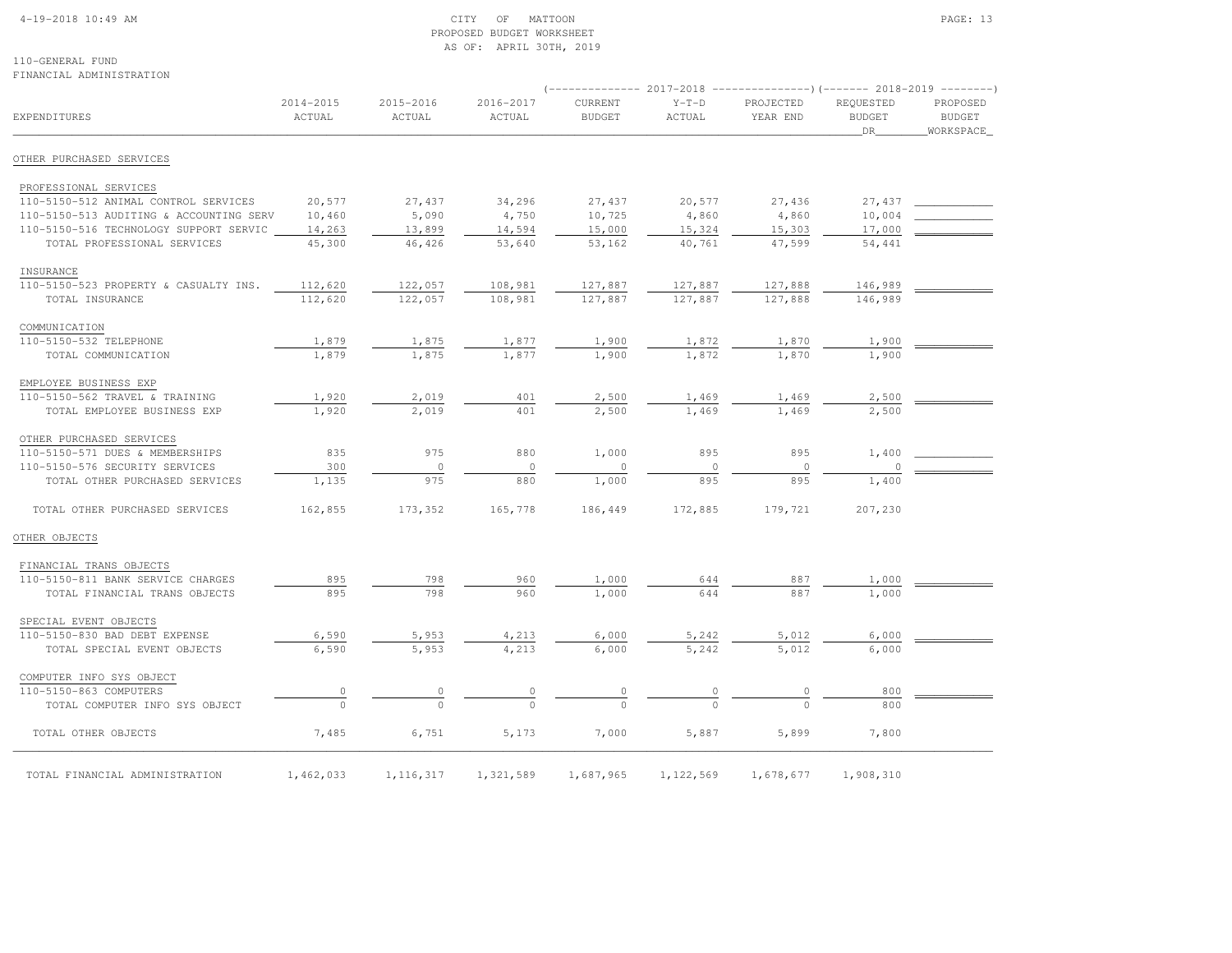# 4-19-2018 10:49 AM CITY OF MATTOON PROPOSED BUDGET WORKSHEETAS OF: APRIL 30TH, 2019

|  | 110-GENERAL FUND |  |
|--|------------------|--|
|  | LEGAL SERVICES   |  |

|                                                                                                                                         |                         |                           |                           |                            |                            | $(----------2017-2018$ ---------------) (------- 2018-2019 -------) |                                  |                                          |
|-----------------------------------------------------------------------------------------------------------------------------------------|-------------------------|---------------------------|---------------------------|----------------------------|----------------------------|---------------------------------------------------------------------|----------------------------------|------------------------------------------|
| <b>EXPENDITURES</b>                                                                                                                     | 2014-2015<br>ACTUAL     | 2015-2016<br>ACTUAL       | 2016-2017<br>ACTUAL       | CURRENT<br><b>BUDGET</b>   | $Y-T-D$<br>ACTUAL          | PROJECTED<br>YEAR END                                               | REQUESTED<br><b>BUDGET</b><br>DR | PROPOSED<br><b>BUDGET</b><br>_WORKSPACE_ |
| PERSONNEL SERVICES                                                                                                                      |                         |                           |                           |                            |                            |                                                                     |                                  |                                          |
| SALARIES & WAGES                                                                                                                        |                         |                           |                           |                            |                            |                                                                     |                                  |                                          |
| EMPLOYEE BENEFITS                                                                                                                       |                         |                           |                           |                            |                            |                                                                     |                                  |                                          |
| GROUP INSURANCE                                                                                                                         |                         |                           |                           |                            |                            |                                                                     |                                  |                                          |
| SOCIAL SECURITY CONTRIB                                                                                                                 |                         |                           |                           |                            |                            |                                                                     |                                  |                                          |
| RETIREMENT CONTRIBTUIONS                                                                                                                |                         |                           |                           |                            |                            |                                                                     |                                  |                                          |
| UNEMPLOYMNT COMPENSATION                                                                                                                |                         |                           |                           |                            |                            |                                                                     |                                  |                                          |
| WORKER'S COMPENSATION                                                                                                                   |                         |                           |                           |                            |                            |                                                                     |                                  |                                          |
| SUPPLIES                                                                                                                                |                         |                           |                           |                            |                            |                                                                     |                                  |                                          |
| GENERAL SUPPLIES<br>110-5160-311 OFFICE SUPPLIES<br>TOTAL GENERAL SUPPLIES                                                              | 14<br>14                |                           |                           | $\circ$                    | 682<br>682                 |                                                                     | 0                                |                                          |
| BOOKS & PERIODICALS                                                                                                                     |                         |                           |                           |                            |                            |                                                                     |                                  |                                          |
| TOTAL SUPPLIES                                                                                                                          | 14                      | $\mathbf{1}$              | 2                         | $\circ$                    | 682                        | $\mathbf{1}$                                                        | $\circ$                          |                                          |
| OTHER PURCHASED SERVICES                                                                                                                |                         |                           |                           |                            |                            |                                                                     |                                  |                                          |
| PROFESSIONAL SERVICES<br>110-5160-515 LABOR RELATIONS COUNSEL<br>110-5160-519 OTHER PROFESSIONAL SERVICE<br>TOTAL PROFESSIONAL SERVICES | 350<br>46,512<br>46,862 | 5,253<br>50,764<br>56,017 | 2,650<br>40,708<br>43,358 | 25,000<br>55,000<br>80,000 | 35,865<br>46,095<br>81,960 | 50,000<br>45,876<br>95,876                                          | 50,000<br>55,000<br>105,000      |                                          |
| EMPLOYEE BUSINESS EXP                                                                                                                   |                         |                           |                           |                            |                            |                                                                     |                                  |                                          |
| OTHER PURCHASED SERVICES                                                                                                                |                         |                           |                           |                            |                            |                                                                     |                                  |                                          |
| TOTAL OTHER PURCHASED SERVICES                                                                                                          | 46,862                  | 56,017                    | 43,358                    | 80,000                     | 81,960                     | 95,876                                                              | 105,000                          |                                          |
| TOTAL LEGAL SERVICES                                                                                                                    | 46,875                  | 56,018                    | 43,360                    | 80,000                     | 82,642                     | 95,877                                                              | 105,000                          |                                          |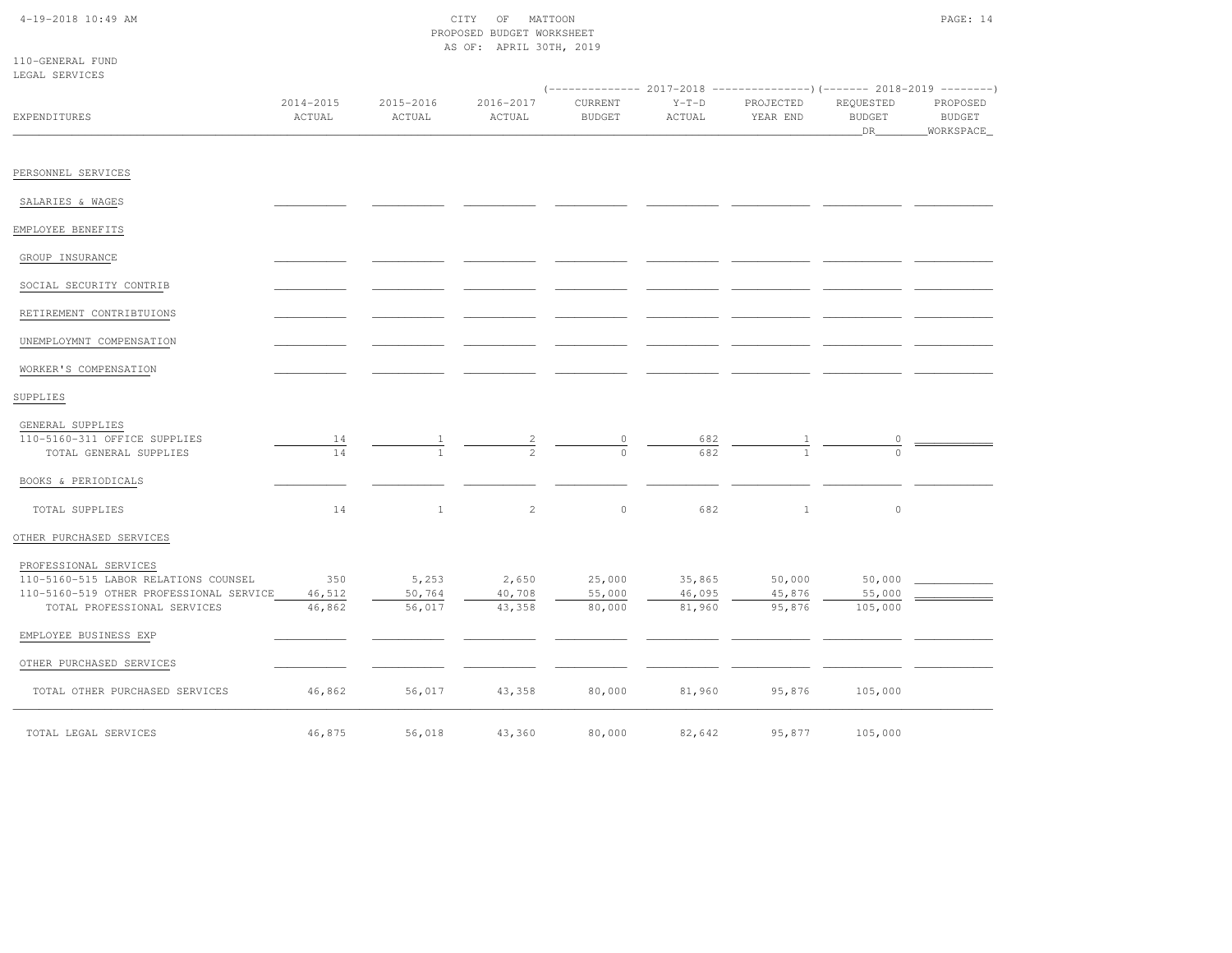### 4-19-2018 10:49 AM CITY OF MATTOON PAGE: 15 PROPOSED BUDGET WORKSHEETAS OF: APRIL 30TH, 2019

110-GENERAL FUNDCOMPUTER INFO SYSTEMS

|                                         |                     |                     |                     |                          |                   | (-------------- 2017-2018 ----------------)(------- 2018-2019 --------) |                                  |                                        |  |
|-----------------------------------------|---------------------|---------------------|---------------------|--------------------------|-------------------|-------------------------------------------------------------------------|----------------------------------|----------------------------------------|--|
| <b>EXPENDITURES</b>                     | 2014-2015<br>ACTUAL | 2015-2016<br>ACTUAL | 2016-2017<br>ACTUAL | CURRENT<br><b>BUDGET</b> | $Y-T-D$<br>ACTUAL | PROJECTED<br>YEAR END                                                   | REQUESTED<br><b>BUDGET</b><br>DR | PROPOSED<br><b>BUDGET</b><br>WORKSPACE |  |
|                                         |                     |                     |                     |                          |                   |                                                                         |                                  |                                        |  |
| PERSONNEL SERVICES                      |                     |                     |                     |                          |                   |                                                                         |                                  |                                        |  |
| SALARIES & WAGES                        |                     |                     |                     |                          |                   |                                                                         |                                  |                                        |  |
| 110-5170-111 SALARIES OF REG EMPLOYEES  | 112,183             | 117,153             | 117,906             | 133,186                  | 85,814            | 90,778                                                                  | 76,986                           |                                        |  |
| 110-5170-112 SALARIES OF TEMP EMPLOYEES | $\overline{0}$      | $\mathbf{0}$        | $\circ$             | $\circ$                  | $\circ$           | $\circ$                                                                 | 4,500                            |                                        |  |
| 110-5170-114 COMPENSATED ABSENCES       | 8,207               | 6,913               | 10,289              | $\circ$                  | 9,479             | 8,031                                                                   | $\overline{0}$                   |                                        |  |
| TOTAL SALARIES & WAGES                  | 120,390             | 124,066             | 128,195             | 133,186                  | 95,293            | 98,809                                                                  | 81,486                           |                                        |  |
| TOTAL PERSONNEL SERVICES                | 120,390             | 124,066             | 128,195             | 133,186                  | 95,293            | 98,809                                                                  | 81,486                           |                                        |  |
| EMPLOYEE BENEFITS                       |                     |                     |                     |                          |                   |                                                                         |                                  |                                        |  |
| GROUP INSURANCE                         |                     |                     |                     |                          |                   |                                                                         |                                  |                                        |  |
| 110-5170-211 GROUP HEALTH INSURANCE     | 15,533              | 16,151              | 15,253              | 14,814                   | 5,555             | 5,555                                                                   | 0                                |                                        |  |
| 110-5170-212 GROUP LIFE INSURANCE       | 268                 | 268                 | 287                 | 312                      | 312               | 312                                                                     | 156                              |                                        |  |
| TOTAL GROUP INSURANCE                   | 15,801              | 16,419              | 15,540              | 15,126                   | 5,867             | 5,867                                                                   | 156                              |                                        |  |
| SOCIAL SECURITY CONTRIB                 |                     |                     |                     |                          |                   |                                                                         |                                  |                                        |  |
| 110-5170-221 FICA CONTRIBUTIONS         | 7,244               | 7,394               | 7,692               | 8,258                    | 5,996             | 6,175                                                                   | 5,052                            |                                        |  |
| 110-5170-222 MEDICARE CONTRIBUTIONS     | 1,694               | 1,729               | 1,799               | 1,931                    | 1,402             | 1,444                                                                   | 1,182                            |                                        |  |
| TOTAL SOCIAL SECURITY CONTRIB           | 8,939               | 9,124               | 9,491               | 10,189                   | 7,398             | 7,619                                                                   | 6,234                            |                                        |  |
| RETIREMENT CONTRIBTUIONS                |                     |                     |                     |                          |                   |                                                                         |                                  |                                        |  |
| 110-5170-231 IMRF CONTRIBUTIONS         | 15,141              | 14,005              | 14,252              | 15,050                   | 10,601            | 11,255                                                                  | 8,699                            |                                        |  |
| TOTAL RETIREMENT CONTRIBTUIONS          | 15,141              | 14,005              | 14,252              | 15,050                   | 10,601            | 11,255                                                                  | 8,699                            |                                        |  |
| UNEMPLOYMNT COMPENSATION                |                     |                     |                     |                          |                   |                                                                         |                                  |                                        |  |
| 110-5170-240 UNEMPLOYMENT COMP.         | 718                 | 496                 | 383                 | 454                      | 454               | 454                                                                     | 306                              |                                        |  |
| TOTAL UNEMPLOYMNT COMPENSATION          | 718                 | 496                 | 383                 | 454                      | 454               | 454                                                                     | 306                              |                                        |  |
| WORKER'S COMPENSATION                   |                     |                     |                     |                          |                   |                                                                         |                                  |                                        |  |
| 110-5170-250 WORKERS' COMPENSATION      | 204                 | 214                 | 198                 | 268                      | 268               | 268                                                                     | 160                              |                                        |  |
| TOTAL WORKER'S COMPENSATION             | 204                 | 214                 | 198                 | 268                      | 268               | 268                                                                     | 160                              |                                        |  |
| TOTAL EMPLOYEE BENEFITS                 | 40,803              | 40,258              | 39,863              | 41,086                   | 24,588            | 25,463                                                                  | 15,555                           |                                        |  |
| SUPPLIES                                |                     |                     |                     |                          |                   |                                                                         |                                  |                                        |  |
| GENERAL SUPPLIES                        |                     |                     |                     |                          |                   |                                                                         |                                  |                                        |  |
| 110-5170-311 OFFICE SUPPLIES            | 67                  | 282                 | 32                  | 300                      | 151               | 183                                                                     | 300                              |                                        |  |
| 110-5170-312 CLEANING SUPPLIES          | $\mathbf{0}$        | 30                  | $\circ$             | 50                       | $\circ$           | $\circ$                                                                 | 50                               |                                        |  |
| 110-5170-316 TOOLS & EQUIPMENT          | 2,276               | 1,754               | 2,107               | 2,500                    | 1,583             | 3,578                                                                   | 2,500                            |                                        |  |
| 110-5170-319 MISCELLANEOUS SUPPLIES     | 624                 | 158                 | 421                 | 700                      | 349               | 440                                                                     | 700                              |                                        |  |
| TOTAL GENERAL SUPPLIES                  | 2,966               | 2,224               | 2,560               | 3,550                    | 2,084             | 4,201                                                                   | 3,550                            |                                        |  |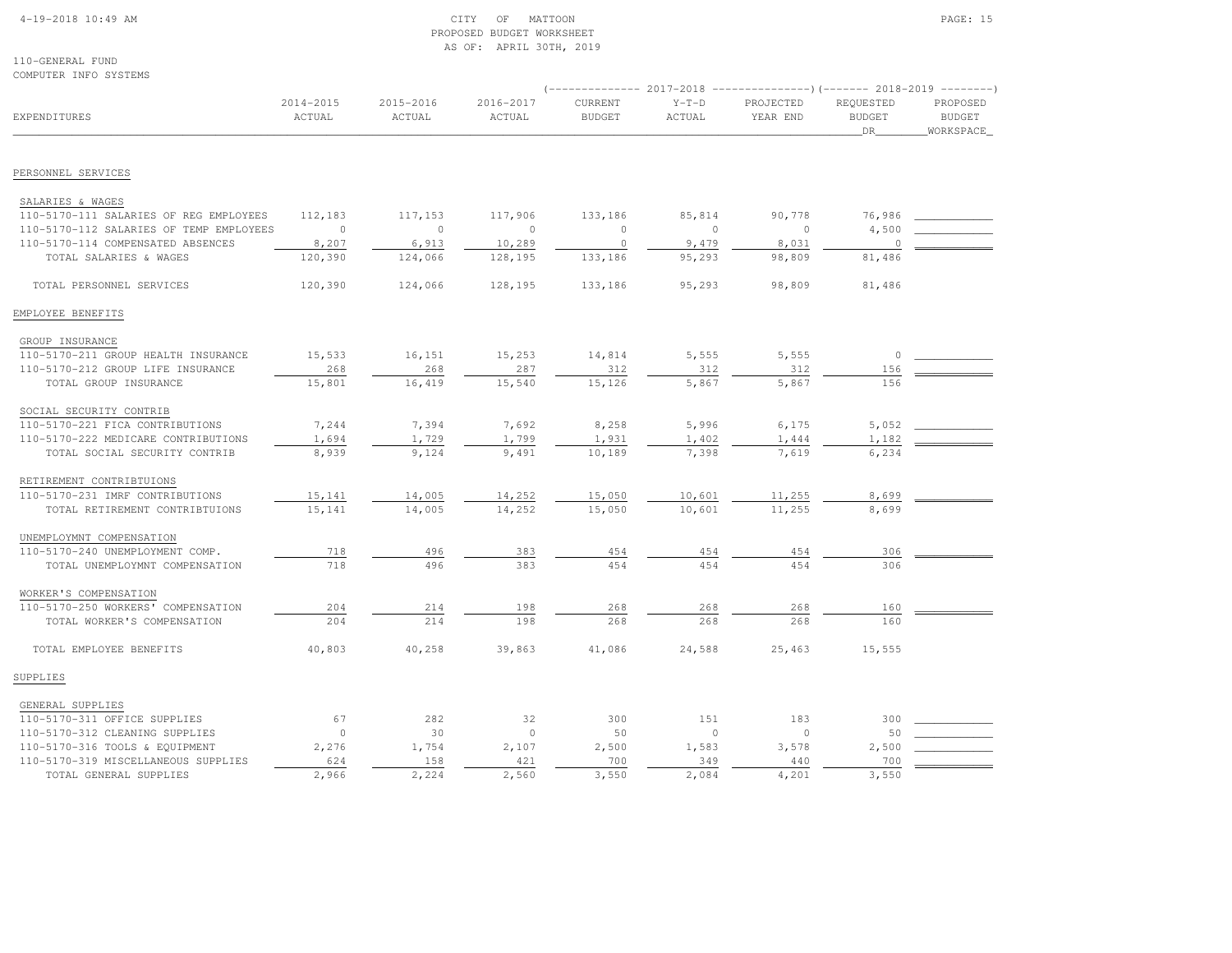# 4-19-2018 10:49 AM CITY OF MATTOON PAGE: 16 PROPOSED BUDGET WORKSHEETAS OF: APRIL 30TH, 2019

110-GENERAL FUNDCOMPUTER INFO SYSTEMS

|                                         |                         |                     |                     |                          |                   | $(-$ ------------- 2017-2018 -----------------) (------- 2018-2019 --------) |                                  |                                         |
|-----------------------------------------|-------------------------|---------------------|---------------------|--------------------------|-------------------|------------------------------------------------------------------------------|----------------------------------|-----------------------------------------|
| EXPENDITURES                            | $2014 - 2015$<br>ACTUAL | 2015-2016<br>ACTUAL | 2016-2017<br>ACTUAL | CURRENT<br><b>BUDGET</b> | $Y-T-D$<br>ACTUAL | PROJECTED<br>YEAR END                                                        | REQUESTED<br><b>BUDGET</b><br>DR | PROPOSED<br><b>BUDGET</b><br>WORKSPACE_ |
| ENERGY                                  |                         |                     |                     |                          |                   |                                                                              |                                  |                                         |
| 110-5170-325 SOFTWARE                   | 2,048                   | 983                 | 608                 | 2,600                    | 926               | 651                                                                          | 2,600                            |                                         |
| TOTAL ENERGY                            | 2,048                   | 983                 | 608                 | 2,600                    | 926               | 651                                                                          | 2,600                            |                                         |
| BOOKS & PERIODICALS                     |                         |                     |                     |                          |                   |                                                                              |                                  |                                         |
| 110-5170-340 BOOKS & PERIODICALS        | 0                       | $\circ$             | 0                   | 300                      | 44                | 44                                                                           | 300                              |                                         |
| TOTAL BOOKS & PERIODICALS               |                         | $\Omega$            | $\Omega$            | 300                      | 44                | 44                                                                           | 300                              |                                         |
| TOTAL SUPPLIES                          | 5,014                   | 3,207               | 3,168               | 6,450                    | 3,053             | 4,896                                                                        | 6,450                            |                                         |
| OTHER PURCHASED SERVICES                |                         |                     |                     |                          |                   |                                                                              |                                  |                                         |
| PROFESSIONAL SERVICES                   |                         |                     |                     |                          |                   |                                                                              |                                  |                                         |
| 110-5170-516 TECHNOLOGY SUPPORT SERVIC  | 14,691                  | 14,581              | 18,620              | 18,900                   | 44,246            | 35,373                                                                       | 56,340                           |                                         |
| TOTAL PROFESSIONAL SERVICES             | 14,691                  | 14,581              | 18,620              | 18,900                   | 44,246            | 35,373                                                                       | 56,340                           |                                         |
| COMMUNICATION                           |                         |                     |                     |                          |                   |                                                                              |                                  |                                         |
| 110-5170-533 CELLULAR PHONE             | 2,067                   | 2,517               | 2,091               | 2,100                    | 1,302             | 1,374                                                                        | 900                              |                                         |
| TOTAL COMMUNICATION                     | 2,067                   | 2,517               | 2,091               | 2,100                    | 1,302             | 1,374                                                                        | 900                              |                                         |
| EMPLOYEE BUSINESS EXP                   |                         |                     |                     |                          |                   |                                                                              |                                  |                                         |
| 110-5170-562 TRAVEL & TRAINING          | 4,039                   | 3,782               | 4,377               | 4,500                    | 3,628             | 3,948                                                                        | 4,200                            |                                         |
| 110-5170-564 PRIVATE VEHICLE EXP REIMB  | $\circ$                 | $\mathbf 0$         | $\Omega$            | 100                      | $\circ$           | 0                                                                            | 100                              |                                         |
| TOTAL EMPLOYEE BUSINESS EXP             | 4,039                   | 3,782               | 4,377               | 4,600                    | 3,628             | 3,948                                                                        | 4,300                            |                                         |
| OTHER PURCHASED SERVICES                |                         |                     |                     |                          |                   |                                                                              |                                  |                                         |
| 110-5170-571 DUES & MEMBERSHIPS         | 275                     | 425                 | 625                 | 550                      |                   | 325                                                                          | 450                              |                                         |
| TOTAL OTHER PURCHASED SERVICES          | 275                     | 425                 | 625                 | 550                      |                   | 325                                                                          | 450                              |                                         |
| TOTAL OTHER PURCHASED SERVICES          | 21,072                  | 21,305              | 25,713              | 26,150                   | 49,176            | 41,020                                                                       | 61,990                           |                                         |
| OTHER OBJECTS                           |                         |                     |                     |                          |                   |                                                                              |                                  |                                         |
| COMPUTER INFO SYS OBJECT                |                         |                     |                     |                          |                   |                                                                              |                                  |                                         |
| 110-5170-841 WIDE AREA NETWORK SOFTWARE | 31,691                  | 23,261              | 23,297              | 25,000                   | 23,923            | 23,923                                                                       | 29,700                           |                                         |
| TOTAL COMPUTER INFO SYS OBJECT          | 31,691                  | 23,261              | 23,297              | 25,000                   | 23,923            | 23,923                                                                       | 29,700                           |                                         |
| COMPUTER INFO SYS OBJECT                |                         |                     |                     |                          |                   |                                                                              |                                  |                                         |
| 110-5170-851 WIDE AREA NETWORK SERVERS  | 12,824                  | 11,953              | 1,795               | 2,000                    | 599               | 1,614                                                                        | 2,000                            |                                         |
| 110-5170-852 NETWORK SECURITY SYSTEMS   | 4,330                   | 5,191               | 4,996               | 4,600                    | 4,864             | 4,864                                                                        | 5,500                            |                                         |
| 110-5170-854 WIDE AREA NETWORK WIRING A | 3,913                   | 2,128               | 2,130               | 2,200                    | 1,959             | 2,136                                                                        | 1,000                            |                                         |
| TOTAL COMPUTER INFO SYS OBJECT          | 21,068                  | 19,272              | 8,921               | 8,800                    | 7,423             | 8,614                                                                        | 8,500                            |                                         |
| COMPUTER INFO SYS OBJECT                |                         |                     |                     |                          |                   |                                                                              |                                  |                                         |
| 110-5170-863 COMPUTERS                  | 0                       | 2,034               | 0                   | 4,000                    | 2,317             | 2,317                                                                        | 2,000                            |                                         |
| TOTAL COMPUTER INFO SYS OBJECT          | $\circ$                 | 2,034               | $\Omega$            | 4,000                    | 2,317             | 2,317                                                                        | 2,000                            |                                         |
| TOTAL OTHER OBJECTS                     | 52,759                  | 44,566              | 32,217              | 37,800                   | 33,663            | 34,854                                                                       | 40,200                           |                                         |
| TOTAL COMPUTER INFO SYSTEMS             | 240,038                 | 233,402             | 229,157             | 244,673                  | 205,773           | 205,042                                                                      | 205,681                          |                                         |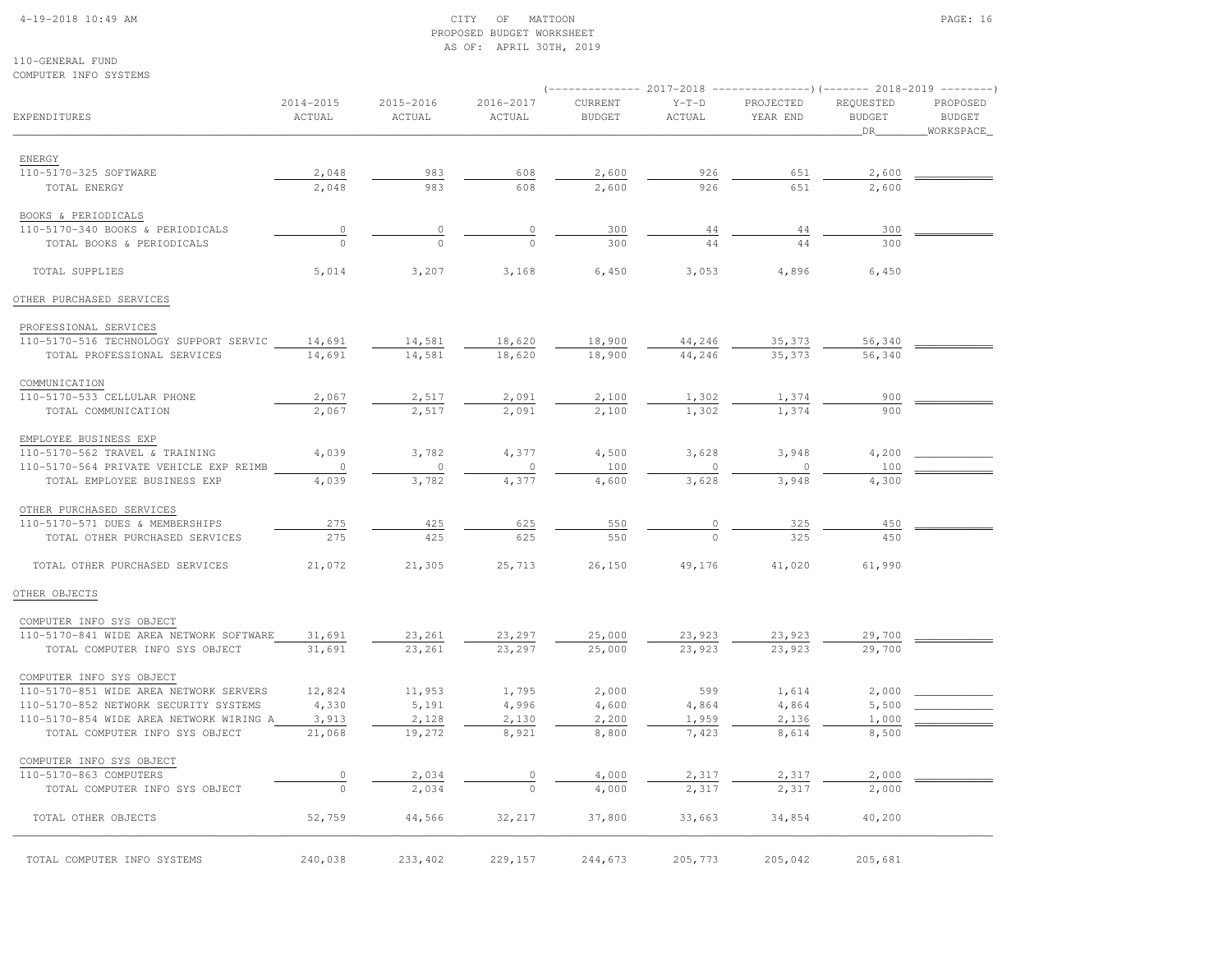#### 4-19-2018 10:49 AM CITY OF MATTOON PAGE: 17 PROPOSED BUDGET WORKSHEETAS OF: APRIL 30TH, 2019

110-GENERAL FUNDPOLICE ADMINISTRATION

| EXPENDITURES                                                      | 2014-2015<br>ACTUAL | 2015-2016<br>ACTUAL | 2016-2017<br>ACTUAL | CURRENT<br><b>BUDGET</b> | $Y-T-D$<br>ACTUAL | PROJECTED<br>YEAR END | REQUESTED<br><b>BUDGET</b><br>DR | PROPOSED<br><b>BUDGET</b><br>WORKSPACE |
|-------------------------------------------------------------------|---------------------|---------------------|---------------------|--------------------------|-------------------|-----------------------|----------------------------------|----------------------------------------|
| PERSONNEL SERVICES                                                |                     |                     |                     |                          |                   |                       |                                  |                                        |
|                                                                   |                     |                     |                     |                          |                   |                       |                                  |                                        |
| SALARIES & WAGES<br>110-5211-111 SALARIES OF REG EMPLOYEES        | 343,988             | 345,400             | 360,330             | 373,924                  | 351,677           | 368,430               | 384,753                          |                                        |
| 110-5211-113 OVERTIME                                             | 1,365               | 1,275               | 68                  | $\circ$                  | $\overline{0}$    | $\circ$               |                                  |                                        |
| 110-5211-114 COMPENSATED ABSENCES                                 | 8,459               | $\overline{0}$      | $\circ$             | $\circ$                  | 56,266            | 56,266                | $\Omega$                         |                                        |
| TOTAL SALARIES & WAGES                                            | 353,812             | 346,675             | 360,398             | 373,924                  | 407,943           | 424,696               | 384,753                          |                                        |
| TOTAL PERSONNEL SERVICES                                          | 353,812             | 346,675             | 360,398             | 373,924                  | 407,943           | 424,696               | 384,753                          |                                        |
| EMPLOYEE BENEFITS                                                 |                     |                     |                     |                          |                   |                       |                                  |                                        |
|                                                                   |                     |                     |                     |                          |                   |                       |                                  |                                        |
| GROUP INSURANCE                                                   |                     |                     |                     |                          |                   |                       |                                  |                                        |
| 110-5211-211 GROUP HEALTH INSURANCE                               | 66,767              | 64,604              | 61,011              | 59,257                   | 56,171            | 58,640                | 60,182                           |                                        |
| 110-5211-212 GROUP LIFE INSURANCE<br>TOTAL GROUP INSURANCE        | 803<br>67,569       | 803<br>65,407       | 860<br>61,871       | 936<br>60,193            | 936<br>57,107     | 936<br>59,576         | 936<br>61,118                    |                                        |
|                                                                   |                     |                     |                     |                          |                   |                       |                                  |                                        |
| SOCIAL SECURITY CONTRIB                                           |                     |                     |                     |                          |                   |                       |                                  |                                        |
| 110-5211-221 FICA CONTRIBUTIONS                                   | 11,753              | 10,517              | 10,859              | 11,979                   | 10,741            | 11,169                | 12,712                           |                                        |
| 110-5211-222 MEDICARE CONTRIBUTIONS                               | 4,938               | 4,721               | 4,963               | 5,441                    | 4,892             | 5,084                 | 5,588                            |                                        |
| TOTAL SOCIAL SECURITY CONTRIB                                     | 16,692              | 15,238              | 15,822              | 17,419                   | 15,633            | 16,253                | 18,300                           |                                        |
| RETIREMENT CONTRIBTUIONS                                          |                     |                     |                     |                          |                   |                       |                                  |                                        |
| 110-5211-231 IMRF CONTRIBUTIONS                                   | 23,419              | 18,936              | 19,139              | 20,306                   | 17,920            | 19,410                | 21,608                           |                                        |
| 110-5211-232 POLICE PENSION CONTRIBUTIO 1,422,547                 |                     | 1,403,050           | 1,437,453           | 1,658,362                | 1,604,231         | 1,655,240             | 1,821,545                        |                                        |
| TOTAL RETIREMENT CONTRIBTUIONS                                    | 1,445,966           | 1,421,986           | 1,456,592           | 1,678,668                | 1,622,151         | 1,674,650             | 1,843,153                        |                                        |
|                                                                   |                     |                     |                     |                          |                   |                       |                                  |                                        |
| UNEMPLOYMNT COMPENSATION                                          |                     |                     |                     |                          |                   |                       |                                  |                                        |
| 110-5211-240 UNEMPLOYMENT COMP.<br>TOTAL UNEMPLOYMNT COMPENSATION | 2,511<br>2,511      | 1,728<br>1,728      | 1,339<br>1,339      | 1,588<br>1,588           | 1,588<br>1,588    | 1,588<br>1,588        | 1,588<br>1,588                   |                                        |
|                                                                   |                     |                     |                     |                          |                   |                       |                                  |                                        |
| WORKER'S COMPENSATION                                             |                     |                     |                     |                          |                   |                       |                                  |                                        |
| 110-5211-250 WORKERS' COMPENSATION                                | 4,287               | 4,963               | 4,710               | 6,226                    | 6,226             | 6,226                 | 6,710                            |                                        |
| TOTAL WORKER'S COMPENSATION                                       | 4,287               | 4,963               | 4,710               | 6,226                    | 6,226             | 6,226                 | 6,710                            |                                        |
| TOTAL EMPLOYEE BENEFITS                                           | 1,537,026           | 1,509,322           | 1,540,334           | 1,764,094                | 1,702,705         | 1,758,293             | 1,930,869                        |                                        |
| SUPPLIES                                                          |                     |                     |                     |                          |                   |                       |                                  |                                        |
| GENERAL SUPPLIES                                                  |                     |                     |                     |                          |                   |                       |                                  |                                        |
| 110-5211-311 OFFICE SUPPLIES                                      | 5,242               | 5,210               | 6,798               | 7,000                    | 2,419             | 3,372                 | 5,000                            |                                        |
| 110-5211-313 MEDICAL & SAFETY SUPPLIES                            | 481                 | 442                 | 135                 | 500                      | 116               | 148                   | 500                              |                                        |
| 110-5211-315 UNIFORMS & CLOTHING                                  | 7,165               | 4,426               | 7,949               | 5,000                    | 6,246             | 6,666                 | 4,000                            |                                        |
| 110-5211-316 TOOLS & EQUIPMENT                                    | 18,966              | 19,840              | 22,532              | 16,500                   | 15,463            | 15,463                | 12,000                           |                                        |
| 110-5211-319 MISCELLANEOUS SUPPLIES                               | 6,811               | 4,857               | 5,696               | 5,000                    | 5,308             | 6,337                 | 5,000                            |                                        |
| TOTAL GENERAL SUPPLIES                                            | 38,666              | 34,775              | 43,110              | 34,000                   | 29,552            | 31,986                | 26,500                           |                                        |
| TOTAL SUPPLIES                                                    | 38,666              | 34,775              | 43,110              | 34,000                   | 29,552            | 31,986                | 26,500                           |                                        |
|                                                                   |                     |                     |                     |                          |                   |                       |                                  |                                        |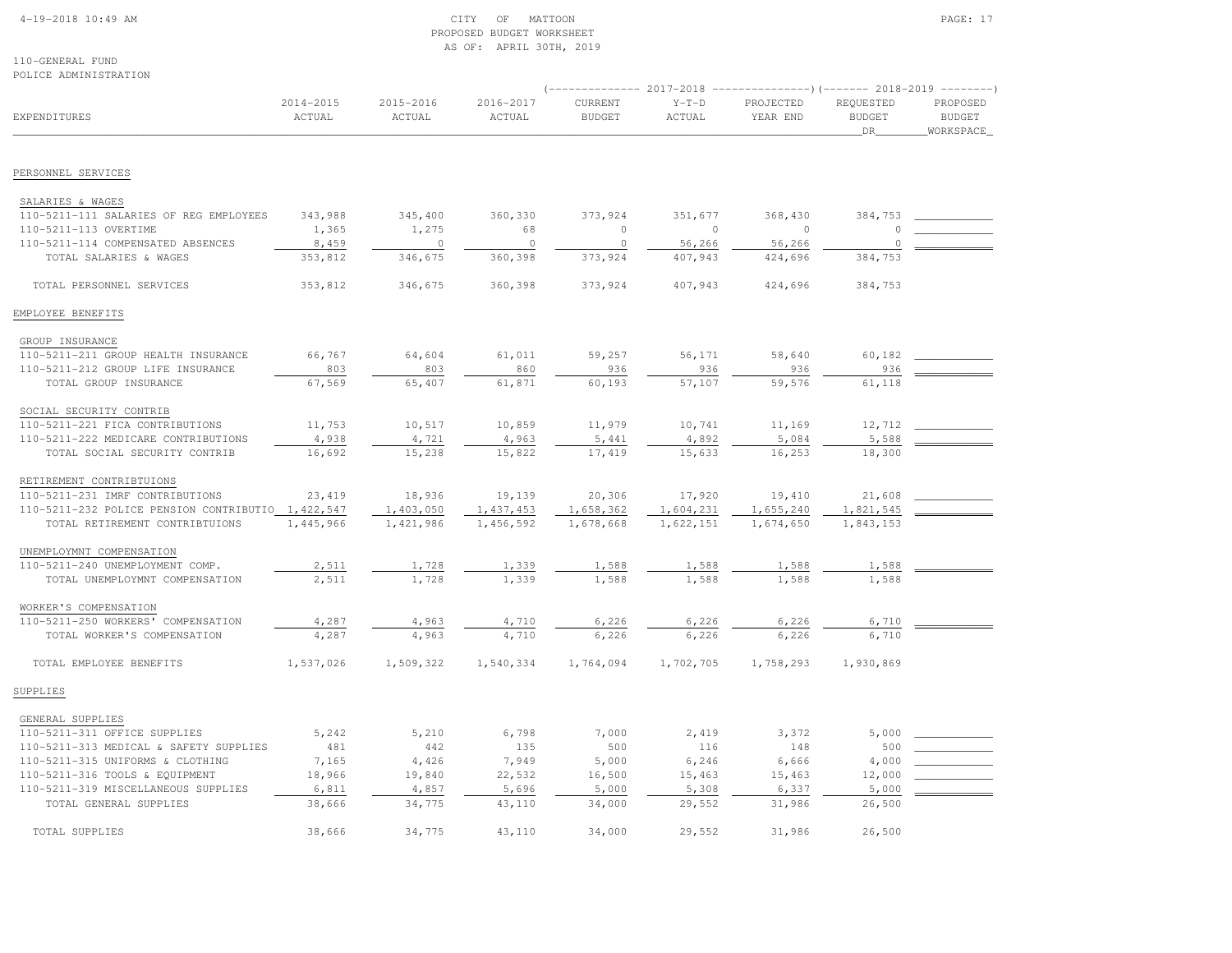### 4-19-2018 10:49 AM CITY OF MATTOON PAGE: 18 PROPOSED BUDGET WORKSHEETAS OF: APRIL 30TH, 2019

| POLICE ADMINISTRATION                   |                         |                     |                         |                          |                   | (-------------- 2017-2018 ----------------) (------- 2018-2019 -------- |                                  |                                        |
|-----------------------------------------|-------------------------|---------------------|-------------------------|--------------------------|-------------------|-------------------------------------------------------------------------|----------------------------------|----------------------------------------|
| EXPENDITURES                            | $2014 - 2015$<br>ACTUAL | 2015-2016<br>ACTUAL | $2016 - 2017$<br>ACTUAL | CURRENT<br><b>BUDGET</b> | $Y-T-D$<br>ACTUAL | PROJECTED<br>YEAR END                                                   | REQUESTED<br><b>BUDGET</b><br>DR | PROPOSED<br><b>BUDGET</b><br>WORKSPACE |
| OTHER PURCHASED SERVICES                |                         |                     |                         |                          |                   |                                                                         |                                  |                                        |
| PROFESSIONAL SERVICES                   |                         |                     |                         |                          |                   |                                                                         |                                  |                                        |
| 110-5211-515 LABOR RELATIONS COUNSEL    | 77,608                  | 54,760              | 21,644                  | 10,000                   | 7,377             | 7,260                                                                   | 5,000                            |                                        |
| 110-5211-519 OTHER PROFESSIONAL SERVICE | 19,716                  | 1,902               | 9,103                   | 3,500                    | 4,917             | 5,972                                                                   | 3,500                            |                                        |
| TOTAL PROFESSIONAL SERVICES             | 97,325                  | 56,662              | 30,747                  | 13,500                   | 12,294            | 13,232                                                                  | 8,500                            |                                        |
| INSURANCE                               |                         |                     |                         |                          |                   |                                                                         |                                  |                                        |
| 110-5211-522 NOTARY FEES                | 10                      | 121                 | 217                     | 100                      | $\mathbb O$       | $\mathbb O$                                                             | 100                              |                                        |
| TOTAL INSURANCE                         | 10                      | 121                 | 217                     | 100                      | $\theta$          | $\circ$                                                                 | 100                              |                                        |
| COMMUNICATION                           |                         |                     |                         |                          |                   |                                                                         |                                  |                                        |
| 110-5211-531 POSTAGE                    | 2,389                   | 2,886               | 2,822                   | 5,000                    | 3,334             | 3,296                                                                   | 4,000                            |                                        |
| 110-5211-532 TELEPHONE                  | 20,555                  | 20,630              | 21,146                  | 21,000                   | 20,625            | 20,753                                                                  | 21,000                           |                                        |
| 110-5211-533 CELLULAR PHONE             | 9,507                   | 8,627               | 11,967                  | 11,000                   | 8,809             | 9,563                                                                   | 10,000                           |                                        |
| 110-5211-535 RADIOS                     | 22,238                  | 21,563              | 24,704                  | 50,500                   | 38,032            | 40,058                                                                  | 25,000                           |                                        |
| 110-5211-537 I-WIN ACCESS CHARGE        | 6,331                   | 6,431               | 5,821                   | 7,000                    | 5,020             | 5,650                                                                   | 7,000                            |                                        |
| 110-5211-539 MISC COMMUNICATION CHGS    | 7,678                   | 7,431               | $\circ$                 | $\circ$                  | $\circ$           | $\circ$                                                                 | $\circ$                          |                                        |
| TOTAL COMMUNICATION                     | 68,697                  | 67,567              | 66,460                  | 94,500                   | 75,820            | 79,320                                                                  | 67,000                           |                                        |
| ADVERTISING                             |                         |                     |                         |                          |                   |                                                                         |                                  |                                        |
| 110-5211-540 ADVERTISING                | 2,639                   | 53                  | 2,682                   | $\circ$                  | 398               | 398                                                                     | 2,000                            |                                        |
| TOTAL ADVERTISING                       | 2,639                   | 53                  | 2,682                   | $\circ$                  | 398               | 398                                                                     | 2,000                            |                                        |
| PRINTING & BINDING                      |                         |                     |                         |                          |                   |                                                                         |                                  |                                        |
| 110-5211-550 PRINTING & BINDING         | 3,688                   | 4,088               | 1,680                   | 3,500                    | 4,797             | 4,658                                                                   | 3,500                            |                                        |
| TOTAL PRINTING & BINDING                | 3,688                   | 4,088               | 1,680                   | 3,500                    | 4,797             | 4,658                                                                   | 3,500                            |                                        |
| EMPLOYEE BUSINESS EXP                   |                         |                     |                         |                          |                   |                                                                         |                                  |                                        |
| 110-5211-562 TRAVEL & TRAINING          | 24,758                  | 25,645              | 26,091                  | 25,000                   | 25,002            | 22,560                                                                  | 35,000                           |                                        |
| TOTAL EMPLOYEE BUSINESS EXP             | 24,758                  | 25,645              | 26,091                  | 25,000                   | 25,002            | 22,560                                                                  | 35,000                           |                                        |
| OTHER PURCHASED SERVICES                |                         |                     |                         |                          |                   |                                                                         |                                  |                                        |
| 110-5211-571 DUES & MEMBERSHIPS         | 2,569                   | 3,668               | 4,210                   | 2,600                    | 4,014             | 5,679                                                                   | 2,600                            |                                        |
| 110-5211-573 LAUNDRY SERVICES           | 770                     | 856                 | 1,001                   | 600                      | 745               | 920                                                                     | 600                              |                                        |
| 110-5211-579 MISC OTHER PURCHASED SERVI | 207,951                 | 179,480             | 193,054                 | 195,000                  | 184,721           | 193,861                                                                 | 195,000                          |                                        |
| TOTAL OTHER PURCHASED SERVICES          | 211,289                 | 184,004             | 198,265                 | 198,200                  | 189,481           | 200,460                                                                 | 198,200                          |                                        |
| TOTAL OTHER PURCHASED SERVICES          | 408,405                 | 338,139             | 326,142                 | 334,800                  | 307,791           | 320,628                                                                 | 314,300                          |                                        |
| OTHER OBJECTS                           |                         |                     |                         |                          |                   |                                                                         |                                  |                                        |
| FINANCIAL TRANS OBJECTS                 |                         |                     |                         |                          |                   |                                                                         |                                  |                                        |
| 110-5211-814 PRINT/COPY MACH LEASE & MA | 5,767                   | 6,241               | 5,996                   | 7,500                    | 6,871             | 7,205                                                                   | 5,700                            |                                        |
| TOTAL FINANCIAL TRANS OBJECTS           | 5,767                   | 6,241               | 5,996                   | 7,500                    | 6,871             | 7,205                                                                   | 5,700                            |                                        |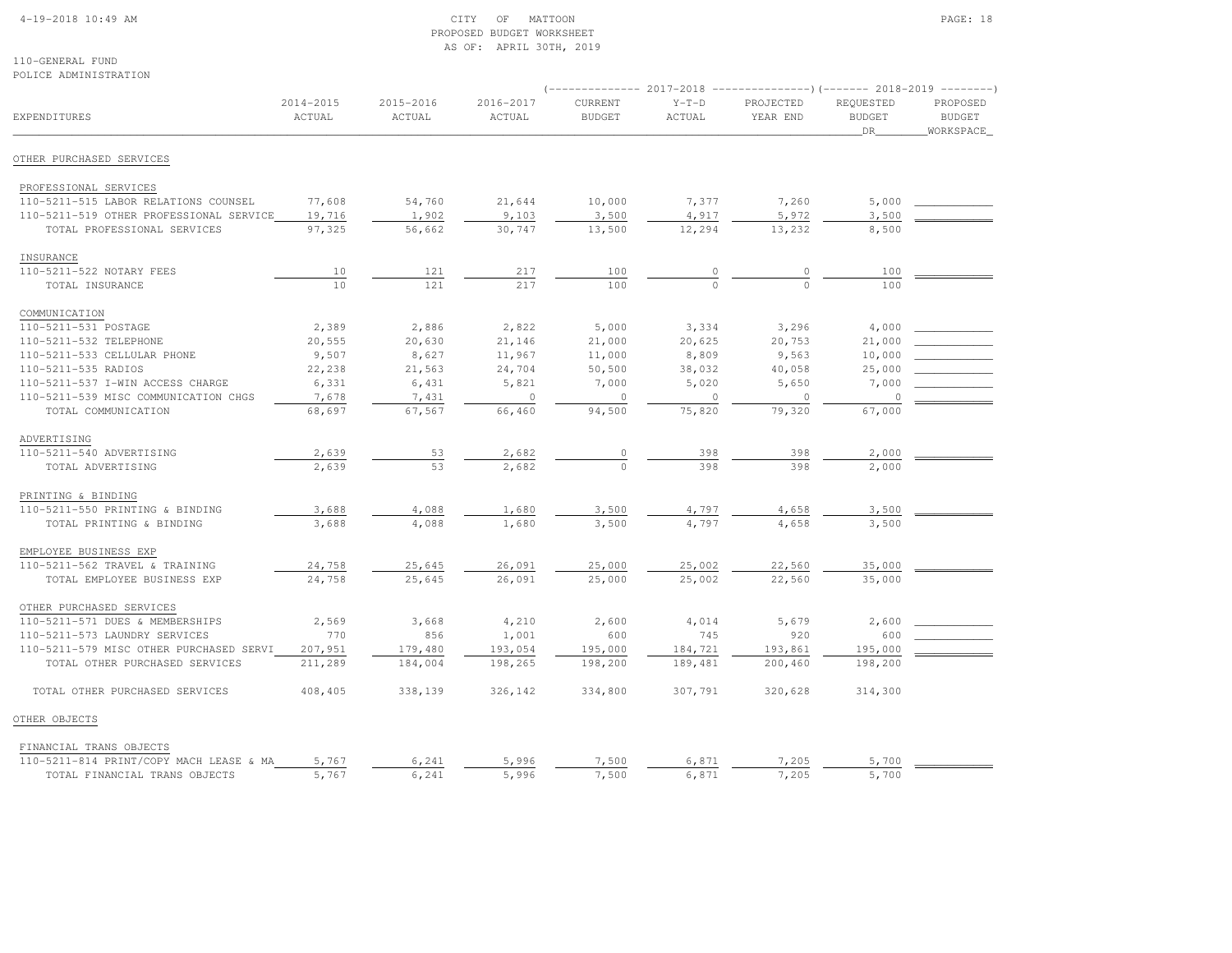# 4-19-2018 10:49 AM CITY OF MATTOON PAGE: 19 PROPOSED BUDGET WORKSHEETAS OF: APRIL 30TH, 2019

110-GENERAL FUNDPOLICE ADMINISTRATION

|                                         | 2014-2015 | 2015-2016    | 2016-2017   | <b>CURRENT</b> | $Y-T-D$   | PROJECTED | REQUESTED     | PROPOSED      |
|-----------------------------------------|-----------|--------------|-------------|----------------|-----------|-----------|---------------|---------------|
| EXPENDITURES                            | ACTUAL    | ACTUAL       | ACTUAL      | <b>BUDGET</b>  | ACTUAL    | YEAR END  | <b>BUDGET</b> | <b>BUDGET</b> |
|                                         |           |              |             |                |           |           | DR            | WORKSPACE_    |
|                                         |           |              |             |                |           |           |               |               |
| FINANCIAL TRANS OBJECTS                 |           |              |             |                |           |           |               |               |
| 110-5211-821 INTERGOVERNMENTAL EXPENDIT | 85,046    | 65,692       | 105,625     | 85,698         | 73,089    | 105,705   | 105,705       |               |
| 110-5211-825 SEIZURES/FORFEITURE EXP.   | $\Omega$  | $\mathbf{0}$ | 12,421      | 2,000          | $\Omega$  | 6,173     |               |               |
| 110-5211-827 DUI/DRUG EXPENDITURES      | 4,771     | 11,532       | 2,816       | 10,000         | 41,678    | 39,326    | 17,000        |               |
| 110-5211-828 GRANT EXPENDITURES         |           | 10,880       | 13,348      | $\circ$        |           | $\Omega$  |               |               |
| TOTAL FINANCIAL TRANS OBJECTS           | 89,817    | 88,104       | 134,210     | 97,698         | 114,767   | 151,204   | 122,705       |               |
| COMPUTER INFO SYS OBJECT                |           |              |             |                |           |           |               |               |
| 110-5211-863 COMPUTERS                  | 21,500    |              | 5,602       | $\circ$        |           |           | 5,500         |               |
| TOTAL COMPUTER INFO SYS OBJECT          | 21,500    | $\Omega$     | 5,602       | $\Omega$       | $\Omega$  |           | 5,500         |               |
| TOTAL OTHER OBJECTS                     | 117,084   | 94,345       | 145,808     | 105,198        | 121,637   | 158,409   | 133,905       |               |
| TOTAL POLICE ADMINISTRATION             | 2,454,992 | 2,323,257    | 2, 415, 791 | 2,612,016      | 2,569,629 | 2,694,012 | 2,790,327     |               |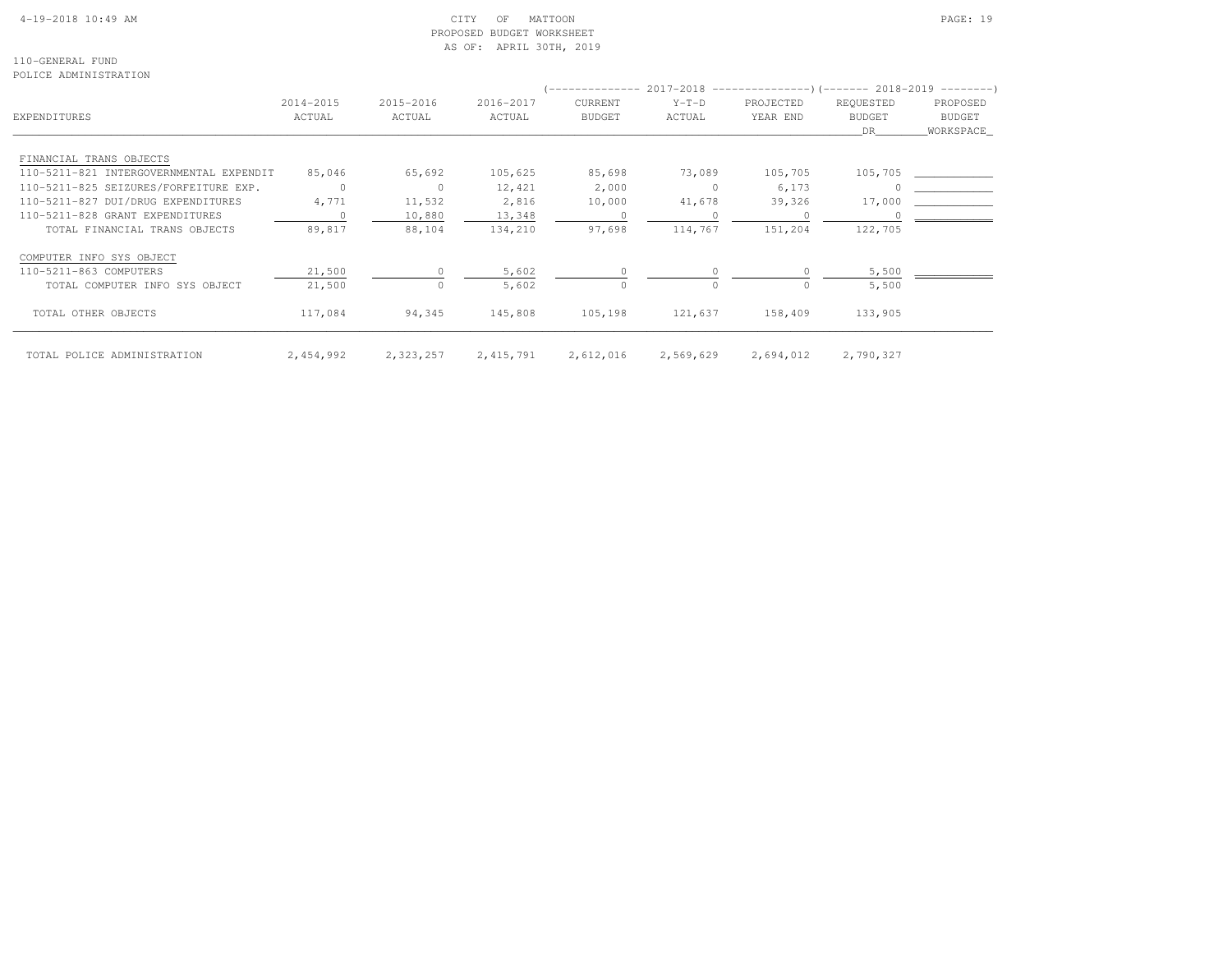### 4-19-2018 10:49 AM CITY OF MATTOON PAGE: 20 PROPOSED BUDGET WORKSHEETAS OF: APRIL 30TH, 2019

110-GENERAL FUNDCRIMINAL INVESTIGATION

|                                         |                     |                     |                     |                          |                   | (-------------- 2017-2018 ----------------) (------- 2018-2019 --------) |                                  |                                         |
|-----------------------------------------|---------------------|---------------------|---------------------|--------------------------|-------------------|--------------------------------------------------------------------------|----------------------------------|-----------------------------------------|
| EXPENDITURES                            | 2014-2015<br>ACTUAL | 2015-2016<br>ACTUAL | 2016-2017<br>ACTUAL | CURRENT<br><b>BUDGET</b> | $Y-T-D$<br>ACTUAL | PROJECTED<br>YEAR END                                                    | REQUESTED<br><b>BUDGET</b><br>DR | PROPOSED<br><b>BUDGET</b><br>WORKSPACE_ |
|                                         |                     |                     |                     |                          |                   |                                                                          |                                  |                                         |
| PERSONNEL SERVICES                      |                     |                     |                     |                          |                   |                                                                          |                                  |                                         |
| SALARIES & WAGES                        |                     |                     |                     |                          |                   |                                                                          |                                  |                                         |
| 110-5212-111 SALARIES OF REG EMPLOYEES  | 240,577             | 266,924             | 268,399             | 285,934                  | 241,776           | 253,787                                                                  | 276,728                          |                                         |
| 110-5212-113 OVERTIME                   | 20,393              | 31,088              | 40,214              | 28,500                   | 36,429            | 19,464                                                                   | 25,000                           |                                         |
| 110-5212-114 COMPENSATED ABSENCES       | 8,222               | 8,527               | 9,187               | $\circ$                  | 9,068             | 9,068                                                                    | $\circ$                          |                                         |
| TOTAL SALARIES & WAGES                  | 269,191             | 306,538             | 317,799             | 314,434                  | 287,273           | 282,319                                                                  | 301,728                          |                                         |
| TOTAL PERSONNEL SERVICES                | 269,191             | 306,538             | 317,799             | 314,434                  | 287, 273          | 282,319                                                                  | 301,728                          |                                         |
| EMPLOYEE BENEFITS                       |                     |                     |                     |                          |                   |                                                                          |                                  |                                         |
| GROUP INSURANCE                         |                     |                     |                     |                          |                   |                                                                          |                                  |                                         |
| 110-5212-211 GROUP HEALTH INSURANCE     | 62,670              | 64,567              | 54,645              | 51,310                   | 32,394            | 43,039                                                                   | 37,189                           |                                         |
| 110-5212-212 GROUP LIFE INSURANCE       | 535                 | 535                 | 574                 | 624                      | 624               | 624                                                                      | 624                              |                                         |
| TOTAL GROUP INSURANCE                   | 63,206              | 65,102              | 55,219              | 51,934                   | 33,018            | 43,663                                                                   | 37,813                           |                                         |
| SOCIAL SECURITY CONTRIB                 |                     |                     |                     |                          |                   |                                                                          |                                  |                                         |
| 110-5212-222 MEDICARE CONTRIBUTIONS     | 3,663               | 4,192               | 4,379               | 4,559                    | 3,757             | 3,875                                                                    | 4,375                            |                                         |
| TOTAL SOCIAL SECURITY CONTRIB           | 3,663               | 4,192               | 4,379               | 4,559                    | 3.757             | 3.875                                                                    | 4.375                            |                                         |
| UNEMPLOYMNT COMPENSATION                |                     |                     |                     |                          |                   |                                                                          |                                  |                                         |
| 110-5212-240 UNEMPLOYMENT COMP.         | 1,437               | 991                 | 764                 | 907                      | 907               | 907                                                                      | 907                              |                                         |
| TOTAL UNEMPLOYMNT COMPENSATION          | 1,437               | 991                 | 764                 | 907                      | 907               | 907                                                                      | 907                              |                                         |
| WORKER'S COMPENSATION                   |                     |                     |                     |                          |                   |                                                                          |                                  |                                         |
| 110-5212-250 WORKERS' COMPENSATION      | 6,814               | 8,070               | 7,435               | 9,849                    | 9,849             | 9,849                                                                    | 10,298                           |                                         |
| TOTAL WORKER'S COMPENSATION             | 6,814               | 8,070               | 7,435               | 9,849                    | 9,849             | 9,849                                                                    | 10,298                           |                                         |
| TOTAL EMPLOYEE BENEFITS                 | 75,119              | 78,356              | 67,797              | 67,250                   | 47,531            | 58,294                                                                   | 53,393                           |                                         |
| SUPPLIES                                |                     |                     |                     |                          |                   |                                                                          |                                  |                                         |
| GENERAL SUPPLIES                        |                     |                     |                     |                          |                   |                                                                          |                                  |                                         |
| 110-5212-319 MISCELLANEOUS SUPPLIES     | 10,647              | 10,411              | 11,322              | 10,000                   | 10,817            | 11,324                                                                   | 10,000                           |                                         |
| TOTAL GENERAL SUPPLIES                  | 10,647              | 10,411              | 11,322              | 10,000                   | 10,817            | 11,324                                                                   | 10,000                           |                                         |
| TOTAL SUPPLIES                          | 10,647              | 10,411              | 11,322              | 10,000                   | 10,817            | 11,324                                                                   | 10,000                           |                                         |
| OTHER PURCHASED SERVICES                |                     |                     |                     |                          |                   |                                                                          |                                  |                                         |
| OTHER PURCHASED SERVICES                |                     |                     |                     |                          |                   |                                                                          |                                  |                                         |
| 110-5212-579 MISC OTHER PURCHASED SERVI | 1,050               | 1,561               | 2,267               | 2,000                    | 2,590             | 1,620                                                                    | 2,000                            |                                         |
| TOTAL OTHER PURCHASED SERVICES          | 1,050               | 1,561               | 2,267               | 2,000                    | 2,590             | 1,620                                                                    | 2,000                            |                                         |
| TOTAL OTHER PURCHASED SERVICES          | 1,050               | 1,561               | 2,267               | 2,000                    | 2,590             | 1,620                                                                    | 2,000                            |                                         |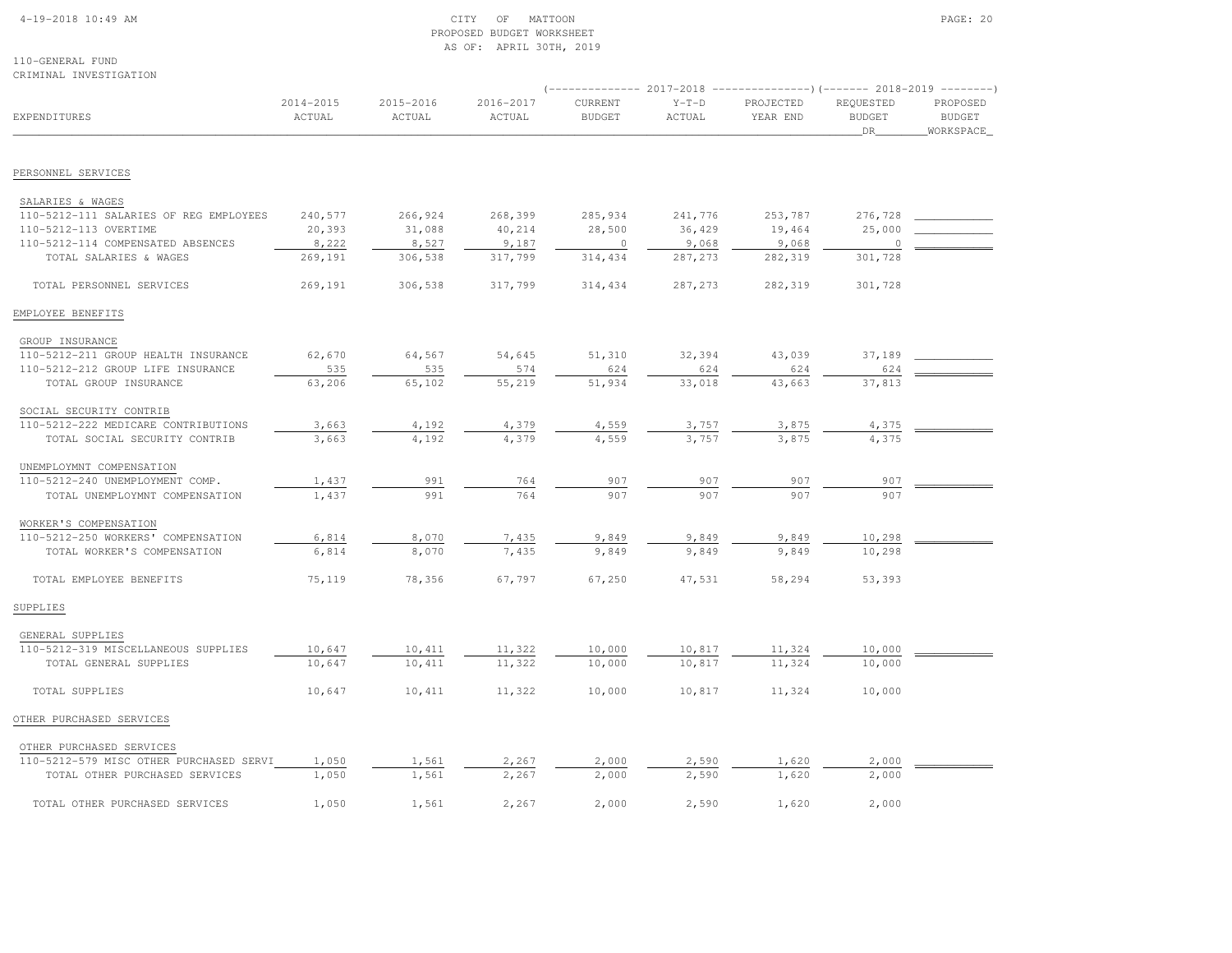|  | $4-19-2018$ 10:49 AM |  |
|--|----------------------|--|

# $\text{CITY}$  OF MATTOON **PAGE: 21**  PROPOSED BUDGET WORKSHEETAS OF: APRIL 30TH, 2019

110-GENERAL FUNDCRIMINAL INVESTIGATION

|                                |                     |                     |                     |                                 |                   | (-------------- 2017-2018 ----------------) (------- 2018-2019 ---------) |                                   |                                        |
|--------------------------------|---------------------|---------------------|---------------------|---------------------------------|-------------------|---------------------------------------------------------------------------|-----------------------------------|----------------------------------------|
| EXPENDITURES                   | 2014-2015<br>ACTUAL | 2015-2016<br>ACTUAL | 2016-2017<br>ACTUAL | <b>CURRENT</b><br><b>BUDGET</b> | $Y-T-D$<br>ACTUAL | PROJECTED<br>YEAR END                                                     | REQUESTED<br><b>BUDGET</b><br>DR. | PROPOSED<br><b>BUDGET</b><br>WORKSPACE |
| OTHER OBJECTS                  |                     |                     |                     |                                 |                   |                                                                           |                                   |                                        |
| COMPUTER INFO SYS OBJECT       |                     |                     |                     |                                 |                   |                                                                           |                                   |                                        |
| 110-5212-863 COMPUTERS         | 7,999               | 3,901               |                     | $\Omega$                        |                   |                                                                           | 5,600                             |                                        |
| TOTAL COMPUTER INFO SYS OBJECT | 7,999               | 3,901               | $\Omega$            | $\circ$                         | $\Omega$          |                                                                           | 5,600                             |                                        |
| TOTAL OTHER OBJECTS            | 7,999               | 3,901               | $\circ$             | $\circ$                         | $\circ$           | 0                                                                         | 5,600                             |                                        |
| TOTAL CRIMINAL INVESTIGATION   | 364,006             | 400,767             | 399,185             | 393,684                         | 348,211           | 353,557                                                                   | 372,721                           |                                        |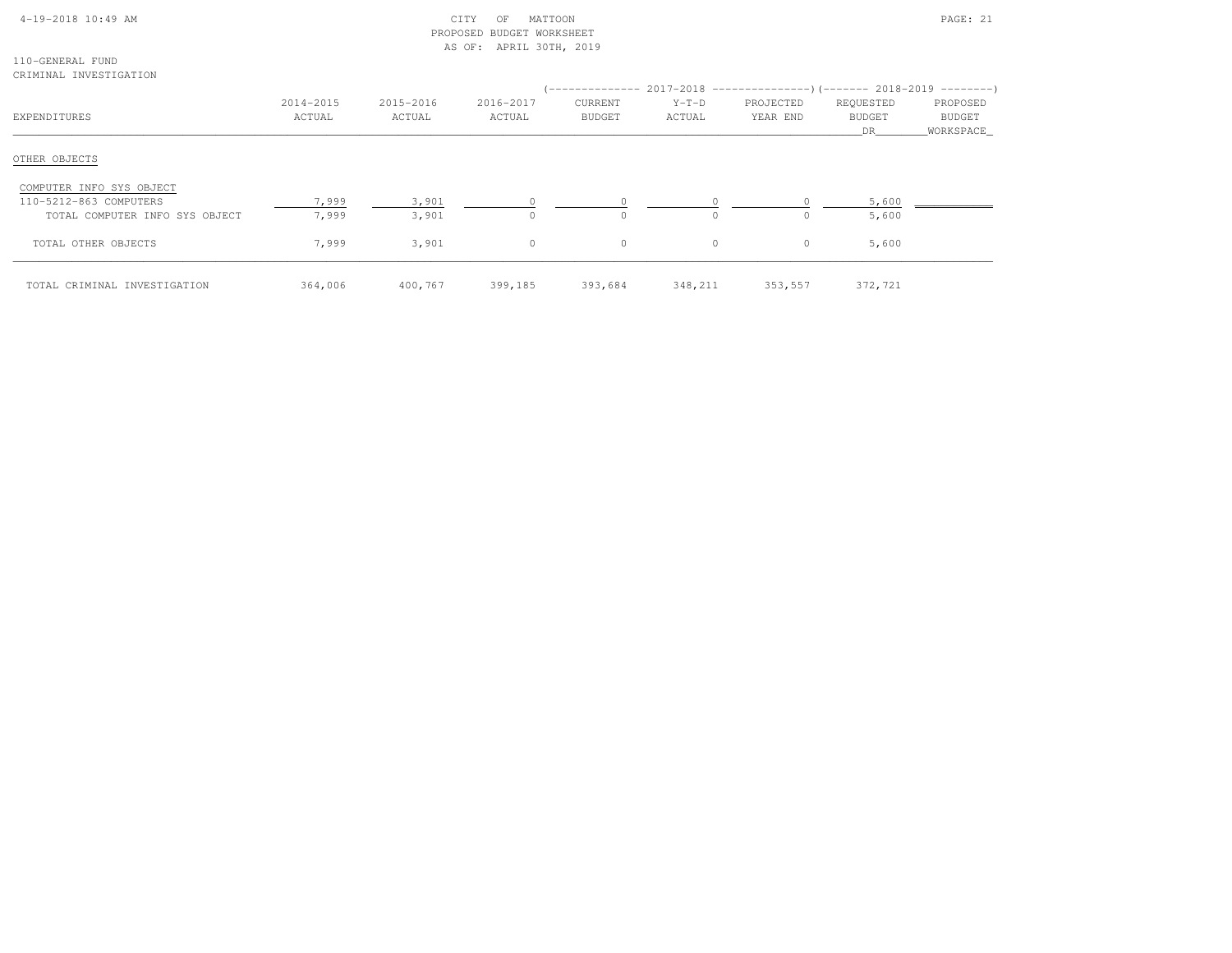#### 4-19-2018 10:49 AM CITY OF MATTOON PAGE: 22 PROPOSED BUDGET WORKSHEETAS OF: APRIL 30TH, 2019

110-GENERAL FUNDPATROL

|                                         |                     |                     |                     |                          |                   | (-------------- 2017-2018 ----------------)(------- 2018-2019 --------) |                                  |                                        |
|-----------------------------------------|---------------------|---------------------|---------------------|--------------------------|-------------------|-------------------------------------------------------------------------|----------------------------------|----------------------------------------|
| <b>EXPENDITURES</b>                     | 2014-2015<br>ACTUAL | 2015-2016<br>ACTUAL | 2016-2017<br>ACTUAL | CURRENT<br><b>BUDGET</b> | $Y-T-D$<br>ACTUAL | PROJECTED<br>YEAR END                                                   | REQUESTED<br><b>BUDGET</b><br>DR | PROPOSED<br><b>BUDGET</b><br>WORKSPACE |
| PERSONNEL SERVICES                      |                     |                     |                     |                          |                   |                                                                         |                                  |                                        |
|                                         |                     |                     |                     |                          |                   |                                                                         |                                  |                                        |
| SALARIES & WAGES                        |                     |                     |                     |                          |                   |                                                                         |                                  |                                        |
| 110-5213-111 SALARIES OF REG EMPLOYEES  | 1,725,534           | 1,897,440           | 1,805,622           | 1,991,540                | 1,807,433         | 1,895,293                                                               | 1,986,004                        |                                        |
| 110-5213-113 OVERTIME                   | 125,433             | 73,444              | 107,701             | 100,500                  | 118,369           | 101,155                                                                 | 100,000                          |                                        |
| 110-5213-114 COMPENSATED ABSENCES       | 67,517              | 69,021              | 106,635             | $\circ$                  | 78,052            | 78,052                                                                  | 0                                |                                        |
| TOTAL SALARIES & WAGES                  | 1,918,483           | 2,039,905           | 2,019,959           | 2,092,040                | 2,003,854         | 2,074,500                                                               | 2,086,004                        |                                        |
| TOTAL PERSONNEL SERVICES                | 1,918,483           | 2,039,905           | 2,019,959           | 2,092,040                | 2,003,854         | 2,074,500                                                               | 2,086,004                        |                                        |
| EMPLOYEE BENEFITS                       |                     |                     |                     |                          |                   |                                                                         |                                  |                                        |
| GROUP INSURANCE                         |                     |                     |                     |                          |                   |                                                                         |                                  |                                        |
| 110-5213-211 GROUP HEALTH INSURANCE     | 342,417             | 378,140             | 384,851             | 390,957                  | 379,718           | 395,676                                                                 | 374,439                          |                                        |
| 110-5213-212 GROUP LIFE INSURANCE       | 3,746               | 3,880               | 4,159               | 4,524                    | 4,524             | 4,524                                                                   | 4,368                            |                                        |
| TOTAL GROUP INSURANCE                   | 346,164             | 382,020             | 389,010             | 395,481                  | 384,242           | 400,200                                                                 | 378,807                          |                                        |
| SOCIAL SECURITY CONTRIB                 |                     |                     |                     |                          |                   |                                                                         |                                  |                                        |
| 110-5213-222 MEDICARE CONTRIBUTIONS     | 26,886              | 28,094              | 27,320              | 30,335                   | 27,605            | 28,572                                                                  | 30,392                           |                                        |
| TOTAL SOCIAL SECURITY CONTRIB           | 26,886              | 28,094              | 27,320              | 30,335                   | 27,605            | 28,572                                                                  | 30,392                           |                                        |
| UNEMPLOYMNT COMPENSATION                |                     |                     |                     |                          |                   |                                                                         |                                  |                                        |
| 110-5213-240 UNEMPLOYMENT COMP.         | 10,055              | 7,188               | 5,545               | 6,577                    | 6,577             | 6,577                                                                   | 6,350                            |                                        |
| TOTAL UNEMPLOYMNT COMPENSATION          | 10,055              | 7,188               | 5,545               | 6,577                    | 6,577             | 6,577                                                                   | 6,350                            |                                        |
| WORKER'S COMPENSATION                   |                     |                     |                     |                          |                   |                                                                         |                                  |                                        |
| 110-5213-250 WORKERS' COMPENSATION      | 47,298              | 56,577              | 50,605              | 66,491                   | 66,491            | 66,491                                                                  | 72,283                           |                                        |
| TOTAL WORKER'S COMPENSATION             | 47,298              | 56,577              | 50,605              | 66,491                   | 66,491            | 66,491                                                                  | 72,283                           |                                        |
| TOTAL EMPLOYEE BENEFITS                 | 430,403             | 473,880             | 472,481             | 498,884                  | 484,915           | 501,840                                                                 | 487,832                          |                                        |
| SUPPLIES                                |                     |                     |                     |                          |                   |                                                                         |                                  |                                        |
| GENERAL SUPPLIES                        |                     |                     |                     |                          |                   |                                                                         |                                  |                                        |
| 110-5213-319 MISCELLANEOUS SUPPLIES     | 4,462               | 4,301               | 5,225               | 4,500                    | 1,688             | 1,697                                                                   | 3,000                            |                                        |
| TOTAL GENERAL SUPPLIES                  | 4,462               | 4,301               | 5,225               | 4,500                    | 1,688             | 1,697                                                                   | 3,000                            |                                        |
| TOTAL SUPPLIES                          | 4,462               | 4,301               | 5,225               | 4,500                    | 1,688             | 1,697                                                                   | 3,000                            |                                        |
| OTHER PURCHASED SERVICES                |                     |                     |                     |                          |                   |                                                                         |                                  |                                        |
| OTHER PURCHASED SERVICES                |                     |                     |                     |                          |                   |                                                                         |                                  |                                        |
| 110-5213-579 MISC OTHER PURCHASED SERVI | 18,609              | 21,643              | 29,227              | 24,000                   | 21,380            | 21,380                                                                  | 21,000                           |                                        |
| TOTAL OTHER PURCHASED SERVICES          | 18,609              | 21,643              | 29,227              | 24,000                   | 21,380            | 21,380                                                                  | 21,000                           |                                        |
| TOTAL OTHER PURCHASED SERVICES          | 18,609              | 21,643              | 29,227              | 24,000                   | 21,380            | 21,380                                                                  | 21,000                           |                                        |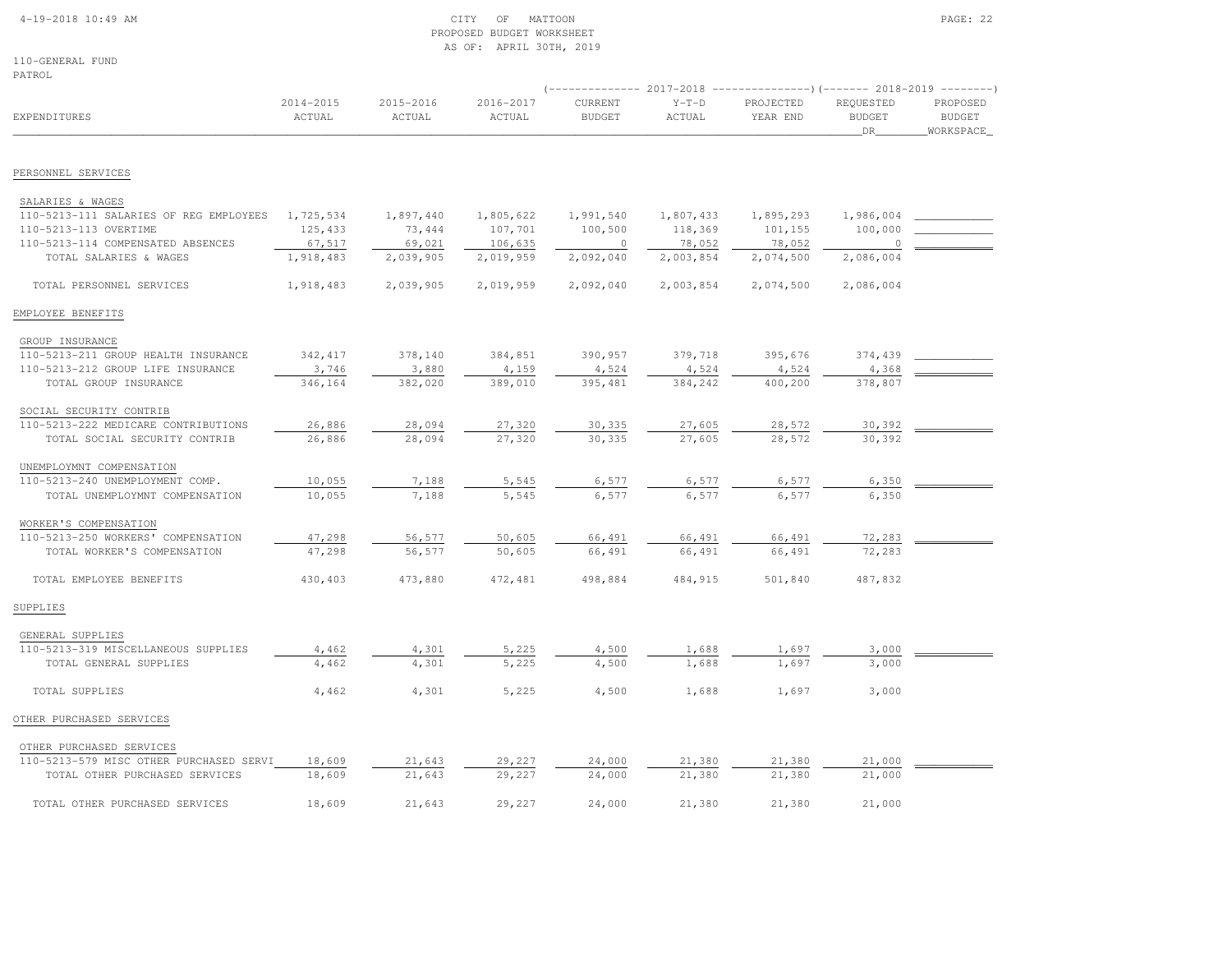| $4-19-2018$ 10:49 AM |  |  |
|----------------------|--|--|

# $\begin{array}{ccc} \text{CITY} & \text{OF} & \text{MATION} \end{array}$  PROPOSED BUDGET WORKSHEETAS OF: APRIL 30TH, 2019

110-GENERAL FUNDPATROL

| FAINVH                         |                     |                     |                     |                          |                   | (-------------- 2017-2018 -----------------) (------- 2018-2019 ---------) |                                  |                                        |
|--------------------------------|---------------------|---------------------|---------------------|--------------------------|-------------------|----------------------------------------------------------------------------|----------------------------------|----------------------------------------|
| EXPENDITURES                   | 2014-2015<br>ACTUAL | 2015-2016<br>ACTUAL | 2016-2017<br>ACTUAL | CURRENT<br><b>BUDGET</b> | $Y-T-D$<br>ACTUAL | PROJECTED<br>YEAR END                                                      | REQUESTED<br><b>BUDGET</b><br>DR | PROPOSED<br><b>BUDGET</b><br>WORKSPACE |
| OTHER OBJECTS                  |                     |                     |                     |                          |                   |                                                                            |                                  |                                        |
| COMPUTER INFO SYS OBJECT       |                     |                     |                     |                          |                   |                                                                            |                                  |                                        |
| 110-5213-863 COMPUTERS         | 30,000              | 11,125              |                     | 9,000                    | 7,150             | 9,000                                                                      | 28,950                           |                                        |
| TOTAL COMPUTER INFO SYS OBJECT | 30,000              | 11,125              | $\Omega$            | 9,000                    | 7,150             | 9,000                                                                      | 28,950                           |                                        |
| TOTAL OTHER OBJECTS            | 30,000              | 11,125              | $\circ$             | 9,000                    | 7,150             | 9,000                                                                      | 28,950                           |                                        |
| TOTAL PATROL                   | 2,401,958           | 2,550,853           | 2,526,892           | 2,628,423                | 2,518,987         | 2,608,417                                                                  | 2,626,786                        |                                        |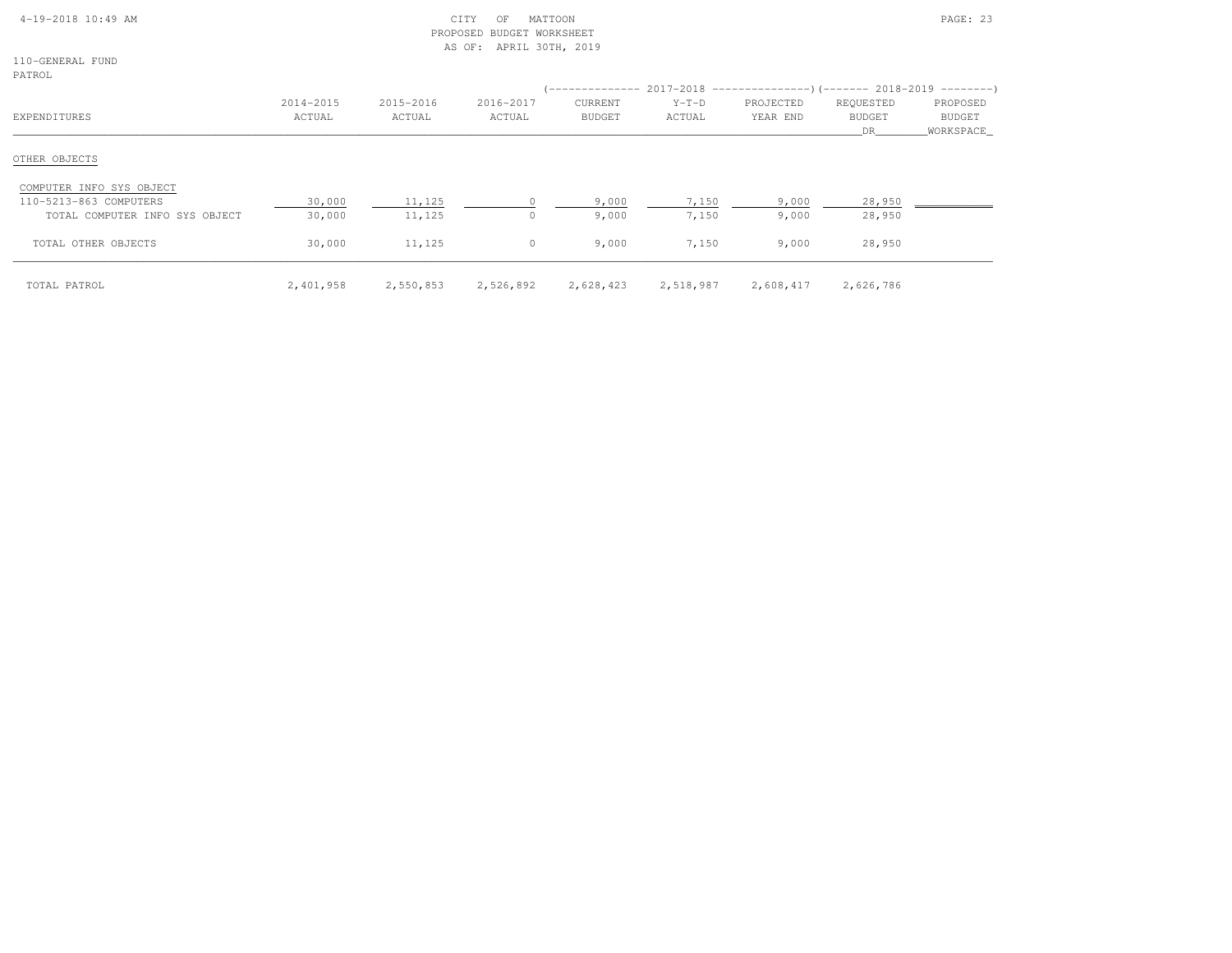# 4-19-2018 10:49 AM CITY OF MATTOON PAGE: 24 PROPOSED BUDGET WORKSHEETAS OF: APRIL 30TH, 2019

110-GENERAL FUNDK-9 SERVICE

| <b>EXPENDITURES</b>                     |                     |                     |                     |                          |                   | $(-$ ------------- 2017-2018 -----------------) (------- 2018-2019 ---------) |                                  |                                        |
|-----------------------------------------|---------------------|---------------------|---------------------|--------------------------|-------------------|-------------------------------------------------------------------------------|----------------------------------|----------------------------------------|
|                                         | 2014-2015<br>ACTUAL | 2015-2016<br>ACTUAL | 2016-2017<br>ACTUAL | CURRENT<br><b>BUDGET</b> | $Y-T-D$<br>ACTUAL | PROJECTED<br>YEAR END                                                         | REQUESTED<br><b>BUDGET</b><br>DR | PROPOSED<br><b>BUDGET</b><br>WORKSPACE |
| PERSONNEL SERVICES                      |                     |                     |                     |                          |                   |                                                                               |                                  |                                        |
| SALARIES & WAGES                        |                     |                     |                     |                          |                   |                                                                               |                                  |                                        |
| 110-5214-111 SALARIES OF REG EMPLOYEES  | 113,011             | 122,978             | 127,600             | 136,764                  | 103,669           | 109,534                                                                       | 134,108                          |                                        |
| 110-5214-113 OVERTIME                   | 33,037              | 20,647              | 32,831              | 25,000                   | 22,405            | 9,429                                                                         | 22,800                           |                                        |
| 110-5214-114 COMPENSATED ABSENCES       | 3,853               | 3,890               | 4,381               | $\overline{0}$           | 4,162             | 4,162                                                                         | $\circ$                          |                                        |
| TOTAL SALARIES & WAGES                  | 149,901             | 147,515             | 164,813             | 161,764                  | 130,236           | 123, 125                                                                      | 156,908                          |                                        |
| TOTAL PERSONNEL SERVICES                | 149,901             | 147,515             | 164,813             | 161,764                  | 130,236           | 123, 125                                                                      | 156,908                          |                                        |
| EMPLOYEE BENEFITS                       |                     |                     |                     |                          |                   |                                                                               |                                  |                                        |
| GROUP INSURANCE                         |                     |                     |                     |                          |                   |                                                                               |                                  |                                        |
| 110-5214-211 GROUP HEALTH INSURANCE     | 31,335              | 32,284              | 30,506              | 29,628                   | 20,386            | 21,289                                                                        | 22,144                           |                                        |
| 110-5214-212 GROUP LIFE INSURANCE       | 268                 | 268                 | 287                 | 312                      | 312               | 312                                                                           | 312                              |                                        |
| TOTAL GROUP INSURANCE                   | 31,603              | 32,551              | 30,793              | 29,940                   | 20,698            | 21,601                                                                        | 22,456                           |                                        |
| SOCIAL SECURITY CONTRIB                 |                     |                     |                     |                          |                   |                                                                               |                                  |                                        |
| 110-5214-222 MEDICARE CONTRIBUTIONS     | 2,096               | 2,002               | 2,280               | 2,346                    | 1,779             | 1,754                                                                         | 2,275                            |                                        |
| TOTAL SOCIAL SECURITY CONTRIB           | 2,096               | 2,002               | 2,280               | 2,346                    | 1,779             | 1,754                                                                         | 2,275                            |                                        |
| UNEMPLOYMNT COMPENSATION                |                     |                     |                     |                          |                   |                                                                               |                                  |                                        |
| 110-5214-240 UNEMPLOYMENT COMP.         | 718                 | 496                 | 383                 | 454                      | 454               | 454                                                                           | 454                              |                                        |
| TOTAL UNEMPLOYMNT COMPENSATION          | 718                 | 496                 | 383                 | 454                      | 454               | 454                                                                           | 454                              |                                        |
| WORKER'S COMPENSATION                   |                     |                     |                     |                          |                   |                                                                               |                                  |                                        |
| 110-5214-250 WORKERS' COMPENSATION      | 3,201               | 4,030               | 3,482               | 4,956                    | 4,956             | 4,956                                                                         | 5,241                            |                                        |
| TOTAL WORKER'S COMPENSATION             | 3,201               | 4,030               | 3,482               | 4,956                    | 4,956             | 4,956                                                                         | 5,241                            |                                        |
| TOTAL EMPLOYEE BENEFITS                 | 37,618              | 39,079              | 36,937              | 37,695                   | 27,887            | 28,765                                                                        | 30,426                           |                                        |
| SUPPLIES                                |                     |                     |                     |                          |                   |                                                                               |                                  |                                        |
| GENERAL SUPPLIES                        |                     |                     |                     |                          |                   |                                                                               |                                  |                                        |
| 110-5214-319 MISCELLANEOUS SUPPLIES     | 600                 | 667                 | 5,670               | 1,000                    | 970               | 1,629                                                                         | 1,000                            |                                        |
| TOTAL GENERAL SUPPLIES                  | 600                 | 667                 | 5,670               | 1,000                    | 970               | 1,629                                                                         | 1,000                            |                                        |
| TOTAL SUPPLIES                          | 600                 | 667                 | 5,670               | 1,000                    | 970               | 1,629                                                                         | 1,000                            |                                        |
| OTHER PURCHASED SERVICES                |                     |                     |                     |                          |                   |                                                                               |                                  |                                        |
| OTHER PURCHASED SERVICES                |                     |                     |                     |                          |                   |                                                                               |                                  |                                        |
| 110-5214-579 MISC OTHER PURCHASED SERVI | 1,713               | 1,491               | 9,149               | 5,000                    | 2,042             | 3,283                                                                         | 2,500                            |                                        |
| TOTAL OTHER PURCHASED SERVICES          | 1,713               | 1,491               | 9,149               | 5,000                    | 2,042             | 3,283                                                                         | 2,500                            |                                        |
| TOTAL OTHER PURCHASED SERVICES          | 1,713               | 1,491               | 9,149               | 5,000                    | 2,042             | 3,283                                                                         | 2,500                            |                                        |
| TOTAL K-9 SERVICE                       | 189,832             | 188,751             | 216,569             | 205,459                  | 161,135           | 156,802                                                                       | 190,834                          |                                        |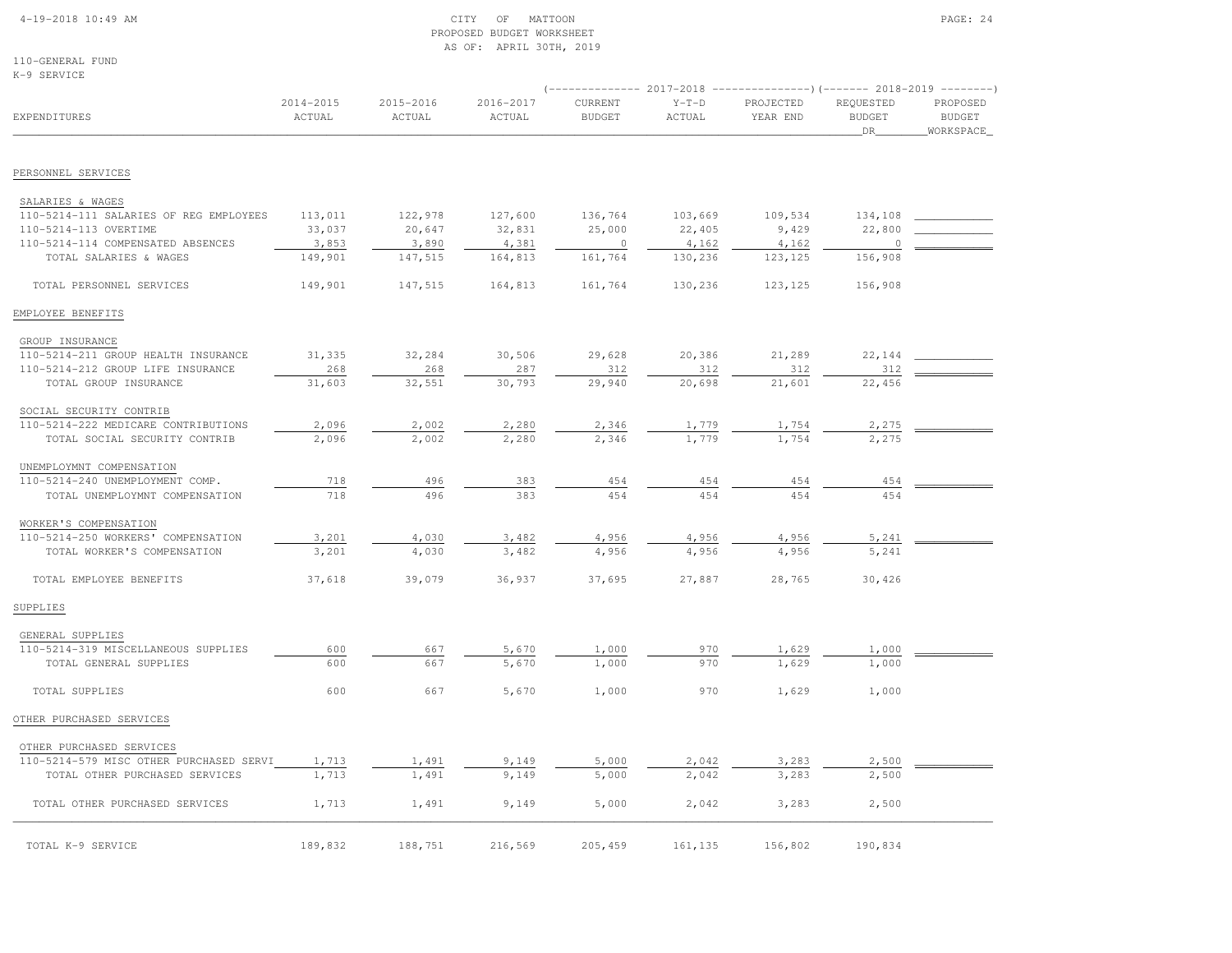# 4-19-2018 10:49 AM CITY OF MATTOON PAGE: 25 PROPOSED BUDGET WORKSHEETAS OF: APRIL 30TH, 2019

110-GENERAL FUNDAUTOMOTIVE SERVICES

| EXPENDITURES                        | 2014-2015<br>ACTUAL | 2015-2016<br>ACTUAL | 2016-2017<br>ACTUAL | CURRENT<br><b>BUDGET</b> | $Y-T-D$<br>ACTUAL | PROJECTED<br>YEAR END | REOUESTED<br><b>BUDGET</b><br>DR | PROPOSED<br>BUDGET<br>WORKSPACE |
|-------------------------------------|---------------------|---------------------|---------------------|--------------------------|-------------------|-----------------------|----------------------------------|---------------------------------|
| SUPPLIES                            |                     |                     |                     |                          |                   |                       |                                  |                                 |
| GENERAL SUPPLIES                    |                     |                     |                     |                          |                   |                       |                                  |                                 |
| 110-5223-316 TOOLS & EQUIPMENT      | 294                 | 323                 | 516                 | 400                      | 670               | 614                   | 500                              |                                 |
| 110-5223-318 VEHICLE PARTS          | 7,739               | 3,167               | 9,619               | 8,500                    | 3,728             | 5,032                 | 6,000                            |                                 |
| 110-5223-319 MISCELLANEOUS SUPPLIES | 1,708               | 2,297               | 2,413               | 2,000                    | 2,794             | 2,916                 | 2,000                            |                                 |
| TOTAL GENERAL SUPPLIES              | 9,741               | 5,787               | 12,547              | 10,900                   | 7,193             | 8,562                 | 8,500                            |                                 |
| ENERGY                              |                     |                     |                     |                          |                   |                       |                                  |                                 |
| 110-5223-326 FUEL                   | 71,429              | 55,322              | 53,298              | 55,000                   | 55,813            | 59,037                | 55,000                           |                                 |
| TOTAL ENERGY                        | 71,429              | 55,322              | 53,298              | 55,000                   | 55,813            | 59,037                | 55,000                           |                                 |
| TOTAL SUPPLIES                      | 81,170              | 61,109              | 65,845              | 65,900                   | 63,005            | 67,599                | 63,500                           |                                 |
| PURCHASED PROP MAINT SRV            |                     |                     |                     |                          |                   |                       |                                  |                                 |
| REPAIR & MAINT SERVICES             |                     |                     |                     |                          |                   |                       |                                  |                                 |
| 110-5223-434 REPAIR OF VEHICLES     | 33,820              | 33,461              | 30,725              | 30,000                   | 34,742            | 35,561                | 30,000                           |                                 |
| TOTAL REPAIR & MAINT SERVICES       | 33,820              | 33,461              | 30,725              | 30,000                   | 34,742            | 35,561                | 30,000                           |                                 |
| TOTAL PURCHASED PROP MAINT SRV      | 33,820              | 33,461              | 30,725              | 30,000                   | 34,742            | 35,561                | 30,000                           |                                 |
| PROPERTY                            |                     |                     |                     |                          |                   |                       |                                  |                                 |
| MACHINERY & EQUIPMENT               |                     |                     |                     |                          |                   |                       |                                  |                                 |
| 110-5223-743 MEF CONTRIBUTION       | 50,000              | 80,000              | 50,000              | 205,000                  | 90,000            | 205,000               | $\circ$                          |                                 |
| TOTAL MACHINERY & EQUIPMENT         | 50,000              | 80,000              | 50,000              | 205,000                  | 90,000            | 205,000               | $\Omega$                         |                                 |
| TOTAL PROPERTY                      | 50,000              | 80,000              | 50,000              | 205,000                  | 90,000            | 205,000               | $\circ$                          |                                 |
| TOTAL AUTOMOTIVE SERVICES           | 164,989             | 174,570             | 146,570             | 300,900                  | 187,747           | 308,160               | 93,500                           |                                 |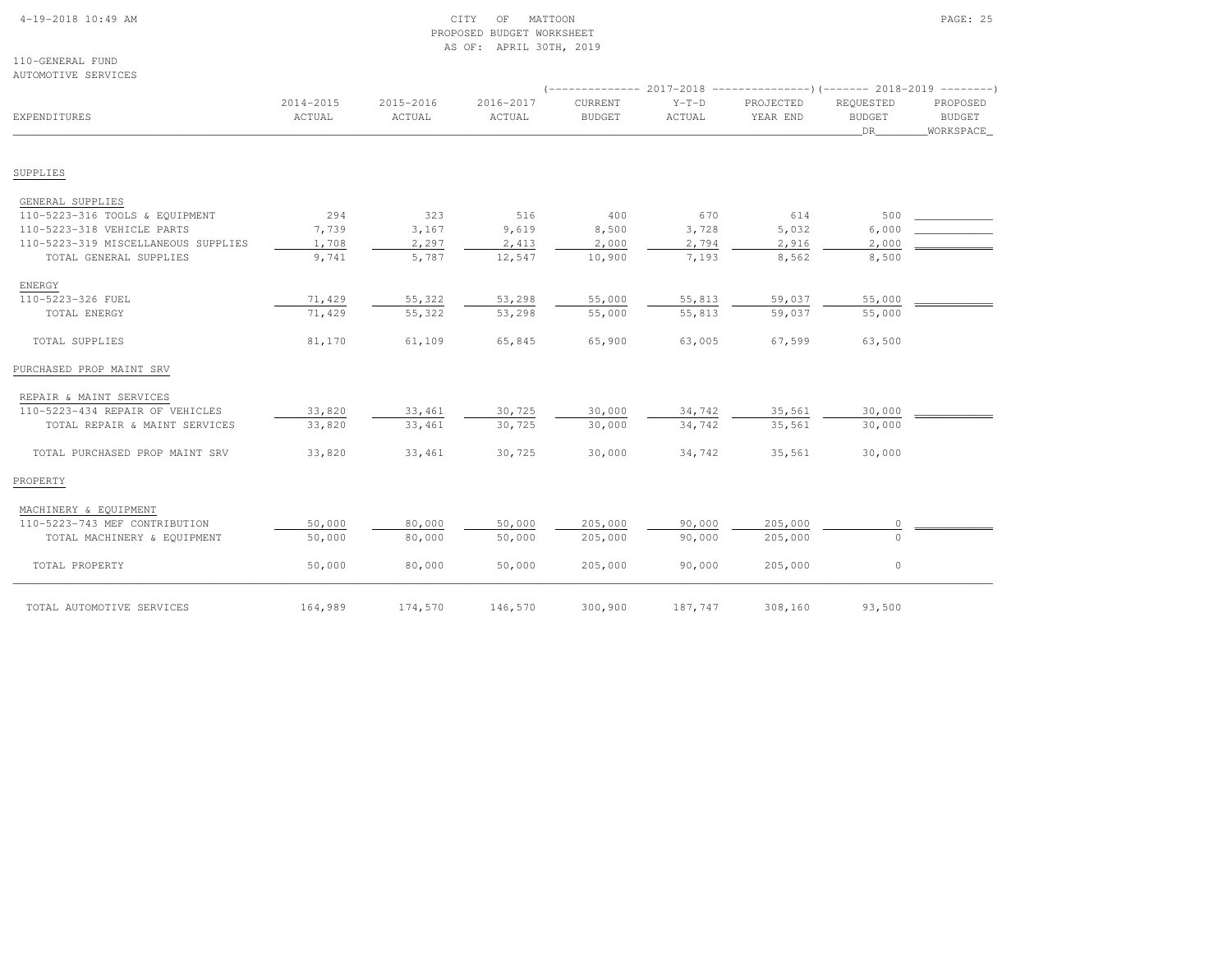# 4-19-2018 10:49 AM CITY OF MATTOON PAGE: 26 PROPOSED BUDGET WORKSHEETAS OF: APRIL 30TH, 2019

110-GENERAL FUNDPOLICE BUILDINGS

| המאזה חתדמה המדהמה ז                               |                     |                     |                     |                                 |                   |                       |                                  |                                        |
|----------------------------------------------------|---------------------|---------------------|---------------------|---------------------------------|-------------------|-----------------------|----------------------------------|----------------------------------------|
| EXPENDITURES                                       | 2014-2015<br>ACTUAL | 2015-2016<br>ACTUAL | 2016-2017<br>ACTUAL | <b>CURRENT</b><br><b>BUDGET</b> | $Y-T-D$<br>ACTUAL | PROJECTED<br>YEAR END | REOUESTED<br><b>BUDGET</b><br>DR | PROPOSED<br><b>BUDGET</b><br>WORKSPACE |
| SUPPLIES                                           |                     |                     |                     |                                 |                   |                       |                                  |                                        |
|                                                    |                     |                     |                     |                                 |                   |                       |                                  |                                        |
| GENERAL SUPPLIES<br>110-5224-312 CLEANING SUPPLIES | 3,177               | 3,325               | 3,559               | 3,500                           | 3,193             | 3,689                 | 3,500                            |                                        |
| 110-5224-316 TOOLS & EQUIPMENT                     | 969                 | 835                 | 1,806               | 1,000                           | 363               | 363                   | 1,000                            |                                        |
| TOTAL GENERAL SUPPLIES                             | 4,146               | 4,160               | 5,365               | 4,500                           | 3,555             | 4,052                 | 4,500                            |                                        |
| ENERGY                                             |                     |                     |                     |                                 |                   |                       |                                  |                                        |
| 110-5224-321 UTILITIES                             | 67,372              | 66,565              | 60,049              | 58,000                          | 49,613            | 61,751                | 60,000                           |                                        |
| TOTAL ENERGY                                       | 67,372              | 66,565              | 60,049              | 58,000                          | 49,613            | 61,751                | 60,000                           |                                        |
| TOTAL SUPPLIES                                     | 71,517              | 70,725              | 65,413              | 62,500                          | 53,168            | 65,803                | 64,500                           |                                        |
| PURCHASED PROP MAINT SRV                           |                     |                     |                     |                                 |                   |                       |                                  |                                        |
| REPAIR & MAINT SERVICES                            |                     |                     |                     |                                 |                   |                       |                                  |                                        |
| 110-5224-432 REPAIR OF BUILDINGS                   | 16,847              | 15,948              | 15,234              | 15,000                          | 6,489             | 8,940                 | 15,000                           |                                        |
| 110-5224-435 ELEVATOR SERVICE AGREEMEN             | 10,093              | 10,494              | 10,820              | 11,000                          | 7,365             | 9,018                 | 5,000                            |                                        |
| 110-5224-439 OTHER REPAIR & MAINT SRVCS            | 16,128              | 17,377              | 14,225              | 15,000                          | 6,944             | 7,704                 | 10,000                           |                                        |
| TOTAL REPAIR & MAINT SERVICES                      | 43,067              | 43,818              | 40,279              | 41,000                          | 20,799            | 25,662                | 30,000                           |                                        |
| TOTAL PURCHASED PROP MAINT SRV                     | 43,067              | 43,818              | 40,279              | 41,000                          | 20,799            | 25,662                | 30,000                           |                                        |
| OTHER OBJECTS                                      |                     |                     |                     |                                 |                   |                       |                                  |                                        |
| FINANCIAL TRANS OBJECTS                            |                     |                     |                     |                                 |                   |                       |                                  |                                        |
| 110-5224-828 REAL ESTATE TAXES                     | 94                  | 107                 | 123                 | $\circ$                         | 116               | 116                   | 0                                |                                        |
| TOTAL FINANCIAL TRANS OBJECTS                      | 94                  | 107                 | 123                 | $\cap$                          | 116               | 116                   | $\Omega$                         |                                        |
| TOTAL OTHER OBJECTS                                | 94                  | 107                 | 123                 | $\circ$                         | 116               | 116                   | $\circ$                          |                                        |
| TOTAL POLICE BUILDINGS                             | 114,679             | 114,650             | 105,816             | 103,500                         | 74,083            | 91,581                | 94,500                           |                                        |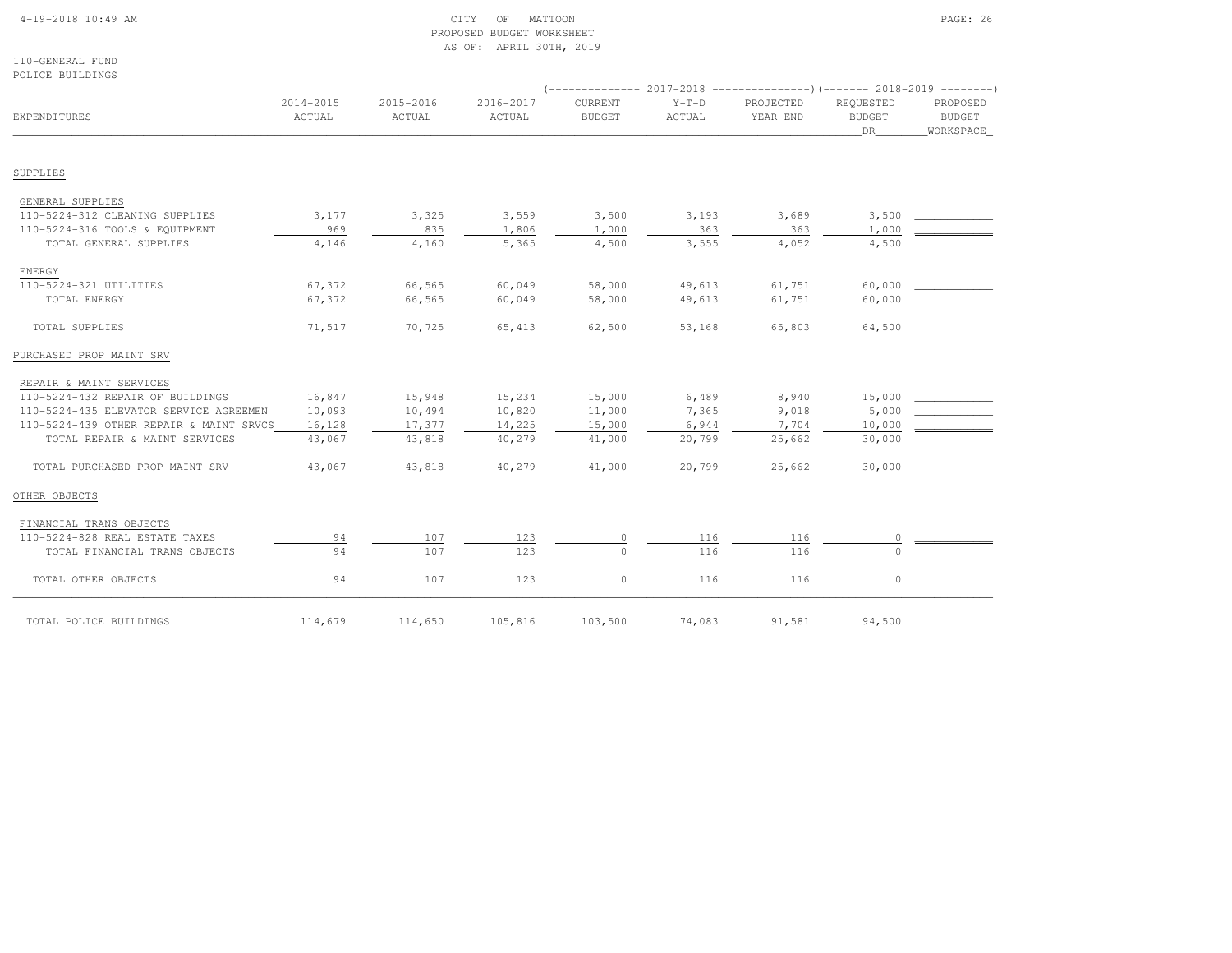### 4-19-2018 10:49 AM CITY OF MATTOON PAGE: 27 PROPOSED BUDGET WORKSHEETAS OF: APRIL 30TH, 2019

110-GENERAL FUNDSCHOOL RESOURCE PROGRAM

|                                        |                     |                     |                     |                                 |                   |                       | $($ -------------- 2017-2018 ----------------) (------- 2018-2019 --------) |                                        |
|----------------------------------------|---------------------|---------------------|---------------------|---------------------------------|-------------------|-----------------------|-----------------------------------------------------------------------------|----------------------------------------|
| EXPENDITURES                           | 2014-2015<br>ACTUAL | 2015-2016<br>ACTUAL | 2016-2017<br>ACTUAL | <b>CURRENT</b><br><b>BUDGET</b> | $Y-T-D$<br>ACTUAL | PROJECTED<br>YEAR END | REQUESTED<br><b>BUDGET</b><br>DR                                            | PROPOSED<br><b>BUDGET</b><br>WORKSPACE |
| PERSONNEL SERVICES                     |                     |                     |                     |                                 |                   |                       |                                                                             |                                        |
| SALARIES & WAGES                       |                     |                     |                     |                                 |                   |                       |                                                                             |                                        |
| 110-5227-111 SALARIES OF REG EMPLOYEES | 69,011              | 75,120              | 75,989              | 78,358                          | 74,004            | 78,088                | 150,679                                                                     |                                        |
| 110-5227-113 OVERTIME                  | 3,697               | 2,761               | 5,762               | 4,000                           | 5,240             | 7,625                 | 5,800                                                                       |                                        |
| 110-5227-114 COMPENSATED ABSENCES      | 1,968               | 1,968               | 2,140               | $\circ$                         | 2,193             | 2,193                 | $\overline{0}$                                                              |                                        |
| TOTAL SALARIES & WAGES                 | 74,676              | 79,849              | 83,891              | 82,358                          | 81,438            | 87,906                | 156,479                                                                     |                                        |
|                                        |                     |                     |                     |                                 |                   |                       |                                                                             |                                        |
| TOTAL PERSONNEL SERVICES               | 74,676              | 79,849              | 83,891              | 82,358                          | 81,438            | 87,906                | 156,479                                                                     |                                        |
| EMPLOYEE BENEFITS                      |                     |                     |                     |                                 |                   |                       |                                                                             |                                        |
| GROUP INSURANCE                        |                     |                     |                     |                                 |                   |                       |                                                                             |                                        |
| 110-5227-211 GROUP HEALTH INSURANCE    | 15,668              | 16,142              | 15,253              | 14,814                          | 14,197            | 14,814                | 30,091                                                                      |                                        |
| 110-5227-212 GROUP LIFE INSURANCE      | 134                 | 134                 | 143                 | 156                             | 156               | 156                   | 312                                                                         |                                        |
| TOTAL GROUP INSURANCE                  | 15,801              | 16,276              | 15,396              | 14,970                          | 14,353            | 14,970                | 30,403                                                                      |                                        |
| SOCIAL SECURITY CONTRIB                |                     |                     |                     |                                 |                   |                       |                                                                             |                                        |
| 110-5227-221 FICA CONTRIBUTIONS        | 698                 | 812                 | 843                 | 753                             | 812               | 860                   | 753                                                                         |                                        |
| 110-5227-222 MEDICARE CONTRIBUTIONS    | 1,037               | 1,093               | 1,164               | 1,194                           | 1,143             | 1,207                 | 2,269                                                                       |                                        |
| TOTAL SOCIAL SECURITY CONTRIB          | 1,735               | 1,905               | 2,007               | 1,948                           | 1,956             | 2,067                 | 3,022                                                                       |                                        |
| UNEMPLOYMNT COMPENSATION               |                     |                     |                     |                                 |                   |                       |                                                                             |                                        |
| 110-5227-240 UNEMPLOYMENT COMP.        | 650                 | 449                 | 370                 | 439                             | 439               | 439                   | 666                                                                         |                                        |
| TOTAL UNEMPLOYMNT COMPENSATION         | 650                 | 449                 | 370                 | 439                             | 439               | 439                   | 666                                                                         |                                        |
| WORKER'S COMPENSATION                  |                     |                     |                     |                                 |                   |                       |                                                                             |                                        |
| 110-5227-250 WORKERS' COMPENSATION     | 2,029               | 2,339               | 2,191               | 2,917                           | 2,917             | 2,917                 | 5,425                                                                       |                                        |
| TOTAL WORKER'S COMPENSATION            | 2,029               | 2,339               | 2,191               | 2,917                           | 2,917             | 2,917                 | 5,425                                                                       |                                        |
| TOTAL EMPLOYEE BENEFITS                | 20,216              | 20,968              | 19,964              | 20,274                          | 19,665            | 20,393                | 39,516                                                                      |                                        |
| OTHER OBJECTS                          |                     |                     |                     |                                 |                   |                       |                                                                             |                                        |
| COMPUTER INFO SYS OBJECT               |                     |                     |                     |                                 |                   |                       |                                                                             |                                        |
| 110-5227-863 COMPUTERS                 |                     |                     | 0                   | 2,000                           |                   | 2,000                 |                                                                             |                                        |
| TOTAL COMPUTER INFO SYS OBJECT         | $\cap$              | $\Omega$            | $\Omega$            | 2,000                           |                   | 2,000                 |                                                                             |                                        |
| TOTAL OTHER OBJECTS                    | $\circ$             | $\circ$             | $\circ$             | 2,000                           | $\circ$           | 2,000                 | $\circ$                                                                     |                                        |

100,818 103,855 104,633 101,102 110,299 195,995<br>TOTAL SCHOOL RESOURCE PROGRAM 94,892 100,818 103,855 104,633 101,102 110,299 195,995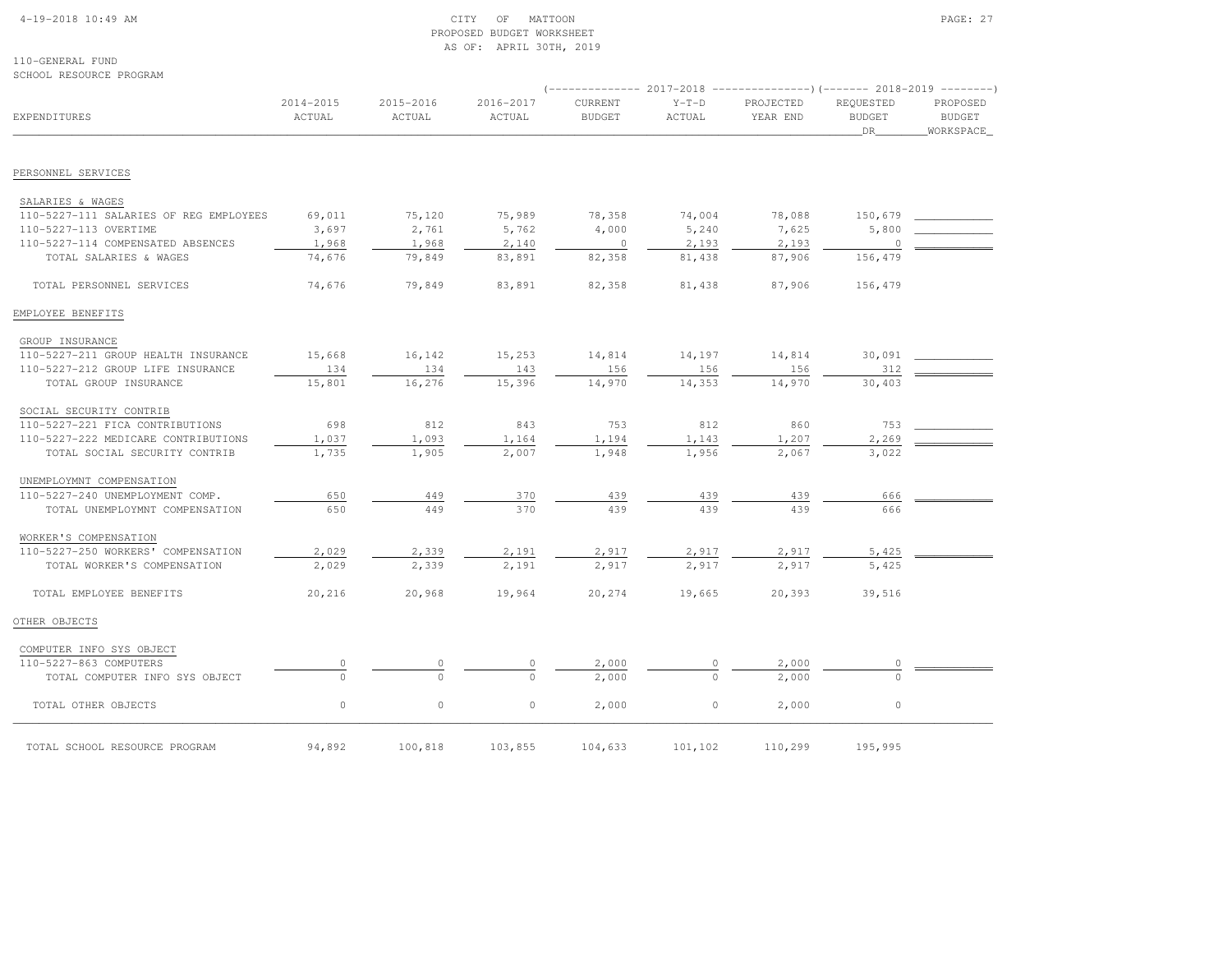### 4-19-2018 10:49 AM CITY OF MATTOON PAGE: 28 PROPOSED BUDGET WORKSHEETAS OF: APRIL 30TH, 2019

110-GENERAL FUNDFIRE PROTECTION ADMIN.

(-------------- 2017-2018 ---------------)(------- 2018-2019 --------)

| EXPENDITURES                                      | 2014-2015<br>ACTUAL | 2015-2016<br>ACTUAL | 2016-2017<br>ACTUAL | CURRENT<br><b>BUDGET</b> | $Y-T-D$<br>ACTUAL | PROJECTED<br>YEAR END | REQUESTED<br><b>BUDGET</b><br><b>DR</b> | PROPOSED<br><b>BUDGET</b><br>WORKSPACE |
|---------------------------------------------------|---------------------|---------------------|---------------------|--------------------------|-------------------|-----------------------|-----------------------------------------|----------------------------------------|
| PERSONNEL SERVICES                                |                     |                     |                     |                          |                   |                       |                                         |                                        |
| SALARIES & WAGES                                  |                     |                     |                     |                          |                   |                       |                                         |                                        |
| 110-5241-111 SALARIES OF REG EMPLOYEES            | 1,796,121           | 1,834,728           | 1,944,653           | 2,287,317                | 1,688,688         | 1,820,688             | 2, 253, 467                             |                                        |
| 110-5241-112 SALARIES OF PART-TIME EMPL           | 17,193              | $\mathbf 0$         | $\circ$             | $\circ$                  | $\circ$           | $\circ$               | $\Omega$                                |                                        |
| 110-5241-113 OVERTIME                             | 189,619             | 315,707             | 262,928             | 300,000                  | 364,239           | 361,282               | 225,000                                 |                                        |
| 110-5241-114 COMPENSATED ABSENCES                 | 298,679             | 369,835             | 278,867             | $\circ$                  | 335,459           | 269,844               | $\Omega$                                |                                        |
| TOTAL SALARIES & WAGES                            | 2,301,612           | 2,520,270           | 2,486,448           | 2,587,317                | 2,388,386         | 2, 451, 814           | 2,478,467                               |                                        |
| TOTAL PERSONNEL SERVICES                          | 2,301,612           | 2,520,270           | 2,486,448           | 2,587,317                | 2,388,386         | 2, 451, 814           | 2,478,467                               |                                        |
| EMPLOYEE BENEFITS                                 |                     |                     |                     |                          |                   |                       |                                         |                                        |
| GROUP INSURANCE                                   |                     |                     |                     |                          |                   |                       |                                         |                                        |
| 110-5241-211 GROUP HEALTH INSURANCE               | 429,367             | 445,942             | 413,538             | 418,425                  | 361,905           | 379,098               | 449,667                                 |                                        |
| 110-5241-212 GROUP LIFE INSURANCE                 | 4,282               | 4,415               | 4,732               | 5,148                    | 5,148             | 5,148                 | 5,148                                   |                                        |
| TOTAL GROUP INSURANCE                             | 433,649             | 450,358             | 418,270             | 423,573                  | 367,053           | 384,246               | 454,815                                 |                                        |
| SOCIAL SECURITY CONTRIB                           |                     |                     |                     |                          |                   |                       |                                         |                                        |
| 110-5241-221 FICA CONTRIBUTIONS                   | 1,033               | 1,582               | 1,677               | 1,954                    | 1,659             | 1,724                 | 1,998                                   |                                        |
| 110-5241-222 MEDICARE CONTRIBUTIONS               | 30,383              | 33,057              | 33,031              | 37,516                   | 32,210            | 33, 372               | 35,938                                  |                                        |
| TOTAL SOCIAL SECURITY CONTRIB                     | 31,416              | 34,639              | 34,708              | 39,470                   | 33,868            | 35,096                | 37,936                                  |                                        |
| RETIREMENT CONTRIBTUIONS                          |                     |                     |                     |                          |                   |                       |                                         |                                        |
| 110-5241-231 IMRF CONTRIBUTIONS                   | 835                 | 2,996               | 3,107               | 3,561                    | 2,903             | 3,142                 | 3,641                                   |                                        |
| 110-5241-233 FIREFIGHTERS PENSION CONTR 1,356,510 |                     | 1,367,692           | 1,533,379           | 1,848,749                | 1,794,074         | 1,845,082             | 2,039,021                               |                                        |
| TOTAL RETIREMENT CONTRIBTUIONS                    | 1,357,345           | 1,370,688           | 1,536,487           | 1,852,310                | 1,796,977         | 1,848,224             | 2,042,662                               |                                        |
| UNEMPLOYMNT COMPENSATION                          |                     |                     |                     |                          |                   |                       |                                         |                                        |
| 110-5241-240 UNEMPLOYMENT COMP.                   | 11,851              | 8,180               | 6,310               | 7,484                    | 7,484             | 7,484                 | 7,484                                   |                                        |
| TOTAL UNEMPLOYMNT COMPENSATION                    | 11,851              | 8,180               | 6,310               | 7,484                    | 7,484             | 7,484                 | 7,484                                   |                                        |
| WORKER'S COMPENSATION                             |                     |                     |                     |                          |                   |                       |                                         |                                        |
| 110-5241-250 WORKERS' COMPENSATION                | 200,953             | 240,515             | 233,297             | 311,165                  | 311,165           | 311,165               | 327,011                                 |                                        |
| TOTAL WORKER'S COMPENSATION                       | 200,953             | 240,515             | 233,297             | 311,165                  | 311,165           | 311,165               | 327,011                                 |                                        |
| TOTAL EMPLOYEE BENEFITS                           | 2,035,214           | 2,104,379           | 2,229,072           | 2,634,002                | 2,516,548         | 2,586,215             | 2,869,908                               |                                        |
| SUPPLIES                                          |                     |                     |                     |                          |                   |                       |                                         |                                        |
| GENERAL SUPPLIES                                  |                     |                     |                     |                          |                   |                       |                                         |                                        |
| 110-5241-311 OFFICE SUPPLIES                      | 1,235               | 1,263               | 1,650               | 2,300                    | 1,217             | 1,421                 | 2,000                                   |                                        |
| 110-5241-312 CLEANING SUPPLIES                    | 3,596               | 4,262               | 3,906               | 5,000                    | 3,743             | 4,062                 | 4,500                                   |                                        |
| 110-5241-313 MEDICAL & SAFETY SUPPLIES            | 56,054              | 58,254              | 18,959              | 19,400                   | 15,828            | 22,957                | 17,600                                  |                                        |
| 110-5241-315 UNIFORMS & CLOTHING                  | 9,185               | 4,415               | 11,647              | 13,100                   | 3,577             | 3,541                 | 28,250                                  |                                        |
| 110-5241-316 TOOLS & EQUIPMENT                    | 5,703               | 6,308               | 1,445               | 3,450                    | 4,283             | 3,842                 | 3,450                                   |                                        |
| 110-5241-318 VEHICLE PARTS                        | 2,092               | 3,962               | 5,982               | 4,900                    | 2,154             | 5,154                 | 6,000                                   |                                        |
| 110-5241-319 MISCELLANEOUS SUPPLIES               | 6,475               | 4,304               | 4,129               | 5,820                    | 2,782             | 3,277                 | 4,820                                   |                                        |
| TOTAL GENERAL SUPPLIES                            | 84,340              | 82,768              | 47,719              | 53,970                   | 33,585            | 44,254                | 66,620                                  |                                        |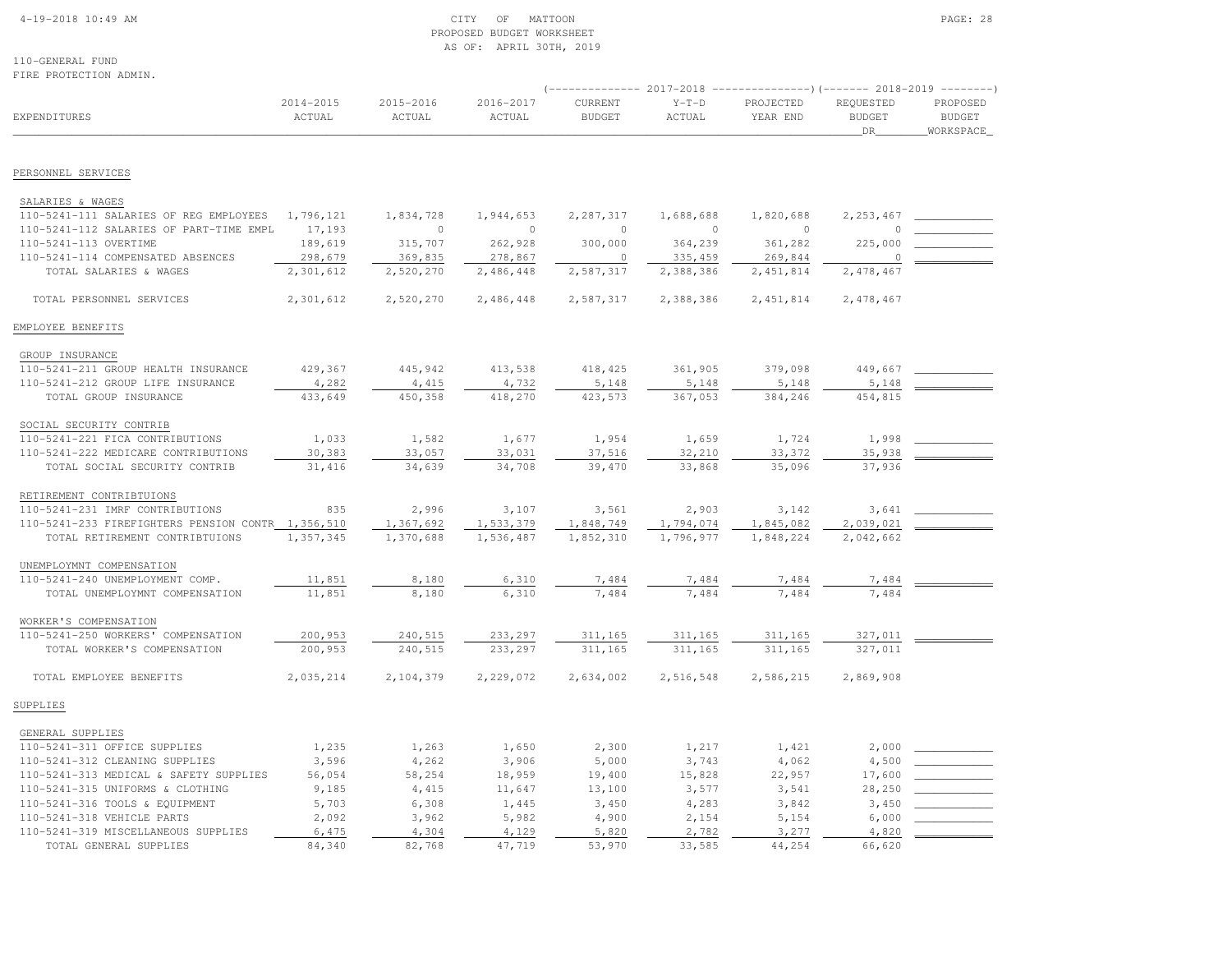#### 4-19-2018 10:49 AM CITY OF MATTOON PAGE: 29 PROPOSED BUDGET WORKSHEETAS OF: APRIL 30TH, 2019

110-GENERAL FUNDFIRE PROTECTION ADMIN.

|                                      |                     |                     |                     |                          | 2017-2018         |                       | -----)(------- 2018-2019         |                                        |
|--------------------------------------|---------------------|---------------------|---------------------|--------------------------|-------------------|-----------------------|----------------------------------|----------------------------------------|
| EXPENDITURES                         | 2014-2015<br>ACTUAL | 2015-2016<br>ACTUAL | 2016-2017<br>ACTUAL | CURRENT<br><b>BUDGET</b> | $Y-T-D$<br>ACTUAL | PROJECTED<br>YEAR END | REQUESTED<br><b>BUDGET</b><br>DR | PROPOSED<br><b>BUDGET</b><br>WORKSPACE |
|                                      |                     |                     |                     |                          |                   |                       |                                  |                                        |
| ENERGY                               |                     |                     |                     |                          |                   |                       |                                  |                                        |
| 110-5241-321 UTILITIES               | 7,540               | 8,563               | 8,211               | 9,000                    | 6,908             | 7,993                 | 8,500                            |                                        |
| 110-5241-326 FUEL                    | 33,975              | 27,258              | 30,620              | 30,000                   | 29,433            | 30,124                | 27,000                           |                                        |
| TOTAL ENERGY                         | 41,514              | 35,821              | 38,831              | 39,000                   | 36,342            | 38,117                | 35,500                           |                                        |
| BOOKS & PERIODICALS                  |                     |                     |                     |                          |                   |                       |                                  |                                        |
| 110-5241-340 BOOKS & PERIODICALS     | 1,524               | 463                 | 1,797               | 2,200                    | 2,092             | 2,092                 | 2,600                            |                                        |
| TOTAL BOOKS & PERIODICALS            | 1,524               | 463                 | 1,797               | 2,200                    | 2,092             | 2,092                 | 2,600                            |                                        |
| TOTAL SUPPLIES                       | 127,379             | 119,053             | 88,347              | 95,170                   | 72,019            | 84,463                | 104,720                          |                                        |
| PURCHASED PROP MAINT SRV             |                     |                     |                     |                          |                   |                       |                                  |                                        |
| REPAIR & MAINT SERVICES              |                     |                     |                     |                          |                   |                       |                                  |                                        |
| 110-5241-432 REPAIR OF BUILDINGS     | 1,930               | 5,197               | 1,340               | 8,500                    | 10,377            | 9,989                 | 8,500                            |                                        |
| 110-5241-433 REPAIR OF MACHINERY     | 11,660              | 18,198              | 12,138              | 18,400                   | 14,831            | 16,559                | 15,200                           |                                        |
| 110-5241-434 REPAIR OF VEHICLES      | 40,863              | 27,429              | 43,789              | 24,690                   | 72,350            | 82,234                | 35,000                           |                                        |
| TOTAL REPAIR & MAINT SERVICES        | 54,453              | 50,824              | 57,268              | 51,590                   | 97,558            | 108,782               | 58,700                           |                                        |
| OTHER PROP MAINT SERVICE             |                     |                     |                     |                          |                   |                       |                                  |                                        |
| TOTAL PURCHASED PROP MAINT SRV       | 54,453              | 50,824              | 57,268              | 51,590                   | 97,558            | 108,782               | 58,700                           |                                        |
| OTHER PURCHASED SERVICES             |                     |                     |                     |                          |                   |                       |                                  |                                        |
| PROFESSIONAL SERVICES                |                     |                     |                     |                          |                   |                       |                                  |                                        |
| 110-5241-515 LABOR RELATIONS COUNSEL | $\mathbb O$         | 6,289               | 3,732               | 10,000                   | 35,553            | 45,000                | 15,000                           |                                        |
| TOTAL PROFESSIONAL SERVICES          | $\circ$             | 6,289               | 3,732               | 10,000                   | 35,553            | 45,000                | 15,000                           |                                        |
| COMMUNICATION                        |                     |                     |                     |                          |                   |                       |                                  |                                        |
| 110-5241-531 POSTAGE                 | 1,415               | 1,528               | 1,691               | 1,500                    | 1,211             | 1,629                 | 1,300                            |                                        |
| 110-5241-532 TELEPHONE               | 7,873               | 8,394               | 8,622               | 8,360                    | 8,249             | 8,575                 | 8,360                            |                                        |
| 110-5241-533 CELLULAR PHONE          | 2,402               | 2,400               | 2,400               | 2,400                    | 2,400             | 2,400                 | 2,400                            |                                        |
| 110-5241-535 RADIOS                  | 1,798               | 1,042               | 4,370               | 5,000                    | 4,737             | 1,830                 | 3,500                            |                                        |
| TOTAL COMMUNICATION                  | 13,487              | 13,364              | 17,083              | 17,260                   | 16,597            | 14,434                | 15,560                           |                                        |
| ADVERTISING                          |                     |                     |                     |                          |                   |                       |                                  |                                        |
| 110-5241-541 SOFTWARE                | 4,470               | 4,470               | 4,620               | 6,070                    | 5,620             | 5,620                 | 6,820                            |                                        |
| TOTAL ADVERTISING                    | 4,470               | 4,470               | 4,620               | 6,070                    | 5,620             | 5,620                 | 6,820                            |                                        |
| EMPLOYEE BUSINESS EXP                |                     |                     |                     |                          |                   |                       |                                  |                                        |
| 110-5241-562 TRAVEL & TRAINING       | 11,628              | 11,105              | 22,161              | 19,917                   | 5,175             | 6,897                 | 56,845                           |                                        |
| TOTAL EMPLOYEE BUSINESS EXP          | 11,628              | 11,105              | 22,161              | 19,917                   | 5,175             | 6,897                 | 56,845                           |                                        |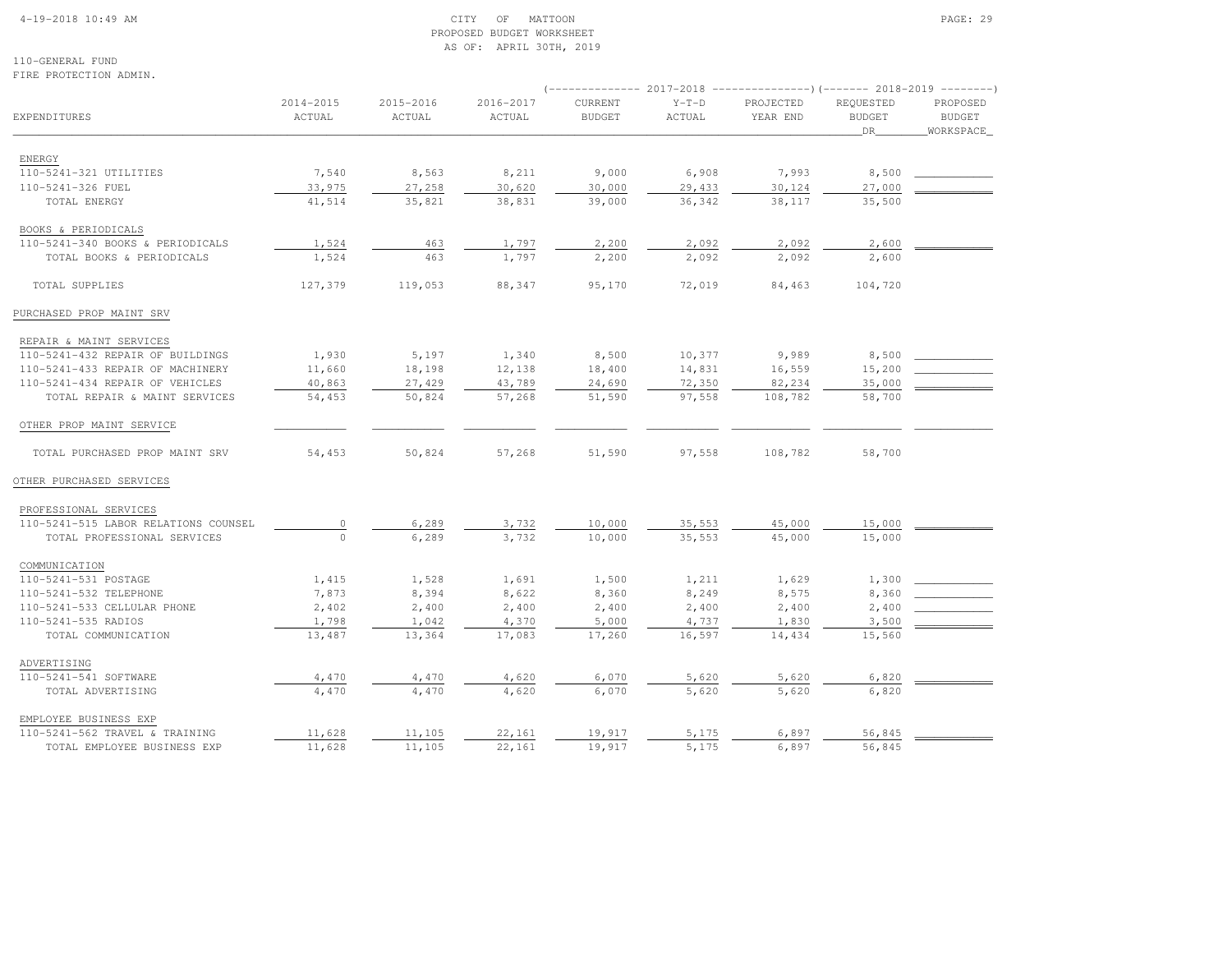# 4-19-2018 10:49 AM CITY OF MATTOON PAGE: 30 PROPOSED BUDGET WORKSHEETAS OF: APRIL 30TH, 2019

110-GENERAL FUNDFIRE PROTECTION ADMIN.

| EXPENDITURES                            | 2014-2015<br>ACTUAL | 2015-2016<br>ACTUAL | 2016-2017<br>ACTUAL | CURRENT<br><b>BUDGET</b> | $Y-T-D$<br>ACTUAL | PROJECTED<br>YEAR END | REQUESTED<br><b>BUDGET</b><br>DR | PROPOSED<br><b>BUDGET</b><br>WORKSPACE |
|-----------------------------------------|---------------------|---------------------|---------------------|--------------------------|-------------------|-----------------------|----------------------------------|----------------------------------------|
|                                         |                     |                     |                     |                          |                   |                       |                                  |                                        |
| OTHER PURCHASED SERVICES                |                     |                     |                     |                          |                   |                       |                                  |                                        |
| 110-5241-571 DUES & MEMBERSHIPS         | 1,207               | 2,437               | 1,118               | 1,555                    | 659               | 709                   | 1,655                            |                                        |
| 110-5241-573 LAUNDRY SERVICES           | 365                 | 728                 | 696                 | 800                      | 545               | 497                   | 800                              |                                        |
| 110-5241-578 AMBULANCE BILLING EXPENSES | 1,865               | 1,922               | 1,518               | 1,200                    | 684               | 868                   | 1,200                            |                                        |
| 110-5241-579 MISC OTHER PURCHASED SERVI | 25,493              | 23,875              | 21,108              | 22,940                   | 22,711            | 21,248                | 22,940                           |                                        |
| TOTAL OTHER PURCHASED SERVICES          | 28,930              | 28,962              | 24,440              | 26,495                   | 24,599            | 23,322                | 26,595                           |                                        |
| TOTAL OTHER PURCHASED SERVICES          | 58,515              | 64,190              | 72,036              | 79,742                   | 87,543            | 95,273                | 120,820                          |                                        |
| PROPERTY                                |                     |                     |                     |                          |                   |                       |                                  |                                        |
| MACHINERY & EQUIPMENT                   |                     |                     |                     |                          |                   |                       |                                  |                                        |
| 110-5241-743 MEF CONTRIBUTION           | 298,452             | 174,640             | 149,934             | 78,941                   | 78,941            | 78,942                | 64,452                           |                                        |
| TOTAL MACHINERY & EQUIPMENT             | 298,452             | 174,640             | 149,934             | 78,941                   | 78,941            | 78,942                | 64,452                           |                                        |
| TOTAL PROPERTY                          | 298,452             | 174,640             | 149,934             | 78,941                   | 78,941            | 78,942                | 64,452                           |                                        |
| OTHER OBJECTS                           |                     |                     |                     |                          |                   |                       |                                  |                                        |
| FINANCIAL TRANS OBJECTS                 |                     |                     |                     |                          |                   |                       |                                  |                                        |
| 110-5241-814 PRINT/COPY MACH LEASE & MA | 735                 | 515                 | 586                 | 1,200                    | 992               | 1,083                 | 1,200                            |                                        |
| TOTAL FINANCIAL TRANS OBJECTS           | 735                 | 515                 | 586                 | 1,200                    | 992               | 1,083                 | 1,200                            |                                        |
| FINANCIAL TRANS OBJECTS                 |                     |                     |                     |                          |                   |                       |                                  |                                        |
| 110-5241-825 GRANT EXPENDITURES         | 2,985               | 1,408               | $\circ$             | 241,905                  | 5,715             | 5,715                 | 246,000                          |                                        |
| 110-5241-826 FIRE INSURANCE TAX EXP.    | 36,618              | 32,341              | 51,735              | 35,000                   | 33,233            | 38,934                | 38,784                           |                                        |
| 110-5241-827 FIRE PREVENTION EXP.       | 1,123               | 918                 | 684                 | 2,000                    | 1,351             | 1,551                 | 2,000                            |                                        |
| 110-5241-828 REAL ESTATE TAXES          | $\overline{c}$      | 11                  | 11                  | $\circ$                  | 11                | 11                    | $\overline{0}$                   |                                        |
| TOTAL FINANCIAL TRANS OBJECTS           | 40,728              | 34,678              | 52,430              | 278,905                  | 40,310            | 46,211                | 286,784                          |                                        |
| COMPUTER INFO SYS OBJECT                |                     |                     |                     |                          |                   |                       |                                  |                                        |
| 110-5241-863 COMPUTERS                  | $\circ$             | 0                   | 4,756               | 2,400                    | 2,361             | 2,211                 | 1,300                            |                                        |
| TOTAL COMPUTER INFO SYS OBJECT          | $\Omega$            | $\Omega$            | 4,756               | 2,400                    | 2,361             | 2,211                 | 1,300                            |                                        |
| TOTAL OTHER OBJECTS                     | 41,463              | 35,193              | 57,771              | 282,505                  | 43,663            | 49,505                | 289,284                          |                                        |
| TOTAL FIRE PROTECTION ADMIN.            | 4,917,087           | 5,068,549           | 5,140,877           | 5,809,267                | 5,284,658         | 5, 454, 994           | 5,986,351                        |                                        |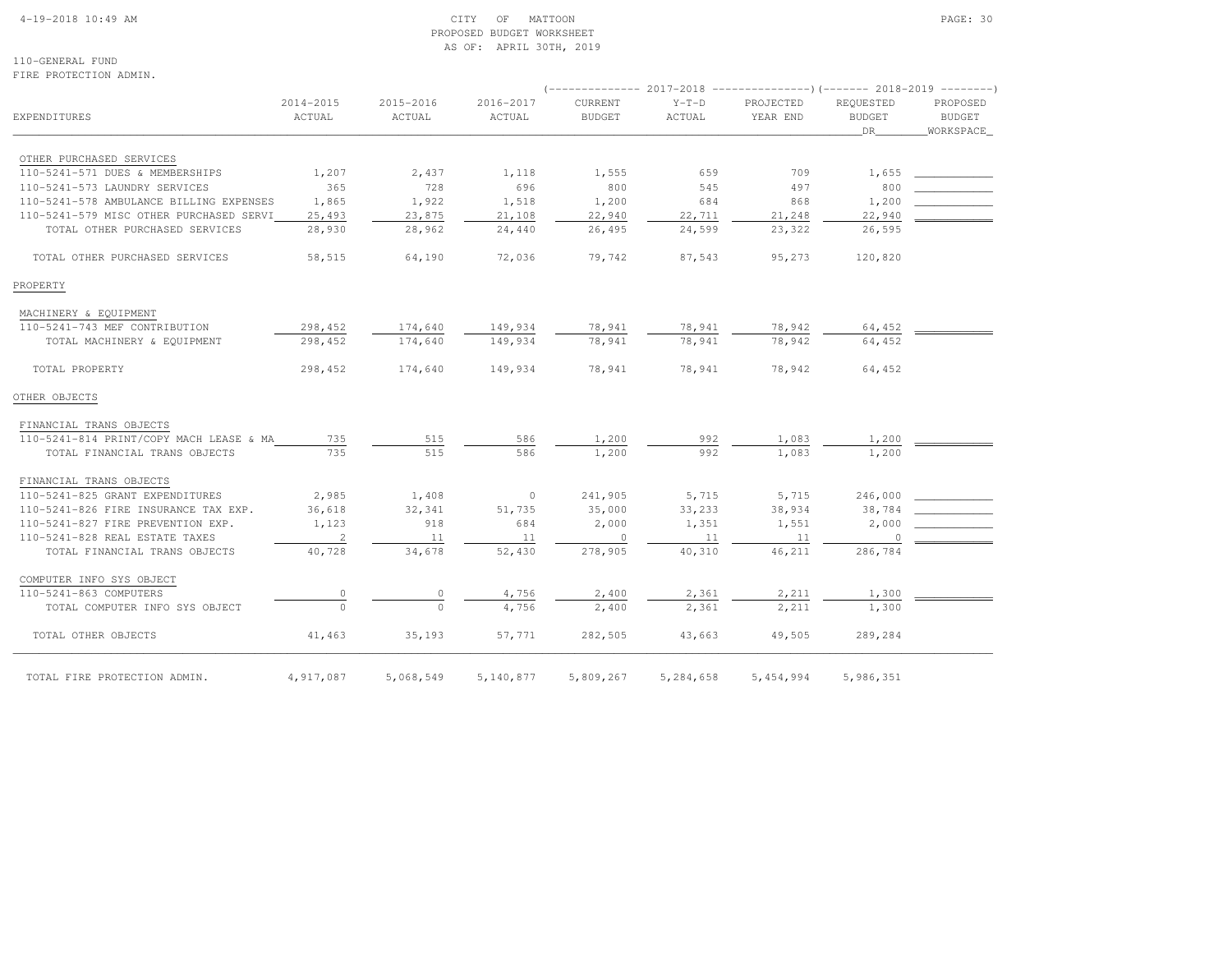# 4-19-2018 10:49 AM CITY OF MATTOON PAGE: 31 PROPOSED BUDGET WORKSHEETAS OF: APRIL 30TH, 2019

110-GENERAL FUNDCOMMUNITY DEVELOPMENT

|                                        |                     |                     |                     | $(----------2017-2018$ ---------------) (------- 2018-2019 -------) |                   |                       |                                  |                                        |  |
|----------------------------------------|---------------------|---------------------|---------------------|---------------------------------------------------------------------|-------------------|-----------------------|----------------------------------|----------------------------------------|--|
| <b>EXPENDITURES</b>                    | 2014-2015<br>ACTUAL | 2015-2016<br>ACTUAL | 2016-2017<br>ACTUAL | CURRENT<br><b>BUDGET</b>                                            | $Y-T-D$<br>ACTUAL | PROJECTED<br>YEAR END | REQUESTED<br><b>BUDGET</b><br>DR | PROPOSED<br><b>BUDGET</b><br>WORKSPACE |  |
|                                        |                     |                     |                     |                                                                     |                   |                       |                                  |                                        |  |
| PERSONNEL SERVICES                     |                     |                     |                     |                                                                     |                   |                       |                                  |                                        |  |
| SALARIES & WAGES                       |                     |                     |                     |                                                                     |                   |                       |                                  |                                        |  |
| 110-5261-111 SALARIES OF REG EMPLOYEES | 68,584              | 56,749              | 53,225              | 59,796                                                              | 52,138            | 55,480                | 61,519                           |                                        |  |
| 110-5261-113 OVERTIME                  | $\circ$             | 196                 | $\circ$             | $\circ$                                                             | $\circ$           | $\mathbf{0}$          | $\Omega$                         |                                        |  |
| 110-5261-114 COMPENSATED ABSENCES      | 5,080               | 13,432              | 5,042               | $\circ$                                                             | 4,338             | 3,769                 | $\Omega$                         |                                        |  |
| TOTAL SALARIES & WAGES                 | 73,664              | 70,377              | 58,267              | 59,796                                                              | 56,476            | 59,249                | 61,519                           |                                        |  |
| TOTAL PERSONNEL SERVICES               | 73,664              | 70,377              | 58,267              | 59,796                                                              | 56,476            | 59,249                | 61,519                           |                                        |  |
| EMPLOYEE BENEFITS                      |                     |                     |                     |                                                                     |                   |                       |                                  |                                        |  |
| GROUP INSURANCE                        |                     |                     |                     |                                                                     |                   |                       |                                  |                                        |  |
| 110-5261-211 GROUP HEALTH INSURANCE    | 19,112              | 17,761              | 16,290              | 15,822                                                              | 14,994            | 15,654                | 16,069                           |                                        |  |
| 110-5261-212 GROUP LIFE INSURANCE      | 211                 | 211                 | 153                 | 167                                                                 | 167               | 167                   | 167                              |                                        |  |
| TOTAL GROUP INSURANCE                  | 19,323              | 17,972              | 16,443              | 15,988                                                              | 15,161            | 15,821                | 16,236                           |                                        |  |
| SOCIAL SECURITY CONTRIB                |                     |                     |                     |                                                                     |                   |                       |                                  |                                        |  |
| 110-5261-221 FICA CONTRIBUTIONS        | 4,331               | 4,127               | 3,344               | 3,707                                                               | 3,287             | 3,418                 | 3,814                            |                                        |  |
| 110-5261-222 MEDICARE CONTRIBUTIONS    | 1,013               | 965                 | 782                 | 867                                                                 | 769               | 799                   | 892                              |                                        |  |
| TOTAL SOCIAL SECURITY CONTRIB          | 5,344               | 5,093               | 4,126               | 4,574                                                               | 4,056             | 4,217                 | 4,706                            |                                        |  |
| RETIREMENT CONTRIBTUIONS               |                     |                     |                     |                                                                     |                   |                       |                                  |                                        |  |
| 110-5261-231 IMRF CONTRIBUTIONS        | 9,051               | 7,829               | 6,196               | 6,757                                                               | 5,751             | 6,230                 | 6,952                            |                                        |  |
| TOTAL RETIREMENT CONTRIBTUIONS         | 9,051               | 7,829               | 6,196               | 6,757                                                               | 5,751             | 6,230                 | 6,952                            |                                        |  |
| UNEMPLOYMNT COMPENSATION               |                     |                     |                     |                                                                     |                   |                       |                                  |                                        |  |
| 110-5261-240 UNEMPLOYMENT COMP.        | 567                 | 392                 | 204                 | 242                                                                 | 242               | 242                   | 242                              |                                        |  |
| TOTAL UNEMPLOYMNT COMPENSATION         | 567                 | 392                 | 204                 | 242                                                                 | 242               | 242                   | 242                              |                                        |  |
| WORKER'S COMPENSATION                  |                     |                     |                     |                                                                     |                   |                       |                                  |                                        |  |
| 110-5261-250 WORKERS' COMPENSATION     | 1,772               | 2,142               | 2,609               | 3,478                                                               | 3,474             | 3,474                 | 3,801                            |                                        |  |
| TOTAL WORKER'S COMPENSATION            | 1,772               | 2,142               | 2,609               | 3,478                                                               | 3,474             | 3,474                 | 3,801                            |                                        |  |
| TOTAL EMPLOYEE BENEFITS                | 36,058              | 33,428              | 29,578              | 31,040                                                              | 28,684            | 29,984                | 31,937                           |                                        |  |
| SUPPLIES                               |                     |                     |                     |                                                                     |                   |                       |                                  |                                        |  |
| GENERAL SUPPLIES                       |                     |                     |                     |                                                                     |                   |                       |                                  |                                        |  |
| 110-5261-311 OFFICE SUPPLIES           | 588                 | 956                 | 652                 | 750                                                                 | 751               | 714                   | 750                              |                                        |  |
| 110-5261-319 MISCELLANEOUS SUPPLIES    | 359                 | 44                  | 145                 | 200                                                                 | 92                | 91                    | 200                              |                                        |  |
| TOTAL GENERAL SUPPLIES                 | 947                 | 1,000               | 797                 | 950                                                                 | 843               | 805                   | 950                              |                                        |  |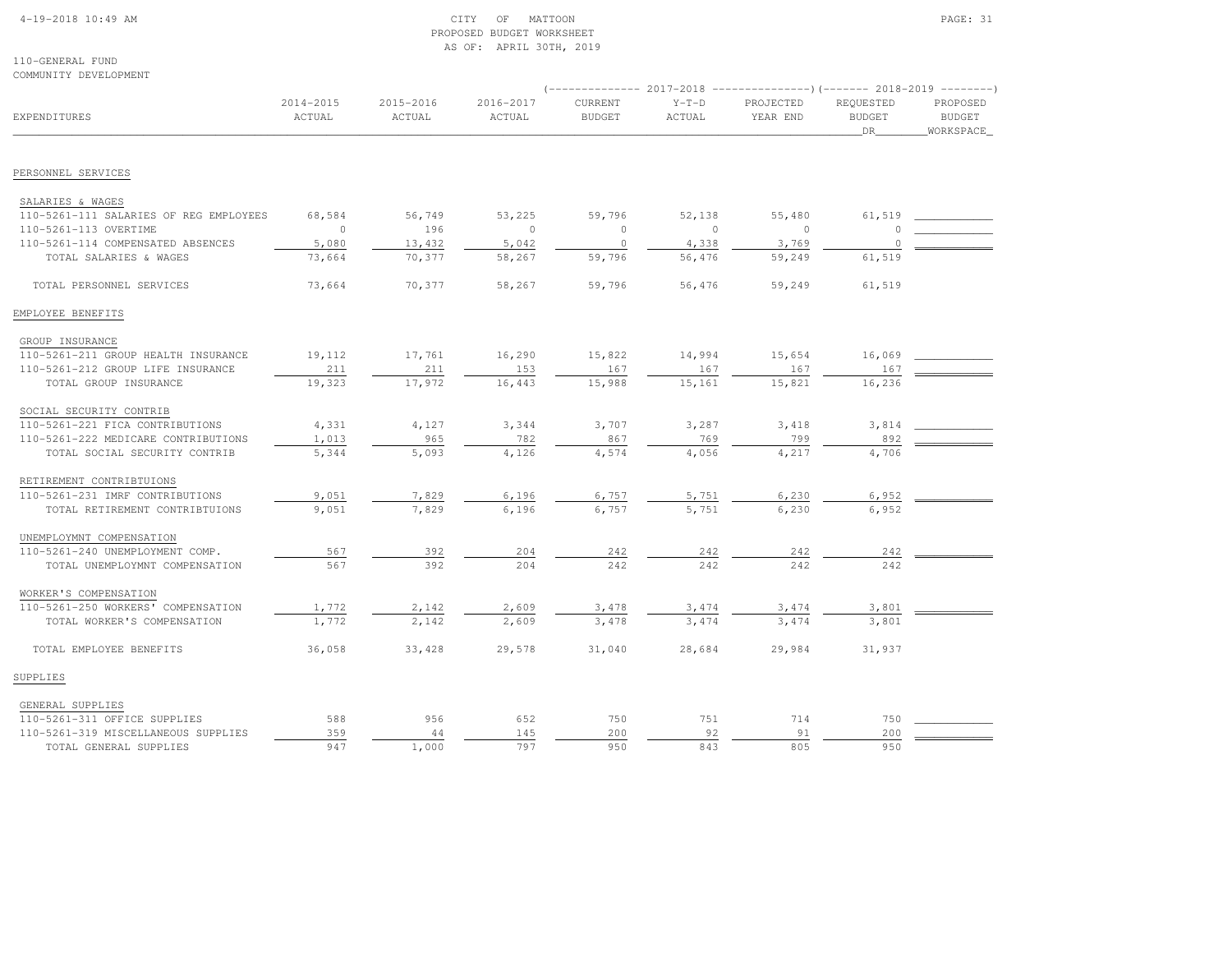# 4-19-2018 10:49 AM CITY OF MATTOON PAGE: 32 PROPOSED BUDGET WORKSHEETAS OF: APRIL 30TH, 2019

| COMMUNITY DEVELOPMENT                   |                     |                     |                      |                          |                   | -------------        2017-2018 ----------------------        2018-2019 ---------- |                                  |                                        |
|-----------------------------------------|---------------------|---------------------|----------------------|--------------------------|-------------------|-----------------------------------------------------------------------------------|----------------------------------|----------------------------------------|
| EXPENDITURES                            | 2014-2015<br>ACTUAL | 2015-2016<br>ACTUAL | 2016-2017<br>ACTUAL  | CURRENT<br><b>BUDGET</b> | $Y-T-D$<br>ACTUAL | PROJECTED<br>YEAR END                                                             | REQUESTED<br><b>BUDGET</b><br>DR | PROPOSED<br><b>BUDGET</b><br>WORKSPACE |
| ENERGY                                  |                     |                     |                      |                          |                   |                                                                                   |                                  |                                        |
| BOOKS & PERIODICALS                     |                     |                     |                      |                          |                   |                                                                                   |                                  |                                        |
| 110-5261-340 BOOKS & PERIODICALS        | 61                  | 197                 | 23                   | 0                        | 0                 | $\circ$                                                                           |                                  |                                        |
| TOTAL BOOKS & PERIODICALS               | 61                  | 197                 | 23                   | $\Omega$                 | $\Omega$          | $\Omega$                                                                          |                                  |                                        |
| TOTAL SUPPLIES                          | 1,008               | 1,197               | 820                  | 950                      | 843               | 805                                                                               | 950                              |                                        |
| PURCHASED PROP MAINT SRV                |                     |                     |                      |                          |                   |                                                                                   |                                  |                                        |
| REPAIR & MAINT SERVICES                 |                     |                     |                      |                          |                   |                                                                                   |                                  |                                        |
| OTHER PURCHASED SERVICES                |                     |                     |                      |                          |                   |                                                                                   |                                  |                                        |
| PROFESSIONAL SERVICES                   |                     |                     |                      |                          |                   |                                                                                   |                                  |                                        |
| 110-5261-511 PLANNING & DESIGN SERVICES | 9,919               | 2,108               | 1,710                | 4,000                    | 1,000             | 2,710                                                                             | 6,000                            |                                        |
| TOTAL PROFESSIONAL SERVICES             | 9,919               | 2,108               | 1,710                | 4,000                    | 1,000             | 2,710                                                                             | 6,000                            |                                        |
| COMMUNICATION                           |                     |                     |                      |                          |                   |                                                                                   |                                  |                                        |
| 110-5261-531 POSTAGE                    | 604                 | 99                  | 73                   | 300                      | 139               | 147                                                                               | 250                              |                                        |
| 110-5261-532 TELEPHONE                  | 3,069               | 2,673               | 2,269                | 2,700                    | 2,070             | 2,255                                                                             | 2,400                            |                                        |
| 110-5261-533 CELLULAR PHONE             | 2,000               | 1,200               | 1,200                | 1,200                    | 1,100             | 1,100                                                                             | 1,200                            |                                        |
| TOTAL COMMUNICATION                     | 5,673               | 3,972               | 3,542                | 4,200                    | 3,309             | 3,502                                                                             | 3,850                            |                                        |
| ADVERTISING                             |                     |                     |                      |                          |                   |                                                                                   |                                  |                                        |
| 110-5261-540 ADVERTISING                | $\overline{0}$      |                     | $\frac{0}{\sqrt{2}}$ |                          | 151               |                                                                                   |                                  |                                        |
| TOTAL ADVERTISING                       | $\Omega$            |                     |                      |                          | 1.51              |                                                                                   |                                  |                                        |
| PRINTING & BINDING                      |                     |                     |                      |                          |                   |                                                                                   |                                  |                                        |
| 110-5261-550 PRINTING & BINDING         | 256                 | 0                   | $\overline{0}$       | 200                      | 61                | 61                                                                                | 200                              |                                        |
| TOTAL PRINTING & BINDING                | 256                 | $\Omega$            | $\Omega$             | 200                      | 61                | 61                                                                                | 200                              |                                        |
| EMPLOYEE BUSINESS EXP                   |                     |                     |                      |                          |                   |                                                                                   |                                  |                                        |
| 110-5261-562 TRAVEL & TRAINING          | 165                 | $\circ$             | $\circ$              | 2,000                    | $\circ$           | $\circ$                                                                           | 2,000                            |                                        |
| 110-5261-564 PRIVATE VEHICLE EXP REIMB  | 1,594               | 1,993               | 2,326                | 2,500                    | 1,441             | 1,472                                                                             | 2,500                            |                                        |
| TOTAL EMPLOYEE BUSINESS EXP             | 1,759               | 1,993               | 2,326                | 4,500                    | 1,441             | 1,472                                                                             | 4,500                            |                                        |
| OTHER PURCHASED SERVICES                |                     |                     |                      |                          |                   |                                                                                   |                                  |                                        |
| 110-5261-571 DUES & MEMBERSHIPS         | 615                 | 521                 | 314                  | 700                      | 642               | 489                                                                               | 600                              |                                        |
| 110-5261-577 DEMOLITION SERVICES        | 2,290               | $\circ$             | $\circ$              | $\circ$                  | $\circ$           | $\circ$                                                                           | $\mathbf 0$                      |                                        |
| 110-5261-579 MISC OTHER PURCHASED SERVI | 5,062               | 4,556               | 204                  | $\circ$                  | $\circ$           | $\circ$                                                                           | $\Omega$                         |                                        |
| TOTAL OTHER PURCHASED SERVICES          | 7,966               | 5,077               | 517                  | 700                      | 642               | 489                                                                               | 600                              |                                        |
| TOTAL OTHER PURCHASED SERVICES          | 25,573              | 13,149              | 8,095                | 13,600                   | 6,604             | 8,234                                                                             | 15,150                           |                                        |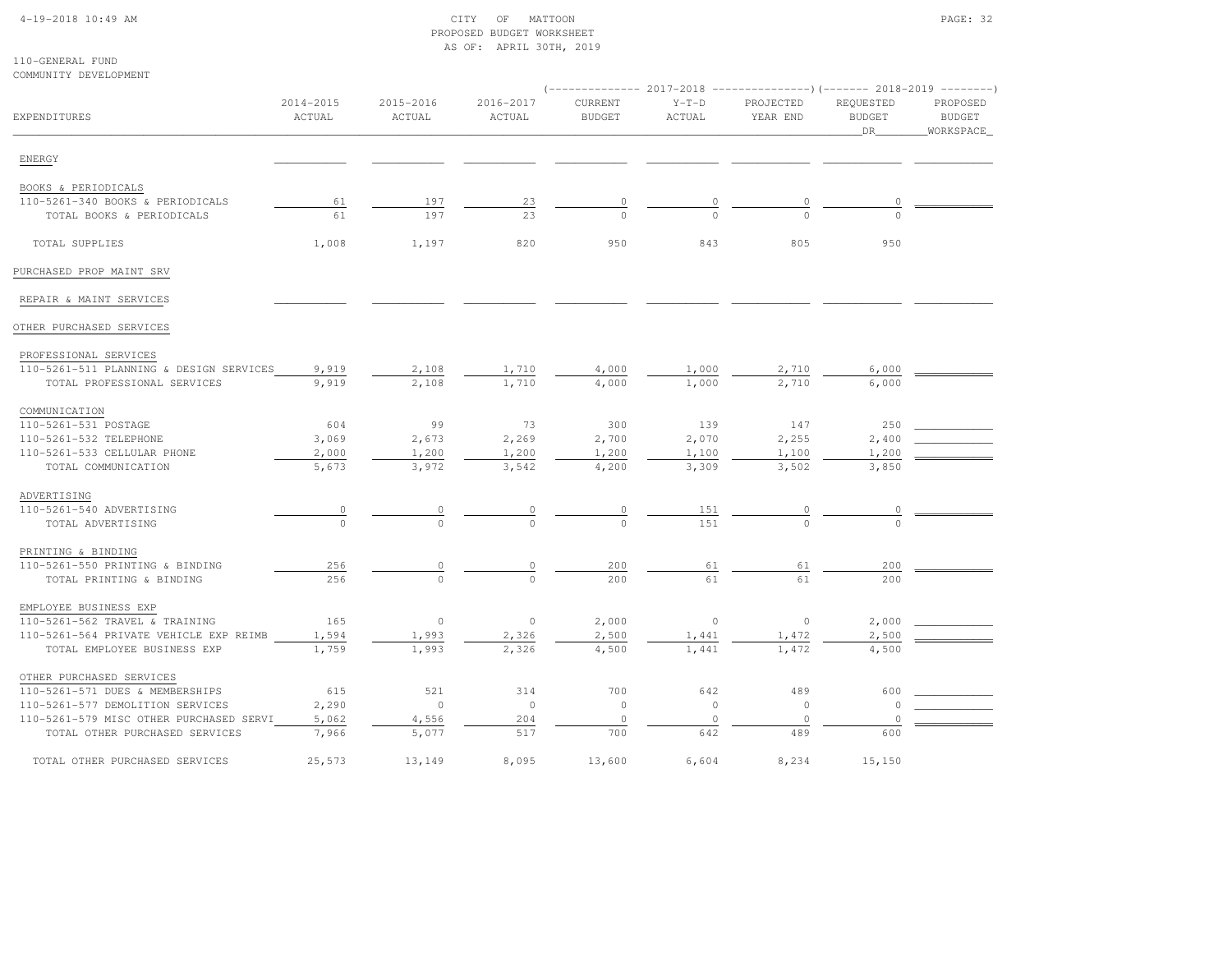# 4-19-2018 10:49 AM CITY OF MATTOON PAGE: 33 PROPOSED BUDGET WORKSHEETAS OF: APRIL 30TH, 2019

110-GENERAL FUNDCOMMUNITY DEVELOPMENT

| COMMUNIII DEVELUEMENI          |           |           |           |               |          | (-------------- 2017-2018 ----------------) (------- 2018-2019 ---------) |               |             |
|--------------------------------|-----------|-----------|-----------|---------------|----------|---------------------------------------------------------------------------|---------------|-------------|
|                                | 2014-2015 | 2015-2016 | 2016-2017 | CURRENT       | $Y-T-D$  | PROJECTED                                                                 | REQUESTED     | PROPOSED    |
| EXPENDITURES                   | ACTUAL    | ACTUAL    | ACTUAL    | <b>BUDGET</b> | ACTUAL   | YEAR END                                                                  | <b>BUDGET</b> | BUDGET      |
|                                |           |           |           |               |          |                                                                           | DR            | _WORKSPACE_ |
| OTHER OBJECTS                  |           |           |           |               |          |                                                                           |               |             |
| FINANCIAL TRANS OBJECTS        |           |           |           |               |          |                                                                           |               |             |
| 110-5261-828 REAL ESTATE TAXES | 524       |           |           |               |          |                                                                           | 10            |             |
| TOTAL FINANCIAL TRANS OBJECTS  | 524       | 9         | Q         | $\bigcap$     | Q        | 9                                                                         | 10            |             |
| COMPUTER INFO SYS OBJECT       |           |           |           |               |          |                                                                           |               |             |
| 110-5261-863 COMPUTERS         |           |           | 1,196     | 176           |          |                                                                           | 88            |             |
| TOTAL COMPUTER INFO SYS OBJECT | $\Omega$  | $\Omega$  | 1,196     | 176           | $\Omega$ | $\Omega$                                                                  | 88            |             |
| TOTAL OTHER OBJECTS            | 524       | 9         | 1,205     | 176           | 9        | 9                                                                         | 98            |             |
| TOTAL COMMUNITY DEVELOPMENT    | 136,828   | 118,161   | 97,966    | 105,563       | 92,617   | 98,281                                                                    | 109,654       |             |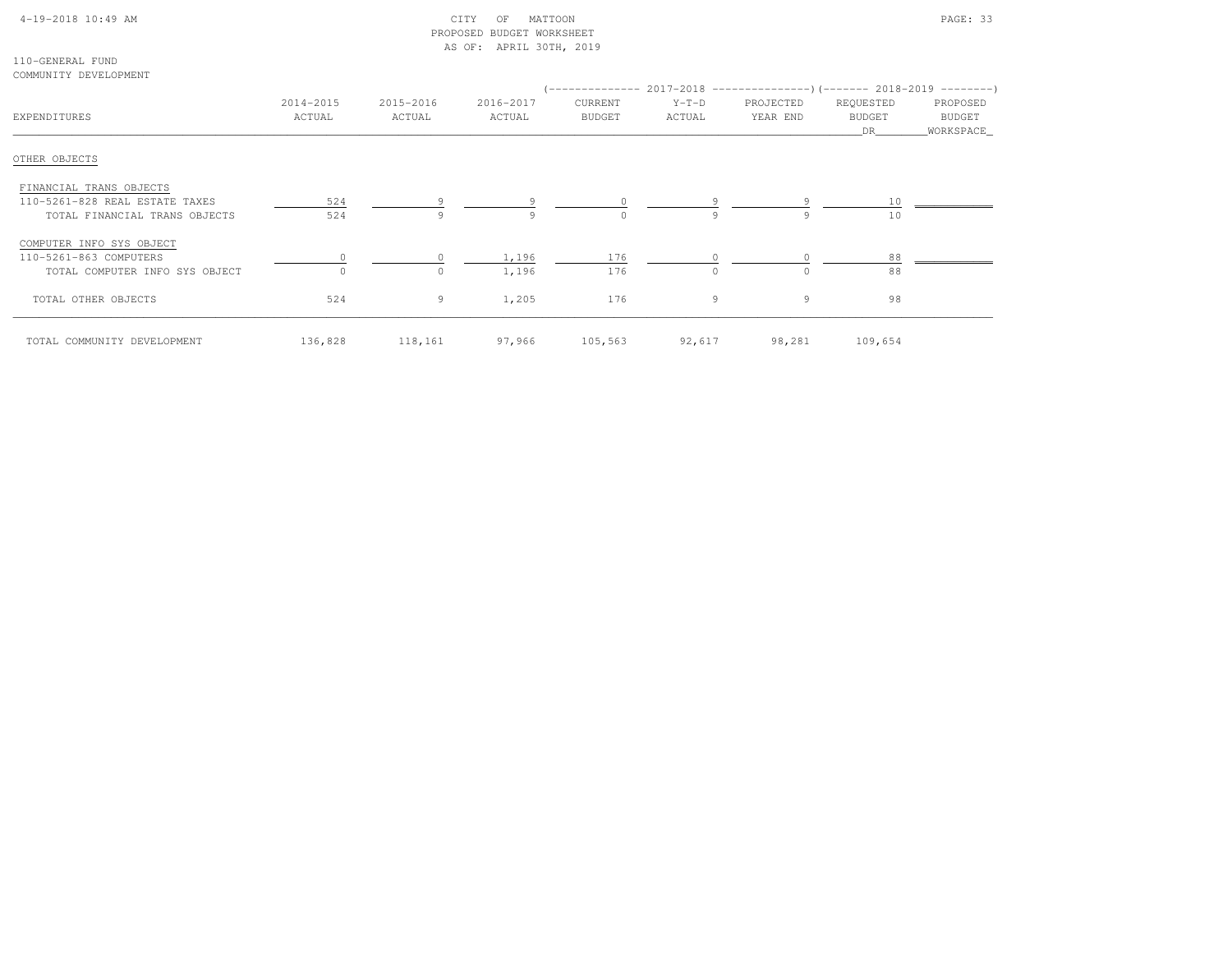### 4-19-2018 10:49 AM CITY OF MATTOON PAGE: 34 PROPOSED BUDGET WORKSHEETAS OF: APRIL 30TH, 2019

110-GENERAL FUNDPUBLIC WORKS

| <b>EXPENDITURES</b>                    |                     |                     |                     | $---------2017-2018$     |                   |                       |                                         |                                        |
|----------------------------------------|---------------------|---------------------|---------------------|--------------------------|-------------------|-----------------------|-----------------------------------------|----------------------------------------|
|                                        | 2014-2015<br>ACTUAL | 2015-2016<br>ACTUAL | 2016-2017<br>ACTUAL | CURRENT<br><b>BUDGET</b> | $Y-T-D$<br>ACTUAL | PROJECTED<br>YEAR END | REQUESTED<br><b>BUDGET</b><br><b>DR</b> | PROPOSED<br><b>BUDGET</b><br>WORKSPACE |
| PERSONNEL SERVICES                     |                     |                     |                     |                          |                   |                       |                                         |                                        |
|                                        |                     |                     |                     |                          |                   |                       |                                         |                                        |
| SALARIES & WAGES                       |                     |                     |                     |                          |                   |                       |                                         |                                        |
| 110-5310-111 SALARIES OF REG EMPLOYEES | 99,013              | 106,905             | 125,400             | 159,363                  | 107,532           | 113,885               | 132,375                                 |                                        |
| 110-5310-113 OVERTIME                  | 277                 | 607                 | 993                 | 600                      | 2,326             | 2,699                 | 750                                     |                                        |
| 110-5310-114 COMPENSATED ABSENCES      | 10,286              | 18,207              | 10,211              | $\overline{0}$           | 17,862            | 17,098                | $\circ$                                 |                                        |
| TOTAL SALARIES & WAGES                 | 109,577             | 125,719             | 136,605             | 159,963                  | 127,719           | 133,682               | 133,125                                 |                                        |
| TOTAL PERSONNEL SERVICES               | 109,577             | 125,719             | 136,605             | 159,963                  | 127,719           | 133,682               | 133,125                                 |                                        |
| EMPLOYEE BENEFITS                      |                     |                     |                     |                          |                   |                       |                                         |                                        |
| GROUP INSURANCE                        |                     |                     |                     |                          |                   |                       |                                         |                                        |
| 110-5310-211 GROUP HEALTH INSURANCE    | 18,691              | 16,624              | 18,140              | 19,275                   | 17,214            | 17,828                | 20,173                                  |                                        |
| 110-5310-212 GROUP LIFE INSURANCE      | 389                 | 389                 | 338                 | 368                      | 368               | 368                   | 318                                     |                                        |
| TOTAL GROUP INSURANCE                  | 19,080              | 17,014              | 18,478              | 19,644                   | 17,582            | 18,196                | 20,491                                  |                                        |
| SOCIAL SECURITY CONTRIB                |                     |                     |                     |                          |                   |                       |                                         |                                        |
| 110-5310-221 FICA CONTRIBUTIONS        | 9,055               | 9,754               | 9,547               | 9,918                    | 8,936             | 9,235                 | 8,254                                   |                                        |
| 110-5310-222 MEDICARE CONTRIBUTIONS    | 2,118               | 2,281               | 2,233               | 2,319                    | 2,090             | 2,160                 | 1,930                                   |                                        |
| TOTAL SOCIAL SECURITY CONTRIB          | 11,172              | 12,036              | 11,779              | 12,237                   | 11,026            | 11,395                | 10,184                                  |                                        |
| RETIREMENT CONTRIBTUIONS               |                     |                     |                     |                          |                   |                       |                                         |                                        |
| 110-5310-231 IMRF CONTRIBUTIONS        | 18,916              | 18,483              | 17,687              | 18,076                   | 15,756            | 16,831                | 15,043                                  |                                        |
| TOTAL RETIREMENT CONTRIBTUIONS         | 18,916              | 18,483              | 17,687              | 18,076                   | 15,756            | 16,831                | 15,043                                  |                                        |
| UNEMPLOYMNT COMPENSATION               |                     |                     |                     |                          |                   |                       |                                         |                                        |
| 110-5310-240 UNEMPLOYMENT COMP.        | 1,045               | 721                 | 452                 | 535                      | 535               | 535                   | 463                                     |                                        |
| TOTAL UNEMPLOYMNT COMPENSATION         | 1,045               | 721                 | 452                 | 535                      | 535               | 535                   | 463                                     |                                        |
| WORKER'S COMPENSATION                  |                     |                     |                     |                          |                   |                       |                                         |                                        |
| 110-5310-250 WORKERS' COMPENSATION     | 9,244               | 6,558               | 5,659               | 7,528                    | 7,528             | 7,528                 | 6,008                                   |                                        |
| TOTAL WORKER'S COMPENSATION            | 9,244               | 6,558               | 5,659               | 7,528                    | 7,528             | 7.528                 | 6,008                                   |                                        |
| TOTAL EMPLOYEE BENEFITS                | 59,458              | 54,812              | 54,056              | 58,019                   | 52,426            | 54,485                | 52,189                                  |                                        |
| SUPPLIES                               |                     |                     |                     |                          |                   |                       |                                         |                                        |
| GENERAL SUPPLIES                       |                     |                     |                     |                          |                   |                       |                                         |                                        |
| 110-5310-311 OFFICE SUPPLIES           | 1,205               | 1,034               | 954                 | 1,000                    | 866               | 734                   | 1,000                                   |                                        |
| 110-5310-316 TOOLS & EQUIPMENT         | 204                 | 52                  | 58                  | 300                      | 1,570             | 1,570                 | 500                                     |                                        |
| 110-5310-319 MISCELLANEOUS SUPPLIES    | 2,160               | 1,511               | 368                 | 1,500                    | 1,004             | 993                   | 1,500                                   |                                        |
| TOTAL GENERAL SUPPLIES                 | 3,569               | 2,597               | 1,379               | 2,800                    | 3,440             | 3,297                 | 3,000                                   |                                        |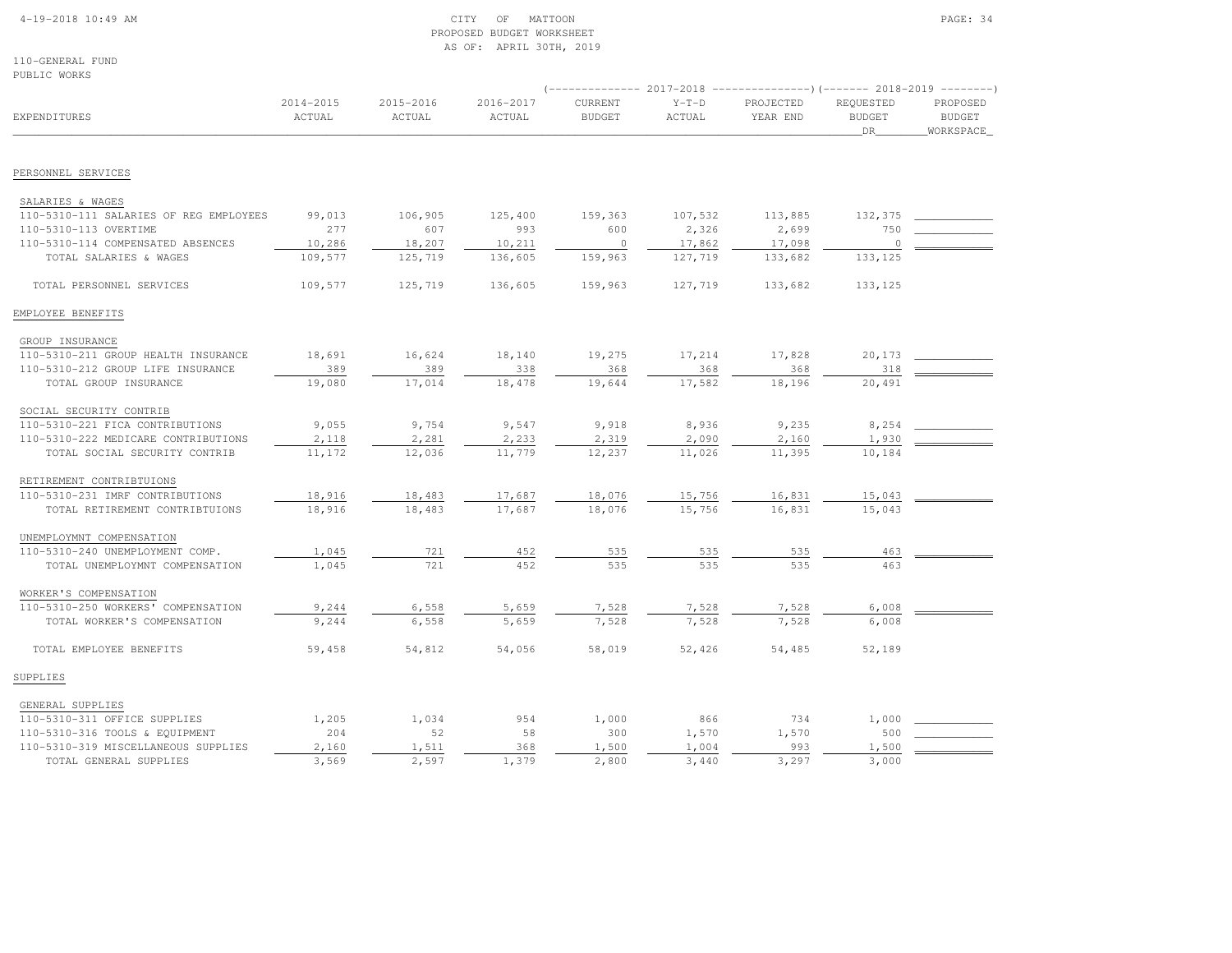### 4-19-2018 10:49 AM CITY OF MATTOON PAGE: 35 PROPOSED BUDGET WORKSHEETAS OF: APRIL 30TH, 2019

110-GENERAL FUNDPUBLIC WORKS

|                                         |                     |                     |                     |                          |                   | (-------------- 2017-2018 ----------------)(------- 2018-2019 --------) |                            |                                        |  |
|-----------------------------------------|---------------------|---------------------|---------------------|--------------------------|-------------------|-------------------------------------------------------------------------|----------------------------|----------------------------------------|--|
| <b>EXPENDITURES</b>                     | 2014-2015<br>ACTUAL | 2015-2016<br>ACTUAL | 2016-2017<br>ACTUAL | CURRENT<br><b>BUDGET</b> | $Y-T-D$<br>ACTUAL | PROJECTED<br>YEAR END                                                   | REQUESTED<br><b>BUDGET</b> | PROPOSED<br><b>BUDGET</b><br>WORKSPACE |  |
|                                         |                     |                     |                     |                          |                   |                                                                         | DR                         |                                        |  |
| BOOKS & PERIODICALS                     |                     |                     |                     |                          |                   |                                                                         |                            |                                        |  |
| 110-5310-340 BOOKS & PERIODICALS        | $\circ$             | 0                   |                     | 100                      |                   |                                                                         | 100                        |                                        |  |
| TOTAL BOOKS & PERIODICALS               |                     |                     |                     | 100                      |                   |                                                                         | 100                        |                                        |  |
| TOTAL SUPPLIES                          | 3,569               | 2,597               | 1,379               | 2,900                    | 3,440             | 3,297                                                                   | 3,100                      |                                        |  |
| PURCHASED PROP MAINT SRV                |                     |                     |                     |                          |                   |                                                                         |                            |                                        |  |
|                                         |                     |                     |                     |                          |                   |                                                                         |                            |                                        |  |
| CLEANING SERVICES                       |                     |                     |                     |                          |                   |                                                                         |                            |                                        |  |
| 110-5310-421 DISPOSAL SERVICES          | 23,170              | 21,416              | 24,161              | 22,000                   | 21,982            | 25,900                                                                  | 23,000                     |                                        |  |
| TOTAL CLEANING SERVICES                 | 23,170              | 21,416              | 24,161              | 22,000                   | 21,982            | 25,900                                                                  | 23,000                     |                                        |  |
| TOTAL PURCHASED PROP MAINT SRV          | 23,170              | 21,416              | 24,161              | 22,000                   | 21,982            | 25,900                                                                  | 23,000                     |                                        |  |
| OTHER PURCHASED SERVICES                |                     |                     |                     |                          |                   |                                                                         |                            |                                        |  |
| PROFESSIONAL SERVICES                   |                     |                     |                     |                          |                   |                                                                         |                            |                                        |  |
| 110-5310-515 LABOR RELATIONS COUNSEL    | 12,930              | 610                 | 521                 | 5,000                    | 521               | 1,042                                                                   | 5,000                      |                                        |  |
| 110-5310-519 OTHER PROFESSIONAL SERVICE | 2,414               | 10,050              | 12,177              | 12,500                   | 18,945            | 18,945                                                                  | 12,500                     |                                        |  |
| TOTAL PROFESSIONAL SERVICES             | 15,344              | 10,660              | 12,698              | 17,500                   | 19,466            | 19,987                                                                  | 17,500                     |                                        |  |
| COMMUNICATION                           |                     |                     |                     |                          |                   |                                                                         |                            |                                        |  |
| 110-5310-533 CELLULAR PHONE             | 852                 | 822                 | 919                 | 900                      | 1,115             | 1,132                                                                   | 1,000                      |                                        |  |
| TOTAL COMMUNICATION                     | 852                 | 822                 | 919                 | 900                      | 1,115             | 1,132                                                                   | 1,000                      |                                        |  |
| ADVERTISING                             |                     |                     |                     |                          |                   |                                                                         |                            |                                        |  |
| 110-5310-540 ADVERTISING                | 831                 | 216                 | 0                   | 500                      | 0                 | 0                                                                       | 300                        |                                        |  |
| TOTAL ADVERTISING                       | 831                 | 216                 | $\Omega$            | 500                      | $\cap$            | $\Omega$                                                                | 300                        |                                        |  |
| EMPLOYEE BUSINESS EXP                   |                     |                     |                     |                          |                   |                                                                         |                            |                                        |  |
| 110-5310-561 BUSINESS MEETING EXPENSE   | 1,322               | 543                 | 450                 | 700                      | 293               | 293                                                                     | 700                        |                                        |  |
| 110-5310-562 TRAVEL & TRAINING          | 638                 | 2,200               | 10                  | 500                      | 398               | 398                                                                     | 750                        |                                        |  |
| 110-5310-564 PRIVATE VEHICLE EXP REIMB  | 84                  | 64                  | 35                  | 100                      | 147               | 147                                                                     | 100                        |                                        |  |
| TOTAL EMPLOYEE BUSINESS EXP             | 2,045               | 2,806               | 495                 | 1,300                    | 838               | 838                                                                     | 1,550                      |                                        |  |
| OTHER PURCHASED SERVICES                |                     |                     |                     |                          |                   |                                                                         |                            |                                        |  |
| 110-5310-571 DUES & MEMBERSHIPS         | $\overline{0}$      | 62                  | 45                  | 100                      | $\Omega$          | $\circ$                                                                 | 100                        |                                        |  |
| 110-5310-579 MISC OTHER PURCHASED SERVI | 4,600               | 2,547               | 3,962               | 3,500                    | 5,284             | 5,284                                                                   | 4,000                      |                                        |  |
| TOTAL OTHER PURCHASED SERVICES          | 4,600               | 2,609               | 4,007               | 3,600                    | 5,284             | 5,284                                                                   | 4,100                      |                                        |  |
| TOTAL OTHER PURCHASED SERVICES          | 23,672              | 17,113              | 18,119              | 23,800                   | 26,703            | 27,241                                                                  | 24,450                     |                                        |  |

OTHER OBJECTS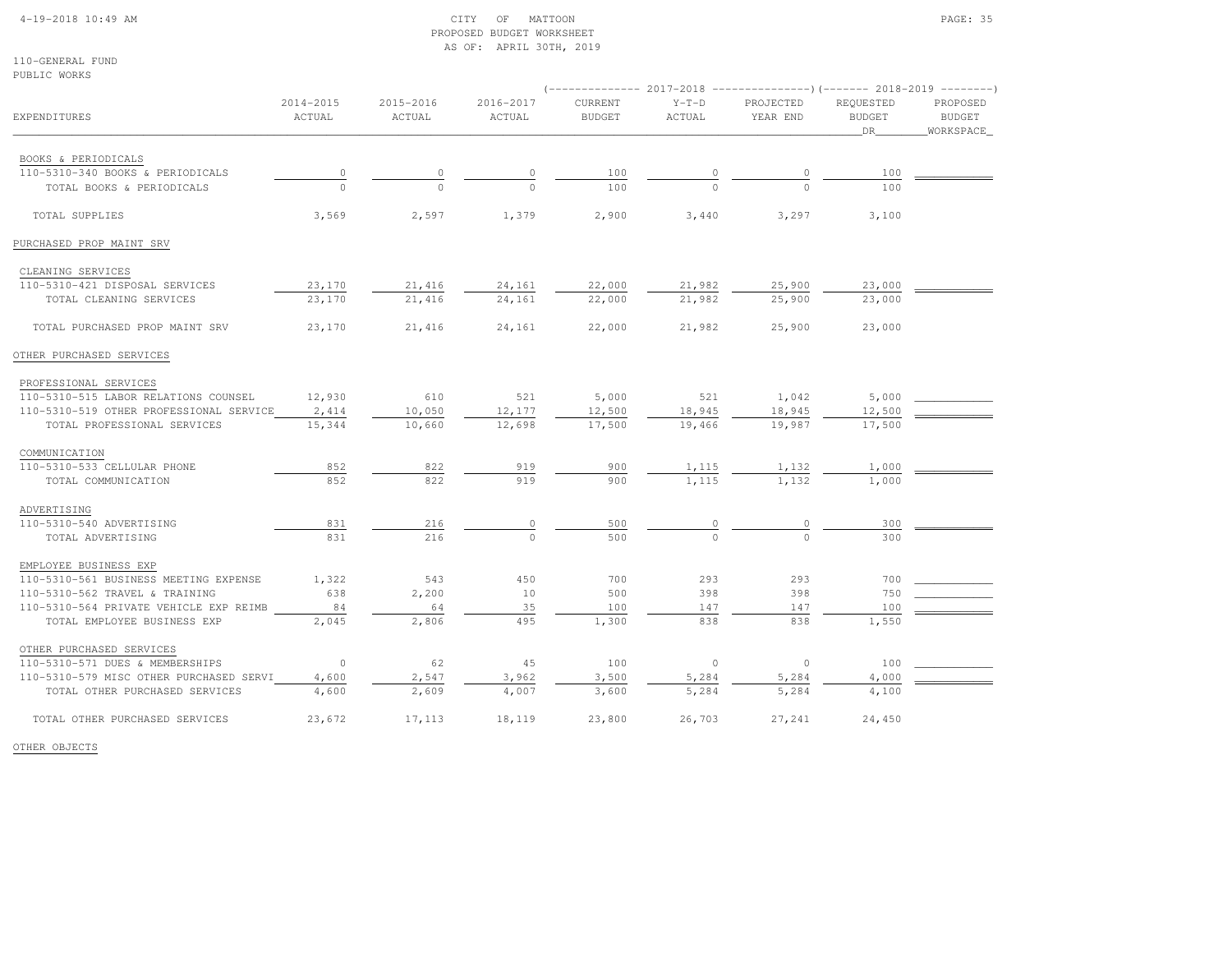# 4-19-2018 10:49 AM CITY OF MATTOON PAGE: 36 PROPOSED BUDGET WORKSHEETAS OF: APRIL 30TH, 2019

110-GENERAL FUNDPUBLIC WORKS

| LADATA MAVYA                            |                     |                     |                     |                          |                   | (-------------- 2017-2018 --------------------- 2018-2019 ---------- ) |                                   |                                 |
|-----------------------------------------|---------------------|---------------------|---------------------|--------------------------|-------------------|------------------------------------------------------------------------|-----------------------------------|---------------------------------|
| EXPENDITURES                            | 2014-2015<br>ACTUAL | 2015-2016<br>ACTUAL | 2016-2017<br>ACTUAL | CURRENT<br><b>BUDGET</b> | $Y-T-D$<br>ACTUAL | PROJECTED<br>YEAR END                                                  | REQUESTED<br><b>BUDGET</b><br>DR. | PROPOSED<br>BUDGET<br>WORKSPACE |
| FINANCIAL TRANS OBJECTS                 |                     |                     |                     |                          |                   |                                                                        |                                   |                                 |
| 110-5310-814 PRINT/COPY MACH LEASE & MA | 3,049               | 2,888               | 2,970               | 3,500                    | 1,219             | 1,727                                                                  | 1,500                             |                                 |
| TOTAL FINANCIAL TRANS OBJECTS           | 3,049               | 2,888               | 2,970               | 3,500                    | 1,219             | 1,727                                                                  | 1,500                             |                                 |
| COMPUTER INFO SYS OBJECT                |                     |                     |                     |                          |                   |                                                                        |                                   |                                 |
| 110-5310-863 COMPUTERS                  | 1,687               | 345                 | 1,167               | 3,000                    | 5,957             | 5,957                                                                  | 1,000                             |                                 |
| TOTAL COMPUTER INFO SYS OBJECT          | 1,687               | 345                 | 1,167               | 3,000                    | 5,957             | 5,957                                                                  | 1,000                             |                                 |
| TOTAL OTHER OBJECTS                     | 4,736               | 3,233               | 4,137               | 6,500                    | 7,175             | 7,684                                                                  | 2,500                             |                                 |
| TOTAL PUBLIC WORKS                      | 224,181             | 224,889             | 238,456             | 273,182                  | 239,446           | 252,289                                                                | 238,364                           |                                 |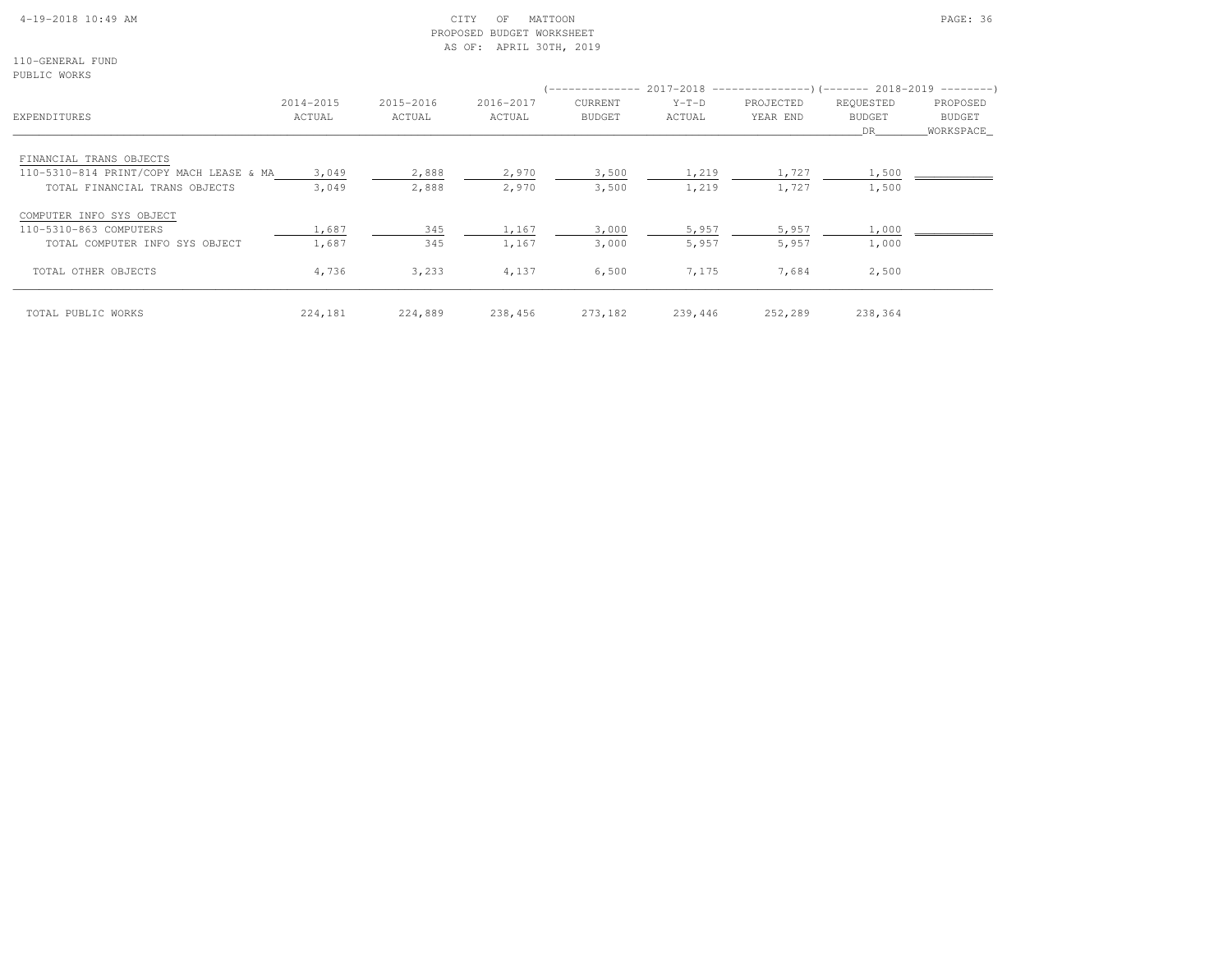#### 4-19-2018 10:49 AM CITY OF MATTOON PAGE: 37 PROPOSED BUDGET WORKSHEETAS OF: APRIL 30TH, 2019

110-GENERAL FUNDSTREETS

|                                         |                     |                     |                     |                          |                   | $(-$ ------------- 2017-2018 -----------------) (------- 2018-2019 ---------) |                                   |                                         |
|-----------------------------------------|---------------------|---------------------|---------------------|--------------------------|-------------------|-------------------------------------------------------------------------------|-----------------------------------|-----------------------------------------|
| <b>EXPENDITURES</b>                     | 2014-2015<br>ACTUAL | 2015-2016<br>ACTUAL | 2016-2017<br>ACTUAL | CURRENT<br><b>BUDGET</b> | $Y-T-D$<br>ACTUAL | PROJECTED<br>YEAR END                                                         | REQUESTED<br><b>BUDGET</b><br>DR. | PROPOSED<br><b>BUDGET</b><br>WORKSPACE_ |
| PERSONNEL SERVICES                      |                     |                     |                     |                          |                   |                                                                               |                                   |                                         |
|                                         |                     |                     |                     |                          |                   |                                                                               |                                   |                                         |
| SALARIES & WAGES                        |                     |                     |                     |                          |                   |                                                                               |                                   |                                         |
| 110-5320-111 SALARIES OF REG EMPLOYEES  | 450,228             | 514,324             | 520,714             | 554,196                  | 376,121           | 391,980                                                                       | 520,098                           |                                         |
| 110-5320-112 SALARIES OF TEMP EMPLOYEES | 22,733              | 21,765              | 18,201              | 25,000                   | 20,658            | 20,845                                                                        | 23,000                            |                                         |
| 110-5320-113 OVERTIME                   | 24,748              | 22,334              | 20,219              | 5,000                    | 23,319            | 25,190                                                                        | 23,000<br>$\circ$                 |                                         |
| 110-5320-114 COMPENSATED ABSENCES       | 65,112              | 86,083              | 70,112              | $\circ$                  | 88,420            | 79,605                                                                        |                                   |                                         |
| TOTAL SALARIES & WAGES                  | 562,821             | 644,506             | 629,245             | 584,196                  | 508,518           | 517,620                                                                       | 566,098                           |                                         |
| TOTAL PERSONNEL SERVICES                | 562,821             | 644,506             | 629,245             | 584,196                  | 508,518           | 517,620                                                                       | 566,098                           |                                         |
| EMPLOYEE BENEFITS                       |                     |                     |                     |                          |                   |                                                                               |                                   |                                         |
| GROUP INSURANCE                         |                     |                     |                     |                          |                   |                                                                               |                                   |                                         |
| 110-5320-211 GROUP HEALTH INSURANCE     | 121,753             | 129,627             | 120,246             | 115,216                  | 91,164            | 92,795                                                                        | 111,992                           |                                         |
| 110-5320-212 GROUP LIFE INSURANCE       | 1,296               | 1,296               | 1,311               | 1,426                    | 1,426             | 1,426                                                                         | 1,326                             |                                         |
| TOTAL GROUP INSURANCE                   | 123,049             | 130,923             | 121,557             | 116,642                  | 92,590            | 94,221                                                                        | 113,318                           |                                         |
| SOCIAL SECURITY CONTRIB                 |                     |                     |                     |                          |                   |                                                                               |                                   |                                         |
| 110-5320-221 FICA CONTRIBUTIONS         | 33,997              | 38,420              | 38,254              | 37,770                   | 31, 431           | 31,957                                                                        | 35,098                            |                                         |
| 110-5320-222 MEDICARE CONTRIBUTIONS     | 7,951               | 8,985               | 8,947               | 8,833                    | 7,351             | 7,474                                                                         | 8,208                             |                                         |
| TOTAL SOCIAL SECURITY CONTRIB           | 41,949              | 47,406              | 47,201              | 46,604                   | 38,782            | 39,431                                                                        | 43,306                            |                                         |
|                                         |                     |                     |                     |                          |                   |                                                                               |                                   |                                         |
| RETIREMENT CONTRIBTUIONS                |                     |                     |                     |                          |                   |                                                                               |                                   |                                         |
| 110-5320-231 IMRF CONTRIBUTIONS         | 68,867              | 70,253              | 68,790              | 66,007                   | 53,360            | 55,593                                                                        | 61,339                            |                                         |
| TOTAL RETIREMENT CONTRIBTUIONS          | 68,867              | 70,253              | 68,790              | 66,007                   | 53,360            | 55,593                                                                        | 61,339                            |                                         |
| UNEMPLOYMNT COMPENSATION                |                     |                     |                     |                          |                   |                                                                               |                                   |                                         |
| 110-5320-240 UNEMPLOYMENT COMP.         | 4,232               | 2,883               | 2,119               | 2,511                    | 2,511             | 2,511                                                                         | 2,335                             |                                         |
| TOTAL UNEMPLOYMNT COMPENSATION          | 4,232               | 2,883               | 2,119               | 2,511                    | 2,511             | 2.511                                                                         | 2,335                             |                                         |
| WORKER'S COMPENSATION                   |                     |                     |                     |                          |                   |                                                                               |                                   |                                         |
| 110-5320-250 WORKERS' COMPENSATION      | 54,765              | 55,155              | 47,169              | 62,760                   | 62,760            | 62,760                                                                        | 65,829                            |                                         |
| TOTAL WORKER'S COMPENSATION             | 54,765              | 55,155              | 47,169              | 62,760                   | 62,760            | 62,760                                                                        | 65,829                            |                                         |
| TOTAL EMPLOYEE BENEFITS                 | 292,862             | 306,620             | 286,836             | 294,525                  | 250,003           | 254,516                                                                       | 286,127                           |                                         |
| SUPPLIES                                |                     |                     |                     |                          |                   |                                                                               |                                   |                                         |
| GENERAL SUPPLIES                        |                     |                     |                     |                          |                   |                                                                               |                                   |                                         |
| 110-5320-311 OFFICE SUPPLIES            | 215                 | 168                 | 129                 | 600                      | 395               | 395                                                                           | 600                               |                                         |
| 110-5320-312 CLEANING SUPPLIES          | $\overline{0}$      | $\circ$             | $\circ$             | $\circ$                  | 363               | 252                                                                           | 500                               |                                         |
| 110-5320-313 MEDICAL & SAFETY SUPPLIES  | 8,546               | 2,249               | 2,380               | 7,000                    | 1,759             | 2,124                                                                         | 5,000                             |                                         |
| 110-5320-314 CHEMICALS                  | 894                 | $\circ$             | 8,769               | 1,000                    | 957               | 1,152                                                                         | 1,000                             |                                         |
| 110-5320-315 LANDSCAPING SUPPLIES       | $\Omega$            | 5                   | $\Omega$            | $\Omega$                 | $\circ$           | $\Omega$                                                                      | $\circ$                           |                                         |
| 110-5320-316 TOOLS & EQUIPMENT          | 13,250              | 12,802              | 12,983              | 13,000                   | 6,967             | 8,541                                                                         | 12,500                            |                                         |
| 110-5320-318 VEHICLE PARTS              | 22,643              | 21,440              | 32,362              | 23,000                   | 20,667            | 22,923                                                                        | 25,000                            |                                         |
| 110-5320-319 MISCELLANEOUS SUPPLIES     | 8,059               | 8,291               | 7,070               | 8,000                    | 4,127             | 5,583                                                                         | 8,000                             |                                         |
| TOTAL GENERAL SUPPLIES                  | 53,607              | 44,955              | 63,692              | 52,600                   | 35,234            | 40,970                                                                        | 52,600                            |                                         |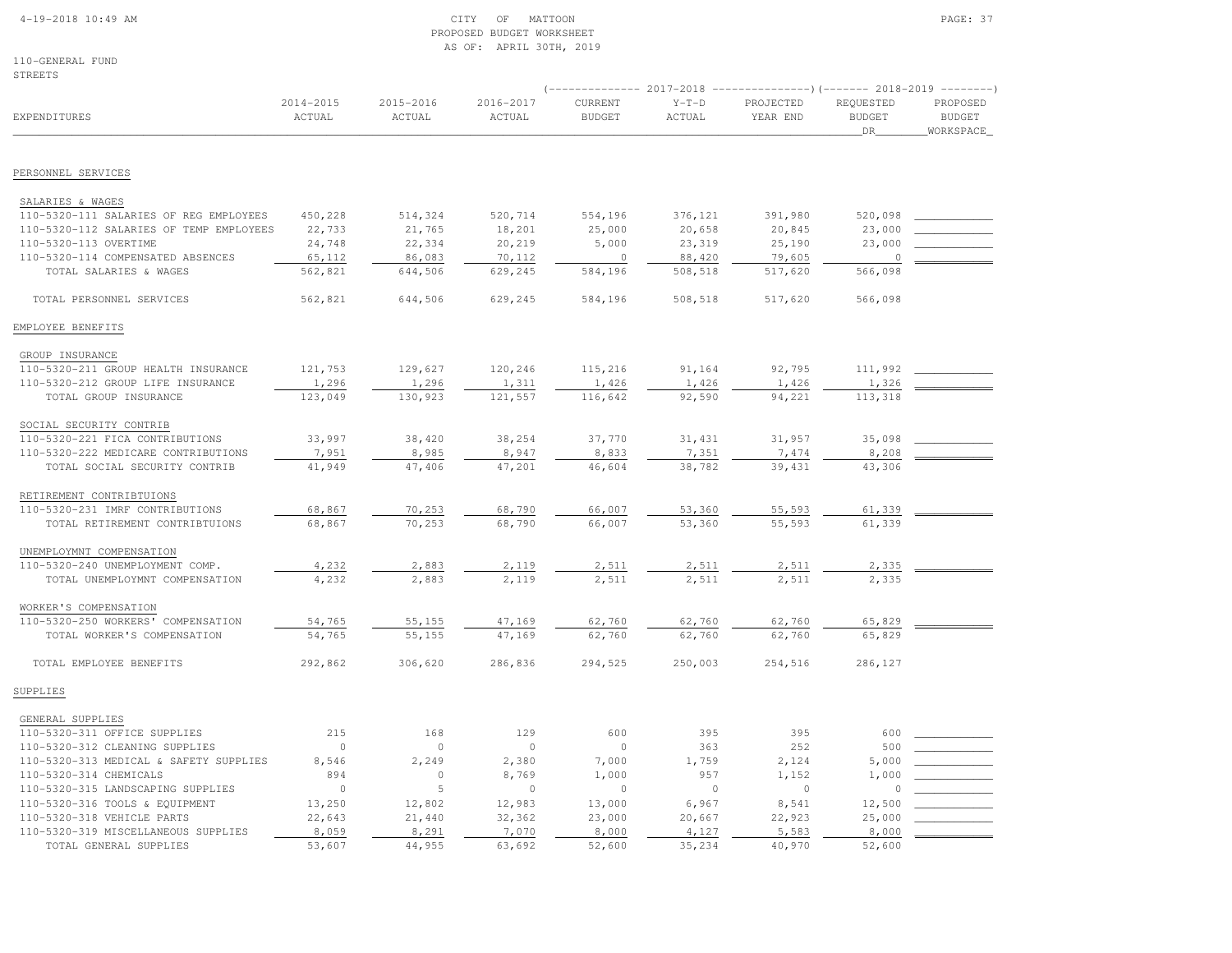#### 4-19-2018 10:49 AM CITY OF MATTOON PAGE: 38 PROPOSED BUDGET WORKSHEETAS OF: APRIL 30TH, 2019

110-GENERAL FUNDSTREETS

|                                         |                         |                     |                     | $---------2017-2018$     |                          | ----------------) (------- 2018-2019 ---------) |                                  |                                        |
|-----------------------------------------|-------------------------|---------------------|---------------------|--------------------------|--------------------------|-------------------------------------------------|----------------------------------|----------------------------------------|
| EXPENDITURES                            | $2014 - 2015$<br>ACTUAL | 2015-2016<br>ACTUAL | 2016-2017<br>ACTUAL | CURRENT<br><b>BUDGET</b> | $Y-T-D$<br><b>ACTUAL</b> | PROJECTED<br>YEAR END                           | REQUESTED<br><b>BUDGET</b><br>DR | PROPOSED<br><b>BUDGET</b><br>WORKSPACE |
|                                         |                         |                     |                     |                          |                          |                                                 |                                  |                                        |
| <b>ENERGY</b><br>110-5320-321 UTILITIES |                         |                     |                     |                          |                          |                                                 |                                  |                                        |
| 110-5320-326 FUEL                       | 18,008<br>38,198        | 13,527<br>27,372    | 12,711<br>31,044    | 16,000<br>32,000         | 22,541<br>28,870         | 19,697<br>28,108                                | 11,000<br>11,000                 |                                        |
| TOTAL ENERGY                            | 56,206                  | 40,899              | 43,755              | 48,000                   | 51,411                   | 47,805                                          | 22,000                           |                                        |
|                                         |                         |                     |                     |                          |                          |                                                 |                                  |                                        |
| STREET MAINT SUPPLIES                   |                         |                     |                     |                          |                          |                                                 |                                  |                                        |
| 110-5320-351 CONCRETE                   | 25,858                  | 34,101              | 25,922              | 30,000                   | 27,082                   | 37, 417                                         | 31,000                           |                                        |
| 110-5320-353 BITUMINOUS SUPPLIES        | 61,744                  | 37,201              | 26,460              | 10,000                   | 970                      | 970                                             | 10,000                           |                                        |
| 110-5320-359 OTHER STREET MAINT SUPPLIE | 1,268                   | 3,984               | 1,008               | 3,000                    | 525                      | 751                                             | 2,000                            |                                        |
| TOTAL STREET MAINT SUPPLIES             | 88,869                  | 75,285              | 53,390              | 43,000                   | 28,577                   | 39,138                                          | 43,000                           |                                        |
| SWR SYSTM MAINT SUPPLIES                |                         |                     |                     |                          |                          |                                                 |                                  |                                        |
| 110-5320-363 BACKFILL AND SURFACE MATER | $\mathbb O$             | 1,386               | 3,653               | 1,500                    | 1,644                    | 1,644                                           | 2,500                            |                                        |
| TOTAL SWR SYSTM MAINT SUPPLIES          | $\mathbf{0}$            | 1,386               | 3,653               | 1,500                    | 1,644                    | 1,644                                           | 2,500                            |                                        |
| TOTAL SUPPLIES                          | 198,682                 | 162,526             | 164,490             | 145,100                  | 116,867                  | 129,557                                         | 120,100                          |                                        |
| PURCHASED PROP MAINT SRV                |                         |                     |                     |                          |                          |                                                 |                                  |                                        |
| CLEANING SERVICES                       |                         |                     |                     |                          |                          |                                                 |                                  |                                        |
| REPAIR & MAINT SERVICES                 |                         |                     |                     |                          |                          |                                                 |                                  |                                        |
| 110-5320-432 REPAIR OF BUILDINGS        | 5,371                   | 1,874               | 2,867               | 4,000                    | 3,554                    | 3,777                                           | 4,000                            |                                        |
| 110-5320-433 REPAIR OF MACHINERY        | 66,856                  | 17,032              | 68,713              | 22,500                   | 48,620                   | 52,933                                          | 20,000                           |                                        |
| 110-5320-434 REPAIR OF VEHICLES         | 12,215                  | 8,472               | 10,138              | 12,000                   | 15,657                   | 16,057                                          | 12,000                           |                                        |
| 110-5320-439 OTHER REPAIR & MAINT SRVCS | $\circ$                 | 0                   | $\circ$             | $\circ$                  | $\circ$                  | $\mathbf{0}$                                    | 2,500                            |                                        |
| TOTAL REPAIR & MAINT SERVICES           | 84,442                  | 27,378              | 81,718              | 38,500                   | 67,832                   | 72,767                                          | 38,500                           |                                        |
|                                         |                         |                     |                     |                          |                          |                                                 |                                  |                                        |
| RENTALS                                 |                         |                     |                     |                          |                          |                                                 |                                  |                                        |
| 110-5320-440 RENTALS                    | 2,752                   | 5,848               | 8,253               | 5,000                    | 2,865                    | 2,924                                           | 6,000                            |                                        |
| TOTAL RENTALS                           | 2,752                   | 5,848               | 8,253               | 5,000                    | 2,865                    | 2,924                                           | 6,000                            |                                        |
| CONSTRUCTION SERVICES                   |                         |                     |                     |                          |                          |                                                 |                                  |                                        |
| 110-5320-459 OTHER CONSTRUCTION COSTS   | 1,400                   | 5,936               | 1,550               | 7,500                    | 2,000                    | 2,000                                           | 5,000                            |                                        |
| TOTAL CONSTRUCTION SERVICES             | 1,400                   | 5,936               | 1,550               | 7,500                    | 2,000                    | 2,000                                           | 5,000                            |                                        |
| OTHER PROP MAINT SERVICE                |                         |                     |                     |                          |                          |                                                 |                                  |                                        |
| 110-5320-460 OTHER PROP MAINT SERVICES  | 0                       | $\mathbb O$         | 390                 | $\mathbb O$              | 446                      | 96                                              | $\mathbb O$                      |                                        |
| TOTAL OTHER PROP MAINT SERVICE          | $\Omega$                | $\Omega$            | 390                 | $\Omega$                 | 446                      | 96                                              | $\Omega$                         |                                        |
| TOTAL PURCHASED PROP MAINT SRV          | 88,594                  | 39,162              | 91,912              | 51,000                   | 73,143                   | 77,787                                          | 49,500                           |                                        |

OTHER PURCHASED SERVICES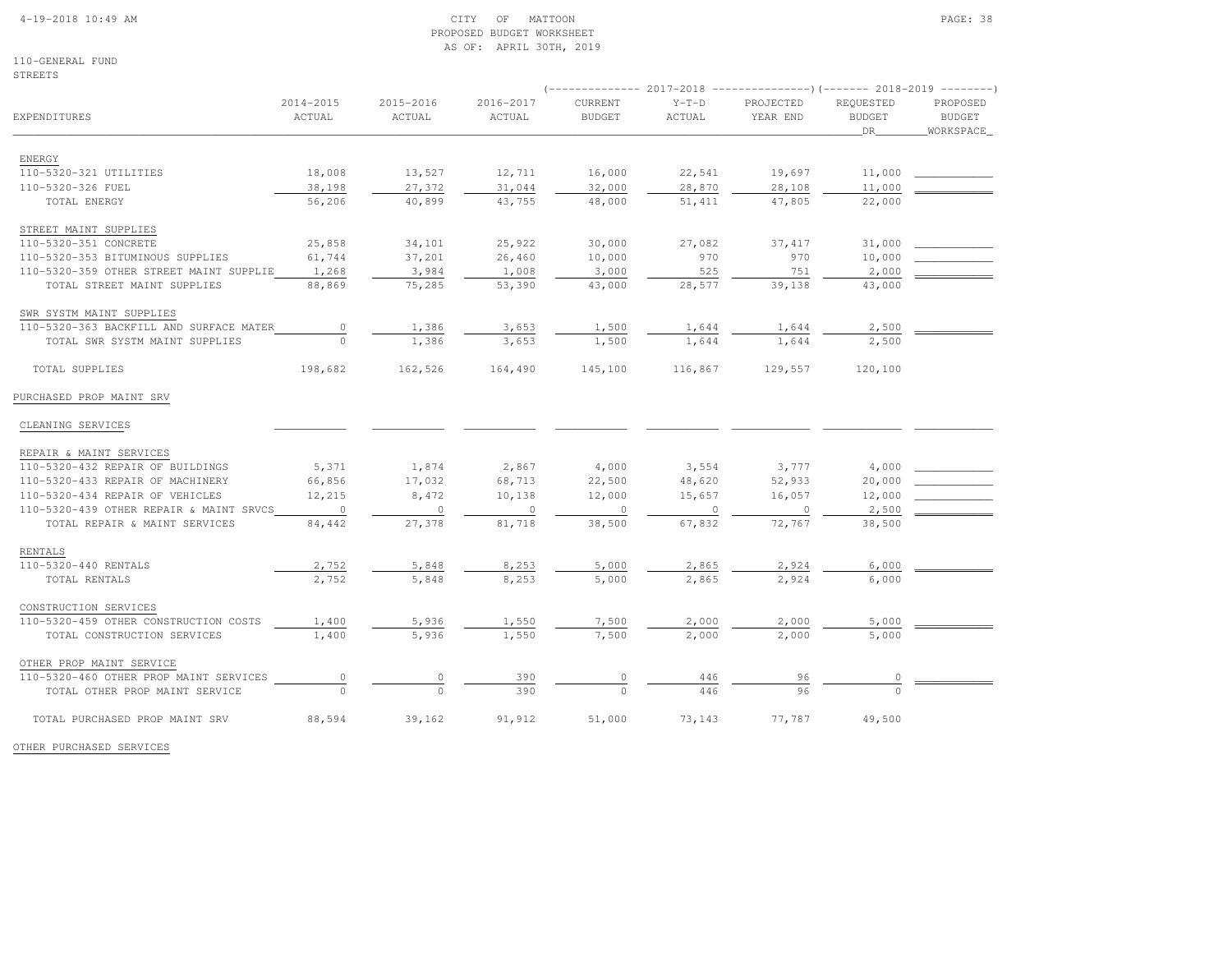### 4-19-2018 10:49 AM CITY OF MATTOON PAGE: 39 PROPOSED BUDGET WORKSHEETAS OF: APRIL 30TH, 2019

110-GENERAL FUNDSTREETS

|                                         |                     |                     |                     | $(----------2017-2018$ ---------------) (------- 2018-2019 -------) |                   |                       |                                  |                                        |
|-----------------------------------------|---------------------|---------------------|---------------------|---------------------------------------------------------------------|-------------------|-----------------------|----------------------------------|----------------------------------------|
| <b>EXPENDITURES</b>                     | 2014-2015<br>ACTUAL | 2015-2016<br>ACTUAL | 2016-2017<br>ACTUAL | CURRENT<br><b>BUDGET</b>                                            | $Y-T-D$<br>ACTUAL | PROJECTED<br>YEAR END | REQUESTED<br><b>BUDGET</b><br>DR | PROPOSED<br><b>BUDGET</b><br>WORKSPACE |
| PROFESSIONAL SERVICES                   |                     |                     |                     |                                                                     |                   |                       |                                  |                                        |
| 110-5320-519 OTHER PROFESSIONAL SERVICE | 4,610               | 1,256               | 8,346               | 7,500                                                               | 2,017             | 2,124                 | 5,000                            |                                        |
| TOTAL PROFESSIONAL SERVICES             | 4,610               | 1,256               | 8,346               | 7,500                                                               | 2,017             | 2,124                 | 5,000                            |                                        |
| COMMUNICATION                           |                     |                     |                     |                                                                     |                   |                       |                                  |                                        |
| 110-5320-532 TELEPHONE                  | 4,850               | 4,982               | 5,005               | 5,000                                                               | 5,197             | 5,461                 | 1,700                            |                                        |
| 110-5320-533 CELLULAR PHONE             | 434                 | 372                 | 414                 | 500                                                                 | 344               | 381                   | 500                              |                                        |
| 110-5320-535 RADIOS                     | 254                 | 1,142               | 958                 | 1,000                                                               | 2,000             | 2,541                 | 1,000                            |                                        |
| TOTAL COMMUNICATION                     | 5,539               | 6,496               | 6,376               | 6,500                                                               | 7,541             | 8,383                 | 3,200                            |                                        |
| EMPLOYEE BUSINESS EXP                   |                     |                     |                     |                                                                     |                   |                       |                                  |                                        |
| 110-5320-562 TRAVEL & TRAINING          | 1,053               | 900                 | 1,299               | 1,200                                                               | 1,040             | 1,232                 | 1,200                            |                                        |
| TOTAL EMPLOYEE BUSINESS EXP             | 1,053               | 900                 | 1,299               | 1,200                                                               | 1,040             | 1,232                 | 1,200                            |                                        |
| OTHER PURCHASED SERVICES                |                     |                     |                     |                                                                     |                   |                       |                                  |                                        |
| TOTAL OTHER PURCHASED SERVICES          | 11,202              | 8,652               | 16,021              | 15,200                                                              | 10,597            | 11,739                | 9,400                            |                                        |
| PROPERTY                                |                     |                     |                     |                                                                     |                   |                       |                                  |                                        |
| IMPROVEMENTS-NOT BLDGS                  |                     |                     |                     |                                                                     |                   |                       |                                  |                                        |
| MACHINERY & EQUIPMENT                   |                     |                     |                     |                                                                     |                   |                       |                                  |                                        |
| 110-5320-741 MACHINERY                  | 598                 | $\circ$             | $\circ$             | $\circ$                                                             | $\circ$           | $\circ$               | 0                                |                                        |
| 110-5320-743 MEF CONTRIBUTION           | 28,718              | 63,718              | 28,718              | $\circ$                                                             | $\circ$           | $\circ$               | $\Omega$                         |                                        |
| TOTAL MACHINERY & EQUIPMENT             | 29,316              | 63,718              | 28,718              | $\circ$                                                             | $\Omega$          | $\Omega$              | $\Omega$                         |                                        |
| TOTAL PROPERTY                          | 29,316              | 63,718              | 28,718              | $\circ$                                                             | $\circ$           | $\circ$               | $\circ$                          |                                        |
| OTHER OBJECTS                           |                     |                     |                     |                                                                     |                   |                       |                                  |                                        |
| FINANCIAL TRANS OBJECTS                 |                     |                     |                     |                                                                     |                   |                       |                                  |                                        |
| 110-5320-828 REAL ESTATE TAXES          | 112                 | 2,157               | 924                 | 1,000                                                               | 360               | 360                   | 1,000                            |                                        |
| TOTAL FINANCIAL TRANS OBJECTS           | 112                 | 2,157               | 924                 | 1,000                                                               | 360               | 360                   | 1,000                            |                                        |
| COMPUTER INFO SYS OBJECT                |                     |                     |                     |                                                                     |                   |                       |                                  |                                        |
| 110-5320-863 COMPUTERS                  | $\mathbb O$         | $\overline{0}$      | 373                 | 1,300                                                               | 1,162             | 1,162                 | 500                              |                                        |
| TOTAL COMPUTER INFO SYS OBJECT          | $\Omega$            | $\Omega$            | 373                 | 1,300                                                               | 1,162             | 1,162                 | 500                              |                                        |
| TOTAL OTHER OBJECTS                     | 112                 | 2,157               | 1,297               | 2,300                                                               | 1,522             | 1,522                 | 1,500                            |                                        |
| TOTAL STREETS                           | 1,183,591           | 1,227,340           | 1,218,519           | 1,092,321                                                           | 960,650           | 992,741               | 1,032,725                        |                                        |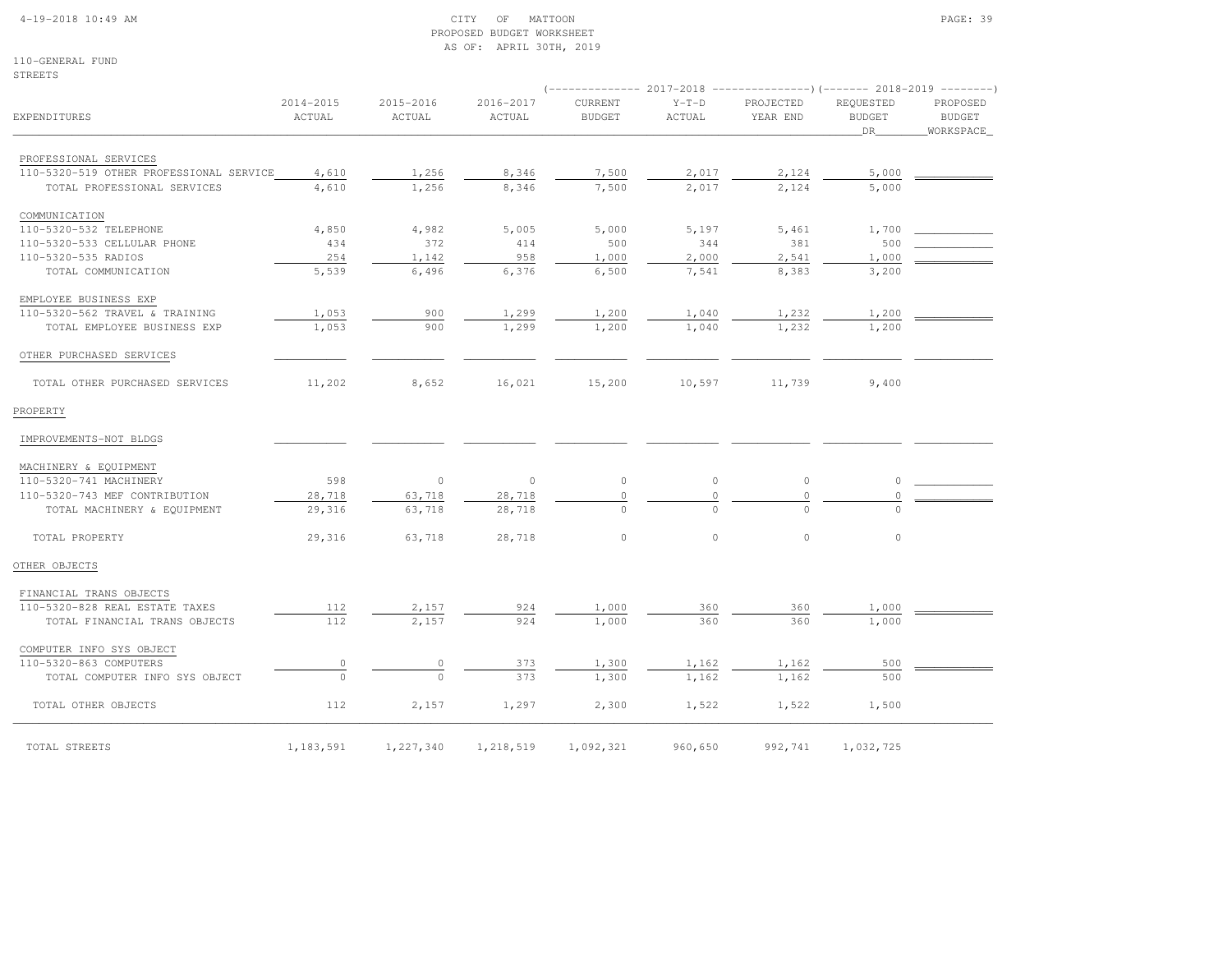| 4-19-2018 10:49 AM |  |  |
|--------------------|--|--|
|--------------------|--|--|

# $\begin{array}{ccc} \text{CITY} & \text{OF} & \text{MATION} \end{array}$  PROPOSED BUDGET WORKSHEETAS OF: APRIL 30TH, 2019

110-GENERAL FUNDSTREET LIGHTING

| OINDII DIUNINU                                                  |                     |                     |                     |                     |                   | $($ -------------- 2017-2018 ----------------) (------- 2018-2019 ---------) |                                  |                                   |
|-----------------------------------------------------------------|---------------------|---------------------|---------------------|---------------------|-------------------|------------------------------------------------------------------------------|----------------------------------|-----------------------------------|
| EXPENDITURES                                                    | 2014-2015<br>ACTUAL | 2015-2016<br>ACTUAL | 2016-2017<br>ACTUAL | CURRENT<br>BUDGET   | $Y-T-D$<br>ACTUAL | PROJECTED<br>YEAR END                                                        | REQUESTED<br><b>BUDGET</b><br>DR | PROPOSED<br>BUDGET<br>_WORKSPACE_ |
| SUPPLIES                                                        |                     |                     |                     |                     |                   |                                                                              |                                  |                                   |
| ENERGY                                                          |                     |                     |                     |                     |                   |                                                                              |                                  |                                   |
| PURCHASED PROP MAINT SRV                                        |                     |                     |                     |                     |                   |                                                                              |                                  |                                   |
| REPAIR & MAINT SERVICES<br>110-5326-432 REPAIR OF BUILDINGS     |                     | 103                 | $\circ$             | $\circ$             | $\circ$           | $\circ$                                                                      |                                  |                                   |
| TOTAL REPAIR & MAINT SERVICES<br>TOTAL PURCHASED PROP MAINT SRV | $\circ$             | 103<br>103          | $\Omega$<br>$\circ$ | $\Omega$<br>$\circ$ | $\cap$<br>$\circ$ | $\Omega$<br>$\circ$                                                          | $\circ$                          |                                   |
| TOTAL STREET LIGHTING                                           | $\circ$             | 103                 | $\circ$             | $\circ$             | $\circ$           | 0                                                                            | 0                                |                                   |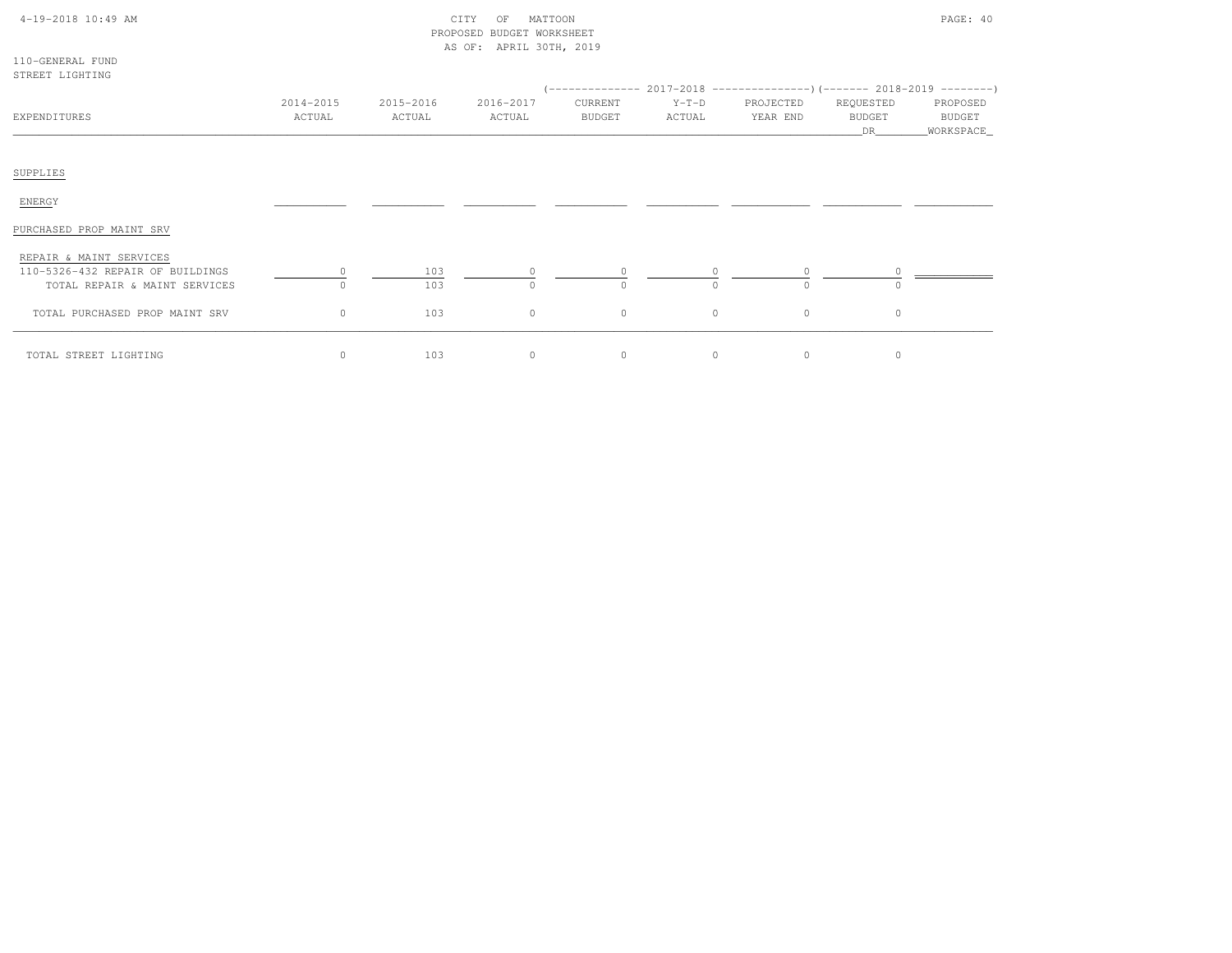| 4-19-2018 10:49 AM |  |
|--------------------|--|

# $\text{CITY}$  of MATTOON PAGE: 41 PROPOSED BUDGET WORKSHEETAS OF: APRIL 30TH, 2019

110-GENERAL FUNDTRAFFIC CONTROL DEVICES

|              | 2014-2015 | 2015-2016 | 2016-2017 | CURRENT       | $Y-T-D$ | PROJECTED | REQUESTED     | PROPOSED      |
|--------------|-----------|-----------|-----------|---------------|---------|-----------|---------------|---------------|
| EXPENDITURES | ACTUAL    | ACTUAL    | ACTUAL    | <b>BUDGET</b> | ACTUAL  | YEAR END  | <b>BUDGET</b> | <b>BUDGET</b> |
|              |           |           |           |               |         |           | DR            | _WORKSPACE_   |
|              |           |           |           |               |         |           |               |               |
|              |           |           |           |               |         |           |               |               |
| SUPPLIES     |           |           |           |               |         |           |               |               |

STREET MAINT SUPPLIES

PURCHASED PROP MAINT SRV

REPAIR & MAINT SERVICES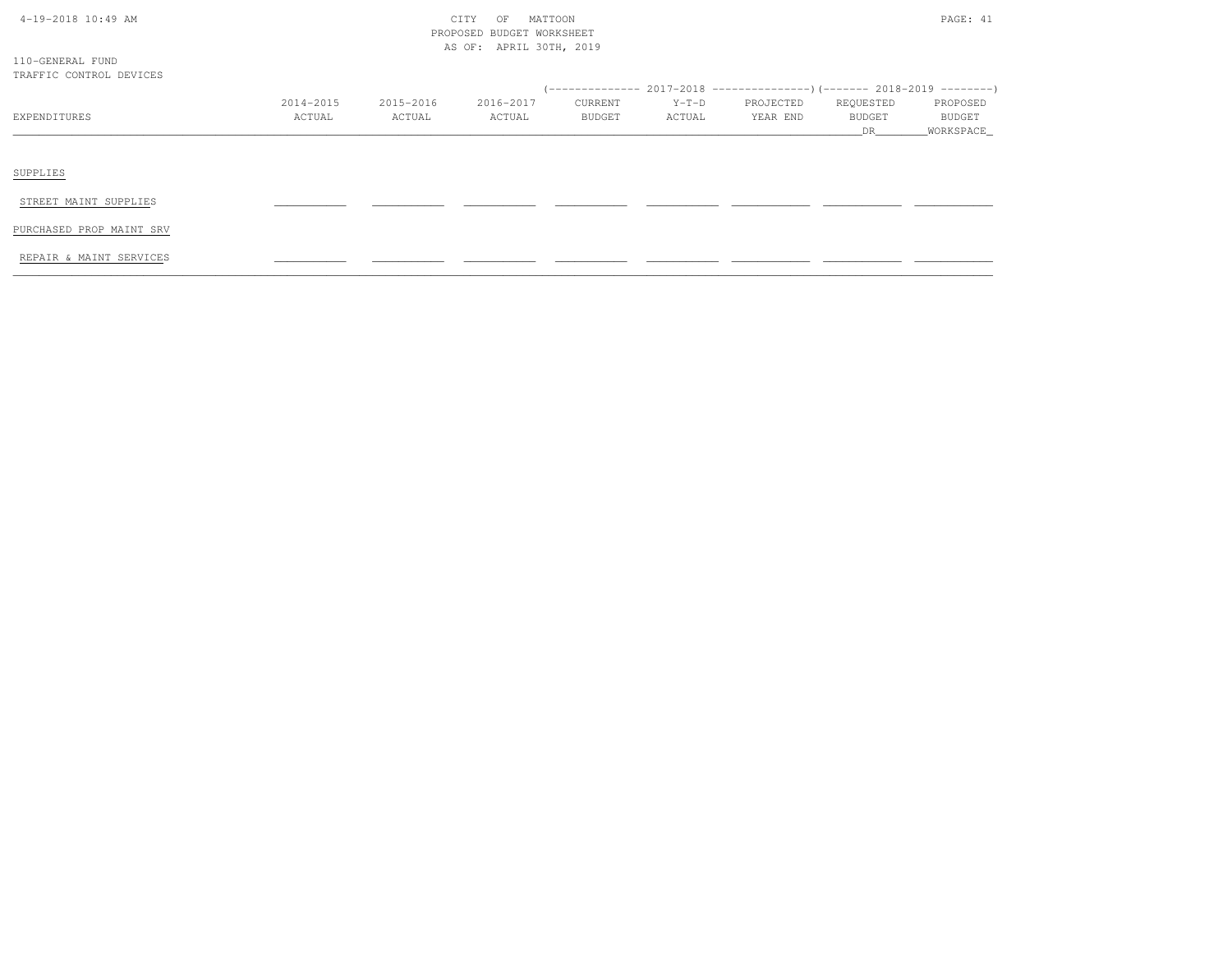#### 4-19-2018 10:49 AM CITY OF MATTOON PAGE: 42 PROPOSED BUDGET WORKSHEETAS OF: APRIL 30TH, 2019

110-GENERAL FUNDBUILDINGS & GROUNDS

| EXPENDITURES                            | 2014-2015<br>ACTUAL | 2015-2016<br>ACTUAL | 2016-2017<br>ACTUAL | CURRENT<br><b>BUDGET</b> | $Y-T-D$<br><b>ACTUAL</b> | PROJECTED<br>YEAR END | REQUESTED<br><b>BUDGET</b><br>DR | PROPOSED<br><b>BUDGET</b><br>_WORKSPACE_ |
|-----------------------------------------|---------------------|---------------------|---------------------|--------------------------|--------------------------|-----------------------|----------------------------------|------------------------------------------|
| PERSONNEL SERVICES                      |                     |                     |                     |                          |                          |                       |                                  |                                          |
| SALARIES & WAGES                        |                     |                     |                     |                          |                          |                       |                                  |                                          |
| 110-5381-111 SALARIES OF REG EMPLOYEES  | 85,829              | 82,362              | 85,463              | 100,496                  | 86,513                   | 91,766                | 102,576                          |                                          |
| 110-5381-112 SALARIES OF TEMP EMPLOYEES | 1,359               | 9,122               | 10,632              | 11,000                   | 5,883                    | 7,524                 | 11,000                           |                                          |
| 110-5381-113 OVERTIME                   | 71                  | 200                 | 617                 | 250                      | 338                      | 222                   | 250                              |                                          |
| 110-5381-114 COMPENSATED ABSENCES       | 5,892               | 12,147              | 11,889              | $\circ$                  | 8,892                    | 8,246                 | $\circ$                          |                                          |
| TOTAL SALARIES & WAGES                  | 93,151              | 103,831             | 108,601             | 111,746                  | 101,627                  | 107,758               | 113,826                          |                                          |
| TOTAL PERSONNEL SERVICES                | 93,151              | 103,831             | 108,601             | 111,746                  | 101,627                  | 107,758               | 113,826                          |                                          |
| EMPLOYEE BENEFITS                       |                     |                     |                     |                          |                          |                       |                                  |                                          |
| GROUP INSURANCE                         |                     |                     |                     |                          |                          |                       |                                  |                                          |
| 110-5381-211 GROUP HEALTH INSURANCE     | 15,399              | 16,151              | 15,253              | 14,814                   | 14,197                   | 14,814                | 15,045                           |                                          |
| 110-5381-212 GROUP LIFE INSURANCE       | 268                 | 268                 | 287                 | 312                      | 312                      | 312                   | 312                              |                                          |
| TOTAL GROUP INSURANCE                   | 15,667              | 16,419              | 15,540              | 15,126                   | 14,509                   | 15,126                | 15,357                           |                                          |
| SOCIAL SECURITY CONTRIB                 |                     |                     |                     |                          |                          |                       |                                  |                                          |
| 110-5381-221 FICA CONTRIBUTIONS         | 5,519               | 6,161               | 6,472               | 6,928                    | 6,140                    | 6,359                 | 7,057                            |                                          |
| 110-5381-222 MEDICARE CONTRIBUTIONS     | 1,291               | 1,441               | 1,514               | 1,620                    | 1,436                    | 1,487                 | 1,650                            |                                          |
| TOTAL SOCIAL SECURITY CONTRIB           | 6,810               | 7,601               | 7,985               | 8,549                    | 7,576                    | 7,846                 | 8,707                            |                                          |
| RETIREMENT CONTRIBTUIONS                |                     |                     |                     |                          |                          |                       |                                  |                                          |
| 110-5381-231 IMRF CONTRIBUTIONS         | 11,456              | 10,605              | 10,778              | 11,356                   | 10,056                   | 10,879                | 11,591                           |                                          |
| TOTAL RETIREMENT CONTRIBTUIONS          | 11,456              | 10,605              | 10,778              | 11,356                   | 10,056                   | 10,879                | 11,591                           |                                          |
| UNEMPLOYMNT COMPENSATION                |                     |                     |                     |                          |                          |                       |                                  |                                          |
| 110-5381-240 UNEMPLOYMENT COMP.         | 718                 | 735                 | 545                 | 646                      | 646                      | 646                   | 646                              |                                          |
| TOTAL UNEMPLOYMNT COMPENSATION          | 718                 | 735                 | 545                 | 646                      | 646                      | 646                   | 646                              |                                          |
| WORKER'S COMPENSATION                   |                     |                     |                     |                          |                          |                       |                                  |                                          |
| 110-5381-250 WORKERS' COMPENSATION      | 3,091               | 6,766               | 6,215               | 8,321                    | 8,321                    | 8,321                 | 9,396                            |                                          |
| TOTAL WORKER'S COMPENSATION             | 3,091               | 6,766               | 6,215               | 8,321                    | 8,321                    | 8,321                 | 9,396                            |                                          |
| TOTAL EMPLOYEE BENEFITS                 | 37,742              | 42,126              | 41,063              | 43,998                   | 41,108                   | 42,818                | 45,697                           |                                          |
| SUPPLIES                                |                     |                     |                     |                          |                          |                       |                                  |                                          |
| GENERAL SUPPLIES                        |                     |                     |                     |                          |                          |                       |                                  |                                          |
| 110-5381-312 CLEANING SUPPLIES          | 6,910               | 6,792               | 5,457               | 6,500                    | 7,200                    | 7,335                 | 7,000                            |                                          |
| 110-5381-315 LANDSCAPING SUPPLIES       | 640                 | 887                 | 1,829               | 1,000                    | 1,264                    | 2,357                 | 1,500                            |                                          |
| 110-5381-316 TOOLS & EQUIPMENT          | 454                 | 301                 | 361                 | 400                      | 336                      | 366                   | 400                              |                                          |
| 110-5381-317 SITE FURNISHINGS           | 213                 | 2,478               | 245                 | 1,500                    | $\circ$                  | $\Omega$              | 1,500                            |                                          |
| 110-5381-319 MISCELLANEOUS SUPPLIES     | 1,870               | 2,094               | 654                 | 2,000                    | 2,539                    | 2,176                 | 2,000                            |                                          |
| TOTAL GENERAL SUPPLIES                  | 10,086              | 12,552              | 8,546               | 11,400                   | 11,338                   | 12,234                | 12,400                           |                                          |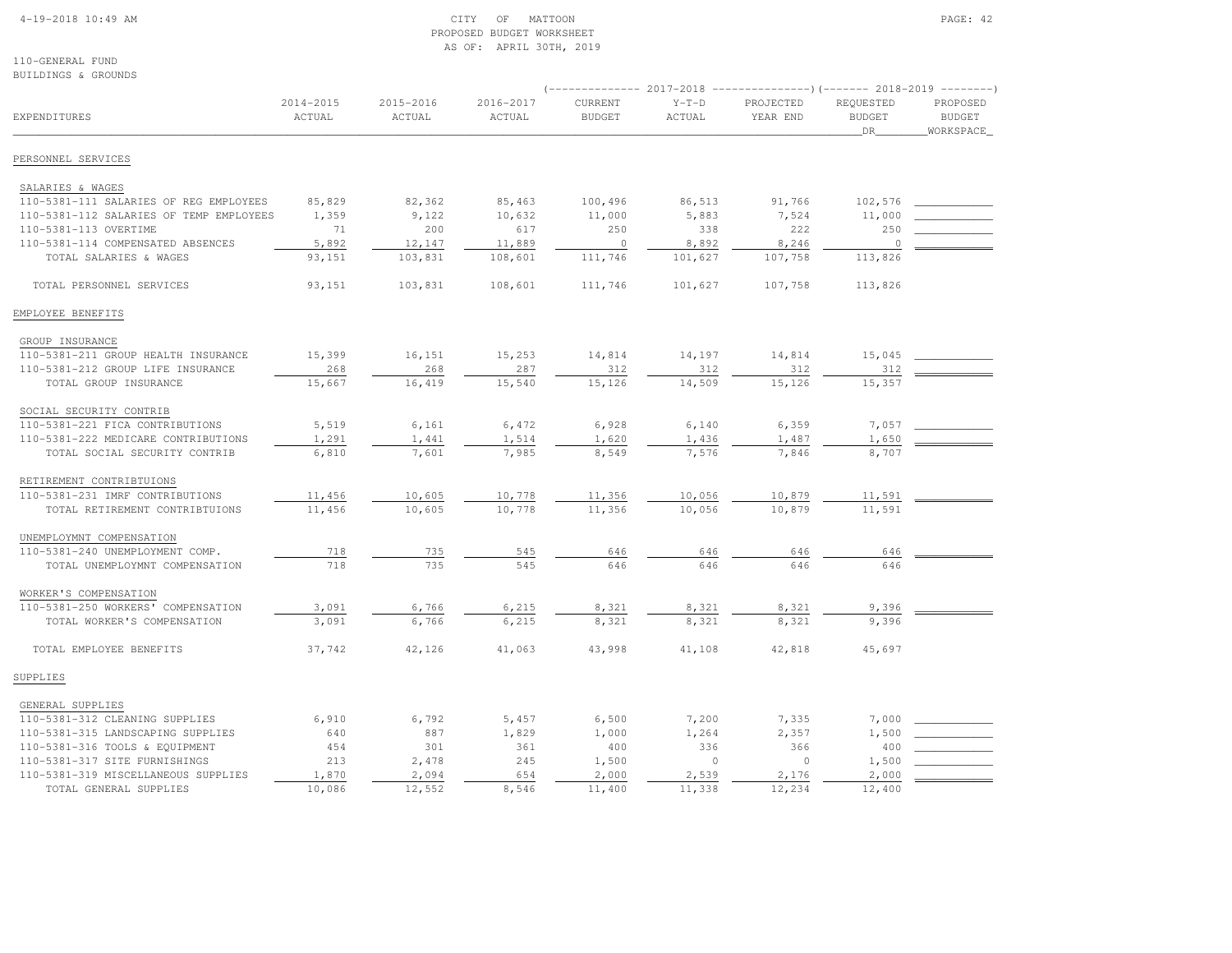### 4-19-2018 10:49 AM CITY OF MATTOON PAGE: 43 PROPOSED BUDGET WORKSHEETAS OF: APRIL 30TH, 2019

110-GENERAL FUNDBUILDINGS & GROUNDS

|                                              | 2014-2015     | 2015-2016 | 2016-2017 | CURRENT       | $Y-T-D$ | PROJECTED | REQUESTED     | PROPOSED      |
|----------------------------------------------|---------------|-----------|-----------|---------------|---------|-----------|---------------|---------------|
| EXPENDITURES                                 | ACTUAL        | ACTUAL    | ACTUAL    | <b>BUDGET</b> | ACTUAL  | YEAR END  | <b>BUDGET</b> | <b>BUDGET</b> |
|                                              |               |           |           |               |         |           | DR 1          | _WORKSPACE_   |
|                                              |               |           |           |               |         |           |               |               |
| ENERGY<br>110-5381-321 UTILITIES             | 45,713        | 46,392    | 48,352    | 48,000        | 45,496  | 52,232    | 49,000        |               |
| TOTAL ENERGY                                 | 45,713        | 46,392    | 48,352    | 48,000        | 45,496  | 52,232    | 49,000        |               |
|                                              |               |           |           |               |         |           |               |               |
| TOTAL SUPPLIES                               | 55,800        | 58,944    | 56,898    | 59,400        | 56,835  | 64,466    | 61,400        |               |
| PURCHASED PROP MAINT SRV                     |               |           |           |               |         |           |               |               |
| REPAIR & MAINT SERVICES                      |               |           |           |               |         |           |               |               |
| 110-5381-432 REPAIR OF BUILDINGS             | 17,874        | 12,959    | 24,572    | 20,000        | 24,244  | 27,490    | 20,000        |               |
| 110-5381-435 ELEVATOR SERVICE AGREEMEN 6,227 |               | 5,905     | 5,376     | 7,000         | 4,916   | 5,875     | 6,000         |               |
| TOTAL REPAIR & MAINT SERVICES                | 24,101        | 18,865    | 29,948    | 27,000        | 29,160  | 33,365    | 26,000        |               |
| OTHER PROP MAINT SERVICE                     |               |           |           |               |         |           |               |               |
| 110-5381-460 OTHER PROP MAINT SERVICES       | 7,625         | 9,911     | 4,508     | 8,000         | 7,335   | 7,023     | 7,000         |               |
| TOTAL OTHER PROP MAINT SERVICE               | 7,625         | 9,911     | 4,508     | 8,000         | 7,335   | 7,023     | 7,000         |               |
| TOTAL PURCHASED PROP MAINT SRV               | 31,726        | 28,776    | 34,456    | 35,000        | 36,495  | 40,388    | 33,000        |               |
| OTHER PURCHASED SERVICES                     |               |           |           |               |         |           |               |               |
| COMMUNICATION                                |               |           |           |               |         |           |               |               |
| 110-5381-532 TELEPHONE                       |               |           |           |               |         |           | 2,000         |               |
| TOTAL COMMUNICATION                          | $\frac{0}{0}$ |           |           |               |         |           | 2,000         |               |
| OTHER PURCHASED SERVICES                     |               |           |           |               |         |           |               |               |
| TOTAL OTHER PURCHASED SERVICES               | $\circ$       | $\circ$   | $\circ$   | $\circ$       | $\circ$ | $\circ$   | 2,000         |               |
| OTHER OBJECTS                                |               |           |           |               |         |           |               |               |
| FINANCIAL TRANS OBJECTS                      |               |           |           |               |         |           |               |               |
| 110-5381-828 REAL ESTATE TAXES               |               |           |           | 10            |         |           | 10            |               |
| TOTAL FINANCIAL TRANS OBJECTS                | $\mathsf{Q}$  |           |           | 10            |         |           | 10            |               |
| TOTAL OTHER OBJECTS                          | 9             | 9         | $\circ$   | 10            | 9       | 9         | 10            |               |
| TOTAL BUILDINGS & GROUNDS                    | 218,428       | 233,686   | 241,018   | 250,154       | 236,073 | 255,439   | 255,933       |               |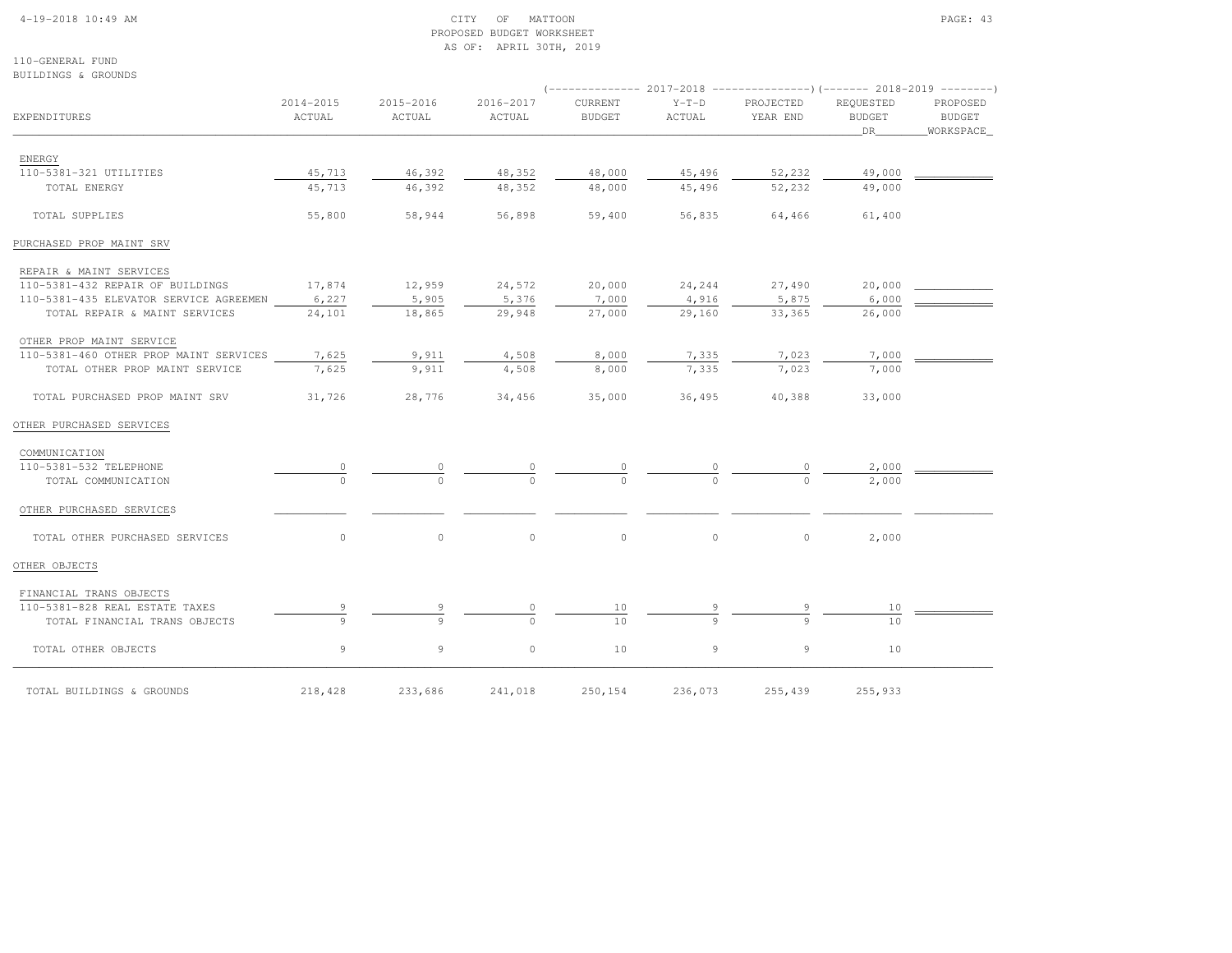### 4-19-2018 10:49 AM CITY OF MATTOON PAGE: 44 PROPOSED BUDGET WORKSHEETAS OF: APRIL 30TH, 2019

110-GENERAL FUNDEQUIPMENT MAINTENANCE

| EXPENDITURES                           | 2014-2015<br>ACTUAL | 2015-2016<br>ACTUAL | 2016-2017<br>ACTUAL | <b>CURRENT</b><br><b>BUDGET</b> | $Y-T-D$<br>ACTUAL | PROJECTED<br>YEAR END | REQUESTED<br><b>BUDGET</b><br>DR | PROPOSED<br><b>BUDGET</b><br>WORKSPACE |
|----------------------------------------|---------------------|---------------------|---------------------|---------------------------------|-------------------|-----------------------|----------------------------------|----------------------------------------|
|                                        |                     |                     |                     |                                 |                   |                       |                                  |                                        |
| PERSONNEL SERVICES                     |                     |                     |                     |                                 |                   |                       |                                  |                                        |
| SALARIES & WAGES                       |                     |                     |                     |                                 |                   |                       |                                  |                                        |
| 110-5390-111 SALARIES OF REG EMPLOYEES | 32,335              | 36,072              | 38,143              | $\circ$                         | 25,207            | 25,207                | O                                |                                        |
| 110-5390-113 OVERTIME                  | 1,788               | 1,748               | 1,896               | $\circ$                         | 1,383             | 1,383                 |                                  |                                        |
| TOTAL SALARIES & WAGES                 | 34,123              | 37,821              | 40,039              | $\circ$                         | 26,590            | 26,590                |                                  |                                        |
| TOTAL PERSONNEL SERVICES               | 34,123              | 37,821              | 40,039              | $\circ$                         | 26,590            | 26,590                | $\circ$                          |                                        |
| EMPLOYEE BENEFITS                      |                     |                     |                     |                                 |                   |                       |                                  |                                        |
| GROUP INSURANCE                        |                     |                     |                     |                                 |                   |                       |                                  |                                        |
| 110-5390-211 GROUP HEALTH INSURANCE    | 5,536               | 6,155               | 6,204               | 0                               | 4,744             | 4,744                 |                                  |                                        |
| TOTAL GROUP INSURANCE                  | 5,536               | 6,155               | 6,204               | $\circ$                         | 4,744             | 4,744                 |                                  |                                        |
| SOCIAL SECURITY CONTRIB                |                     |                     |                     |                                 |                   |                       |                                  |                                        |
| 110-5390-221 FICA CONTRIBUTIONS        | 1,954               | 2,206               | 2,303               | $\circ$                         | 1,682             | 1,682                 | O                                |                                        |
| 110-5390-222 MEDICARE CONTRIBUTIONS    | 457                 | 516                 | 539                 | $\Omega$                        | 393               | 393                   |                                  |                                        |
| TOTAL SOCIAL SECURITY CONTRIB          | 2,411               | 2,722               | 2,842               | $\Omega$                        | 2,075             | 2,075                 | $\cap$                           |                                        |
| RETIREMENT CONTRIBTUIONS               |                     |                     |                     |                                 |                   |                       |                                  |                                        |
| 110-5390-231 IMRF CONTRIBUTIONS        | 4,002               | 4,172               | 4,264               | 0                               | 3,065             | 3,065                 |                                  |                                        |
| TOTAL RETIREMENT CONTRIBTUIONS         | 4,002               | 4,172               | 4,264               | $\circ$                         | 3,065             | 3,065                 |                                  |                                        |
| TOTAL EMPLOYEE BENEFITS                | 11,949              | 13,049              | 13,310              | $\circ$                         | 9,885             | 9,884                 | $\circ$                          |                                        |
| TOTAL EQUIPMENT MAINTENANCE            | 46,072              | 50,869              | 53,349              | $\circ$                         | 36,475            | 36,474                | 0                                |                                        |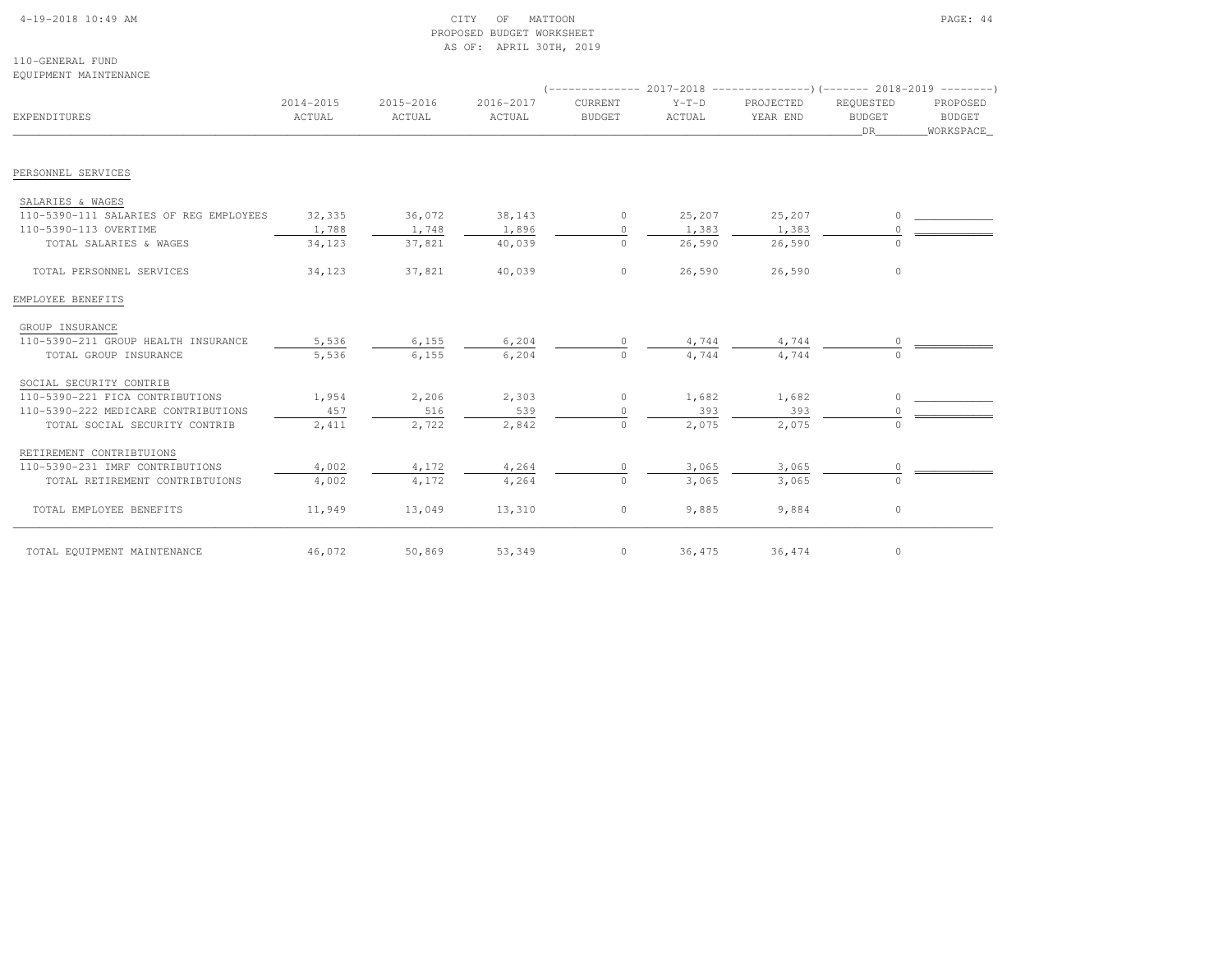### 4-19-2018 10:49 AM CITY OF MATTOON PAGE: 45 PROPOSED BUDGET WORKSHEETAS OF: APRIL 30TH, 2019

110-GENERAL FUNDARTS COUNCIL

|                                                              |                     |                     |                     | $--------- 2017-2018$    |                          | ----------------) (------- 2018-2019 ---------) |                                  |                                        |
|--------------------------------------------------------------|---------------------|---------------------|---------------------|--------------------------|--------------------------|-------------------------------------------------|----------------------------------|----------------------------------------|
| EXPENDITURES                                                 | 2014-2015<br>ACTUAL | 2015-2016<br>ACTUAL | 2016-2017<br>ACTUAL | CURRENT<br><b>BUDGET</b> | $Y-T-D$<br><b>ACTUAL</b> | PROJECTED<br>YEAR END                           | REQUESTED<br><b>BUDGET</b><br>DR | PROPOSED<br><b>BUDGET</b><br>WORKSPACE |
| SUPPLIES                                                     |                     |                     |                     |                          |                          |                                                 |                                  |                                        |
|                                                              |                     |                     |                     |                          |                          |                                                 |                                  |                                        |
| GENERAL SUPPLIES                                             |                     |                     |                     |                          |                          |                                                 |                                  |                                        |
| 110-5505-319 SUPPLIES                                        | 131                 | 1,493               | 167                 | 1,500                    | 297                      | 247                                             | 1,000                            |                                        |
| TOTAL GENERAL SUPPLIES                                       | 131                 | 1,493               | 167                 | 1,500                    | 297                      | 247                                             | 1,000                            |                                        |
| TOTAL SUPPLIES                                               | 131                 | 1,493               | 167                 | 1,500                    | 297                      | 247                                             | 1,000                            |                                        |
| OTHER PURCHASED SERVICES                                     |                     |                     |                     |                          |                          |                                                 |                                  |                                        |
| COMMUNICATION                                                |                     |                     |                     |                          |                          |                                                 |                                  |                                        |
| 110-5505-531 POSTAGE & SHIPPING                              |                     | 28                  | 141                 | 200                      | 89                       | 89                                              | 200                              |                                        |
| TOTAL COMMUNICATION                                          |                     | 2.8                 | 141                 | 200                      | 89                       | 89                                              | 200                              |                                        |
| ADVERTISING                                                  |                     |                     |                     |                          |                          |                                                 |                                  |                                        |
| 110-5505-540 ADVERTISING                                     | 389                 | 2,147               | 863                 | 1,500                    | 1,123                    | 288                                             | 2,000                            |                                        |
| TOTAL ADVERTISING                                            | 389                 | 2,147               | 863                 | 1,500                    | 1,123                    | 288                                             | 2,000                            |                                        |
|                                                              |                     |                     |                     |                          |                          |                                                 |                                  |                                        |
| PRINTING & BINDING<br>110-5505-550 PRINTING & PHOTOGRAPHY    | 53                  | 85                  | 39                  | 1,000                    |                          |                                                 | 1,000                            |                                        |
| TOTAL PRINTING & BINDING                                     | 53                  | 85                  | 39                  | 1,000                    |                          |                                                 | 1,000                            |                                        |
|                                                              |                     |                     |                     |                          |                          |                                                 |                                  |                                        |
| EMPLOYEE BUSINESS EXP<br>110-5505-562 TRAVEL & TRAINING      | 0                   |                     |                     |                          |                          |                                                 | 1,000                            |                                        |
| TOTAL EMPLOYEE BUSINESS EXP                                  |                     | $\cap$              | $\overline{0}$      | $\frac{0}{0}$            | $\frac{0}{0}$            |                                                 | 1,000                            |                                        |
|                                                              |                     |                     |                     |                          |                          |                                                 |                                  |                                        |
| OTHER PURCHASED SERVICES<br>110-5505-570 FUNDRAISING EXPENSE | 59                  | 3,151               | 480                 | 1,000                    | $\circ$                  | $\circ$                                         | 1,000                            |                                        |
| 110-5505-571 MARKETING MEMBERSHIPS                           | 3,729               | 901                 | 2,422               | 2,000                    | 1,016                    | 1,016                                           | 1,300                            |                                        |
| 110-5505-572 COMM PROMOTIONS & RELATION                      | $\circ$             | $\circ$             | $\circ$             | $\circ$                  | $\circ$                  | $\circ$                                         | 2,000                            |                                        |
| 110-5505-575 WEB DESIGN & MAINTENANCE                        | $\circ$             | 50                  | $\circ$             | 1,000                    | 50                       | 50                                              | 1,000                            |                                        |
| 110-5505-579 MISC OTHER PURCHASED SERVI                      | 1,775               | 1,254               | $\circ$             | 500                      | 758                      | 158                                             | 500                              |                                        |
| TOTAL OTHER PURCHASED SERVICES                               | 5,563               | 5,355               | 2,902               | 4,500                    | 1,824                    | 1,224                                           | 5,800                            |                                        |
| TOTAL OTHER PURCHASED SERVICES                               | 6,011               | 7,615               | 3,944               | 7,200                    | 3,036                    | 1,601                                           | 10,000                           |                                        |
| PROPERTY                                                     |                     |                     |                     |                          |                          |                                                 |                                  |                                        |
| IMPROVEMENTS-NOT BLDGS                                       |                     |                     |                     |                          |                          |                                                 |                                  |                                        |
| 110-5505-730 CAPITAL EXPENSES                                | $\circ$             | 0                   | 18,582              | 0                        |                          | 0                                               | 0                                |                                        |
| TOTAL IMPROVEMENTS-NOT BLDGS                                 | $\Omega$            | $\Omega$            | 18,582              | $\Omega$                 |                          |                                                 | $\cap$                           |                                        |
| TOTAL PROPERTY                                               | $\circ$             | $\circ$             | 18,582              | $\circ$                  | $\circ$                  | $\circ$                                         | $\circ$                          |                                        |
|                                                              |                     |                     |                     |                          |                          |                                                 |                                  |                                        |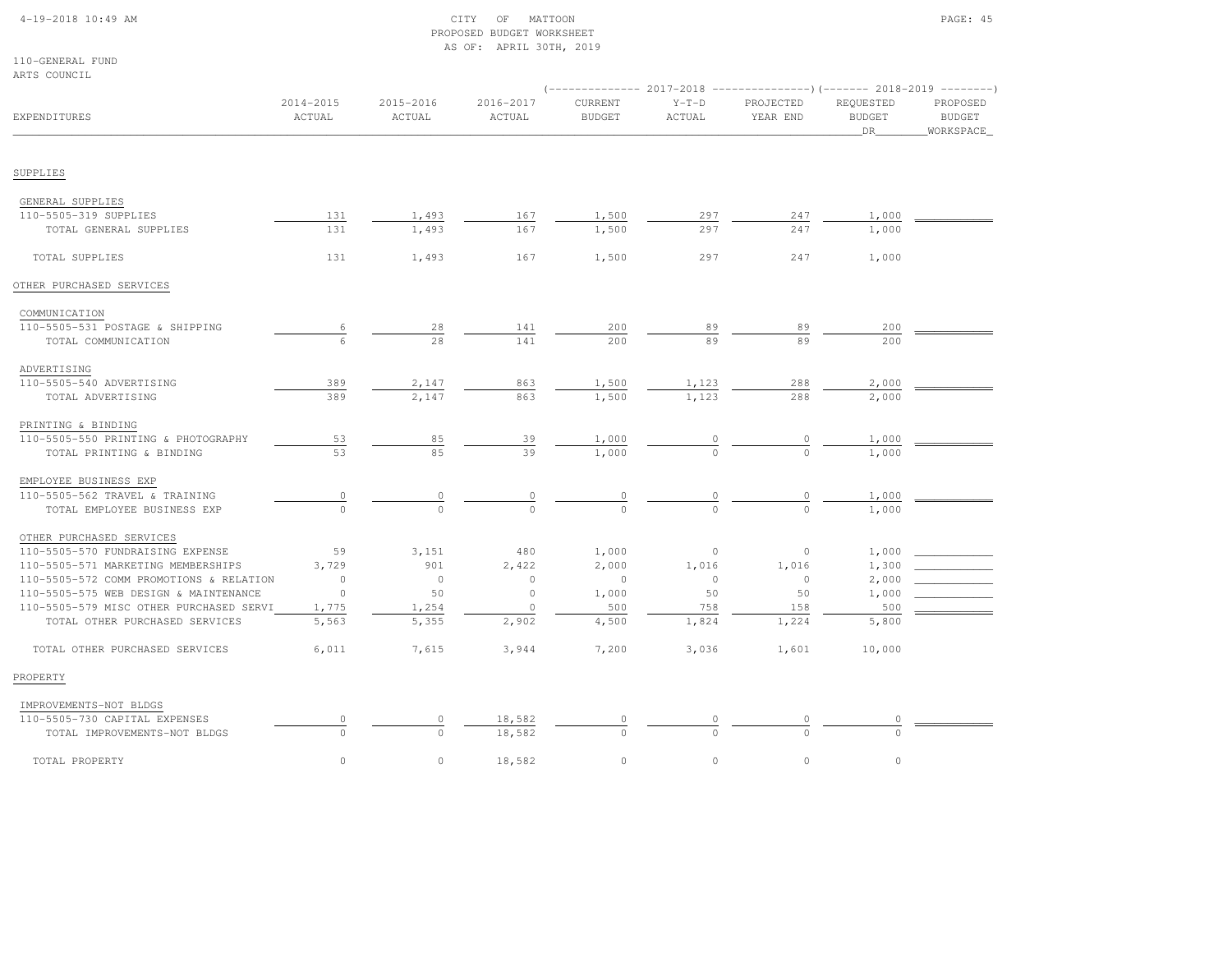### 4-19-2018 10:49 AM CITY OF MATTOON PAGE: 46 PROPOSED BUDGET WORKSHEETAS OF: APRIL 30TH, 2019

110-GENERAL FUNDARTS COUNCIL

| ARIƏ UUUNUIL                        |                     |                     |                     | --------------           |                   | $2017-2018$ ----------------)(------- 2018-2019 --------) |                                   |                                         |
|-------------------------------------|---------------------|---------------------|---------------------|--------------------------|-------------------|-----------------------------------------------------------|-----------------------------------|-----------------------------------------|
| EXPENDITURES                        | 2014-2015<br>ACTUAL | 2015-2016<br>ACTUAL | 2016-2017<br>ACTUAL | CURRENT<br><b>BUDGET</b> | $Y-T-D$<br>ACTUAL | PROJECTED<br>YEAR END                                     | REQUESTED<br><b>BUDGET</b><br>DR. | PROPOSED<br><b>BUDGET</b><br>WORKSPACE_ |
| OTHER OBJECTS                       |                     |                     |                     |                          |                   |                                                           |                                   |                                         |
| FINANCIAL TRANS OBJECTS             |                     |                     |                     |                          |                   |                                                           |                                   |                                         |
| 110-5505-825 GRANT EXPENDITURES     |                     | $\Omega$            |                     | 10,000                   | 1,000             | 1,000                                                     | 5,000                             |                                         |
| TOTAL FINANCIAL TRANS OBJECTS       |                     | $\circ$             |                     | 10,000                   | 1,000             | 1,000                                                     | 5,000                             |                                         |
| SPECIAL EVENT OBJECTS               |                     |                     |                     |                          |                   |                                                           |                                   |                                         |
| 110-5505-831 CHILDREN'S PROGRAMMING | 2,426               | 611                 | 4,206               | 4,000                    | 4,647             | 3,647                                                     | 5,000                             |                                         |
| 110-5505-832 ADULT EDUCATION        | 1,389               | 3,081               | 7,698               | 4,000                    | 3,400             | 2,641                                                     | 3,000                             |                                         |
| 110-5505-833 EXHIBITS/PERFORMANCES  | 1,088               | 7,168               | 350                 | 4,000                    | 2,432             | 1,454                                                     | 3,000                             |                                         |
| 110-5505-834 EVENTS                 | $\bigcap$           | 1,864               | $\Omega$            | 4,000                    | 745               | 745                                                       | 5,000                             |                                         |
| 110-5505-835 SPECIAL EVENTS/SALES   | 246                 | $\circ$             | $\circ$             | 1,000                    | 674               | 515                                                       |                                   |                                         |
| 110-5505-836 ARTS FESTIVALS         | 2,335               | 7,724               | 2,971               | 4,000                    | 5,645             | 5,645                                                     | 5,000                             |                                         |
| TOTAL SPECIAL EVENT OBJECTS         | 7,483               | 20,448              | 15,225              | 21,000                   | 17,544            | 14,647                                                    | 21,000                            |                                         |
| TOTAL OTHER OBJECTS                 | 7,483               | 20,448              | 15,225              | 31,000                   | 18,544            | 15,647                                                    | 26,000                            |                                         |
| TOTAL ARTS COUNCIL                  | 13,624              | 29,556              | 37,918              | 39,700                   | 21,876            | 17,495                                                    | 37,000                            |                                         |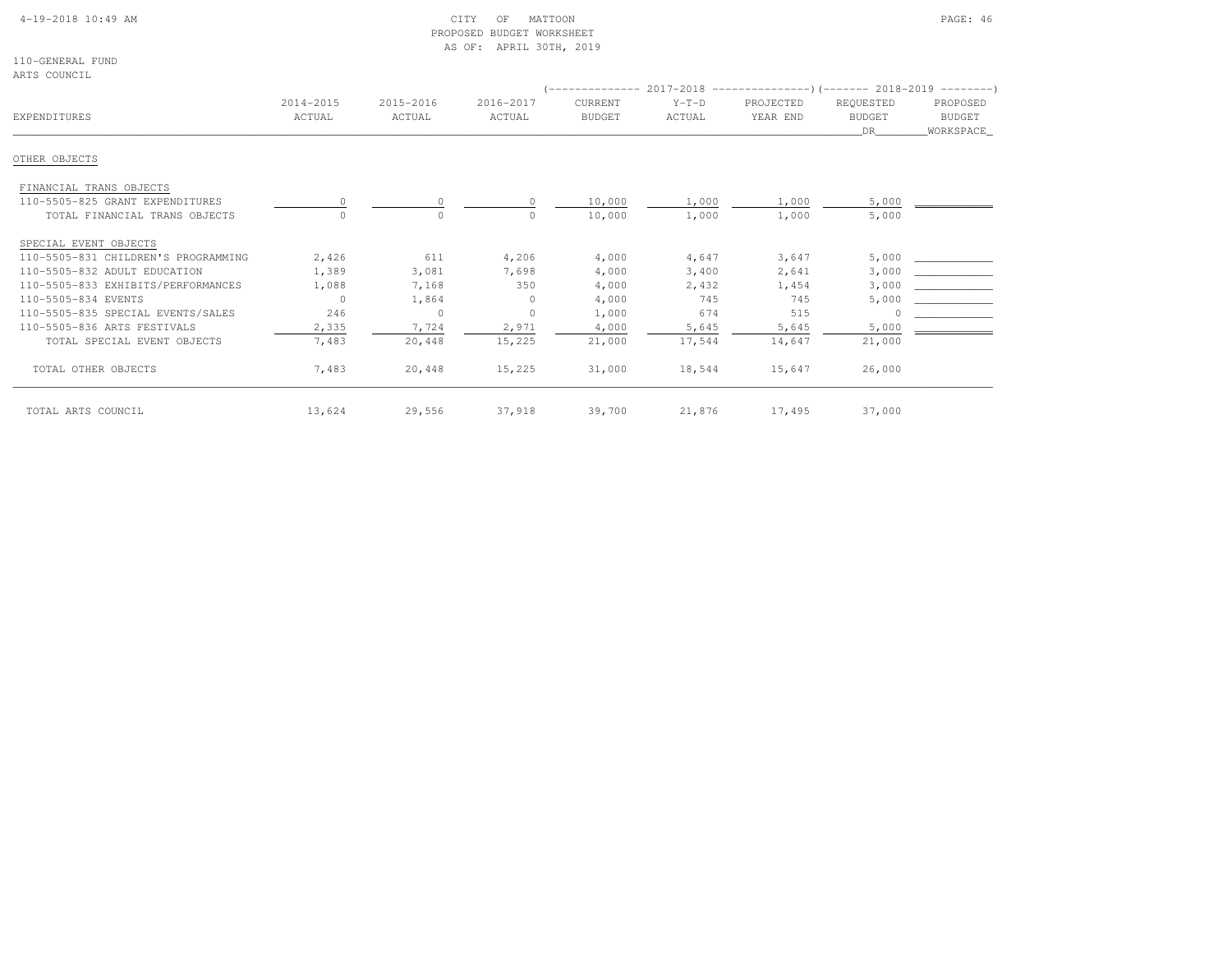#### 4-19-2018 10:49 AM CITY OF MATTOON PAGE: 47 PROPOSED BUDGET WORKSHEETAS OF: APRIL 30TH, 2019

110-GENERAL FUNDPARKS

|                                         |                         |                     |                     | $---------2017-2018$     |                   |                       |                                  |                                         |
|-----------------------------------------|-------------------------|---------------------|---------------------|--------------------------|-------------------|-----------------------|----------------------------------|-----------------------------------------|
| <b>EXPENDITURES</b>                     | $2014 - 2015$<br>ACTUAL | 2015-2016<br>ACTUAL | 2016-2017<br>ACTUAL | CURRENT<br><b>BUDGET</b> | $Y-T-D$<br>ACTUAL | PROJECTED<br>YEAR END | REQUESTED<br><b>BUDGET</b><br>DR | PROPOSED<br><b>BUDGET</b><br>WORKSPACE_ |
|                                         |                         |                     |                     |                          |                   |                       |                                  |                                         |
| PERSONNEL SERVICES                      |                         |                     |                     |                          |                   |                       |                                  |                                         |
| SALARIES & WAGES                        |                         |                     |                     |                          |                   |                       |                                  |                                         |
| 110-5511-111 SALARIES OF REG EMPLOYEES  | 155,284                 | 147,531             | 158,254             | 179,314                  | 150,964           | 161,384               | 183,348                          |                                         |
| 110-5511-112 SALARIES OF TEMP EMPLOYEES | 30,449                  | 14,960              | 15,805              | 19,000                   | 27,123            | 27,123                | 30,000                           |                                         |
| 110-5511-113 OVERTIME                   | 20,752                  | 12,782              | 10,759              | 13,000                   | 12,367            | 12,367                | 13,000                           |                                         |
| 110-5511-114 COMPENSATED ABSENCES       | 22,859                  | 22,571              | 16,058              | $\overline{0}$           | 20,181            | 18,059                | $\circ$                          |                                         |
| TOTAL SALARIES & WAGES                  | 229,344                 | 197,843             | 200,875             | 211,314                  | 210,635           | 218,933               | 226,348                          |                                         |
|                                         |                         |                     |                     |                          |                   |                       |                                  |                                         |
| TOTAL PERSONNEL SERVICES                | 229,344                 | 197,843             | 200,875             | 211,314                  | 210,635           | 218,933               | 226,348                          |                                         |
| EMPLOYEE BENEFITS                       |                         |                     |                     |                          |                   |                       |                                  |                                         |
| GROUP INSURANCE                         |                         |                     |                     |                          |                   |                       |                                  |                                         |
| 110-5511-211 GROUP HEALTH INSURANCE     | 32,987                  | 33,791              | 33,356              | 33,533                   | 32,278            | 33,675                | 34,180                           |                                         |
| 110-5511-212 GROUP LIFE INSURANCE       | 375                     | 375                 | 402                 | 437                      | 437               | 437                   | 437                              |                                         |
| TOTAL GROUP INSURANCE                   | 33,362                  | 34,166              | 33,758              | 33,969                   | 32,715            | 34,112                | 34,617                           |                                         |
| SOCIAL SECURITY CONTRIB                 |                         |                     |                     |                          |                   |                       |                                  |                                         |
| 110-5511-221 FICA CONTRIBUTIONS         | 13,875                  | 11,647              | 11,843              | 13,101                   | 12,559            | 13,016                | 14,034                           |                                         |
| 110-5511-222 MEDICARE CONTRIBUTIONS     | 3,245                   | 2,724               | 2,770               | 3,064                    | 2,937             | 3,044                 | 3,282                            |                                         |
| TOTAL SOCIAL SECURITY CONTRIB           | 17,121                  | 14,371              | 14,613              | 16,165                   | 15,497            | 16,060                | 17,316                           |                                         |
| RETIREMENT CONTRIBTUIONS                |                         |                     |                     |                          |                   |                       |                                  |                                         |
| 110-5511-231 IMRF CONTRIBUTIONS         | 25,151                  | 20,264              | 19,947              | 21,592                   | 18,534            | 19,991                | 21,798                           |                                         |
| TOTAL RETIREMENT CONTRIBTUIONS          | 25,151                  | 20,264              | 19,947              | 21,592                   | 18,534            | 19,991                | 21,798                           |                                         |
| UNEMPLOYMNT COMPENSATION                |                         |                     |                     |                          |                   |                       |                                  |                                         |
| 110-5511-240 UNEMPLOYMENT COMP.         | 1,903                   | 1,096               | 845                 | 968                      | 968               | 968                   | 1,160                            |                                         |
| TOTAL UNEMPLOYMNT COMPENSATION          | 1,903                   | 1,096               | 845                 | 968                      | 968               | 968                   | 1,160                            |                                         |
| WORKER'S COMPENSATION                   |                         |                     |                     |                          |                   |                       |                                  |                                         |
| 110-5511-250 WORKERS' COMPENSATION      | 6,379                   | 6,983               | 6,742               | 8,782                    | 8,782             | 8,782                 | 10,690                           |                                         |
| TOTAL WORKER'S COMPENSATION             | 6,379                   | 6,983               | 6,742               | 8,782                    | 8,782             | 8,782                 | 10,690                           |                                         |
| TOTAL EMPLOYEE BENEFITS                 | 83,916                  | 76,879              | 75,905              | 81,477                   | 76,495            | 79,913                | 85,581                           |                                         |
| SUPPLIES                                |                         |                     |                     |                          |                   |                       |                                  |                                         |
| GENERAL SUPPLIES                        |                         |                     |                     |                          |                   |                       |                                  |                                         |
| 110-5511-311 OFFICE SUPPLIES            | $\circ$                 | $\circ$             | 103                 | 500                      | 75                | 159                   | 500                              |                                         |
| 110-5511-312 CLEANING SUPPLIES          | 563                     | 573                 | 1,131               | 500                      | 107               | 1,226                 | 500                              |                                         |
| 110-5511-313 MEDICAL & SAFETY SUPPLIES  | 10                      | 1,119               | 283                 | 900                      | 1,198             | 1,126                 | 900                              |                                         |
| 110-5511-315 LANDSCAPING SUPPLIES       | 1,205                   | 18                  | $\circ$             | 1,000                    | 50                | 50                    | 1,000                            |                                         |

 110-5511-316 TOOLS & EQUIPMENT 4,819 2,669 3,761 4,000 1,340 2,334 4,000 \_\_\_\_\_\_\_\_\_\_\_\_ 110-5511-319 MISCELLANEOUS SUPPLIES 19,933 25,968 16,357 15,000 20,801 24,130 17,000 \_\_\_\_\_\_\_\_\_\_\_\_TOTAL GENERAL SUPPLIES  $\overline{26,529}$   $\overline{30,347}$   $\overline{21,635}$   $\overline{21,630}$   $\overline{23,570}$   $\overline{23,570}$   $\overline{29,025}$   $\overline{23,900}$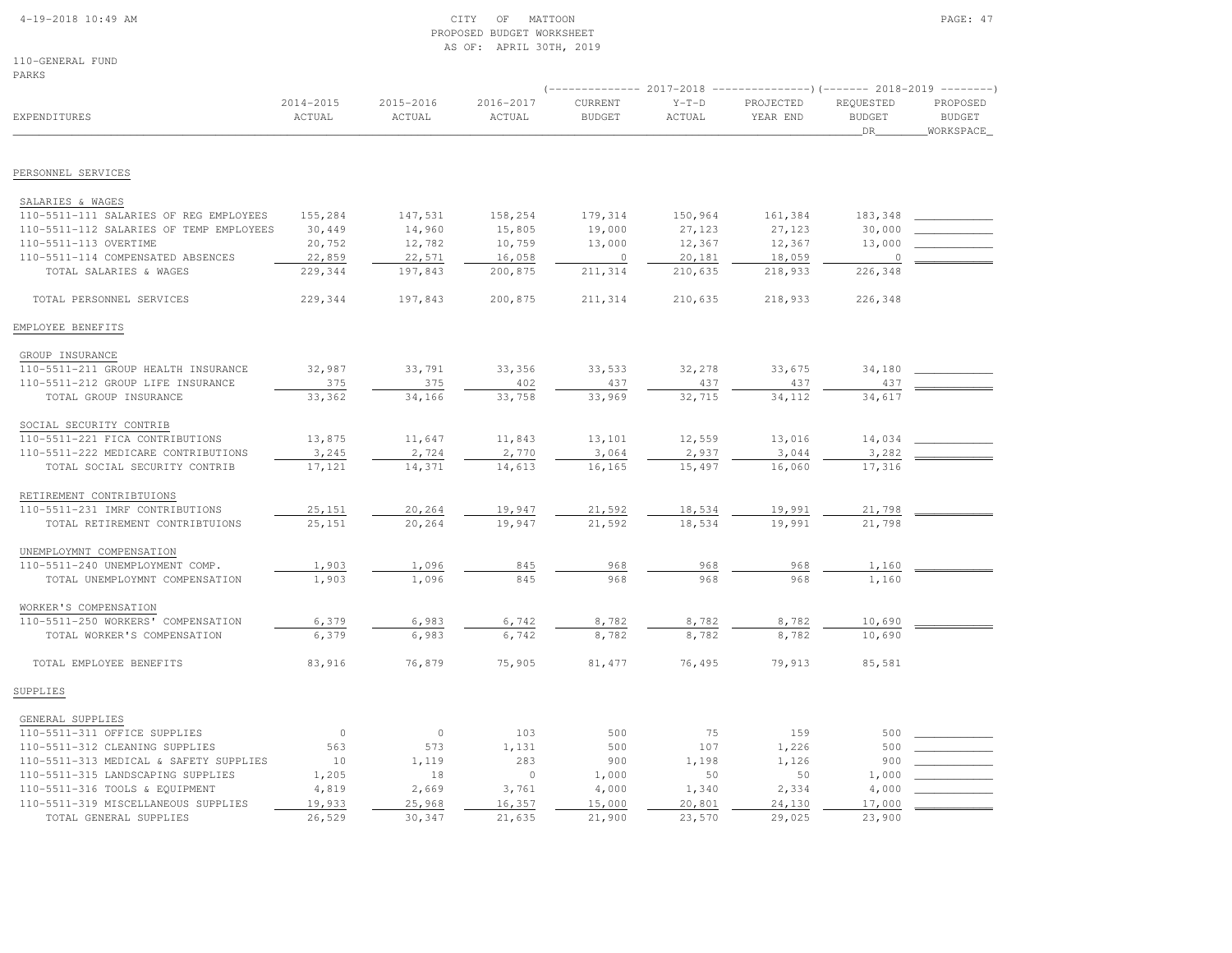PRINTING & BINDING

### 4-19-2018 10:49 AM CITY OF MATTOON PAGE: 48 PROPOSED BUDGET WORKSHEETAS OF: APRIL 30TH, 2019

110-GENERAL FUNDPARKS

| PARKS                               |                     |                     |                     |                                 |                   | (-------------- 2017-2018 ----------------)(------- 2018-2019 -------- |                                  |                                         |
|-------------------------------------|---------------------|---------------------|---------------------|---------------------------------|-------------------|------------------------------------------------------------------------|----------------------------------|-----------------------------------------|
| <b>EXPENDITURES</b>                 | 2014-2015<br>ACTUAL | 2015-2016<br>ACTUAL | 2016-2017<br>ACTUAL | <b>CURRENT</b><br><b>BUDGET</b> | $Y-T-D$<br>ACTUAL | PROJECTED<br>YEAR END                                                  | REQUESTED<br><b>BUDGET</b><br>DR | PROPOSED<br><b>BUDGET</b><br>WORKSPACE_ |
| ENERGY                              |                     |                     |                     |                                 |                   |                                                                        |                                  |                                         |
| 110-5511-321 UTILITIES              | 22,163              | 22,353              | 21,870              | 26,000                          | 17,990            | 19,760                                                                 | 23,000                           |                                         |
| 110-5511-326 FUEL                   | 13,960              | 7,966               | 7,482               | 10,000                          | 7,111             | 7,765                                                                  | 9,000                            |                                         |
| TOTAL ENERGY                        | 36,123              | 30,319              | 29,351              | 36,000                          | 25,101            | 27,525                                                                 | 32,000                           |                                         |
| STREET MAINT SUPPLIES               |                     |                     |                     |                                 |                   |                                                                        |                                  |                                         |
| 110-5511-352 AGGREGATE SURFACE COAT | $\circ$             | $\circ$             | $\circ$             | $\circ$                         | 963               | 963                                                                    | 1,200                            |                                         |
| TOTAL STREET MAINT SUPPLIES         | $\Omega$            | $\Omega$            | $\Omega$            | $\Omega$                        | 963               | 963                                                                    | 1,200                            |                                         |
| TOTAL SUPPLIES                      | 62,652              | 60,666              | 50,986              | 57,900                          | 49,635            | 57,513                                                                 | 57,100                           |                                         |
| PURCHASED PROP MAINT SRV            |                     |                     |                     |                                 |                   |                                                                        |                                  |                                         |
| CLEANING SERVICES                   |                     |                     |                     |                                 |                   |                                                                        |                                  |                                         |
| 110-5511-424 LAWN CARE              | 0                   | 2,035               | 1,640               | 3,500                           | 1,640             | 1,640                                                                  | 3,500                            |                                         |
| TOTAL CLEANING SERVICES             | $\Omega$            | 2,035               | 1,640               | 3,500                           | 1,640             | 1,640                                                                  | 3,500                            |                                         |
| REPAIR & MAINT SERVICES             |                     |                     |                     |                                 |                   |                                                                        |                                  |                                         |
| 110-5511-432 REPAIR OF BUILDINGS    | 3,683               | 3,617               | 1,351               | 5,000                           | 4,520             | 5,446                                                                  | 8,000                            |                                         |
| 110-5511-433 REPAIR OF MACHINERY    | 12,315              | 17,128              | 9,989               | 8,000                           | 5,950             | 6,991                                                                  | 6,000                            |                                         |
| 110-5511-434 REPAIR OF VEHICLES     | 5,073               | 6,967               | 6,848               | 5,000                           | 2,314             | 3,216                                                                  | 5,000                            |                                         |
| 110-5511-436 PEST CONTROL SERVICES  | 440                 | 440                 | 440                 | 500                             | 440               | 440                                                                    | 500                              |                                         |
| TOTAL REPAIR & MAINT SERVICES       | 21,511              | 28,152              | 18,629              | 18,500                          | 13,224            | 16,093                                                                 | 19,500                           |                                         |
| <b>RENTALS</b>                      |                     |                     |                     |                                 |                   |                                                                        |                                  |                                         |
| 110-5511-440 RENTALS                | 2,315               | 1,230               | 2,460               | 3,500                           | 2,180             | 2,160                                                                  | 3,700                            |                                         |
| TOTAL RENTALS                       | 2,315               | 1,230               | 2,460               | 3,500                           | 2,180             | 2,160                                                                  | 3,700                            |                                         |
| CONSTRUCTION SERVICES               |                     |                     |                     |                                 |                   |                                                                        |                                  |                                         |
| 110-5511-450 CONSTRUCTION SERVICES  | $\overline{0}$      | 0                   | 5,000               | 6,000                           | 5,318             | 5,318                                                                  | 5,700                            |                                         |
| TOTAL CONSTRUCTION SERVICES         | $\theta$            | $\circ$             | 5,000               | 6,000                           | 5,318             | 5,318                                                                  | 5,700                            |                                         |
| TOTAL PURCHASED PROP MAINT SRV      | 23,826              | 31, 417             | 27,729              | 31,500                          | 22,361            | 25,211                                                                 | 32,400                           |                                         |
| OTHER PURCHASED SERVICES            |                     |                     |                     |                                 |                   |                                                                        |                                  |                                         |
| COMMUNICATION                       |                     |                     |                     |                                 |                   |                                                                        |                                  |                                         |

110-5511-531 POSTAGE 3 1 45 50 86 67 50 \_\_\_\_\_\_\_\_\_\_\_\_

 110-5511-532 TELEPHONE 808 894 893 900 899 899 900 \_\_\_\_\_\_\_\_\_\_\_\_110-5511-533 CELLULAR PHONE 621 958 1,466 1,800 1,026 1,134 1,800 \_\_\_\_\_\_\_\_\_\_\_\_

TOTAL COMMUNICATION 1,432 1,853 2,404 2,750 2,012 2,100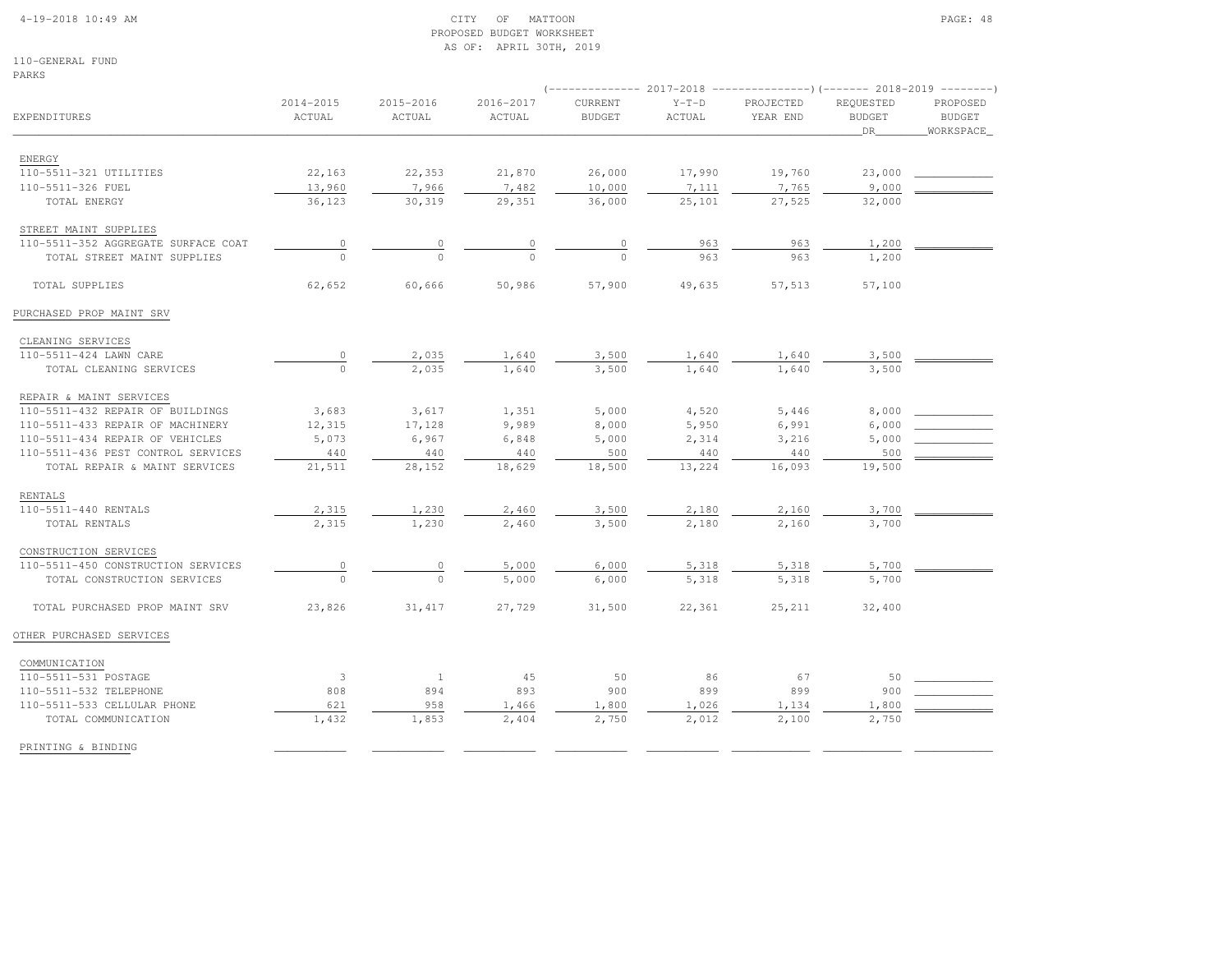#### 4-19-2018 10:49 AM CITY OF MATTOON PAGE: 49 PROPOSED BUDGET WORKSHEETAS OF: APRIL 30TH, 2019

110-GENERAL FUNDPARKS

| <b>EXPENDITURES</b>                     | 2014-2015<br>ACTUAL | 2015-2016<br>ACTUAL | 2016-2017<br>ACTUAL | <b>CURRENT</b><br><b>BUDGET</b> | $Y-T-D$<br>ACTUAL | PROJECTED<br>YEAR END | REQUESTED<br><b>BUDGET</b><br>DR | PROPOSED<br><b>BUDGET</b><br>WORKSPACE |
|-----------------------------------------|---------------------|---------------------|---------------------|---------------------------------|-------------------|-----------------------|----------------------------------|----------------------------------------|
| EMPLOYEE BUSINESS EXP                   |                     |                     |                     |                                 |                   |                       |                                  |                                        |
| 110-5511-561 BUSINESS MEETING EXPENSE   | $\circ$             | $\circ$             | $\circ$             | 300                             | $\circ$           | $\circ$               | 300                              |                                        |
| 110-5511-562 TRAVEL & TRAINING          | $\circ$             | $\circ$             | 164                 | 2,000                           | $\circ$           | 0                     | 2,000                            |                                        |
| 110-5511-564 PRIVATE VEHICLE EXP REIMB  | $\circ$             | $\mathbb O$         | $\circ$             | 200                             | $\Omega$          | $\circ$               | 200                              |                                        |
| TOTAL EMPLOYEE BUSINESS EXP             | $\cap$              | $\Omega$            | 164                 | 2,500                           | $\Omega$          | $\Omega$              | 2,500                            |                                        |
| OTHER PURCHASED SERVICES                |                     |                     |                     |                                 |                   |                       |                                  |                                        |
| 110-5511-571 DUES & MEMBERSHIPS         | 0                   | 249                 | 264                 | 500                             | 264               | 264                   | 500                              |                                        |
| TOTAL OTHER PURCHASED SERVICES          | $\Omega$            | 249                 | 264                 | 500                             | 264               | 264                   | 500                              |                                        |
| TOTAL OTHER PURCHASED SERVICES          | 1,432               | 2,102               | 2,832               | 5,750                           | 2,276             | 2,364                 | 5,750                            |                                        |
| PROPERTY                                |                     |                     |                     |                                 |                   |                       |                                  |                                        |
| IMPROVEMENTS-NOT BLDGS                  |                     |                     |                     |                                 |                   |                       |                                  |                                        |
| MACHINERY & EQUIPMENT                   |                     |                     |                     |                                 |                   |                       |                                  |                                        |
| 110-5511-743 MEF CONTRIBUTION           | 14,000              | 0                   | 9,000               | 6,000                           | 6,000             | 6,000                 |                                  |                                        |
| TOTAL MACHINERY & EQUIPMENT             | 14,000              | $\Omega$            | 9,000               | 6,000                           | 6,000             | 6,000                 | $\cap$                           |                                        |
| TOTAL PROPERTY                          | 14,000              | $\mathbf{0}$        | 9,000               | 6,000                           | 6,000             | 6,000                 | $\circ$                          |                                        |
| OTHER OBJECTS                           |                     |                     |                     |                                 |                   |                       |                                  |                                        |
| FINANCIAL TRANS OBJECTS                 |                     |                     |                     |                                 |                   |                       |                                  |                                        |
| 110-5511-825 TOURISM GRANT EXPENDITURES | 20,129              | 20,431              | 17,970              | 20,000                          | 20,809            | 21,864                | 20,000                           |                                        |
| 110-5511-828 REAL ESTATE TAXES          | 190                 | 190                 | 190                 | 200                             | 190               | 190                   | 200                              |                                        |
| TOTAL FINANCIAL TRANS OBJECTS           | 20,319              | 20,622              | 18,161              | 20,200                          | 20,999            | 22,054                | 20,200                           |                                        |
| TOTAL OTHER OBJECTS                     | 20,319              | 20,622              | 18,161              | 20,200                          | 20,999            | 22,054                | 20,200                           |                                        |
| TOTAL PARKS                             | 435,490             | 389,529             | 385,488             | 414,140                         | 388,402           | 411,988               | 427,379                          |                                        |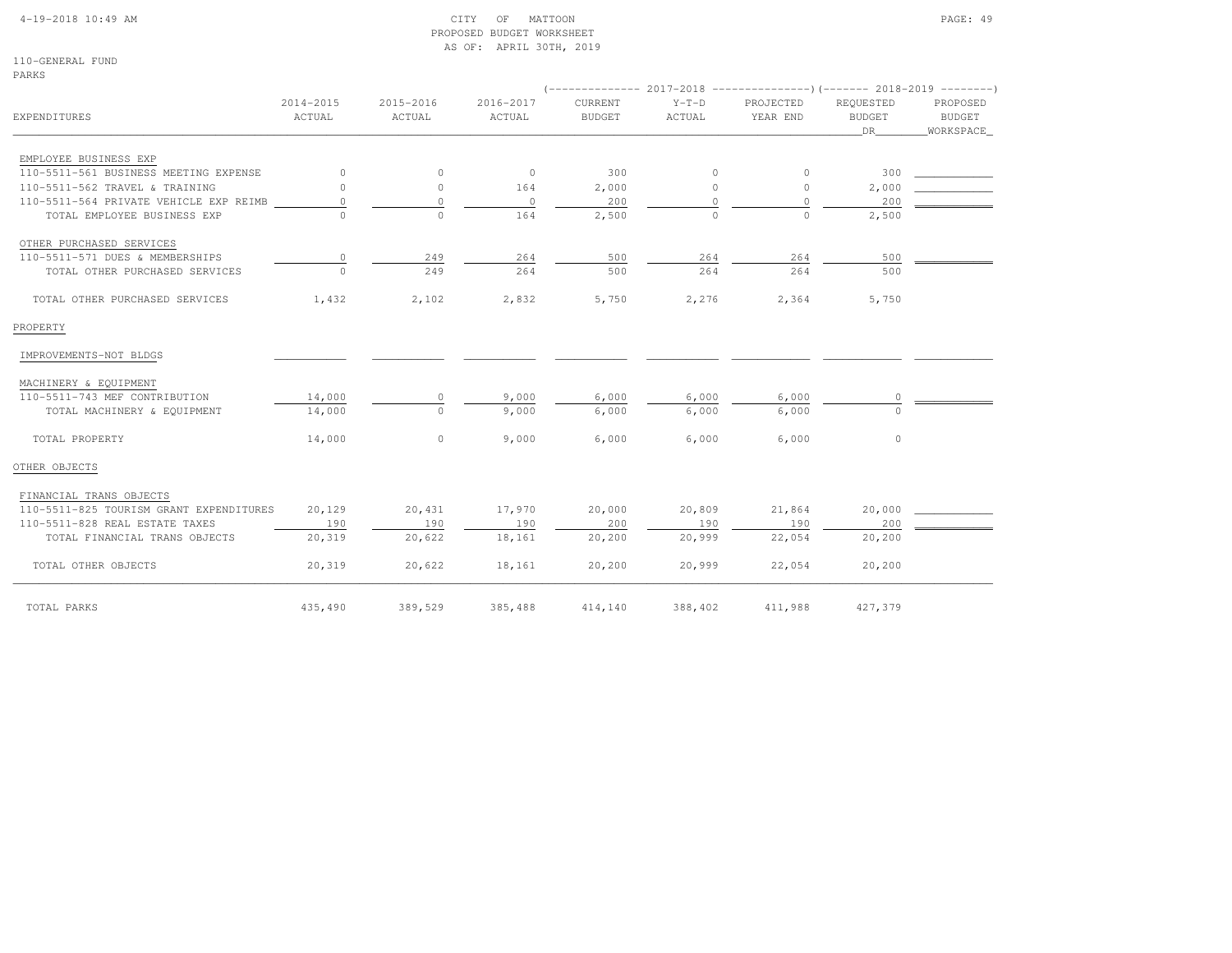#### 4-19-2018 10:49 AM CITY OF MATTOON PAGE: 50 PROPOSED BUDGET WORKSHEETAS OF: APRIL 30TH, 2019

110-GENERAL FUNDLAKE MATTOON

|                                                                   |                         |                     |                     | $(----------2017-2018$ ---------------) (------- 2018-2019 -------) |                   |                       |                                  |                                         |  |
|-------------------------------------------------------------------|-------------------------|---------------------|---------------------|---------------------------------------------------------------------|-------------------|-----------------------|----------------------------------|-----------------------------------------|--|
| EXPENDITURES                                                      | $2014 - 2015$<br>ACTUAL | 2015-2016<br>ACTUAL | 2016-2017<br>ACTUAL | CURRENT<br><b>BUDGET</b>                                            | $Y-T-D$<br>ACTUAL | PROJECTED<br>YEAR END | REQUESTED<br><b>BUDGET</b><br>DR | PROPOSED<br><b>BUDGET</b><br>WORKSPACE_ |  |
| PERSONNEL SERVICES                                                |                         |                     |                     |                                                                     |                   |                       |                                  |                                         |  |
|                                                                   |                         |                     |                     |                                                                     |                   |                       |                                  |                                         |  |
| SALARIES & WAGES                                                  |                         |                     |                     |                                                                     |                   |                       |                                  |                                         |  |
| 110-5512-111 SALARIES OF REG EMPLOYEES                            | 56,333                  | 56,322              | 54,858              | 64,236                                                              | 56,098            | 60,038                | 65,682                           |                                         |  |
| 110-5512-112 SALARIES OF TEMP EMPLOYEES                           | 23,221                  | 22,712              | 20,507              | 25,000                                                              | 18,635            | 21,259                | 23,000                           |                                         |  |
| 110-5512-113 OVERTIME                                             | 10,549                  | 11,075              | 12,276              | 10,000                                                              | 11,033            | 10,388                | 10,000                           |                                         |  |
| 110-5512-114 COMPENSATED ABSENCES                                 | 2,488                   | 4,332               | 7,867               | $\circ$                                                             | 5,209             | 4,269                 | $\circ$                          |                                         |  |
| TOTAL SALARIES & WAGES                                            | 92,591                  | 94,442              | 95,508              | 99,236                                                              | 90,975            | 95,954                | 98,682                           |                                         |  |
| TOTAL PERSONNEL SERVICES                                          | 92,591                  | 94,442              | 95,508              | 99,236                                                              | 90,975            | 95,954                | 98,682                           |                                         |  |
| EMPLOYEE BENEFITS                                                 |                         |                     |                     |                                                                     |                   |                       |                                  |                                         |  |
| GROUP INSURANCE                                                   |                         |                     |                     |                                                                     |                   |                       |                                  |                                         |  |
| 110-5512-211 GROUP HEALTH INSURANCE                               | 17,087                  | 17,457              | 16,732              | 16,296                                                              | 15,572            | 16,207                | 16,550                           |                                         |  |
| 110-5512-212 GROUP LIFE INSURANCE                                 | 147                     | 147                 | 158                 | 172                                                                 | 172               | 172                   | 172                              |                                         |  |
| TOTAL GROUP INSURANCE                                             | 17,234                  | 17,604              | 16,890              | 16,467                                                              | 15,744            | 16,379                | 16,722                           |                                         |  |
| SOCIAL SECURITY CONTRIB                                           |                         |                     |                     |                                                                     |                   |                       |                                  |                                         |  |
| 110-5512-221 FICA CONTRIBUTIONS                                   | 5,362                   | 5,467               | 5,539               | 6,153                                                               | 5,515             | 5,627                 | 6,304                            |                                         |  |
| 110-5512-222 MEDICARE CONTRIBUTIONS                               | 1,254                   | 1,279               | 1,295               | 1,439                                                               | 1,290             | 1,316                 | 1,474                            |                                         |  |
| TOTAL SOCIAL SECURITY CONTRIB                                     | 6,616                   | 6,746               | 6,834               | 7,592                                                               | 6,805             | 6,943                 | 7,778                            |                                         |  |
|                                                                   |                         |                     |                     |                                                                     |                   |                       |                                  |                                         |  |
| RETIREMENT CONTRIBTUIONS                                          |                         |                     |                     |                                                                     |                   |                       |                                  |                                         |  |
| 110-5512-231 IMRF CONTRIBUTIONS<br>TOTAL RETIREMENT CONTRIBTUIONS | 8,281<br>8,281          | 7,659<br>7,659      | 7,936<br>7,936      | 8,389<br>8,389                                                      | 7,537<br>7,537    | 8,055<br>8,055        | 8,552<br>8,552                   |                                         |  |
|                                                                   |                         |                     |                     |                                                                     |                   |                       |                                  |                                         |  |
| UNEMPLOYMNT COMPENSATION                                          |                         |                     |                     |                                                                     |                   |                       |                                  |                                         |  |
| 110-5512-240 UNEMPLOYMENT COMP.                                   | 1,157                   | 799                 | 616                 | 687                                                                 | 687               | 687                   | 704                              |                                         |  |
| TOTAL UNEMPLOYMNT COMPENSATION                                    | 1,157                   | 799                 | 616                 | 687                                                                 | 687               | 687                   | 704                              |                                         |  |
| WORKER'S COMPENSATION                                             |                         |                     |                     |                                                                     |                   |                       |                                  |                                         |  |
| 110-5512-250 WORKERS' COMPENSATION                                | 2,784                   | 3,208               | 3,083               | 4,069                                                               | 4,069             | 4,069                 | 4,735                            |                                         |  |
| TOTAL WORKER'S COMPENSATION                                       | 2,784                   | 3,208               | 3,083               | 4,069                                                               | 4,069             | 4,069                 | 4,735                            |                                         |  |
| TOTAL EMPLOYEE BENEFITS                                           | 36,072                  | 36,015              | 35,359              | 37,204                                                              | 34,842            | 36,133                | 38,491                           |                                         |  |
| SUPPLIES                                                          |                         |                     |                     |                                                                     |                   |                       |                                  |                                         |  |
| GENERAL SUPPLIES                                                  |                         |                     |                     |                                                                     |                   |                       |                                  |                                         |  |
| 110-5512-311 OFFICE SUPPLIES                                      | 507                     | 609                 | 411                 | 600                                                                 | 418               | 536                   | 600                              |                                         |  |
| 110-5512-312 CLEANING SUPPLIES                                    | 567                     | 648                 | 528                 | 700                                                                 | 705               | 1,014                 | 700                              |                                         |  |
| 110-5512-313 MEDICAL & SAFETY SUPPLIES                            | 30                      | $\circ$             | $\circ$             | 200                                                                 | $\overline{0}$    | $\circ$               | 200                              |                                         |  |
| 110-5512-316 TOOLS & EQUIPMENT                                    | 436                     | 774                 | 1,301               | 1,500                                                               | 974               | 1,573                 | 1,500                            |                                         |  |
| 110-5512-317 CONCESSION & SOUVENIR SUPP                           | 30,547                  | 29,875              | 27,705              | 26,000                                                              | 21,321            | 26,859                | 27,000                           |                                         |  |
| 110-5512-319 MISCELLANEOUS SUPPLIES                               | 10,345                  | 23,901              | 17,023              | 15,000                                                              | 13,846            | 15,329                | 16,000                           |                                         |  |
| TOTAL GENERAL SUPPLIES                                            | 42,432                  | 55,806              | 46,968              | 44,000                                                              | 37,264            | 45, 311               | 46,000                           |                                         |  |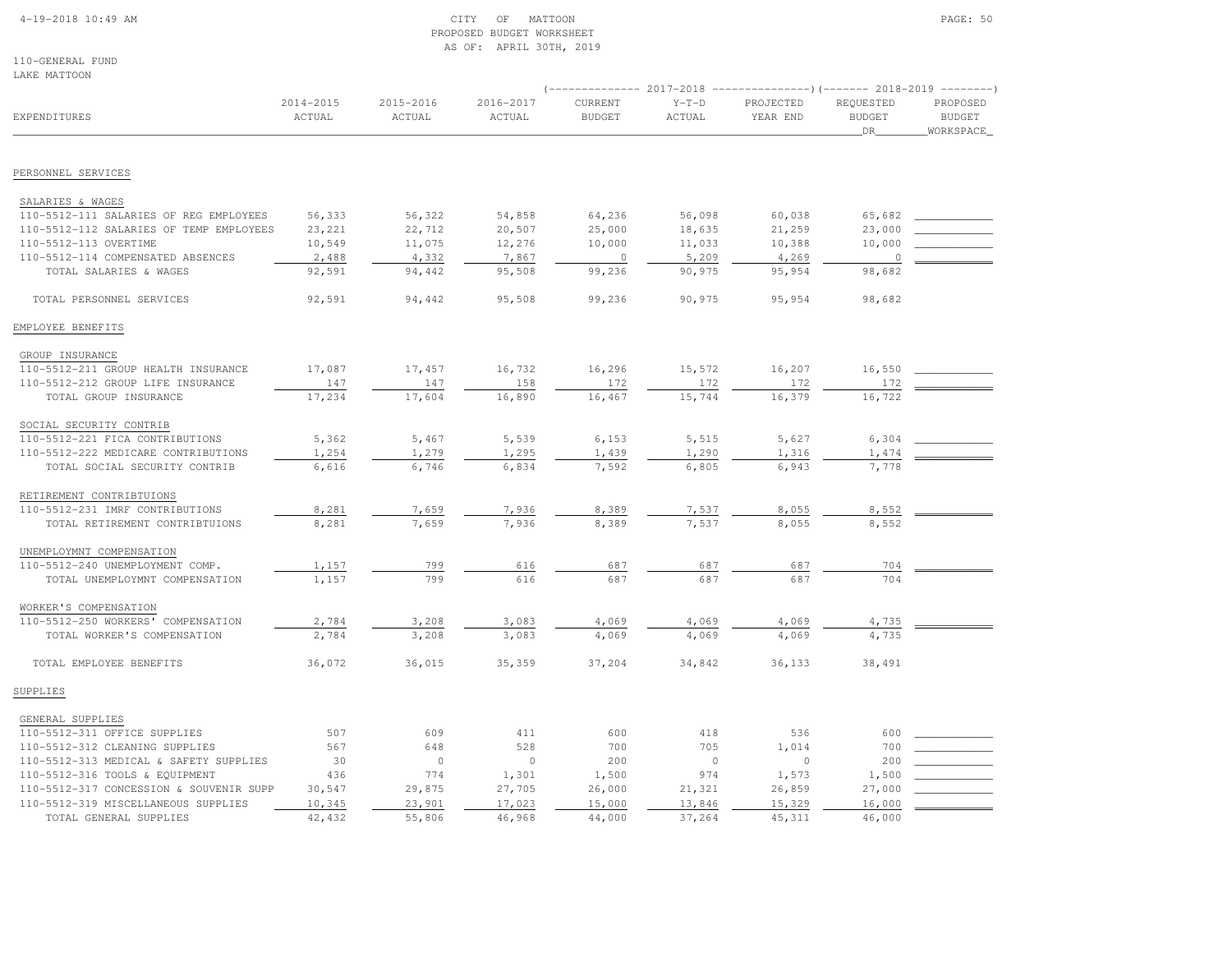### 4-19-2018 10:49 AM CITY OF MATTOON PAGE: 51 PROPOSED BUDGET WORKSHEETAS OF: APRIL 30TH, 2019

110-GENERAL FUNDLAKE MATTOON

|                                     |                     |                     |                     | $(----------2017-2018$ ---------------) (------- 2018-2019 -------) |                   |                       |                                  |                                        |  |
|-------------------------------------|---------------------|---------------------|---------------------|---------------------------------------------------------------------|-------------------|-----------------------|----------------------------------|----------------------------------------|--|
| EXPENDITURES                        | 2014-2015<br>ACTUAL | 2015-2016<br>ACTUAL | 2016-2017<br>ACTUAL | CURRENT<br><b>BUDGET</b>                                            | $Y-T-D$<br>ACTUAL | PROJECTED<br>YEAR END | REQUESTED<br><b>BUDGET</b><br>DR | PROPOSED<br><b>BUDGET</b><br>WORKSPACE |  |
| ENERGY                              |                     |                     |                     |                                                                     |                   |                       |                                  |                                        |  |
| 110-5512-321 UTILITIES              | 34,742              | 32,126              | 31,059              | 33,000                                                              | 30,197            | 32,303                | 33,000                           |                                        |  |
| 110-5512-326 FUEL                   | 2,291               | 3,545               | 3,674               | 4,000                                                               | 3,977             | 5,797                 | 4,000                            |                                        |  |
| 110-5512-327 FUEL - RESALE          | 17,380              | 16,769              | 14,844              | 20,000                                                              | 10,468            | 9,889                 | 20,000                           |                                        |  |
| TOTAL ENERGY                        | 54,413              | 52,440              | 49,577              | 57,000                                                              | 44,642            | 47,989                | 57,000                           |                                        |  |
| STREET MAINT SUPPLIES               |                     |                     |                     |                                                                     |                   |                       |                                  |                                        |  |
| 110-5512-352 AGGREGATE SURFACE COAT | 1,986               | 3,586               | 3,544               | 5,000                                                               | 4,577             | 5,652                 | 10,000                           |                                        |  |
| TOTAL STREET MAINT SUPPLIES         | 1,986               | 3,586               | 3,544               | 5,000                                                               | 4,577             | 5,652                 | 10,000                           |                                        |  |
| TOTAL SUPPLIES                      | 98,830              | 111,833             | 100,089             | 106,000                                                             | 86,483            | 98,952                | 113,000                          |                                        |  |
| PURCHASED PROP MAINT SRV            |                     |                     |                     |                                                                     |                   |                       |                                  |                                        |  |
| REPAIR & MAINT SERVICES             |                     |                     |                     |                                                                     |                   |                       |                                  |                                        |  |
| 110-5512-432 REPAIR OF BUILDINGS    | 3,261               | 2,147               | 2,241               | 5,000                                                               | $\circ$           | 250                   | 5,000                            |                                        |  |
| 110-5512-433 REPAIR OF MACHINERY    | 3,071               | 4,401               | 3,639               | 4,000                                                               | 3,089             | 3,877                 | 4,000                            |                                        |  |
| 110-5512-434 REPAIR OF VEHICLES     | 1,589               | 520                 | 669                 | 1,000                                                               | 1,142             | 1,169                 | 2,000                            |                                        |  |
| TOTAL REPAIR & MAINT SERVICES       | 7,921               | 7,068               | 6,549               | 10,000                                                              | 4,231             | 5,296                 | 11,000                           |                                        |  |
| RENTALS                             |                     |                     |                     |                                                                     |                   |                       |                                  |                                        |  |
| 110-5512-440 RENTALS                | 2,548               | 2,523               | 2,508               | 3,000                                                               | 4,112             | 3,953                 | 4,000                            |                                        |  |
| TOTAL RENTALS                       | 2,548               | 2,523               | 2,508               | 3,000                                                               | 4,112             | 3,953                 | 4,000                            |                                        |  |
| CONSTRUCTION SERVICES               |                     |                     |                     |                                                                     |                   |                       |                                  |                                        |  |
| 110-5512-450 CONSTRUCTION SERVICES  | 12,905              | 19,838              | 30,514              | 25,000                                                              | 26,660            | 29,850                | 30,000                           |                                        |  |
| TOTAL CONSTRUCTION SERVICES         | 12,905              | 19,838              | 30,514              | 25,000                                                              | 26,660            | 29,850                | 30,000                           |                                        |  |
| TOTAL PURCHASED PROP MAINT SRV      | 23,374              | 29,429              | 39,571              | 38,000                                                              | 35,003            | 39,099                | 45,000                           |                                        |  |
| OTHER PURCHASED SERVICES            |                     |                     |                     |                                                                     |                   |                       |                                  |                                        |  |
| COMMUNICATION                       |                     |                     |                     |                                                                     |                   |                       |                                  |                                        |  |
| 110-5512-531 POSTAGE                | 39                  | $\circ$             | $\circ$             | $\circ$                                                             | $\circ$           | $\circ$               | $\circ$                          |                                        |  |
| 110-5512-532 TELEPHONE              | 660                 | 672                 | 701                 | 700                                                                 | 627               | 609                   | 700                              |                                        |  |
| 110-5512-533 CELLULAR PHONE         | 711                 | 840                 | 1,030               | 900                                                                 | 1,055             | 1,134                 | 900                              |                                        |  |
| TOTAL COMMUNICATION                 | 1,409               | 1,513               | 1,731               | 1,600                                                               | 1,682             | 1,743                 | 1,600                            |                                        |  |
| OTHER PURCHASED SERVICES            |                     |                     |                     |                                                                     |                   |                       |                                  |                                        |  |
| 110-5512-576 SECURITY SERVICES      | 554                 | 564                 | 564                 | 600                                                                 | 1,223             | 1,223                 | 1,000                            |                                        |  |
| TOTAL OTHER PURCHASED SERVICES      | 554                 | 564                 | 564                 | 600                                                                 | 1,223             | 1,223                 | 1,000                            |                                        |  |
| TOTAL OTHER PURCHASED SERVICES      | 1,963               | 2,077               | 2,295               | 2,200                                                               | 2,905             | 2,966                 | 2,600                            |                                        |  |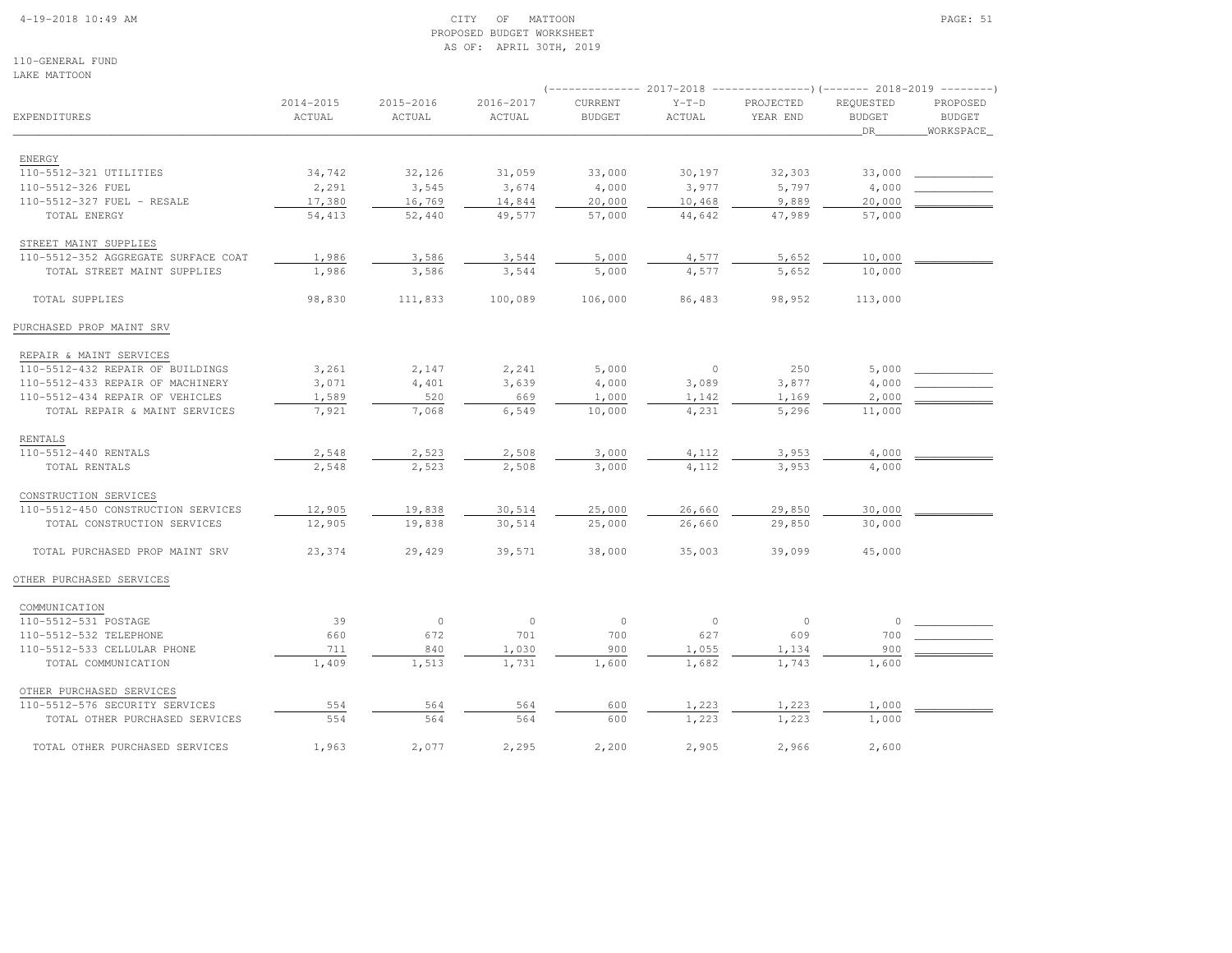### 4-19-2018 10:49 AM CITY OF MATTOON PAGE: 52 PROPOSED BUDGET WORKSHEETAS OF: APRIL 30TH, 2019

110-GENERAL FUNDLAKE MATTOON

| EXPENDITURES                            | 2014-2015<br>ACTUAL | 2015-2016<br>ACTUAL | 2016-2017<br>ACTUAL | <b>CURRENT</b><br><b>BUDGET</b> | $Y-T-D$<br>ACTUAL | PROJECTED<br>YEAR END | REQUESTED<br><b>BUDGET</b><br>DR | PROPOSED<br><b>BUDGET</b><br>WORKSPACE_ |  |  |
|-----------------------------------------|---------------------|---------------------|---------------------|---------------------------------|-------------------|-----------------------|----------------------------------|-----------------------------------------|--|--|
| PROPERTY                                |                     |                     |                     |                                 |                   |                       |                                  |                                         |  |  |
| MACHINERY & EQUIPMENT                   |                     |                     |                     |                                 |                   |                       |                                  |                                         |  |  |
| 110-5512-740 MACHINERY & EQUIPMENT      | $\overline{0}$      | $\circ$             | 684                 | $\circ$                         | $\circ$           | 684                   |                                  |                                         |  |  |
| 110-5512-743 MEF CONTRIBUTION           | 17,000              | $\circ$             | $\circ$             | 0                               | $\Omega$          | $\overline{0}$        |                                  |                                         |  |  |
| TOTAL MACHINERY & EQUIPMENT             | 17,000              | $\circ$             | 684                 | $\circ$                         | $\Omega$          | 684                   |                                  |                                         |  |  |
| TOTAL PROPERTY                          | 17,000              | $\circ$             | 684                 | $\circ$                         | $\Omega$          | 684                   | $\Omega$                         |                                         |  |  |
| OTHER OBJECTS                           |                     |                     |                     |                                 |                   |                       |                                  |                                         |  |  |
| CITY CLERK DEPT OBJECTS                 |                     |                     |                     |                                 |                   |                       |                                  |                                         |  |  |
| 110-5512-802 HUNTING/FISHING REMITTANCE | 11,098              | 11,714              | 10,726              | 11,000                          | 7,545             | 11,560                | 12,000                           |                                         |  |  |
| 110-5512-803 SALES TAX REMITTANCE       | 2,925               | 2,470               | 3,193               | 3,200                           | 3,255             | 3,275                 | 3,000                            |                                         |  |  |
| TOTAL CITY CLERK DEPT OBJECTS           | 14,023              | 14,184              | 13,919              | 14,200                          | 10,800            | 14,835                | 15,000                           |                                         |  |  |
| FINANCIAL TRANS OBJECTS                 |                     |                     |                     |                                 |                   |                       |                                  |                                         |  |  |
| 110-5512-814 PRINTING/COPY MACH LEASE/M | 70                  | 362                 | 498                 | 500                             | 483               | 526                   | 550                              |                                         |  |  |
| TOTAL FINANCIAL TRANS OBJECTS           | 70                  | 362                 | 498                 | 500                             | 483               | 526                   | 550                              |                                         |  |  |
| FINANCIAL TRANS OBJECTS                 |                     |                     |                     |                                 |                   |                       |                                  |                                         |  |  |
| 110-5512-828 REAL ESTATE TAXES          | 1,811               | 1,837               | 2,917               | 3,000                           | 3,043             | 3,043                 | 3,100                            |                                         |  |  |
| TOTAL FINANCIAL TRANS OBJECTS           | 1,811               | 1,837               | 2,917               | 3,000                           | 3,043             | 3,043                 | 3,100                            |                                         |  |  |
| TOTAL OTHER OBJECTS                     | 15,904              | 16,383              | 17,334              | 17,700                          | 14,326            | 18,404                | 18,650                           |                                         |  |  |
| TOTAL LAKE MATTOON                      | 285,733             | 290,177             | 290,840             | 300,340                         | 264,533           | 292,192               | 316,423                          |                                         |  |  |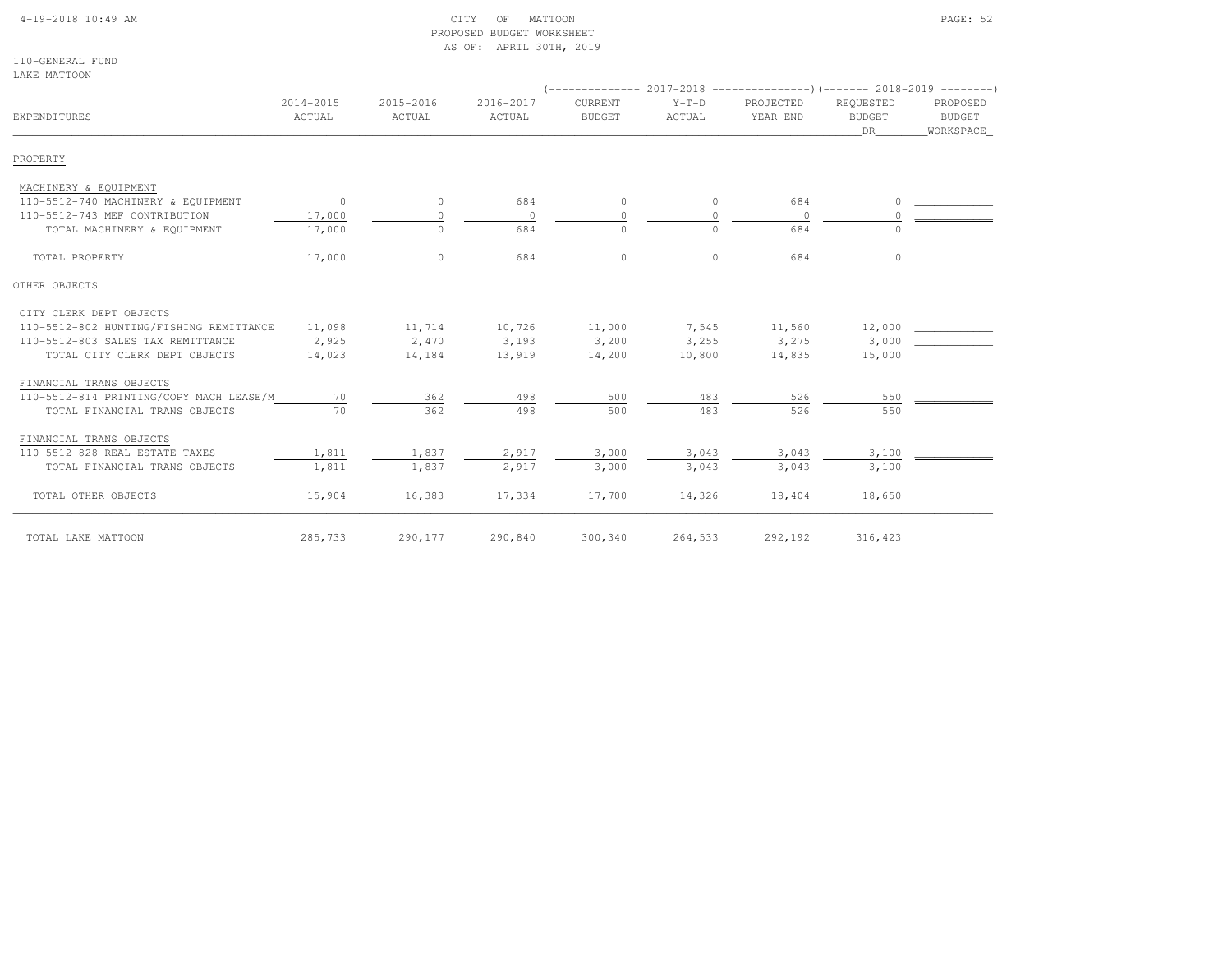### 4-19-2018 10:49 AM CITY OF MATTOON PAGE: 53 PROPOSED BUDGET WORKSHEETAS OF: APRIL 30TH, 2019

110-GENERAL FUND

| SPORTS FACILITIES                                                        |                         |                     |                     |                          |                   | (-------------- 2017-2018 ----------------)(------- 2018-2019 -------- |                                  |                                        |
|--------------------------------------------------------------------------|-------------------------|---------------------|---------------------|--------------------------|-------------------|------------------------------------------------------------------------|----------------------------------|----------------------------------------|
| <b>EXPENDITURES</b>                                                      | $2014 - 2015$<br>ACTUAL | 2015-2016<br>ACTUAL | 2016-2017<br>ACTUAL | CURRENT<br><b>BUDGET</b> | $Y-T-D$<br>ACTUAL | PROJECTED<br>YEAR END                                                  | REQUESTED<br><b>BUDGET</b><br>DR | PROPOSED<br><b>BUDGET</b><br>WORKSPACE |
| SUPPLIES                                                                 |                         |                     |                     |                          |                   |                                                                        |                                  |                                        |
|                                                                          |                         |                     |                     |                          |                   |                                                                        |                                  |                                        |
| GENERAL SUPPLIES                                                         |                         |                     |                     |                          |                   |                                                                        |                                  |                                        |
| 110-5551-315 LANDSCAPING SUPPLIES<br>110-5551-319 MISCELLANEOUS SUPPLIES | $\circ$<br>17,636       | $\circ$<br>14,763   | $\circ$             | 1,000                    | 1,940<br>16,015   | 1,940                                                                  | 1,000<br>15,000                  |                                        |
| TOTAL GENERAL SUPPLIES                                                   | 17,636                  | 14,763              | 14,816<br>14,816    | 14,000<br>15,000         | 17,955            | 17,733<br>19,673                                                       | 16,000                           |                                        |
|                                                                          |                         |                     |                     |                          |                   |                                                                        |                                  |                                        |
| ENERGY                                                                   |                         |                     |                     |                          |                   |                                                                        |                                  |                                        |
| 110-5551-321 UTILITIES                                                   | 34,271                  | 36,799              | 36,890              | 35,000                   | 36,141            | 39,976                                                                 | 36,000                           |                                        |
| TOTAL ENERGY                                                             | 34,271                  | 36,799              | 36,890              | 35,000                   | 36,141            | 39,976                                                                 | 36,000                           |                                        |
| STREET MAINT SUPPLIES                                                    |                         |                     |                     |                          |                   |                                                                        |                                  |                                        |
| 110-5551-352 AGGREGATE SURFACE COAT                                      | 3,797                   | $\circ$             | 0                   | 2,000                    | $\overline{0}$    | $\circ$                                                                | 2,000                            |                                        |
| TOTAL STREET MAINT SUPPLIES                                              | 3,797                   | $\Omega$            | $\Omega$            | 2,000                    | $\Omega$          |                                                                        | 2,000                            |                                        |
| TOTAL SUPPLIES                                                           | 55,704                  | 51,562              | 51,706              | 52,000                   | 54,096            | 59,649                                                                 | 54,000                           |                                        |
| PURCHASED PROP MAINT SRV                                                 |                         |                     |                     |                          |                   |                                                                        |                                  |                                        |
| CLEANING SERVICES                                                        |                         |                     |                     |                          |                   |                                                                        |                                  |                                        |
| 110-5551-424 LAWN CARE                                                   | 16,584                  | 18,834              | 16,027              | 17,000                   | 12,236            | 12,236                                                                 | 17,000                           |                                        |
| TOTAL CLEANING SERVICES                                                  | 16,584                  | 18,834              | 16,027              | 17,000                   | 12,236            | 12,236                                                                 | 17,000                           |                                        |
| REPAIR & MAINT SERVICES                                                  |                         |                     |                     |                          |                   |                                                                        |                                  |                                        |
| 110-5551-432 REPAIR OF STRUCTURES                                        | 702                     | 1,852               | 299                 | 1,000                    | 722               | 768                                                                    | 1,000                            |                                        |
| TOTAL REPAIR & MAINT SERVICES                                            | 702                     | 1,852               | 299                 | 1,000                    | 722               | 768                                                                    | 1,000                            |                                        |
|                                                                          |                         |                     |                     |                          |                   |                                                                        |                                  |                                        |
| RENTALS                                                                  |                         |                     |                     |                          |                   |                                                                        |                                  |                                        |
| 110-5551-440 RENTALS                                                     | 4,598                   | 4,077               | 3,483               | 4,500                    | 5,163             | 5,140                                                                  | 4,700                            |                                        |
| TOTAL RENTALS                                                            | 4,598                   | 4,077               | 3,483               | 4,500                    | 5,163             | 5,140                                                                  | 4,700                            |                                        |
| CONSTRUCTION SERVICES                                                    |                         |                     |                     |                          |                   |                                                                        |                                  |                                        |
| 110-5551-450 CONSTRUCTION SERVICES                                       | $\overline{0}$          | 4,805               | 4,940               | 5,000                    | $\overline{0}$    | $\overline{0}$                                                         | 5,000                            |                                        |
| TOTAL CONSTRUCTION SERVICES                                              | $\overline{0}$          | 4,805               | 4,940               | 5,000                    | $\overline{0}$    | $\circ$                                                                | 5,000                            |                                        |
| OTHER PROP MAINT SERVICE                                                 |                         |                     |                     |                          |                   |                                                                        |                                  |                                        |
| TOTAL PURCHASED PROP MAINT SRV                                           | 21,883                  | 29,568              | 24,749              | 27,500                   | 18,121            | 18,144                                                                 | 27,700                           |                                        |
| OTHER OBJECTS                                                            |                         |                     |                     |                          |                   |                                                                        |                                  |                                        |
| FINANCIAL TRANS OBJECTS                                                  |                         |                     |                     |                          |                   |                                                                        |                                  |                                        |
| 110-5551-828 REAL ESTATE TAXES                                           | 449                     | 960                 | 487                 | 500                      | 1,152             | 1,152                                                                  | 1,200                            |                                        |
| TOTAL FINANCIAL TRANS OBJECTS                                            | 449                     | 960                 | 487                 | 500                      | 1,152             | 1,152                                                                  | 1,200                            |                                        |
| TOTAL OTHER OBJECTS                                                      | 449                     | 960                 | 487                 | 500                      | 1,152             | 1,152                                                                  | 1,200                            |                                        |
|                                                                          |                         |                     |                     |                          |                   |                                                                        |                                  |                                        |
| TOTAL SPORTS FACILITIES                                                  | 78,036                  | 82,090              | 76,941              | 80,000                   | 73,369            | 78,945                                                                 | 82,900                           |                                        |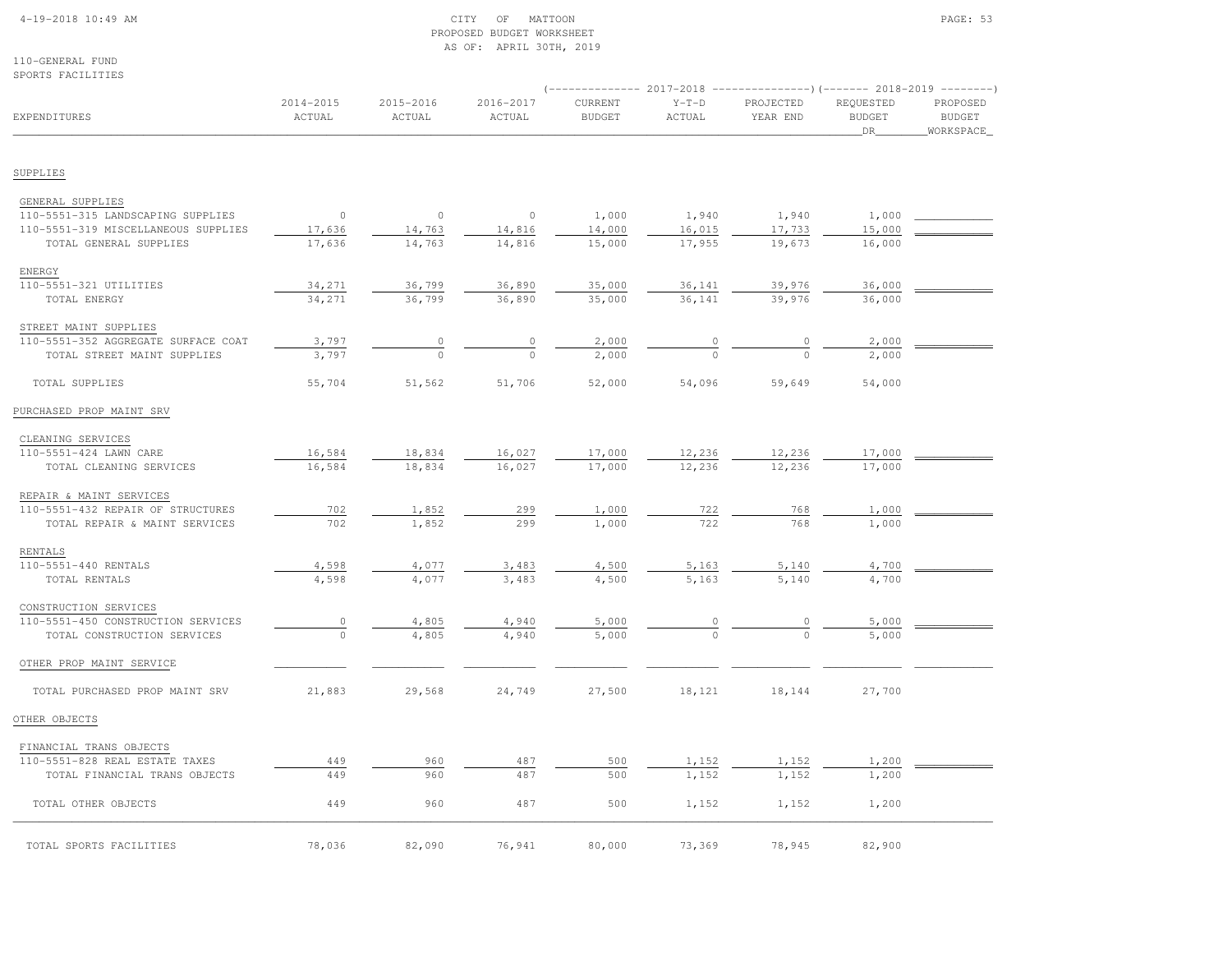### 4-19-2018 10:49 AM CITY OF MATTOON PAGE: 54 PROPOSED BUDGET WORKSHEETAS OF: APRIL 30TH, 2019

110-GENERAL FUNDDODGE GROVE CEMETERY

| <b>EXPENDITURES</b>                     | $2014 - 2015$<br>ACTUAL | 2015-2016<br>ACTUAL | 2016-2017<br>ACTUAL | CURRENT<br><b>BUDGET</b> | $Y-T-D$<br><b>ACTUAL</b> | PROJECTED<br>YEAR END | REQUESTED<br><b>BUDGET</b><br>DR | PROPOSED<br><b>BUDGET</b><br>WORKSPACE |
|-----------------------------------------|-------------------------|---------------------|---------------------|--------------------------|--------------------------|-----------------------|----------------------------------|----------------------------------------|
|                                         |                         |                     |                     |                          |                          |                       |                                  |                                        |
| PERSONNEL SERVICES                      |                         |                     |                     |                          |                          |                       |                                  |                                        |
| SALARIES & WAGES                        |                         |                     |                     |                          |                          |                       |                                  |                                        |
| 110-5570-111 SALARIES OF REG EMPLOYEES  | 80,164                  | 83,681              | 75,756              | 66,820                   | 64,382                   | 68,088                | 68,324                           |                                        |
| 110-5570-112 SALARIES OF TEMP EMPLOYEES | 32,040                  | 30,480              | 22,425              | 30,000                   | 21,816                   | 24,179                | 30,000                           |                                        |
| 110-5570-113 OVERTIME                   | $\mathbf{0}$            | $\circ$             | 100                 | 500                      | $\mathbf{0}$             | $\overline{0}$        | 200                              |                                        |
| 110-5570-114 COMPENSATED ABSENCES       | 4,022                   | 3,907               | 5,255               | $\circ$                  | 1,208                    | 983                   | $\overline{0}$                   |                                        |
| TOTAL SALARIES & WAGES                  | 116,227                 | 118,069             | 103,535             | 97,320                   | 87,406                   | 93,250                | 98,524                           |                                        |
| TOTAL PERSONNEL SERVICES                | 116,227                 | 118,069             | 103,535             | 97,320                   | 87,406                   | 93,250                | 98,524                           |                                        |
| EMPLOYEE BENEFITS                       |                         |                     |                     |                          |                          |                       |                                  |                                        |
| GROUP INSURANCE                         |                         |                     |                     |                          |                          |                       |                                  |                                        |
| 110-5570-211 GROUP HEALTH INSURANCE     | 24,853                  | 25,813              | 20,440              | 16,296                   | 15,519                   | 16,242                | 16,550                           |                                        |
| 110-5570-212 GROUP LIFE INSURANCE       | 214                     | 214                 | 229                 | 172                      | 172                      | 172                   | 172                              |                                        |
| TOTAL GROUP INSURANCE                   | 25,067                  | 26,027              | 20,669              | 16,467                   | 15,691                   | 16, 414               | 16,722                           |                                        |
| SOCIAL SECURITY CONTRIB                 |                         |                     |                     |                          |                          |                       |                                  |                                        |
| 110-5570-221 FICA CONTRIBUTIONS         | 7,071                   | 7,247               | 6,291               | 6,034                    | 5,468                    | 5,596                 | 6,108                            |                                        |
| 110-5570-222 MEDICARE CONTRIBUTIONS     | 1,654                   | 1,695               | 1,471               | 1,411                    | 1,279                    | 1,309                 | 1,429                            |                                        |
| TOTAL SOCIAL SECURITY CONTRIB           | 8,725                   | 8,941               | 7,762               | 7,445                    | 6,747                    | 6,905                 | 7,537                            |                                        |
| RETIREMENT CONTRIBTUIONS                |                         |                     |                     |                          |                          |                       |                                  |                                        |
| 110-5570-231 IMRF CONTRIBUTIONS         | 10,602                  | 9,930               | 9,229               | 7,607                    | 7,141                    | 7,685                 | 7,743                            |                                        |
| TOTAL RETIREMENT CONTRIBTUIONS          | 10,602                  | 9,930               | 9,229               | 7,607                    | 7,141                    | 7,685                 | 7,743                            |                                        |
| UNEMPLOYMNT COMPENSATION                |                         |                     |                     |                          |                          |                       |                                  |                                        |
| 110-5570-240 UNEMPLOYMENT COMP.         | 1,406                   | 970                 | 748                 | 774                      | 774                      | 774                   | 774                              |                                        |
| TOTAL UNEMPLOYMNT COMPENSATION          | 1,406                   | 970                 | 748                 | 774                      | 774                      | 774                   | 774                              |                                        |
| WORKER'S COMPENSATION                   |                         |                     |                     |                          |                          |                       |                                  |                                        |
| 110-5570-250 WORKERS' COMPENSATION      | 5,060                   | 7,460               | 7,271               | 8,214                    | 8,214                    | 8,214                 | 8,333                            |                                        |
| TOTAL WORKER'S COMPENSATION             | 5,060                   | 7,460               | 7,271               | 8,214                    | 8,214                    | 8,214                 | 8,333                            |                                        |
| TOTAL EMPLOYEE BENEFITS                 | 50,860                  | 53,328              | 45,679              | 40,508                   | 38,566                   | 39,992                | 41,109                           |                                        |
| SUPPLIES                                |                         |                     |                     |                          |                          |                       |                                  |                                        |
| GENERAL SUPPLIES                        |                         |                     |                     |                          |                          |                       |                                  |                                        |
| 110-5570-311 SUPPLIES                   | 2,242                   | 2,379               | 847                 | 3,000                    | 71                       | 94                    | 3,000                            |                                        |
| 110-5570-315 LANDSCAPING SUPPLIES       | $\circ$                 | $\circ$             | 109                 | $\circ$                  | $\circ$                  | $\circ$               | $\mathbf 0$                      |                                        |
| 110-5570-316 TOOLS & EQUIPMENT          | 2,372                   | 5,009               | 1,723               | 3,000                    | 287                      | 498                   | 3,000                            |                                        |
| 110-5570-319 MISCELLANEOUS SUPPLIES     | 811                     | 197                 | 1,361               | 2,000                    | 1,859                    | 2,100                 | 2,500                            |                                        |
| TOTAL GENERAL SUPPLIES                  | 5.426                   | 7.585               | 4,041               | 8,000                    | 2.218                    | 2.692                 | 8,500                            |                                        |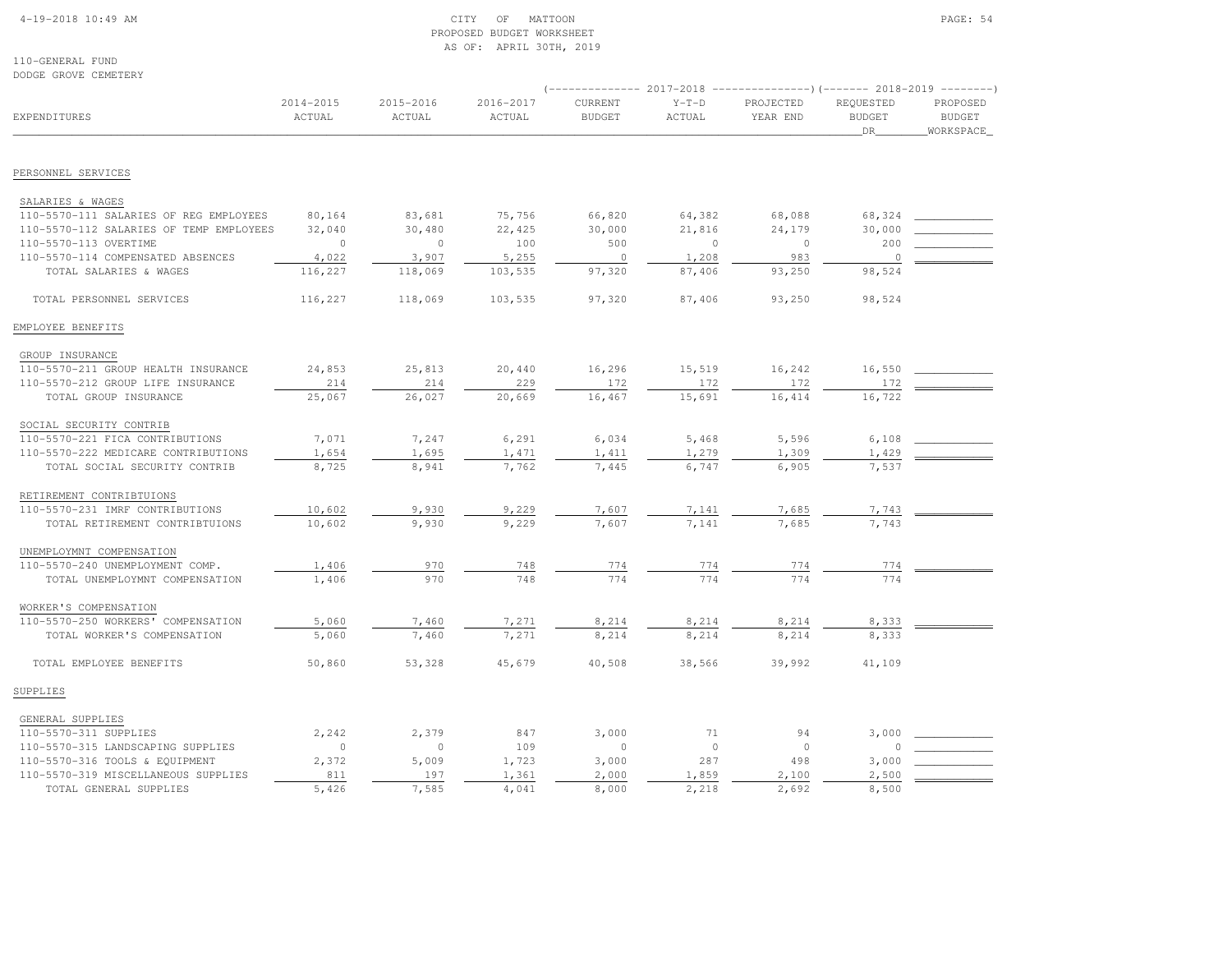### 4-19-2018 10:49 AM CITY OF MATTOON PAGE: 55 PROPOSED BUDGET WORKSHEETAS OF: APRIL 30TH, 2019

110-GENERAL FUNDDODGE GROVE CEMETERY

| <b>EXPENDITURES</b>                     | 2014-2015<br>ACTUAL | 2015-2016<br>ACTUAL | 2016-2017<br>ACTUAL | CURRENT<br><b>BUDGET</b> | $Y-T-D$<br>ACTUAL | PROJECTED<br>YEAR END | REQUESTED<br><b>BUDGET</b>                                                                                                                                                                                                                                                                                    | PROPOSED<br><b>BUDGET</b> |  |  |
|-----------------------------------------|---------------------|---------------------|---------------------|--------------------------|-------------------|-----------------------|---------------------------------------------------------------------------------------------------------------------------------------------------------------------------------------------------------------------------------------------------------------------------------------------------------------|---------------------------|--|--|
|                                         |                     |                     |                     |                          |                   |                       | $(----------2017-2018$ ---------------)(------- 2018-2019 -------)<br>DR<br>5,394<br>5,000<br>3,230<br>4,000<br>8,624<br>9,000<br>17,500<br>7,000<br>5,910<br>5,910<br>7,000<br>816<br>1,000<br>8,475<br>6,000<br>9,291<br>7,000<br>14,000<br>126<br>$\Omega$<br>678<br>804<br>$\Omega$<br>$\mathbb O$<br>804 | WORKSPACE_                |  |  |
| ENERGY                                  |                     |                     |                     |                          |                   |                       |                                                                                                                                                                                                                                                                                                               |                           |  |  |
| 110-5570-321 UTILITIES                  | 5,949               | 5,775               | 5,376               | 5,500                    | 5,234             |                       |                                                                                                                                                                                                                                                                                                               |                           |  |  |
| 110-5570-326 FUEL                       | 4,470               | 3,315               | 3,642               | 4,000                    | 2,931             |                       |                                                                                                                                                                                                                                                                                                               |                           |  |  |
| TOTAL ENERGY                            | 10,419              | 9,090               | 9,018               | 9,500                    | 8,164             |                       |                                                                                                                                                                                                                                                                                                               |                           |  |  |
| TOTAL SUPPLIES                          | 15,845              | 16,675              | 13,060              | 17,500                   | 10,382            | 11,316                |                                                                                                                                                                                                                                                                                                               |                           |  |  |
| PURCHASED PROP MAINT SRV                |                     |                     |                     |                          |                   |                       |                                                                                                                                                                                                                                                                                                               |                           |  |  |
| CLEANING SERVICES                       |                     |                     |                     |                          |                   |                       |                                                                                                                                                                                                                                                                                                               |                           |  |  |
| 110-5570-424 LAWN CARE                  | 5,790               | 6,210               | 5,910               | 8,000                    | 5,910             |                       |                                                                                                                                                                                                                                                                                                               |                           |  |  |
| TOTAL CLEANING SERVICES                 | 5,790               | 6,210               | 5,910               | 8,000                    | 5,910             |                       |                                                                                                                                                                                                                                                                                                               |                           |  |  |
| REPAIR & MAINT SERVICES                 |                     |                     |                     |                          |                   |                       |                                                                                                                                                                                                                                                                                                               |                           |  |  |
| 110-5570-432 REPAIR OF BUILDINGS/STRUCT | 61                  | 49                  | 779                 | 1,000                    | 816               |                       |                                                                                                                                                                                                                                                                                                               |                           |  |  |
| 110-5570-433 REPAIR OF MACHINERY        | 5,050               | 3,810               | 5,941               | 5,000                    | 7,509             |                       |                                                                                                                                                                                                                                                                                                               |                           |  |  |
| TOTAL REPAIR & MAINT SERVICES           | 5,111               | 3,859               | 6,720               | 6,000                    | 8,324             |                       |                                                                                                                                                                                                                                                                                                               |                           |  |  |
| TOTAL PURCHASED PROP MAINT SRV          | 10,901              | 10,069              | 12,630              | 14,000                   | 14,234            | 15,201                |                                                                                                                                                                                                                                                                                                               |                           |  |  |
| OTHER PURCHASED SERVICES                |                     |                     |                     |                          |                   |                       |                                                                                                                                                                                                                                                                                                               |                           |  |  |
| COMMUNICATION                           |                     |                     |                     |                          |                   |                       |                                                                                                                                                                                                                                                                                                               |                           |  |  |
| 110-5570-532 TELEPHONE                  | $\overline{0}$      | $\circ$             | 379                 | $\circ$                  | $\circ$           |                       |                                                                                                                                                                                                                                                                                                               |                           |  |  |
| 110-5570-533 CELLULAR PHONE             | 544                 | 720                 | 833                 | 900                      | 608               |                       |                                                                                                                                                                                                                                                                                                               |                           |  |  |
| TOTAL COMMUNICATION                     | 544                 | 720                 | 1,212               | 900                      | 608               |                       |                                                                                                                                                                                                                                                                                                               |                           |  |  |
| TOTAL OTHER PURCHASED SERVICES          | 544                 | 720                 | 1,212               | 900                      | 608               |                       |                                                                                                                                                                                                                                                                                                               |                           |  |  |
| PROPERTY                                |                     |                     |                     |                          |                   |                       |                                                                                                                                                                                                                                                                                                               |                           |  |  |
| BUILDINGS                               |                     |                     |                     |                          |                   |                       |                                                                                                                                                                                                                                                                                                               |                           |  |  |
| IMPROVEMENTS-NOT BLDGS                  |                     |                     |                     |                          |                   |                       |                                                                                                                                                                                                                                                                                                               |                           |  |  |
| MACHINERY & EQUIPMENT                   |                     |                     |                     |                          |                   |                       |                                                                                                                                                                                                                                                                                                               |                           |  |  |
| 110-5570-743 MEF CONTRIBUTION           | $\mathbb O$         | 14,500              | $\circ$             | 36,000                   |                   | 36,000                |                                                                                                                                                                                                                                                                                                               |                           |  |  |
| TOTAL MACHINERY & EQUIPMENT             | $\Omega$            | 14,500              | $\Omega$            | 36,000                   |                   | 36,000                | $\Omega$                                                                                                                                                                                                                                                                                                      |                           |  |  |
| TOTAL PROPERTY                          | $\circ$             | 14,500              | $\circ$             | 36,000                   | $\circ$           | 36,000                | $\mathbb O$                                                                                                                                                                                                                                                                                                   |                           |  |  |
| OTHER OBJECTS                           |                     |                     |                     |                          |                   |                       |                                                                                                                                                                                                                                                                                                               |                           |  |  |

FINANCIAL TRANS OBJECTS \_\_\_\_\_\_\_\_\_\_\_ \_\_\_\_\_\_\_\_\_\_\_ \_\_\_\_\_\_\_\_\_\_\_ \_\_\_\_\_\_\_\_\_\_\_ \_\_\_\_\_\_\_\_\_\_\_ \_\_\_\_\_\_\_\_\_\_\_\_ \_\_\_\_\_\_\_\_\_\_\_\_ \_\_\_\_\_\_\_\_\_\_\_\_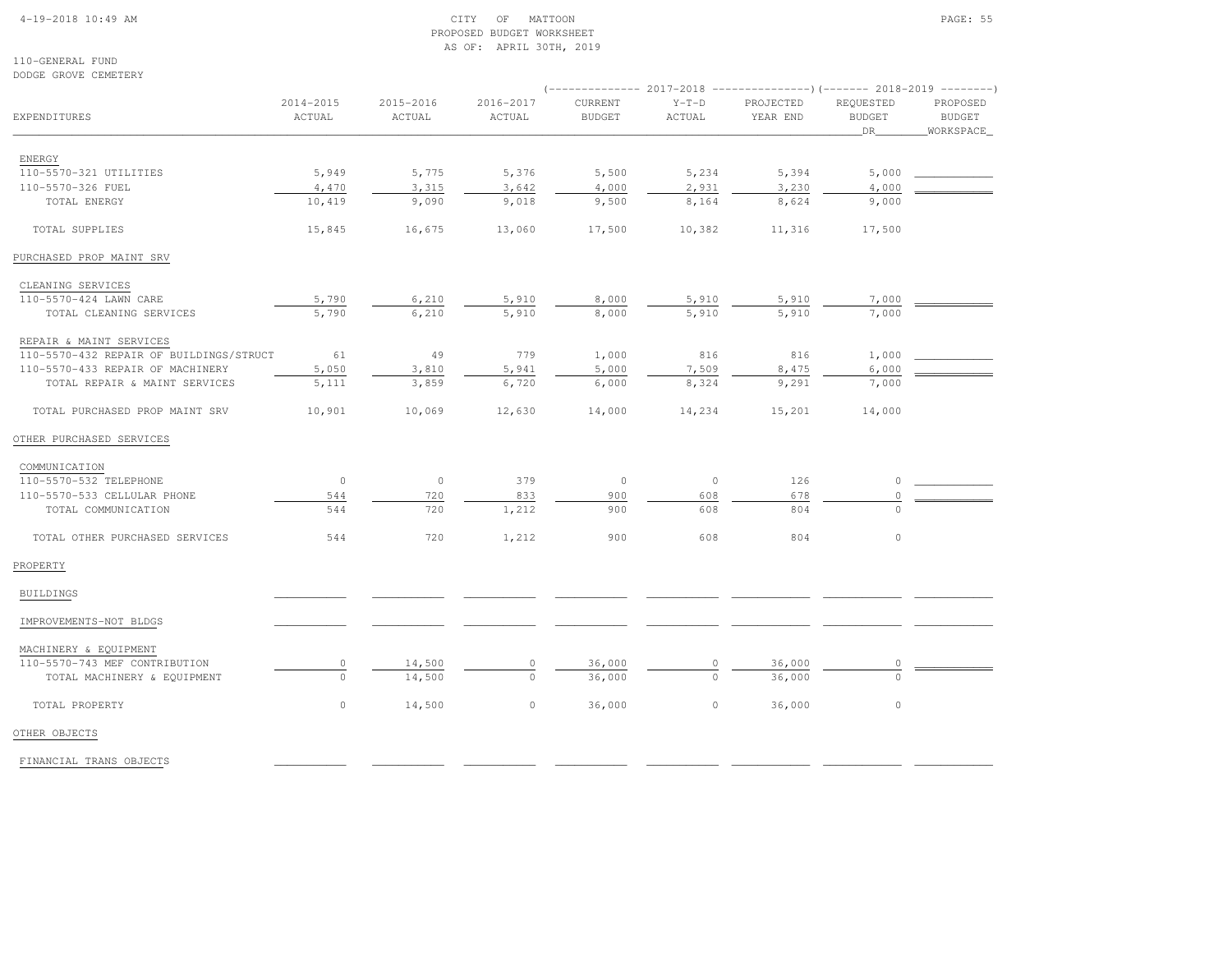## 4-19-2018 10:49 AM CITY OF MATTOON PAGE: 56 PROPOSED BUDGET WORKSHEETAS OF: APRIL 30TH, 2019

110-GENERAL FUNDDODGE GROVE CEMETERY

| EXPENDITURES                   | 2014-2015<br>ACTUAL | 2015-2016<br>ACTUAL | 2016-2017<br>ACTUAL | CURRENT<br>BUDGET | $Y-T-D$<br>ACTUAL | (-------------- 2017-2018 -----------------) (------- 2018-2019 ---------)<br>PROJECTED<br>YEAR END | REQUESTED<br>BUDGET | PROPOSED<br>BUDGET |
|--------------------------------|---------------------|---------------------|---------------------|-------------------|-------------------|-----------------------------------------------------------------------------------------------------|---------------------|--------------------|
|                                |                     |                     |                     |                   |                   |                                                                                                     | DR                  | WORKSPACE          |
| FINANCIAL TRANS OBJECTS        |                     |                     |                     |                   |                   |                                                                                                     |                     |                    |
| 110-5570-828 REAL ESTATE TAXES | 564                 | 600                 | 612                 | 650               | 611               | 611                                                                                                 | 650                 |                    |
| TOTAL FINANCIAL TRANS OBJECTS  | 564                 | 600                 | 612                 | 650               | 611               | 611                                                                                                 | 650                 |                    |
| COMPUTER INFO SYS OBJECT       |                     |                     |                     |                   |                   |                                                                                                     |                     |                    |
| TOTAL OTHER OBJECTS            | 564                 | 600                 | 612                 | 650               | 611               | 611                                                                                                 | 650                 |                    |
| TOTAL DODGE GROVE CEMETERY     | 194,940             | 213,961             | 176,729             | 206,878           | 151,807           | 197,174                                                                                             | 171,783             |                    |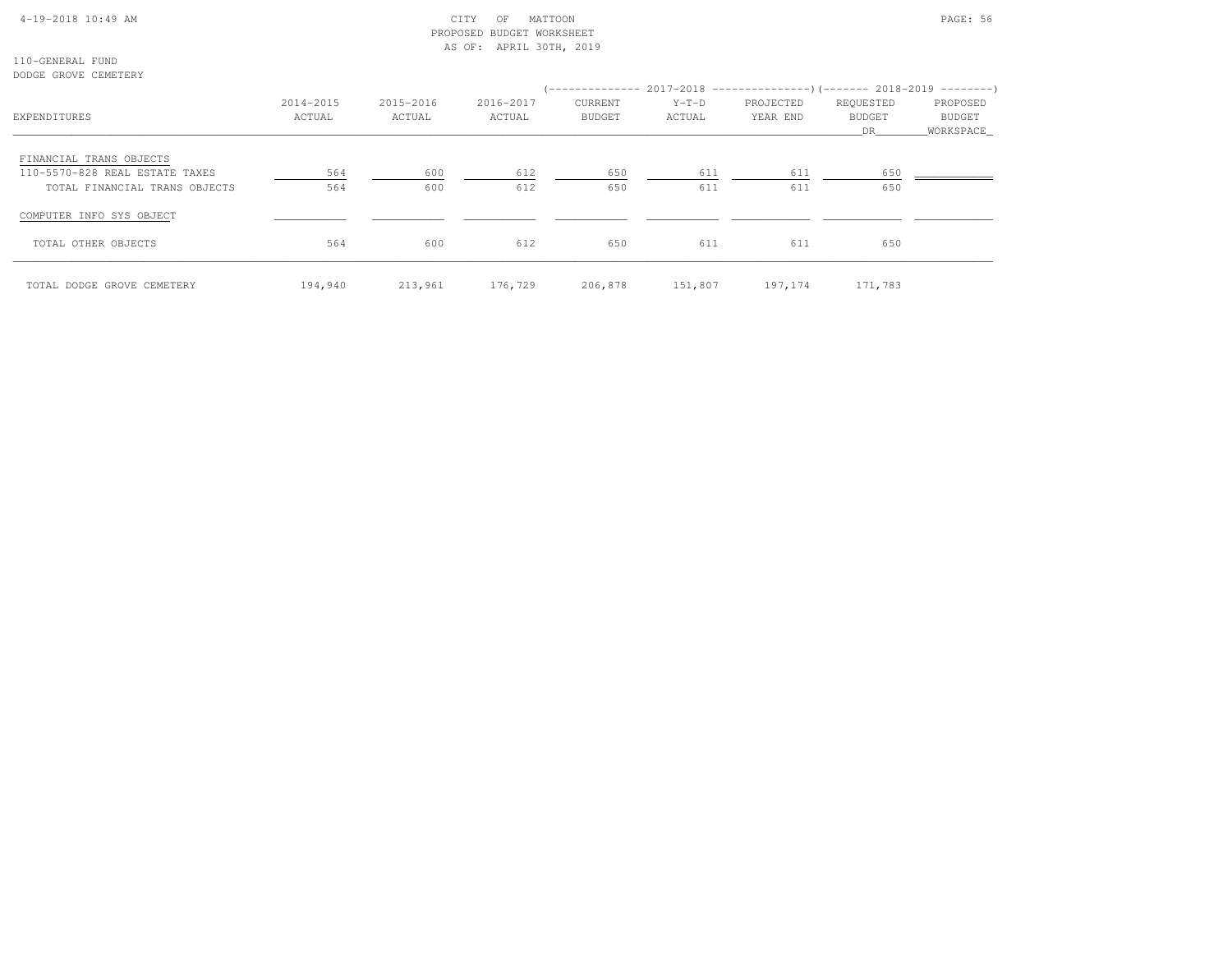| 4-19-2018 10:49 AM |           |           | CITY<br>MATTOON<br>OF     |         |         |           |           | PAGE: 57  |
|--------------------|-----------|-----------|---------------------------|---------|---------|-----------|-----------|-----------|
|                    |           |           | PROPOSED BUDGET WORKSHEET |         |         |           |           |           |
|                    |           |           | AS OF: APRIL 30TH, 2019   |         |         |           |           |           |
| 110-GENERAL FUND   |           |           |                           |         |         |           |           |           |
| CAPITAL OUTLAY     |           |           |                           |         |         |           |           |           |
|                    |           |           |                           |         |         |           |           |           |
|                    | 2014-2015 | 2015-2016 | 2016-2017                 | CURRENT | $Y-T-D$ | PROJECTED | REQUESTED | PROPOSED  |
| EXPENDITURES       | ACTUAL    | ACTUAL    | ACTUAL                    | BUDGET  | ACTUAL  | YEAR END  | BUDGET    | BUDGET    |
|                    |           |           |                           |         |         |           | DR        | WORKSPACE |
|                    |           |           |                           |         |         |           |           |           |
|                    |           |           |                           |         |         |           |           |           |
| CAPITAL OUTLAY     |           |           |                           |         |         |           |           |           |
|                    |           |           |                           |         |         |           |           |           |
| CAPITAL OUTLAY     |           |           |                           |         |         |           |           |           |
|                    |           |           |                           |         |         |           |           |           |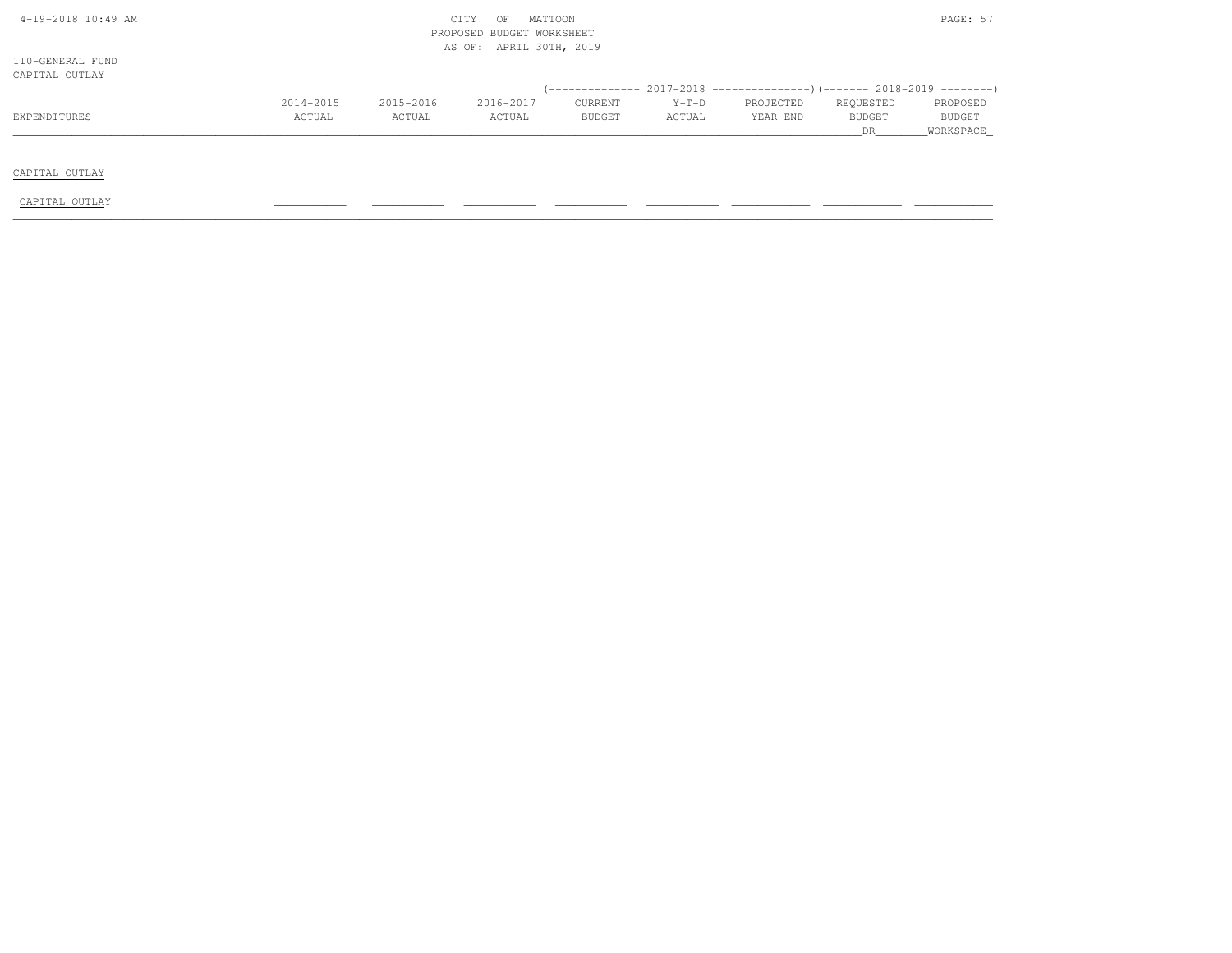## 4-19-2018 10:49 AM CITY OF MATTOON PAGE: 58 PROPOSED BUDGET WORKSHEETAS OF: APRIL 30TH, 2019

110-GENERAL FUNDECONOMIC DEVELOPMENT

| HOONONIEU DIVIDIOININI          |                     |                     |                     |                                 |                   | (-------------- 2017-2018 --------------------- 2018-2019 ---------- ) |                           |                                 |
|---------------------------------|---------------------|---------------------|---------------------|---------------------------------|-------------------|------------------------------------------------------------------------|---------------------------|---------------------------------|
| EXPENDITURES                    | 2014-2015<br>ACTUAL | 2015-2016<br>ACTUAL | 2016-2017<br>ACTUAL | <b>CURRENT</b><br><b>BUDGET</b> | $Y-T-D$<br>ACTUAL | PROJECTED<br>YEAR END                                                  | REQUESTED<br>BUDGET<br>DR | PROPOSED<br>BUDGET<br>WORKSPACE |
| OTHER PURCHASED SERVICES        |                     |                     |                     |                                 |                   |                                                                        |                           |                                 |
| PROFESSIONAL SERVICES           |                     |                     |                     |                                 |                   |                                                                        |                           |                                 |
| OTHER PURCHASED SERVICES        |                     |                     |                     |                                 |                   |                                                                        |                           |                                 |
| 110-5651-571 DUES & MEMBERSHIPS | 50,000              | 50,375              | 50,000              | 50,000                          | 50,000            | 50,000                                                                 | 50,000                    |                                 |
| TOTAL OTHER PURCHASED SERVICES  | 50,000              | 50,375              | 50,000              | 50,000                          | 50,000            | 50,000                                                                 | 50,000                    |                                 |
| TOTAL OTHER PURCHASED SERVICES  | 50,000              | 50,375              | 50,000              | 50,000                          | 50,000            | 50,000                                                                 | 50,000                    |                                 |
| TOTAL ECONOMIC DEVELOPMENT      | 50,000              | 50,375              | 50,000              | 50,000                          | 50,000            | 50,000                                                                 | 50,000                    |                                 |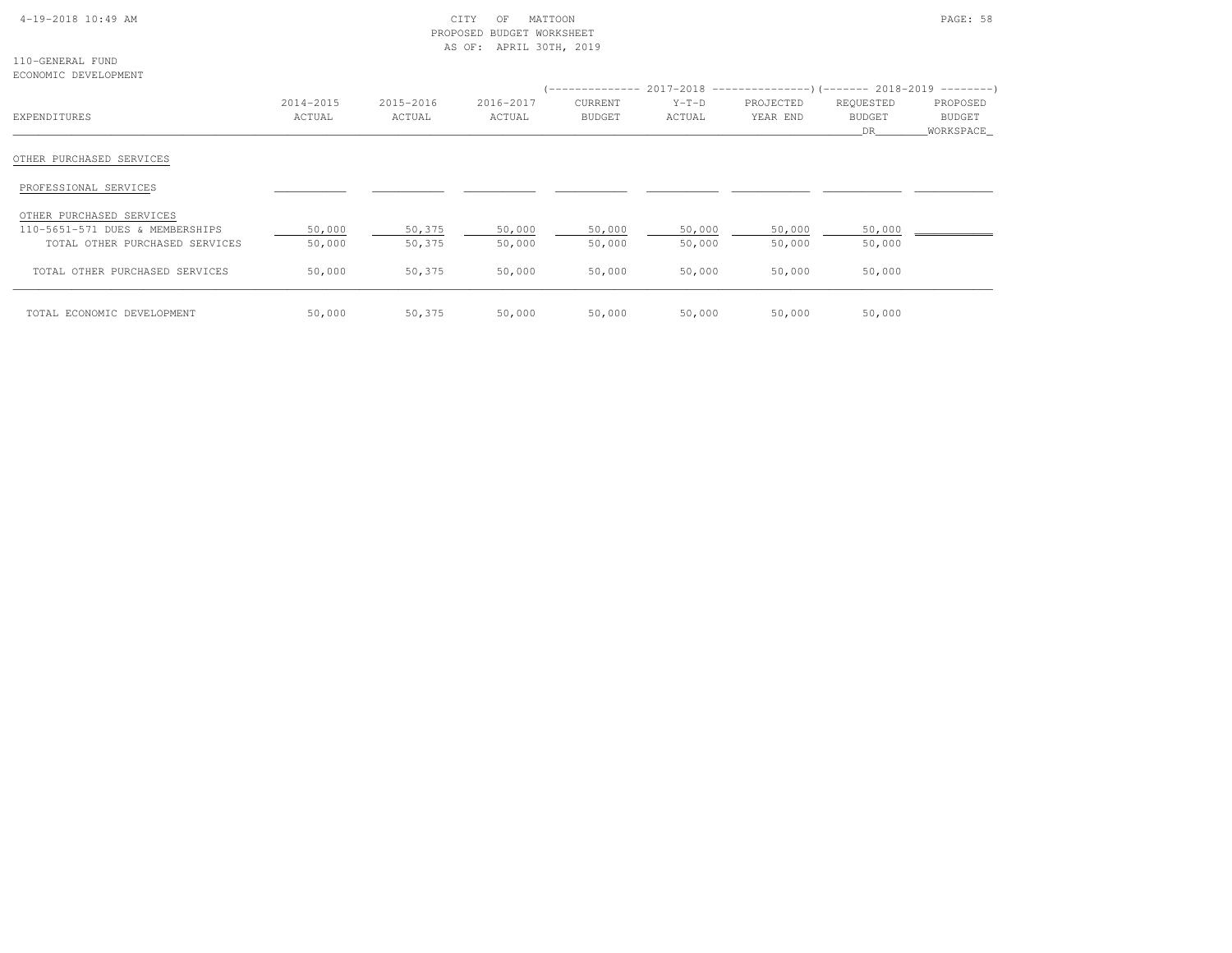| 4-19-2018 10:49 AM |  |
|--------------------|--|

### $\begin{array}{ccc} \text{CITY} & \text{OF} & \text{MATION} \end{array}$  PROPOSED BUDGET WORKSHEETAS OF: APRIL 30TH, 2019

110-GENERAL FUNDER

| ERI/ENERGY                            |           |           |           |                |         | (-------------- 2017-2018 ----------------) (------- 2018-2019 ---------) |               |           |
|---------------------------------------|-----------|-----------|-----------|----------------|---------|---------------------------------------------------------------------------|---------------|-----------|
|                                       | 2014-2015 | 2015-2016 | 2016-2017 | <b>CURRENT</b> | $Y-T-D$ | PROJECTED                                                                 | REQUESTED     | PROPOSED  |
| EXPENDITURES                          | ACTUAL    | ACTUAL    | ACTUAL    | <b>BUDGET</b>  | ACTUAL  | YEAR END                                                                  | <b>BUDGET</b> | BUDGET    |
|                                       |           |           |           |                |         |                                                                           | DR.           | WORKSPACE |
| OTHER OBJECTS                         |           |           |           |                |         |                                                                           |               |           |
| FINANCIAL TRANS OBJECTS               |           |           |           |                |         |                                                                           |               |           |
| 110-5715-817 DEBT SERVICES-ERI/ENERGY | 78,650    | 80,608    | 82,586    | 219,653        | 228,406 | 228,406                                                                   | 221,761       |           |
| TOTAL FINANCIAL TRANS OBJECTS         | 78,650    | 80,608    | 82,586    | 219,653        | 228,406 | 228,406                                                                   | 221,761       |           |
| TOTAL OTHER OBJECTS                   | 78,650    | 80,608    | 82,586    | 219,653        | 228,406 | 228,406                                                                   | 221,761       |           |
| TOTAL ERI/ENERGY                      | 78,650    | 80,608    | 82,586    | 219,653        | 228,406 | 228,406                                                                   | 221,761       |           |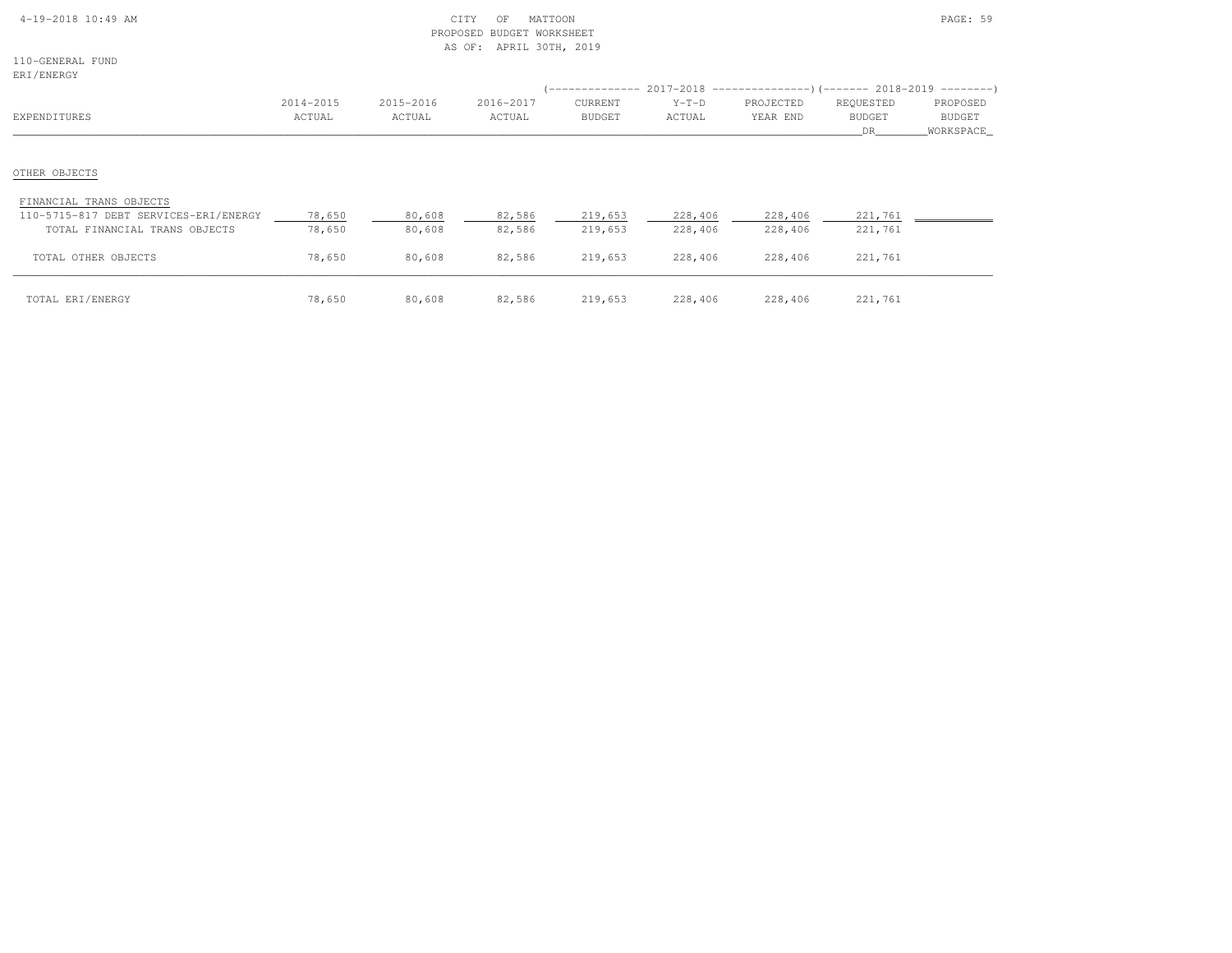## 4-19-2018 10:49 AM CITY OF MATTOON PAGE: 60 PROPOSED BUDGET WORKSHEETAS OF: APRIL 30TH, 2019

110-GENERAL FUNDDEBT SERVICE

| DERI PEKATCE                   |                     |                     |                     |                          |                   |                                                                                                       |                                  |                                         |
|--------------------------------|---------------------|---------------------|---------------------|--------------------------|-------------------|-------------------------------------------------------------------------------------------------------|----------------------------------|-----------------------------------------|
| EXPENDITURES                   | 2014-2015<br>ACTUAL | 2015-2016<br>ACTUAL | 2016-2017<br>ACTUAL | CURRENT<br><b>BUDGET</b> | $Y-T-D$<br>ACTUAL | $($ -------------- 2017-2018 ----------------) (------- 2018-2019 ---------)<br>PROJECTED<br>YEAR END | REQUESTED<br><b>BUDGET</b><br>DR | PROPOSED<br><b>BUDGET</b><br>WORKSPACE_ |
| OTHER OBJECTS                  |                     |                     |                     |                          |                   |                                                                                                       |                                  |                                         |
| FINANCIAL TRANS OBJECTS        |                     |                     |                     |                          |                   |                                                                                                       |                                  |                                         |
| 110-5716-817 DEBT SERVICES     | $\Omega$            | $\circ$             | $\circ$             | $\Omega$                 | 443               | 443                                                                                                   |                                  |                                         |
| 110-5716-818 FISCAL AGENT FEES | 135                 | 131                 | 102                 | 500                      | 37                | 37                                                                                                    | 500                              |                                         |
| 110-5716-819 INTEREST EXPENSE  | 41,482              | 26,517              | 21,239              | 15,753                   | 7,000             | 7,000                                                                                                 | 10,145                           |                                         |
| TOTAL FINANCIAL TRANS OBJECTS  | 41,617              | 26,648              | 21,341              | 16,253                   | 7,480             | 7,480                                                                                                 | 10,645                           |                                         |
| TOTAL OTHER OBJECTS            | 41,617              | 26,648              | 21,341              | 16,253                   | 7,480             | 7,480                                                                                                 | 10,645                           |                                         |
| TOTAL DEBT SERVICE             | 41,617              | 26,648              | 21,341              | 16,253                   | 7,480             | 7,480                                                                                                 | 10,645                           |                                         |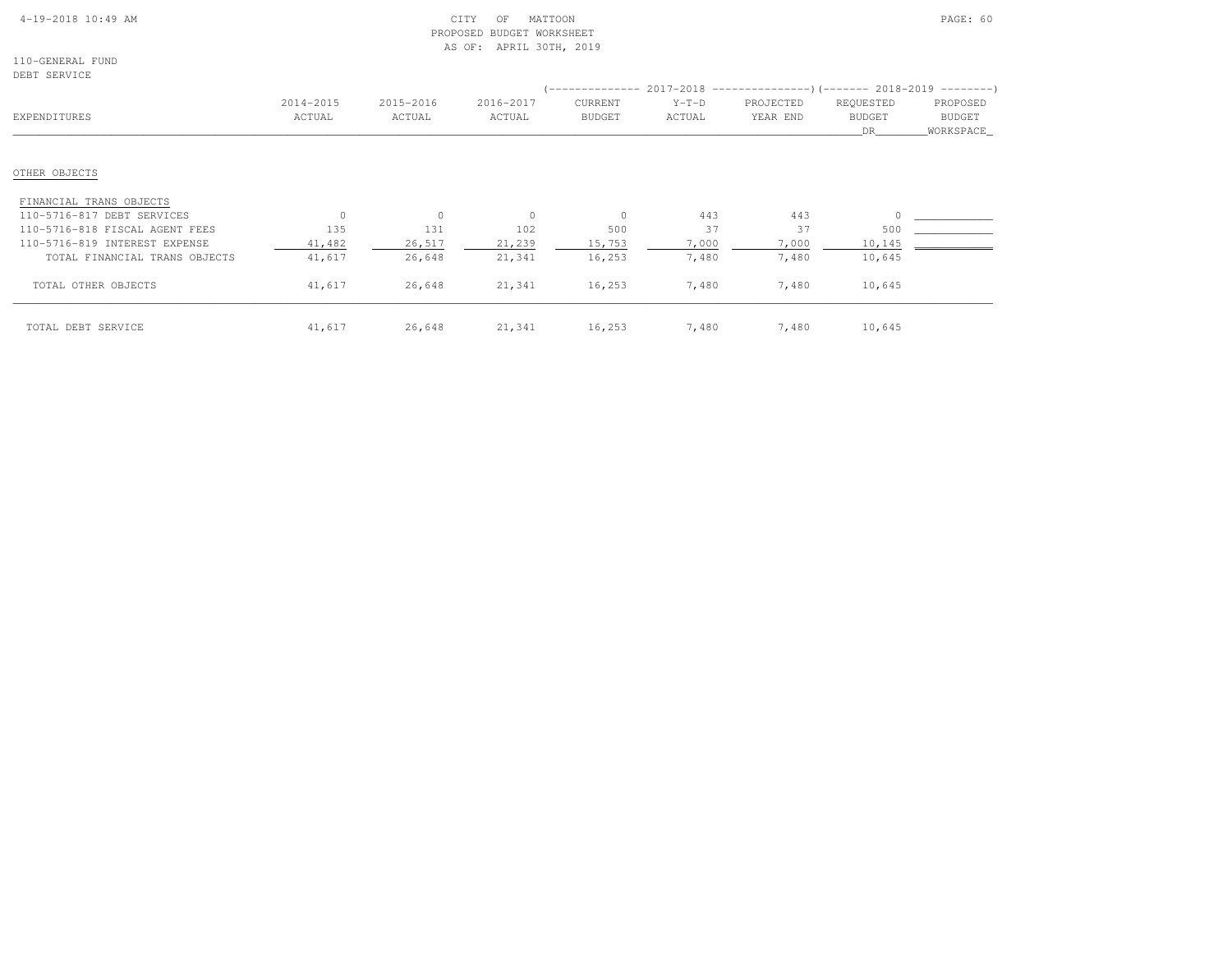| $4-19-2018$ $10:49$ AM |  |  |
|------------------------|--|--|

## $\text{CITY}$  of MATTOON PAGE: 61 PROPOSED BUDGET WORKSHEETAS OF: APRIL 30TH, 2019

110-GENERAL FUND2003A ERI GO BONDS

| LVVJII LINI UV LVIILU |               |           |           |               |         |                                                                              |               |               |
|-----------------------|---------------|-----------|-----------|---------------|---------|------------------------------------------------------------------------------|---------------|---------------|
|                       |               |           |           |               |         | $(-$ ------------- 2017-2018 -----------------) (------- 2018-2019 --------) |               |               |
|                       | 2014-2015     | 2015-2016 | 2016-2017 | CURRENT       | $Y-T-D$ | PROJECTED                                                                    | REQUESTED     | PROPOSED      |
| EXPENDITURES          | <b>ACTUAL</b> | ACTUAL    | ACTUAL    | <b>BUDGET</b> | ACTUAL  | YEAR END                                                                     | <b>BUDGET</b> | <b>BUDGET</b> |
|                       |               |           |           |               |         |                                                                              |               | WORKSPACE     |

OTHER OBJECTS

FINANCIAL TRANS OBJECTS \_\_\_\_\_\_\_\_\_\_\_ \_\_\_\_\_\_\_\_\_\_\_ \_\_\_\_\_\_\_\_\_\_\_ \_\_\_\_\_\_\_\_\_\_\_ \_\_\_\_\_\_\_\_\_\_\_ \_\_\_\_\_\_\_\_\_\_\_\_ \_\_\_\_\_\_\_\_\_\_\_\_ \_\_\_\_\_\_\_\_\_\_\_\_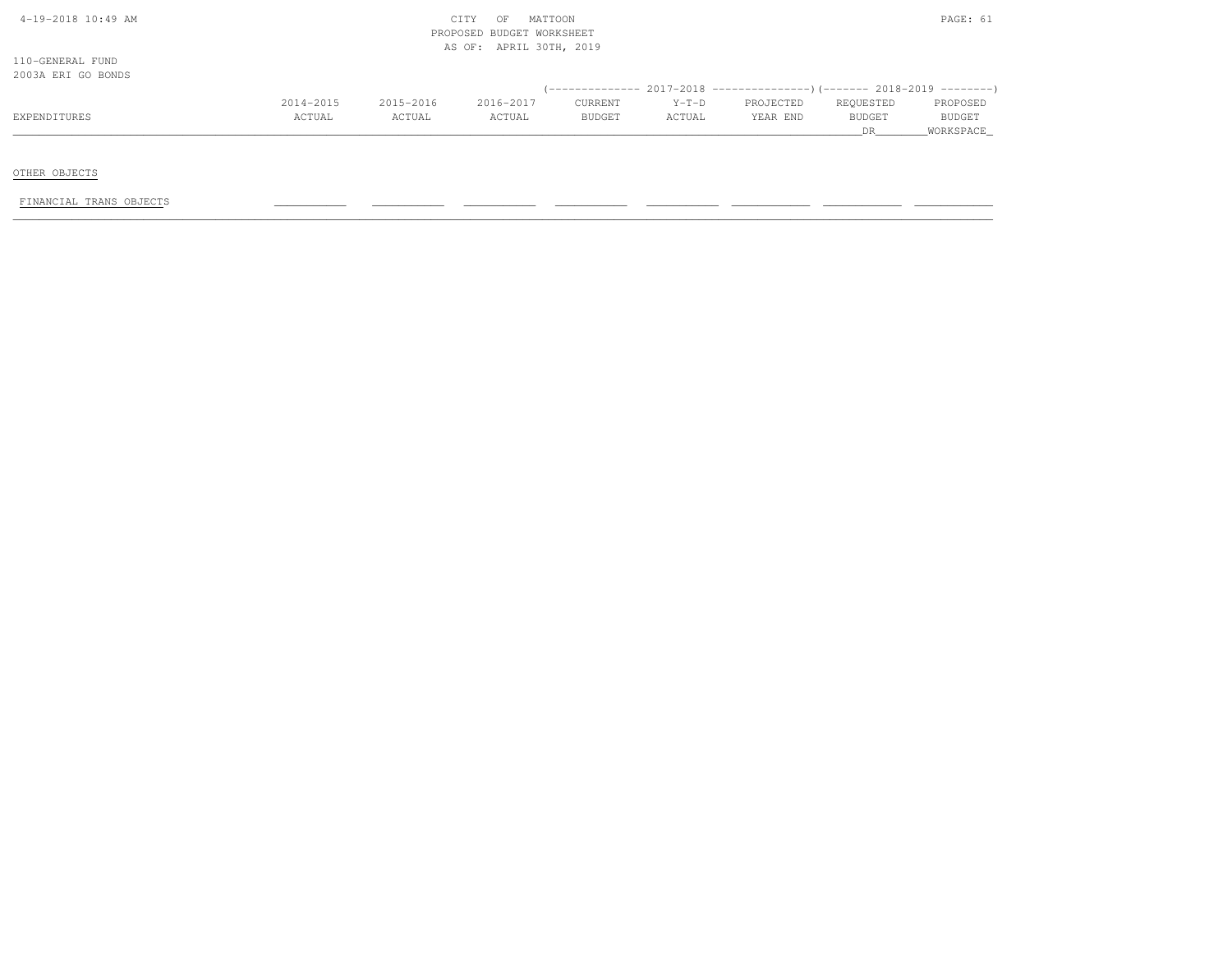### 4-19-2018 10:49 AM CITY OF MATTOON PAGE: 62 PROPOSED BUDGET WORKSHEETAS OF: APRIL 30TH, 2019

110-GENERAL FUND2005B REF GO BONDS

| CANDA KEL GA DAMDI                                                  |                     |                     |                     |                                 |                    | -------------- 2017-2018 -------------------- (------- 2018-2019 ---------) |                                   |                                 |
|---------------------------------------------------------------------|---------------------|---------------------|---------------------|---------------------------------|--------------------|-----------------------------------------------------------------------------|-----------------------------------|---------------------------------|
| EXPENDITURES                                                        | 2014-2015<br>ACTUAL | 2015-2016<br>ACTUAL | 2016-2017<br>ACTUAL | <b>CURRENT</b><br><b>BUDGET</b> | $Y-T-D$<br>ACTUAL  | PROJECTED<br>YEAR END                                                       | REQUESTED<br><b>BUDGET</b><br>DR. | PROPOSED<br>BUDGET<br>WORKSPACE |
| OTHER OBJECTS                                                       |                     |                     |                     |                                 |                    |                                                                             |                                   |                                 |
| FINANCIAL TRANS OBJECTS                                             |                     |                     |                     |                                 |                    |                                                                             |                                   |                                 |
| 110-5719-817 2005B REFUNDING BONDS<br>TOTAL FINANCIAL TRANS OBJECTS | 855,000<br>855,000  | 165,000<br>165,000  | 170,000<br>170,000  | 175,000<br>175,000              | 175,000<br>175,000 | 175,000<br>175,000                                                          | 175,000<br>175,000                |                                 |
| TOTAL OTHER OBJECTS                                                 | 855,000             | 165,000             | 170,000             | 175,000                         | 175,000            | 175,000                                                                     | 175,000                           |                                 |
| TOTAL 2005B REF GO BONDS                                            | 855,000             | 165,000             | 170,000             | 175,000                         | 175,000            | 175,000                                                                     | 175,000                           |                                 |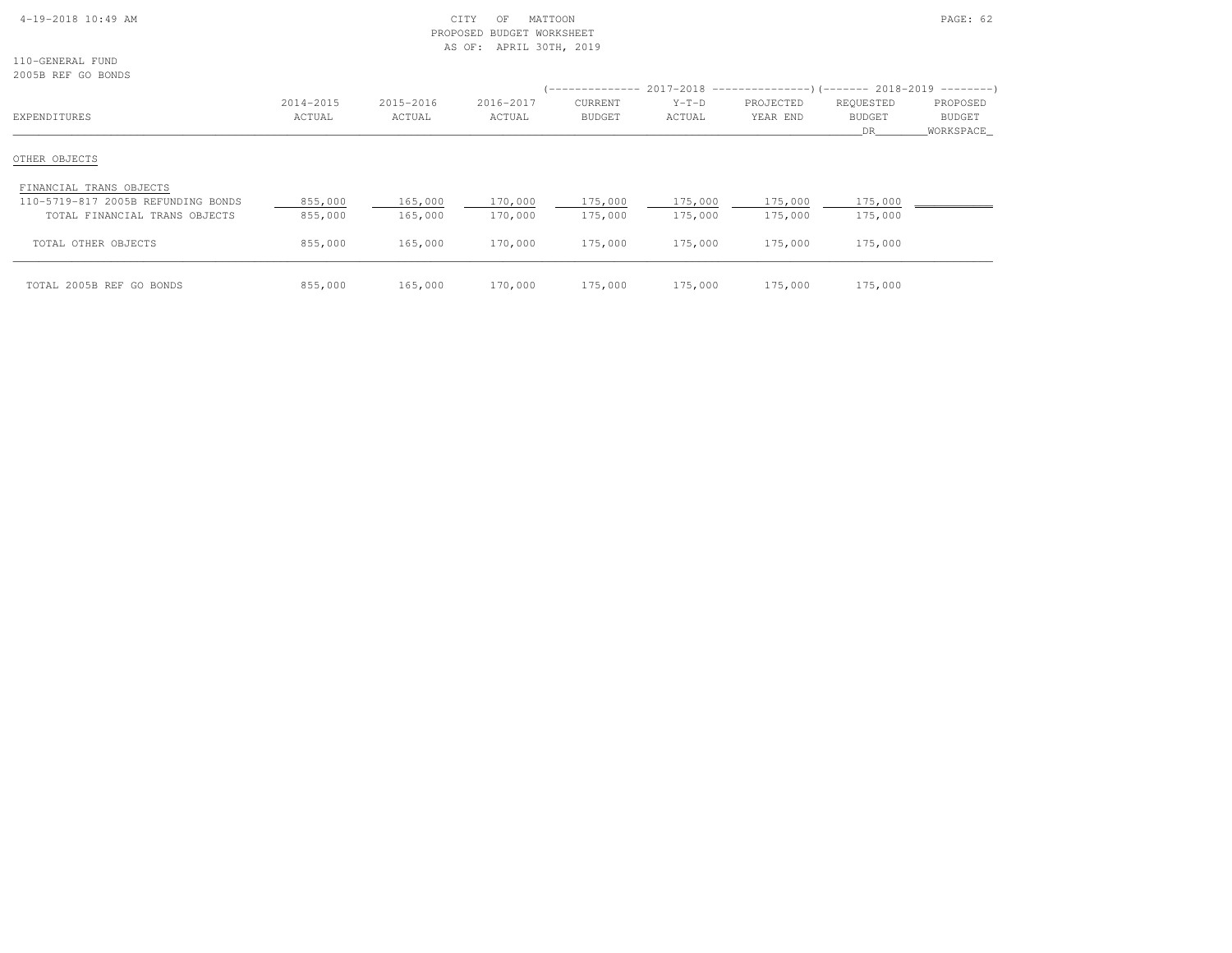|  |  | $4-19-2018$ $10:49$ AM |
|--|--|------------------------|

## $\text{CITY}$  of MATTOON  $\text{PAGE: } 63$  PROPOSED BUDGET WORKSHEETAS OF: APRIL 30TH, 2019

110-GENERAL FUNDKAL KAN WTR/SWR EXT

| IUID IUIN NIIV ONIVILLI |           |           |           |                |         |                                                                              |               |               |
|-------------------------|-----------|-----------|-----------|----------------|---------|------------------------------------------------------------------------------|---------------|---------------|
|                         |           |           |           |                |         | $(-$ ------------- 2017-2018 -----------------) (------- 2018-2019 --------) |               |               |
|                         | 2014-2015 | 2015-2016 | 2016-2017 | <b>CURRENT</b> | $Y-T-D$ | PROJECTED                                                                    | REQUESTED     | PROPOSED      |
| EXPENDITURES            | ACTUAL    | ACTUAL    | ACTUAL    | <b>BUDGET</b>  | ACTUAL  | YEAR END                                                                     | <b>BUDGET</b> | <b>BUDGET</b> |
|                         |           |           |           |                |         |                                                                              |               |               |

OTHER OBJECTS

FINANCIAL TRANS OBJECTS \_\_\_\_\_\_\_\_\_\_\_ \_\_\_\_\_\_\_\_\_\_\_ \_\_\_\_\_\_\_\_\_\_\_ \_\_\_\_\_\_\_\_\_\_\_ \_\_\_\_\_\_\_\_\_\_\_ \_\_\_\_\_\_\_\_\_\_\_\_ \_\_\_\_\_\_\_\_\_\_\_\_ \_\_\_\_\_\_\_\_\_\_\_\_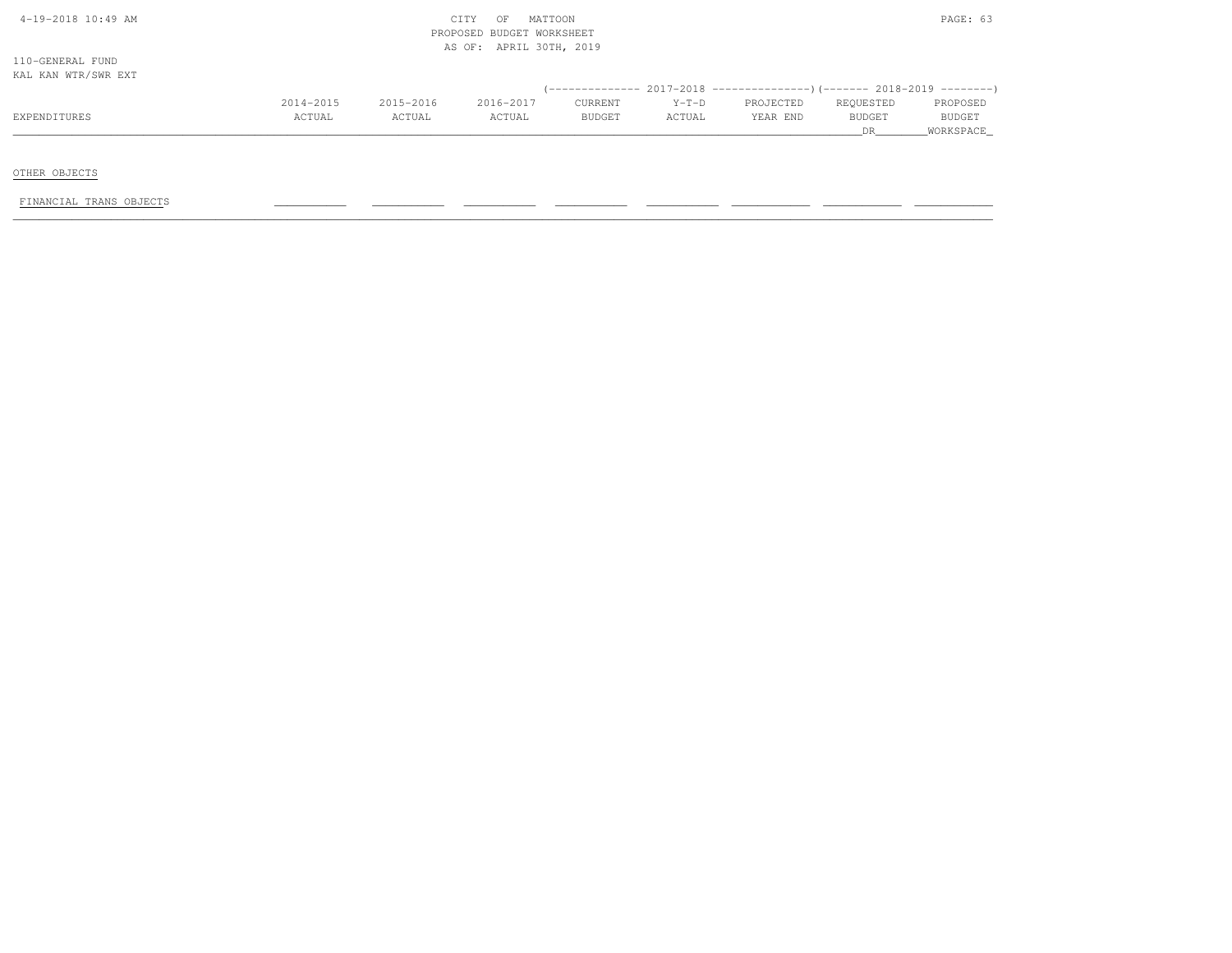#### 4-19-2018 10:49 AM CITY OF MATTOON PAGE: 64 PROPOSED BUDGET WORKSHEETAS OF: APRIL 30TH, 2019

110-GENERAL FUNDDEBT ISSUANCE COSTS

| EXPENDITURES                                                                                                           | 2014-2015<br>ACTUAL | 2015-2016<br>ACTUAL | 2016-2017<br>ACTUAL | <b>CURRENT</b><br><b>BUDGET</b> | $Y-T-D$<br>ACTUAL | PROJECTED<br>YEAR END | REOUESTED<br><b>BUDGET</b><br>DR | PROPOSED<br><b>BUDGET</b><br>WORKSPACE |
|------------------------------------------------------------------------------------------------------------------------|---------------------|---------------------|---------------------|---------------------------------|-------------------|-----------------------|----------------------------------|----------------------------------------|
| OTHER OBJECTS                                                                                                          |                     |                     |                     |                                 |                   |                       |                                  |                                        |
| FINANCIAL TRANS OBJECTS                                                                                                |                     |                     |                     |                                 |                   |                       |                                  |                                        |
| 110-5770-817 DEBT ISSUANCE COST                                                                                        | 6,881               | $\circ$             |                     |                                 |                   | $\circ$               |                                  |                                        |
| TOTAL FINANCIAL TRANS OBJECTS                                                                                          | 6,881               | $\Omega$            |                     |                                 |                   | $\cap$                |                                  |                                        |
| TOTAL OTHER OBJECTS                                                                                                    | 6,881               | $\circ$             | $\circ$             | $\circ$                         | $\circ$           | $\circ$               | $\circ$                          |                                        |
| TOTAL DEBT ISSUANCE COSTS                                                                                              | 6,881               | $\circ$             | $\circ$             | $\circ$                         | $\circ$           | $\circ$               | $\circ$                          |                                        |
|                                                                                                                        |                     |                     |                     |                                 |                   |                       |                                  |                                        |
| TOTAL EXPENDITURES                                                                                                     | 16,815,063          | 16,095,782          | 16,359,777          | 17,997,640                      | 16,076,135        | 17,456,480            | 18,321,394                       |                                        |
| REVENUE OVER/(UNDER) EXPENDITURES                                                                                      | 878,192             | 2,125,809           | 1,674,893           | 1,081,598                       | 733,345           | 1,449,979             | 449,442                          |                                        |
| OTHER FINANCING SOURCES                                                                                                |                     |                     |                     |                                 |                   |                       |                                  |                                        |
| 110-4902-010 TRFR FROM MOTOR FUEL TAX                                                                                  | $\sim$ 0            | $\circ$             | $\overline{0}$      | $\circ$                         | $\sim$ 0          | $\circ$               | 18,000                           |                                        |
| 110-4931-010 SALE OF CAPITAL ASSETS                                                                                    | 74,723              | 2,351               | 7,591               | 10,000                          | 40,485            | 35,067                | 10,000                           |                                        |
| 110-4945-010 BOND PROCEEDS                                                                                             | 704,568             | $\circ$             | $\circ$             | $\circ$                         | $\circ$           | $\circ$               | $\circ$                          |                                        |
| TOTAL OTHER FINANCING SOURCES                                                                                          | 779,290             | 2,351               | 7,591               | 10,000                          | 40,485            | 35,067                | 28,000                           |                                        |
| OTHER FINANCING (USES)                                                                                                 |                     |                     |                     |                                 |                   |                       |                                  |                                        |
| 110-5912-822 TRANSFER TO LIBRARY FUND                                                                                  | 434,671             | 434,654             | 441,360             | 454,344                         | 452,851           | 452,851               | 457,772                          |                                        |
| 110-5922-822 TRANSFER TO LIBRARY FUND                                                                                  | 40,305              | 40,466              | 42,508              | 38,254                          | 34,648            | 37,340                | 36,374                           |                                        |
| 110-5945-822 TRANSFER TO CAPITAL IMPROV                                                                                | 758,570             | 723,920             | 731,530             | 750,000                         | 616,354           | 729,526               | 730,000                          |                                        |
| TOTAL OTHER FINANCING (USES)                                                                                           | 1,233,546           | 1,199,041           | 1,215,398           | 1,242,598                       | 1,103,853         | 1,219,717             | 1,224,146                        |                                        |
| TOTAL OTHER FINANCING SOURCES (USES) (454,256) (1,196,690) (1,207,807) (1,232,598) (1,063,368) (1,184,650) (1,196,146) |                     |                     |                     |                                 |                   |                       |                                  |                                        |
| REVENUES & OTHER SOURCES OVER/                                                                                         |                     |                     |                     |                                 |                   |                       |                                  |                                        |
| (UNDER) EXPENDITURES & OTHER (USES)                                                                                    | 423,936             | 929,119             |                     | 467,086 ( 151,000) (            | 330,023)          | 265,329 (             | 746,704)                         |                                        |

\*\*\* END OF REPORT \*\*\*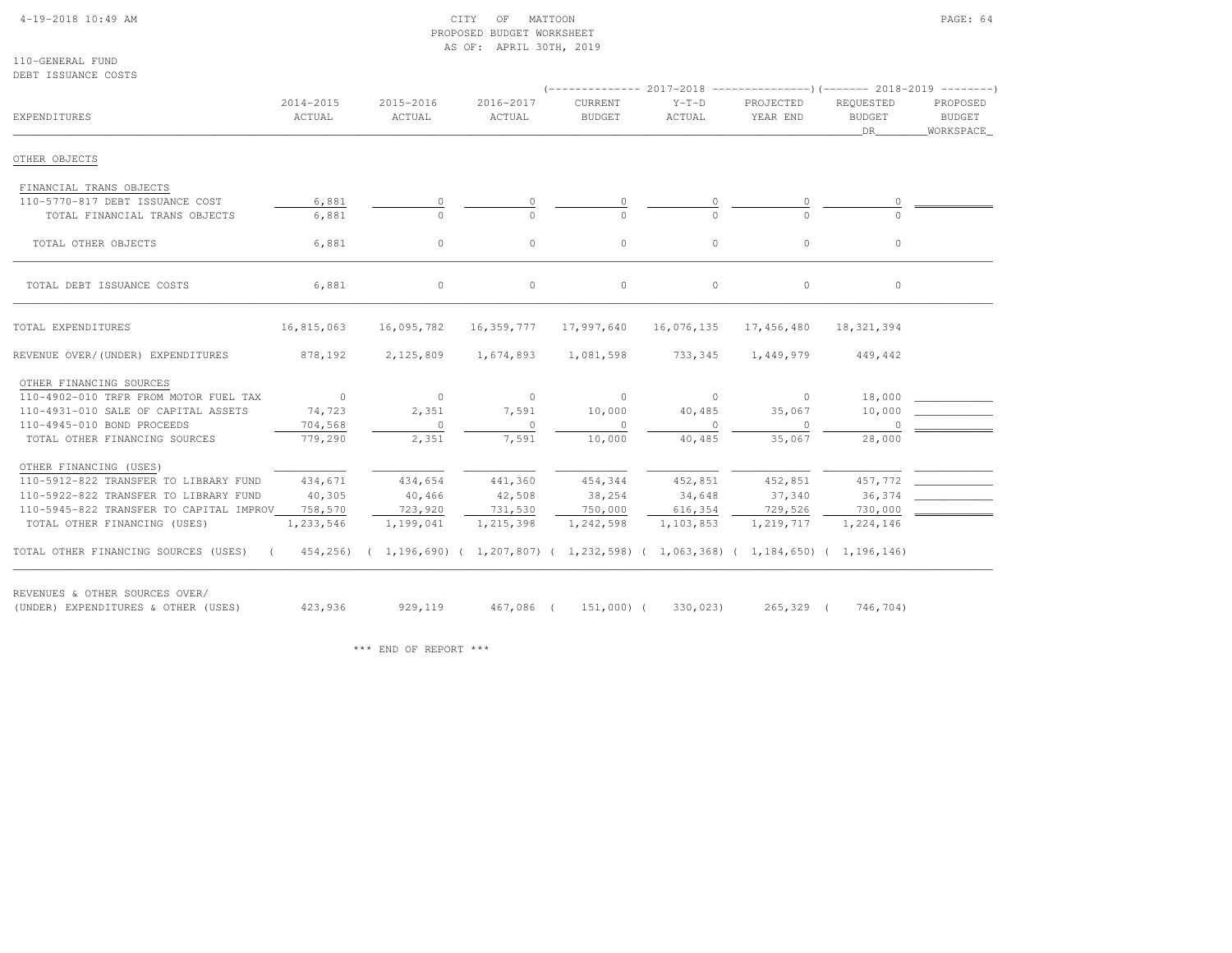### 4-19-2018 10:49 AM CITY OF MATTOON PAGE: 1 PROPOSED BUDGET WORKSHEETAS OF: APRIL 30TH, 2019

121-MOTOR FUEL TAX FUND

|                                               |                     |                     |                     |                                 |                   | $(-$ ------------- 2017-2018 -----------------) (------- 2018-2019 --------) |                                  |                                   |
|-----------------------------------------------|---------------------|---------------------|---------------------|---------------------------------|-------------------|------------------------------------------------------------------------------|----------------------------------|-----------------------------------|
| <b>REVENUES</b>                               | 2014-2015<br>ACTUAL | 2015-2016<br>ACTUAL | 2016-2017<br>ACTUAL | <b>CURRENT</b><br><b>BUDGET</b> | $Y-T-D$<br>ACTUAL | PROJECTED<br>YEAR END                                                        | REOUESTED<br><b>BUDGET</b><br>DR | PROPOSED<br>BUDGET<br>_WORKSPACE_ |
| INTERGOVERNMENTAL REV                         |                     |                     |                     |                                 |                   |                                                                              |                                  |                                   |
| FEDERAL GOVT GRANTS                           |                     |                     |                     |                                 |                   |                                                                              |                                  |                                   |
| 121-4313-023 FEDERAL CAPITAL GRANTS           | 174,156             | 0                   | 450,000             |                                 |                   |                                                                              |                                  |                                   |
| TOTAL FEDERAL GOVT GRANTS                     | 174,156             | $\Omega$            | 450,000             | $\cap$                          |                   |                                                                              |                                  |                                   |
| STATE GOVT GRANTS                             |                     |                     |                     |                                 |                   |                                                                              |                                  |                                   |
| STATE GOVT SHARED REV                         |                     |                     |                     |                                 |                   |                                                                              |                                  |                                   |
| 121-4332-010 MOTOR FUEL TAX                   | 574,681             | 476,035             | 469,556             | 472,000                         | 390,097           | 473,408                                                                      | 473,000                          |                                   |
| TOTAL STATE GOVT SHARED REV                   | 574,681             | 476,035             | 469,556             | 472,000                         | 390,097           | 473,408                                                                      | 473,000                          |                                   |
| TOTAL INTERGOVERNMENTAL REV                   | 748,837             | 476,035             | 919,556             | 472,000                         | 390,097           | 473,408                                                                      | 473,000                          |                                   |
| CHARGES FOR SERVICES                          |                     |                     |                     |                                 |                   |                                                                              |                                  |                                   |
| PUBLIC WORKS DEPT CHRGS                       |                     |                     |                     |                                 |                   |                                                                              |                                  |                                   |
| 121-4444-010 IDOT TRAFFIC SIGNAL MAINT 13,880 |                     | $\circ$             | 44,837              | 15,000                          | 14,706            | 25,844                                                                       | 20,000                           |                                   |
| TOTAL PUBLIC WORKS DEPT CHRGS                 | 13,880              | $\circ$             | 44,837              | 15,000                          | 14,706            | 25,844                                                                       | 20,000                           |                                   |
| TOTAL CHARGES FOR SERVICES                    | 13,880              | $\circ$             | 44,837              | 15,000                          | 14,706            | 25,844                                                                       | 20,000                           |                                   |
| INVESTMENT EARNINGS                           |                     |                     |                     |                                 |                   |                                                                              |                                  |                                   |
| INTEREST EARNINGS                             |                     |                     |                     |                                 |                   |                                                                              |                                  |                                   |
| 121-4610-010 INTEREST EARNINGS                | 323                 | 1,347               | 5,298               | 2,000                           | 8,624             | 8,901                                                                        | 3,000                            |                                   |
| TOTAL INTEREST EARNINGS                       | 323                 | 1,347               | 5,298               | 2,000                           | 8,624             | 8,901                                                                        | 3,000                            |                                   |
| TOTAL INVESTMENT EARNINGS                     | 323                 | 1,347               | 5,298               | 2,000                           | 8,624             | 8,901                                                                        | 3,000                            |                                   |
| CONTRIB & OTHER MISC REV                      |                     |                     |                     |                                 |                   |                                                                              |                                  |                                   |
| CONTRIBUTIONS & MISC REV                      |                     |                     |                     |                                 |                   |                                                                              |                                  |                                   |
| 121-4800-010 CONTRIBUTIONS & OTHER MISC       | $\circ$             | $\circ$             | 60                  | $\circ$                         |                   |                                                                              | $\circ$                          |                                   |
| TOTAL CONTRIBUTIONS & MISC REV                | $\cap$              | $\circ$             | 60                  | $\circ$                         |                   |                                                                              |                                  |                                   |
| TOTAL CONTRIB & OTHER MISC REV                | $\circ$             | $\mathbb O$         | 60                  | $\circ$                         | $\circ$           | $\circ$                                                                      | $\circ$                          |                                   |
| TOTAL REVENUES                                | 763,041             | 477,382             | 969,751             | 489,000                         | 413, 428          | 508,153                                                                      | 496,000                          |                                   |
|                                               |                     |                     |                     |                                 |                   |                                                                              |                                  |                                   |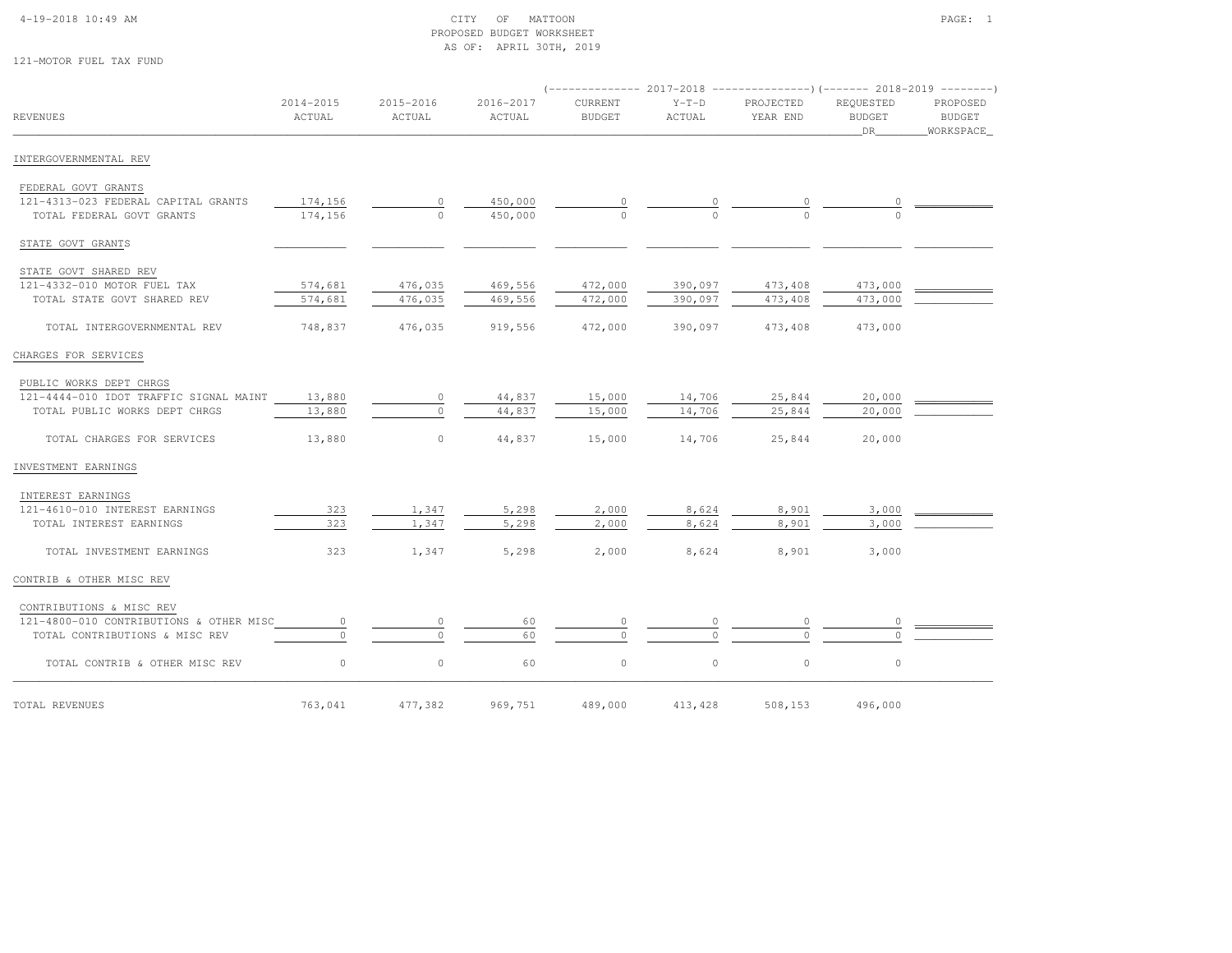## 4-19-2018 10:49 AM CITY OF MATTOON PAGE: 2 PROPOSED BUDGET WORKSHEETAS OF: APRIL 30TH, 2019

121-MOTOR FUEL TAX FUNDSTREETS

| STREETS                                 |                         |                     |                         |                          |                   |                                                                                              |                                  |                                        |
|-----------------------------------------|-------------------------|---------------------|-------------------------|--------------------------|-------------------|----------------------------------------------------------------------------------------------|----------------------------------|----------------------------------------|
| <b>EXPENDITURES</b>                     | $2014 - 2015$<br>ACTUAL | 2015-2016<br>ACTUAL | $2016 - 2017$<br>ACTUAL | CURRENT<br><b>BUDGET</b> | $Y-T-D$<br>ACTUAL | $(----------2017-2018$ ---------------) (------- 2018-2019 -------)<br>PROJECTED<br>YEAR END | REQUESTED<br><b>BUDGET</b><br>DR | PROPOSED<br><b>BUDGET</b><br>WORKSPACE |
| PERSONNEL SERVICES                      |                         |                     |                         |                          |                   |                                                                                              |                                  |                                        |
| SALARIES & WAGES                        |                         |                     |                         |                          |                   |                                                                                              |                                  |                                        |
| 121-5321-113 OVERTIME                   | 0                       |                     | 0                       | 25,000                   | 999               | 8,729                                                                                        | 15,000                           |                                        |
| TOTAL SALARIES & WAGES                  | $\Omega$                | $\Omega$            | $\Omega$                | 25,000                   | 999               | 8,729                                                                                        | 15,000                           |                                        |
| TOTAL PERSONNEL SERVICES                | $\circ$                 | $\mathbb O$         | $\circ$                 | 25,000                   | 999               | 8,729                                                                                        | 15,000                           |                                        |
| SUPPLIES                                |                         |                     |                         |                          |                   |                                                                                              |                                  |                                        |
| STREET MAINT SUPPLIES                   |                         |                     |                         |                          |                   |                                                                                              |                                  |                                        |
| 121-5321-351 CONCRETE                   | 47,624                  | 29,891              | 10,008                  | 50,000                   | 13,092            | 21,716                                                                                       | 30,000                           |                                        |
| 121-5321-352 AGGREGATE SURFACE COAT     | 14,168                  | 13,330              | 7,472                   | 20,000                   | 2,137             | 5,183                                                                                        | 10,000                           |                                        |
| 121-5321-353 COLD MIX ASPHALT           | 15,809                  | 14,618              | 37,056                  | 20,000                   | 7,723             | 13,231                                                                                       | 20,000                           |                                        |
| 121-5321-354 HOT MIX ASPHALT            | 39,654                  | 9,612               | 781                     | 60,000                   | 97,725            | 97,725                                                                                       | 80,000                           |                                        |
| 121-5321-355 CRACK SEALER               | $\Omega$                | $\circ$             | $\circ$                 | 1,000                    | $\Omega$          | $\Omega$                                                                                     | 1,000                            |                                        |
| 121-5321-359 OTHER STREET MTCE SUPPLIES | 8,241                   | 7,879               | 598                     | 7,500                    | 7,141             | 2,270                                                                                        | 7,500                            |                                        |
| TOTAL STREET MAINT SUPPLIES             | 125,497                 | 75,329              | 55,915                  | 158,500                  | 127,818           | 140,125                                                                                      | 148,500                          |                                        |
| SWR SYSTM MAINT SUPPLIES                |                         |                     |                         |                          |                   |                                                                                              |                                  |                                        |
| 121-5321-360 MISC CONCR SUPPLIES, FORMS | 8,109                   | 5,802               | 6,880                   | 7,500                    | 3,081             | 9,535                                                                                        | 7,500                            |                                        |
| 121-5321-361 AGGREGATE, CA-07           | $\circ$                 | 5,988               | $\circ$                 | 1,000                    | 1,669             | $\mathbb O$                                                                                  | 1,000                            |                                        |
| 121-5321-362 FLOWABLE FILL (CLSM)       | 336                     | 782                 | 1,682                   | 1,000                    | 374               | 2,056                                                                                        | 1,000                            |                                        |
| TOTAL SWR SYSTM MAINT SUPPLIES          | 8,445                   | 12,573              | 8,562                   | 9,500                    | 5,124             | 11,591                                                                                       | 9,500                            |                                        |
| TOTAL SUPPLIES                          | 133,942                 | 87,901              | 64,477                  | 168,000                  | 132,942           | 151,716                                                                                      | 158,000                          |                                        |
| PURCHASED PROP MAINT SRV                |                         |                     |                         |                          |                   |                                                                                              |                                  |                                        |
| <b>RENTALS</b>                          |                         |                     |                         |                          |                   |                                                                                              |                                  |                                        |
| CONSTRUCTION SERVICES                   |                         |                     |                         |                          |                   |                                                                                              |                                  |                                        |
| 121-5321-451 SEAL COAT                  | 119,409                 | 112,050             | 55,816                  | 133,000                  | 119,989           | 119,989                                                                                      | 110,000                          |                                        |
| 121-5321-452 AGGREGATE SURFACE COAT     | 32,216                  | 23,007              | 31,316                  | 33,000                   | 14,038            | 14,038                                                                                       | 25,000                           |                                        |
| TOTAL CONSTRUCTION SERVICES             | 151,625                 | 135,056             | 87,132                  | 166,000                  | 134,027           | 134,027                                                                                      | 135,000                          |                                        |
| TOTAL PURCHASED PROP MAINT SRV          | 151,625                 | 135,056             | 87,132                  | 166,000                  | 134,027           | 134,027                                                                                      | 135,000                          |                                        |
| OTHER PURCHASED SERVICES                |                         |                     |                         |                          |                   |                                                                                              |                                  |                                        |
| PROFESSIONAL SERVICES                   |                         |                     |                         |                          |                   |                                                                                              |                                  |                                        |
| ADVERTISING                             |                         |                     |                         |                          |                   |                                                                                              |                                  |                                        |
| 121-5321-540 ADVERTISING                | 25                      | 146                 | 163                     | 100                      | 0                 | 163                                                                                          | 100                              |                                        |
| TOTAL ADVERTISING                       | 25                      | 146                 | 163                     | 100                      | $\Omega$          | 163                                                                                          | 100                              |                                        |
| TOTAL OTHER PURCHASED SERVICES          | 25                      | 146                 | 163                     | 100                      | $\circ$           | 163                                                                                          | 100                              |                                        |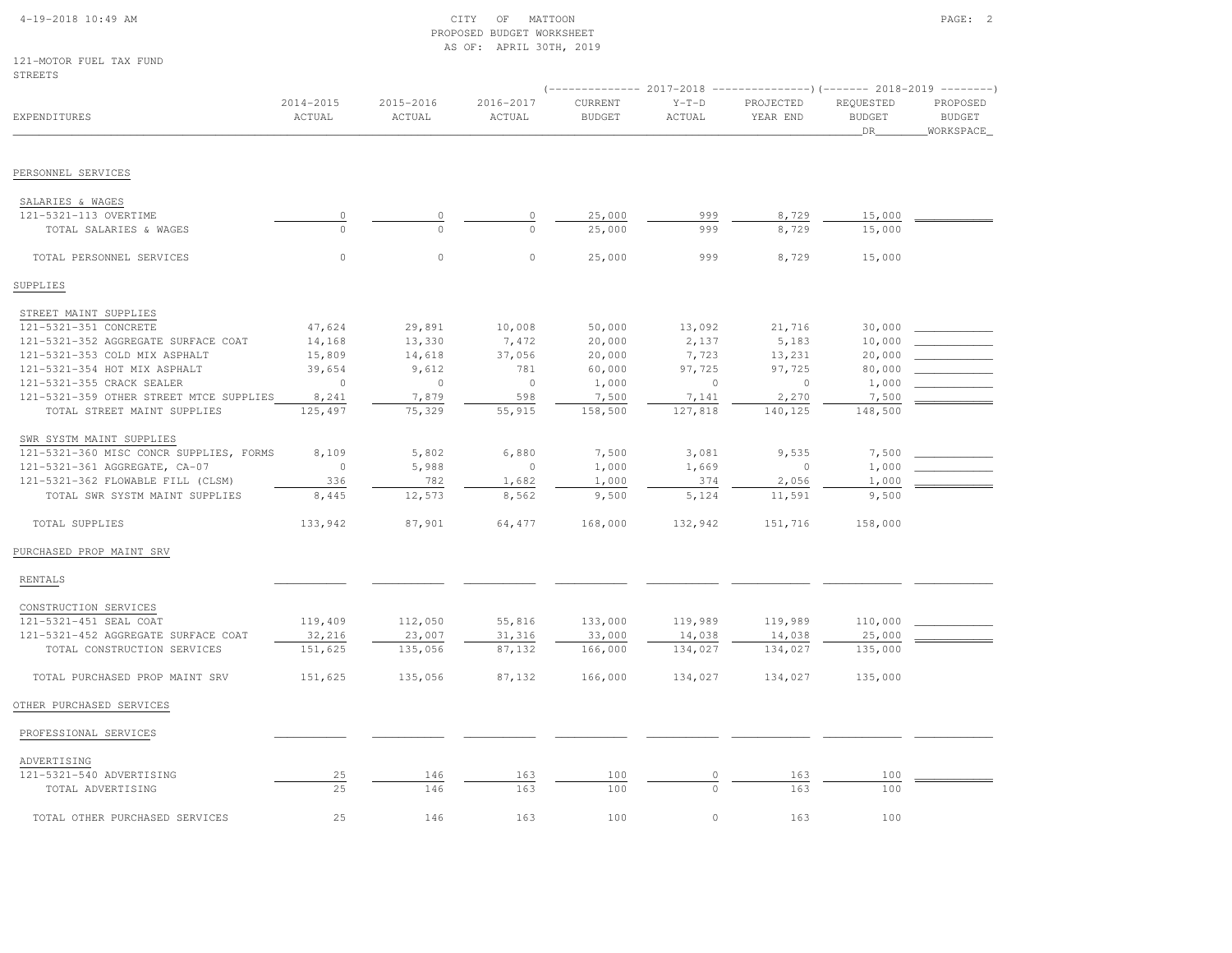| 4-19-2018 10:49 AM                      |           | CITY<br>MATTOON<br>OF<br>BUDGET WORKSHEET<br>PROPOSED<br>APRIL 30TH, 2019<br>AS OF: |           |           |         |           | PAGE: 3       |             |  |  |
|-----------------------------------------|-----------|-------------------------------------------------------------------------------------|-----------|-----------|---------|-----------|---------------|-------------|--|--|
| 121-MOTOR FUEL TAX FUND<br>STREETS      |           |                                                                                     |           |           |         |           |               |             |  |  |
|                                         |           |                                                                                     |           |           |         |           |               |             |  |  |
|                                         | 2014-2015 | 2015-2016                                                                           | 2016-2017 | CURRENT   | $Y-T-D$ | PROJECTED | REQUESTED     | PROPOSED    |  |  |
| EXPENDITURES                            | ACTUAL    | ACTUAL                                                                              | ACTUAL    | BUDGET    | ACTUAL  | YEAR END  | <b>BUDGET</b> | BUDGET      |  |  |
|                                         |           |                                                                                     |           |           |         |           | DR            | _WORKSPACE_ |  |  |
| PROPERTY                                |           |                                                                                     |           |           |         |           |               |             |  |  |
| IMPROVEMENTS-NOT BLDGS                  |           |                                                                                     |           |           |         |           |               |             |  |  |
| 121-5321-730 IMPROVEMENTS OTHER THAN BL | 276,668   | 231,119                                                                             | 839,098   | 194,000   | 87,425) | 273,003   | 529,000       |             |  |  |
| TOTAL IMPROVEMENTS-NOT BLDGS            | 276,668   | 231,119                                                                             | 839,098   | 194,000 ( | 87,425) | 273,003   | 529,000       |             |  |  |
| TOTAL PROPERTY                          | 276,668   | 231,119                                                                             | 839,098   | 194,000 ( | 87,425  | 273,003   | 529,000       |             |  |  |
| OTHER OBJECTS                           |           |                                                                                     |           |           |         |           |               |             |  |  |
| FINANCIAL TRANS OBJECTS                 |           |                                                                                     |           |           |         |           |               |             |  |  |
| TOTAL STREETS                           | 562,261   | 454,222                                                                             | 990,870   | 553,100   | 180,542 | 567,638   | 837,100       |             |  |  |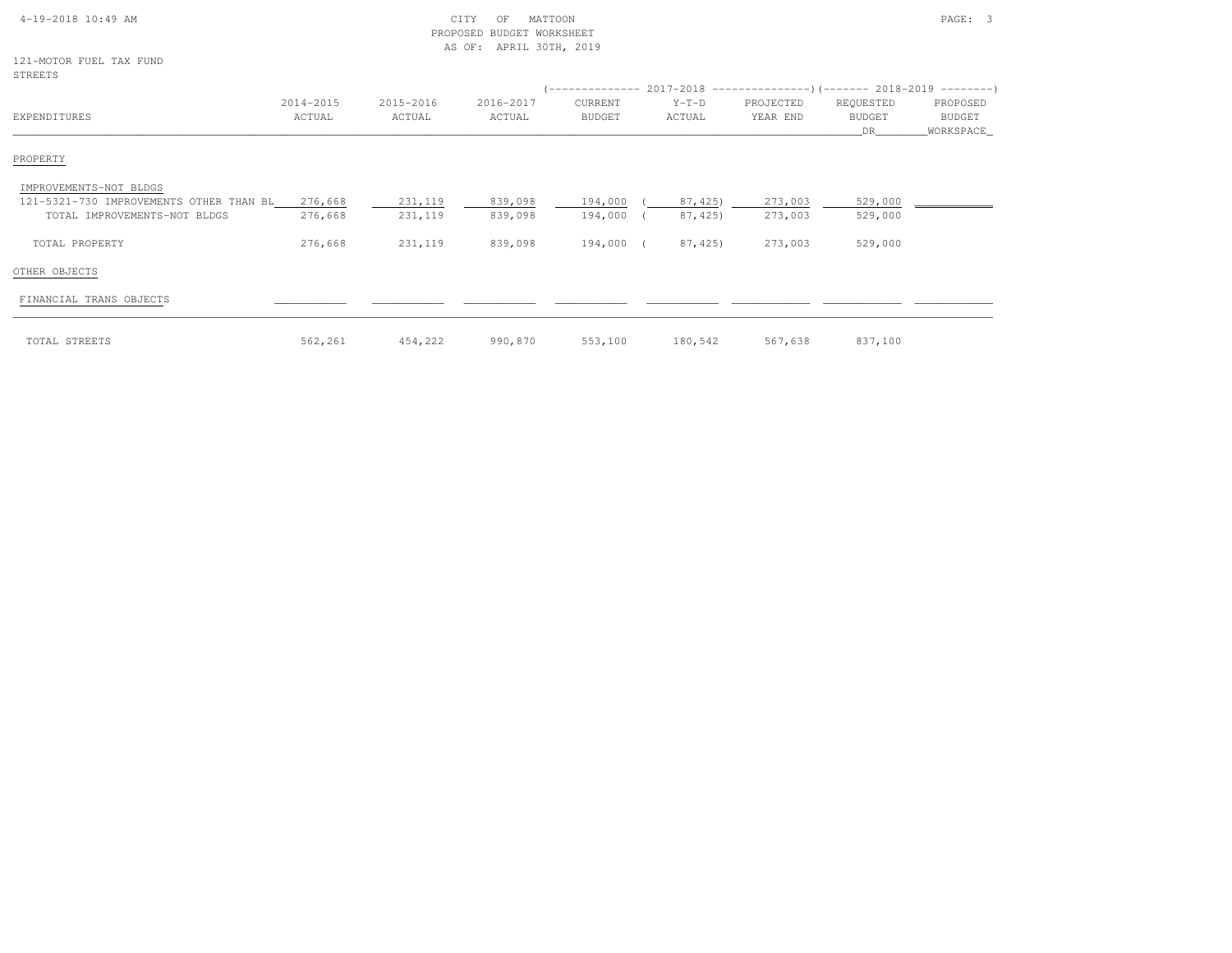| $4-19-2018$ 10:49 AM |  |  |
|----------------------|--|--|

# $\text{CITY}$  of MATTOON  $\text{PAGE: } 4$  PROPOSED BUDGET WORKSHEETAS OF: APRIL 30TH, 2019

121-MOTOR FUEL TAX FUNDSIDEWALKS & CROSSWALKS

| SIDEMALNS & CKUSSWALNS   |                     |                     |                     |                   |                   |                       |                           |                                   |  |
|--------------------------|---------------------|---------------------|---------------------|-------------------|-------------------|-----------------------|---------------------------|-----------------------------------|--|
| EXPENDITURES             | 2014-2015<br>ACTUAL | 2015-2016<br>ACTUAL | 2016-2017<br>ACTUAL | CURRENT<br>BUDGET | $Y-T-D$<br>ACTUAL | PROJECTED<br>YEAR END | REQUESTED<br>BUDGET<br>DR | PROPOSED<br>BUDGET<br>_WORKSPACE_ |  |
| SUPPLIES                 |                     |                     |                     |                   |                   |                       |                           |                                   |  |
| STREET MAINT SUPPLIES    |                     |                     |                     |                   |                   |                       |                           |                                   |  |
| PURCHASED PROP MAINT SRV |                     |                     |                     |                   |                   |                       |                           |                                   |  |
| CONSTRUCTION SERVICES    |                     |                     |                     |                   |                   |                       |                           |                                   |  |
| PROPERTY                 |                     |                     |                     |                   |                   |                       |                           |                                   |  |
| IMPROVEMENTS-NOT BLDGS   |                     |                     |                     |                   |                   |                       |                           |                                   |  |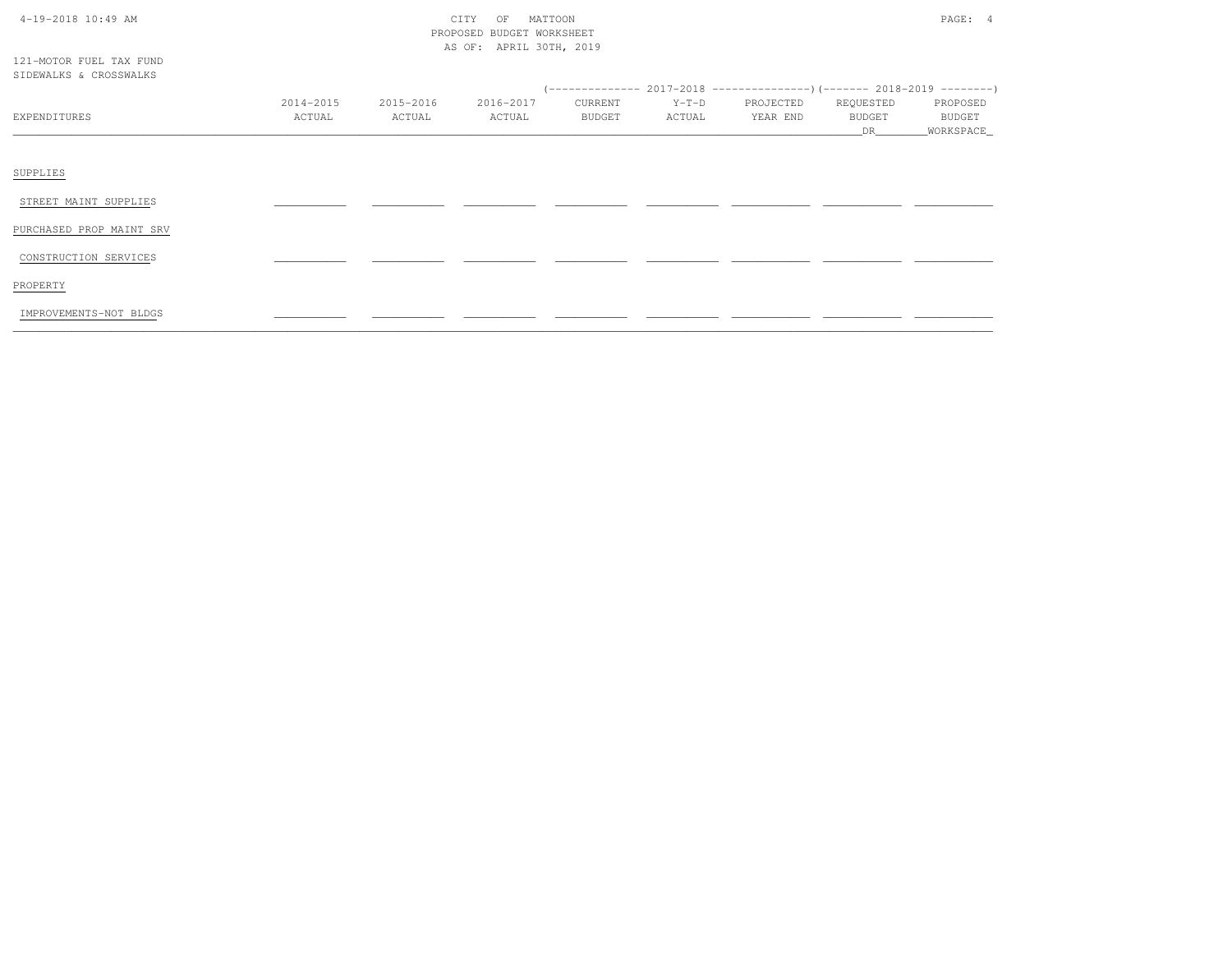| 4-19-2018 10:49 AM        |           |           | MATTOON<br>CITY<br>OF     |         |         |                                                                              |               | PAGE: 5   |
|---------------------------|-----------|-----------|---------------------------|---------|---------|------------------------------------------------------------------------------|---------------|-----------|
|                           |           |           | PROPOSED BUDGET WORKSHEET |         |         |                                                                              |               |           |
|                           |           |           | AS OF: APRIL 30TH, 2019   |         |         |                                                                              |               |           |
| 121-MOTOR FUEL TAX FUND   |           |           |                           |         |         |                                                                              |               |           |
| BRIDGES, VIADUCTS & GRADE |           |           |                           |         |         |                                                                              |               |           |
|                           |           |           |                           |         |         | $($ -------------- 2017-2018 ----------------) (------- 2018-2019 ---------) |               |           |
|                           | 2014-2015 | 2015-2016 | 2016-2017                 | CURRENT | $Y-T-D$ | PROJECTED                                                                    | REQUESTED     | PROPOSED  |
| EXPENDITURES              | ACTUAL    | ACTUAL    | ACTUAL                    | BUDGET  | ACTUAL  | YEAR END                                                                     | <b>BUDGET</b> | BUDGET    |
|                           |           |           |                           |         |         |                                                                              | DR.           | WORKSPACE |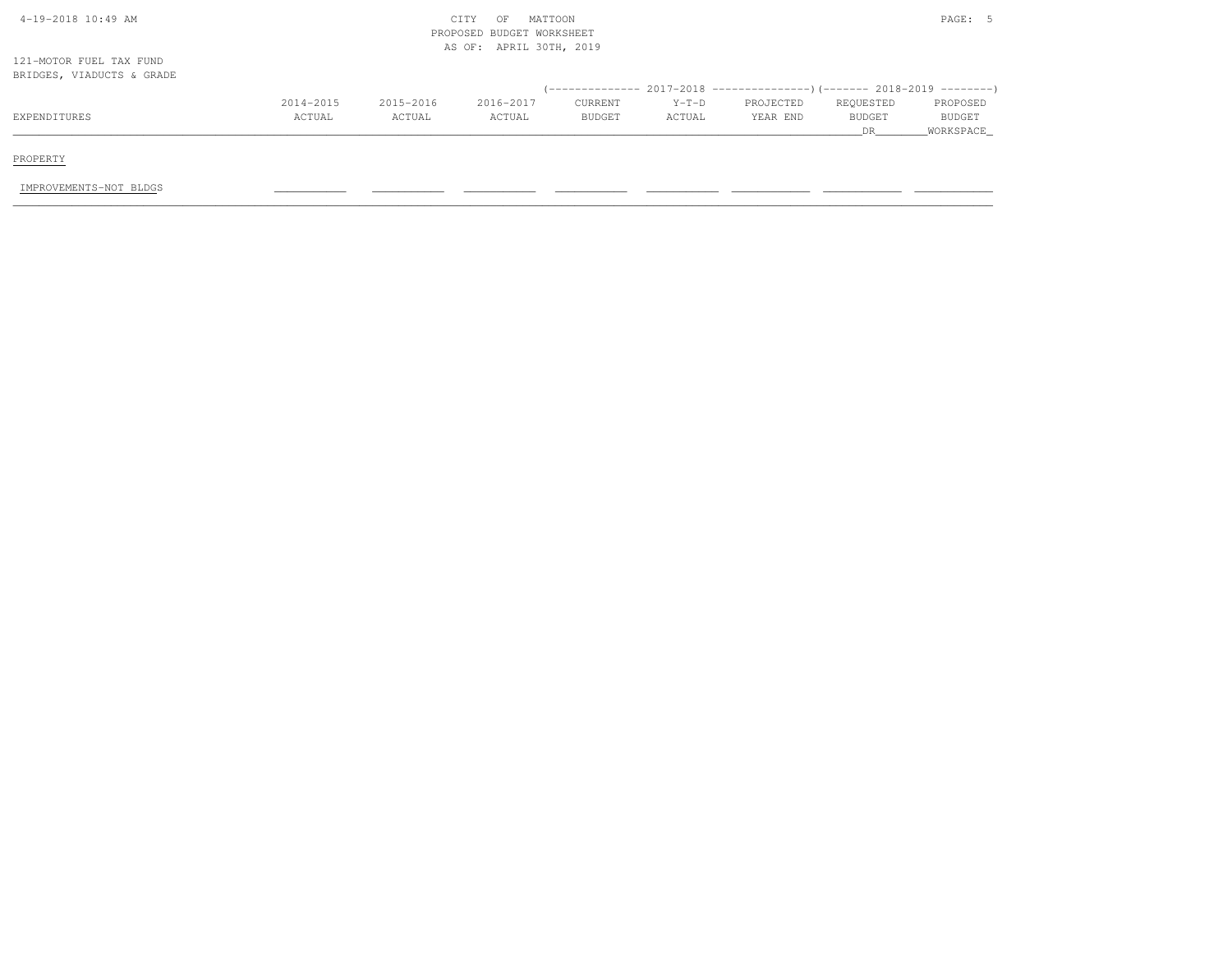## 4-19-2018 10:49 AM CITY OF MATTOON PAGE: 6 PROPOSED BUDGET WORKSHEETAS OF: APRIL 30TH, 2019

121-MOTOR FUEL TAX FUNDSNOW & ICE REMOVAL

| <u> Uitur a luu itustu itu</u><br>EXPENDITURES                                             | 2014-2015<br>ACTUAL | 2015-2016<br>ACTUAL | 2016-2017<br>ACTUAL | <b>CURRENT</b><br><b>BUDGET</b> | $Y-T-D$<br>ACTUAL | (-------------- 2017-2018 -----------------) (------- 2018-2019 ---------)<br>PROJECTED<br>YEAR END | REQUESTED<br><b>BUDGET</b><br>DR. | PROPOSED<br><b>BUDGET</b><br>WORKSPACE |
|--------------------------------------------------------------------------------------------|---------------------|---------------------|---------------------|---------------------------------|-------------------|-----------------------------------------------------------------------------------------------------|-----------------------------------|----------------------------------------|
| SUPPLIES                                                                                   |                     |                     |                     |                                 |                   |                                                                                                     |                                   |                                        |
| STREET MAINT SUPPLIES<br>121-5325-354 ICE REMOVAL CHEMICALS<br>TOTAL STREET MAINT SUPPLIES | 17,780<br>17,780    | 11,504<br>11,504    | 11,361<br>11,361    | 20,000<br>20,000                | 6,432<br>6,432    | 6,432<br>6,432                                                                                      | 7,000<br>7,000                    |                                        |
| TOTAL SUPPLIES                                                                             | 17,780              | 11,504              | 11,361              | 20,000                          | 6,432             | 6,432                                                                                               | 7,000                             |                                        |
| TOTAL SNOW & ICE REMOVAL                                                                   | 17,780              | 11,504              | 11,361              | 20,000                          | 6,432             | 6,432                                                                                               | 7,000                             |                                        |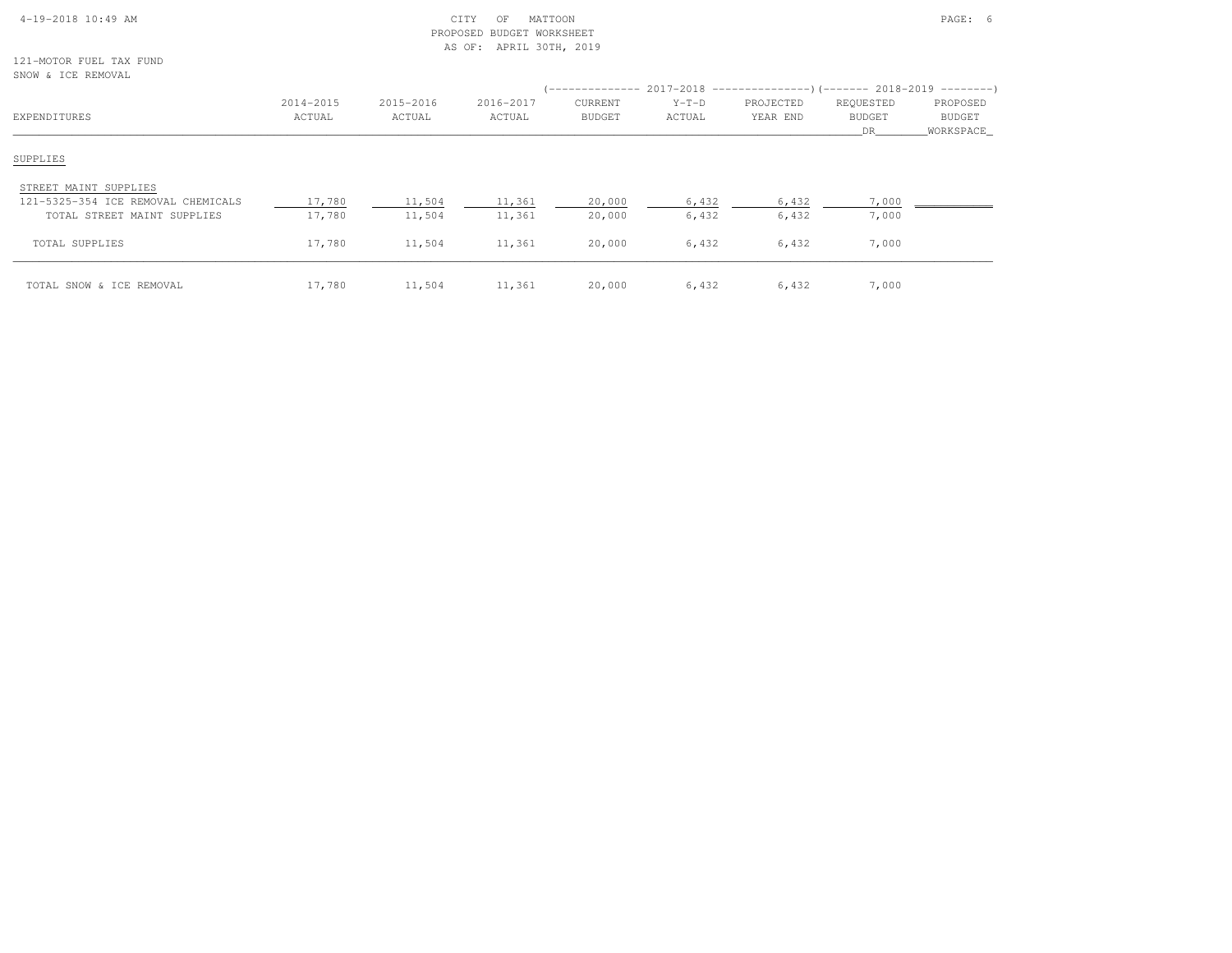| 4-19-2018 10:49 AM |  |  |  |
|--------------------|--|--|--|

### $\begin{array}{ccc} \tt CTY & OF & MATTOON \end{array}$  PROPOSED BUDGET WORKSHEETAS OF: APRIL 30TH, 2019

121-MOTOR FUEL TAX FUND

| STREET LIGHTING                        |                     |                     |                     |                                 |                   |                       |                                  |                                 |
|----------------------------------------|---------------------|---------------------|---------------------|---------------------------------|-------------------|-----------------------|----------------------------------|---------------------------------|
| EXPENDITURES                           | 2014-2015<br>ACTUAL | 2015-2016<br>ACTUAL | 2016-2017<br>ACTUAL | <b>CURRENT</b><br><b>BUDGET</b> | $Y-T-D$<br>ACTUAL | PROJECTED<br>YEAR END | REQUESTED<br><b>BUDGET</b><br>DR | PROPOSED<br>BUDGET<br>WORKSPACE |
|                                        |                     |                     |                     |                                 |                   |                       |                                  |                                 |
| SUPPLIES                               |                     |                     |                     |                                 |                   |                       |                                  |                                 |
| <b>ENERGY</b>                          |                     |                     |                     |                                 |                   |                       |                                  |                                 |
| 121-5326-321 NATURAL GAS & ELECTRIC    | 109,812             | 146,689             | 153,149             | 150,000                         | 121,749           | 162,596               | 155,000                          |                                 |
| 121-5326-322 ELECTRIC (COLES MOULTRIE) | 7,665               | 6,089               | 8,615               | 7,000                           | 7,718             | 10,568                | 10,000                           |                                 |
| TOTAL ENERGY                           | 117, 477            | 152,779             | 161,764             | 157,000                         | 129,467           | 173,164               | 165,000                          |                                 |
| TOTAL SUPPLIES                         | 117,477             | 152,779             | 161,764             | 157,000                         | 129,467           | 173,164               | 165,000                          |                                 |
| PURCHASED PROP MAINT SRV               |                     |                     |                     |                                 |                   |                       |                                  |                                 |
| REPAIR & MAINT SERVICES                |                     |                     |                     |                                 |                   |                       |                                  |                                 |
| 121-5326-432 REPAIR OF STRUCTURES      | 2,448               | 15,178              | 12,661              | 15,000                          | 10,341            | 17,568                | 15,000                           |                                 |
| TOTAL REPAIR & MAINT SERVICES          | 2,448               | 15,178              | 12,661              | 15,000                          | 10,341            | 17,568                | 15,000                           |                                 |
| TOTAL PURCHASED PROP MAINT SRV         | 2,448               | 15,178              | 12,661              | 15,000                          | 10,341            | 17,568                | 15,000                           |                                 |
| TOTAL STREET LIGHTING                  | 119,926             | 167,956             | 174,425             | 172,000                         | 139,807           | 190,732               | 180,000                          |                                 |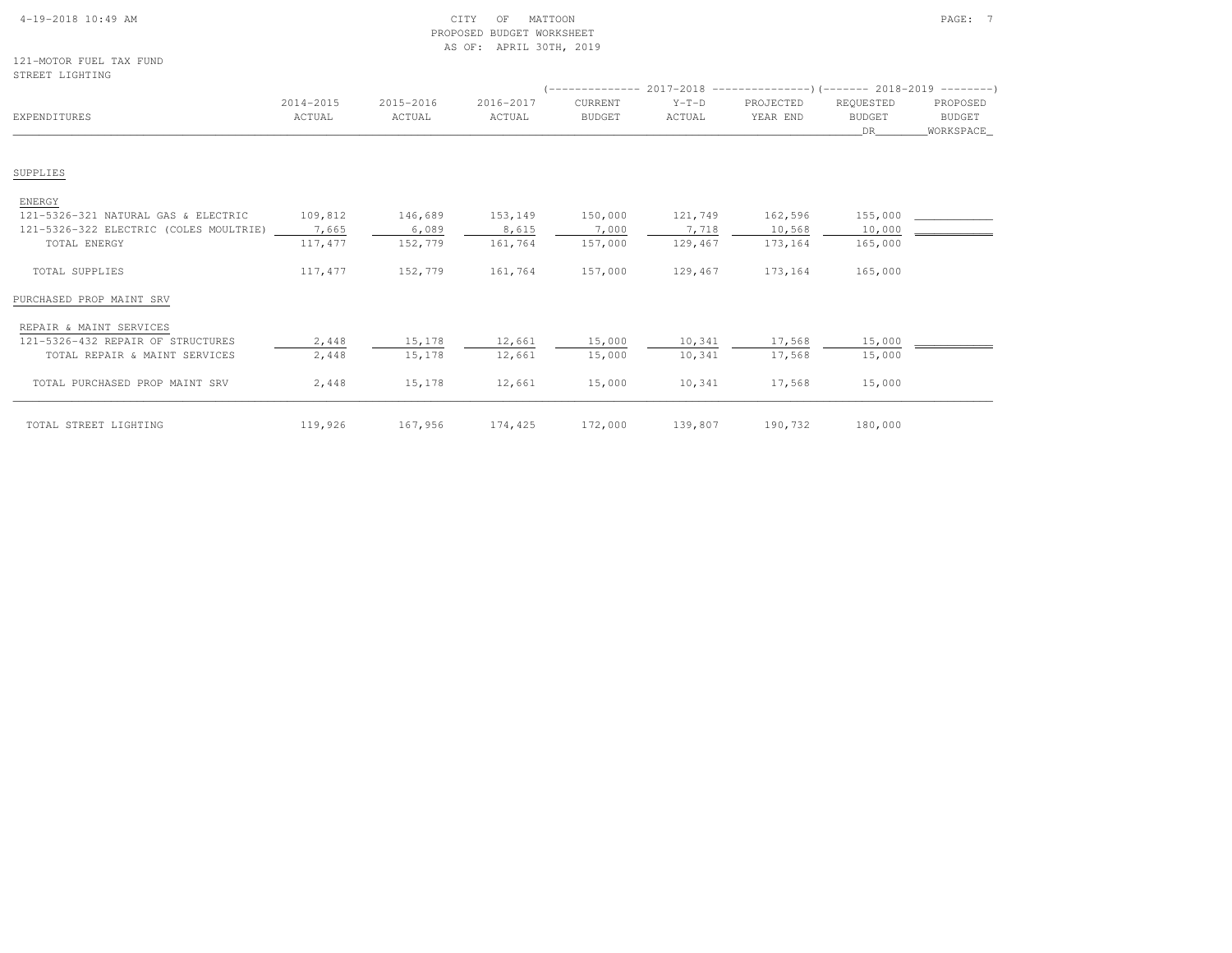| $4-19-2018$ $10:49$ AM |  |  |
|------------------------|--|--|

# $\begin{array}{ccc} \text{CITY} & \text{OF} & \text{MATION} \end{array}$  PROPOSED BUDGET WORKSHEETAS OF: APRIL 30TH, 2019

121-MOTOR FUEL TAX FUNDTRAFFIC CONTROL DEVICES

| <b>EXPENDITURES</b>                     | 2014-2015<br>ACTUAL | 2015-2016<br>ACTUAL | 2016-2017<br>ACTUAL | CURRENT<br><b>BUDGET</b> | $Y-T-D$<br>ACTUAL | PROJECTED<br>YEAR END | REQUESTED<br><b>BUDGET</b><br>DR | PROPOSED<br><b>BUDGET</b><br>WORKSPACE |
|-----------------------------------------|---------------------|---------------------|---------------------|--------------------------|-------------------|-----------------------|----------------------------------|----------------------------------------|
|                                         |                     |                     |                     |                          |                   |                       |                                  |                                        |
| SUPPLIES                                |                     |                     |                     |                          |                   |                       |                                  |                                        |
| STREET MAINT SUPPLIES                   |                     |                     |                     |                          |                   |                       |                                  |                                        |
| 121-5327-356 STREET SIGNS               | 2,456               | 1,771               | 6,186               | 5,000                    | 687               | 4,880                 | 5,000                            |                                        |
| 121-5327-359 OTHER STREET MAINT SUPPLIE | 1,168               | 487                 | $\circ$             | 2,000                    | 145               | 145                   | 1,000                            |                                        |
| TOTAL STREET MAINT SUPPLIES             | 3,623               | 2,258               | 6,186               | 7,000                    | 832               | 5,025                 | 6,000                            |                                        |
| TOTAL SUPPLIES                          | 3,623               | 2,258               | 6,186               | 7,000                    | 832               | 5,025                 | 6,000                            |                                        |
| PURCHASED PROP MAINT SRV                |                     |                     |                     |                          |                   |                       |                                  |                                        |
| REPAIR & MAINT SERVICES                 |                     |                     |                     |                          |                   |                       |                                  |                                        |
| 121-5327-432 REPAIR OF STRUCTURE        | 3,537               | 12,657              | 13,899              | 12,000                   | 24,283            | 23,993                | 19,000                           |                                        |
| TOTAL REPAIR & MAINT SERVICES           | 3,537               | 12,657              | 13,899              | 12,000                   | 24,283            | 23,993                | 19,000                           |                                        |
| TOTAL PURCHASED PROP MAINT SRV          | 3,537               | 12,657              | 13,899              | 12,000                   | 24,283            | 23,993                | 19,000                           |                                        |
| PROPERTY                                |                     |                     |                     |                          |                   |                       |                                  |                                        |
| IMPROVEMENTS-NOT BLDGS                  |                     |                     |                     |                          |                   |                       |                                  |                                        |
| TOTAL TRAFFIC CONTROL DEVICES           | 7,161               | 14,915              | 20,086              | 19,000                   | 25, 114           | 29,018                | 25,000                           |                                        |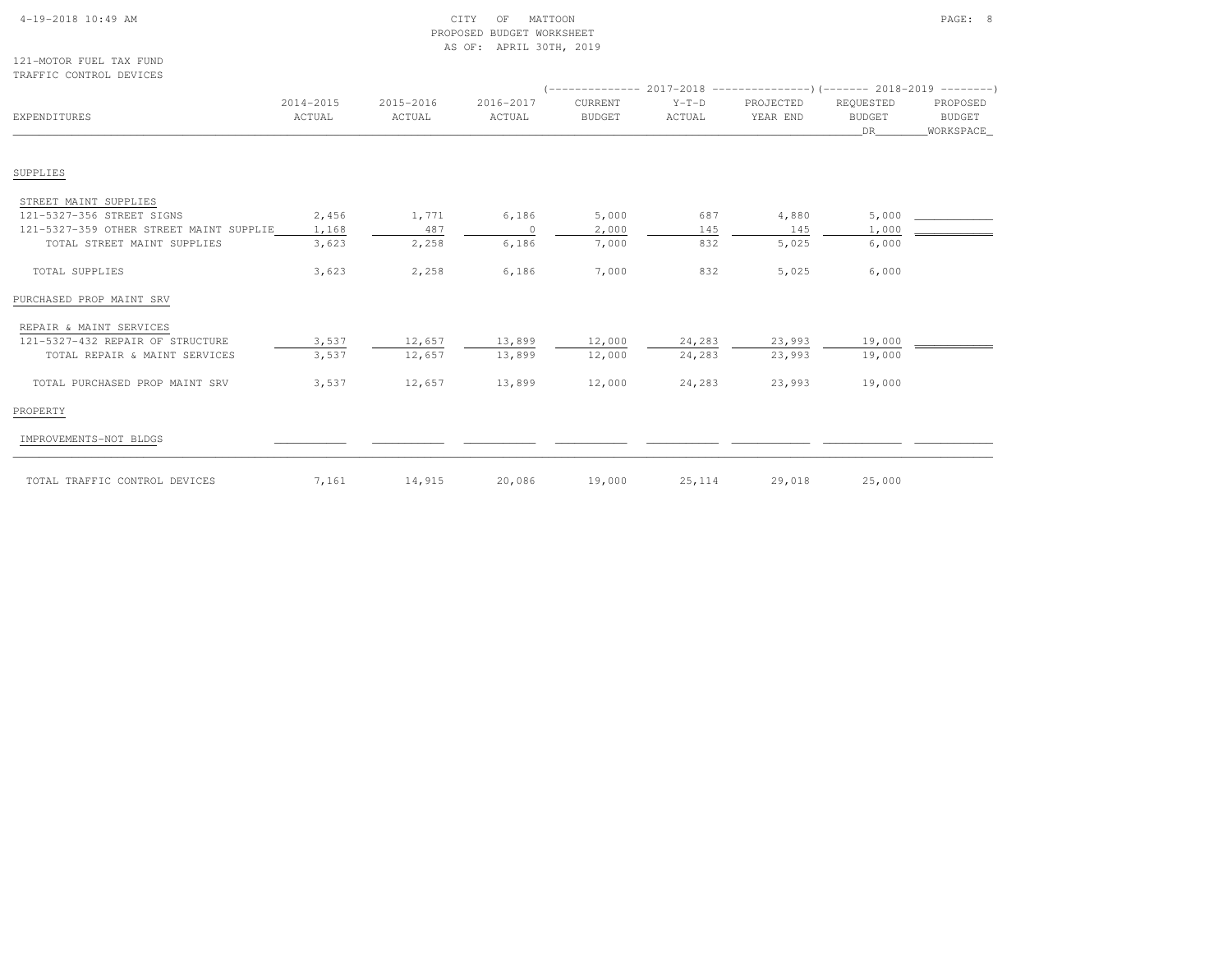#### 4-19-2018 10:49 AM CITY OF MATTOON PAGE: 9 PROPOSED BUDGET WORKSHEETAS OF: APRIL 30TH, 2019

121-MOTOR FUEL TAX FUNDSTORM DRAINAGE

| 910NY <i>PIVALIMA</i> GE                                              |                     |                     |                     |                          |                   |                       |                                  |                                        |
|-----------------------------------------------------------------------|---------------------|---------------------|---------------------|--------------------------|-------------------|-----------------------|----------------------------------|----------------------------------------|
| EXPENDITURES                                                          | 2014-2015<br>ACTUAL | 2015-2016<br>ACTUAL | 2016-2017<br>ACTUAL | CURRENT<br><b>BUDGET</b> | $Y-T-D$<br>ACTUAL | PROJECTED<br>YEAR END | REQUESTED<br><b>BUDGET</b><br>DR | PROPOSED<br><b>BUDGET</b><br>WORKSPACE |
| SUPPLIES                                                              |                     |                     |                     |                          |                   |                       |                                  |                                        |
| STREET MAINT SUPPLIES                                                 |                     |                     |                     |                          |                   |                       |                                  |                                        |
| 121-5328-357 CATCH BASINS                                             | 4,765               | 17,480              | 9,083               | 10,000                   | 2,407             | 3,642                 | 10,000                           |                                        |
| 121-5328-358 PIPE                                                     | 2,370               | 6,311               | $\overline{0}$      | 4,000                    | 3,197             | 2,657                 | 3,000                            |                                        |
| TOTAL STREET MAINT SUPPLIES                                           | 7,135               | 23,791              | 9,083               | 14,000                   | 5,604             | 6, 299                | 13,000                           |                                        |
| TOTAL SUPPLIES                                                        | 7,135               | 23,791              | 9,083               | 14,000                   | 5,604             | 6, 299                | 13,000                           |                                        |
| PURCHASED PROP MAINT SRV                                              |                     |                     |                     |                          |                   |                       |                                  |                                        |
| CONSTRUCTION SERVICES                                                 |                     |                     |                     |                          |                   |                       |                                  |                                        |
| TOTAL STORM DRAINAGE                                                  | 7,135               | 23,791              | 9,083               | 14,000                   | 5,604             | 6, 299                | 13,000                           |                                        |
| TOTAL EXPENDITURES                                                    | 714,261             | 672,389             | 1,205,826           | 778,100                  | 357,499           | 800,119               | 1,062,100                        |                                        |
| REVENUE OVER/(UNDER) EXPENDITURES                                     | 48,779 (            | 195,007) (          | 236,075) (          | 289,100)                 | 55,928 (          | 291,966) (            | 566, 100                         |                                        |
| OTHER FINANCING SOURCES                                               |                     |                     |                     |                          |                   |                       |                                  |                                        |
| OTHER FINANCING (USES)                                                |                     |                     |                     |                          |                   |                       |                                  |                                        |
| REVENUES & OTHER SOURCES OVER/<br>(UNDER) EXPENDITURES & OTHER (USES) |                     | 48,779 ( 195,007) ( | 236,075) (          | 289,100)                 | 55,928 (          | 291,966) (            | 566, 100                         |                                        |

\*\*\* END OF REPORT \*\*\*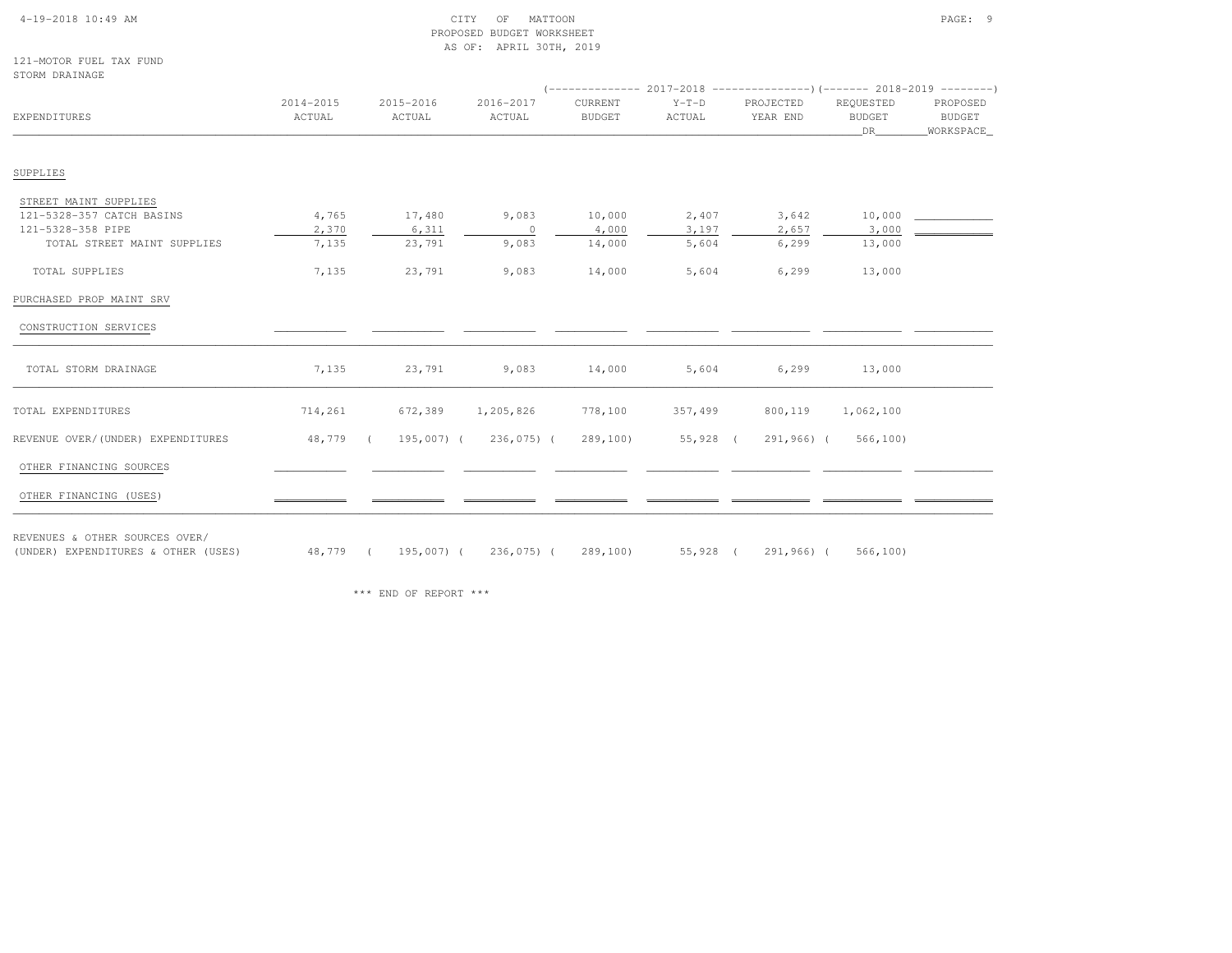#### 4-19-2018 10:49 AM CITY OF MATTOON PAGE: 1 PROPOSED BUDGET WORKSHEETAS OF: APRIL 30TH, 2019

122-HOTEL TAX FUND

|                                         |                     |                     |                     |                          |                   | $($ -------------- 2017-2018 ----------------) (------- 2018-2019 ---------) |                           |                                 |
|-----------------------------------------|---------------------|---------------------|---------------------|--------------------------|-------------------|------------------------------------------------------------------------------|---------------------------|---------------------------------|
| <b>REVENUES</b>                         | 2014-2015<br>ACTUAL | 2015-2016<br>ACTUAL | 2016-2017<br>ACTUAL | CURRENT<br><b>BUDGET</b> | $Y-T-D$<br>ACTUAL | PROJECTED<br>YEAR END                                                        | REQUESTED<br>BUDGET<br>DR | PROPOSED<br>BUDGET<br>WORKSPACE |
| TAXES                                   |                     |                     |                     |                          |                   |                                                                              |                           |                                 |
| HOTEL & MOTEL TAX                       |                     |                     |                     |                          |                   |                                                                              |                           |                                 |
| 122-4170-100 HOTEL & MOTEL TAXES        | 361,014             | 341,389             | 327,769             | 335,000                  | 307,129           | 335,331                                                                      | 330,000                   |                                 |
| TOTAL HOTEL & MOTEL TAX                 | 361,014             | 341,389             | 327,769             | 335,000                  | 307,129           | 335,331                                                                      | 330,000                   |                                 |
| TOTAL TAXES                             | 361,014             | 341,389             | 327,769             | 335,000                  | 307,129           | 335,331                                                                      | 330,000                   |                                 |
| CHARGES FOR SERVICES                    |                     |                     |                     |                          |                   |                                                                              |                           |                                 |
| GENERAL GOVT CHARGES                    |                     |                     |                     |                          |                   |                                                                              |                           |                                 |
| 122-4419-100 OTHER MISC GENERAL GOVT CH | 2,025               | 80                  | 1,490               | $\Omega$                 | 912               | 912                                                                          | $\circ$                   |                                 |
| TOTAL GENERAL GOVT CHARGES              | 2,025               | 80                  | 1,490               | $\cap$                   | 912               | 912                                                                          | $\Omega$                  |                                 |
| TOTAL CHARGES FOR SERVICES              | 2,025               | 80                  | 1,490               | $\circ$                  | 912               | 912                                                                          | $\circ$                   |                                 |
| CONTRIB & OTHER MISC REV                |                     |                     |                     |                          |                   |                                                                              |                           |                                 |
| CONTRIBUTIONS & MISC REV                |                     |                     |                     |                          |                   |                                                                              |                           |                                 |
| 122-4800-100 CONTRIBUTIONS & OTHER MISC | 215                 | 80                  |                     |                          |                   | $\circ$                                                                      | $\circ$                   |                                 |
| TOTAL CONTRIBUTIONS & MISC REV          | 215                 | 80                  | $\Omega$            | $\Omega$                 |                   | $\Omega$                                                                     |                           |                                 |
| TOTAL CONTRIB & OTHER MISC REV          | 215                 | 80                  | $\circ$             | $\circ$                  | $\circ$           | $\circ$                                                                      | $\circ$                   |                                 |
| TOTAL REVENUES                          | 363,255             | 341,549             | 329,259             | 335,000                  | 308,041           | 336,243                                                                      | 330,000                   |                                 |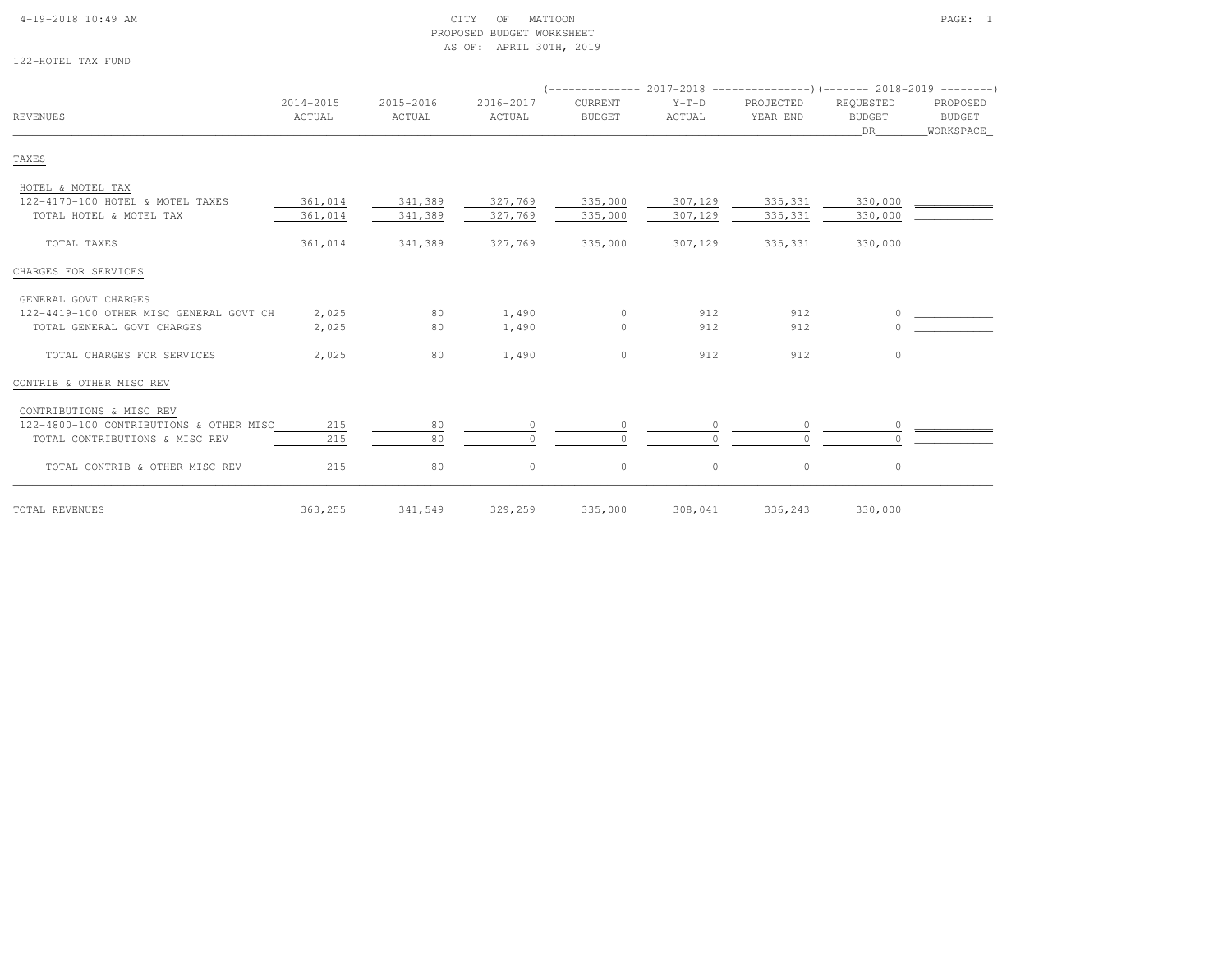#### 4-19-2018 10:49 AM CITY OF MATTOON PAGE: 2 PROPOSED BUDGET WORKSHEETAS OF: APRIL 30TH, 2019

122-HOTEL TAX FUNDHOTEL TAX ADMINISTRATION

| IIOIEE IAA ADMINISIAAIION               |                     |                     |                     |                          |                          | $($ -------------- 2017-2018 ----------------) (------- 2018-2019 --------) |                                  |                                        |
|-----------------------------------------|---------------------|---------------------|---------------------|--------------------------|--------------------------|-----------------------------------------------------------------------------|----------------------------------|----------------------------------------|
| <b>EXPENDITURES</b>                     | 2014-2015<br>ACTUAL | 2015-2016<br>ACTUAL | 2016-2017<br>ACTUAL | CURRENT<br><b>BUDGET</b> | $Y-T-D$<br><b>ACTUAL</b> | PROJECTED<br>YEAR END                                                       | REQUESTED<br><b>BUDGET</b><br>DR | PROPOSED<br><b>BUDGET</b><br>WORKSPACE |
| PERSONNEL SERVICES                      |                     |                     |                     |                          |                          |                                                                             |                                  |                                        |
|                                         |                     |                     |                     |                          |                          |                                                                             |                                  |                                        |
| SALARIES & WAGES                        |                     |                     |                     |                          |                          |                                                                             |                                  |                                        |
| 122-5653-111 SALARIES OF REG EMPLOYEES  | 46,932              | 48,534              | 53,547              | 54,529                   | 57,714                   | 60,362                                                                      | 54,734                           |                                        |
| 122-5653-112 SALARIES OF TEMP EMPLOYEES | 13,622              | 17,274              | 15,968              | 36,765                   | 11,645                   | 16,081                                                                      | 38,145                           |                                        |
| 122-5653-113 OVERTIME                   | 1,429               | 1,785               | 1,566               | 1,500                    | 1,340                    | 2,148                                                                       | 1,500                            |                                        |
| 122-5653-114 COMPENSATED ABSENCES       | 2,720               | 3,023               | 3,651               | $\circ$                  | 4,092                    | 3,429                                                                       | $\circ$                          |                                        |
| TOTAL SALARIES & WAGES                  | 64,702              | 70,616              | 74,731              | 92,794                   | 74,791                   | 82,020                                                                      | 94,379                           |                                        |
| TOTAL PERSONNEL SERVICES                | 64,702              | 70,616              | 74,731              | 92,794                   | 74,791                   | 82,020                                                                      | 94,379                           |                                        |
| EMPLOYEE BENEFITS                       |                     |                     |                     |                          |                          |                                                                             |                                  |                                        |
| GROUP INSURANCE                         |                     |                     |                     |                          |                          |                                                                             |                                  |                                        |
| 122-5653-211 GROUP HEALTH INSURANCE     | 15,533              | 16,151              | 15,253              | 14,814                   | 14,197                   | 14,814                                                                      | 15,045                           |                                        |
| 122-5653-212 GROUP LIFE INSURANCE       | 134                 | 134                 | 143                 | 156                      | 156                      | 156                                                                         | 156                              |                                        |
| TOTAL GROUP INSURANCE                   | 15,667              | 16,285              | 15,396              | 14,970                   | 14,353                   | 14,970                                                                      | 15,201                           |                                        |
| SOCIAL SECURITY CONTRIB                 |                     |                     |                     |                          |                          |                                                                             |                                  |                                        |
| 122-5653-221 FICA CONTRIBUTIONS         | 3,785               | 4,094               | 4,397               | 5,753                    | 4,511                    | 5,242                                                                       | 5,851                            |                                        |
| 122-5653-222 MEDICARE CONTRIBUTIONS     | 885                 | 958                 | 1,028               | 1,346                    | 1,055                    | 1,227                                                                       | 1,368                            |                                        |
| TOTAL SOCIAL SECURITY CONTRIB           | 4,670               | 5,052               | 5,426               | 7,099                    | 5,566                    | 6,469                                                                       | 7,219                            |                                        |
| RETIREMENT CONTRIBTUIONS                |                     |                     |                     |                          |                          |                                                                             |                                  |                                        |
| 122-5653-231 IMRF CONTRIBUTIONS         | 5,911               | 5,504               | 5,575               | 6,162                    | 5,200                    | 5,974                                                                       | 6,185                            |                                        |
| TOTAL RETIREMENT CONTRIBTUIONS          | 5,911               | 5,504               | 5,575               | 6,162                    | 5,200                    | 5,974                                                                       | 6,185                            |                                        |
| UNEMPLOYMNT COMPENSATION                |                     |                     |                     |                          |                          |                                                                             |                                  |                                        |
| 122-5653-240 UNEMPLOYMENT COMP.         | 1,135               | 862                 | 781                 | 870                      | 870                      | 870                                                                         | 894                              |                                        |
| TOTAL UNEMPLOYMNT COMPENSATION          | 1,135               | 862                 | 781                 | 870                      | 870                      | 870                                                                         | 894                              |                                        |
| WORKER'S COMPENSATION                   |                     |                     |                     |                          |                          |                                                                             |                                  |                                        |
| 122-5653-250 WORKERS' COMPENSATION      | 136                 | 144                 | 144                 | 186                      | 184                      | 184                                                                         | 184                              |                                        |
| TOTAL WORKER'S COMPENSATION             | 136                 | 144                 | 144                 | 186                      | 184                      | 184                                                                         | 184                              |                                        |
| TOTAL EMPLOYEE BENEFITS                 | 27,518              | 27,846              | 27,322              | 29,287                   | 26,173                   | 28,467                                                                      | 29,683                           |                                        |
| SUPPLIES                                |                     |                     |                     |                          |                          |                                                                             |                                  |                                        |
| GENERAL SUPPLIES                        |                     |                     |                     |                          |                          |                                                                             |                                  |                                        |
| 122-5653-311 OFFICE SUPPLIES            | 1,957               | 1,308               | 2,315               | 1,500                    | 1,590                    | 1,674                                                                       | 1,500                            |                                        |
| 122-5653-316 TOOLS & EQUIPMENT          | $\circ$             | $\circ$             | $\circ$             | $\circ$                  | 753                      | $\circ$                                                                     | $\mathbb O$                      |                                        |
| 122-5653-317 CONCESSION & SOUVENIR SUPP | $\Omega$            | 318                 | $\circ$             | 1,000                    | $\bigcap$                | $\circ$                                                                     | 1,000                            |                                        |
| 122-5653-319 MISCELLANEOUS SUPPLIES     | 1,303               | 2,081               | 1,115               | 500                      | 250                      | 429                                                                         | 500                              |                                        |
| TOTAL GENERAL SUPPLIES                  | 3,260               | 3,707               | 3,429               | 3,000                    | 2.593                    | 2,103                                                                       | 3,000                            |                                        |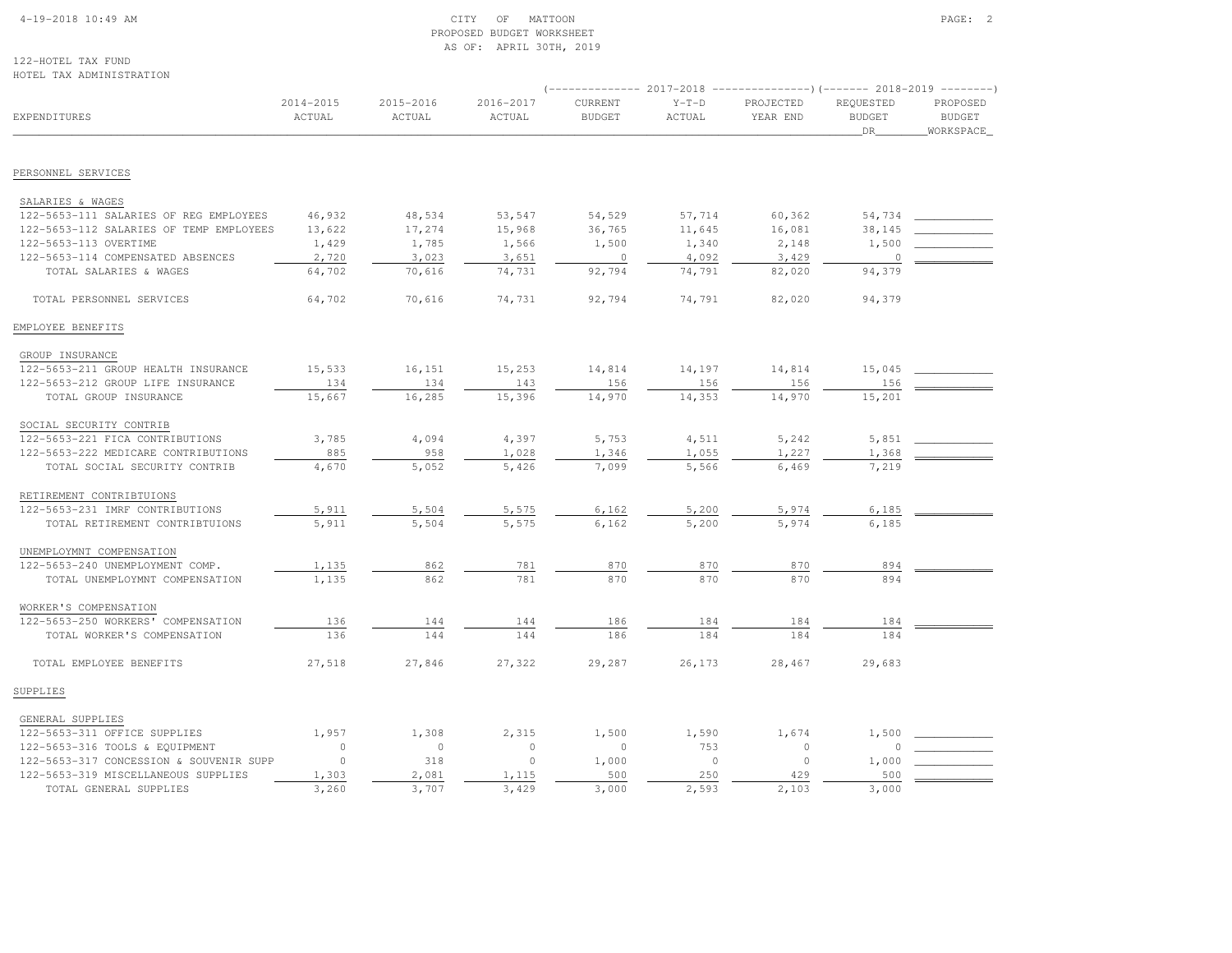#### 4-19-2018 10:49 AM CITY OF MATTOON PAGE: 3 PROPOSED BUDGET WORKSHEETAS OF: APRIL 30TH, 2019

122-HOTEL TAX FUNDHOTEL TAX ADMINISTRATION

|                                         |                     |                     |                     |                          |                   | (-------------- 2017-2018 ----------------) (------- 2018-2019 --------) |                                  |                                        |
|-----------------------------------------|---------------------|---------------------|---------------------|--------------------------|-------------------|--------------------------------------------------------------------------|----------------------------------|----------------------------------------|
| EXPENDITURES                            | 2014-2015<br>ACTUAL | 2015-2016<br>ACTUAL | 2016-2017<br>ACTUAL | CURRENT<br><b>BUDGET</b> | $Y-T-D$<br>ACTUAL | PROJECTED<br>YEAR END                                                    | REQUESTED<br><b>BUDGET</b><br>DR | PROPOSED<br><b>BUDGET</b><br>WORKSPACE |
| ENERGY                                  |                     |                     |                     |                          |                   |                                                                          |                                  |                                        |
| 122-5653-321 NATURAL GAS & ELECTRIC (CI | 1,757               | 2,263               | 3,151               | 2,000                    | 2,185             | 2,395                                                                    | 2,000                            |                                        |
| 122-5653-322 ELECTRICITY (COLES MOULTRI | 455                 | 427                 | 427                 | 500                      | 234               | 200                                                                      | 500                              |                                        |
| TOTAL ENERGY                            | 2,213               | 2,690               | 3,578               | 2,500                    | 2,418             | 2,595                                                                    | 2,500                            |                                        |
| TOTAL SUPPLIES                          | 5,473               | 6,397               | 7,007               | 5,500                    | 5,011             | 4,698                                                                    | 5,500                            |                                        |
| PURCHASED PROP MAINT SRV                |                     |                     |                     |                          |                   |                                                                          |                                  |                                        |
| REPAIR & MAINT SERVICES                 |                     |                     |                     |                          |                   |                                                                          |                                  |                                        |
| OTHER PURCHASED SERVICES                |                     |                     |                     |                          |                   |                                                                          |                                  |                                        |
| PROFESSIONAL SERVICES                   |                     |                     |                     |                          |                   |                                                                          |                                  |                                        |
| 122-5653-513 AUDITING SERVICES          | 1,485               | 1,530               | 1,575               | 1,500                    | 1,620             | 2,057                                                                    | 1,500                            |                                        |
| 122-5653-516 TECHNOLOGY SERVICES        | 2,964               | 2,964               | 2,964               | 2,964                    | 2,964             | 2,964                                                                    | 3,000                            |                                        |
| TOTAL PROFESSIONAL SERVICES             | 4,449               | 4,494               | 4,539               | 4,464                    | 4,584             | 5,021                                                                    | 4,500                            |                                        |
| COMMUNICATION                           |                     |                     |                     |                          |                   |                                                                          |                                  |                                        |
| 122-5653-531 POSTAGE                    | 189                 | 21                  | 67                  | 100                      | 295               | 333                                                                      | 300                              |                                        |
| 122-5653-532 TELEPHONE                  | 2,702               | 2,507               | 4,099               | 3,000                    | 3,435             | 3,295                                                                    | 3,000                            |                                        |
| 122-5653-533 CELLULAR PHONE             | 1,200               | 1,200               | 1,200               | 1,200                    | 1,200             | 1,200                                                                    | 1,200                            |                                        |
| TOTAL COMMUNICATION                     | 4,091               | 3,727               | 5,366               | 4,300                    | 4,929             | 4,828                                                                    | 4,500                            |                                        |
| ADVERTISING                             |                     |                     |                     |                          |                   |                                                                          |                                  |                                        |
| 122-5653-540 ADVERTISING                | 27,371              | 12,369              | 8,107               | 20,000                   | 3,948             | 3,371                                                                    | 20,000                           |                                        |
| TOTAL ADVERTISING                       | 27,371              | 12,369              | 8,107               | 20,000                   | 3,948             | 3,371                                                                    | 20,000                           |                                        |
| PRINTING & BINDING                      |                     |                     |                     |                          |                   |                                                                          |                                  |                                        |
| 122-5653-550 PRINTING & BINDING         | $\overline{0}$      | $\mathbb O$         | 198                 | 2,000                    | 1,288             | 1,313                                                                    | 3,000                            |                                        |
| TOTAL PRINTING & BINDING                |                     | $\Omega$            | 198                 | 2,000                    | 1,288             | 1,313                                                                    | 3,000                            |                                        |
| EMPLOYEE BUSINESS EXP                   |                     |                     |                     |                          |                   |                                                                          |                                  |                                        |
| 122-5653-561 BUSINESS MEETING EXPENSE   | 956                 | 457                 | 1,079               | 1,000                    | 762               | 742                                                                      | 1,000                            |                                        |
| 122-5653-562 TRAVEL & TRAINING          | 7,479               | 5,152               | 6,827               | 5,000                    | 4,255             | 6,418                                                                    | 5,000                            |                                        |
| TOTAL EMPLOYEE BUSINESS EXP             | 8,435               | 5,609               | 7,905               | 6,000                    | 5,016             | 7,161                                                                    | 6,000                            |                                        |
| OTHER PURCHASED SERVICES                |                     |                     |                     |                          |                   |                                                                          |                                  |                                        |
| 122-5653-571 DUES & MEMBERSHIPS         | 1,500               | 500                 | 950                 | 500                      | 1,068             | 1,557                                                                    | 500                              |                                        |
| 122-5653-572 COMMUNITY PROMOTION & RELA | 994                 | 2,804               | 2,476               | 11,000                   | 2,297             | 2,933                                                                    | 11,000                           |                                        |
| TOTAL OTHER PURCHASED SERVICES          | 2,494               | 3,304               | 3,426               | 11,500                   | 3,365             | 4,490                                                                    | 11,500                           |                                        |
| TOTAL OTHER PURCHASED SERVICES          | 46,839              | 29,502              | 29,541              | 48,264                   | 23,131            | 26,185                                                                   | 49,500                           |                                        |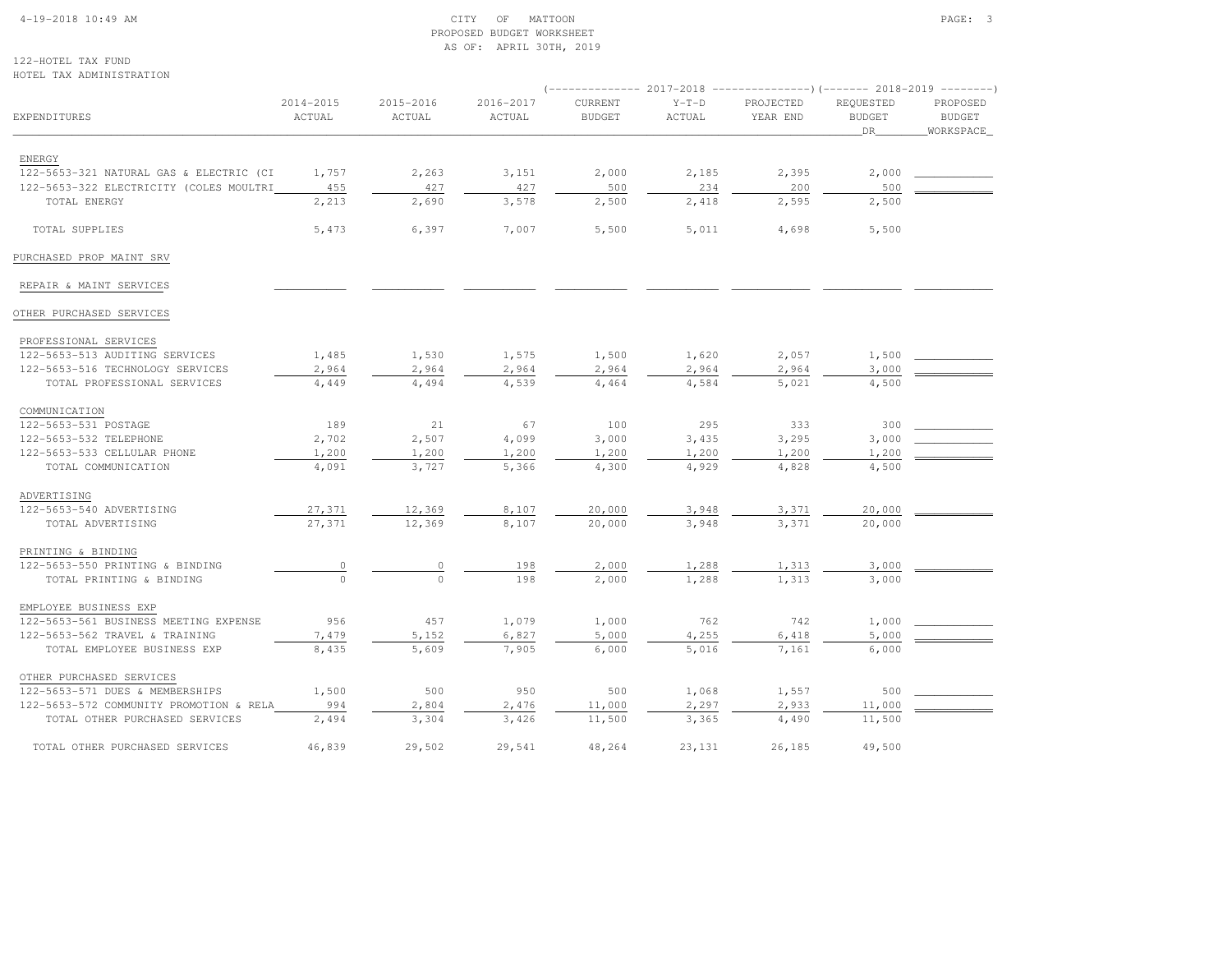#### 4-19-2018 10:49 AM CITY OF MATTOON PAGE: 4 PROPOSED BUDGET WORKSHEETAS OF: APRIL 30TH, 2019

122-HOTEL TAX FUNDHOTEL TAX ADMINISTRATION

|                                                       |                     |                     |                     |                          |                   | $($ -------------- 2017-2018 ----------------) (------- 2018-2019 --------) |                                      |                                          |
|-------------------------------------------------------|---------------------|---------------------|---------------------|--------------------------|-------------------|-----------------------------------------------------------------------------|--------------------------------------|------------------------------------------|
| <b>EXPENDITURES</b>                                   | 2014-2015<br>ACTUAL | 2015-2016<br>ACTUAL | 2016-2017<br>ACTUAL | CURRENT<br><b>BUDGET</b> | $Y-T-D$<br>ACTUAL | PROJECTED<br>YEAR END                                                       | REQUESTED<br><b>BUDGET</b><br>$\_DR$ | PROPOSED<br><b>BUDGET</b><br>_WORKSPACE_ |
| PROPERTY                                              |                     |                     |                     |                          |                   |                                                                             |                                      |                                          |
| IMPROVEMENTS-NOT BLDGS                                |                     |                     |                     |                          |                   |                                                                             |                                      |                                          |
| 122-5653-730 IMPROVEMENTS OTHER THAN BL               | $\circ$             | $\circ$             | 17,500              |                          |                   |                                                                             |                                      |                                          |
| TOTAL IMPROVEMENTS-NOT BLDGS                          |                     | $\Omega$            | 17,500              |                          |                   |                                                                             |                                      |                                          |
| TOTAL PROPERTY                                        | $\circ$             | $\circ$             | 17,500              | $\circ$                  | $\circ$           | $\circ$                                                                     | $\circ$                              |                                          |
| OTHER OBJECTS                                         |                     |                     |                     |                          |                   |                                                                             |                                      |                                          |
| FINANCIAL TRANS OBJECTS                               |                     |                     |                     |                          |                   |                                                                             |                                      |                                          |
| 122-5653-814 PRINTING/COPY MACH LEASE/M               | 704                 | 852                 | 1,373               | 1,000                    | 1,190             | 1,344                                                                       | 1,000                                |                                          |
| TOTAL FINANCIAL TRANS OBJECTS                         | 704                 | 852                 | 1,373               | 1,000                    | 1,190             | 1,344                                                                       | 1,000                                |                                          |
| FINANCIAL TRANS OBJECTS                               |                     |                     |                     |                          |                   |                                                                             |                                      |                                          |
| 122-5653-825 TOURISM GRANTS                           | 120,226             | 131,644             | 117,782             | 123,300                  | 123,300           | 168,344                                                                     | 120,000                              |                                          |
| TOTAL FINANCIAL TRANS OBJECTS                         | 120,226             | 131,644             | 117,782             | 123,300                  | 123,300           | 168,344                                                                     | 120,000                              |                                          |
| COMPUTER INFO SYS OBJECT                              |                     |                     |                     |                          |                   |                                                                             |                                      |                                          |
| 122-5653-863 COMPUTERS                                | 153                 | 0                   |                     | 1,300                    | 122               | 209                                                                         | 2,700                                |                                          |
| TOTAL COMPUTER INFO SYS OBJECT                        | 153                 |                     |                     | 1,300                    | 122               | 209                                                                         | 2,700                                |                                          |
| TOTAL OTHER OBJECTS                                   | 121,083             | 132,496             | 119,155             | 125,600                  | 124,612           | 169,898                                                                     | 123,700                              |                                          |
| TOTAL HOTEL TAX ADMINISTRATION                        | 265,615             | 266,857             | 275,257             | 301,445                  | 253,718           | 311,268                                                                     | 302,762                              |                                          |
| TOTAL EXPENDITURES                                    | 265,615             | 266,857             | 275,257             | 301,445                  | 253,718           | 311,268                                                                     | 302,762                              |                                          |
| REVENUE OVER/(UNDER) EXPENDITURES                     | 97,639              | 74,692              | 54,002              | 33,555                   | 54,323            | 24,975                                                                      | 27,238                               |                                          |
| OTHER FINANCING (USES)                                |                     |                     |                     |                          |                   |                                                                             |                                      |                                          |
| 122-5904-822 TRFR TO FESTIVAL MANAGEMEN               | 44,500              |                     |                     |                          |                   | 0                                                                           |                                      |                                          |
| TOTAL OTHER FINANCING (USES)                          | 44,500              |                     |                     |                          |                   |                                                                             |                                      |                                          |
| TOTAL OTHER FINANCING SOURCES (USES)<br>$\sim$ $\sim$ | 44,500)             | $\circ$             | $\circ$             | $\circ$                  | $\circ$           | $\circ$                                                                     | $\circ$                              |                                          |
| REVENUES & OTHER SOURCES OVER/                        |                     |                     |                     |                          |                   |                                                                             |                                      |                                          |
| (UNDER) EXPENDITURES & OTHER (USES)                   | 53,139              | 74,692              | 54,002              |                          | 33,555 54,323     | 24,975                                                                      | 27,238                               |                                          |

\*\*\* END OF REPORT \*\*\*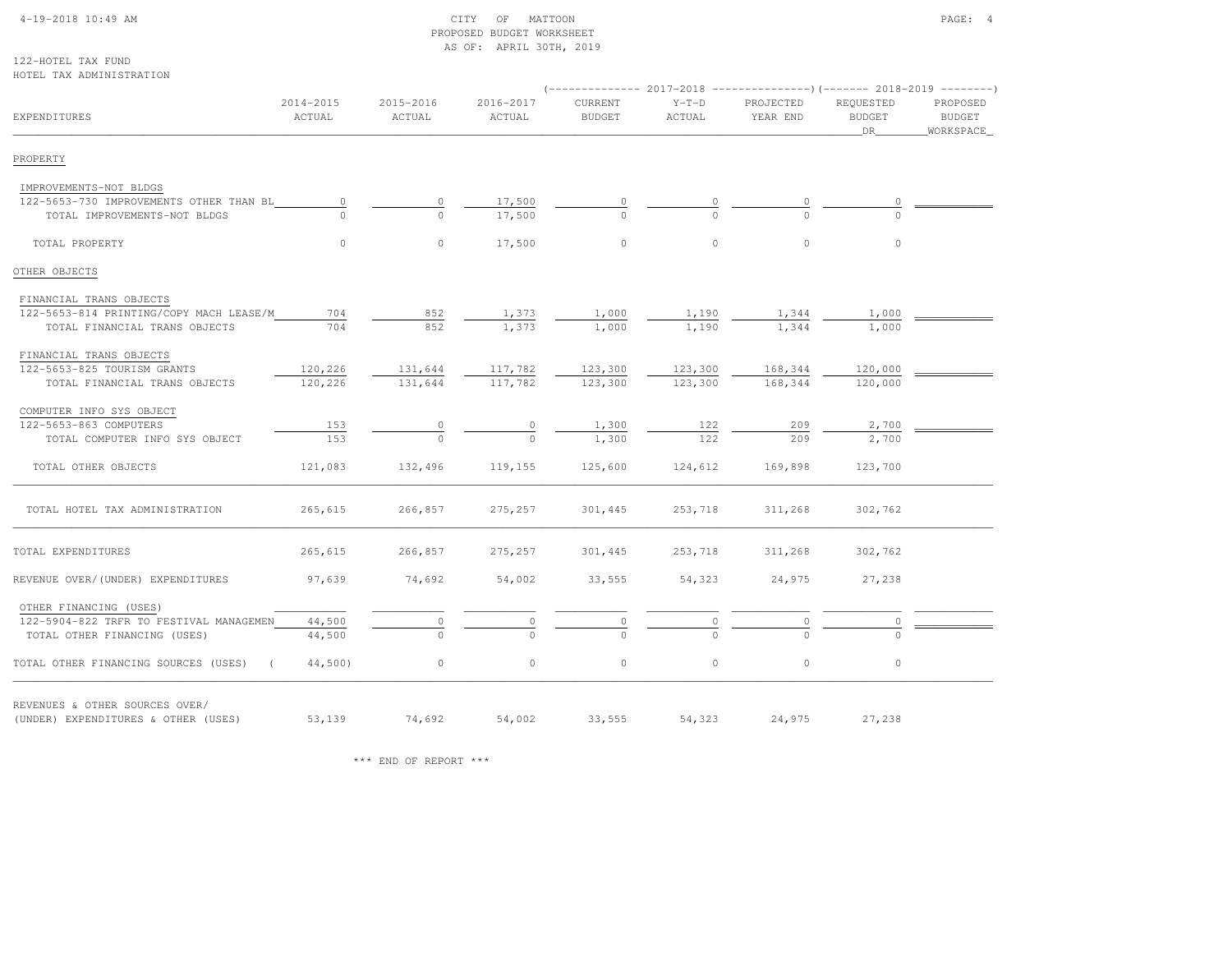#### 4-19-2018 10:49 AM CITY OF MATTOON PAGE: 1 PROPOSED BUDGET WORKSHEETAS OF: APRIL 30TH, 2019

123-FESTIVAL MGMT FUND

|                                         | 2014-2015 | 2015-2016 | 2016-2017 | CURRENT       | $Y-T-D$ | PROJECTED | REQUESTED     | PROPOSED      |
|-----------------------------------------|-----------|-----------|-----------|---------------|---------|-----------|---------------|---------------|
| REVENUES                                | ACTUAL    | ACTUAL    | ACTUAL    | <b>BUDGET</b> | ACTUAL  | YEAR END  | <b>BUDGET</b> | <b>BUDGET</b> |
|                                         |           |           |           |               |         |           | DR.           | WORKSPACE     |
| CHARGES FOR SERVICES                    |           |           |           |               |         |           |               |               |
| CEMETERY DEPT CHRGS                     |           |           |           |               |         |           |               |               |
| 123-4491-010 CONTRIBUTIONS FOR FIREWORK | 13,369    | 13,522    | 12,963    | 13,000        | 12,906  | 12,906    | 13,000        |               |
| 123-4492-010 CONTRIBUTIONS FOR LIGHTWOR | 48,622    | 49,683    | 52,646    | 40,000        | 57,876  | 50,598    | 40,000        |               |
| 123-4494-010 CONTRIBUTIONS FOR BAGELFES | 93,088    | 81,690    | 66,506    | 70,000        | 53,468  | 53,468    | 60,000        |               |
| TOTAL CEMETERY DEPT CHRGS               | 155,080   | 144,895   | 132, 115  | 123,000       | 124,249 | 116,972   | 113,000       |               |
| TOTAL CHARGES FOR SERVICES              | 155,080   | 144,895   | 132, 115  | 123,000       | 124,249 | 116,972   | 113,000       |               |
| TOTAL REVENUES                          | 155,080   | 144,895   | 132, 115  | 123,000       | 124,249 | 116,972   | 113,000       |               |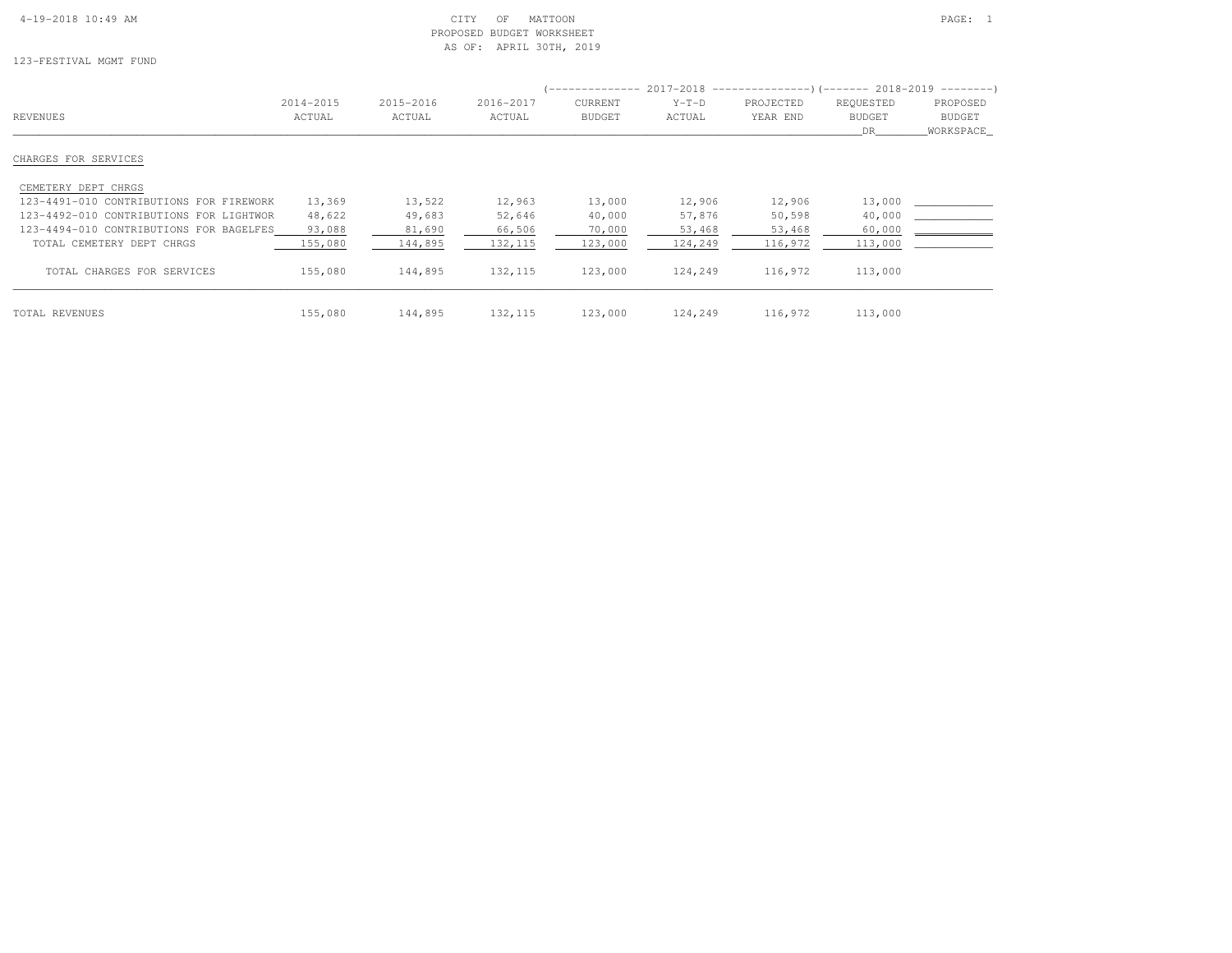| $4-19-2018$ $10:49$ AM |  |
|------------------------|--|
|                        |  |

# $\text{CITY}$  of MATTOON  $\text{PAGE:}$  2 PROPOSED BUDGET WORKSHEETAS OF: APRIL 30TH, 2019

123-FESTIVAL MGMT FUNDFESTIVAL ADMINISTRATION

| I BUII VAB ADRIINIUINAI IUN |           |           |           |                |         |                                                                             |               |               |
|-----------------------------|-----------|-----------|-----------|----------------|---------|-----------------------------------------------------------------------------|---------------|---------------|
|                             |           |           |           |                |         | $(-$ ------------- 2017-2018 ----------------)(------- 2018-2019 ---------) |               |               |
|                             | 2014-2015 | 2015-2016 | 2016-2017 | <b>CURRENT</b> | $Y-T-D$ | PROJECTED                                                                   | REQUESTED     | PROPOSED      |
| EXPENDITURES                | ACTUAL    | ACTUAL    | ACTUAL    | <b>BUDGET</b>  | ACTUAL  | YEAR END                                                                    | <b>BUDGET</b> | <b>BUDGET</b> |
|                             |           |           |           |                |         |                                                                             |               | WORKSPACE     |
|                             |           |           |           |                |         |                                                                             |               |               |
|                             |           |           |           |                |         |                                                                             |               |               |
|                             |           |           |           |                |         |                                                                             |               |               |

SUPPLIES

GENERAL SUPPLIES \_\_\_\_\_\_\_\_\_\_\_ \_\_\_\_\_\_\_\_\_\_\_ \_\_\_\_\_\_\_\_\_\_\_ \_\_\_\_\_\_\_\_\_\_\_ \_\_\_\_\_\_\_\_\_\_\_ \_\_\_\_\_\_\_\_\_\_\_\_ \_\_\_\_\_\_\_\_\_\_\_\_ \_\_\_\_\_\_\_\_\_\_\_\_

OTHER PURCHASED SERVICES

EMPLOYEE BUSINESS EXP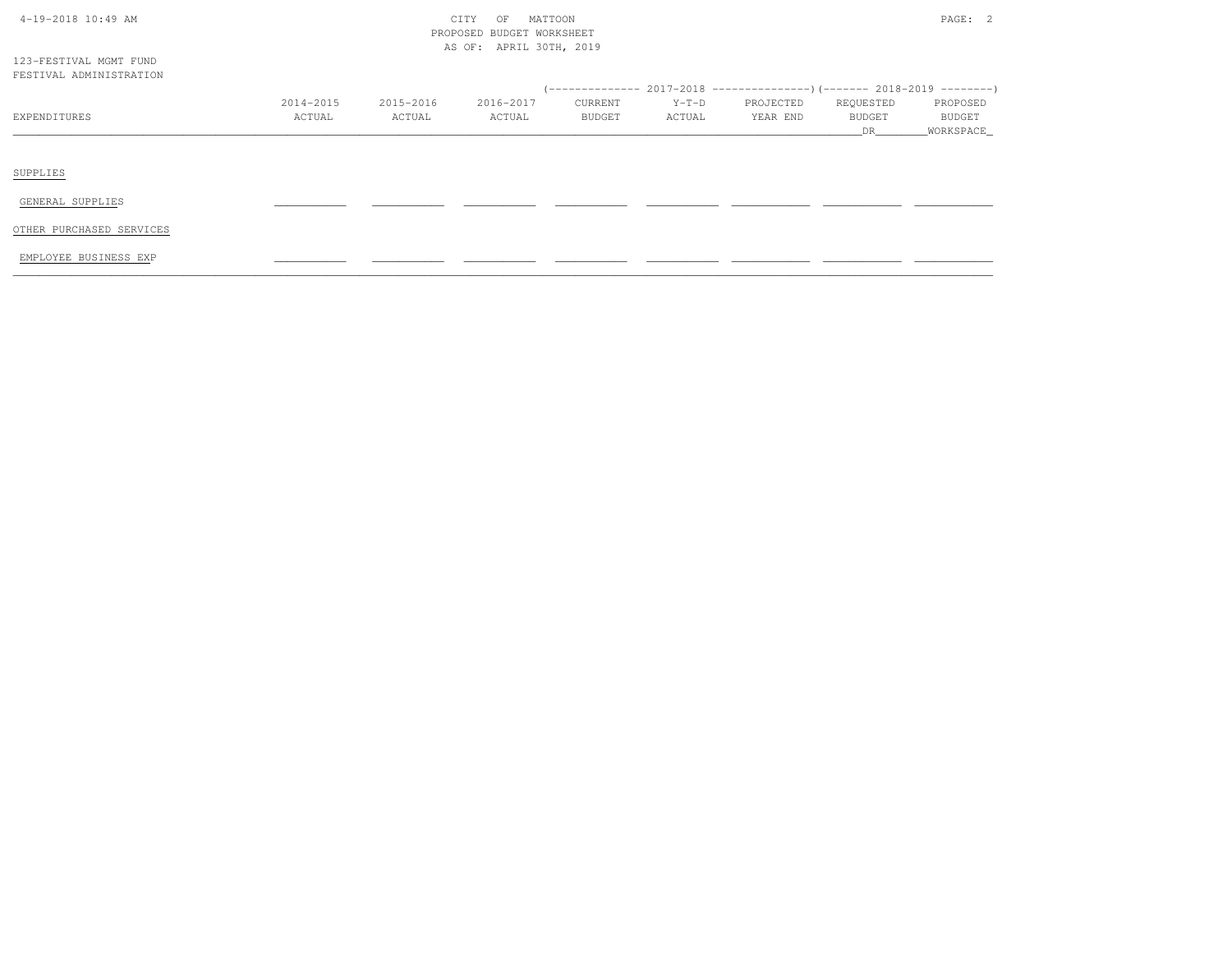#### 4-19-2018 10:49 AM CITY OF MATTOON PAGE: 3 PROPOSED BUDGET WORKSHEETAS OF: APRIL 30TH, 2019

123-FESTIVAL MGMT FUNDJULY 4TH FIREWORKS

| OODI TIH LINDWONNO                      |                     |                     |                     |                          |                   | $(-$ ------------- 2017-2018 -----------------) (------- 2018-2019 --------) |                                  |                                         |
|-----------------------------------------|---------------------|---------------------|---------------------|--------------------------|-------------------|------------------------------------------------------------------------------|----------------------------------|-----------------------------------------|
| EXPENDITURES                            | 2014-2015<br>ACTUAL | 2015-2016<br>ACTUAL | 2016-2017<br>ACTUAL | CURRENT<br><b>BUDGET</b> | $Y-T-D$<br>ACTUAL | PROJECTED<br>YEAR END                                                        | REQUESTED<br><b>BUDGET</b><br>DR | PROPOSED<br><b>BUDGET</b><br>WORKSPACE_ |
| SUPPLIES                                |                     |                     |                     |                          |                   |                                                                              |                                  |                                         |
| GENERAL SUPPLIES                        |                     |                     |                     |                          |                   |                                                                              |                                  |                                         |
| 123-5582-319 MISCELLANEOUS SUPPLIES     | $\circ$             | 100                 | 0                   | 100                      | $\circ$           | $\circ$                                                                      | 100                              |                                         |
| TOTAL GENERAL SUPPLIES                  | $\Omega$            | 100                 | $\Omega$            | 100                      | $\bigcap$         | $\Omega$                                                                     | 100                              |                                         |
| FOOD                                    |                     |                     |                     |                          |                   |                                                                              |                                  |                                         |
| 123-5582-330 FOOD                       | 435                 | 232                 | 234                 | 250                      | 243               | 243                                                                          | 250                              |                                         |
| TOTAL FOOD                              | 435                 | 232                 | 234                 | 250                      | 243               | 243                                                                          | 250                              |                                         |
| TOTAL SUPPLIES                          | 435                 | 332                 | 234                 | 350                      | 243               | 243                                                                          | 350                              |                                         |
| PURCHASED PROP MAINT SRV                |                     |                     |                     |                          |                   |                                                                              |                                  |                                         |
| RENTALS                                 |                     |                     |                     |                          |                   |                                                                              |                                  |                                         |
| 123-5582-440 RENTALS                    | 1,910               | $\circ$             | 2,125               | 2,000                    |                   | 0                                                                            | 2,000                            |                                         |
| TOTAL RENTALS                           | 1,910               | $\circ$             | 2,125               | 2,000                    | $\circ$           | $\circ$                                                                      | 2,000                            |                                         |
| TOTAL PURCHASED PROP MAINT SRV          | 1,910               | $\circ$             | 2,125               | 2,000                    | $\circ$           | $\circ$                                                                      | 2,000                            |                                         |
| OTHER PURCHASED SERVICES                |                     |                     |                     |                          |                   |                                                                              |                                  |                                         |
| PROFESSIONAL SERVICES                   |                     |                     |                     |                          |                   |                                                                              |                                  |                                         |
| 123-5582-519 OTHER PROFESSIONAL SERVICE | 5,322               | 6,354               | 3,825               | 5,000                    | 3,975             | 3,975                                                                        | 5,000                            |                                         |
| TOTAL PROFESSIONAL SERVICES             | 5,322               | 6,354               | 3,825               | 5,000                    | 3,975             | 3,975                                                                        | 5,000                            |                                         |
| COMMUNICATION                           |                     |                     |                     |                          |                   |                                                                              |                                  |                                         |
| ADVERTISING                             |                     |                     |                     |                          |                   |                                                                              |                                  |                                         |
| 123-5582-540 ADVERTISING                | 761                 | 4,100               | 4,363               | 2,000                    | 382               | 382                                                                          | 2,000                            |                                         |
| TOTAL ADVERTISING                       | 761                 | 4,100               | 4,363               | 2,000                    | 382               | 382                                                                          | 2,000                            |                                         |
| OTHER PURCHASED SERVICES                |                     |                     |                     |                          |                   |                                                                              |                                  |                                         |
| 123-5582-574 SPECIAL EVENT SERVICES     | 100                 | 100                 | 100                 | 100                      | 100               | 100                                                                          | 100                              |                                         |
| 123-5582-579 MISC. OTHER PURCHASED SERV | 500                 | 44                  | 1,113               | 500                      | 2,010             | 2,010                                                                        | 500                              |                                         |
| TOTAL OTHER PURCHASED SERVICES          | 600                 | 144                 | 1,213               | 600                      | 2,110             | 2,110                                                                        | 600                              |                                         |
| TOTAL OTHER PURCHASED SERVICES          | 6,683               | 10,598              | 9,400               | 7,600                    | 6,467             | 6,467                                                                        | 7,600                            |                                         |
| OTHER OBJECTS                           |                     |                     |                     |                          |                   |                                                                              |                                  |                                         |
| SPECIAL EVENT OBJECTS                   |                     |                     |                     |                          |                   |                                                                              |                                  |                                         |
| 123-5582-831 PARADES                    | 400                 | 540                 | $\circ$             | 400                      | 600               | 600                                                                          | 400                              |                                         |
| 123-5582-835 FIREWORKS                  | 15,000              | 15,000              | 15,000              | 15,000                   | 15,000            | 15,000                                                                       | 15,000                           |                                         |
| TOTAL SPECIAL EVENT OBJECTS             | 15,400              | 15,540              | 15,000              | 15,400                   | 15,600            | 15,600                                                                       | 15,400                           |                                         |
| TOTAL OTHER OBJECTS                     | 15,400              | 15,540              | 15,000              | 15,400                   | 15,600            | 15,600                                                                       | 15,400                           |                                         |
| TOTAL JULY 4TH FIREWORKS                | 24,428              | 26,470              | 26,760              | 25,350                   | 22,310            | 22,310                                                                       | 25,350                           |                                         |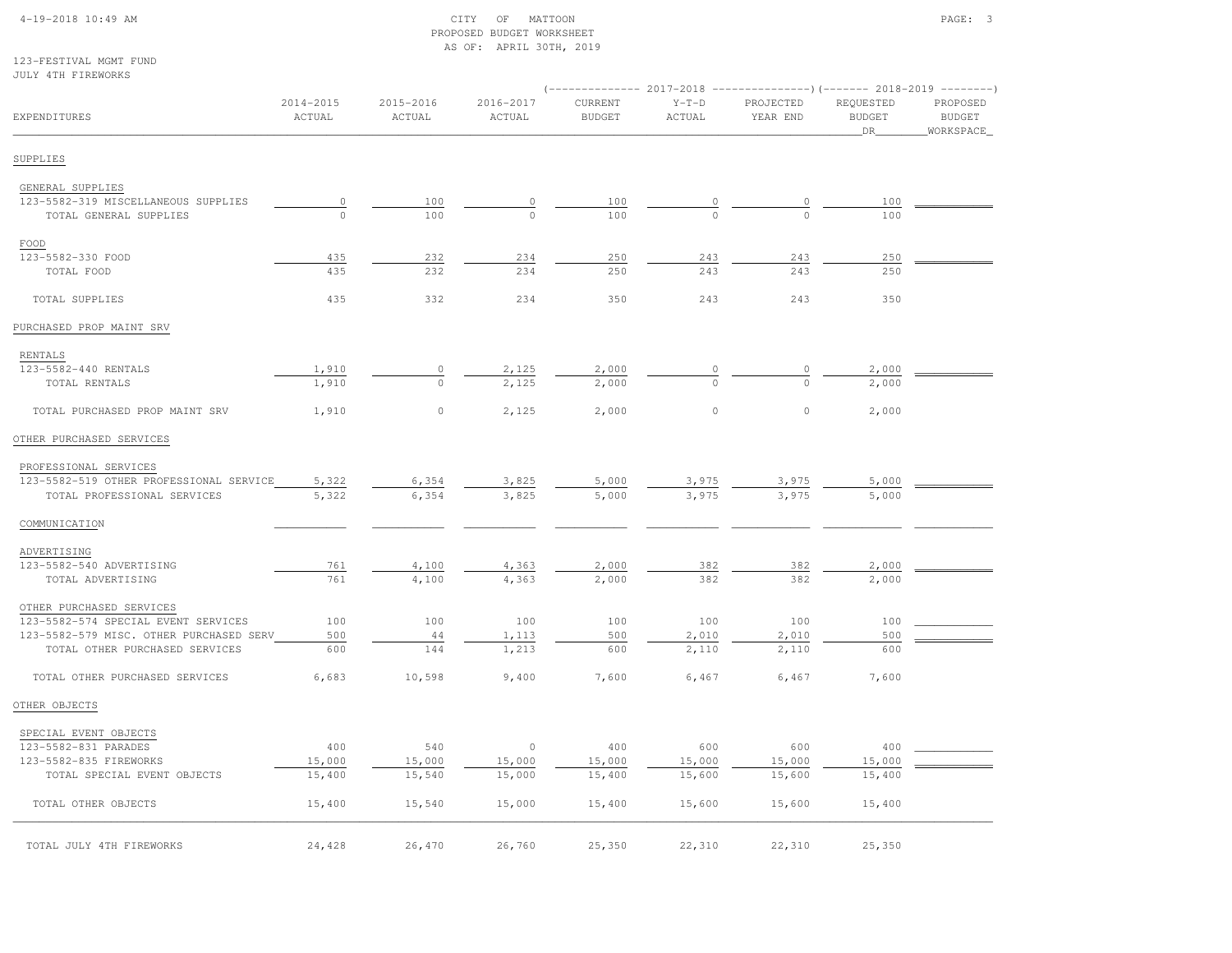### 4-19-2018 10:49 AM CITY OF MATTOON PAGE: 4 PROPOSED BUDGET WORKSHEETAS OF: APRIL 30TH, 2019

123-FESTIVAL MGMT FUNDBAGELFEST

|                                         |                     |                     |                     |                          |                   | (-------------- 2017-2018 ----------------) (------- 2018-2019 --------) |                                  |                                        |
|-----------------------------------------|---------------------|---------------------|---------------------|--------------------------|-------------------|--------------------------------------------------------------------------|----------------------------------|----------------------------------------|
| EXPENDITURES                            | 2014-2015<br>ACTUAL | 2015-2016<br>ACTUAL | 2016-2017<br>ACTUAL | CURRENT<br><b>BUDGET</b> | $Y-T-D$<br>ACTUAL | PROJECTED<br>YEAR END                                                    | REQUESTED<br><b>BUDGET</b><br>DR | PROPOSED<br><b>BUDGET</b><br>WORKSPACE |
|                                         |                     |                     |                     |                          |                   |                                                                          |                                  |                                        |
| SUPPLIES                                |                     |                     |                     |                          |                   |                                                                          |                                  |                                        |
| GENERAL SUPPLIES                        |                     |                     |                     |                          |                   |                                                                          |                                  |                                        |
| 123-5584-311 OFFICE SUPPLIES            | $\overline{0}$      | $\circ$             | 160                 | 100                      | $\circ$           | $\circ$                                                                  | 100                              |                                        |
| 123-5584-312 CLEANING SUPPLIES          | 213                 | 368                 | 173                 | 200                      | $\circ$           | $\mathbf{0}$                                                             | 100                              |                                        |
| 123-5584-317 CONCESSION & SOUVENIR SUPP | 3,178               | 3,615               | 2,472               | 2,500                    | 1,381             | 1,381                                                                    | 2,500                            |                                        |
| 123-5584-319 MISCELLANEOUS SUPPLIES     | 1,650               | 64                  | 204                 | 500                      | 292               | 292                                                                      | 500                              |                                        |
| TOTAL GENERAL SUPPLIES                  | 5,041               | 4,047               | 3,010               | 3,300                    | 1,673             | 1,673                                                                    | 3,200                            |                                        |
| ENERGY                                  |                     |                     |                     |                          |                   |                                                                          |                                  |                                        |
| FOOD                                    |                     |                     |                     |                          |                   |                                                                          |                                  |                                        |
| 123-5584-330 FOOD                       | 89                  |                     | 19                  | 100                      |                   | 0                                                                        |                                  |                                        |
| TOTAL FOOD                              | 89                  | $\frac{0}{0}$       | 19                  | 100                      |                   |                                                                          | $\frac{0}{0}$                    |                                        |
| TOTAL SUPPLIES                          | 5,130               | 4,047               | 3,029               | 3,400                    | 1,673             | 1,673                                                                    | 3,200                            |                                        |
| PURCHASED PROP MAINT SRV                |                     |                     |                     |                          |                   |                                                                          |                                  |                                        |
| RENTALS                                 |                     |                     |                     |                          |                   |                                                                          |                                  |                                        |
| 123-5584-440 RENTALS                    | 7,452               | 3,885               | 4,541               | 10,000                   | 6,835             | 6,835                                                                    | 10,000                           |                                        |
| TOTAL RENTALS                           | 7,452               | 3,885               | 4,541               | 10,000                   | 6,835             | 6,835                                                                    | 10,000                           |                                        |
| TOTAL PURCHASED PROP MAINT SRV          | 7,452               | 3,885               | 4,541               | 10,000                   | 6,835             | 6,835                                                                    | 10,000                           |                                        |
| OTHER PURCHASED SERVICES                |                     |                     |                     |                          |                   |                                                                          |                                  |                                        |
| INSURANCE                               |                     |                     |                     |                          |                   |                                                                          |                                  |                                        |
| 123-5584-525 SPECIAL EVENT INSURANCE    | 2,610               | 2,700               | 1,680               | 3,000                    |                   |                                                                          | 3,000                            |                                        |
| TOTAL INSURANCE                         | 2,610               | 2,700               | 1,680               | 3,000                    |                   | $\Omega$                                                                 | 3,000                            |                                        |
| COMMUNICATION                           |                     |                     |                     |                          |                   |                                                                          |                                  |                                        |
| 123-5584-531 POSTAGE                    | 217                 | 110                 | 316                 | 250                      | 331               | 331                                                                      | 500                              |                                        |
| TOTAL COMMUNICATION                     | 217                 | 110                 | 316                 | 250                      | 331               | 331                                                                      | 500                              |                                        |
| ADVERTISING                             |                     |                     |                     |                          |                   |                                                                          |                                  |                                        |
| 123-5584-540 ADVERTISING                | 10,027              | 11,823              | 14,840              | 10,000                   | 15,640            | 15,257                                                                   | 10,000                           |                                        |
| TOTAL ADVERTISING                       | 10,027              | 11,823              | 14,840              | 10,000                   | 15,640            | 15,257                                                                   | 10,000                           |                                        |
| PRINTING & BINDING                      |                     |                     |                     |                          |                   |                                                                          |                                  |                                        |
| 123-5584-550 PRINTING & BINDING         | 5,588               | 780                 | 750                 | 2,000                    | 650               | 650                                                                      | 2,000                            |                                        |
| TOTAL PRINTING & BINDING                | 5,588               | 780                 | 750                 | 2,000                    | 650               | 650                                                                      | 2,000                            |                                        |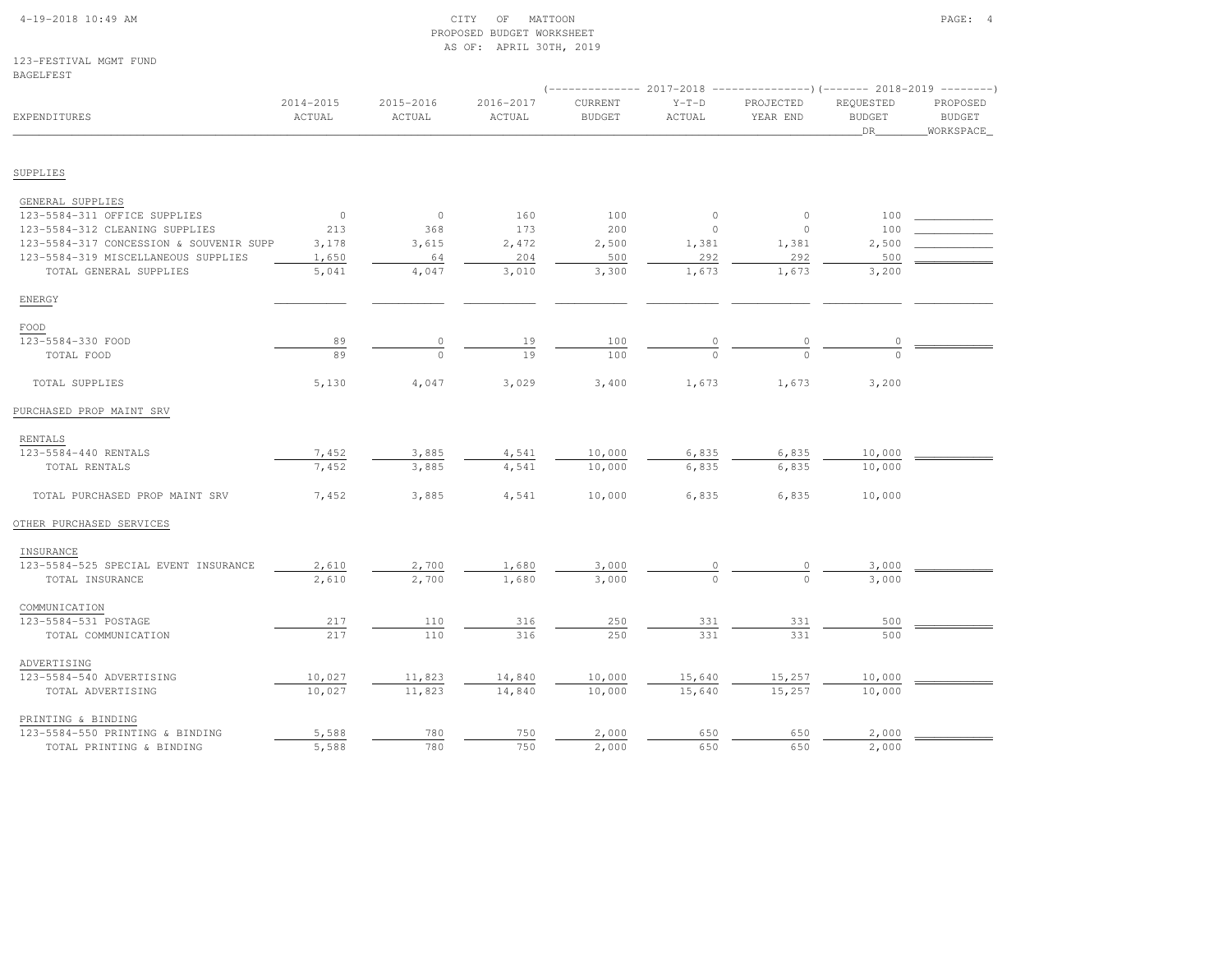#### 4-19-2018 10:49 AM CITY OF MATTOON PAGE: 5 PROPOSED BUDGET WORKSHEETAS OF: APRIL 30TH, 2019

123-FESTIVAL MGMT FUNDBAGELFEST

| EXPENDITURES                            | 2014-2015<br>ACTUAL | 2015-2016<br>ACTUAL | 2016-2017<br>ACTUAL | CURRENT<br><b>BUDGET</b> | $Y-T-D$<br>ACTUAL        | PROJECTED<br>YEAR END | REOUESTED<br><b>BUDGET</b><br>DR | PROPOSED<br><b>BUDGET</b><br>WORKSPACE |
|-----------------------------------------|---------------------|---------------------|---------------------|--------------------------|--------------------------|-----------------------|----------------------------------|----------------------------------------|
| EMPLOYEE BUSINESS EXP                   |                     |                     |                     |                          |                          |                       |                                  |                                        |
| 123-5584-561 BUSINESS MEETING EXPENSE   | 57                  | 25                  | 562                 | 100                      | 78                       | 78                    | 100                              |                                        |
| TOTAL EMPLOYEE BUSINESS EXP             | 57                  | 25                  | 562                 | 100                      | 78                       | 78                    | 100                              |                                        |
| OTHER PURCHASED SERVICES                |                     |                     |                     |                          |                          |                       |                                  |                                        |
| 123-5584-574 SPECIAL EVENT SERVICES     | 3,000               | 3,000               | $\overline{0}$      | 3,000                    | $\overline{\phantom{0}}$ | $\circ$               | 3,000                            |                                        |
| 123-5584-579 MISC OTHER PURCHASED SERVI | 9,218               | 8,968               | 15,075              | 10,000                   | 10,580                   | 7,580                 | 10,000                           |                                        |
| TOTAL OTHER PURCHASED SERVICES          | 12,218              | 11,968              | 15,075              | 13,000                   | 10,580                   | 7,580                 | 13,000                           |                                        |
| TOTAL OTHER PURCHASED SERVICES          | 30,717              | 27,405              | 33,223              | 28,350                   | 27,278                   | 23,896                | 28,600                           |                                        |
| OTHER OBJECTS                           |                     |                     |                     |                          |                          |                       |                                  |                                        |
| FINANCIAL TRANS OBJECTS                 |                     |                     |                     |                          |                          |                       |                                  |                                        |
| 123-5584-813 OTHER REFUND               |                     |                     | 600                 | 0                        |                          |                       |                                  |                                        |
| TOTAL FINANCIAL TRANS OBJECTS           |                     | $\Omega$            | 600                 | $\cap$                   |                          |                       |                                  |                                        |
| SPECIAL EVENT OBJECTS                   |                     |                     |                     |                          |                          |                       |                                  |                                        |
| 123-5584-831 PARADES                    | 400                 | 400                 | 150                 | 400                      | 806                      | 806                   | 400                              |                                        |
| 123-5584-832 BEER TENT                  | 9,673               | 7,592               | 12,901              | $\overline{0}$           | $\overline{0}$           | $\overline{0}$        | $\Omega$                         |                                        |
| 123-5584-833 OUEEN PAGEANT              | 223                 | 363                 | 707                 | 500                      | 385                      | 385                   | 500                              |                                        |
| 123-5584-834 ENTERTAINMENT              | 64,257              | 72,818              | 49,275              | 45,000                   | 66,729                   | 64,381                | 55,000                           |                                        |
| TOTAL SPECIAL EVENT OBJECTS             | 74,552              | 81,173              | 63,032              | 45,900                   | 67,920                   | 65,572                | 55,900                           |                                        |
| TOTAL OTHER OBJECTS                     | 74,552              | 81,173              | 63,632              | 45,900                   | 67,920                   | 65,572                | 55,900                           |                                        |
| TOTAL BAGELFEST                         | 117,851             | 116,509             | 104,426             | 87,650                   | 103,707                  | 97,976                | 97,700                           |                                        |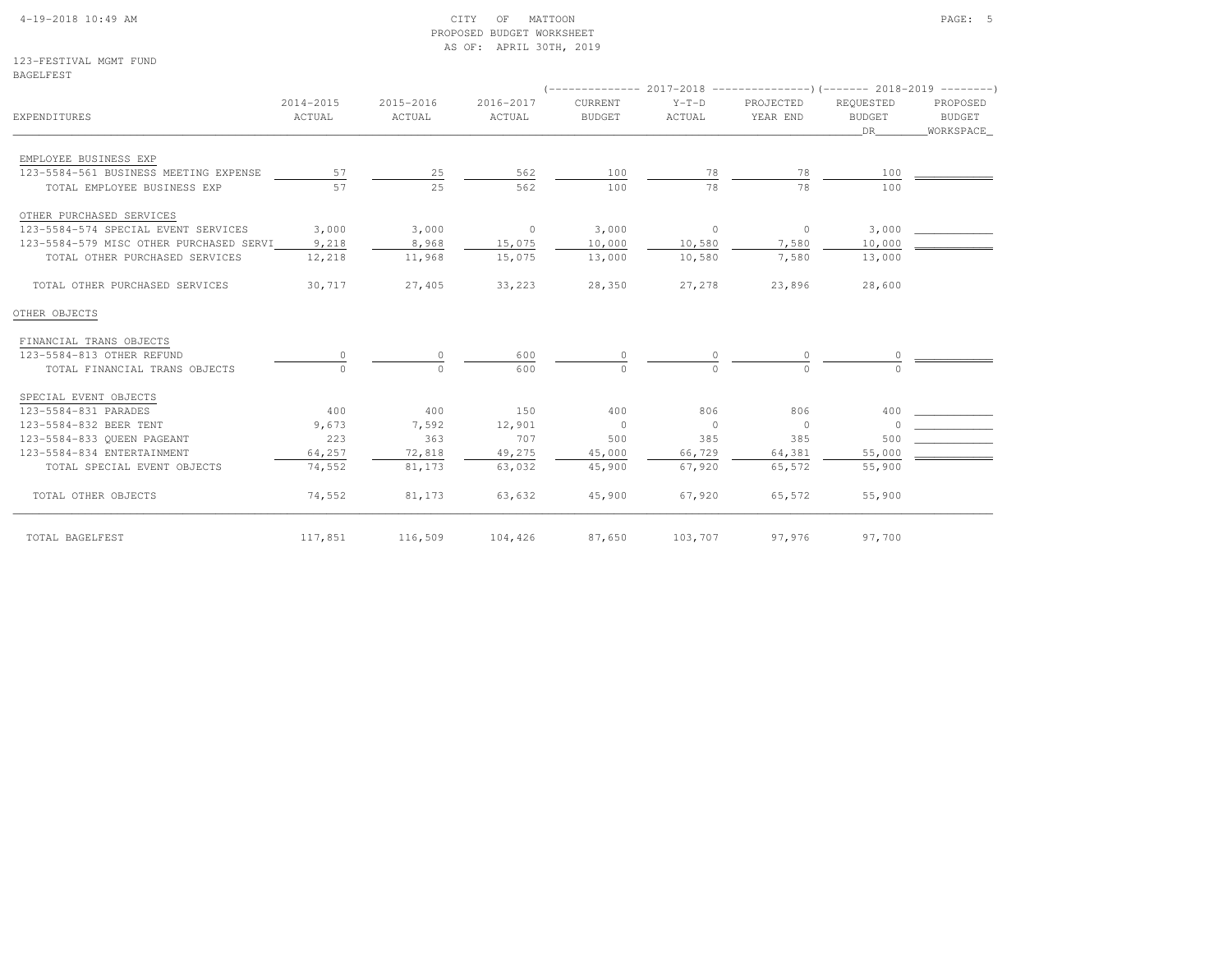# 4-19-2018 10:49 AM CITY OF MATTOON PAGE: 6 PROPOSED BUDGET WORKSHEETAS OF: APRIL 30TH, 2019

123-FESTIVAL MGMT FUNDLIGHTWORKS

|                                                              |                     |                           |                     |                          |                           | $(----------2017-2018$ ---------------) (------- 2018-2019 -------) |                                  |                                        |
|--------------------------------------------------------------|---------------------|---------------------------|---------------------|--------------------------|---------------------------|---------------------------------------------------------------------|----------------------------------|----------------------------------------|
| EXPENDITURES                                                 | 2014-2015<br>ACTUAL | 2015-2016<br>ACTUAL       | 2016-2017<br>ACTUAL | CURRENT<br><b>BUDGET</b> | $Y-T-D$<br>ACTUAL         | PROJECTED<br>YEAR END                                               | REQUESTED<br><b>BUDGET</b><br>DR | PROPOSED<br><b>BUDGET</b><br>WORKSPACE |
| SUPPLIES                                                     |                     |                           |                     |                          |                           |                                                                     |                                  |                                        |
|                                                              |                     |                           |                     |                          |                           |                                                                     |                                  |                                        |
| GENERAL SUPPLIES<br>123-5586-316 TOOLS & EQUIPMENT           | 185                 | $\circ$                   | $\circ$             | 1,500                    | 332                       | 302                                                                 | 1,000                            |                                        |
| 123-5586-317 CONCESSION & SOUVENIR SUPP                      | $\overline{0}$      | $\circ$                   | 923                 | $\circ$                  | $\circ$                   | $\overline{0}$                                                      | $\circ$                          |                                        |
| 123-5586-319 MISCELLANEOUS SUPPLIES                          | 157                 | 1,084                     | 37                  | 100                      | $\Omega$                  | $\Omega$                                                            | $\cap$                           |                                        |
| TOTAL GENERAL SUPPLIES                                       | 342                 | 1,084                     | 960                 | 1,600                    | 332                       | 302                                                                 | 1,000                            |                                        |
|                                                              |                     |                           |                     |                          |                           |                                                                     |                                  |                                        |
| ENERGY<br>123-5586-321 NATURAL GAS & ELECTRIC                |                     |                           | 0                   | 250                      |                           |                                                                     |                                  |                                        |
|                                                              | 24<br>24            | $\overline{0}$<br>$\circ$ |                     | 250                      | 201<br>201                | 79<br>79                                                            | 250<br>250                       |                                        |
| TOTAL ENERGY                                                 |                     |                           |                     |                          |                           |                                                                     |                                  |                                        |
| FOOD                                                         |                     |                           |                     |                          |                           |                                                                     |                                  |                                        |
| 123-5586-330 FOOD                                            | 2,614               | 2,785                     | 2,789               | 2,800                    | 2,906                     | 2,876                                                               | 3,000                            |                                        |
| TOTAL FOOD                                                   | 2,614               | 2,785                     | 2,789               | 2,800                    | 2,906                     | 2,876                                                               | 3,000                            |                                        |
| TOTAL SUPPLIES                                               | 2,979               | 3,870                     | 3,749               | 4,650                    | 3,439                     | 3,257                                                               | 4,250                            |                                        |
| PURCHASED PROP MAINT SRV                                     |                     |                           |                     |                          |                           |                                                                     |                                  |                                        |
|                                                              |                     |                           |                     |                          |                           |                                                                     |                                  |                                        |
| REPAIR & MAINT SERVICES<br>123-5586-432 REPAIR OF STRUCTURES | 15,446              |                           | 18,535              | 5,000                    |                           |                                                                     | 5,000                            |                                        |
| TOTAL REPAIR & MAINT SERVICES                                | 15,446              | 33,037<br>33,037          | 18,535              | 5,000                    | 27,633<br>27,633          | 10,072<br>10,072                                                    | 5,000                            |                                        |
|                                                              |                     |                           |                     |                          |                           |                                                                     |                                  |                                        |
| TOTAL PURCHASED PROP MAINT SRV                               | 15,446              | 33,037                    | 18,535              | 5,000                    | 27,633                    | 10,072                                                              | 5,000                            |                                        |
| OTHER PURCHASED SERVICES                                     |                     |                           |                     |                          |                           |                                                                     |                                  |                                        |
| PROFESSIONAL SERVICES                                        |                     |                           |                     |                          |                           |                                                                     |                                  |                                        |
| COMMUNICATION                                                |                     |                           |                     |                          |                           |                                                                     |                                  |                                        |
| 123-5586-531 POSTAGE                                         |                     |                           |                     | 100                      | $\underline{\mathbf{11}}$ | <u>11</u>                                                           | 300                              |                                        |
| TOTAL COMMUNICATION                                          |                     |                           |                     | 100                      | 11                        |                                                                     | 300                              |                                        |
| ADVERTISING                                                  |                     |                           |                     |                          |                           |                                                                     |                                  |                                        |
| 123-5586-540 ADVERTISING                                     | 3,941               | 1,983                     | 3,219               | 3,000                    | 5,178                     | 3,900                                                               | 3,000                            |                                        |
| TOTAL ADVERTISING                                            | 3,941               | 1,983                     | 3,219               | 3,000                    | 5,178                     | 3,900                                                               | 3,000                            |                                        |
|                                                              |                     |                           |                     |                          |                           |                                                                     |                                  |                                        |
| PRINTING & BINDING                                           |                     |                           |                     |                          |                           |                                                                     |                                  |                                        |
| 123-5586-550 PRINTING & BINDING                              | $\overline{0}$      | 2,000                     | 2,000               | 2,000                    | 1,490                     | 1,490                                                               | 2,000                            |                                        |
| TOTAL PRINTING & BINDING                                     | $\overline{0}$      | 2,000                     | 2,000               | 2,000                    | 1,490                     | 1,490                                                               | 2,000                            |                                        |
| OTHER PURCHASED SERVICES                                     |                     |                           |                     |                          |                           |                                                                     |                                  |                                        |
| 123-5586-574 SPECIAL EVENT SERVICES                          | $\circ$             | 31                        |                     |                          |                           |                                                                     |                                  |                                        |
| TOTAL OTHER PURCHASED SERVICES                               | $\cap$              | 31                        |                     |                          |                           |                                                                     |                                  |                                        |
| TOTAL OTHER PURCHASED SERVICES                               | 3,941               | 4,014                     | 5,219               | 5,100                    | 6,679                     | 5,401                                                               | 5,300                            |                                        |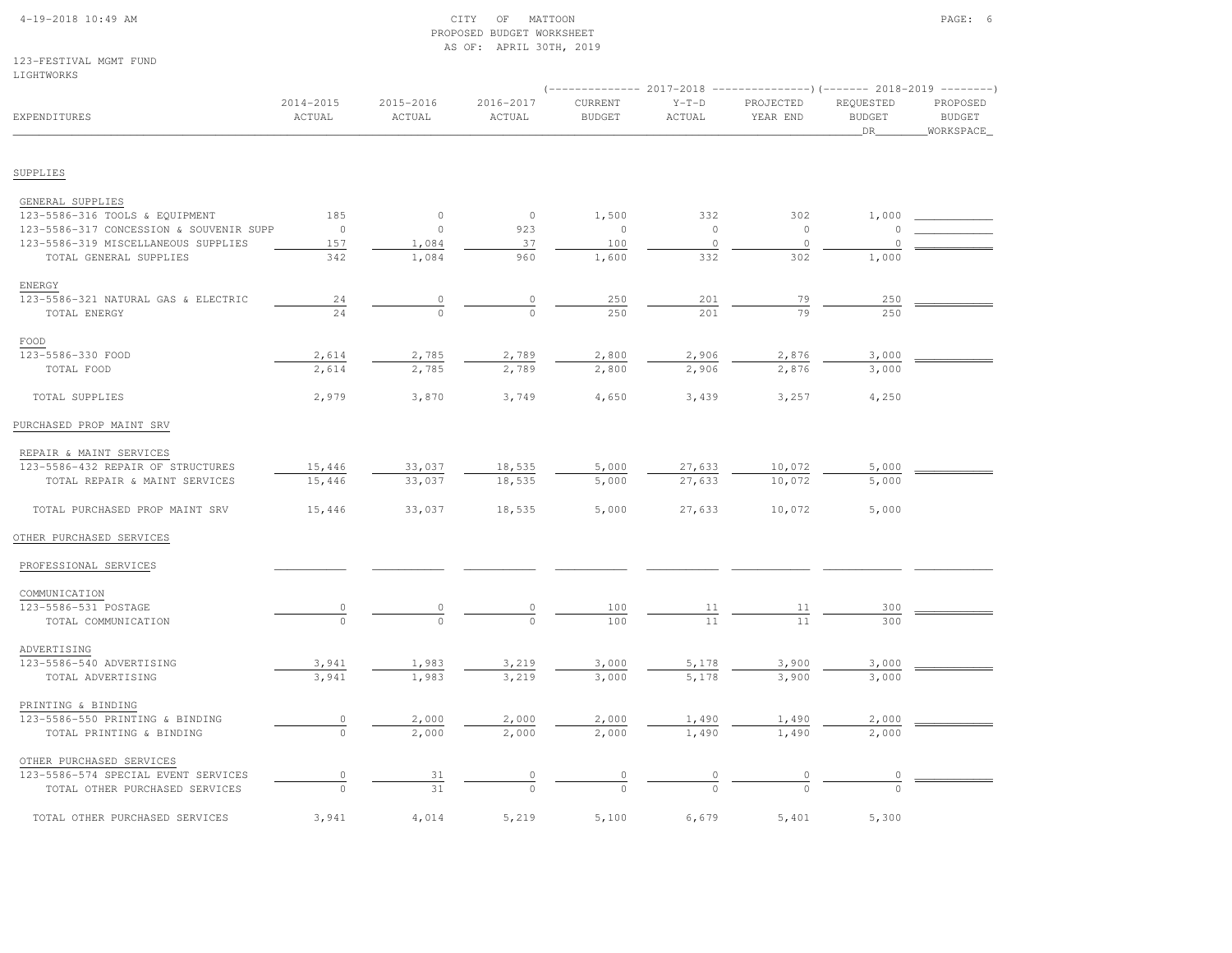#### 4-19-2018 10:49 AM CITY OF MATTOON PAGE: 7 PROPOSED BUDGET WORKSHEETAS OF: APRIL 30TH, 2019

123-FESTIVAL MGMT FUNDLIGHTWORKS

| EXPENDITURES                                                          | 2014-2015<br>ACTUAL | 2015-2016<br>ACTUAL | 2016-2017<br>ACTUAL | CURRENT<br><b>BUDGET</b> | $Y-T-D$<br>ACTUAL | PROJECTED<br>YEAR END | REQUESTED<br><b>BUDGET</b><br>DR | PROPOSED<br><b>BUDGET</b><br>WORKSPACE |
|-----------------------------------------------------------------------|---------------------|---------------------|---------------------|--------------------------|-------------------|-----------------------|----------------------------------|----------------------------------------|
| OTHER OBJECTS                                                         |                     |                     |                     |                          |                   |                       |                                  |                                        |
| SPECIAL EVENT OBJECTS                                                 |                     |                     |                     |                          |                   |                       |                                  |                                        |
| 123-5586-831 PARADES                                                  | 1,640               | 1,150               | 1,197               | 2,000                    | 1,500             | 1,500                 | 2,000                            |                                        |
| TOTAL SPECIAL EVENT OBJECTS                                           | 1,640               | 1,150               | 1,197               | 2,000                    | 1,500             | 1,500                 | 2,000                            |                                        |
| TOTAL OTHER OBJECTS                                                   | 1,640               | 1,150               | 1,197               | 2,000                    | 1,500             | 1,500                 | 2,000                            |                                        |
| TOTAL LIGHTWORKS                                                      | 24,006              | 42,070              | 28,701              | 16,750                   | 39,252            | 20,230                | 16,550                           |                                        |
| TOTAL EXPENDITURES                                                    | 166,284             | 185,050             | 159,886             | 129,750                  | 165,268           | 140,516               | 139,600                          |                                        |
| REVENUE OVER/(UNDER) EXPENDITURES                                     | $11,204$ (          | $40, 154$ ) (       | 27,771) (           | $6,750$ (                | 41,019) (         | $23,544$ ) (          | 26,600)                          |                                        |
| OTHER FINANCING SOURCES                                               |                     |                     |                     |                          |                   |                       |                                  |                                        |
| 123-4903-011 TRFR FRM H&M TAX-FIREWORKS                               | 13,000              | $\mathbf{0}$        | $\circ$             | $\circ$                  | $\mathbf{0}$      | $\circ$               | $\circ$                          |                                        |
| 123-4903-012 TRFR FRM H&M TAX-LIGHTWORK                               | 2,500               | $\circ$             | $\circ$             | $\circ$                  | $\circ$           | $\circ$               | $\cap$                           |                                        |
| 123-4903-014 TRFR FRM H&M TAX-BAGELFEST                               | 29,000              | 0                   | 0                   | 0                        | 0                 | $\circ$               | 0                                |                                        |
| TOTAL OTHER FINANCING SOURCES                                         | 44,500              | $\circ$             | $\Omega$            | $\Omega$                 | $\Omega$          | $\Omega$              | $\cap$                           |                                        |
| TOTAL OTHER FINANCING SOURCES (USES)                                  | 44,500              | $\circ$             | $\circ$             | $\circ$                  | $\circ$           | $\circ$               | $\circ$                          |                                        |
| REVENUES & OTHER SOURCES OVER/<br>(UNDER) EXPENDITURES & OTHER (USES) | $33,296$ (          | $40, 154$ ) (       | 27,771) (           | $6,750$ (                | 41,019) (         | 23,544) (             | 26,600)                          |                                        |

\*\*\* END OF REPORT \*\*\*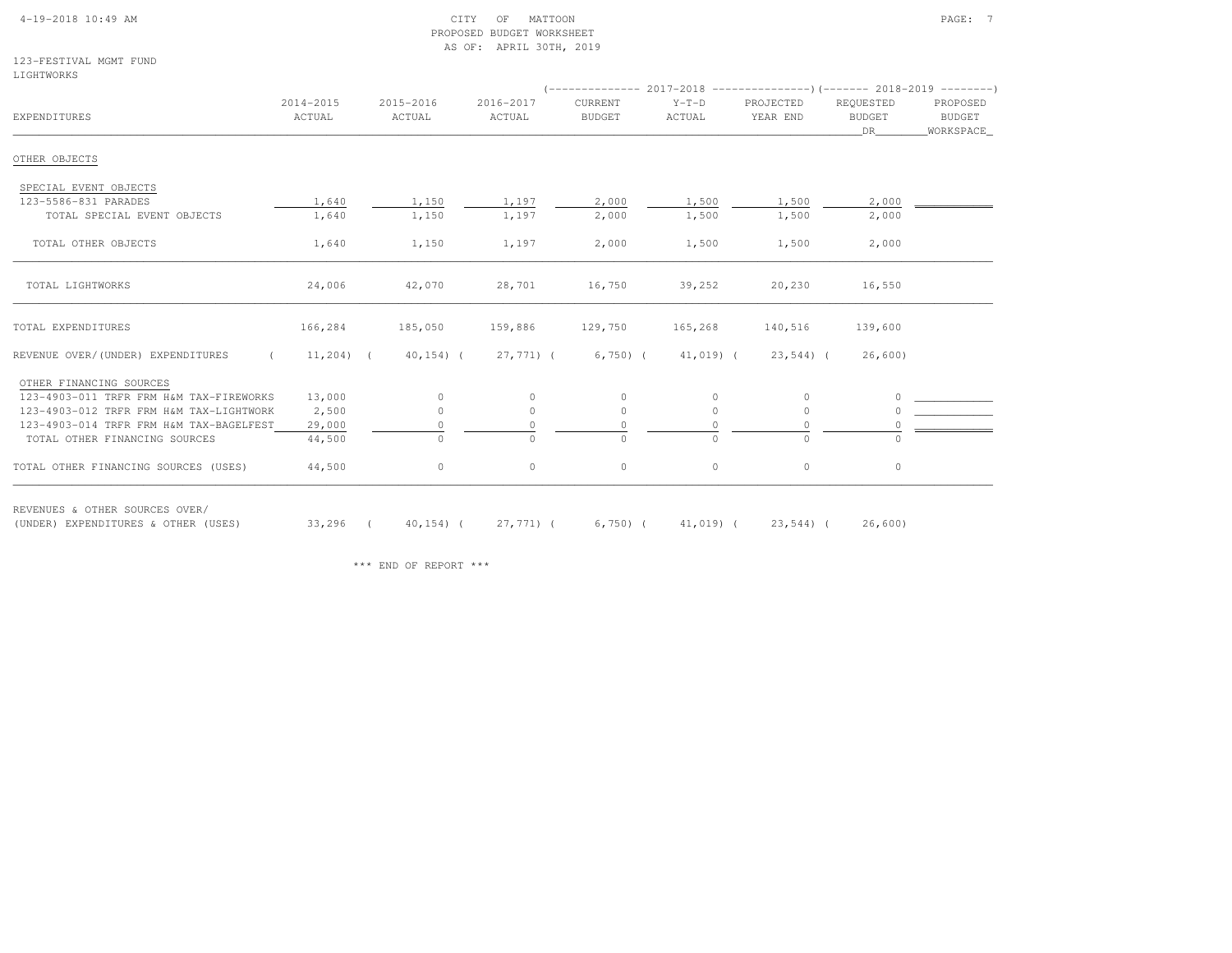# 4-19-2018 10:49 AM CITY OF MATTOON PAGE: 1 PROPOSED BUDGET WORKSHEETAS OF: APRIL 30TH, 2019

# 124-MOBILE EQUIPMENT FUND

|                                  | 2014-2015 | 2015-2016 | 2016-2017 | CURRENT | $Y-T-D$ | (-------------- 2017-2018 -----------------) (------- 2018-2019 ---------)<br>PROJECTED | REQUESTED | PROPOSED    |
|----------------------------------|-----------|-----------|-----------|---------|---------|-----------------------------------------------------------------------------------------|-----------|-------------|
| REVENUES                         | ACTUAL    | ACTUAL    | ACTUAL    | BUDGET  | ACTUAL  | YEAR END                                                                                | BUDGET    | BUDGET      |
|                                  |           |           |           |         |         |                                                                                         | DR        | _WORKSPACE_ |
| CONTRIB & OTHER MISC REV         |           |           |           |         |         |                                                                                         |           |             |
| CONTRIBUTIONS & MISC REV         |           |           |           |         |         |                                                                                         |           |             |
| 124-4805-010 OTHER MISC REVENUES |           |           |           |         | 34,358  | 34,358                                                                                  |           |             |
| TOTAL CONTRIBUTIONS & MISC REV   |           |           |           |         | 34,358  | 34,358                                                                                  |           |             |
| TOTAL CONTRIB & OTHER MISC REV   | $\Omega$  | $\circ$   | $\circ$   | $\circ$ | 34,358  | 34,358                                                                                  | $\Omega$  |             |
| TOTAL REVENUES                   |           | $\circ$   | $\circ$   | $\circ$ | 34,358  | 34,358                                                                                  | 0         |             |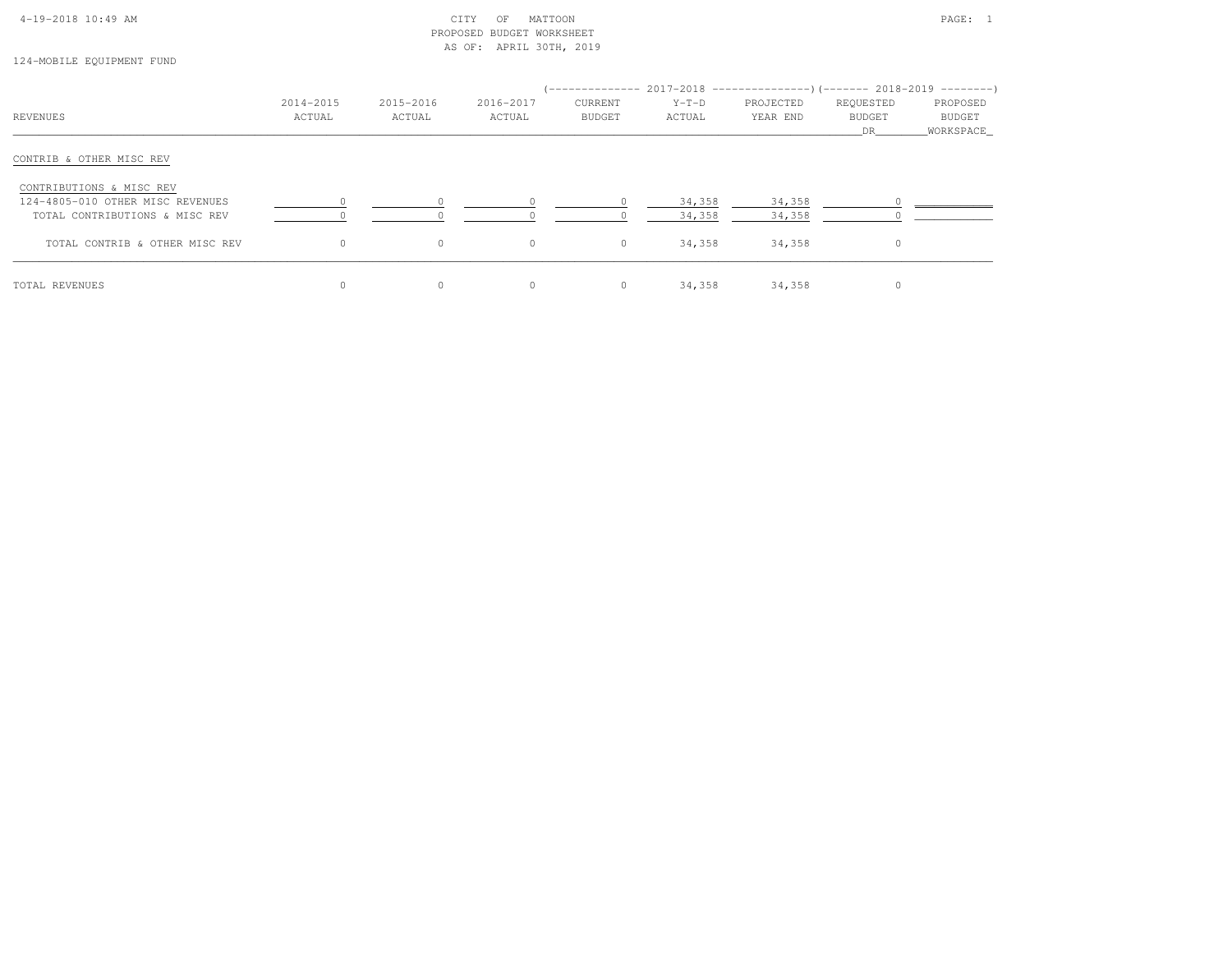| $4-19-2018$ 10:49 AM |  |  |
|----------------------|--|--|

# 4-19-2018 10:49 AM CITY OF MATTOON PAGE: 2 PROPOSED BUDGET WORKSHEETAS OF: APRIL 30TH, 2019

124-MOBILE EQUIPMENT FUNDPOLICE VEH & MACH

| POLICE VEH & MACH                                                                    |                     |                     |                     |                          | $($ -------------- 2017-2018 -----------------) (------- 2018-2019 ---------) |                       |                                   |                                        |
|--------------------------------------------------------------------------------------|---------------------|---------------------|---------------------|--------------------------|-------------------------------------------------------------------------------|-----------------------|-----------------------------------|----------------------------------------|
| EXPENDITURES                                                                         | 2014-2015<br>ACTUAL | 2015-2016<br>ACTUAL | 2016-2017<br>ACTUAL | CURRENT<br><b>BUDGET</b> | $Y-T-D$<br>ACTUAL                                                             | PROJECTED<br>YEAR END | REQUESTED<br><b>BUDGET</b><br>DR. | PROPOSED<br><b>BUDGET</b><br>WORKSPACE |
| PROPERTY                                                                             |                     |                     |                     |                          |                                                                               |                       |                                   |                                        |
| MACHINERY & EQUIPMENT<br>124-5223-742 POLICE VEHICLES<br>TOTAL MACHINERY & EQUIPMENT | 79,765<br>79,765    | 17,941<br>17,941    | 108,730<br>108,730  | 180,000<br>180,000       | 103,558<br>103,558                                                            | 180,000<br>180,000    |                                   |                                        |
| TOTAL PROPERTY                                                                       | 79,765              | 17,941              | 108,730             | 180,000                  | 103,558                                                                       | 180,000               | 0                                 |                                        |
| TOTAL POLICE VEH & MACH                                                              | 79,765              | 17,941              | 108,730             | 180,000                  | 103,558                                                                       | 180,000               | 0                                 |                                        |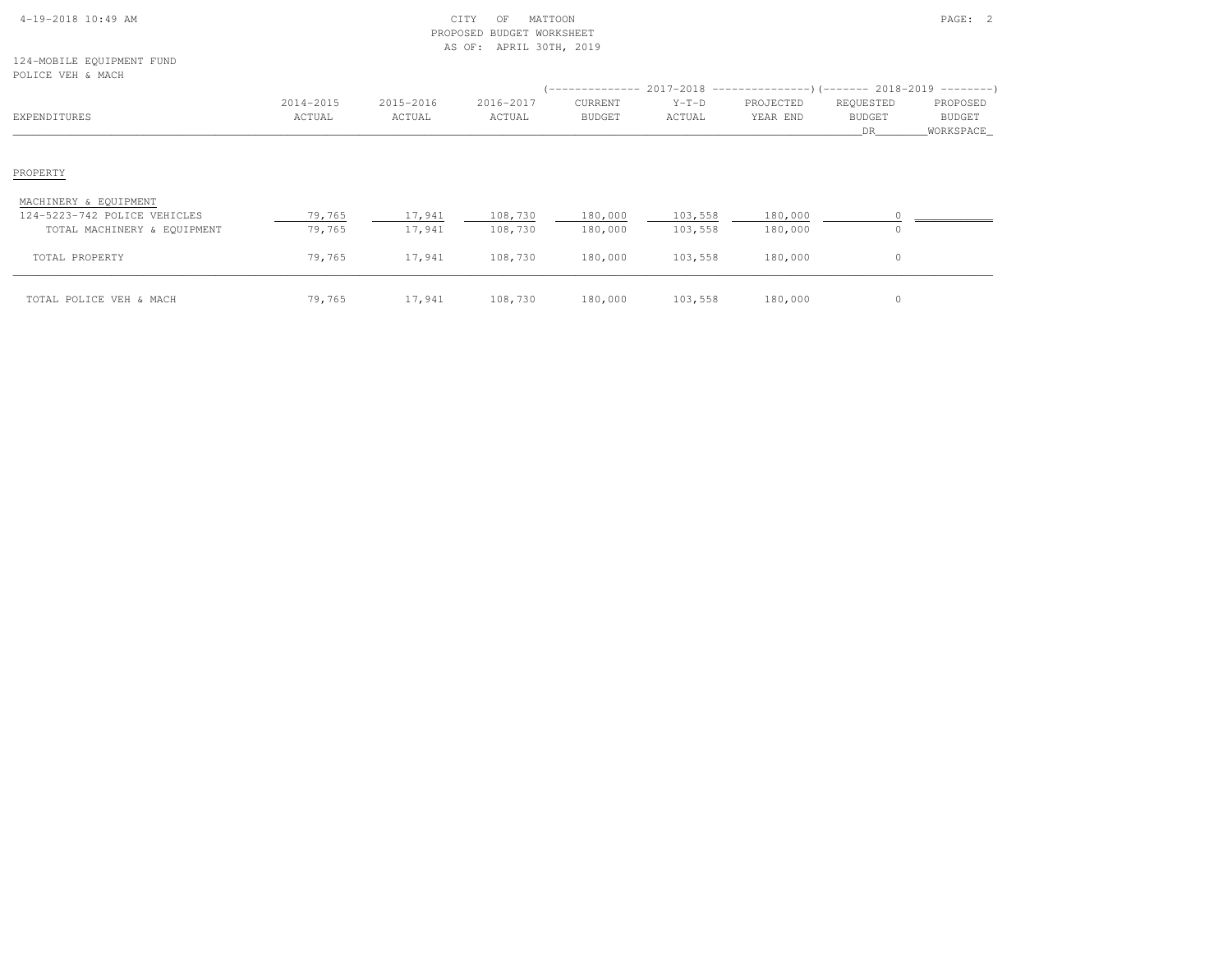| $4-19-2018$ 10:49 AM |  |  |
|----------------------|--|--|

# 4-19-2018 10:49 AM CITY OF MATTOON PAGE: 3 PROPOSED BUDGET WORKSHEETAS OF: APRIL 30TH, 2019

124-MOBILE EQUIPMENT FUNDFIRE VEH & MACH

| FIRE VEH & MACH             |           |           |           |               |         |           |               |               |
|-----------------------------|-----------|-----------|-----------|---------------|---------|-----------|---------------|---------------|
|                             | 2014-2015 | 2015-2016 | 2016-2017 | CURRENT       | $Y-T-D$ | PROJECTED | REQUESTED     | PROPOSED      |
| EXPENDITURES                | ACTUAL    | ACTUAL    | ACTUAL    | <b>BUDGET</b> | ACTUAL  | YEAR END  | <b>BUDGET</b> | <b>BUDGET</b> |
|                             |           |           |           |               |         |           | DR            | WORKSPACE     |
|                             |           |           |           |               |         |           |               |               |
| PROPERTY                    |           |           |           |               |         |           |               |               |
| MACHINERY & EQUIPMENT       |           |           |           |               |         |           |               |               |
| 124-5241-742 FIRE VEHICLES  | 64,452    | 174,743   | 630,578   | 64,452        | 64,452  | 64,452    | 64,452        |               |
| TOTAL MACHINERY & EQUIPMENT | 64,452    | 174,743   | 630,578   | 64,452        | 64,452  | 64,452    | 64,452        |               |
| TOTAL PROPERTY              | 64,452    | 174,743   | 630,578   | 64,452        | 64,452  | 64,452    | 64,452        |               |
| TOTAL FIRE VEH & MACH       | 64,452    | 174,743   | 630,578   | 64,452        | 64,452  | 64,452    | 64,452        |               |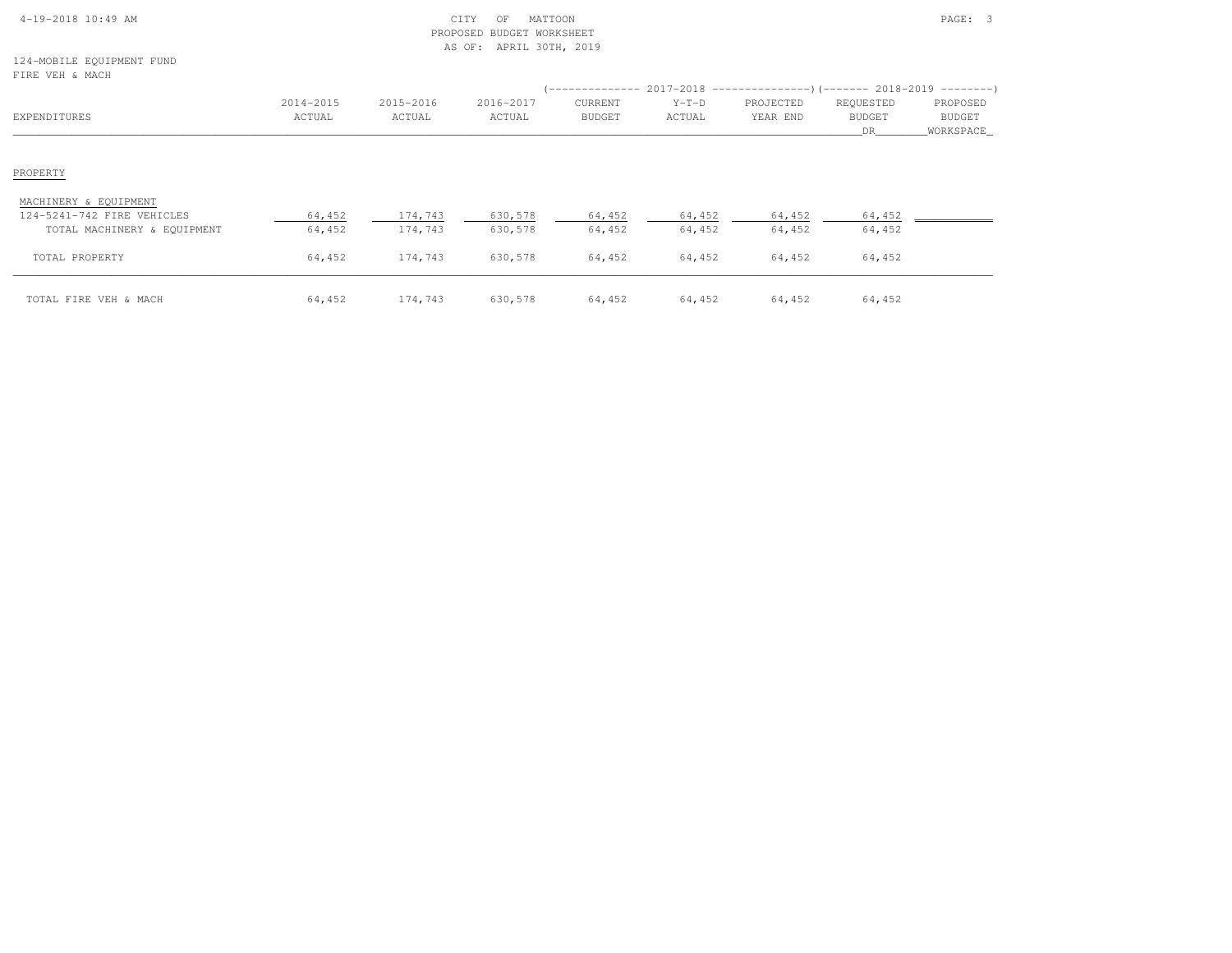| $4-19-2018$ $10:49$ AM |  |
|------------------------|--|

# $\text{CITY}$  OF MATTOON  $\text{PAGE:}$  4 PROPOSED BUDGET WORKSHEETAS OF: APRIL 30TH, 2019

124-MOBILE EQUIPMENT FUNDPUBLIC WORKS VEH & MACH

|              |               |           |           |               |               | $(-$ ------------- 2017-2018 -----------------) (------- 2018-2019 --------) |               |               |
|--------------|---------------|-----------|-----------|---------------|---------------|------------------------------------------------------------------------------|---------------|---------------|
|              | 2014-2015     | 2015-2016 | 2016-2017 | CURRENT       | $Y-T-D$       | PROJECTED                                                                    | REQUESTED     | PROPOSED      |
| EXPENDITURES | <b>ACTUAL</b> | ACTUAL    | ACTUAL    | <b>BUDGET</b> | <b>ACTUAL</b> | YEAR END                                                                     | <b>BUDGET</b> | <b>BUDGET</b> |
|              |               |           |           |               |               |                                                                              |               | WORKSPACE     |

PROPERTY

MACHINERY & EQUIPMENT \_\_\_\_\_\_\_\_\_\_\_ \_\_\_\_\_\_\_\_\_\_\_ \_\_\_\_\_\_\_\_\_\_\_ \_\_\_\_\_\_\_\_\_\_\_ \_\_\_\_\_\_\_\_\_\_\_ \_\_\_\_\_\_\_\_\_\_\_\_ \_\_\_\_\_\_\_\_\_\_\_\_ \_\_\_\_\_\_\_\_\_\_\_\_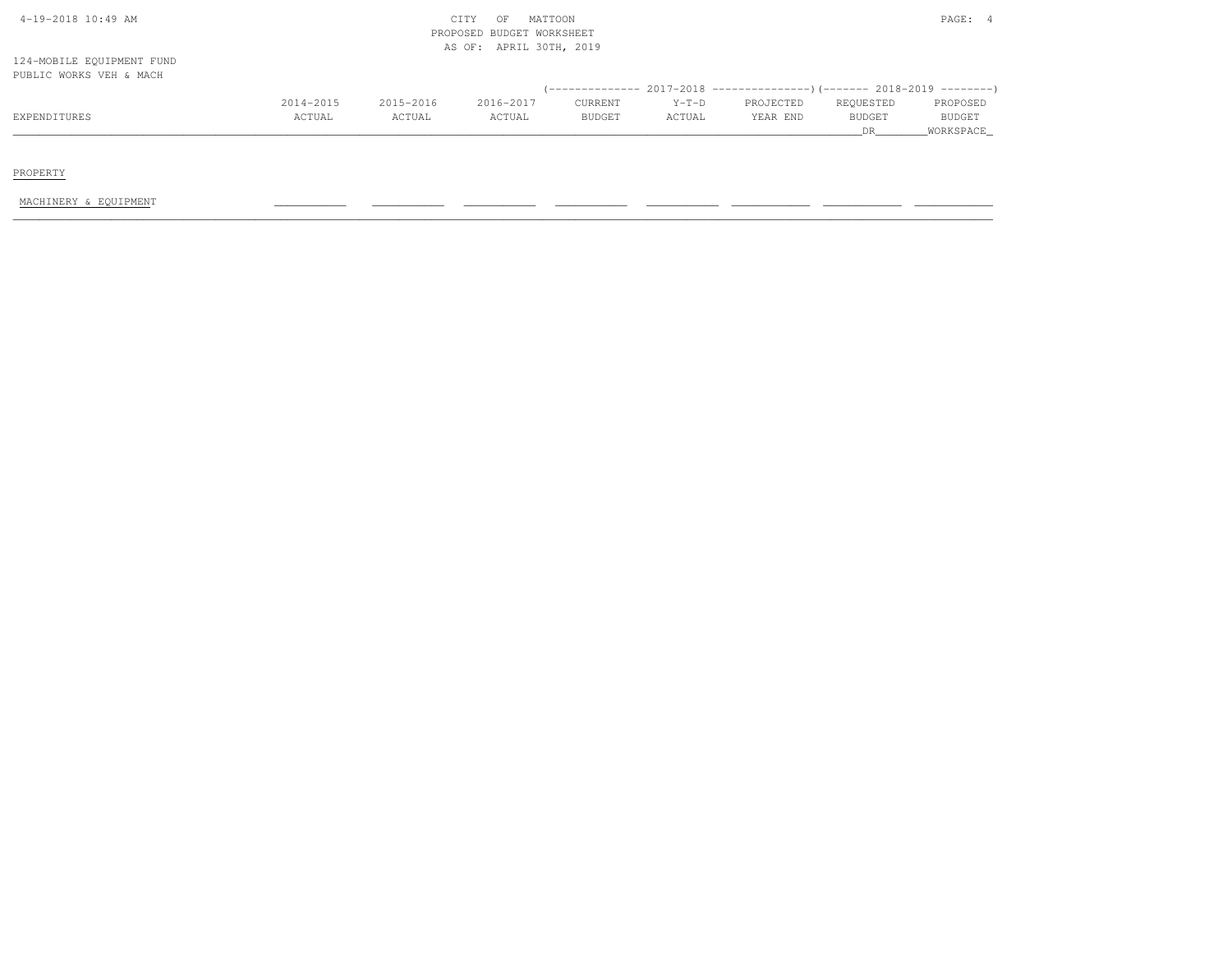| $4-19-2018$ 10:49 AM |  |
|----------------------|--|

# $\begin{array}{ccc} \text{CITY} & \text{OF} & \text{MATION} \end{array}$  PROPOSED BUDGET WORKSHEETAS OF: APRIL 30TH, 2019

124-MOBILE EQUIPMENT FUNDSTREETS VEH & MACH

| SIKLLIS VLH & MAUH                      |                     |                     |                     |                   |                   |                       |                                  |                                        |
|-----------------------------------------|---------------------|---------------------|---------------------|-------------------|-------------------|-----------------------|----------------------------------|----------------------------------------|
| EXPENDITURES                            | 2014-2015<br>ACTUAL | 2015-2016<br>ACTUAL | 2016-2017<br>ACTUAL | CURRENT<br>BUDGET | $Y-T-D$<br>ACTUAL | PROJECTED<br>YEAR END | REQUESTED<br><b>BUDGET</b><br>DR | PROPOSED<br><b>BUDGET</b><br>WORKSPACE |
| PROPERTY                                |                     |                     |                     |                   |                   |                       |                                  |                                        |
| MACHINERY & EQUIPMENT                   |                     |                     |                     |                   |                   |                       |                                  |                                        |
| 124-5320-741 STREETS MACHINERY & EQUIPM | 55,013              | 28,718              | 28,718              | 92,500            | 74,124            | 74,124                |                                  |                                        |
| 124-5320-742 STREET VEHICLES            |                     | 0                   |                     |                   |                   |                       | 22,880                           |                                        |
| TOTAL MACHINERY & EQUIPMENT             | 55,013              | 28,718              | 28,718              | 92,500            | 74,124            | 74,124                | 22,880                           |                                        |
| TOTAL PROPERTY                          | 55,013              | 28,718              | 28,718              | 92,500            | 74,124            | 74,124                | 22,880                           |                                        |
| TOTAL STREETS VEH & MACH                | 55,013              | 28,718              | 28,718              | 92,500            | 74,124            | 74,124                | 22,880                           |                                        |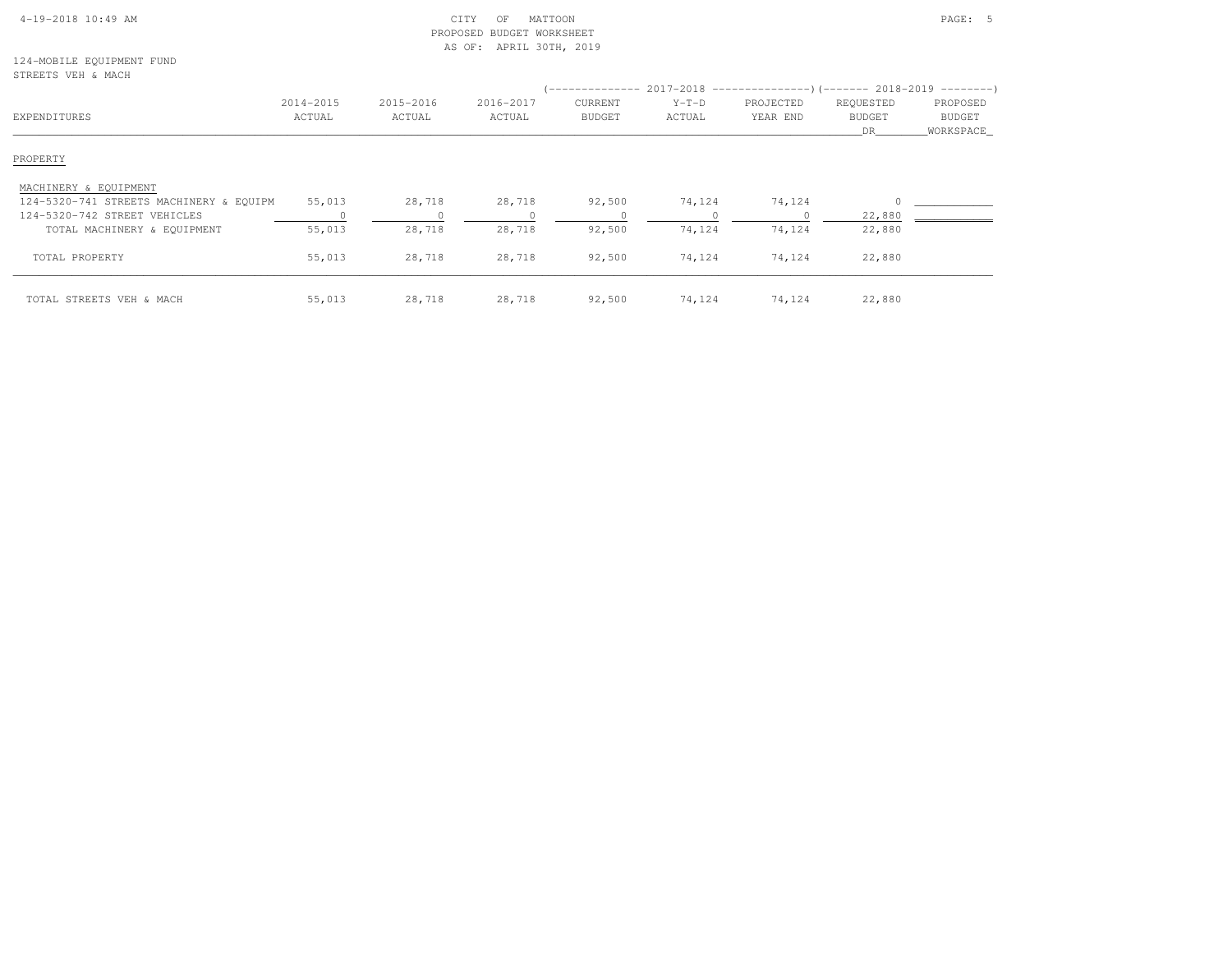| $4-19-2018$ 10:49 AM |  |
|----------------------|--|

# $\begin{array}{ccc} \text{CITY} & \text{OF} & \text{MATION} \end{array}$  PROPOSED BUDGET WORKSHEETAS OF: APRIL 30TH, 2019

124-MOBILE EQUIPMENT FUNDYARD WASTER VEH & MACH

|                                                                                                 |                     |                     |                     |                   |                   | (-------------- 2017-2018 ----------------) (------- 2018-2019 --------) |                                         |                                   |
|-------------------------------------------------------------------------------------------------|---------------------|---------------------|---------------------|-------------------|-------------------|--------------------------------------------------------------------------|-----------------------------------------|-----------------------------------|
| EXPENDITURES                                                                                    | 2014-2015<br>ACTUAL | 2015-2016<br>ACTUAL | 2016-2017<br>ACTUAL | CURRENT<br>BUDGET | $Y-T-D$<br>ACTUAL | PROJECTED<br>YEAR END                                                    | REQUESTED<br><b>BUDGET</b><br><b>DR</b> | PROPOSED<br>BUDGET<br>_WORKSPACE_ |
| PROPERTY                                                                                        |                     |                     |                     |                   |                   |                                                                          |                                         |                                   |
| MACHINERY & EQUIPMENT<br>124-5335-741 YARD WASTE MACHINERY & EQU<br>TOTAL MACHINERY & EQUIPMENT | $\Omega$            | $\Omega$            | $\Omega$            | $\Omega$          |                   | $\Omega$                                                                 | 17,500<br>17,500                        |                                   |
| TOTAL PROPERTY                                                                                  | $\circ$             | $\circ$             | $\circ$             | $\circ$           | $\Omega$          | $\circ$                                                                  | 17,500                                  |                                   |
| TOTAL YARD WASTER VEH & MACH                                                                    |                     | $\circ$             | 0                   | 0                 |                   | $\circ$                                                                  | 17,500                                  |                                   |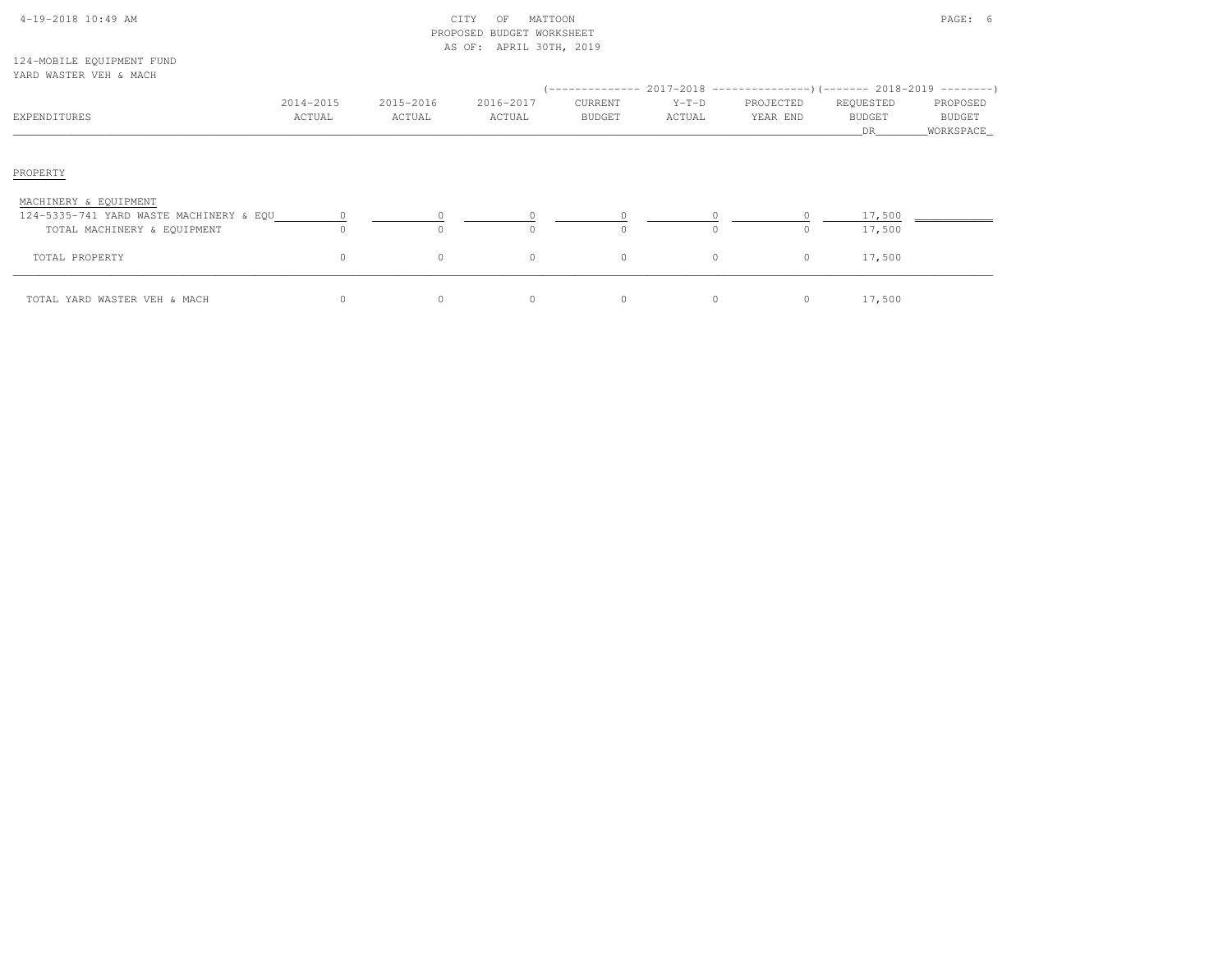| $4-19-2018$ 10:49 AM |  |  |
|----------------------|--|--|

# 4-19-2018 CITY OF MATTOON CITY OF MATTOON PAGE: 7 PROPOSED BUDGET WORKSHEETAS OF: APRIL 30TH, 2019

124-MOBILE EQUIPMENT FUNDSEWER VEH & MACH

| OLINLIN VIIII WARROLL                                                                          |                     |                     |                     |                          | $($ -------------- 2017-2018 ----------------) (------- 2018-2019 ---------) |                       |                                   |                                 |
|------------------------------------------------------------------------------------------------|---------------------|---------------------|---------------------|--------------------------|------------------------------------------------------------------------------|-----------------------|-----------------------------------|---------------------------------|
| EXPENDITURES                                                                                   | 2014-2015<br>ACTUAL | 2015-2016<br>ACTUAL | 2016-2017<br>ACTUAL | CURRENT<br><b>BUDGET</b> | $Y-T-D$<br>ACTUAL                                                            | PROJECTED<br>YEAR END | REQUESTED<br><b>BUDGET</b><br>DR. | PROPOSED<br>BUDGET<br>WORKSPACE |
| PROPERTY                                                                                       |                     |                     |                     |                          |                                                                              |                       |                                   |                                 |
| MACHINERY & EQUIPMENT<br>124-5342-742 SEWER COLLECTION VEHICLES<br>TOTAL MACHINERY & EQUIPMENT | $\Omega$            | $\Omega$            | O.                  | 61,000<br>61,000         | 63,239<br>63,239                                                             | 63,239<br>63,239      | 120,070<br>120,070                |                                 |
| TOTAL PROPERTY                                                                                 | $\circ$             | $\circ$             | $\circ$             | 61,000                   | 63,239                                                                       | 63,239                | 120,070                           |                                 |
| TOTAL SEWER VEH & MACH                                                                         | $\Omega$            | $\mathbf{0}$        | 0                   | 61,000                   | 63,239                                                                       | 63,239                | 120,070                           |                                 |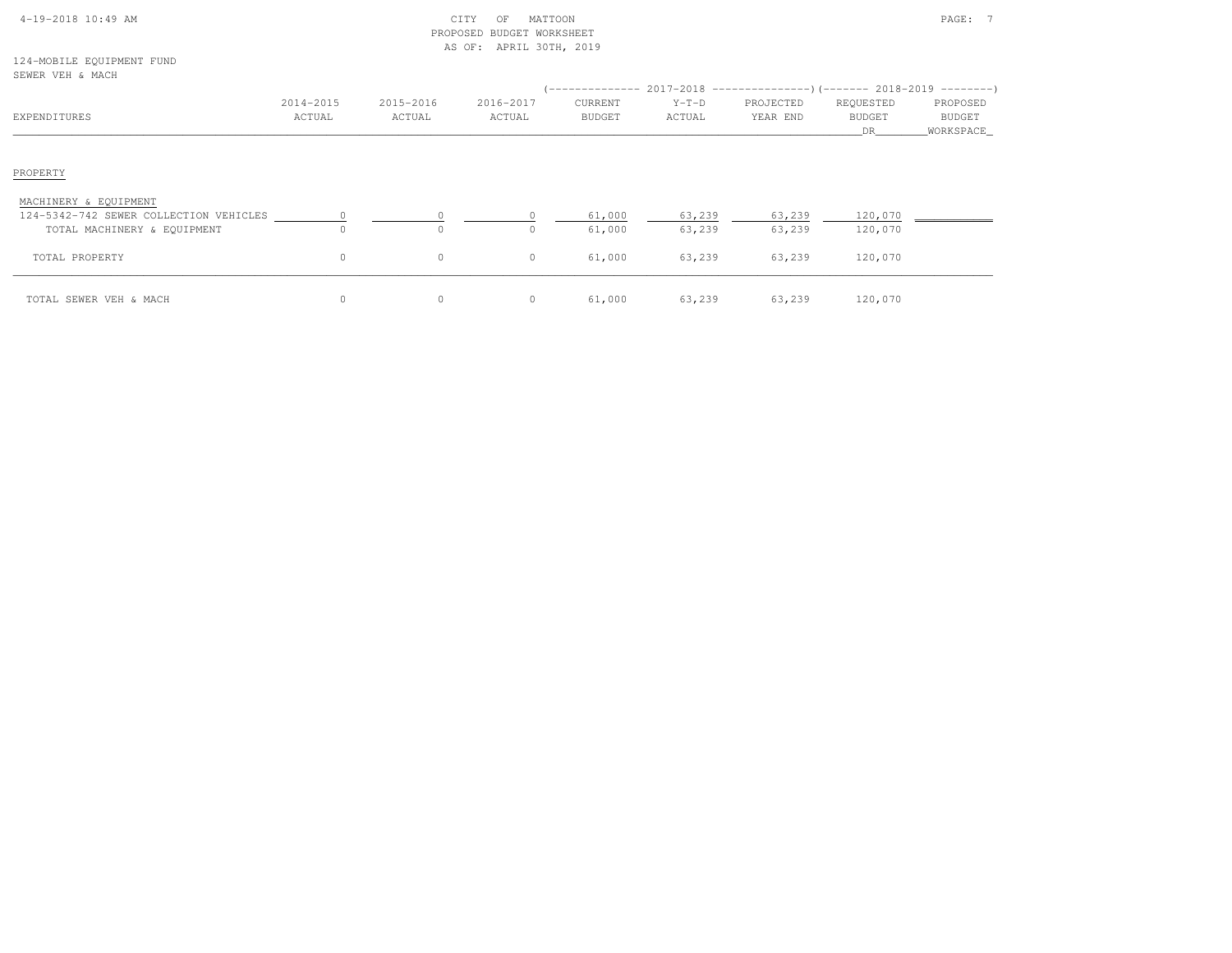| $4-19-2018$ 10:49 AM |  |  |
|----------------------|--|--|

# $\begin{array}{ccc} \text{CITY} & \text{OF} & \text{MATION} \end{array}$  PROPOSED BUDGET WORKSHEETAS OF: APRIL 30TH, 2019

124-MOBILE EQUIPMENT FUNDWASTEWATER TRTMT VEH & M

| WASILWAILK IKIMI VLH & M                                         |                     |                     |                     |                          |                   | (-------------- 2017-2018 ----------------) (------- 2018-2019 ---------) |                                   |                                  |
|------------------------------------------------------------------|---------------------|---------------------|---------------------|--------------------------|-------------------|---------------------------------------------------------------------------|-----------------------------------|----------------------------------|
| EXPENDITURES                                                     | 2014-2015<br>ACTUAL | 2015-2016<br>ACTUAL | 2016-2017<br>ACTUAL | CURRENT<br><b>BUDGET</b> | $Y-T-D$<br>ACTUAL | PROJECTED<br>YEAR END                                                     | REQUESTED<br><b>BUDGET</b><br>DR. | PROPOSED<br>BUDGET<br>WORKSPACE_ |
| PROPERTY                                                         |                     |                     |                     |                          |                   |                                                                           |                                   |                                  |
| MACHINERY & EQUIPMENT<br>124-5344-742 WASTEWATER TRTMT PLANT VEH |                     |                     |                     | 11,000                   | 9,239             | 9,239                                                                     |                                   |                                  |
| TOTAL MACHINERY & EQUIPMENT                                      | 0                   | $\circ$             | 0                   | 11,000                   | 9,239             | 9,239                                                                     | $\Omega$                          |                                  |
| TOTAL PROPERTY                                                   | $\circ$             | $\circ$             | $\circ$             | 11,000                   | 9,239             | 9,239                                                                     | $\Omega$                          |                                  |
| TOTAL WASTEWATER TRTMT VEH & M                                   | 0                   | $\circ$             | $\circ$             | 11,000                   | 9,239             | 9,239                                                                     | $\Omega$                          |                                  |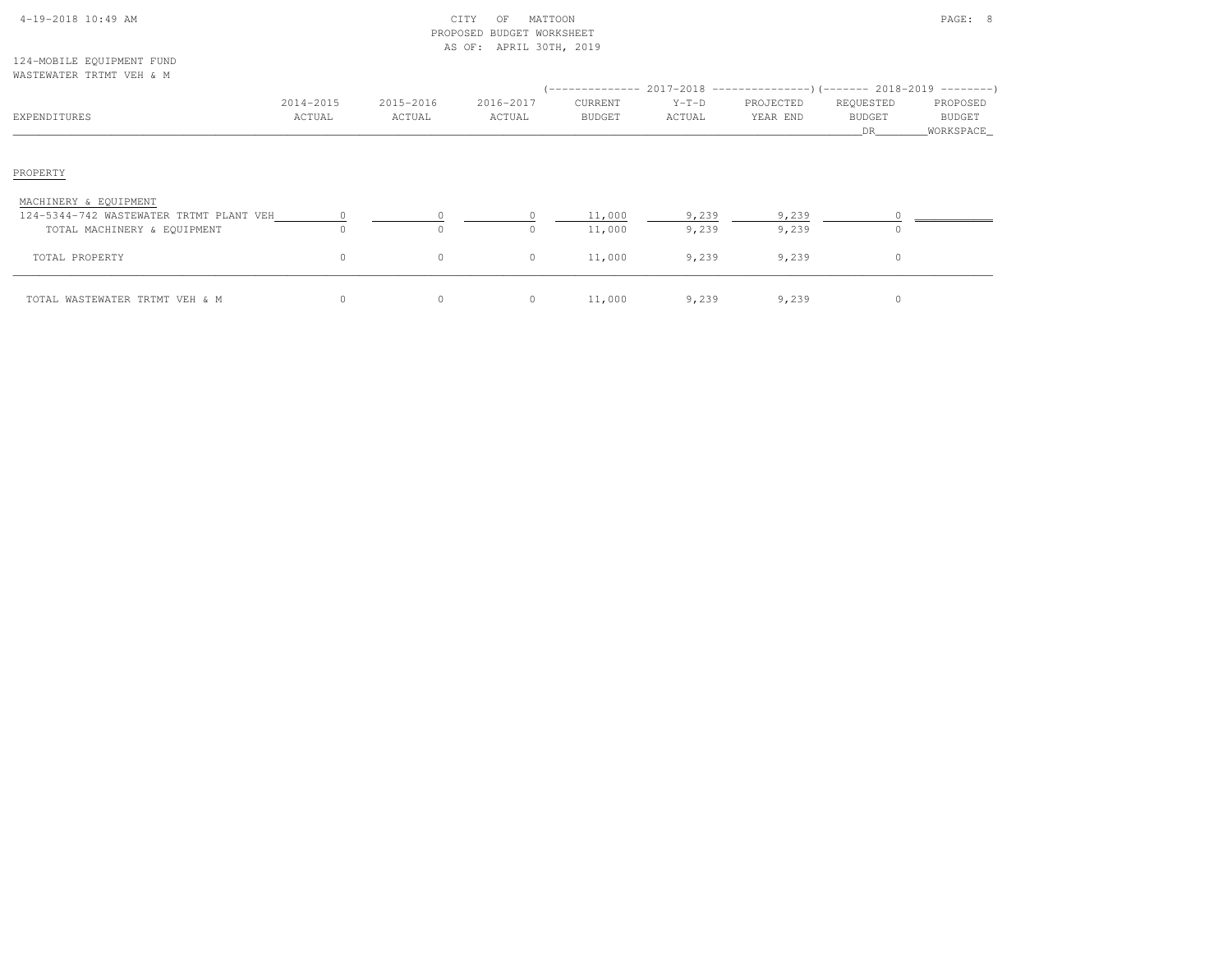| $4-19-2018$ $10:49$ AM    |           |           | MATTOON<br>CITY<br>OF     |               |         |                                                                         |               | PAGE: 9       |
|---------------------------|-----------|-----------|---------------------------|---------------|---------|-------------------------------------------------------------------------|---------------|---------------|
|                           |           |           | PROPOSED BUDGET WORKSHEET |               |         |                                                                         |               |               |
|                           |           |           | AS OF: APRIL 30TH, 2019   |               |         |                                                                         |               |               |
| 124-MOBILE EQUIPMENT FUND |           |           |                           |               |         |                                                                         |               |               |
| SEWER ACCTG & COLL VEH &  |           |           |                           |               |         |                                                                         |               |               |
|                           |           |           |                           |               |         | (-------------- 2017-2018 ----------------)(------- 2018-2019 --------) |               |               |
|                           | 2014-2015 | 2015-2016 | 2016-2017                 | CURRENT       | $Y-T-D$ | PROJECTED                                                               | REQUESTED     | PROPOSED      |
| EXPENDITURES              | ACTUAL    | ACTUAL    | ACTUAL                    | <b>BUDGET</b> | ACTUAL  | YEAR END                                                                | <b>BUDGET</b> | <b>BUDGET</b> |
|                           |           |           |                           |               |         |                                                                         | DR            | WORKSPACE     |

PROPERTY

MACHINERY & EQUIPMENT \_\_\_\_\_\_\_\_\_\_\_ \_\_\_\_\_\_\_\_\_\_\_ \_\_\_\_\_\_\_\_\_\_\_ \_\_\_\_\_\_\_\_\_\_\_ \_\_\_\_\_\_\_\_\_\_\_ \_\_\_\_\_\_\_\_\_\_\_\_ \_\_\_\_\_\_\_\_\_\_\_\_ \_\_\_\_\_\_\_\_\_\_\_\_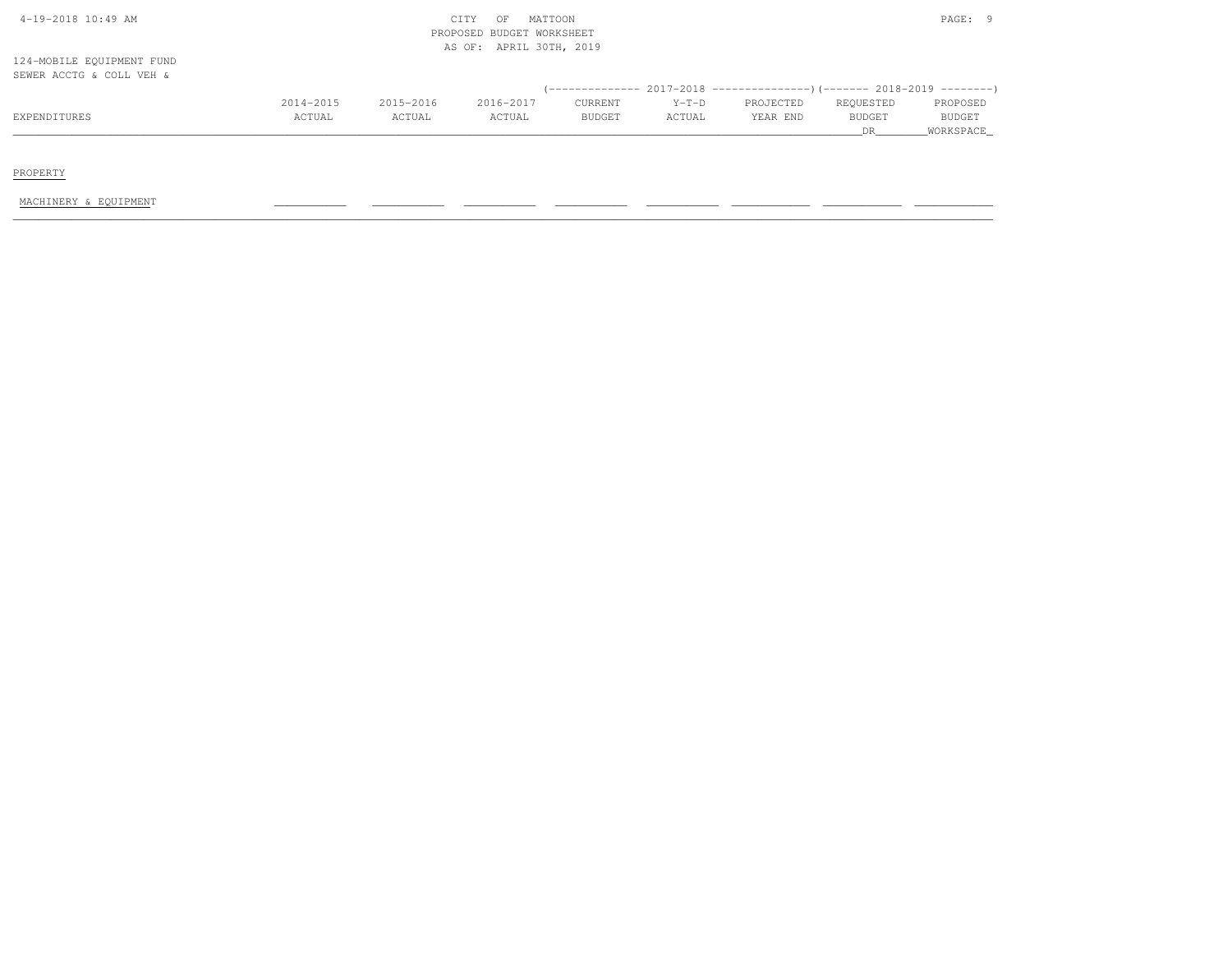| $4-19-2018$ 10:49 AM |  |  |
|----------------------|--|--|

# $\begin{array}{ccc} \text{CITY} & \text{OF} & \text{MATION} \end{array}$  PROPOSED BUDGET WORKSHEETAS OF: APRIL 30TH, 2019

124-MOBILE EQUIPMENT FUNDWATER TREATMENT VEH & MA

| EXPENDITURES                            | 2014-2015<br>ACTUAL | 2015-2016<br>ACTUAL | 2016-2017<br>ACTUAL | CURRENT<br>BUDGET | $Y-T-D$<br>ACTUAL | (-------------- 2017-2018 -----------------) (------- 2018-2019 ---------)<br>PROJECTED<br>YEAR END | REQUESTED<br><b>BUDGET</b><br>DR | PROPOSED<br><b>BUDGET</b><br>WORKSPACE |
|-----------------------------------------|---------------------|---------------------|---------------------|-------------------|-------------------|-----------------------------------------------------------------------------------------------------|----------------------------------|----------------------------------------|
| PROPERTY                                |                     |                     |                     |                   |                   |                                                                                                     |                                  |                                        |
| MACHINERY & EQUIPMENT                   |                     |                     |                     |                   |                   |                                                                                                     |                                  |                                        |
| 124-5353-741 WATER TRTMT PLANT MACH & E |                     |                     |                     | 11,000            | 9,239             | 9,239                                                                                               |                                  |                                        |
| TOTAL MACHINERY & EQUIPMENT             |                     | $\circ$             |                     | 11,000            | 9,239             | 9,239                                                                                               | $\Omega$                         |                                        |
| TOTAL PROPERTY                          | $\circ$             | $\circ$             | $\Omega$            | 11,000            | 9,239             | 9,239                                                                                               | 0                                |                                        |
| TOTAL WATER TREATMENT VEH & MA          | $\Omega$            | $\circ$             | $\Omega$            | 11,000            | 9,239             | 9,239                                                                                               | $\Omega$                         |                                        |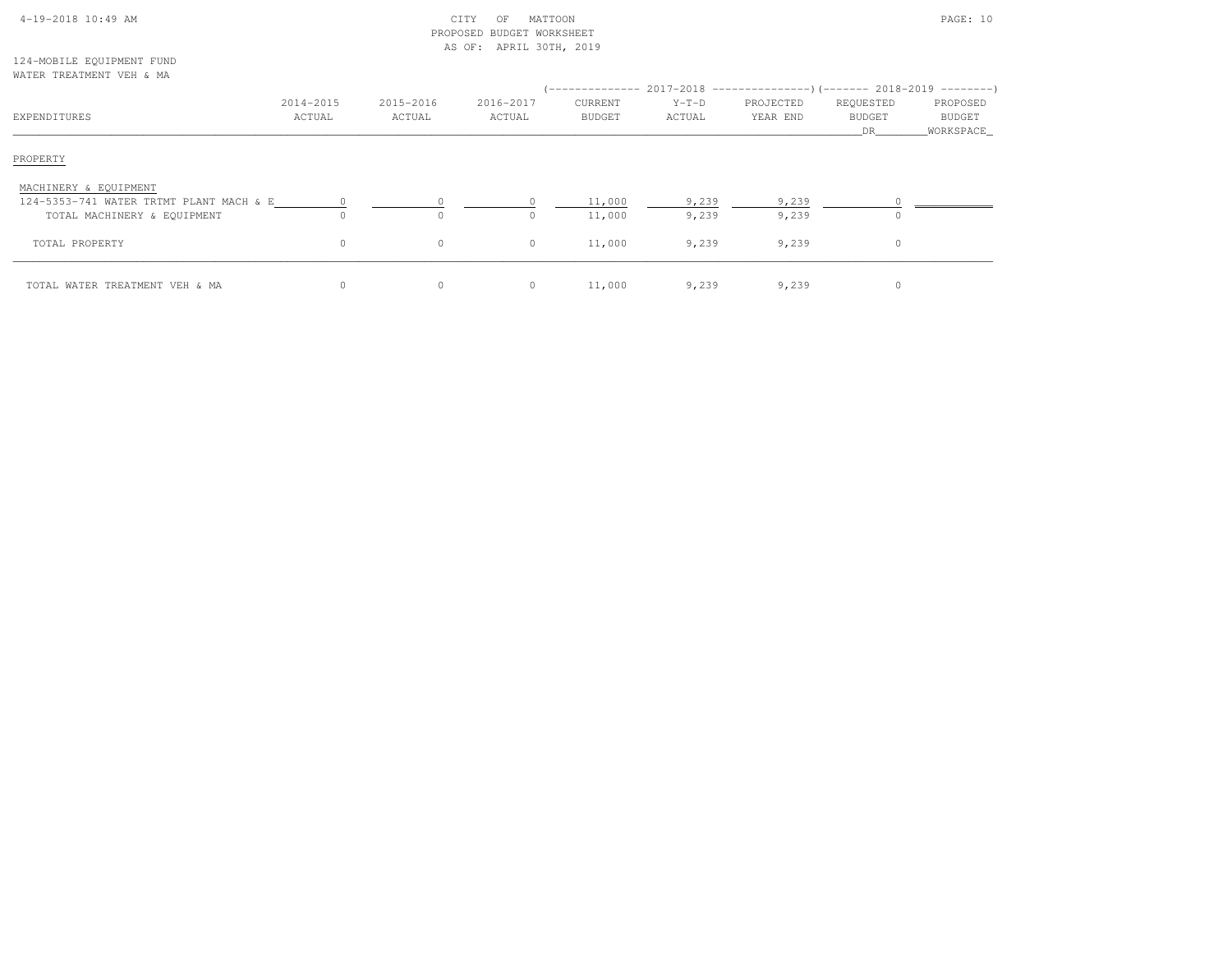|  | $4-19-2018$ 10:49 AM |  |  |
|--|----------------------|--|--|

# $\text{CITY}$  of MATTOON  $\text{PAGE: } 11$  PROPOSED BUDGET WORKSHEETAS OF: APRIL 30TH, 2019

124-MOBILE EQUIPMENT FUNDWATER DIST VEH & MACH

| MAILIN DIUI VLII WARNUI                                                                  |                     |                     |                     |                          |                   | $($ -------------- 2017-2018 -----------------) (------- 2018-2019 ---------) |                                  |                                 |
|------------------------------------------------------------------------------------------|---------------------|---------------------|---------------------|--------------------------|-------------------|-------------------------------------------------------------------------------|----------------------------------|---------------------------------|
| EXPENDITURES                                                                             | 2014-2015<br>ACTUAL | 2015-2016<br>ACTUAL | 2016-2017<br>ACTUAL | CURRENT<br><b>BUDGET</b> | $Y-T-D$<br>ACTUAL | PROJECTED<br>YEAR END                                                         | REQUESTED<br><b>BUDGET</b><br>DR | PROPOSED<br>BUDGET<br>WORKSPACE |
| PROPERTY                                                                                 |                     |                     |                     |                          |                   |                                                                               |                                  |                                 |
| MACHINERY & EQUIPMENT<br>124-5354-742 WATER DIST VEHICLES<br>TOTAL MACHINERY & EQUIPMENT | $\Omega$            | $\Omega$            | $\Omega$            | 61,000<br>61,000         | 63,239<br>63,239  | 63,239<br>63,239                                                              | 120,070<br>120,070               |                                 |
| TOTAL PROPERTY                                                                           | $\circ$             | $\circ$             | $\circ$             | 61,000                   | 63,239            | 63,239                                                                        | 120,070                          |                                 |
| TOTAL WATER DIST VEH & MACH                                                              | $\circ$             | $\mathbf{0}$        | $\circ$             | 61,000                   | 63,239            | 63,239                                                                        | 120,070                          |                                 |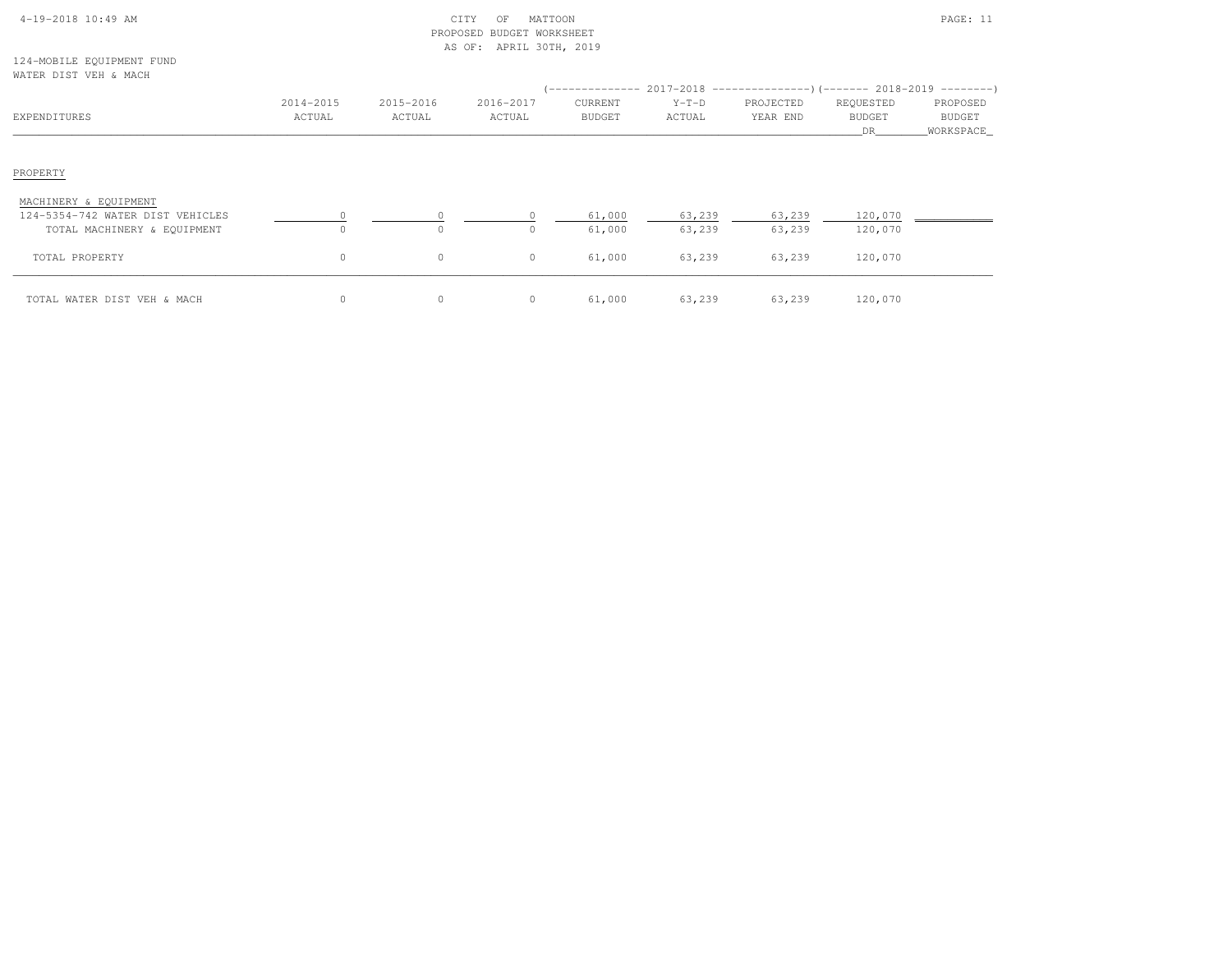| 4-19-2018 10:49 AM        |           |           | MATTOON<br>CITY<br>OF     |               |         |                                                                         |               | PAGE: 12      |
|---------------------------|-----------|-----------|---------------------------|---------------|---------|-------------------------------------------------------------------------|---------------|---------------|
|                           |           |           | PROPOSED BUDGET WORKSHEET |               |         |                                                                         |               |               |
|                           |           |           | AS OF: APRIL 30TH, 2019   |               |         |                                                                         |               |               |
| 124-MOBILE EQUIPMENT FUND |           |           |                           |               |         |                                                                         |               |               |
| WATER ACCTG & COLL VEH &  |           |           |                           |               |         |                                                                         |               |               |
|                           |           |           |                           |               |         | (-------------- 2017-2018 ----------------)(------- 2018-2019 --------) |               |               |
|                           | 2014-2015 | 2015-2016 | 2016-2017                 | CURRENT       | $Y-T-D$ | PROJECTED                                                               | REQUESTED     | PROPOSED      |
| EXPENDITURES              | ACTUAL    | ACTUAL    | ACTUAL                    | <b>BUDGET</b> | ACTUAL  | YEAR END                                                                | <b>BUDGET</b> | <b>BUDGET</b> |
|                           |           |           |                           |               |         |                                                                         | DR            | WORKSPACE     |
|                           |           |           |                           |               |         |                                                                         |               |               |

PROPERTY

MACHINERY & EQUIPMENT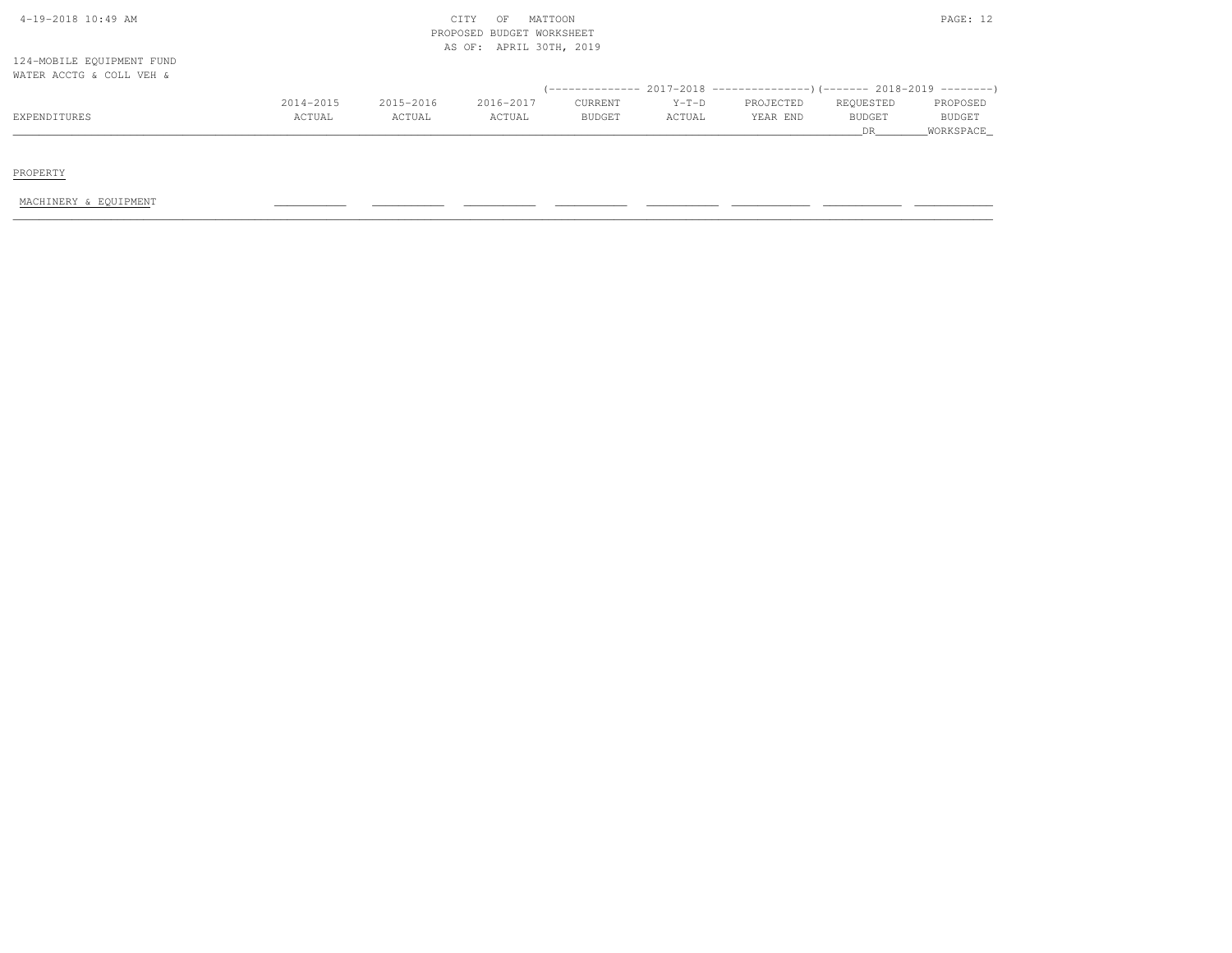|  | $4-19-2018$ 10:49 AM |  |
|--|----------------------|--|
|  |                      |  |

# $\begin{array}{ccc} \text{CITY} & \text{OF} & \text{MATION} \end{array}$  PROPOSED BUDGET WORKSHEETAS OF: APRIL 30TH, 2019

124-MOBILE EQUIPMENT FUNDPARKS VEH & MACH

| rinuo van a mon<br>EXPENDITURES         | 2014-2015<br>ACTUAL | 2015-2016<br>ACTUAL | 2016-2017<br>ACTUAL | CURRENT<br><b>BUDGET</b> | $Y-T-D$<br>ACTUAL | PROJECTED<br>YEAR END | REQUESTED<br><b>BUDGET</b><br>DR. | PROPOSED<br>BUDGET<br>_WORKSPACE_ |
|-----------------------------------------|---------------------|---------------------|---------------------|--------------------------|-------------------|-----------------------|-----------------------------------|-----------------------------------|
| PROPERTY                                |                     |                     |                     |                          |                   |                       |                                   |                                   |
| MACHINERY & EQUIPMENT                   |                     |                     |                     |                          |                   |                       |                                   |                                   |
| 124-5511-741 PARKS MACHINERY & EQUIPMEN | $\circ$             | 13,919              |                     |                          | $\Omega$          | $\mathbf 0$           |                                   |                                   |
| 124-5511-742 PARK VEHICLES              |                     |                     |                     | 24,000                   | 7,137             | 7,137                 |                                   |                                   |
| TOTAL MACHINERY & EQUIPMENT             | 0                   | 13,919              |                     | 24,000                   | 7,137             | 7,137                 |                                   |                                   |
| TOTAL PROPERTY                          | $\circ$             | 13,919              | $\circ$             | 24,000                   | 7,137             | 7,137                 | $\Omega$                          |                                   |
| TOTAL PARKS VEH & MACH                  | $\circ$             | 13,919              | $\circ$             | 24,000                   | 7,137             | 7,137                 |                                   |                                   |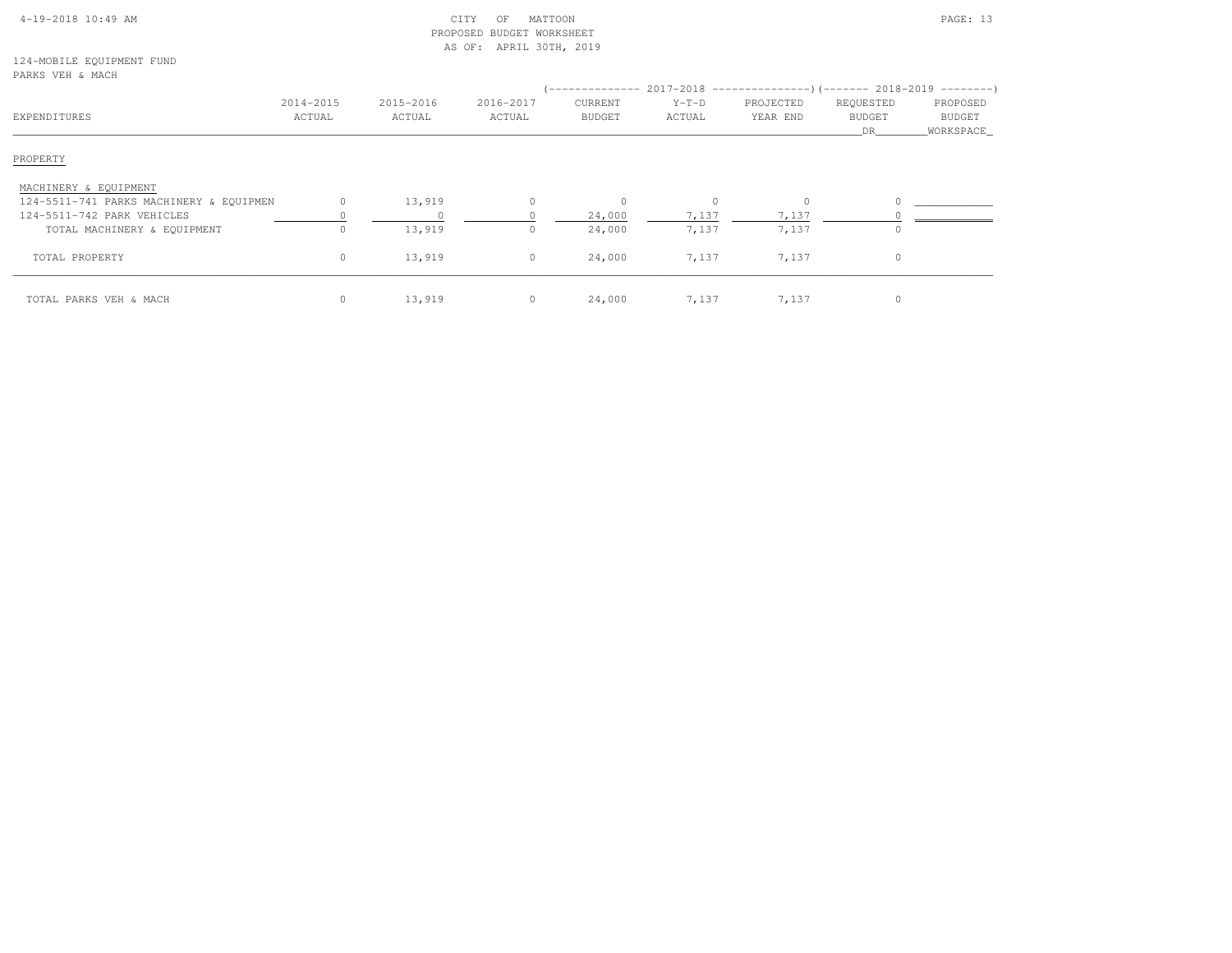| $4-19-2018$ $10:49$ AM |  |  |
|------------------------|--|--|

# CITY OF MATTOON **PAGE:** 14 PROPOSED BUDGET WORKSHEETAS OF: APRIL 30TH, 2019

124-MOBILE EQUIPMENT FUNDLAKES VEH & MACH

| LANLO VLA & MAUA                                    |                     |                     |                     |                          |                      |                       |                                   |                                         |
|-----------------------------------------------------|---------------------|---------------------|---------------------|--------------------------|----------------------|-----------------------|-----------------------------------|-----------------------------------------|
| EXPENDITURES                                        | 2014-2015<br>ACTUAL | 2015-2016<br>ACTUAL | 2016-2017<br>ACTUAL | CURRENT<br><b>BUDGET</b> | $Y-T-D$<br>ACTUAL    | PROJECTED<br>YEAR END | REQUESTED<br><b>BUDGET</b><br>DR. | PROPOSED<br><b>BUDGET</b><br>WORKSPACE_ |
| PROPERTY                                            |                     |                     |                     |                          |                      |                       |                                   |                                         |
| MACHINERY & EQUIPMENT<br>124-5512-742 LAKE VEHICLES |                     | 16,946              |                     |                          |                      |                       |                                   |                                         |
| TOTAL MACHINERY & EQUIPMENT<br>TOTAL PROPERTY       | $\Omega$<br>$\circ$ | 16,946<br>16,946    | $\Omega$<br>$\circ$ | $\bigcap$<br>$\circ$     | $\Omega$<br>$\Omega$ | $\circ$               | $\Omega$                          |                                         |
| TOTAL LAKES VEH & MACH                              | $\mathbf 0$         | 16,946              | $\circ$             | $\circ$                  | $\Omega$             | $\circ$               |                                   |                                         |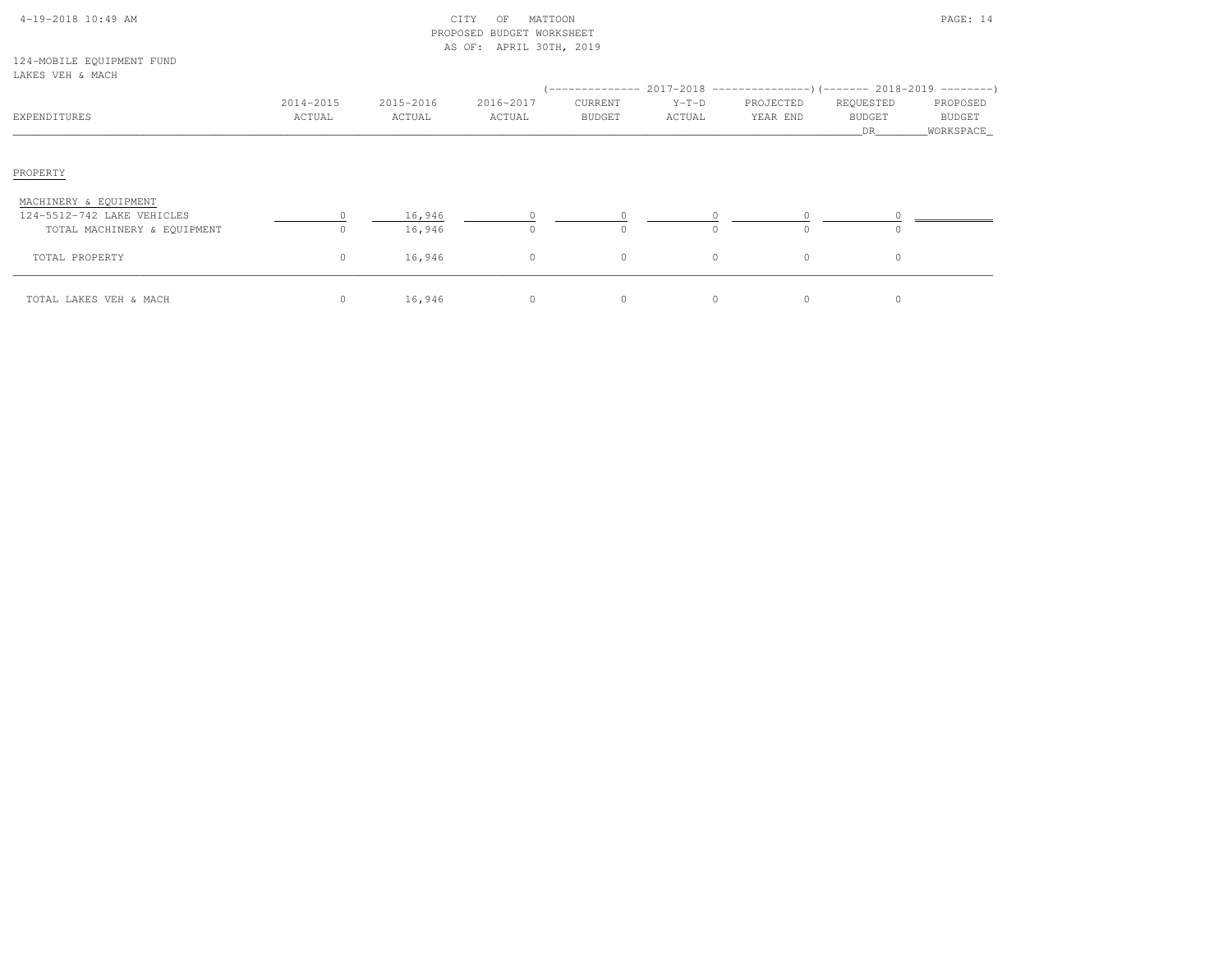# 4-19-2018 10:49 AM CITY OF MATTOON PAGE: 15 PROPOSED BUDGET WORKSHEETAS OF: APRIL 30TH, 2019

124-MOBILE EQUIPMENT FUNDCEMETERY VEH & MACH

| EXPENDITURES                                    | 2014-2015<br>ACTUAL | 2015-2016<br>ACTUAL                           | 2016-2017<br>ACTUAL | CURRENT<br><b>BUDGET</b> | $Y-T-D$<br>ACTUAL | PROJECTED<br>YEAR END | REQUESTED<br><b>BUDGET</b><br>DR | PROPOSED<br>BUDGET<br>WORKSPACE |
|-------------------------------------------------|---------------------|-----------------------------------------------|---------------------|--------------------------|-------------------|-----------------------|----------------------------------|---------------------------------|
| PROPERTY                                        |                     |                                               |                     |                          |                   |                       |                                  |                                 |
| MACHINERY & EQUIPMENT                           |                     |                                               |                     |                          |                   |                       |                                  |                                 |
| 124-5570-741 CEMETERY MACHINERY & EQUIP         | $\circ$             | 14,870                                        | $\circ$             | 36,000                   | 0                 | 36,000                |                                  |                                 |
| TOTAL MACHINERY & EQUIPMENT                     |                     | 14,870                                        | $\circ$             | 36,000                   | $\cap$            | 36,000                |                                  |                                 |
| TOTAL PROPERTY                                  | $\circ$             | 14,870                                        | $\circ$             | 36,000                   | $\circ$           | 36,000                | $\circ$                          |                                 |
| TOTAL CEMETERY VEH & MACH                       | $\circ$             | 14,870                                        | $\circ$             | 36,000                   | $\circ$           | 36,000                | $\circ$                          |                                 |
| TOTAL EXPENDITURES                              | 199,230             | 267,137                                       | 768,026             | 540,952                  | 394,227           | 506,669               | 344,972                          |                                 |
| REVENUE OVER/(UNDER) EXPENDITURES<br>$\sqrt{2}$ | 199,230) (          | 267,137) (                                    | 768,026) (          | 540,952) (               | $359,869$ (       | 472,311) (            | 344,972)                         |                                 |
| OTHER FINANCING SOURCES                         |                     |                                               |                     |                          |                   |                       |                                  |                                 |
| 124-4901-021 TRFR FROM GEN FUND                 | 408,170             | 332,858                                       | 246,652             | 325,941                  | 174,941           | 325,942               | 64,452                           |                                 |
| 124-4911-021 TRFR FROM WATER FUND               | 121,700             | 107,000                                       | $\overline{0}$      | 72,000                   | 72,000            | 72,000                | 120,070                          |                                 |
| 124-4912-021 TRFR FROM SEWER FUND               | 116,400             | 107,000                                       | 45,000              | 72,000                   | 72,000            | 72,000                | 120,070                          |                                 |
| TOTAL OTHER FINANCING SOURCES                   | 646,270             | 546,858                                       | 291,652             | 469,941                  | 318,941           | 469,942               | 304,592                          |                                 |
| TOTAL OTHER FINANCING SOURCES (USES)            | 646,270             | 546,858                                       | 291,652             | 469,941                  | 318,941           | 469,942               | 304,592                          |                                 |
| REVENUES & OTHER SOURCES OVER/                  |                     |                                               |                     |                          |                   |                       |                                  |                                 |
| (UNDER) EXPENDITURES & OTHER (USES)             |                     | 447,040 279,721 (476,374) (71,011) (40,928) ( |                     |                          |                   |                       | $2,369$ ( $40,380$ )             |                                 |

\*\*\* END OF REPORT \*\*\*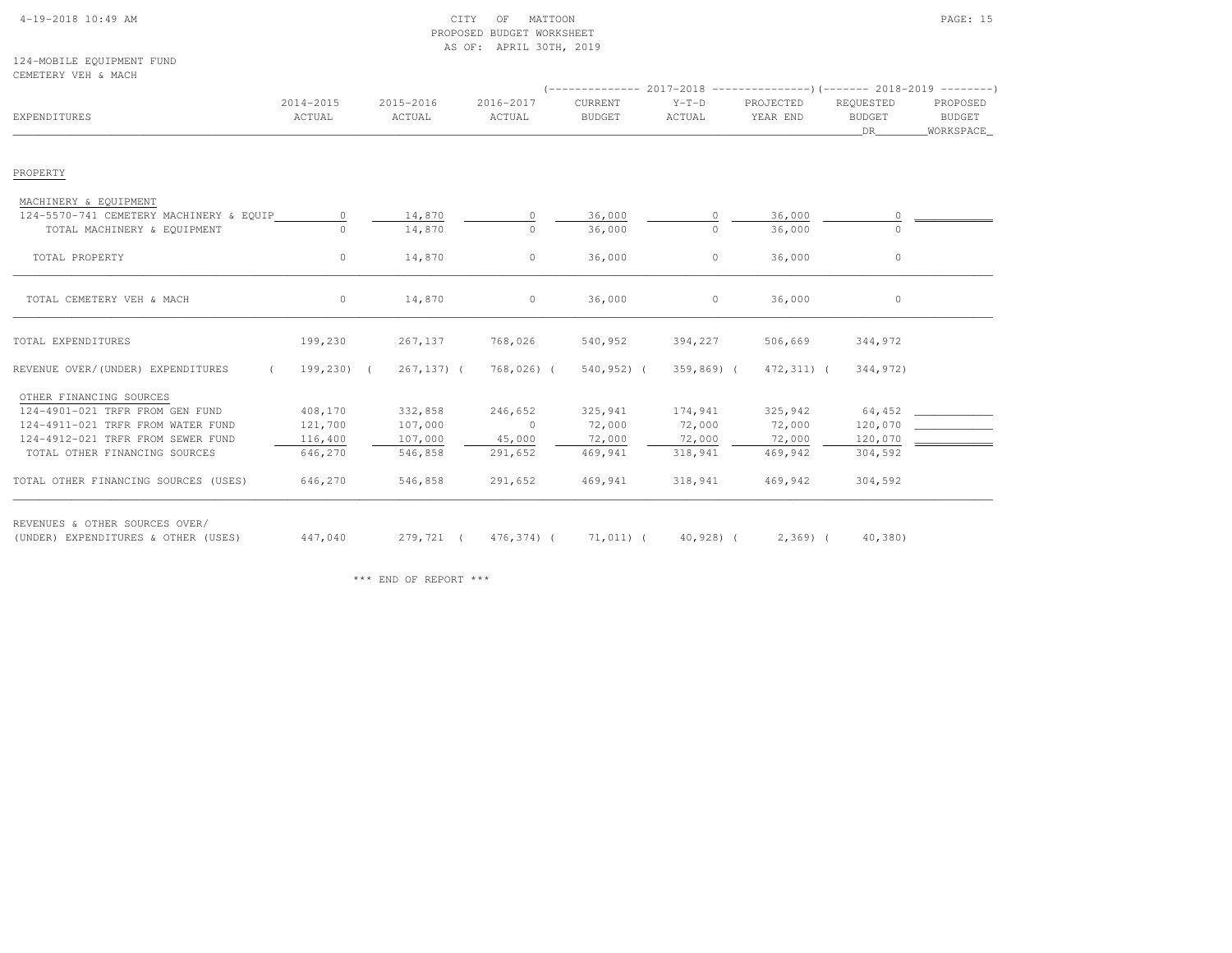### 4-19-2018 10:49 AM CITY OF MATTOON PAGE: 1 PROPOSED BUDGET WORKSHEETAS OF: APRIL 30TH, 2019

125-INSURANCE & TORT JDGMNT

|                                         |           |           |           |         |         | $(----------2017-2018$ ---------------) (------- 2018-2019 -------) |           |             |
|-----------------------------------------|-----------|-----------|-----------|---------|---------|---------------------------------------------------------------------|-----------|-------------|
|                                         | 2014-2015 | 2015-2016 | 2016-2017 | CURRENT | $Y-T-D$ | PROJECTED                                                           | REQUESTED | PROPOSED    |
| <b>REVENUES</b>                         | ACTUAL    | ACTUAL    | ACTUAL    | BUDGET  | ACTUAL  | YEAR END                                                            | BUDGET    | BUDGET      |
|                                         |           |           |           |         |         |                                                                     | DR        | _WORKSPACE_ |
| TAXES                                   |           |           |           |         |         |                                                                     |           |             |
| UNLIMITED RATE PROP TAX                 |           |           |           |         |         |                                                                     |           |             |
| INVESTMENT EARNINGS                     |           |           |           |         |         |                                                                     |           |             |
| INTEREST EARNINGS                       |           |           |           |         |         |                                                                     |           |             |
| CONTRIB & OTHER MISC REV                |           |           |           |         |         |                                                                     |           |             |
| CONTRIBUTIONS & MISC REV                |           |           |           |         |         |                                                                     |           |             |
| 125-4807-010 MISC. FINANCE DEPT REVENUE | 141,380   | 61,719    | 256,473   | 121,078 | 68,081  | 76,554                                                              | 145,559   |             |
| TOTAL CONTRIBUTIONS & MISC REV          | 141,380   | 61,719    | 256,473   | 121,078 | 68,081  | 76,554                                                              | 145,559   |             |
| TOTAL CONTRIB & OTHER MISC REV          | 141,380   | 61,719    | 256,473   | 121,078 | 68,081  | 76,554                                                              | 145,559   |             |
|                                         |           |           |           |         |         |                                                                     |           |             |

TOTAL REVENUES 141,380 61,719 256,473 121,078 68,081 76,554 145,559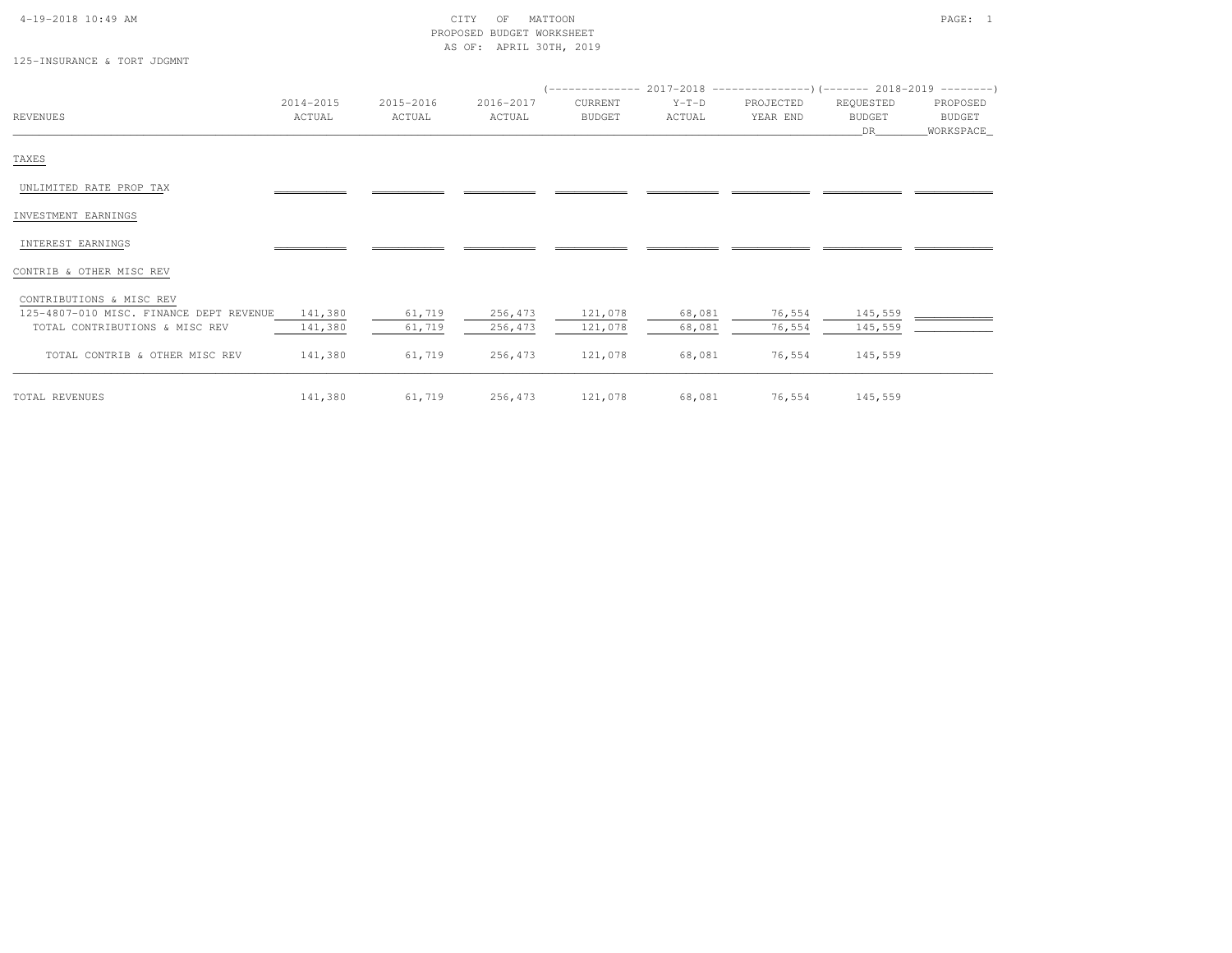# 4-19-2018 10:49 AM CITY OF MATTOON PAGE: 2 PROPOSED BUDGET WORKSHEETAS OF: APRIL 30TH, 2019

#### 125-INSURANCE & TORT JDGMNTFINANCIAL ADMINISTRATION

|                                                                  | $(----------2017-2018$ ---------------) (------- 2018-2019 -------) |                     |                     |                          |                   |                       |                                  |                                        |
|------------------------------------------------------------------|---------------------------------------------------------------------|---------------------|---------------------|--------------------------|-------------------|-----------------------|----------------------------------|----------------------------------------|
| EXPENDITURES                                                     | 2014-2015<br>ACTUAL                                                 | 2015-2016<br>ACTUAL | 2016-2017<br>ACTUAL | CURRENT<br><b>BUDGET</b> | $Y-T-D$<br>ACTUAL | PROJECTED<br>YEAR END | REQUESTED<br><b>BUDGET</b><br>DR | PROPOSED<br><b>BUDGET</b><br>WORKSPACE |
| EMPLOYEE BENEFITS                                                |                                                                     |                     |                     |                          |                   |                       |                                  |                                        |
|                                                                  |                                                                     |                     |                     |                          |                   |                       |                                  |                                        |
| UNEMPLOYMNT COMPENSATION                                         |                                                                     |                     |                     |                          |                   |                       |                                  |                                        |
| 125-5150-240 UNEMPLOYMENT COMP.                                  | 40,283                                                              | 32,998              | 17,085              | 34,663                   | 13,656            | 15,035                | 15,234                           |                                        |
| TOTAL UNEMPLOYMNT COMPENSATION                                   | 40,283                                                              | 32,998              | 17,085              | 34,663                   | 13,656            | 15,035                | 15,234                           |                                        |
| WORKER'S COMPENSATION                                            |                                                                     |                     |                     |                          |                   |                       |                                  |                                        |
| 125-5150-250 WORKERS' COMPENSATION                               | 456,924                                                             | 475,512             | 647,746             | 670,169                  | 556,565           | 589,329               | 756,876                          |                                        |
| TOTAL WORKER'S COMPENSATION                                      | 456,924                                                             | 475,512             | 647,746             | 670,169                  | 556,565           | 589,329               | 756,876                          |                                        |
|                                                                  |                                                                     |                     |                     |                          |                   |                       |                                  |                                        |
| TOTAL EMPLOYEE BENEFITS                                          | 497,207                                                             | 508,510             | 664,831             | 704,832                  | 570,221           | 604,364               | 772,110                          |                                        |
| OTHER PURCHASED SERVICES                                         |                                                                     |                     |                     |                          |                   |                       |                                  |                                        |
|                                                                  |                                                                     |                     |                     |                          |                   |                       |                                  |                                        |
| PROFESSIONAL SERVICES<br>125-5150-519 OTHER PROFESSIONAL SERVICE | 105,382                                                             | 57,444              | 30,212              | 60,200                   | 35,526            | 41,336                | 40,000                           |                                        |
| TOTAL PROFESSIONAL SERVICES                                      | 105,382                                                             | 57,444              | 30,212              | 60,200                   | 35,526            | 41,336                | 40,000                           |                                        |
|                                                                  |                                                                     |                     |                     |                          |                   |                       |                                  |                                        |
| INSURANCE                                                        |                                                                     |                     |                     |                          |                   |                       |                                  |                                        |
| 125-5150-523 PROPERTY & CASUALTY INSURA                          | 215,941                                                             | 222,103             | 229,534             | 237,268                  | 386,685           | 237,270               | 274,268                          |                                        |
| 125-5150-527 SELF INSURED RETENTION/DED                          | 22,552                                                              | 32,038              | 23,994              | 5,000                    | 13,152            | 19,728                | 25,434                           |                                        |
| TOTAL INSURANCE                                                  | 238,493                                                             | 254,141             | 253,528             | 242,268                  | 399,838           | 256,998               | 299,702                          |                                        |
| COMMUNICATION                                                    |                                                                     |                     |                     |                          |                   |                       |                                  |                                        |
|                                                                  |                                                                     |                     |                     |                          |                   |                       |                                  |                                        |
| TOTAL OTHER PURCHASED SERVICES                                   | 343,875                                                             | 311,585             | 283,740             | 302,468                  | 435,363           | 298,334               | 339,702                          |                                        |
| TOTAL FINANCIAL ADMINISTRATION                                   | 841,082                                                             | 820,096             | 948,571             | 1,007,300                | 1,005,585         | 902,698               | 1, 111, 812                      |                                        |
| TOTAL EXPENDITURES                                               | 841,082                                                             | 820,096             | 948,571             | 1,007,300                | 1,005,585         | 902,698               | 1, 111, 812                      |                                        |
| REVENUE OVER/(UNDER) EXPENDITURES                                | 699,702) (                                                          | 758,376) (          | 692,098) (          | 886,222) (               | $937, 504)$ (     | $826, 144)$ (         | 966,253)                         |                                        |
|                                                                  |                                                                     |                     |                     |                          |                   |                       |                                  |                                        |
| OTHER FINANCING SOURCES                                          |                                                                     |                     |                     |                          |                   |                       |                                  |                                        |
| 125-4901-021 INTERFUND CHG - GENERAL FU                          | 501,363                                                             | 555,623             | 511,337             | 658,589                  | 658,587           | 658,593               | 714,451                          |                                        |
| 125-4903-021 INTERFUND CHG - HOTEL TAX                           | 1,271                                                               | 1,006               | 925                 | 1,054                    | 1,054             | 1,054                 | 1,078                            |                                        |
| 125-4911-021 INTERFUND CHG - WATER FUND                          | 73,914                                                              | 72,869              | 64,644              | 81,466                   | 81,465            | 81,466                | 87,482                           |                                        |
| 125-4912-021 INTERFUND CHG - SEWER FUND                          | 113,719                                                             | 117,888             | 105,224             | 133,981                  | 133,982           | 133,983               | 153,925                          |                                        |
| 125-4917-021 INTERFUND CHG - LIBRARY FU                          | 9,435                                                               | 10,990              | 9,967               | 11,132                   | 10,204            | 11,133                | 9,317                            |                                        |
| TOTAL OTHER FINANCING SOURCES                                    | 699,702                                                             | 758,376             | 692,098             | 886,222                  | 885,293           | 886,229               | 966,253                          |                                        |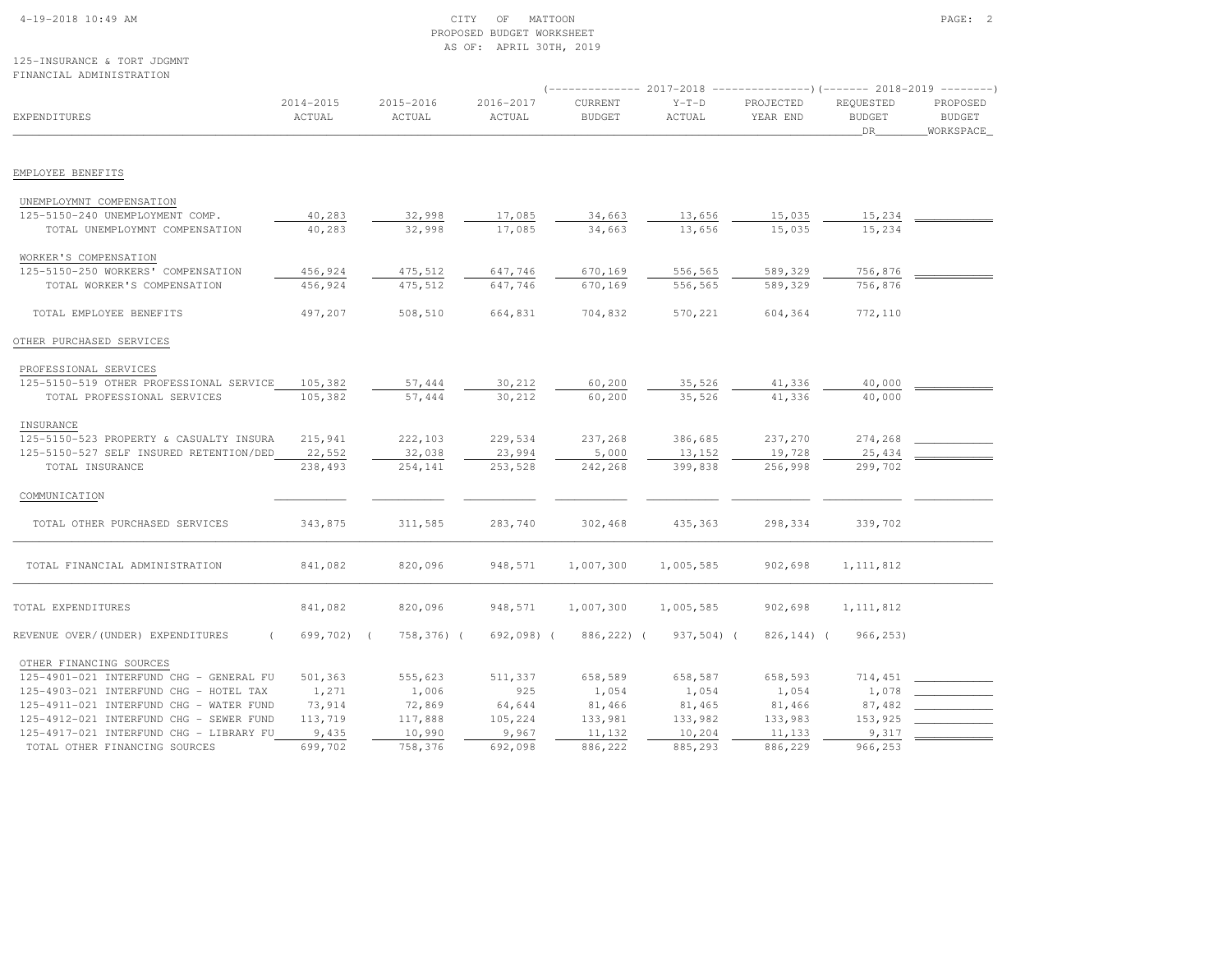|                                                                       |                     |                     | PROPOSED BUDGET WORKSHEET<br>AS OF: APRIL 30TH, 2019 |                   |                                                                                                |                       |                            |                                 |
|-----------------------------------------------------------------------|---------------------|---------------------|------------------------------------------------------|-------------------|------------------------------------------------------------------------------------------------|-----------------------|----------------------------|---------------------------------|
| 125-INSURANCE & TORT JDGMNT<br>FINANCIAL ADMINISTRATION               |                     |                     |                                                      |                   |                                                                                                |                       |                            |                                 |
| EXPENDITURES                                                          | 2014-2015<br>ACTUAL | 2015-2016<br>ACTUAL | 2016-2017<br>ACTUAL                                  | CURRENT<br>BUDGET | (-------------- 2017-2018 ----------------)(-------- 2018-2019 ---------)<br>$Y-T-D$<br>ACTUAL | PROJECTED<br>YEAR END | REQUESTED<br>BUDGET<br>DR. | PROPOSED<br>BUDGET<br>WORKSPACE |
| OTHER FINANCING (USES)<br>TOTAL OTHER FINANCING SOURCES (USES)        | 699,702             | 758,376             | 692,098                                              | 886,222           | 885,293                                                                                        | 886,229               | 966,253                    |                                 |
| REVENUES & OTHER SOURCES OVER/<br>(UNDER) EXPENDITURES & OTHER (USES) | 0)                  | $\circ$             | $\circ$                                              |                   | 52, 211)<br>0(                                                                                 | 60,085                | 0                          |                                 |

4-19-2018 10:49 AM CITY OF MATTOON PAGE: 3

\*\*\* END OF REPORT \*\*\*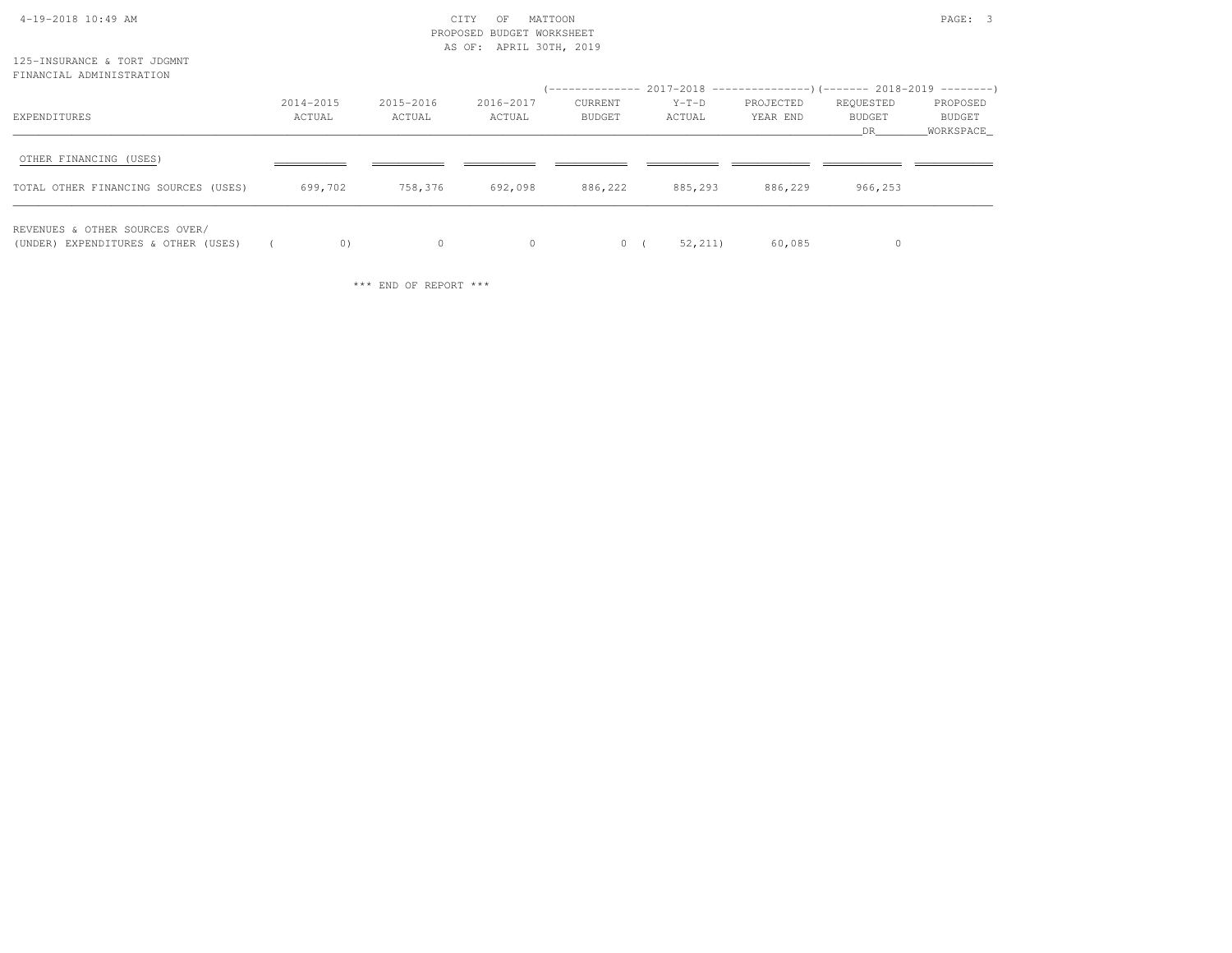#### 4-19-2018 10:49 AM CITY OF MATTOON PAGE: 1 PROPOSED BUDGET WORKSHEETAS OF: APRIL 30TH, 2019

126-HOME REHAB GRANT FUND

|                                         |           |              |           |         |         | (-------------- 2017-2018 ----------------)(------- 2018-2019 ---------) |               |            |
|-----------------------------------------|-----------|--------------|-----------|---------|---------|--------------------------------------------------------------------------|---------------|------------|
|                                         | 2014-2015 | 2015-2016    | 2016-2017 | CURRENT | $Y-T-D$ | PROJECTED                                                                | REQUESTED     | PROPOSED   |
| REVENUES                                | ACTUAL    | ACTUAL       | ACTUAL    | BUDGET  | ACTUAL  | YEAR END                                                                 | <b>BUDGET</b> | BUDGET     |
|                                         |           |              |           |         |         |                                                                          | DR            | WORKSPACE_ |
| INTERGOVERNMENTAL REV                   |           |              |           |         |         |                                                                          |               |            |
| FEDERAL GOVT GRANTS                     |           |              |           |         |         |                                                                          |               |            |
| 126-4311-023 FED'L OPER. CATEGORICAL GR | 25,706    | $\circ$      | $\circ$   | $\circ$ | $\circ$ | $\circ$                                                                  | 300,000       |            |
| 126-4313-023 FEDERAL CAPITAL GRANTS     |           |              |           | $\circ$ | 83,554  | 100,000                                                                  |               |            |
| TOTAL FEDERAL GOVT GRANTS               | 25,706    | $\circ$      | $\circ$   | $\circ$ | 83,554  | 100,000                                                                  | 300,000       |            |
| STATE GOVT GRANTS                       |           |              |           |         |         |                                                                          |               |            |
| TOTAL INTERGOVERNMENTAL REV             | 25,706    | $\circ$      | $\circ$   | $\circ$ | 83,554  | 100,000                                                                  | 300,000       |            |
| CONTRIB & OTHER MISC REV                |           |              |           |         |         |                                                                          |               |            |
| CONTRIBUTIONS & MISC REV                |           |              |           |         |         |                                                                          |               |            |
| TOTAL REVENUES                          | 25,706    | $\mathbf{0}$ | $\circ$   | $\circ$ | 83,554  | 100,000                                                                  | 300,000       |            |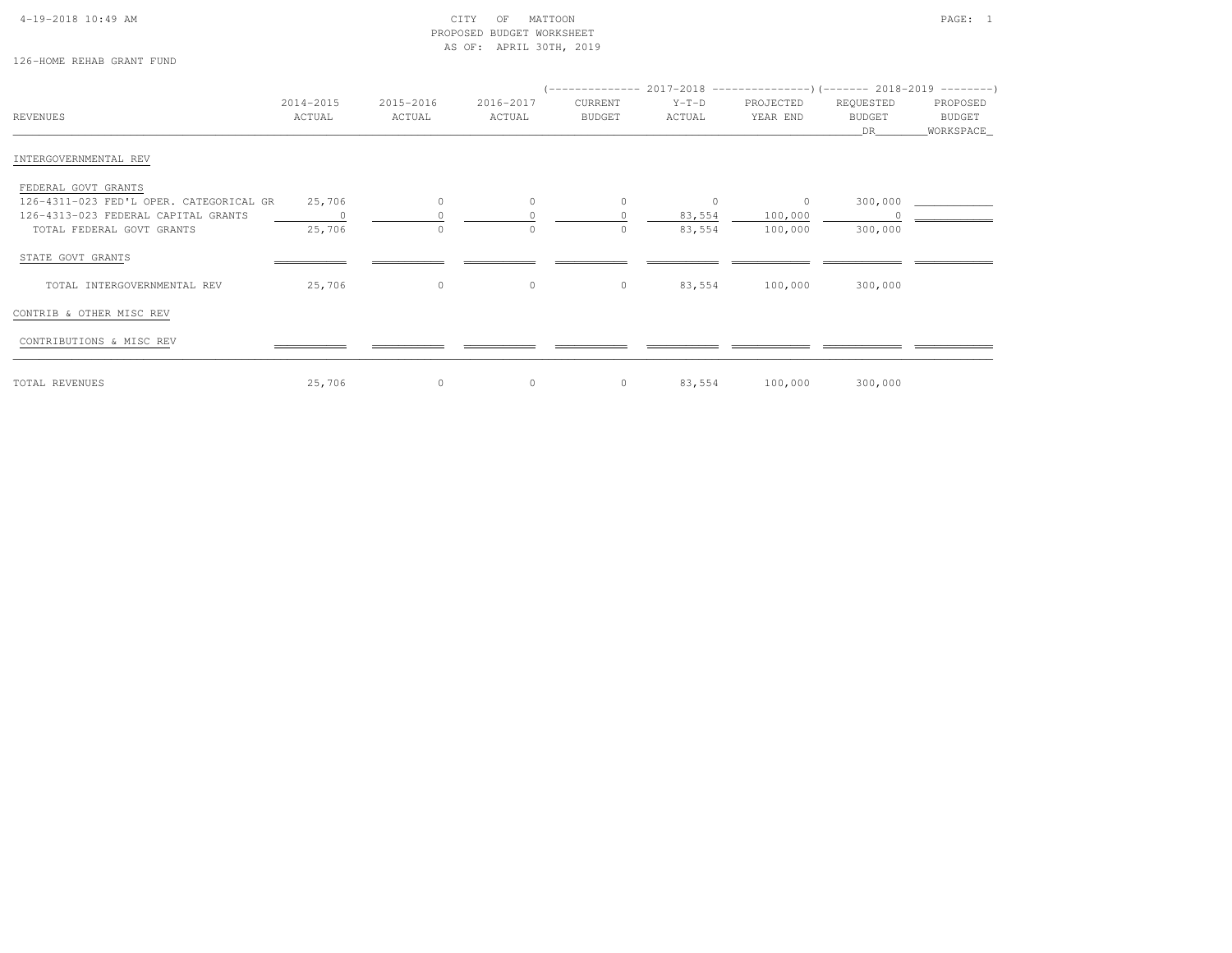#### 4-19-2018 10:49 AM CITY OF MATTOON PAGE: 2 PROPOSED BUDGET WORKSHEETAS OF: APRIL 30TH, 2019

126-HOME REHAB GRANT FUNDCDAP HOME REHABILITATION

| EXPENDITURES                                                                                    | 2014-2015<br>ACTUAL | 2015-2016<br>ACTUAL | 2016-2017<br>ACTUAL | CURRENT<br><b>BUDGET</b> | $Y-T-D$<br>ACTUAL | PROJECTED<br>YEAR END | REQUESTED<br><b>BUDGET</b><br>DR | PROPOSED<br>BUDGET<br>WORKSPACE_ |
|-------------------------------------------------------------------------------------------------|---------------------|---------------------|---------------------|--------------------------|-------------------|-----------------------|----------------------------------|----------------------------------|
| PURCHASED PROP MAINT SRV                                                                        |                     |                     |                     |                          |                   |                       |                                  |                                  |
| CONSTRUCTION SERVICES<br>126-5601-459 OTHER CONSTRUCTION SVCS<br>TOTAL CONSTRUCTION SERVICES    | 11,850<br>11,850    | 0<br>$\Omega$       |                     | $\circ$                  | 64,221<br>64,221  | 80,667<br>80,667      | 300,000<br>300,000               |                                  |
| TOTAL PURCHASED PROP MAINT SRV                                                                  | 11,850              | $\circ$             | $\circ$             | $\circ$                  | 64,221            | 80,667                | 300,000                          |                                  |
| OTHER PURCHASED SERVICES                                                                        |                     |                     |                     |                          |                   |                       |                                  |                                  |
| PROFESSIONAL SERVICES<br>126-5601-519 OTHER PROFESSIONAL SERVICE<br>TOTAL PROFESSIONAL SERVICES | 13,856<br>13,856    | $\circ$<br>$\Omega$ | $\Omega$            | $\circ$<br>$\circ$       | 19,333<br>19,333  | 19,333<br>19,333      |                                  |                                  |
| TOTAL OTHER PURCHASED SERVICES                                                                  | 13,856              | $\circ$             | $\circ$             | $\circ$                  | 19,333            | 19,333                | $\circ$                          |                                  |
| TOTAL CDAP HOME REHABILITATION                                                                  | 25,706              | $\circ$             | $\circ$             | $\circ$                  | 83,554            | 100,000               | 300,000                          |                                  |
| TOTAL EXPENDITURES                                                                              | 25,706              | $\circ$             | $\circ$             | $\circ$                  | 83,554            | 100,000               | 300,000                          |                                  |

\*\*\* END OF REPORT \*\*\*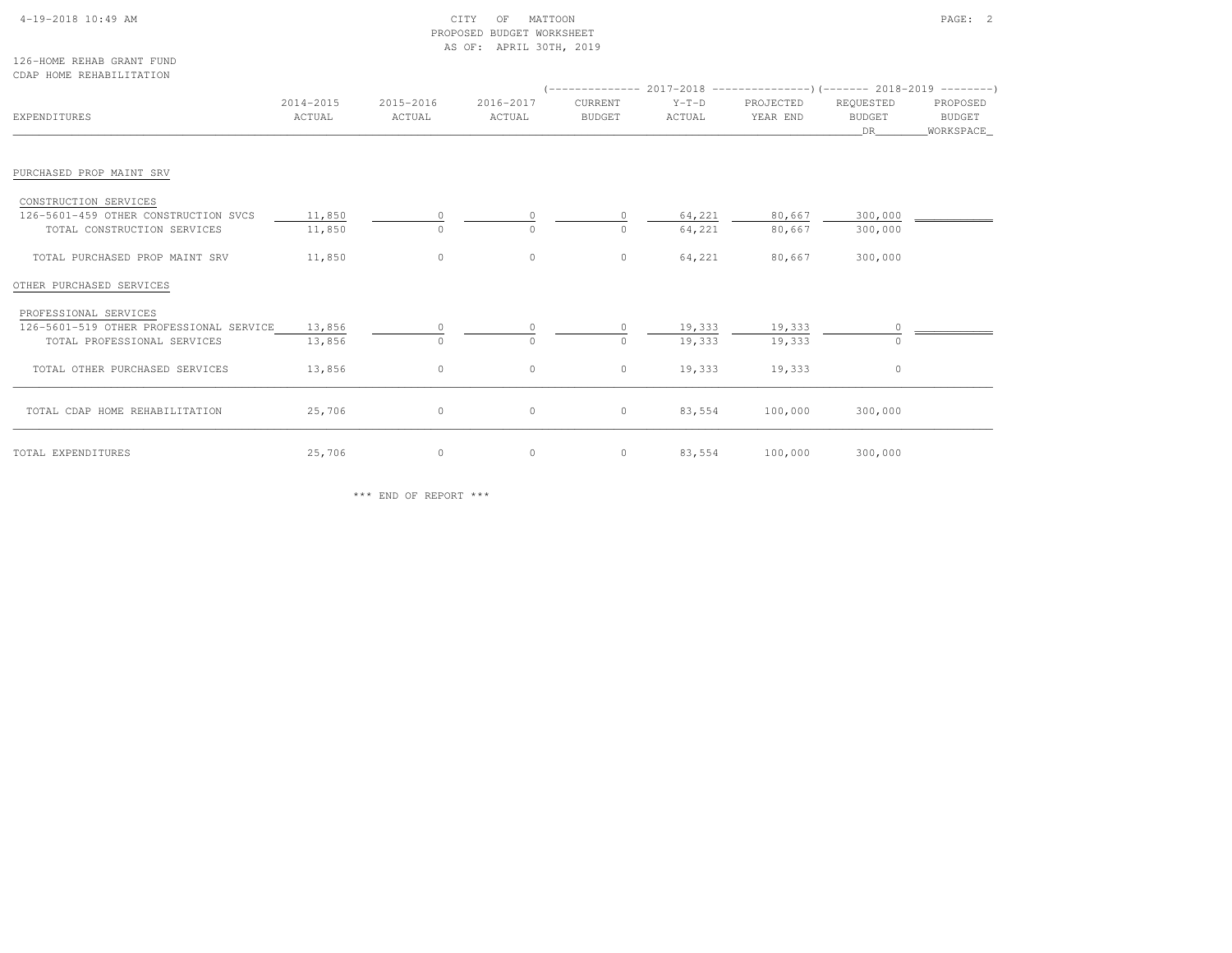#### 4-19-2018 10:49 AM CITY OF MATTOON PAGE: 1 PROPOSED BUDGET WORKSHEETAS OF: APRIL 30TH, 2019

127-REVOLVING LOAN FUND

| REVENUES                                                       | 2014-2015<br>ACTUAL | 2015-2016<br>ACTUAL | 2016-2017<br>ACTUAL | CURRENT<br><b>BUDGET</b> | $Y-T-D$<br>ACTUAL | PROJECTED<br>YEAR END | REQUESTED<br><b>BUDGET</b> | PROPOSED<br>BUDGET |
|----------------------------------------------------------------|---------------------|---------------------|---------------------|--------------------------|-------------------|-----------------------|----------------------------|--------------------|
| INVESTMENT EARNINGS                                            |                     |                     |                     |                          |                   |                       | DR                         | WORKSPACE_         |
| INTEREST EARNINGS                                              |                     |                     |                     |                          |                   |                       |                            |                    |
| 127-4610-022 INTEREST EARNINGS<br>TOTAL INTEREST EARNINGS      | 9,518<br>9,518      | 6,575<br>6,575      | 5,755<br>5,755      | 2,400<br>2,400           | 2,417<br>2,417    | 2,563<br>2,563        | 2,600<br>2,600             |                    |
| REVOLVING LOAN FUND<br>127-4630-022 REVOLVING LOAN FUND REPAYM |                     |                     |                     | 28,861                   | 28,256            | 28,861                | 28,861                     |                    |
| TOTAL REVOLVING LOAN FUND                                      |                     | $\Omega$            | $\cap$              | 28,861                   | 28,256            | 28,861                | 28,861                     |                    |
| NET INCREASE (DECREASE)                                        |                     |                     |                     |                          |                   |                       |                            |                    |
| RENTS & ROYALTIES                                              |                     |                     |                     |                          |                   |                       |                            |                    |
| TOTAL INVESTMENT EARNINGS                                      | 9,518               | 6,575               | 5,755               | 31,261                   | 30,673            | 31,424                | 31,461                     |                    |
| TOTAL REVENUES                                                 | 9,518               | 6,575               | 5,755               | 31,261                   | 30,673            | 31,424                | 31,461                     |                    |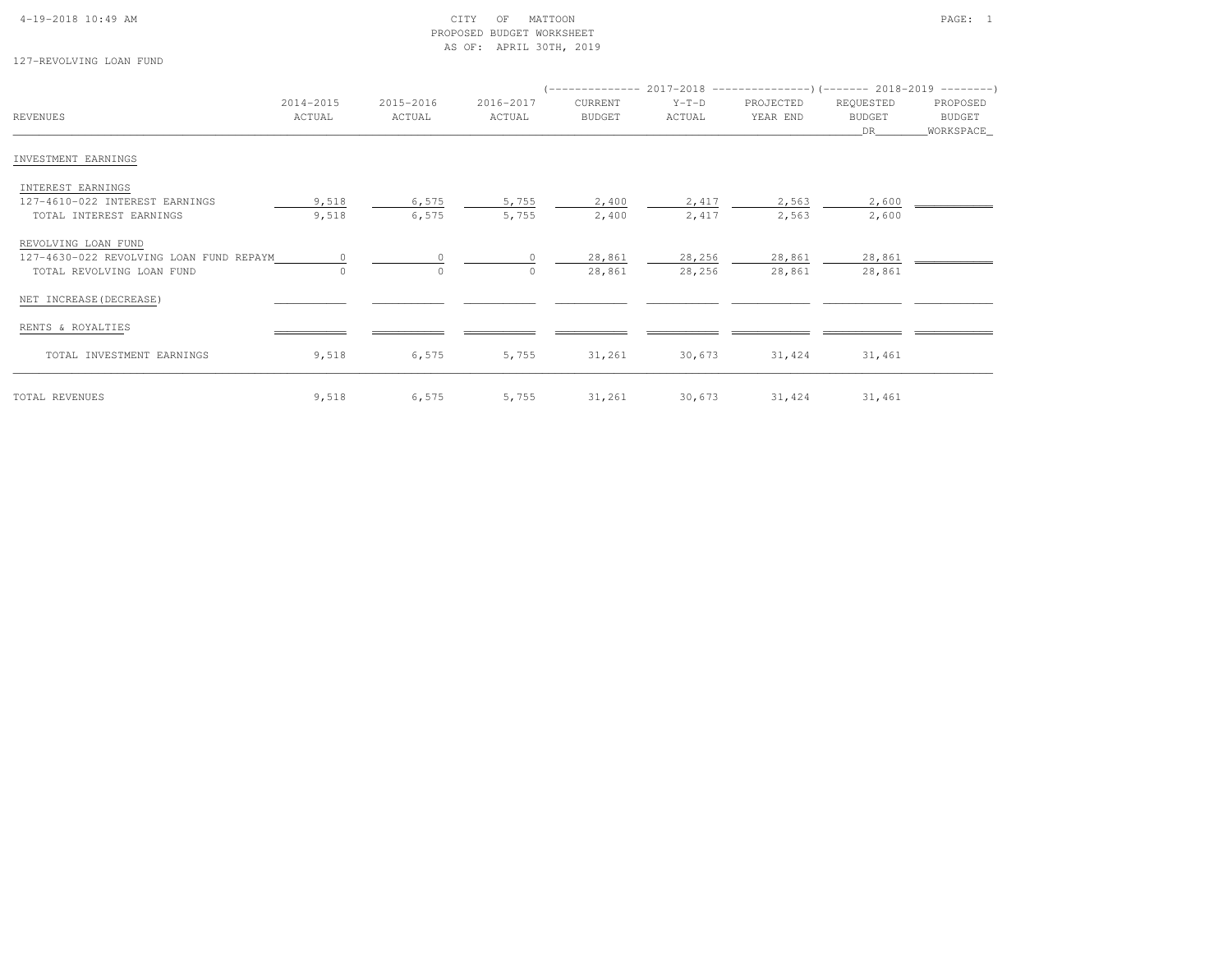### 4-19-2018 10:49 AM CITY OF MATTOON PAGE: 2 PROPOSED BUDGET WORKSHEETAS OF: APRIL 30TH, 2019

127-REVOLVING LOAN FUNDREVOLVING LOANS

| <b>EXPENDITURES</b>                                                   | 2014-2015<br>ACTUAL | 2015-2016<br>ACTUAL | 2016-2017<br>ACTUAL | CURRENT<br><b>BUDGET</b> | $Y-T-D$<br>ACTUAL | PROJECTED<br>YEAR END | REOUESTED<br><b>BUDGET</b><br>DR | PROPOSED<br>BUDGET<br>WORKSPACE |
|-----------------------------------------------------------------------|---------------------|---------------------|---------------------|--------------------------|-------------------|-----------------------|----------------------------------|---------------------------------|
| OTHER PURCHASED SERVICES                                              |                     |                     |                     |                          |                   |                       |                                  |                                 |
| PROFESSIONAL SERVICES                                                 |                     |                     |                     |                          |                   |                       |                                  |                                 |
| 127-5652-513 AUDITING SERVICES                                        | 1,485               | 1,530               | 1,575               | 1,675                    | 1,620             | 1,675                 | 1,715                            |                                 |
| 127-5652-519 OTHER PROFESSIONAL SERVICE                               | 24                  | 360                 | 2,218               | 2,500                    | $\sim$ 0          | 2,500                 | 2,500                            |                                 |
| TOTAL PROFESSIONAL SERVICES                                           | 1,509               | 1,890               | 3,793               | 4,175                    | 1,620             | 4,175                 | 4,215                            |                                 |
| TOTAL OTHER PURCHASED SERVICES                                        | 1,509               | 1,890               | 3,793               | 4,175                    | 1,620             | 4,175                 | 4,215                            |                                 |
| OTHER OBJECTS                                                         |                     |                     |                     |                          |                   |                       |                                  |                                 |
| FINANCIAL TRANS OBJECTS                                               |                     |                     |                     |                          |                   |                       |                                  |                                 |
| 127-5652-826 SPECIAL ITEMS                                            |                     |                     |                     |                          |                   |                       | $27,246$ $\qquad$                |                                 |
| TOTAL FINANCIAL TRANS OBJECTS                                         | $\Omega$            |                     | $\frac{0}{0}$       | $\frac{27,086}{27,086}$  |                   |                       | 27,246                           |                                 |
| SPECIAL EVENT OBJECTS                                                 |                     |                     |                     |                          |                   |                       |                                  |                                 |
| 127-5652-830 BAD DEBT EXPENSE                                         | 70,739)             |                     |                     |                          |                   |                       |                                  |                                 |
| TOTAL SPECIAL EVENT OBJECTS                                           | 70,739)             |                     |                     |                          |                   |                       |                                  |                                 |
| TOTAL OTHER OBJECTS                                                   | 70,739)             | $\circ$             | $\circ$             | 27,086                   | $\circ$           | $\circ$               | 27,246                           |                                 |
| TOTAL REVOLVING LOANS                                                 | 69,230)<br>$\left($ | 1,890               | 3,793               | 31,261                   | 1,620             | 4,175                 | 31,461                           |                                 |
| TOTAL EXPENDITURES                                                    | 69,230)<br>$\left($ | 1,890               | 3,793               | 31,261                   | 1,620             | 4,175                 | 31,461                           |                                 |
| REVENUE OVER/(UNDER) EXPENDITURES                                     | 78,748              | 4,685               | 1,962               | $\circ$                  | 29,053            | 27,249                | $\sim$ 0                         |                                 |
| OTHER FINANCING SOURCES                                               |                     |                     |                     |                          |                   |                       |                                  |                                 |
| OTHER FINANCING (USES)                                                |                     |                     |                     |                          |                   |                       |                                  |                                 |
| REVENUES & OTHER SOURCES OVER/<br>(UNDER) EXPENDITURES & OTHER (USES) | 78,748              |                     | 4,685 1,962         |                          | $0 \t 29,053$     | 27,249                | $\circ$                          |                                 |

\*\*\* END OF REPORT \*\*\*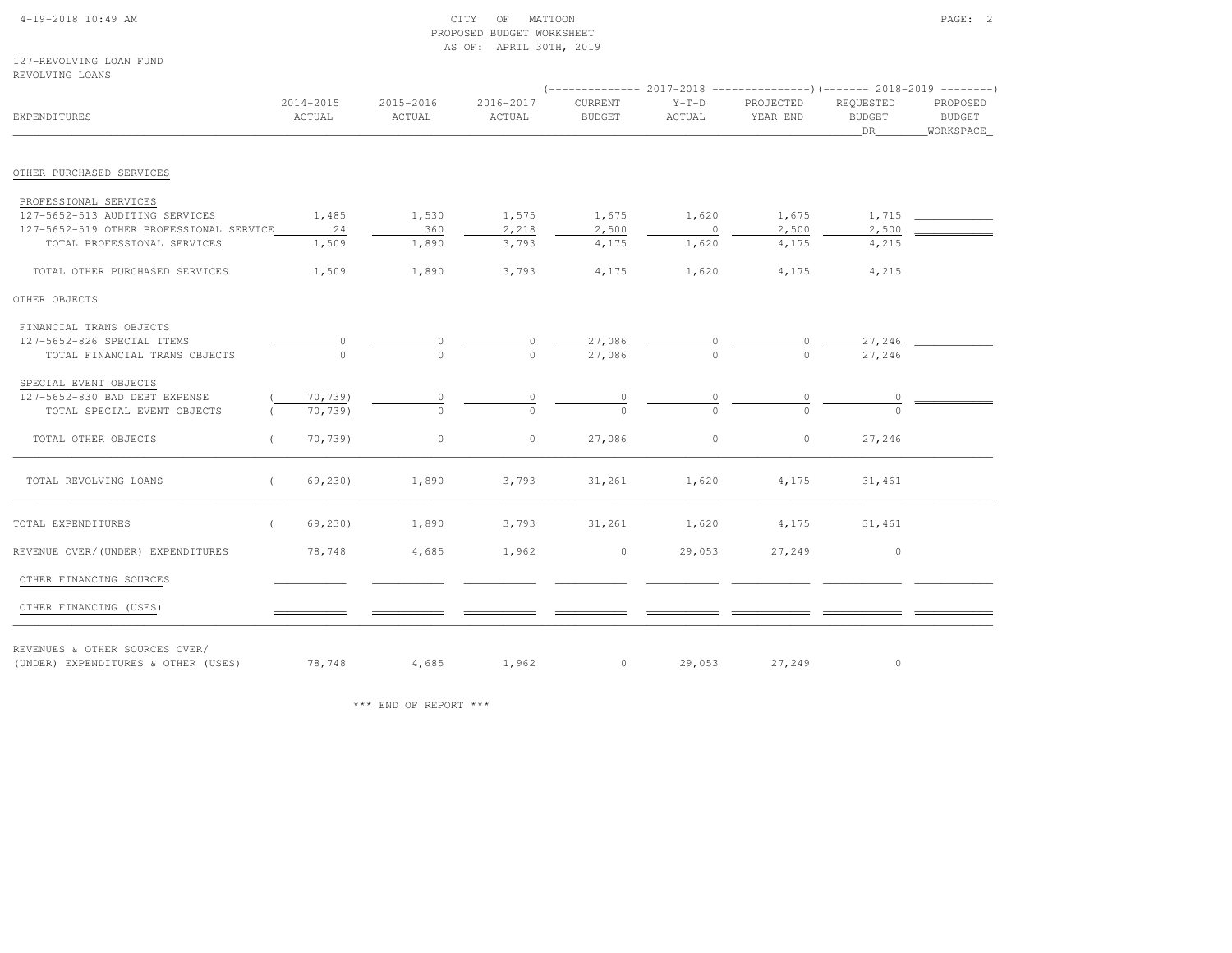#### 4-19-2018 10:49 AM CITY OF MATTOON PAGE: 1 PROPOSED BUDGET WORKSHEETAS OF: APRIL 30TH, 2019

128-MIDTOWN TIF FUND

|                                         |                     |                     |                     |                          |                   | $($ -------------- 2017-2018 ----------------) (------- 2018-2019 ---------) |                                  |                                         |
|-----------------------------------------|---------------------|---------------------|---------------------|--------------------------|-------------------|------------------------------------------------------------------------------|----------------------------------|-----------------------------------------|
| <b>REVENUES</b>                         | 2014-2015<br>ACTUAL | 2015-2016<br>ACTUAL | 2016-2017<br>ACTUAL | CURRENT<br><b>BUDGET</b> | $Y-T-D$<br>ACTUAL | PROJECTED<br>YEAR END                                                        | REOUESTED<br><b>BUDGET</b><br>DR | PROPOSED<br><b>BUDGET</b><br>WORKSPACE_ |
| TAXES                                   |                     |                     |                     |                          |                   |                                                                              |                                  |                                         |
| OTHER TAX RECEIPTS                      |                     |                     |                     |                          |                   |                                                                              |                                  |                                         |
| 128-4192-023 PROPERTY TAX RECEIPTS      | 299,478             | 298,246             | 356,343             | 350,000                  | 744,423           | 744,423                                                                      | 725,000                          |                                         |
| TOTAL OTHER TAX RECEIPTS                | 299,478             | 298,246             | 356,343             | 350,000                  | 744,423           | 744,423                                                                      | 725,000                          |                                         |
| TOTAL TAXES                             | 299,478             | 298,246             | 356,343             | 350,000                  | 744,423           | 744,423                                                                      | 725,000                          |                                         |
| INVESTMENT EARNINGS                     |                     |                     |                     |                          |                   |                                                                              |                                  |                                         |
| INTEREST EARNINGS                       |                     |                     |                     |                          |                   |                                                                              |                                  |                                         |
| 128-4610-023 INTEREST EARNINGS          | 352                 | 341                 | 364                 | 300                      | 785               | 810                                                                          | 300                              |                                         |
| TOTAL INTEREST EARNINGS                 | 352                 | 341                 | 364                 | 300                      | 785               | 810                                                                          | 300                              |                                         |
| TOTAL INVESTMENT EARNINGS               | 352                 | 341                 | 364                 | 300                      | 785               | 810                                                                          | 300                              |                                         |
| CONTRIB & OTHER MISC REV                |                     |                     |                     |                          |                   |                                                                              |                                  |                                         |
| CONTRIBUTIONS & MISC REV                |                     |                     |                     |                          |                   |                                                                              |                                  |                                         |
| 128-4805-023 CONTRIBUTIONS & OTHER MISC | 286,118             | 148,744             | 528,317             | 24,000                   | 22,536            | 22,536                                                                       | $\circ$                          |                                         |
| TOTAL CONTRIBUTIONS & MISC REV          | 286,118             | 148,744             | 528,317             | 24,000                   | 22,536            | 22,536                                                                       | $\circ$                          |                                         |
| TOTAL CONTRIB & OTHER MISC REV          | 286,118             | 148,744             | 528,317             | 24,000                   | 22,536            | 22,536                                                                       | $\circ$                          |                                         |
| TOTAL REVENUES                          | 585,948             | 447,330             | 885,024             | 374,300                  | 767,743           | 767,769                                                                      | 725,300                          |                                         |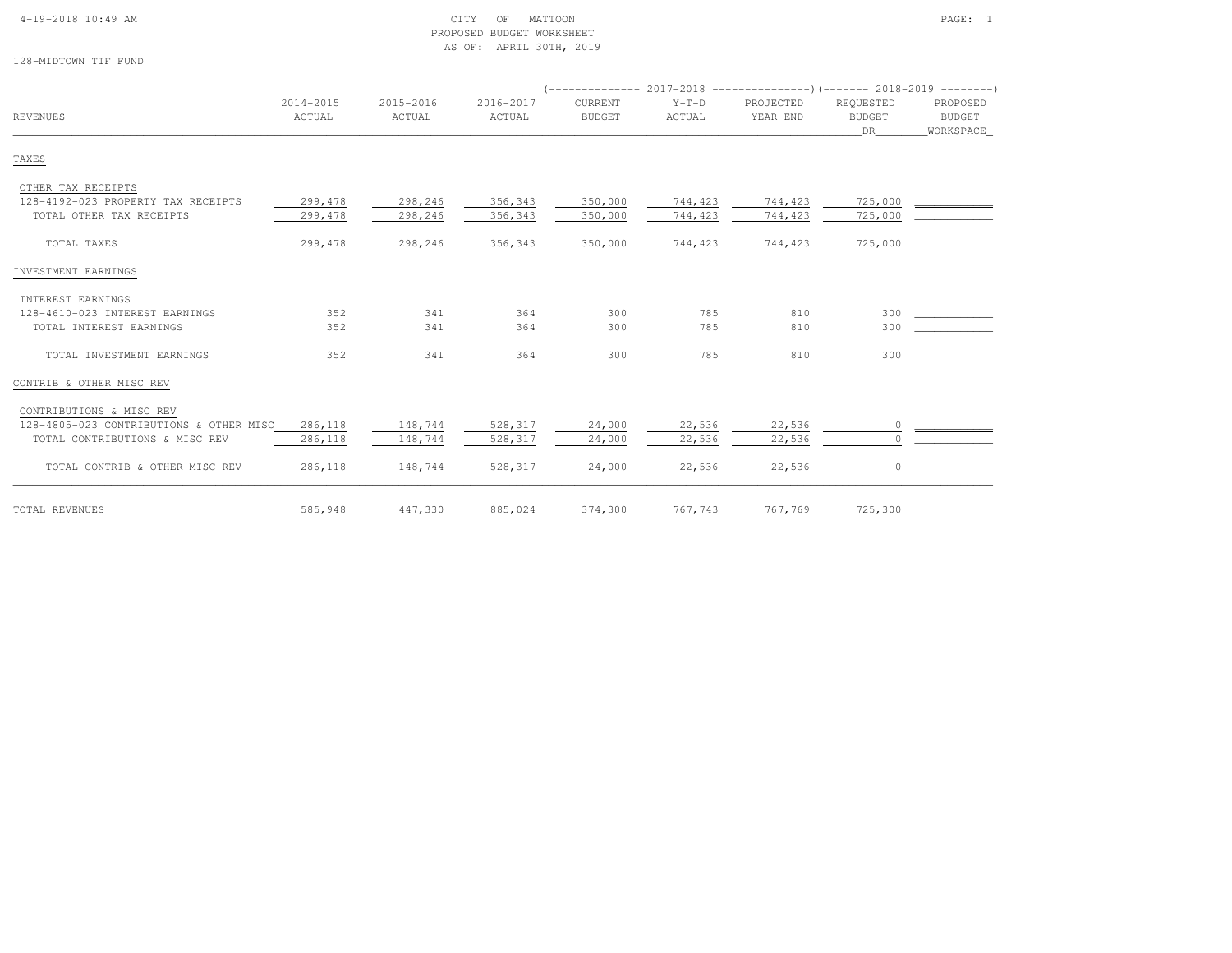# 4-19-2018 10:49 AM CITY OF MATTOON PAGE: 2 PROPOSED BUDGET WORKSHEETAS OF: APRIL 30TH, 2019

| 128-MIDTOWN TIF FUND |  |
|----------------------|--|
| ALERMALIA MEMIRICAN  |  |

| MIDTOWN TIF DISTRICT                                          |                         |                     |                     | (------------- 2017-2018 ---------------) (------- 2018-2019 --------) |                    |                       |                                  |                                          |
|---------------------------------------------------------------|-------------------------|---------------------|---------------------|------------------------------------------------------------------------|--------------------|-----------------------|----------------------------------|------------------------------------------|
| EXPENDITURES                                                  | $2014 - 2015$<br>ACTUAL | 2015-2016<br>ACTUAL | 2016-2017<br>ACTUAL | CURRENT<br><b>BUDGET</b>                                               | $Y-T-D$<br>ACTUAL  | PROJECTED<br>YEAR END | REQUESTED<br><b>BUDGET</b><br>DR | PROPOSED<br><b>BUDGET</b><br>_WORKSPACE_ |
|                                                               |                         |                     |                     |                                                                        |                    |                       |                                  |                                          |
| SUPPLIES                                                      |                         |                     |                     |                                                                        |                    |                       |                                  |                                          |
| GENERAL SUPPLIES                                              |                         |                     |                     |                                                                        |                    |                       |                                  |                                          |
| OTHER PURCHASED SERVICES                                      |                         |                     |                     |                                                                        |                    |                       |                                  |                                          |
| PROFESSIONAL SERVICES                                         |                         |                     |                     |                                                                        |                    |                       |                                  |                                          |
| 128-5604-513 AUDITING SERVICES<br>TOTAL PROFESSIONAL SERVICES | 1,485<br>1,485          | 1,530<br>1,530      | 1,575<br>1,575      | 1,600<br>1,600                                                         | 1,620<br>1,620     | 1,620<br>1,620        | 1,600<br>1,600                   |                                          |
| COMMUNICATION                                                 |                         |                     |                     |                                                                        |                    |                       |                                  |                                          |
| ADVERTISING                                                   |                         |                     |                     |                                                                        |                    |                       |                                  |                                          |
| PRINTING & BINDING                                            |                         |                     |                     |                                                                        |                    |                       |                                  |                                          |
| EMPLOYEE BUSINESS EXP                                         |                         |                     |                     |                                                                        |                    |                       |                                  |                                          |
| OTHER PURCHASED SERVICES                                      |                         |                     |                     |                                                                        |                    |                       |                                  |                                          |
| TOTAL OTHER PURCHASED SERVICES                                | 1,485                   | 1,530               | 1,575               | 1,600                                                                  | 1,620              | 1,620                 | 1,600                            |                                          |
| OTHER OBJECTS                                                 |                         |                     |                     |                                                                        |                    |                       |                                  |                                          |
| FINANCIAL TRANS OBJECTS                                       |                         |                     |                     |                                                                        |                    |                       |                                  |                                          |
| FINANCIAL TRANS OBJECTS                                       |                         |                     |                     |                                                                        |                    |                       |                                  |                                          |
| 128-5604-821 SHARED INCREMENT (20%)                           | 59,896                  | 59,649              | 71,269              | 70,000                                                                 | 148,885            | 148,885               | 150,000                          |                                          |
| 128-5604-825 TIF GRANTS                                       | 119,914                 | 150,464             | 255,146             | 234,376                                                                | 189,654            | 189,654               | 284,060                          |                                          |
| TOTAL FINANCIAL TRANS OBJECTS                                 | 179,809                 | 210,113             | 326, 415            | 304,376                                                                | 338,539            | 338,539               | 434,060                          |                                          |
| TOTAL OTHER OBJECTS                                           | 179,809                 | 210,113             | 326, 415            | 304,376                                                                | 338,539            | 338,539               | 434,060                          |                                          |
| CAPITAL PROJECTS                                              |                         |                     |                     |                                                                        |                    |                       |                                  |                                          |
| CAPITAL PROJECTS                                              |                         |                     |                     |                                                                        |                    |                       |                                  |                                          |
| 128-5604-900 PARKS                                            | 1,863                   | $\circ$             | 614,603             | 12,000                                                                 | 16,830             | 16,830                | 235,000                          |                                          |
| 128-5604-908 PARKING LOTS                                     | 7,828                   | $\circ$             | $\circ$             | 300,000                                                                | 134,118            | 134,074               | 300,000                          |                                          |
| 128-5604-909 PUBLIC BUILDINGS<br>TOTAL CAPITAL PROJECTS       | 365,289<br>374,979      | 184,980<br>184,980  | $\circ$<br>614,603  | $\circ$<br>312,000                                                     | $\circ$<br>150,948 | $\circ$<br>150,904    | $\mathbf{0}$<br>535,000          |                                          |
| TOTAL CAPITAL PROJECTS                                        | 374,979                 | 184,980             | 614,603             | 312,000                                                                | 150,948            | 150,904               | 535,000                          |                                          |
| TOTAL MIDTOWN TIF DISTRICT                                    | 556,273                 | 396,622             | 942,593             | 617,976                                                                | 491,107            | 491,063               | 970,660                          |                                          |
| TOTAL EXPENDITURES                                            | 556,273                 | 396,622             | 942,593             | 617,976                                                                | 491,107            | 491,063               | 970,660                          |                                          |
| REVENUE OVER/(UNDER) EXPENDITURES                             | 29,675                  | 50,708 (            | $57, 569$ ) (       | 243,676)                                                               | 276,637            | 276,706 (             | $245, 360$ )                     |                                          |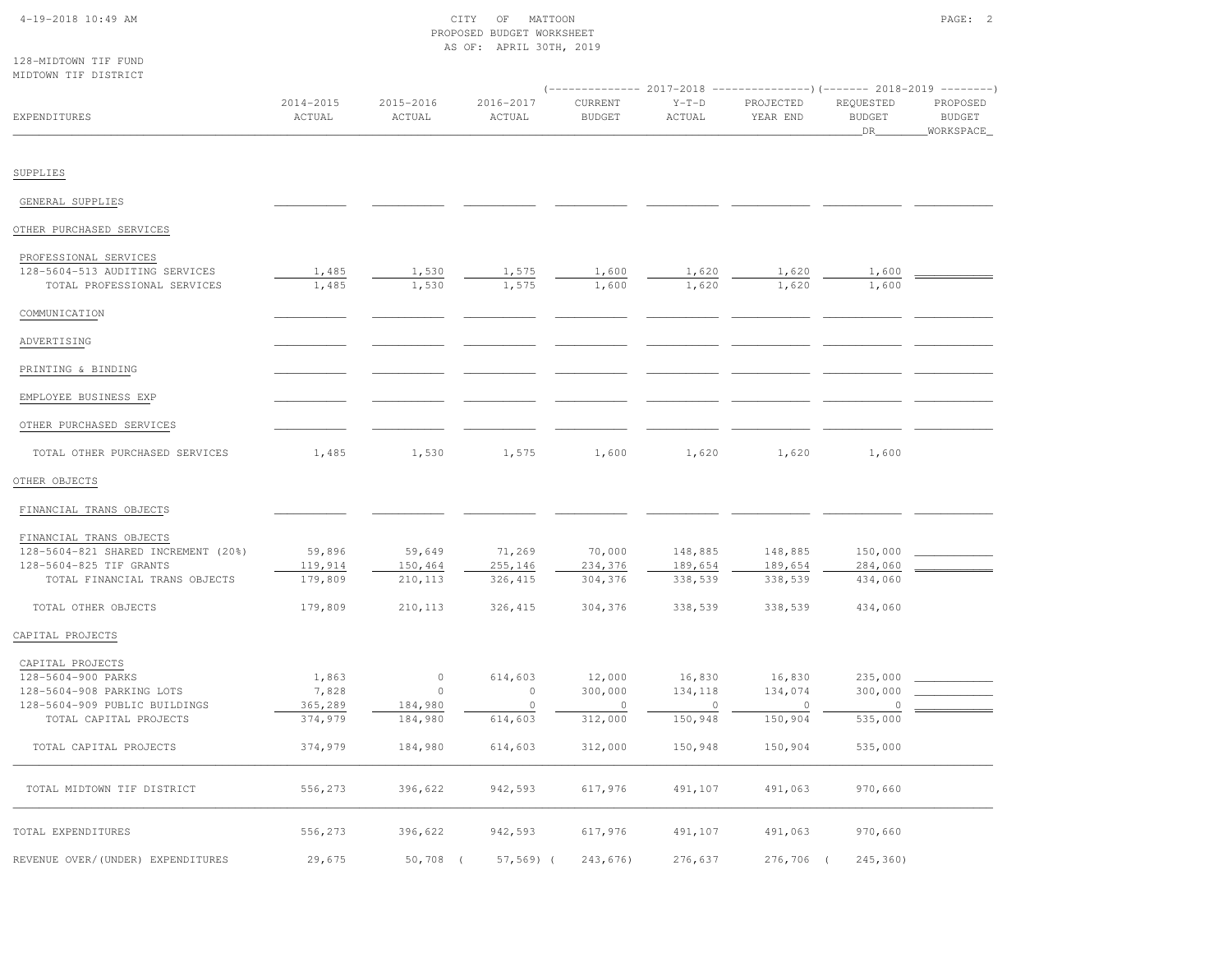| 4-19-2018 10:49 AM                                                    |           |           | CITY<br>OF<br>PROPOSED BUDGET WORKSHEET | MATTOON  |         |           |               | PAGE: 3             |
|-----------------------------------------------------------------------|-----------|-----------|-----------------------------------------|----------|---------|-----------|---------------|---------------------|
|                                                                       |           |           | AS OF: APRIL 30TH, 2019                 |          |         |           |               |                     |
| 128-MIDTOWN TIF FUND<br>MIDTOWN TIF DISTRICT                          |           |           |                                         |          |         |           |               |                     |
|                                                                       |           |           |                                         |          |         |           |               |                     |
|                                                                       | 2014-2015 | 2015-2016 | 2016-2017                               | CURRENT  | $Y-T-D$ | PROJECTED | REQUESTED     | PROPOSED            |
| EXPENDITURES                                                          | ACTUAL    | ACTUAL    | ACTUAL                                  | BUDGET   | ACTUAL  | YEAR END  | BUDGET<br>DR. | BUDGET<br>WORKSPACE |
| OTHER FINANCING SOURCES                                               |           |           |                                         |          |         |           |               |                     |
| REVENUES & OTHER SOURCES OVER/<br>(UNDER) EXPENDITURES & OTHER (USES) | 29,675    | 50,708 (  | 57,569) (                               | 243,676) | 276,637 | 276,706 ( | 245,360)      |                     |

\*\*\* END OF REPORT \*\*\*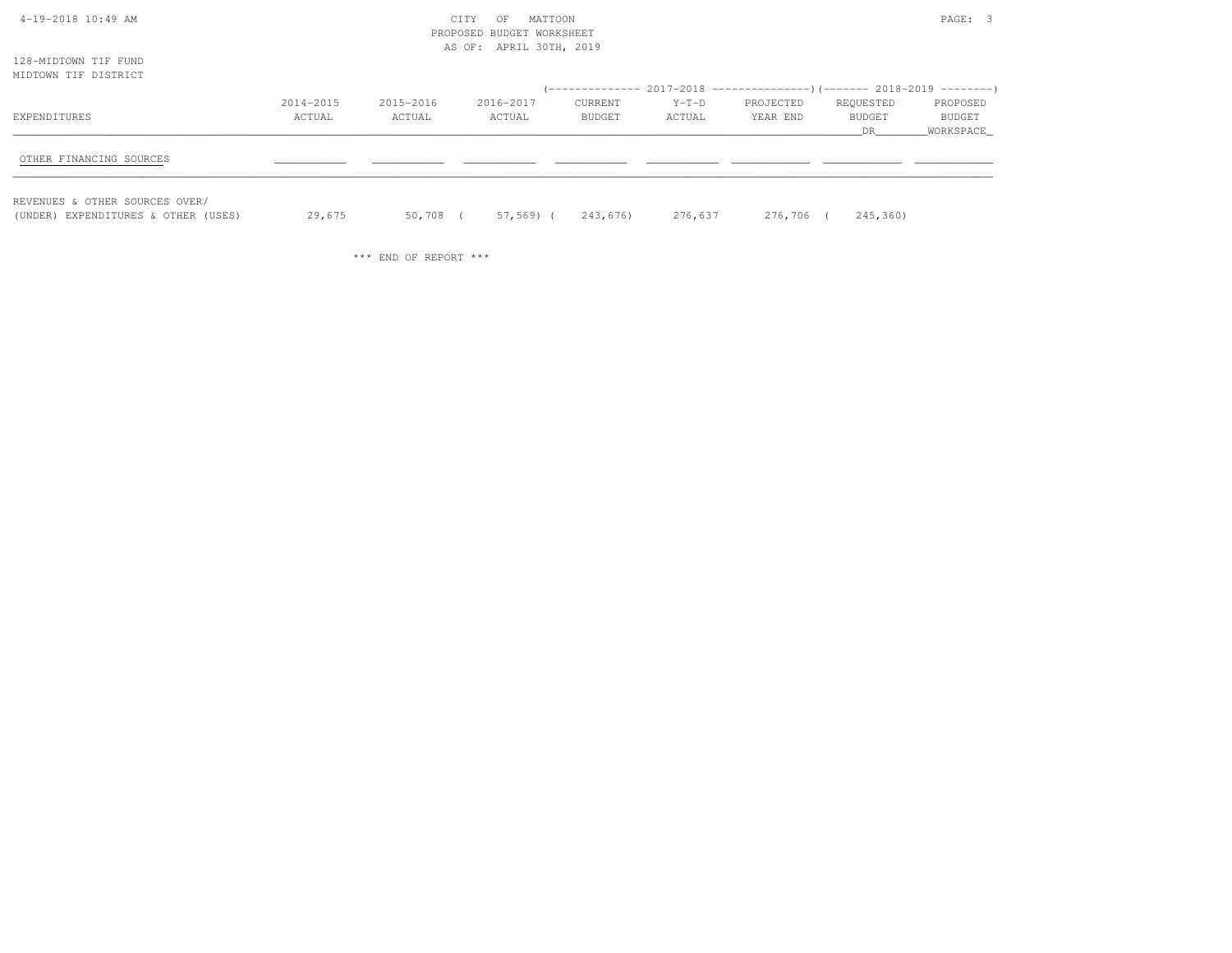### 4-19-2018 10:49 AM CITY OF MATTOON PAGE: 1 PROPOSED BUDGET WORKSHEETAS OF: APRIL 30TH, 2019

130-CAPITAL PROJECT FUND

|                                               |                     |                     |                     |                          |                   | $(-$ -------------- 2017-2018 ----------------)(------- 2018-2019 --------) |                                        |                                        |
|-----------------------------------------------|---------------------|---------------------|---------------------|--------------------------|-------------------|-----------------------------------------------------------------------------|----------------------------------------|----------------------------------------|
| <b>REVENUES</b>                               | 2014-2015<br>ACTUAL | 2015-2016<br>ACTUAL | 2016-2017<br>ACTUAL | CURRENT<br><b>BUDGET</b> | $Y-T-D$<br>ACTUAL | PROJECTED<br>YEAR END                                                       | REQUESTED<br>BUDGET<br>DR <sub>1</sub> | PROPOSED<br><b>BUDGET</b><br>WORKSPACE |
| INTERGOVERNMENTAL REV                         |                     |                     |                     |                          |                   |                                                                             |                                        |                                        |
| FEDERAL GOVT GRANTS                           |                     |                     |                     |                          |                   |                                                                             |                                        |                                        |
| STATE GOVT GRANTS                             |                     |                     |                     |                          |                   |                                                                             |                                        |                                        |
| 130-4323-023 STATE CAPITAL GRANTS             | 198,345             | 156,829             | 215,531             | 0                        | 0                 | 0                                                                           | 0                                      |                                        |
| TOTAL STATE GOVT GRANTS                       | 198,345             | 156,829             | 215,531             | $\bigcap$                |                   |                                                                             |                                        |                                        |
| TOTAL INTERGOVERNMENTAL REV                   | 198,345             | 156,829             | 215,531             | $\circ$                  | $\circ$           | $\circ$                                                                     | $\circ$                                |                                        |
| INVESTMENT EARNINGS                           |                     |                     |                     |                          |                   |                                                                             |                                        |                                        |
| INTEREST EARNINGS                             |                     |                     |                     |                          |                   |                                                                             |                                        |                                        |
| 130-4610-010 INTEREST EARNINGS                | 1,968               | 4,350               | 4,081               | 4,000                    | 1,814             | 2,404                                                                       | 2,000                                  |                                        |
| TOTAL INTEREST EARNINGS                       | 1,968               | 4,350               | 4,081               | 4,000                    | 1,814             | 2,404                                                                       | 2,000                                  |                                        |
| RENTS & ROYALTIES                             |                     |                     |                     |                          |                   |                                                                             |                                        |                                        |
| 130-4650-010 FARM INCOME                      | 19,501              | 17,473              | 18,509              | 18,000                   | 23,737            | 23,737                                                                      | 12,500                                 |                                        |
| TOTAL RENTS & ROYALTIES                       | 19,501              | 17,473              | 18,509              | 18,000                   | 23,737            | 23,737                                                                      | 12,500                                 |                                        |
| TOTAL INVESTMENT EARNINGS                     | 21,469              | 21,823              | 22,590              | 22,000                   | 25,551            | 26,141                                                                      | 14,500                                 |                                        |
| CONTRIB & OTHER MISC REV                      |                     |                     |                     |                          |                   |                                                                             |                                        |                                        |
| CONTRIBUTIONS & MISC REV                      |                     |                     |                     |                          |                   |                                                                             |                                        |                                        |
| 130-4805-023 CONTRIBUTIONS & OTHER MISC 1,330 |                     | 34,556              | $\circ$             | 35,000                   | 6,051             | 6,051                                                                       | 35,000                                 |                                        |
| TOTAL CONTRIBUTIONS & MISC REV                | 1,330               | 34,556              | $\Omega$            | 35,000                   | 6,051             | 6,051                                                                       | 35,000                                 |                                        |
| CONTRIBUTIONS & MISC REV                      |                     |                     |                     |                          |                   |                                                                             |                                        |                                        |
| TOTAL CONTRIB & OTHER MISC REV                | 1,330               | 34,556              | $\circ$             | 35,000                   | 6,051             | 6,051                                                                       | 35,000                                 |                                        |
| TOTAL REVENUES                                | 221,144             | 213,208 238,120     |                     |                          | 57,000 31,602     | 32,192                                                                      | 49,500                                 |                                        |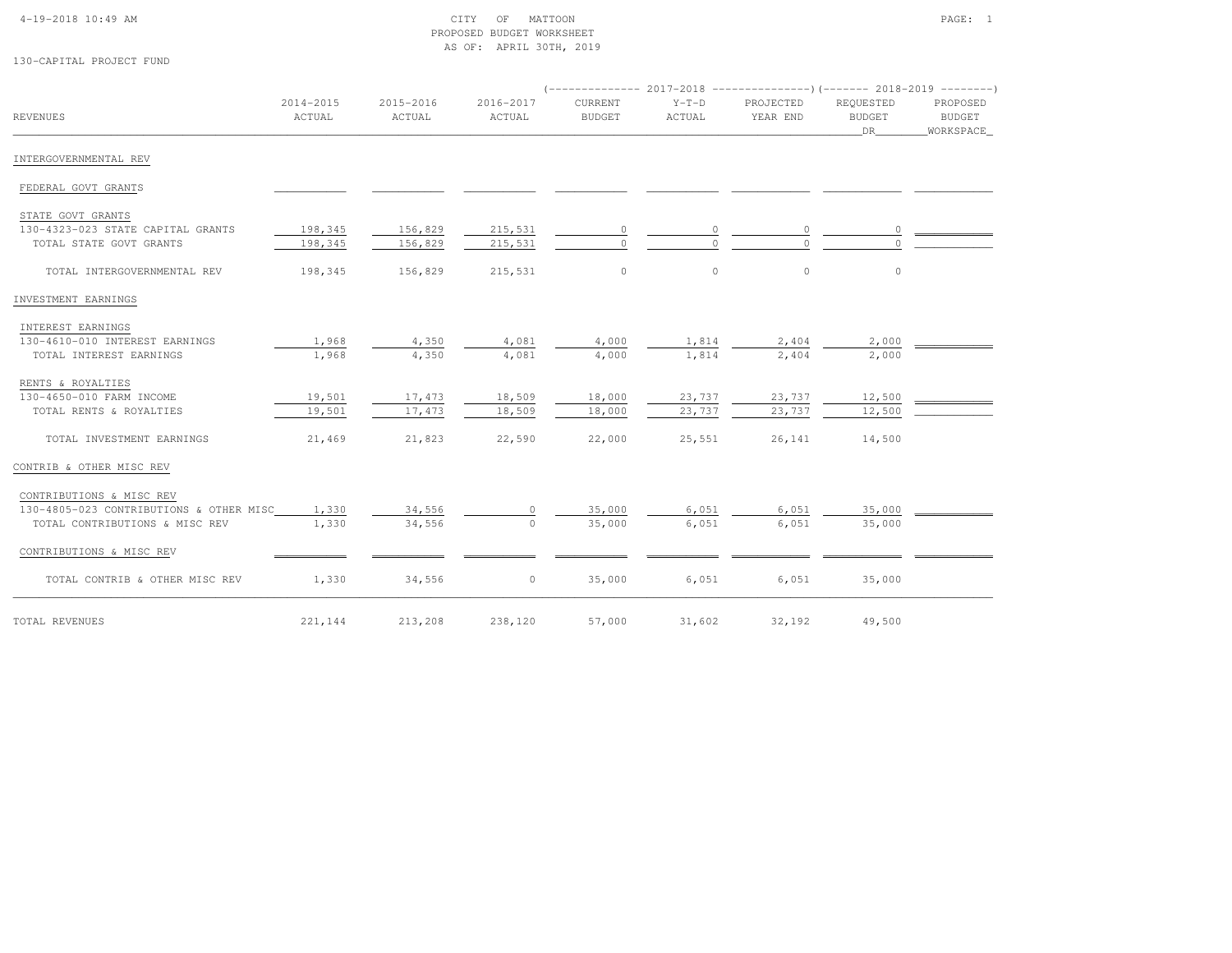| 4-19-2018 10:49 AM |  |  |  |  |
|--------------------|--|--|--|--|
|--------------------|--|--|--|--|

## $\text{CITY}$  of MATTOON  $\text{PAGE:}$  2 PROPOSED BUDGET WORKSHEETAS OF: APRIL 30TH, 2019

| 130-CAPITAL PROJECT FUND |  |  |
|--------------------------|--|--|
| FINANCIAL ADMINISTRATION |  |  |

|                                   |              |           |           |         |         | $(-------- 2017-2018$ $--------- 2018-2018-2019$ |               |            |
|-----------------------------------|--------------|-----------|-----------|---------|---------|--------------------------------------------------|---------------|------------|
|                                   | 2014-2015    | 2015-2016 | 2016-2017 | CURRENT | $Y-T-D$ | PROJECTED                                        | REQUESTED     | PROPOSED   |
| EXPENDITURES                      | ACTUAL       | ACTUAL    | ACTUAL    | BUDGET  | ACTUAL  | YEAR END                                         | <b>BUDGET</b> | BUDGET     |
|                                   |              |           |           |         |         |                                                  | DR            | WORKSPACE_ |
|                                   |              |           |           |         |         |                                                  |               |            |
| OTHER PURCHASED SERVICES          |              |           |           |         |         |                                                  |               |            |
| PROFESSIONAL SERVICES             |              |           |           |         |         |                                                  |               |            |
| OTHER OBJECTS                     |              |           |           |         |         |                                                  |               |            |
| FINANCIAL TRANS OBJECTS           |              |           |           |         |         |                                                  |               |            |
| 130-5150-811 BANK SERVICE CHARGES | $\mathbf{0}$ | 5         | $\circ$   | $\circ$ | $\circ$ | $\circ$                                          |               |            |
| 130-5150-816 FARM EXPENSES        | 2,182        | 5,260     | 339)      |         | 232     | 232                                              |               |            |
| TOTAL FINANCIAL TRANS OBJECTS     | 2,182        | $5,265$ ( | 339)      | $\circ$ | 232     | 232                                              |               |            |
| TOTAL OTHER OBJECTS               | 2,182        | $5,265$ ( | 339)      | $\circ$ | 232     | 232                                              | $\Omega$      |            |
| TOTAL FINANCIAL ADMINISTRATION    | 2,182        | $5,265$ ( | 339)      | 0       | 232     | 232                                              | $\Omega$      |            |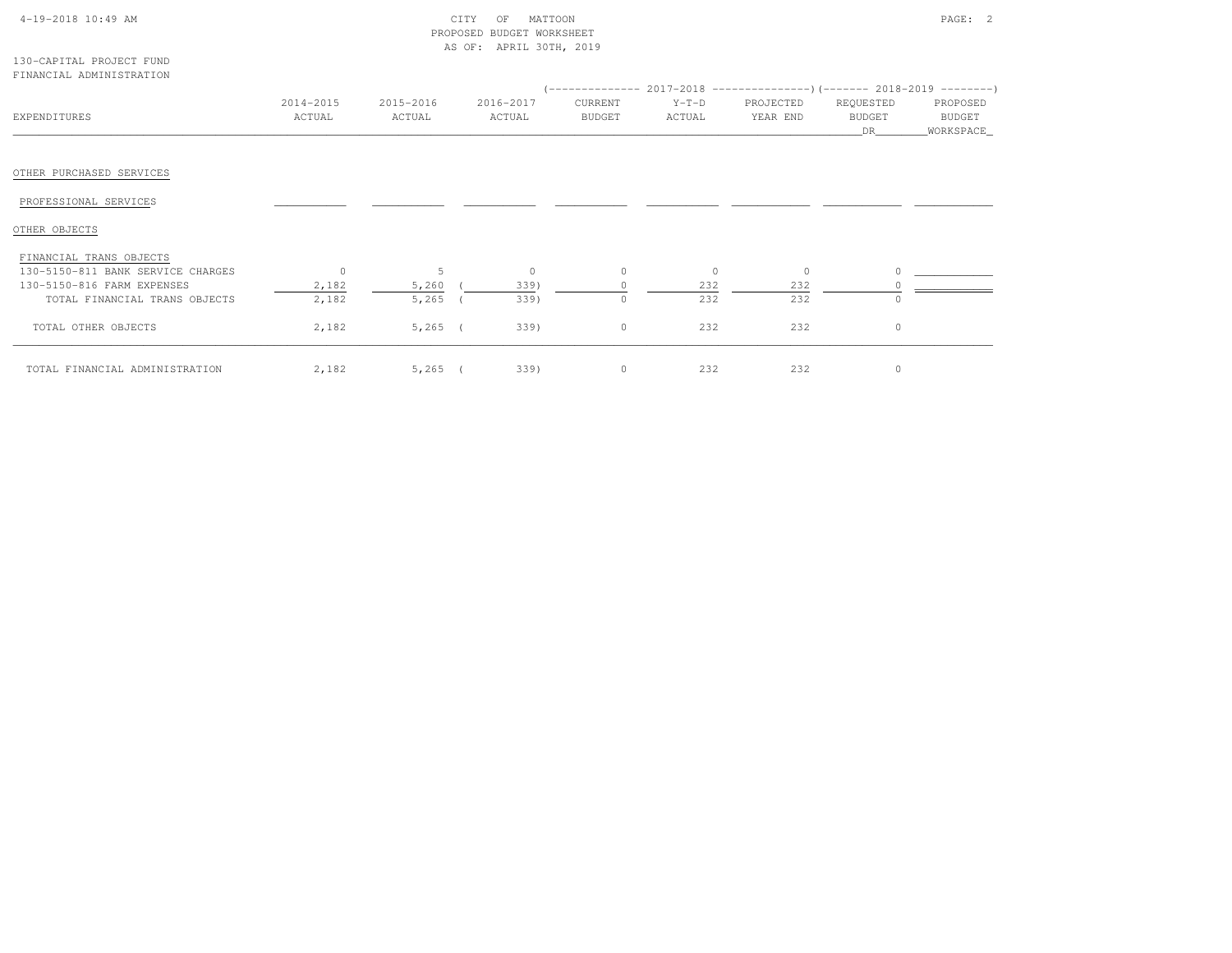| $4-19-2018$ 10:49 AM |  |
|----------------------|--|

#### 130-CAPITAL PROJECT FUNDPOLICE ADMINISTRATION

| EXPENDITURES                  | 2014-2015<br>ACTUAL | 2015-2016<br>ACTUAL | 2016-2017<br>ACTUAL | <b>CURRENT</b><br><b>BUDGET</b> | $Y-T-D$<br>ACTUAL | (-------------- 2017-2018 -----------------) (------- 2018-2019 ---------)<br>PROJECTED<br>YEAR END | REQUESTED<br><b>BUDGET</b><br>DR | PROPOSED<br><b>BUDGET</b><br>WORKSPACE |
|-------------------------------|---------------------|---------------------|---------------------|---------------------------------|-------------------|-----------------------------------------------------------------------------------------------------|----------------------------------|----------------------------------------|
| PROPERTY                      |                     |                     |                     |                                 |                   |                                                                                                     |                                  |                                        |
| <b>BUILDINGS</b>              |                     |                     |                     |                                 |                   |                                                                                                     |                                  |                                        |
| 130-5211-720 POLICE BUILDINGS | 81,980              | 9,940               |                     | 83,000                          | 45,107            | 45,107                                                                                              |                                  |                                        |
| TOTAL BUILDINGS               | 81,980              | 9,940               | $\Omega$            | 83,000                          | 45,107            | 45,107                                                                                              | $\Omega$                         |                                        |
| TOTAL PROPERTY                | 81,980              | 9,940               | $\circ$             | 83,000                          | 45,107            | 45,107                                                                                              | $\circ$                          |                                        |
| TOTAL POLICE ADMINISTRATION   | 81,980              | 9,940               | $\circ$             | 83,000                          | 45,107            | 45,107                                                                                              | $\mathbf{0}$                     |                                        |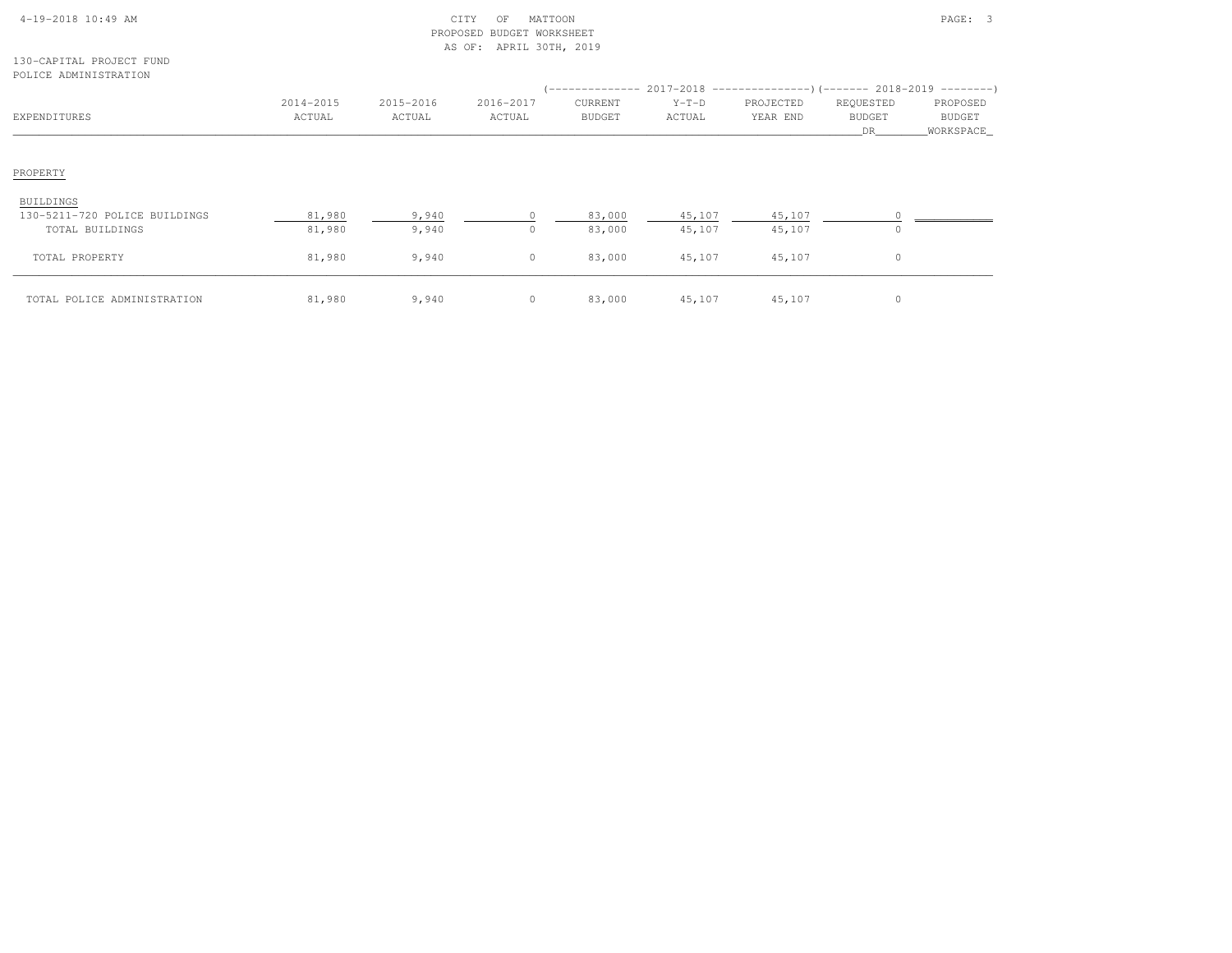| $4-19-2018$ $10:49$ AM |  |  |
|------------------------|--|--|

#### 130-CAPITAL PROJECT FUNDFIRE ADMINISTRATION

| EXPENDITURES                | 2014-2015<br>ACTUAL | 2015-2016<br>ACTUAL | 2016-2017<br>ACTUAL | CURRENT<br><b>BUDGET</b> | $Y-T-D$<br>ACTUAL | (-------------- 2017-2018 -----------------) (------- 2018-2019 ---------)<br>PROJECTED<br>YEAR END | REQUESTED<br>BUDGET<br>DR | PROPOSED<br>BUDGET<br>WORKSPACE |
|-----------------------------|---------------------|---------------------|---------------------|--------------------------|-------------------|-----------------------------------------------------------------------------------------------------|---------------------------|---------------------------------|
| PROPERTY                    |                     |                     |                     |                          |                   |                                                                                                     |                           |                                 |
| BUILDINGS                   |                     |                     |                     |                          |                   |                                                                                                     |                           |                                 |
| 130-5241-720 FIRE BUILDINGS |                     | 64,552              |                     | 10,000                   | 7,019             | 7,019                                                                                               | 25,000                    |                                 |
| TOTAL BUILDINGS             | $\mathbf 0$         | 64,552              | $\circ$             | 10,000                   | 7,019             | 7,019                                                                                               | 25,000                    |                                 |
| TOTAL PROPERTY              | $\circ$             | 64,552              | $\circ$             | 10,000                   | 7,019             | 7,019                                                                                               | 25,000                    |                                 |
| TOTAL FIRE ADMINISTRATION   | $\mathbf{0}$        | 64,552              | $\circ$             | 10,000                   | 7,019             | 7,019                                                                                               | 25,000                    |                                 |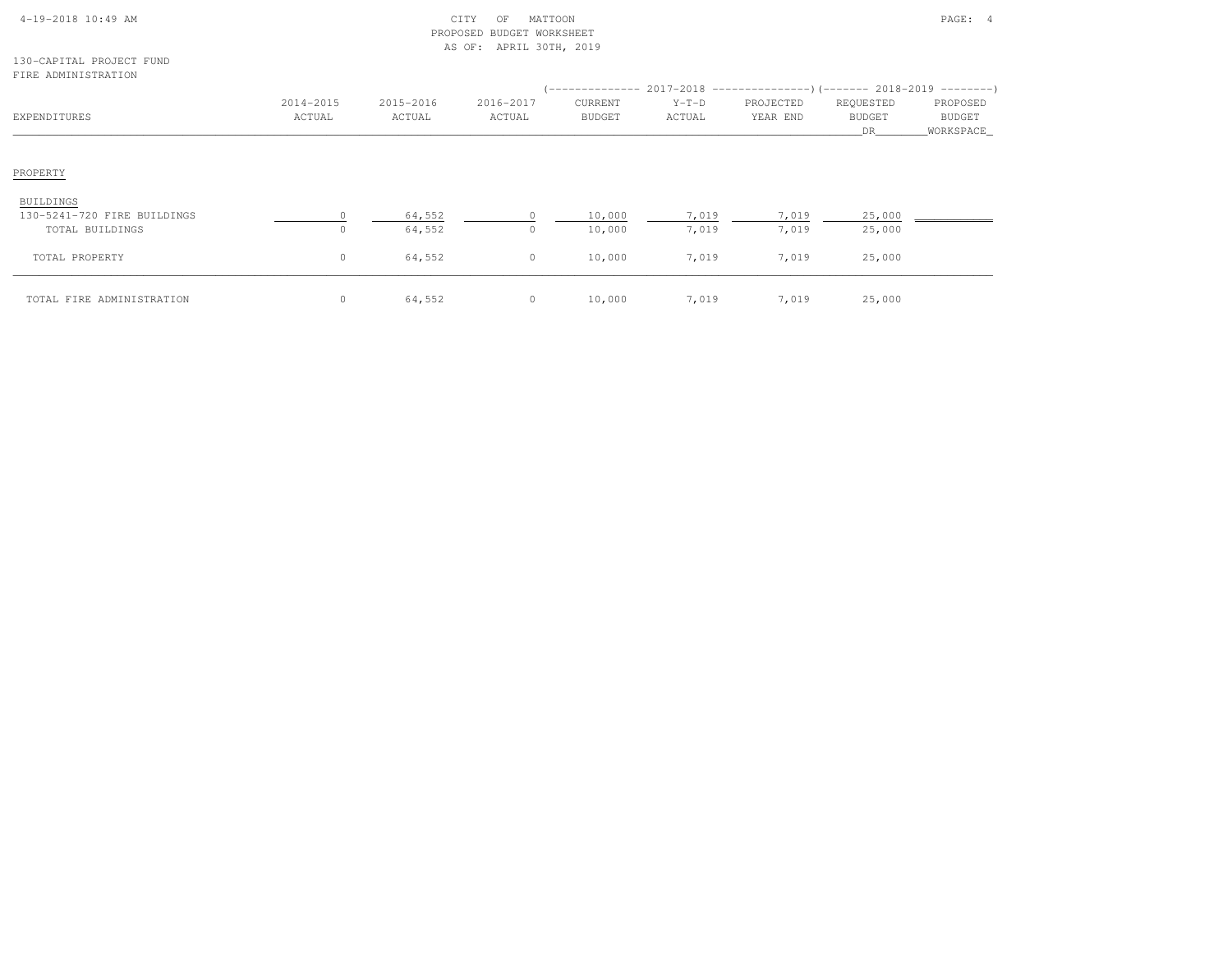| 4-19-2018 10:49 AM |  |  |
|--------------------|--|--|

### $\text{CITY}$  of MATTOON  $\text{PAGE:}$  5 PROPOSED BUDGET WORKSHEETAS OF: APRIL 30TH, 2019

| 130-CAPITAL PROJECT FUND |  |
|--------------------------|--|
| STREETS                  |  |

|                                         |           |           |           | (-------------- 2017-2018 -------------------- ) (------- 2018-2019 ---------) |           |             |               |           |
|-----------------------------------------|-----------|-----------|-----------|--------------------------------------------------------------------------------|-----------|-------------|---------------|-----------|
|                                         | 2014-2015 | 2015-2016 | 2016-2017 | CURRENT                                                                        | $Y-T-D$   | PROJECTED   | REQUESTED     | PROPOSED  |
| EXPENDITURES                            | ACTUAL    | ACTUAL    | ACTUAL    | <b>BUDGET</b>                                                                  | ACTUAL    | YEAR END    | <b>BUDGET</b> | BUDGET    |
|                                         |           |           |           |                                                                                |           |             | DR            | WORKSPACE |
|                                         |           |           |           |                                                                                |           |             |               |           |
| PURCHASED PROP MAINT SRV                |           |           |           |                                                                                |           |             |               |           |
| OTHER PROP MAINT SERVICE                |           |           |           |                                                                                |           |             |               |           |
| PROPERTY                                |           |           |           |                                                                                |           |             |               |           |
| <b>BUILDINGS</b>                        |           |           |           |                                                                                |           |             |               |           |
| 130-5321-720 PUBLIC WORKS BUILDINGS     | 20,000    | 212,306   | 987,081   | 1,700,000                                                                      | 1,673,583 | 1,870,742   | 166,000       |           |
| TOTAL BUILDINGS                         | 20,000    | 212,306   | 987,081   | 1,700,000                                                                      | 1,673,583 | 1,870,742   | 166,000       |           |
| IMPROVEMENTS-NOT BLDGS                  |           |           |           |                                                                                |           |             |               |           |
| 130-5321-730 IMPROVEMENTS OTHER THAN BL | 232,719   | 524,607   | 19,534    | 300,919                                                                        | 304,140   | 304,140     | 285,000       |           |
| TOTAL IMPROVEMENTS-NOT BLDGS            | 232,719   | 524,607   | 19,534    | 300,919                                                                        | 304,140   | 304,140     | 285,000       |           |
| TOTAL PROPERTY                          | 252,719   | 736,913   | 1,006,615 | 2,000,919                                                                      | 1,977,723 | 2,174,882   | 451,000       |           |
| TOTAL STREETS                           | 252,719   | 736,913   | 1,006,615 | 2,000,919                                                                      | 1,977,723 | 2, 174, 882 | 451,000       |           |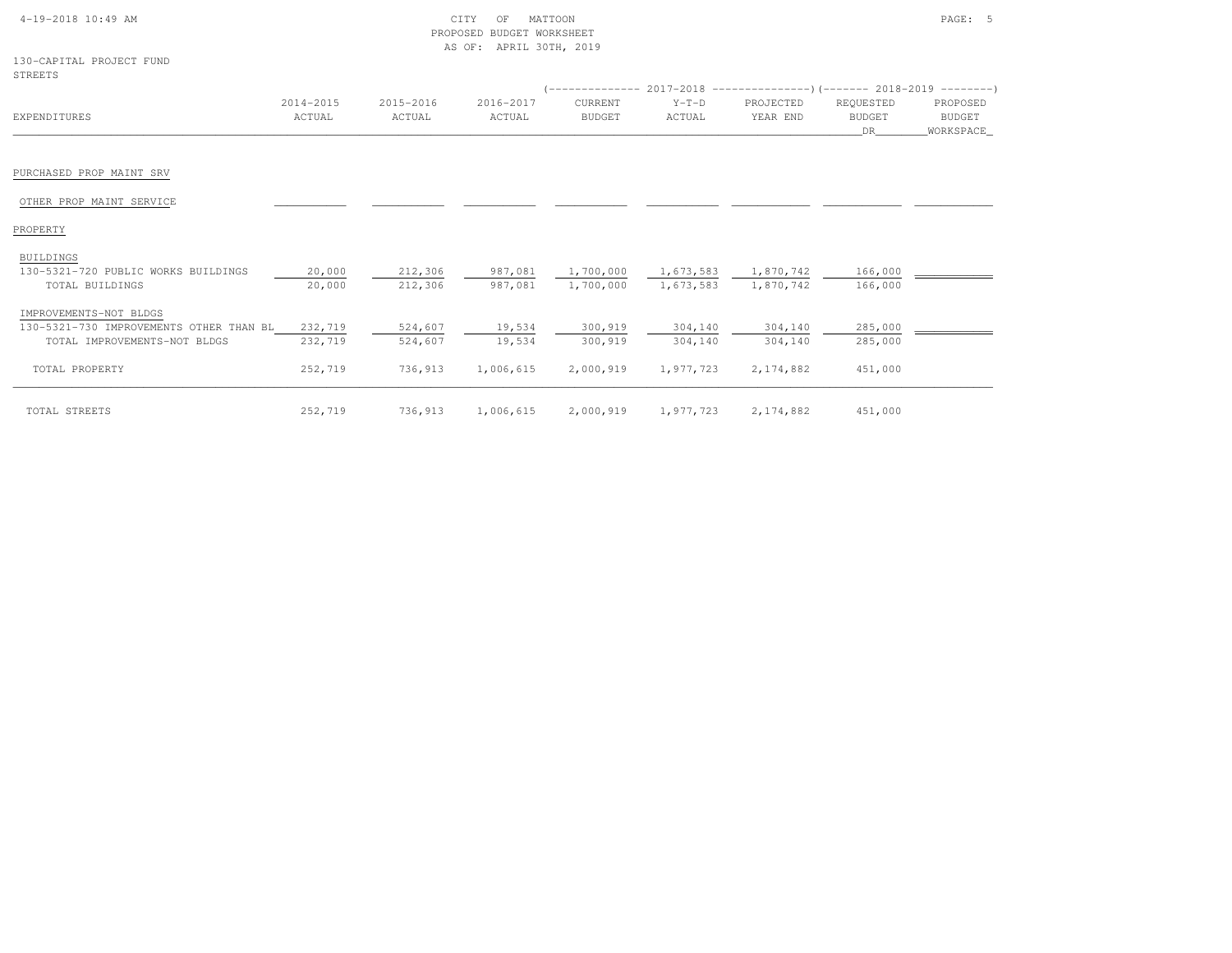| $4-19-2018$ 10:49 AM |  |  |
|----------------------|--|--|
|                      |  |  |

130-CAPITAL PROJECT FUNDSTORM DRAINAGE

| SIUKM DKAINAGE                          |                     |                     |                     |                          |                   |                       |                                   |                                   |
|-----------------------------------------|---------------------|---------------------|---------------------|--------------------------|-------------------|-----------------------|-----------------------------------|-----------------------------------|
| EXPENDITURES                            | 2014-2015<br>ACTUAL | 2015-2016<br>ACTUAL | 2016-2017<br>ACTUAL | CURRENT<br><b>BUDGET</b> | $Y-T-D$<br>ACTUAL | PROJECTED<br>YEAR END | REQUESTED<br><b>BUDGET</b><br>DR. | PROPOSED<br>BUDGET<br>_WORKSPACE_ |
| PROPERTY                                |                     |                     |                     |                          |                   |                       |                                   |                                   |
| IMPROVEMENTS-NOT BLDGS                  |                     |                     |                     |                          |                   |                       |                                   |                                   |
| 130-5328-730 IMPROVEMENTS OTHER THAN BL | 494,586             | 14,915              | 5,085               | $\mathbf{0}$             | $\circ$           | $\circ$               |                                   |                                   |
| TOTAL IMPROVEMENTS-NOT BLDGS            | 494,586             | 14,915              | 5,085               | $\circ$                  |                   | $\Omega$              |                                   |                                   |
| TOTAL PROPERTY                          | 494,586             | 14,915              | 5,085               | $\circ$                  | $\circ$           | $\mathbf{0}$          | $\circ$                           |                                   |
| OTHER OBJECTS                           |                     |                     |                     |                          |                   |                       |                                   |                                   |
| FINANCIAL TRANS OBJECTS                 |                     |                     |                     |                          |                   |                       |                                   |                                   |
| 130-5328-828 REAL ESTATE TAXES          |                     | 5,151               | 5,132               | 5,000                    | 5,154             | 5,154                 | 5,200                             |                                   |
| TOTAL FINANCIAL TRANS OBJECTS           |                     | 5,151               | 5,132               | 5,000                    | 5,154             | 5,154                 | 5,200                             |                                   |
| TOTAL OTHER OBJECTS                     | $\circ$             | 5,151               | 5,132               | 5,000                    | 5,154             | 5,154                 | 5,200                             |                                   |
| TOTAL STORM DRAINAGE                    | 494,586             | 20,066              | 10,217              | 5,000                    | 5,154             | 5,154                 | 5,200                             |                                   |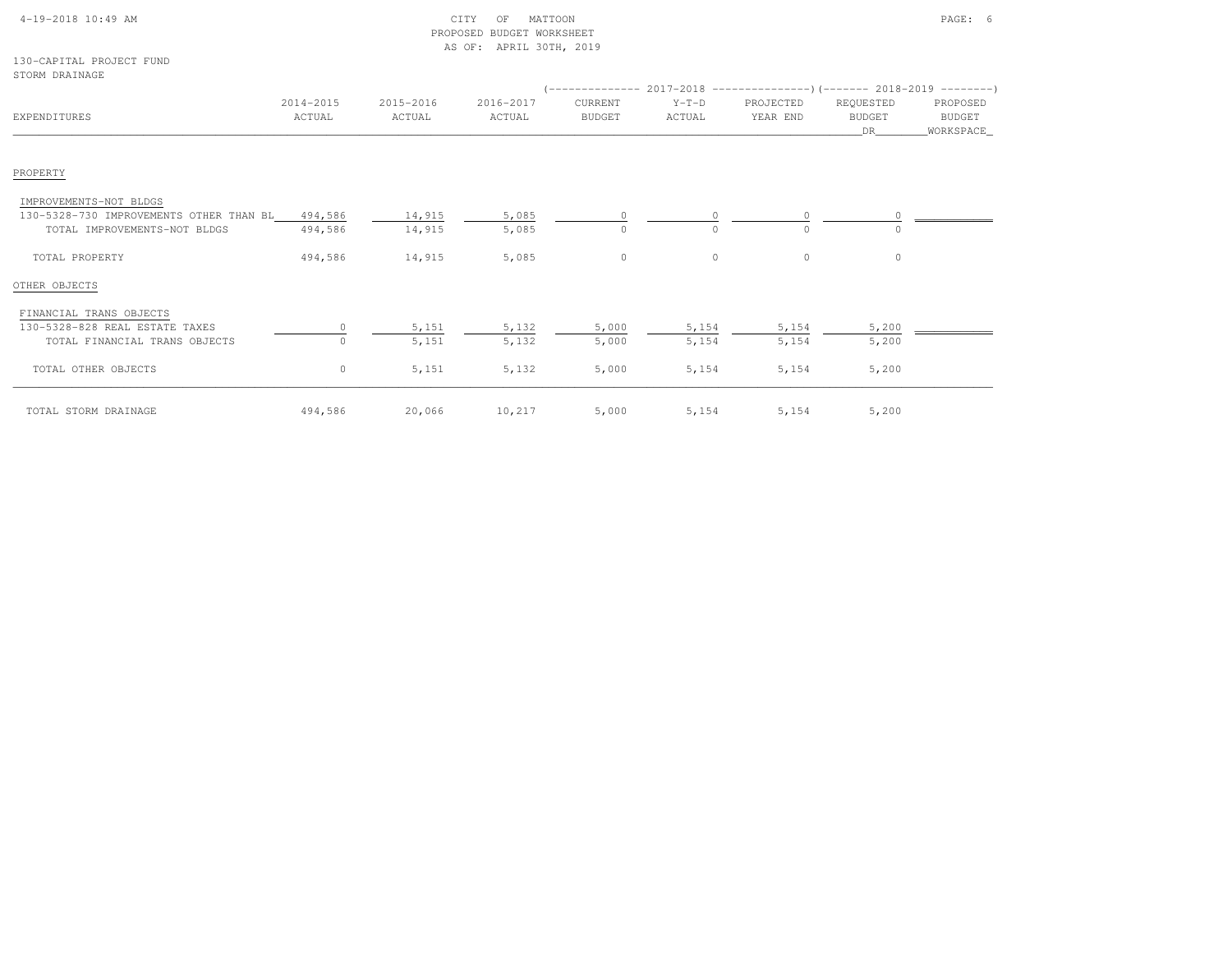| $4-19-2018$ $10:49$ AM                             |           |           | MATTOON<br>CITY<br>OF<br>PROPOSED BUDGET WORKSHEET<br>AS OF: APRIL 30TH, 2019 |         |         |                                                                         |               | PAGE: 7   |
|----------------------------------------------------|-----------|-----------|-------------------------------------------------------------------------------|---------|---------|-------------------------------------------------------------------------|---------------|-----------|
| 130-CAPITAL PROJECT FUND<br>ENGINEERING ALLOCATION |           |           |                                                                               |         |         |                                                                         |               |           |
|                                                    |           |           |                                                                               |         |         | (-------------- 2017-2018 ----------------)(------- 2018-2019 --------) |               |           |
|                                                    | 2014-2015 | 2015-2016 | 2016-2017                                                                     | CURRENT | $Y-T-D$ | PROJECTED                                                               | REQUESTED     | PROPOSED  |
| EXPENDITURES                                       | ACTUAL    | ACTUAL    | ACTUAL                                                                        | BUDGET  | ACTUAL  | YEAR END                                                                | <b>BUDGET</b> | BUDGET    |
|                                                    |           |           |                                                                               |         |         |                                                                         | DR            | WORKSPACE |
|                                                    |           |           |                                                                               |         |         |                                                                         |               |           |
|                                                    |           |           |                                                                               |         |         |                                                                         |               |           |
| PERSONNEL SERVICES                                 |           |           |                                                                               |         |         |                                                                         |               |           |
|                                                    |           |           |                                                                               |         |         |                                                                         |               |           |
| SALARIES & WAGES                                   |           |           |                                                                               |         |         |                                                                         |               |           |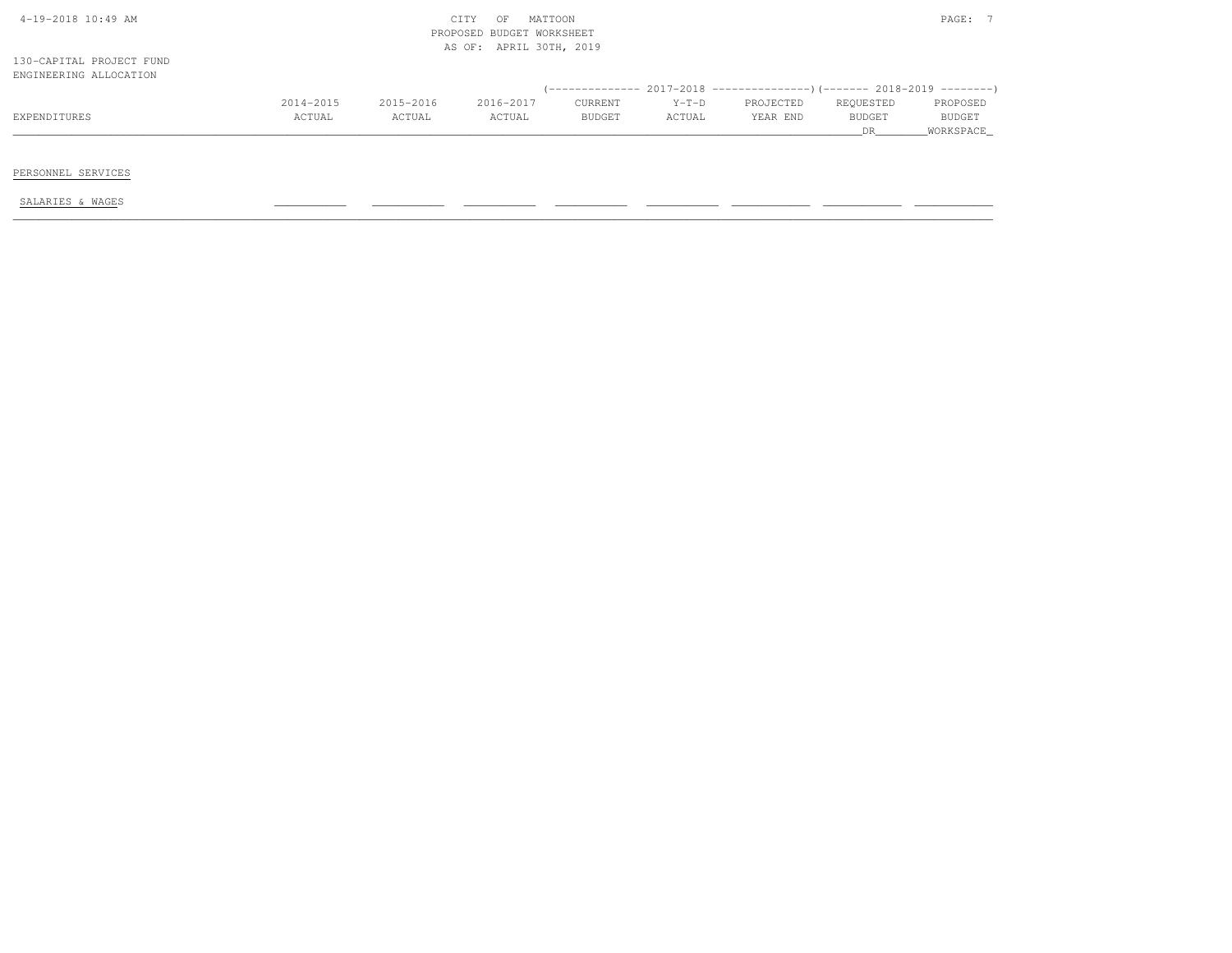|  | $4-19-2018$ 10:49 AM |  |  |
|--|----------------------|--|--|

#### 4-19-2018 10:49 AM CITY OF MATTOON PAGE: 8 PROPOSED BUDGET WORKSHEETAS OF: APRIL 30TH, 2019

130-CAPITAL PROJECT FUNDCITY HALL

| سستندء عديب                      |                     |                     |                     |                          |                   | $(-------- 2017-2018$ $----- 017-2018$ $(-------- 018-2018-2019$ $(-----)$ |                                  |                                        |
|----------------------------------|---------------------|---------------------|---------------------|--------------------------|-------------------|----------------------------------------------------------------------------|----------------------------------|----------------------------------------|
| EXPENDITURES                     | 2014-2015<br>ACTUAL | 2015-2016<br>ACTUAL | 2016-2017<br>ACTUAL | CURRENT<br><b>BUDGET</b> | $Y-T-D$<br>ACTUAL | PROJECTED<br>YEAR END                                                      | REQUESTED<br><b>BUDGET</b><br>DR | PROPOSED<br><b>BUDGET</b><br>WORKSPACE |
| PROPERTY                         |                     |                     |                     |                          |                   |                                                                            |                                  |                                        |
| BUILDINGS                        |                     |                     |                     |                          |                   |                                                                            |                                  |                                        |
| 130-5382-721 BUILDINGS & GROUNDS | 1,350               | 63,603              | 51,885              | 69,000                   | 26,762            | 26,762                                                                     | 208,500                          |                                        |
| TOTAL BUILDINGS                  | 1,350               | 63,603              | 51,885              | 69,000                   | 26,762            | 26,762                                                                     | 208,500                          |                                        |
| TOTAL PROPERTY                   | 1,350               | 63,603              | 51,885              | 69,000                   | 26,762            | 26,762                                                                     | 208,500                          |                                        |
| TOTAL CITY HALL                  | 1,350               | 63,603              | 51,885              | 69,000                   | 26,762            | 26,762                                                                     | 208,500                          |                                        |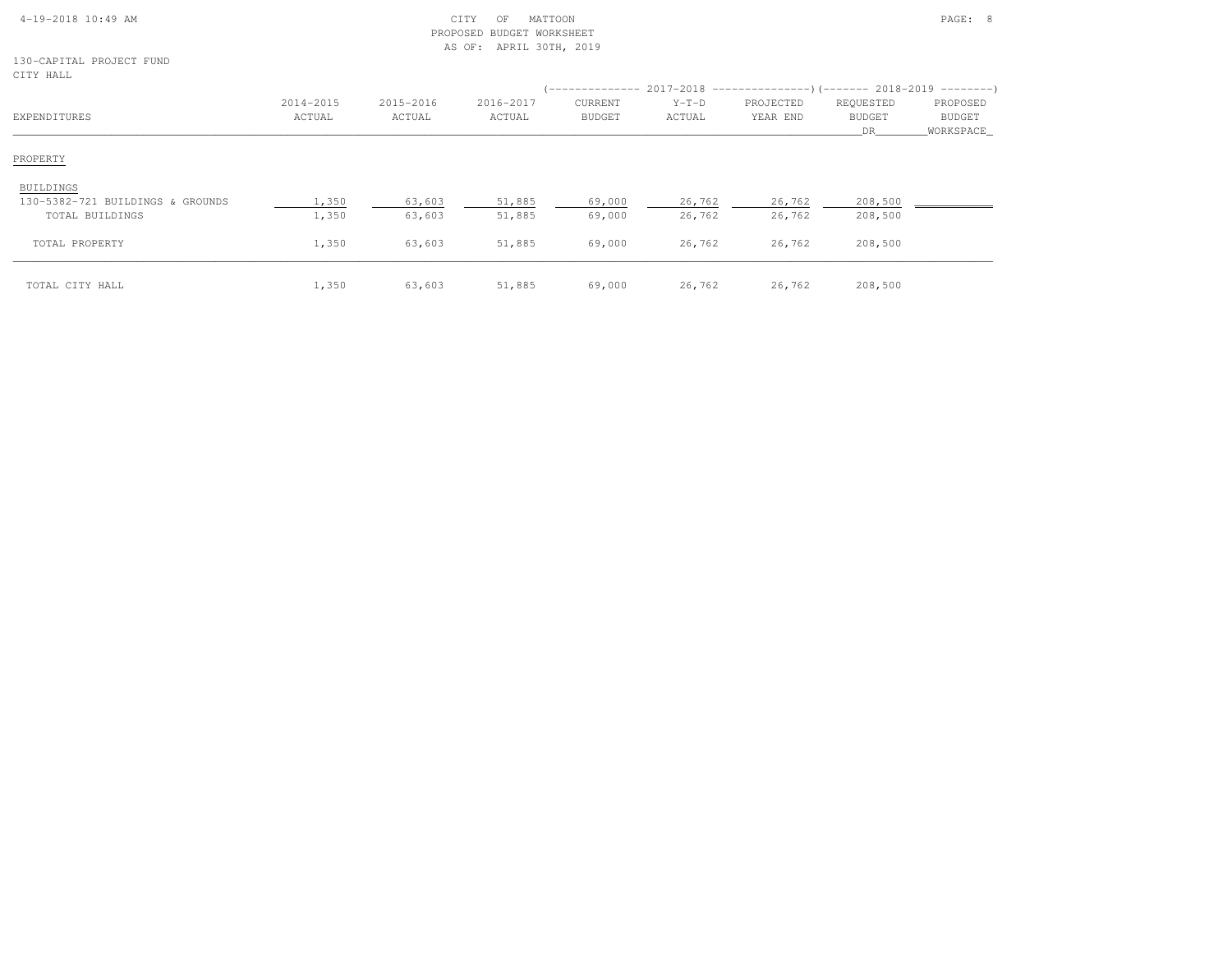| 4-19-2018 10:49 AM       |           |           | CITY<br>OF                | MATTOON |         |           |               | PAGE: 9   |
|--------------------------|-----------|-----------|---------------------------|---------|---------|-----------|---------------|-----------|
|                          |           |           | PROPOSED BUDGET WORKSHEET |         |         |           |               |           |
|                          |           |           | AS OF: APRIL 30TH, 2019   |         |         |           |               |           |
| 130-CAPITAL PROJECT FUND |           |           |                           |         |         |           |               |           |
| RAILROAD                 |           |           |                           |         |         |           |               |           |
|                          |           |           |                           |         |         |           |               |           |
|                          | 2014-2015 | 2015-2016 | 2016-2017                 | CURRENT | $Y-T-D$ | PROJECTED | REQUESTED     | PROPOSED  |
| EXPENDITURES             | ACTUAL    | ACTUAL    | ACTUAL                    | BUDGET  | ACTUAL  | YEAR END  | <b>BUDGET</b> | BUDGET    |
|                          |           |           |                           |         |         |           | DR            | WORKSPACE |
|                          |           |           |                           |         |         |           |               |           |
|                          |           |           |                           |         |         |           |               |           |
| PROPERTY                 |           |           |                           |         |         |           |               |           |
|                          |           |           |                           |         |         |           |               |           |
| <b>BUILDINGS</b>         |           |           |                           |         |         |           |               |           |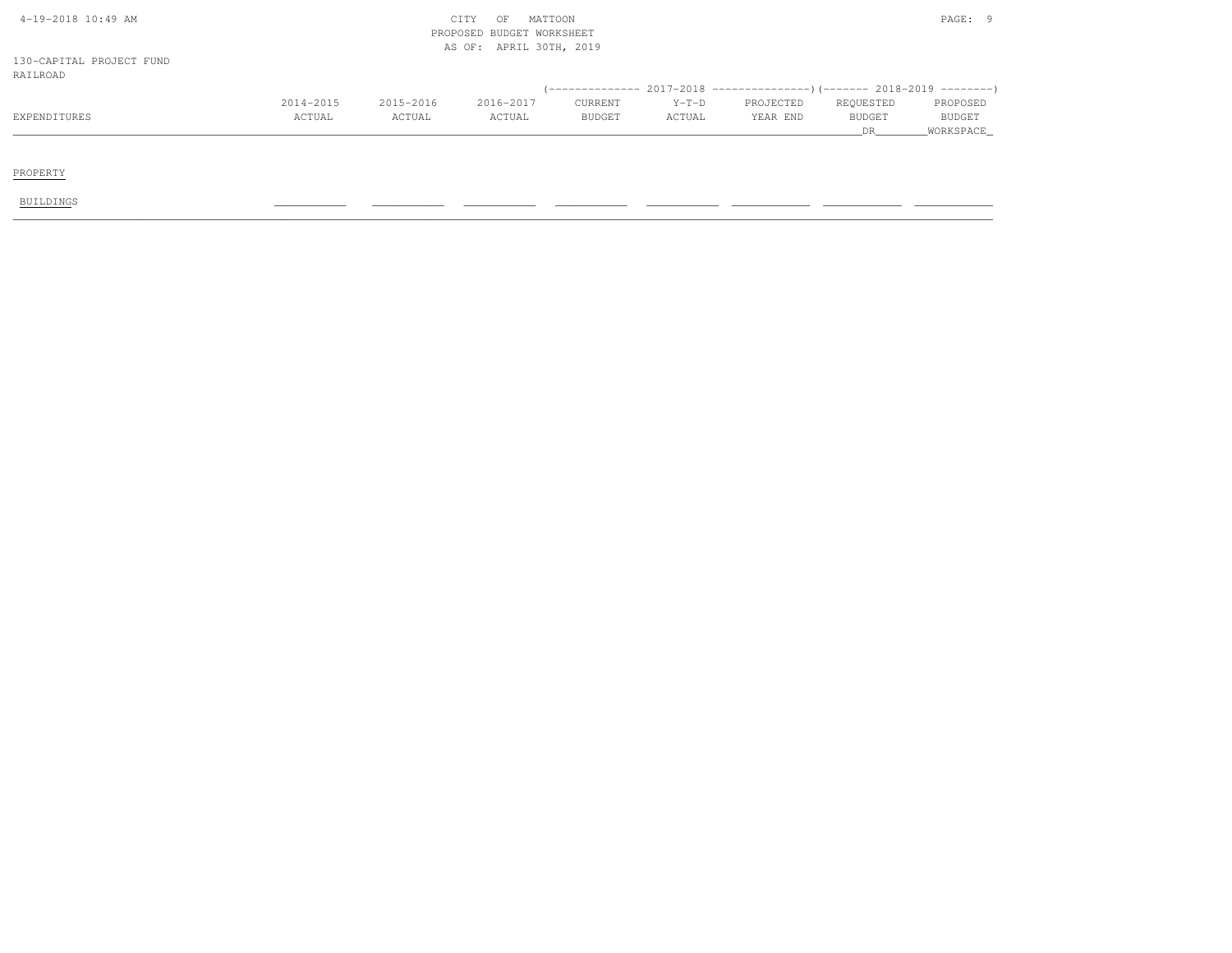| $4-19-2018$ $10:49$ AM |  |  |
|------------------------|--|--|

|                        | 130-CAPITAL PROJECT FUND |
|------------------------|--------------------------|
| CULTURE AND RECREATION |                          |

|                                     |                     |                     |                     | (-------------- 2017-2018 ---------------------- 2018-2019 ---------------------- |                   |                       |                            |                    |
|-------------------------------------|---------------------|---------------------|---------------------|-----------------------------------------------------------------------------------|-------------------|-----------------------|----------------------------|--------------------|
| EXPENDITURES                        | 2014-2015<br>ACTUAL | 2015-2016<br>ACTUAL | 2016-2017<br>ACTUAL | CURRENT<br><b>BUDGET</b>                                                          | $Y-T-D$<br>ACTUAL | PROJECTED<br>YEAR END | REQUESTED<br><b>BUDGET</b> | PROPOSED<br>BUDGET |
|                                     |                     |                     |                     |                                                                                   |                   |                       | DR                         | _WORKSPACE_        |
| PURCHASED PROP MAINT SRV            |                     |                     |                     |                                                                                   |                   |                       |                            |                    |
| OTHER PROP MAINT SERVICE            |                     |                     |                     |                                                                                   |                   |                       |                            |                    |
| PROPERTY                            |                     |                     |                     |                                                                                   |                   |                       |                            |                    |
| BUILDINGS                           |                     |                     |                     |                                                                                   |                   |                       |                            |                    |
| 130-5385-720 CULTURE AND RECREATION | 12,403              | 31,030              | 29,481              | 5,000                                                                             | 7,047             | 7,047                 | 6,000                      |                    |
| TOTAL BUILDINGS                     | 12,403              | 31,030              | 29,481              | 5,000                                                                             | 7,047             | 7,047                 | 6,000                      |                    |
| TOTAL PROPERTY                      | 12,403              | 31,030              | 29,481              | 5,000                                                                             | 7,047             | 7,047                 | 6,000                      |                    |
| TOTAL CULTURE AND RECREATION        | 12,403              | 31,030              | 29,481              | 5,000                                                                             | 7,047             | 7,047                 | 6,000                      |                    |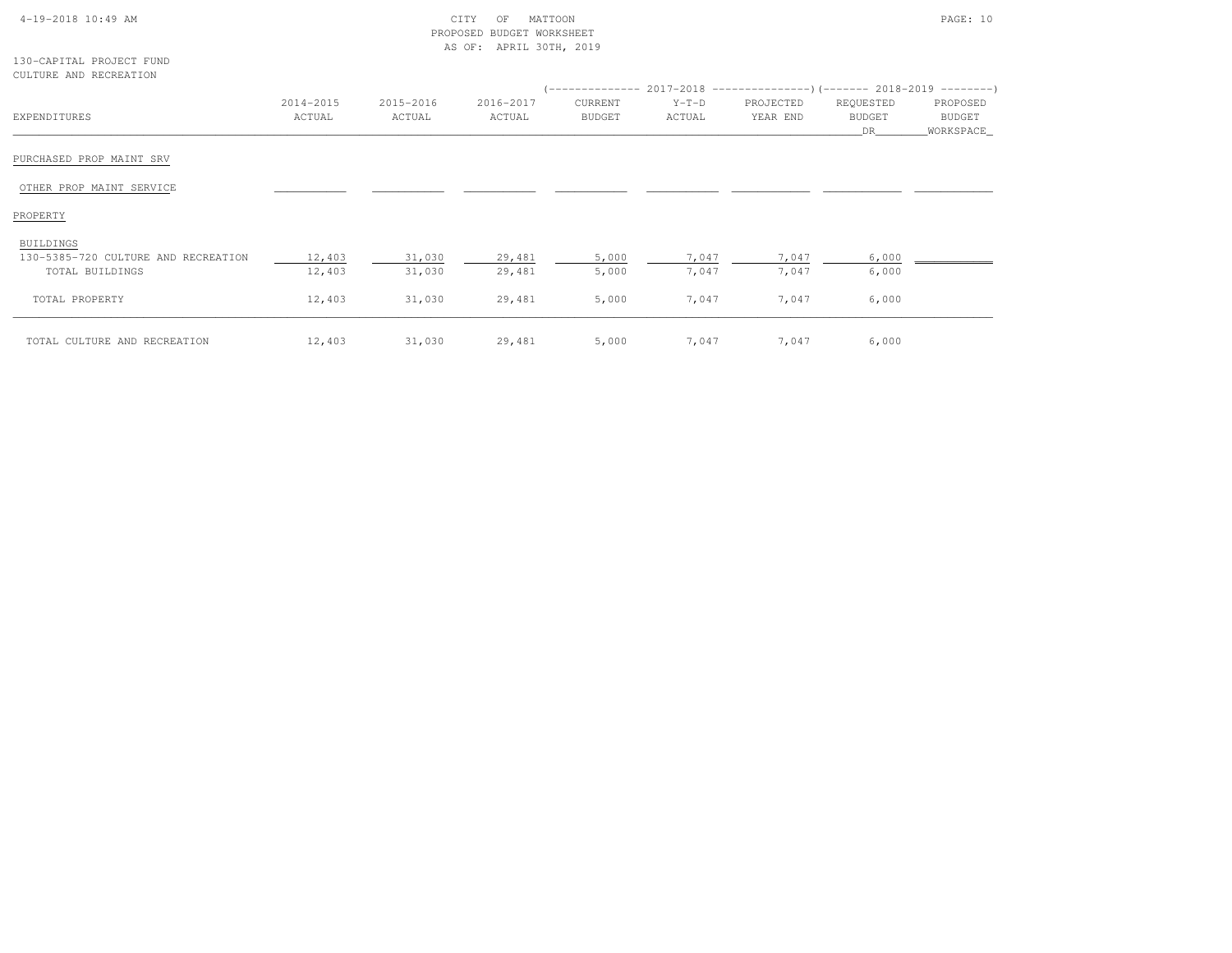| 4-19-2018 10:49 AM       |           |           | CITY<br>OF                | MATTOON       |         |           |           | PAGE: 11  |
|--------------------------|-----------|-----------|---------------------------|---------------|---------|-----------|-----------|-----------|
|                          |           |           | PROPOSED BUDGET WORKSHEET |               |         |           |           |           |
|                          |           |           | AS OF: APRIL 30TH, 2019   |               |         |           |           |           |
| 130-CAPITAL PROJECT FUND |           |           |                           |               |         |           |           |           |
| CAPITAL OUTLAY           |           |           |                           |               |         |           |           |           |
|                          |           |           |                           |               |         |           |           |           |
|                          | 2014-2015 | 2015-2016 | 2016-2017                 | CURRENT       | $Y-T-D$ | PROJECTED | REQUESTED | PROPOSED  |
| EXPENDITURES             | ACTUAL    | ACTUAL    | ACTUAL                    | <b>BUDGET</b> | ACTUAL  | YEAR END  | BUDGET    | BUDGET    |
|                          |           |           |                           |               |         |           | DR        | WORKSPACE |
|                          |           |           |                           |               |         |           |           |           |
|                          |           |           |                           |               |         |           |           |           |
| CAPITAL OUTLAY           |           |           |                           |               |         |           |           |           |
|                          |           |           |                           |               |         |           |           |           |
| CAPITAL OUTLAY           |           |           |                           |               |         |           |           |           |
|                          |           |           |                           |               |         |           |           |           |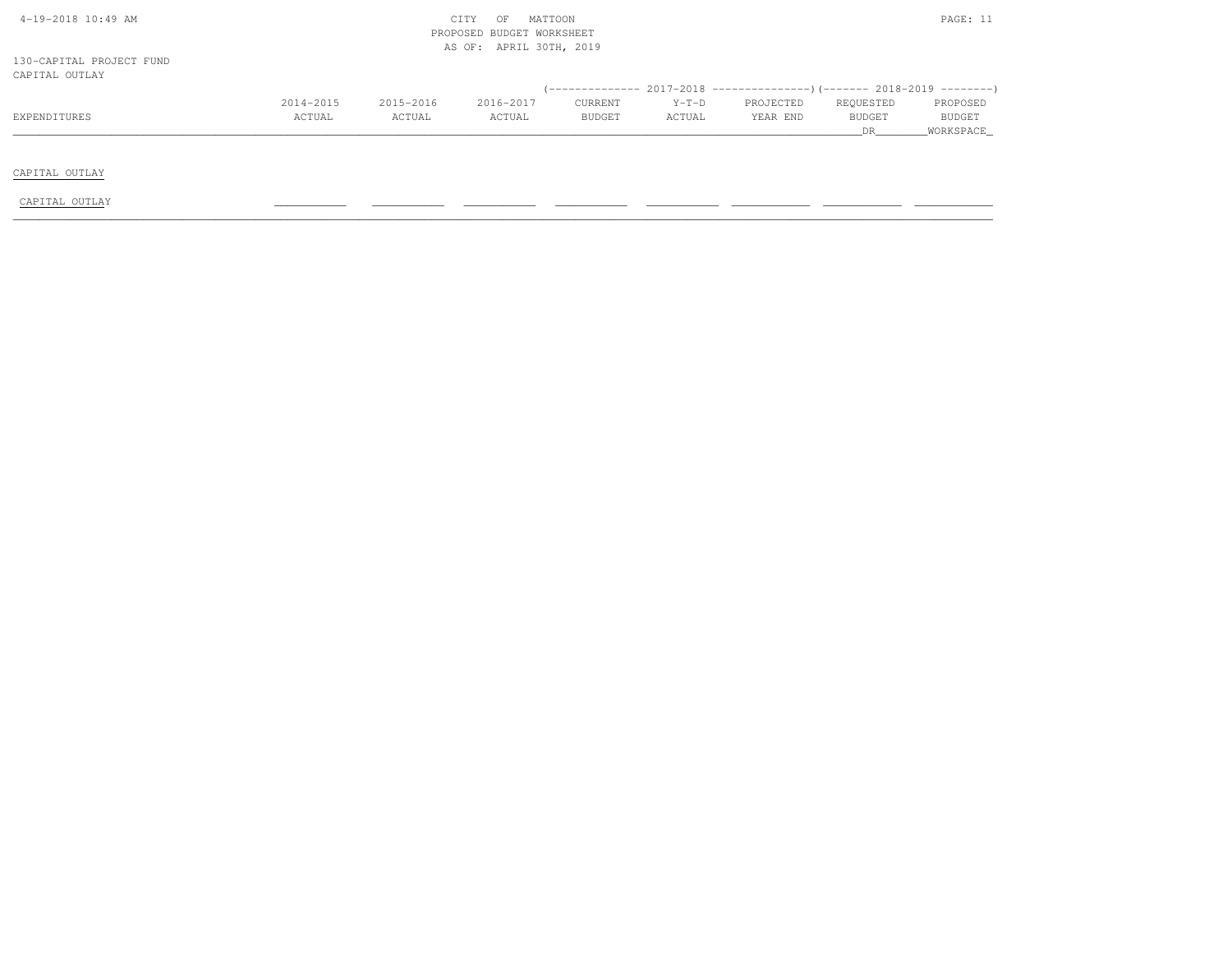|           |                     | AS OF: APRIL 30TH, 2019 |         |           |               |                                                                          |
|-----------|---------------------|-------------------------|---------|-----------|---------------|--------------------------------------------------------------------------|
|           |                     |                         |         |           |               |                                                                          |
|           |                     |                         |         |           |               |                                                                          |
| 2015-2016 | 2016-2017           | CURRENT                 | $Y-T-D$ | PROJECTED | REQUESTED     | PROPOSED                                                                 |
| ACTUAL    | ACTUAL              | BUDGET                  | ACTUAL  | YEAR END  | <b>BUDGET</b> | BUDGET                                                                   |
|           |                     |                         |         |           | DR.           | WORKSPACE                                                                |
|           | 2014-2015<br>ACTUAL |                         |         |           |               | (-------------- 2017-2018 ----------------)(------- 2018-2019 ---------) |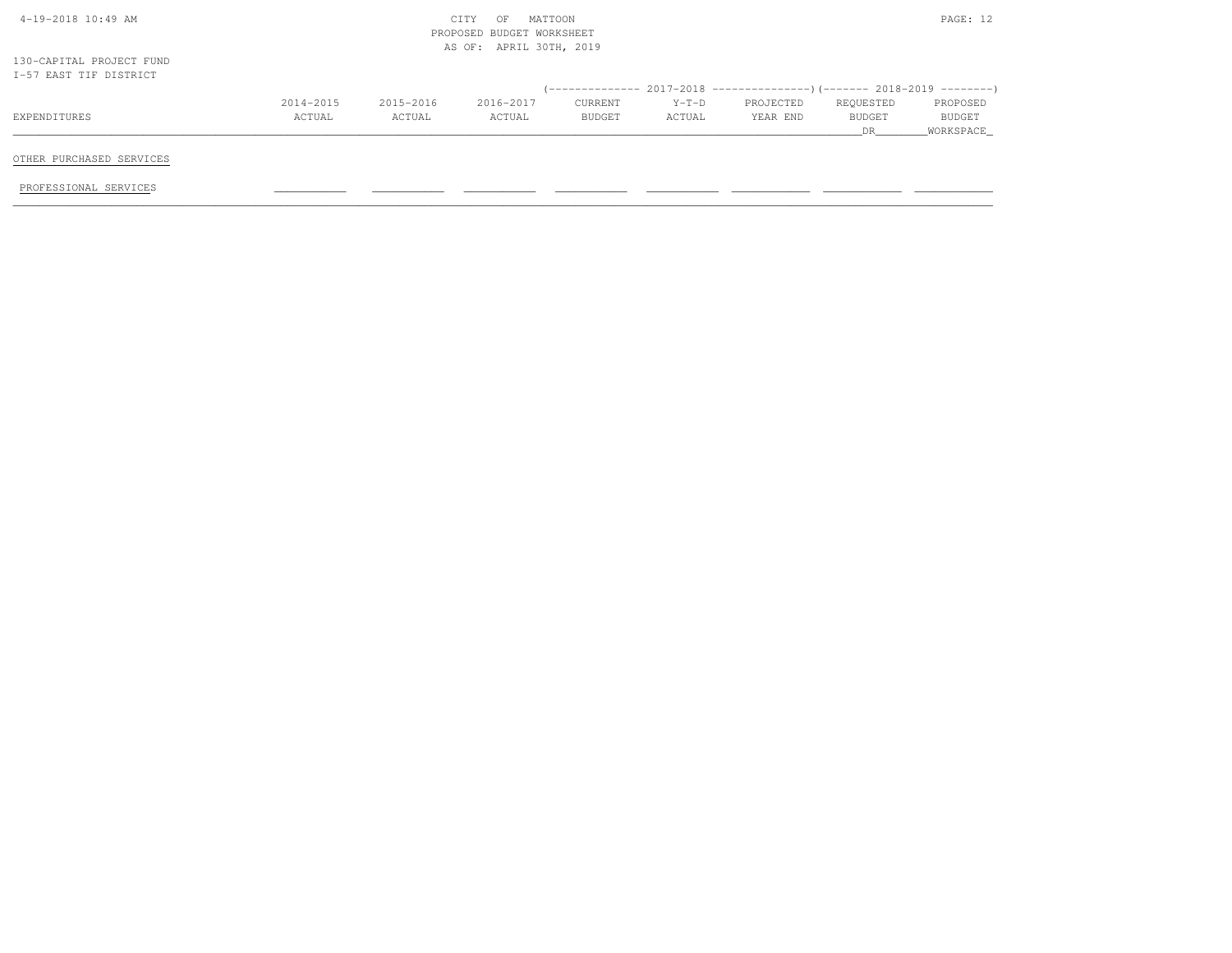| $4-19-2018$ $10:49$ AM    |           |           | CITY<br>MATTOON<br>OF     |         |         |                                                                               |               | PAGE: 13      |
|---------------------------|-----------|-----------|---------------------------|---------|---------|-------------------------------------------------------------------------------|---------------|---------------|
|                           |           |           | PROPOSED BUDGET WORKSHEET |         |         |                                                                               |               |               |
|                           |           |           | AS OF: APRIL 30TH, 2019   |         |         |                                                                               |               |               |
| 130-CAPITAL PROJECT FUND  |           |           |                           |         |         |                                                                               |               |               |
| CONDEMNATIONS/DEMOLITIONS |           |           |                           |         |         |                                                                               |               |               |
|                           |           |           |                           |         |         | $(-$ ------------- 2017-2018 -----------------) (------- 2018-2019 ---------) |               |               |
|                           | 2014-2015 | 2015-2016 | 2016-2017                 | CURRENT | $Y-T-D$ | PROJECTED                                                                     | REQUESTED     | PROPOSED      |
| EXPENDITURES              | ACTUAL    | ACTUAL    | ACTUAL                    | BUDGET  | ACTUAL  | YEAR END                                                                      | <b>BUDGET</b> | <b>BUDGET</b> |
|                           |           |           |                           |         |         |                                                                               | DR            | WORKSPACE     |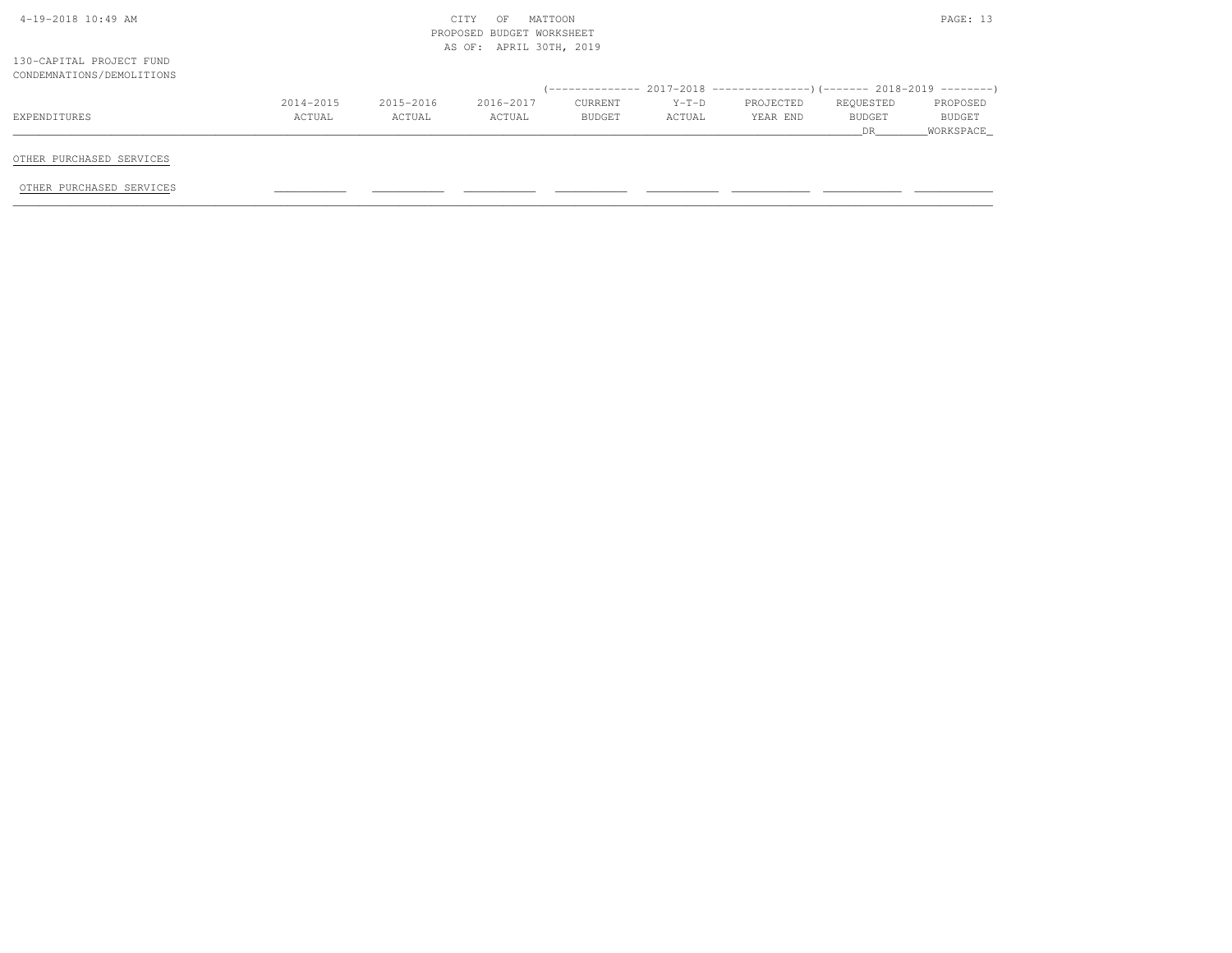| 4-19-2018 10:49 AM       |           |           | CITY<br>OF                | MATTOON |         |                                                                               |           | PAGE: 14  |
|--------------------------|-----------|-----------|---------------------------|---------|---------|-------------------------------------------------------------------------------|-----------|-----------|
|                          |           |           | PROPOSED BUDGET WORKSHEET |         |         |                                                                               |           |           |
|                          |           |           | AS OF: APRIL 30TH, 2019   |         |         |                                                                               |           |           |
| 130-CAPITAL PROJECT FUND |           |           |                           |         |         |                                                                               |           |           |
| SOUTH 45 TIF DISTRICT    |           |           |                           |         |         |                                                                               |           |           |
|                          |           |           |                           |         |         | $($ -------------- 2017-2018 -----------------) (------- 2018-2019 ---------) |           |           |
|                          | 2014-2015 | 2015-2016 | 2016-2017                 | CURRENT | $Y-T-D$ | PROJECTED                                                                     | REQUESTED | PROPOSED  |
| EXPENDITURES             | ACTUAL    | ACTUAL    | ACTUAL                    | BUDGET  | ACTUAL  | YEAR END                                                                      | BUDGET    | BUDGET    |
|                          |           |           |                           |         |         |                                                                               | DR.       | WORKSPACE |
|                          |           |           |                           |         |         |                                                                               |           |           |
| OTHER PURCHASED SERVICES |           |           |                           |         |         |                                                                               |           |           |
|                          |           |           |                           |         |         |                                                                               |           |           |
| PROFESSIONAL SERVICES    |           |           |                           |         |         |                                                                               |           |           |
|                          |           |           |                           |         |         |                                                                               |           |           |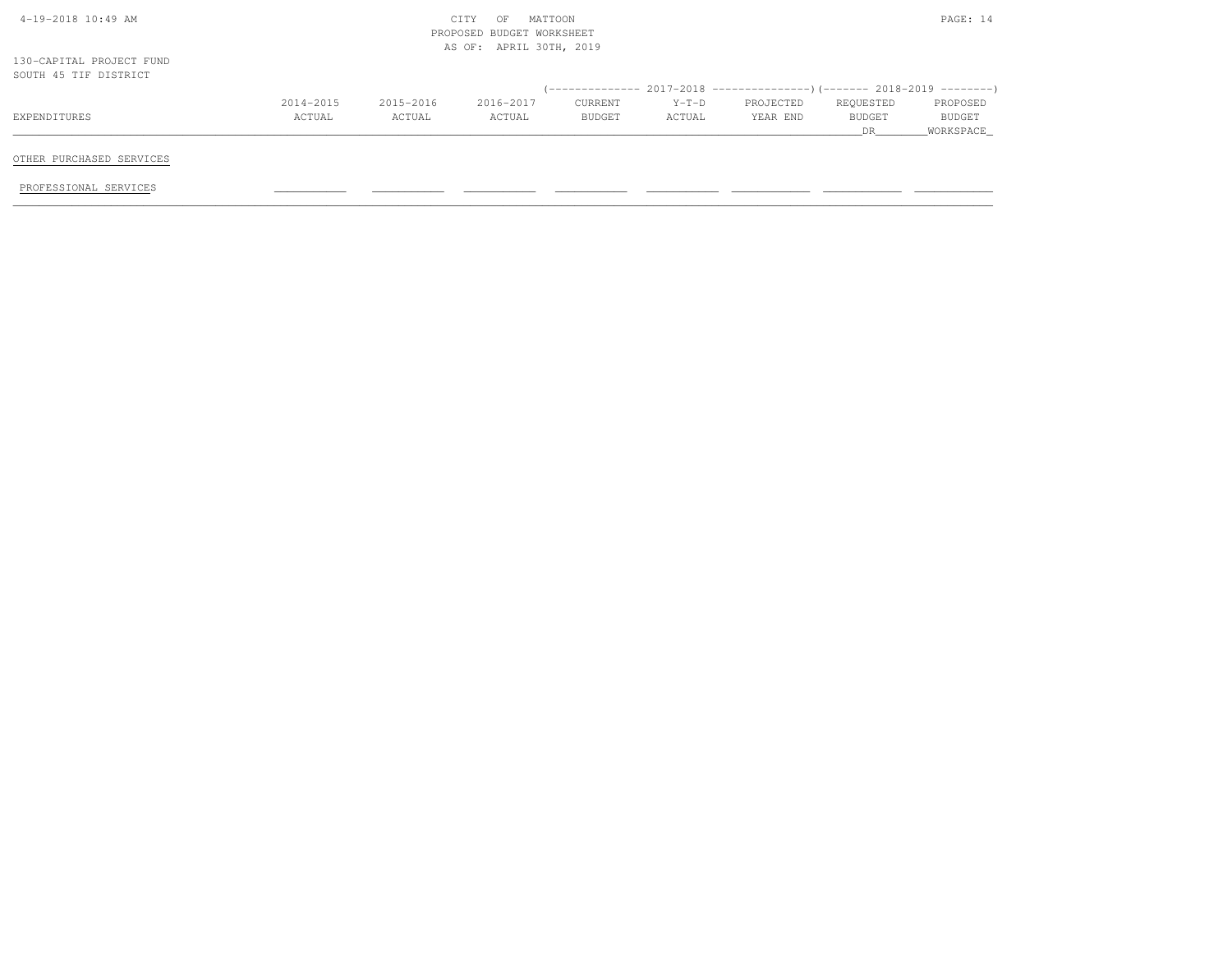| $4-19-2018$ $10:49$ AM                       |           |           | CITY<br>MATTOON<br>OF     |         |         |                                                                            |               | PAGE: 15  |
|----------------------------------------------|-----------|-----------|---------------------------|---------|---------|----------------------------------------------------------------------------|---------------|-----------|
|                                              |           |           | PROPOSED BUDGET WORKSHEET |         |         |                                                                            |               |           |
|                                              |           |           | AS OF: APRIL 30TH, 2019   |         |         |                                                                            |               |           |
| 130-CAPITAL PROJECT FUND<br>YMCA PARKING LOT |           |           |                           |         |         |                                                                            |               |           |
|                                              |           |           |                           |         |         | (-------------- 2017-2018 -----------------) (------- 2018-2019 ---------) |               |           |
|                                              | 2014-2015 | 2015-2016 | 2016-2017                 | CURRENT | $Y-T-D$ | PROJECTED                                                                  | REQUESTED     | PROPOSED  |
| EXPENDITURES                                 | ACTUAL    | ACTUAL    | ACTUAL                    | BUDGET  | ACTUAL  | YEAR END                                                                   | <b>BUDGET</b> | BUDGET    |
|                                              |           |           |                           |         |         |                                                                            | DR.           | WORKSPACE |
|                                              |           |           |                           |         |         |                                                                            |               |           |
| OTHER PURCHASED SERVICES                     |           |           |                           |         |         |                                                                            |               |           |
|                                              |           |           |                           |         |         |                                                                            |               |           |
| OTHER PURCHASED SERVICES                     |           |           |                           |         |         |                                                                            |               |           |
|                                              |           |           |                           |         |         |                                                                            |               |           |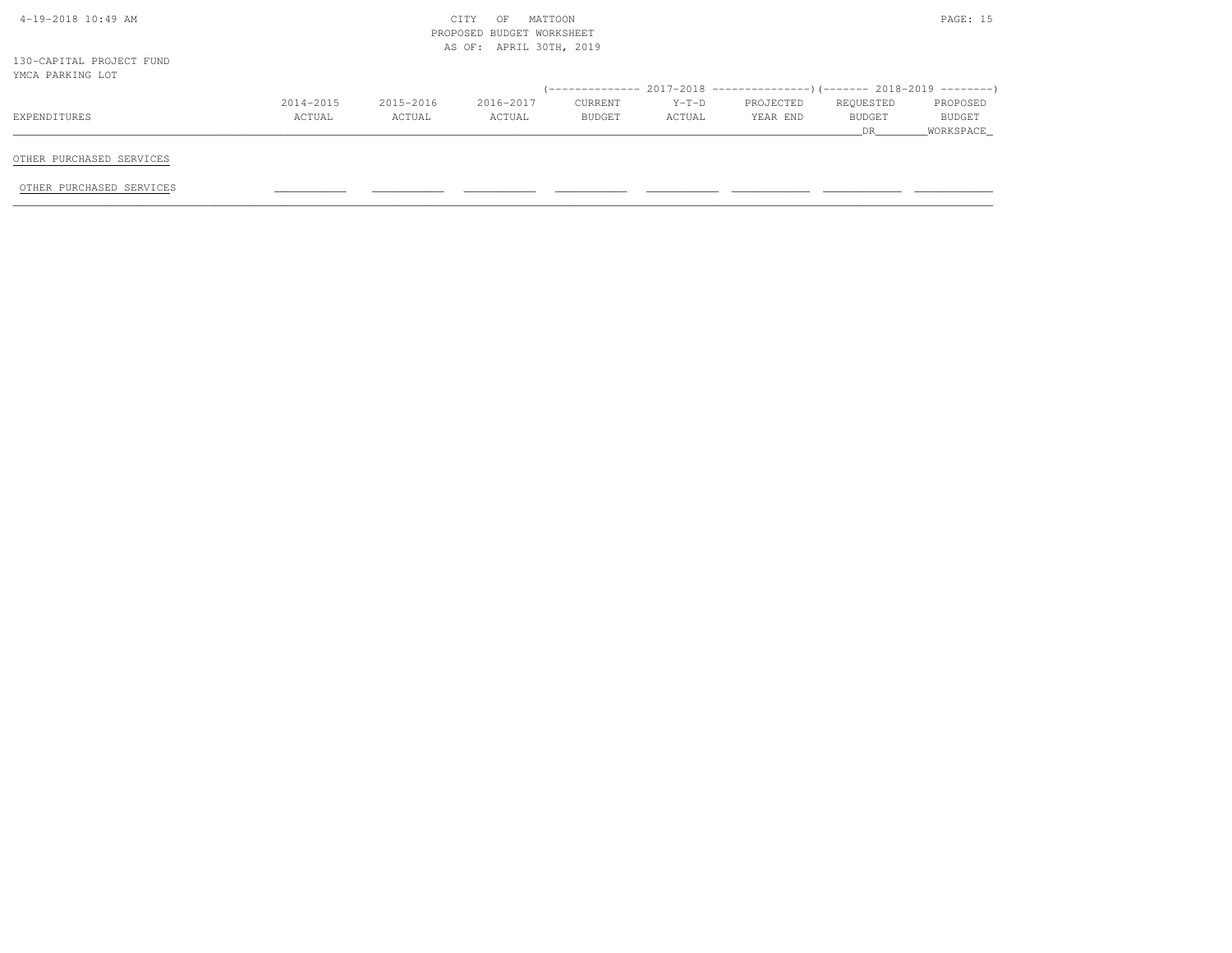| $4-19-2018$ $10:49$ AM   |           |           | CITY<br>MATTOON<br>OF     |         |         |           |           | PAGE: 16      |
|--------------------------|-----------|-----------|---------------------------|---------|---------|-----------|-----------|---------------|
|                          |           |           | PROPOSED BUDGET WORKSHEET |         |         |           |           |               |
|                          |           |           | AS OF: APRIL 30TH, 2019   |         |         |           |           |               |
| 130-CAPITAL PROJECT FUND |           |           |                           |         |         |           |           |               |
| JUSTRITE CDAP EXPENSES   |           |           |                           |         |         |           |           |               |
|                          |           |           |                           |         |         |           |           |               |
|                          | 2014-2015 | 2015-2016 | 2016-2017                 | CURRENT | $Y-T-D$ | PROJECTED | REQUESTED | PROPOSED      |
| EXPENDITURES             | ACTUAL    | ACTUAL    | ACTUAL                    | BUDGET  | ACTUAL  | YEAR END  | BUDGET    | <b>BUDGET</b> |
|                          |           |           |                           |         |         |           | DR        | _WORKSPACE_   |
|                          |           |           |                           |         |         |           |           |               |
| OTHER PURCHASED SERVICES |           |           |                           |         |         |           |           |               |
|                          |           |           |                           |         |         |           |           |               |
| OTHER PURCHASED SERVICES |           |           |                           |         |         |           |           |               |
|                          |           |           |                           |         |         |           |           |               |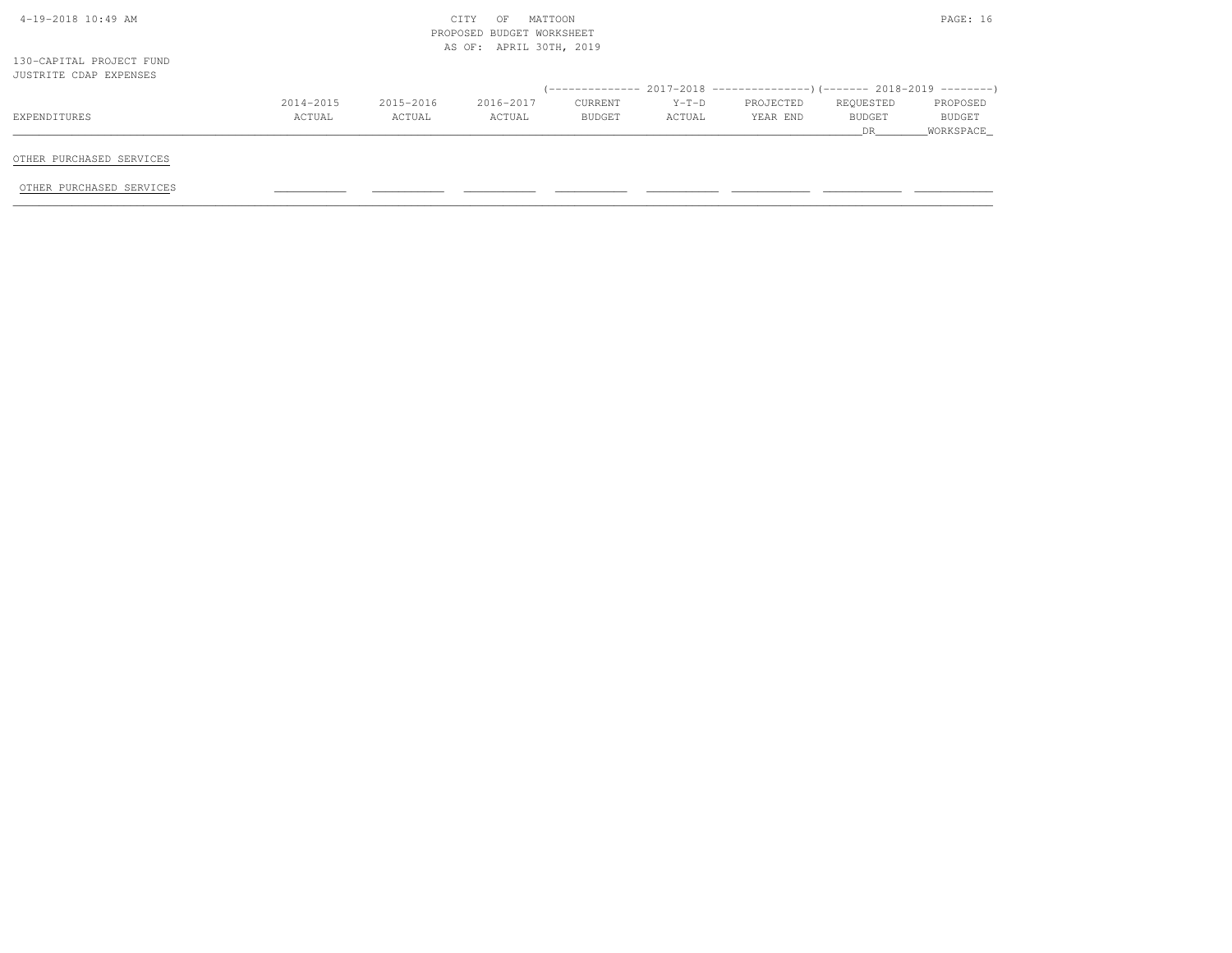| $4-19-2018$ 10:49 AM |  |
|----------------------|--|

130-CAPITAL PROJECT FUNDGO BONDS

| GO DOMDO                              |                     |                     |                     | ' ---------------               |                   |                       |                                  |                                 |
|---------------------------------------|---------------------|---------------------|---------------------|---------------------------------|-------------------|-----------------------|----------------------------------|---------------------------------|
| EXPENDITURES                          | 2014-2015<br>ACTUAL | 2015-2016<br>ACTUAL | 2016-2017<br>ACTUAL | <b>CURRENT</b><br><b>BUDGET</b> | $Y-T-D$<br>ACTUAL | PROJECTED<br>YEAR END | REQUESTED<br><b>BUDGET</b><br>DR | PROPOSED<br>BUDGET<br>WORKSPACE |
| OTHER OBJECTS                         |                     |                     |                     |                                 |                   |                       |                                  |                                 |
| FINANCIAL TRANS OBJECTS               |                     |                     |                     |                                 |                   |                       |                                  |                                 |
| 130-5719-817 GENERAL OBLIGATION BONDS | 250,000             | 260,000             | 270,000             | 280,000                         | 280,000           | 280,000               | 320,000                          |                                 |
| TOTAL FINANCIAL TRANS OBJECTS         | 250,000             | 260,000             | 270,000             | 280,000                         | 280,000           | 280,000               | 320,000                          |                                 |
| TOTAL OTHER OBJECTS                   | 250,000             | 260,000             | 270,000             | 280,000                         | 280,000           | 280,000               | 320,000                          |                                 |
| TOTAL GO BONDS                        | 250,000             | 260,000             | 270,000             | 280,000                         | 280,000           | 280,000               | 320,000                          |                                 |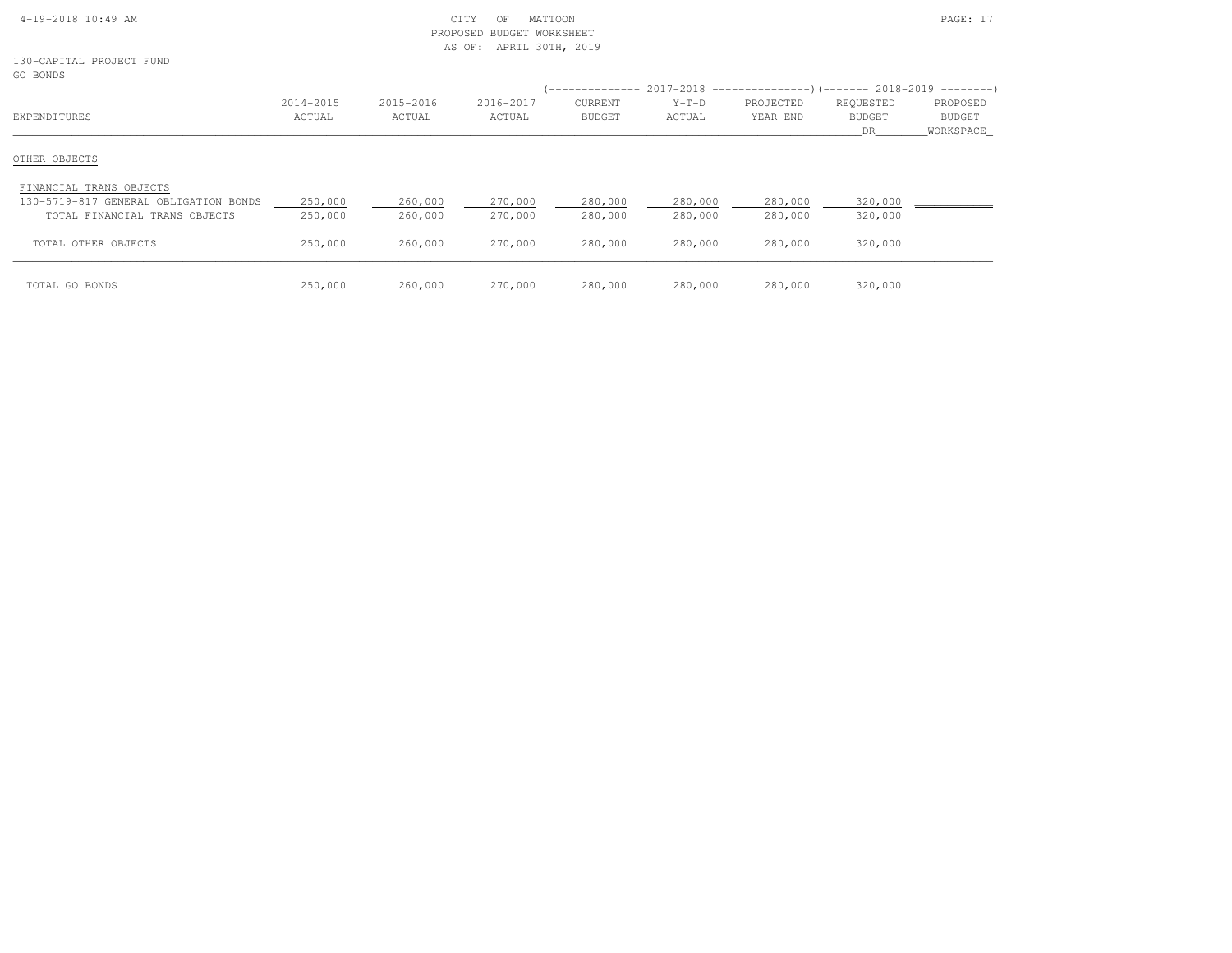| $4-19-2018$ 10:49 AM |  |  |
|----------------------|--|--|

130-CAPITAL PROJECT FUNDINTEREST EXPENSE

| INTEREST EXPENSE                                         |                     |                     |                     |                                 | $($ -------------- 2017-2018 ----------------) (------- 2018-2019 --------) |                       |                                  |                                        |
|----------------------------------------------------------|---------------------|---------------------|---------------------|---------------------------------|-----------------------------------------------------------------------------|-----------------------|----------------------------------|----------------------------------------|
| EXPENDITURES                                             | 2014-2015<br>ACTUAL | 2015-2016<br>ACTUAL | 2016-2017<br>ACTUAL | <b>CURRENT</b><br><b>BUDGET</b> | $Y-T-D$<br>ACTUAL                                                           | PROJECTED<br>YEAR END | REQUESTED<br><b>BUDGET</b><br>DR | PROPOSED<br><b>BUDGET</b><br>WORKSPACE |
| OTHER OBJECTS                                            |                     |                     |                     |                                 |                                                                             |                       |                                  |                                        |
|                                                          |                     |                     |                     |                                 |                                                                             |                       |                                  |                                        |
| FINANCIAL TRANS OBJECTS<br>130-5795-817 INTEREST EXPENSE | 294,180             | 95,560              | 183,320             | 175,220                         | 175,220                                                                     | 175,220               | 101,992                          |                                        |
| TOTAL FINANCIAL TRANS OBJECTS                            | 294,180             | 95,560              | 183,320             | 175,220                         | 175,220                                                                     | 175,220               | 101,992                          |                                        |
| TOTAL OTHER OBJECTS                                      | 294,180             | 95,560              | 183,320             | 175,220                         | 175,220                                                                     | 175,220               | 101,992                          |                                        |
| TOTAL INTEREST EXPENSE                                   | 294,180             | 95,560              | 183,320             | 175,220                         | 175,220                                                                     | 175,220               | 101,992                          |                                        |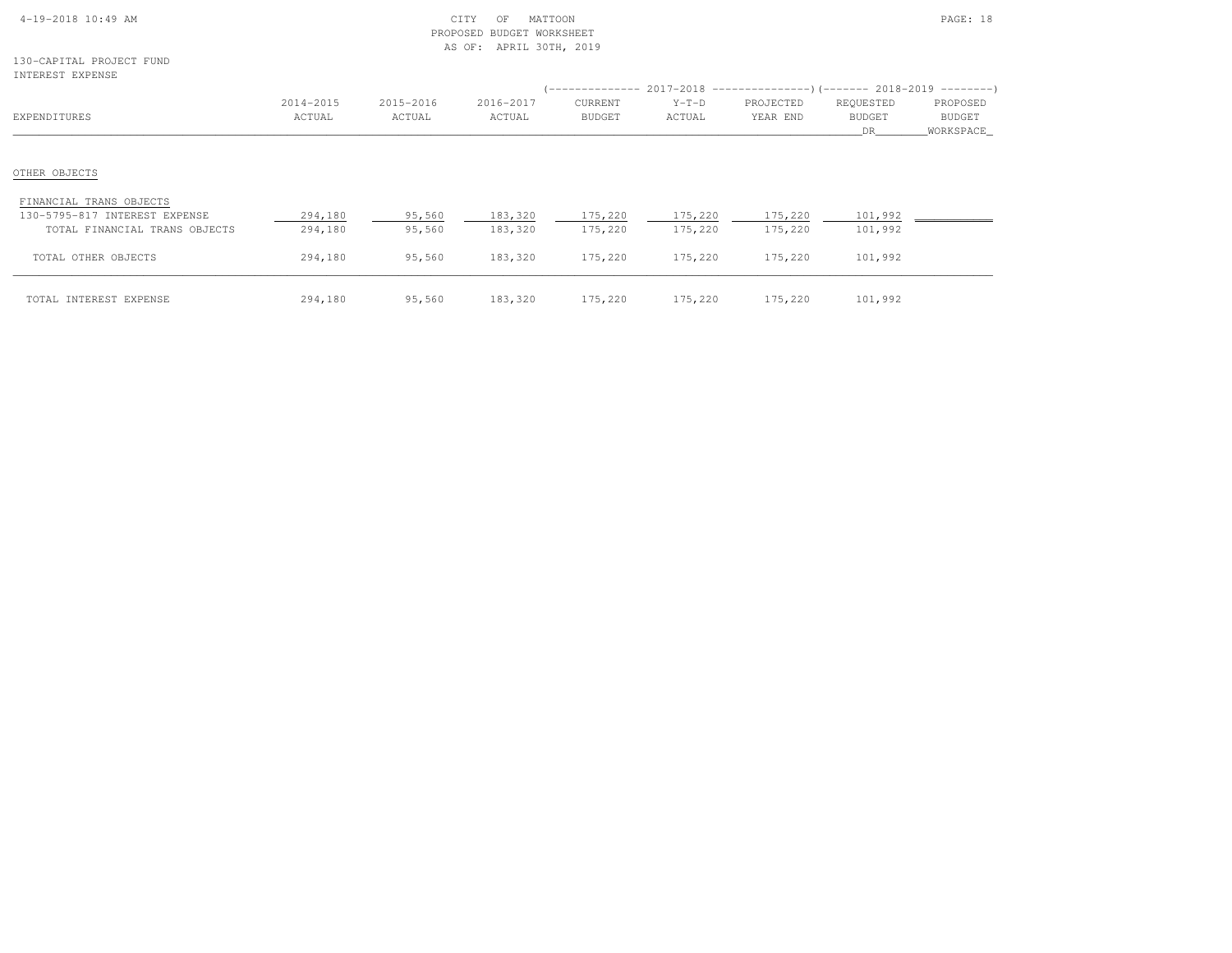#### 4-19-2018 10:49 AM CITY OF MATTOON PAGE: 19 PROPOSED BUDGET WORKSHEETAS OF: APRIL 30TH, 2019

130-CAPITAL PROJECT FUNDDEBT SERVICES

| EXPENDITURES                                                                                                                                   | 2014-2015<br>ACTUAL            | 2015-2016<br>ACTUAL                                                                 | 2016-2017<br>ACTUAL           | CURRENT<br><b>BUDGET</b>      | $Y-T-D$<br>ACTUAL            | (-------------- 2017-2018 -----------------) (------- 2018-2019 ---------)<br>PROJECTED<br>YEAR END | REQUESTED<br><b>BUDGET</b><br>DR | PROPOSED<br>BUDGET<br>WORKSPACE_ |
|------------------------------------------------------------------------------------------------------------------------------------------------|--------------------------------|-------------------------------------------------------------------------------------|-------------------------------|-------------------------------|------------------------------|-----------------------------------------------------------------------------------------------------|----------------------------------|----------------------------------|
| OTHER OBJECTS                                                                                                                                  |                                |                                                                                     |                               |                               |                              |                                                                                                     |                                  |                                  |
| FINANCIAL TRANS OBJECTS<br>130-5800-817 DEBT ISSUANCE COSTS<br>TOTAL FINANCIAL TRANS OBJECTS<br>TOTAL OTHER OBJECTS                            | 1,605<br>1,605<br>1,605        | 3,303<br>3,303<br>3,303                                                             | 803<br>803<br>803             | 5,000<br>5,000<br>5,000       | 62,250<br>62,250<br>62,250   | 62,250<br>62,250<br>62,250                                                                          | 1,000<br>1,000<br>1,000          |                                  |
| TOTAL DEBT SERVICES                                                                                                                            | 1,605                          | 3,303                                                                               | 803                           | 5,000                         | 62,250                       | 62,250                                                                                              | 1,000                            |                                  |
| TOTAL EXPENDITURES                                                                                                                             | 1,391,006                      | 1,290,231                                                                           | 1,551,983                     | 2,633,139                     | 2,586,513                    | 2,783,673                                                                                           | 1,118,692                        |                                  |
| REVENUE OVER/(UNDER) EXPENDITURES                                                                                                              | (1, 169, 861)                  | $(1,077,024)$ $(1,313,863)$ $(2,576,139)$ $(2,554,911)$ $(2,751,481)$ $(1,069,192)$ |                               |                               |                              |                                                                                                     |                                  |                                  |
| OTHER FINANCING SOURCES<br>130-4901-010 INTERFUND XFRS FROM GEN. F<br>130-4941-023 PROCEEDS - GEN. OBLIGATION<br>TOTAL OTHER FINANCING SOURCES | 758,570<br>$\sim$ 0<br>758,570 | 723,920<br>723,920                                                                  | 731,530<br>$\circ$<br>731,530 | 750,000<br>$\circ$<br>750,000 | 616,354<br>65,000<br>681,354 | 730,494<br>65,000<br>795,494                                                                        | 730,000<br>730,000               |                                  |
| OTHER FINANCING (USES)                                                                                                                         |                                |                                                                                     |                               |                               |                              |                                                                                                     |                                  |                                  |
| TOTAL OTHER FINANCING SOURCES (USES)                                                                                                           | 758,570                        | 723,920                                                                             | 731,530                       | 750,000                       | 681,354                      | 795,494                                                                                             | 730,000                          |                                  |

REVENUES & OTHER SOURCES OVER/

(UNDER) EXPENDITURES & OTHER (USES) ( 411,291) ( 353,103) ( 582,333) ( 1,826,139) ( 1,873,557) ( 1,955,987) ( 339,192)

\*\*\* END OF REPORT \*\*\*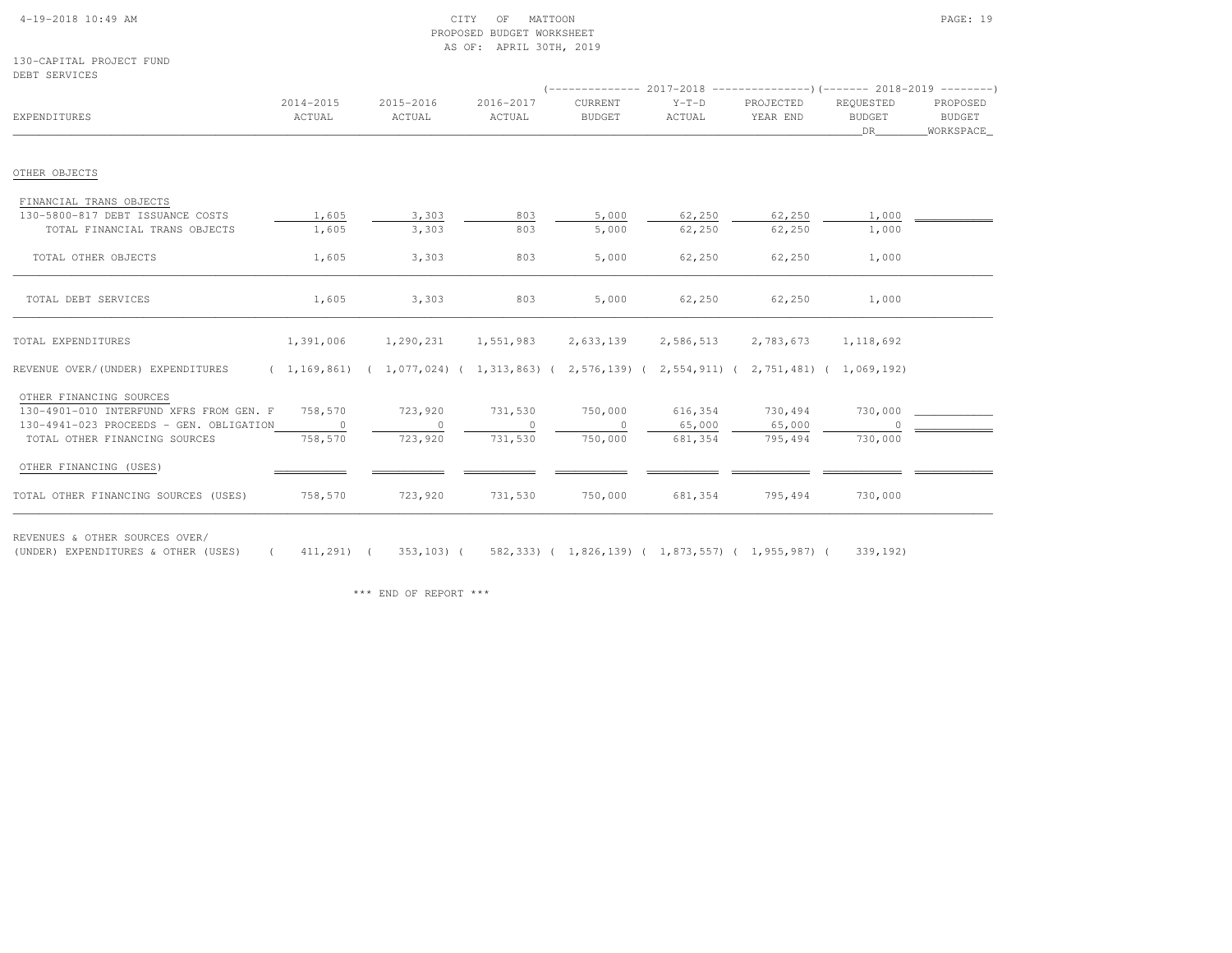| $4-19-2018$ $10:49$ AM |  |  |
|------------------------|--|--|

# 150-I-57 EAST TIF DISTRICT

| <b>REVENUES</b>                    | 2014-2015<br>ACTUAL | 2015-2016<br>ACTUAL | 2016-2017<br>ACTUAL | CURRENT<br><b>BUDGET</b> | $Y-T-D$<br>ACTUAL | PROJECTED<br>YEAR END | REQUESTED<br><b>BUDGET</b><br>DR | PROPOSED<br>BUDGET<br>WORKSPACE |
|------------------------------------|---------------------|---------------------|---------------------|--------------------------|-------------------|-----------------------|----------------------------------|---------------------------------|
| TAXES                              |                     |                     |                     |                          |                   |                       |                                  |                                 |
| OTHER TAX RECEIPTS                 |                     |                     |                     |                          |                   |                       |                                  |                                 |
| 150-4192-023 PROPERTY TAX RECEIPTS | 36,115              | 36,636              | 37,659              | 37,659                   | 34,685            | 34,685                | 34,685                           |                                 |
| TOTAL OTHER TAX RECEIPTS           | 36,115              | 36,636              | 37,659              | 37,659                   | 34,685            | 34,685                | 34,685                           |                                 |
| TOTAL TAXES                        | 36,115              | 36,636              | 37,659              | 37,659                   | 34,685            | 34,685                | 34,685                           |                                 |
| INVESTMENT EARNINGS                |                     |                     |                     |                          |                   |                       |                                  |                                 |
| INTEREST EARNINGS                  |                     |                     |                     |                          |                   |                       |                                  |                                 |
| 150-4610-023 INTEREST EARNINGS     |                     |                     |                     | 10                       | 23                | 39                    | 40                               |                                 |
| TOTAL INTEREST EARNINGS            |                     |                     |                     | 10                       | 23                | 39                    | 40                               |                                 |
| TOTAL INVESTMENT EARNINGS          | 4                   | 3                   | 5                   | 10                       | 23                | 39                    | 40                               |                                 |
| CONTRIB & OTHER MISC REV           |                     |                     |                     |                          |                   |                       |                                  |                                 |
| CONTRIBUTIONS & MISC REV           |                     |                     |                     |                          |                   |                       |                                  |                                 |
| TOTAL REVENUES                     | 36,119              | 36,639              | 37,664              | 37,669                   | 34,708            | 34,724                | 34,725                           |                                 |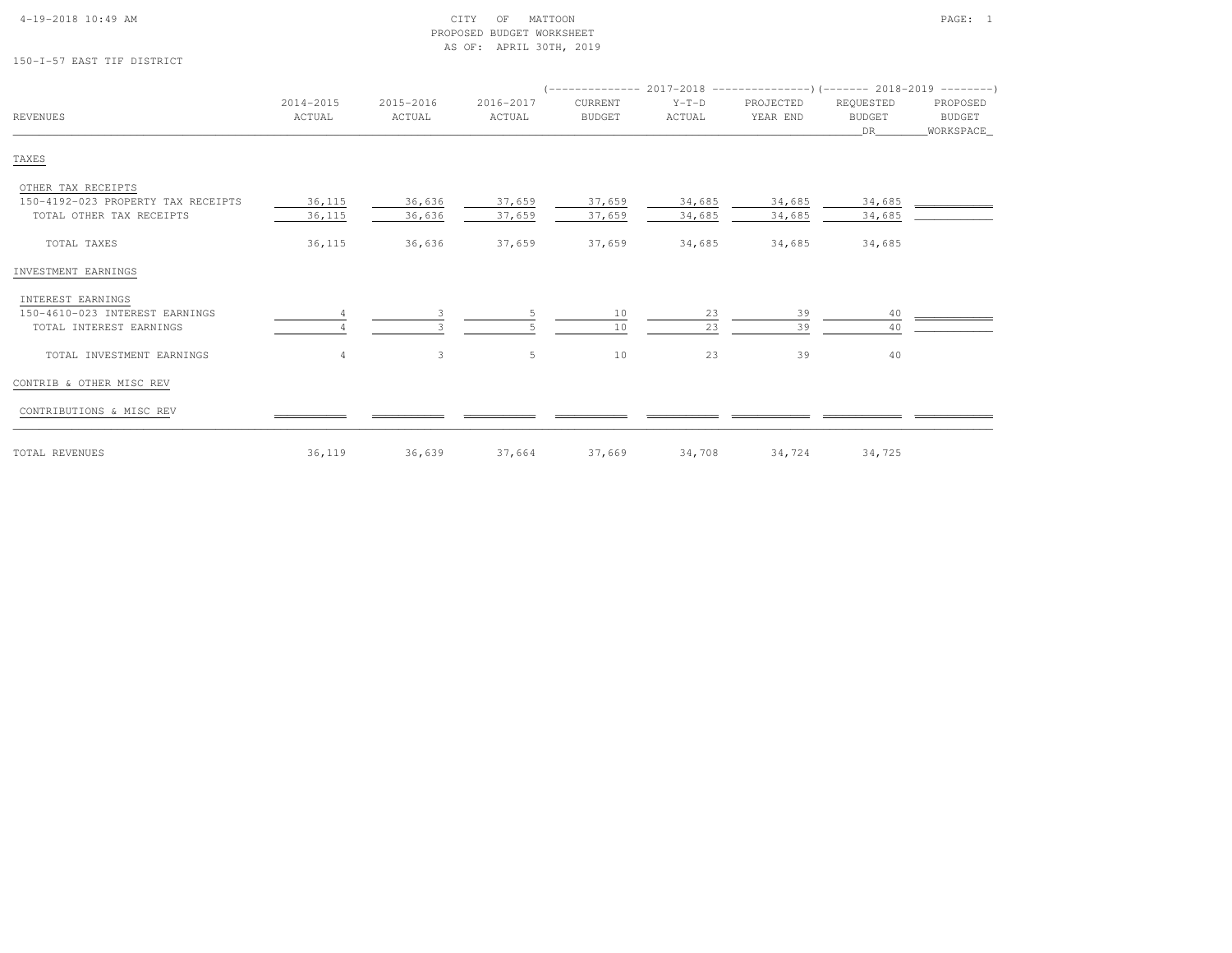| 4-19-2018 10:49 AM                                    |           |           | MATTOON<br>CITY<br>OF                                   |               |         |                                                                          |               | PAGE: 2       |
|-------------------------------------------------------|-----------|-----------|---------------------------------------------------------|---------------|---------|--------------------------------------------------------------------------|---------------|---------------|
|                                                       |           |           | PROPOSED BUDGET WORKSHEET<br>APRIL 30TH, 2019<br>AS OF: |               |         |                                                                          |               |               |
| 150-I-57 EAST TIF DISTRICT<br>TRAFFIC CONTROL DEVICES |           |           |                                                         |               |         |                                                                          |               |               |
|                                                       |           |           |                                                         |               |         | (-------------- 2017-2018 ----------------) (------- 2018-2019 --------) |               |               |
|                                                       | 2014-2015 | 2015-2016 | 2016-2017                                               | CURRENT       | $Y-T-D$ | PROJECTED                                                                | REQUESTED     | PROPOSED      |
| EXPENDITURES                                          | ACTUAL    | ACTUAL    | ACTUAL                                                  | <b>BUDGET</b> | ACTUAL  | YEAR END                                                                 | <b>BUDGET</b> | <b>BUDGET</b> |
|                                                       |           |           |                                                         |               |         |                                                                          | DR.           | WORKSPACE     |

PROPERTY

IMPROVEMENTS-NOT BLDGS \_\_\_\_\_\_\_\_\_\_\_ \_\_\_\_\_\_\_\_\_\_\_ \_\_\_\_\_\_\_\_\_\_\_ \_\_\_\_\_\_\_\_\_\_\_ \_\_\_\_\_\_\_\_\_\_\_ \_\_\_\_\_\_\_\_\_\_\_\_ \_\_\_\_\_\_\_\_\_\_\_\_ \_\_\_\_\_\_\_\_\_\_\_\_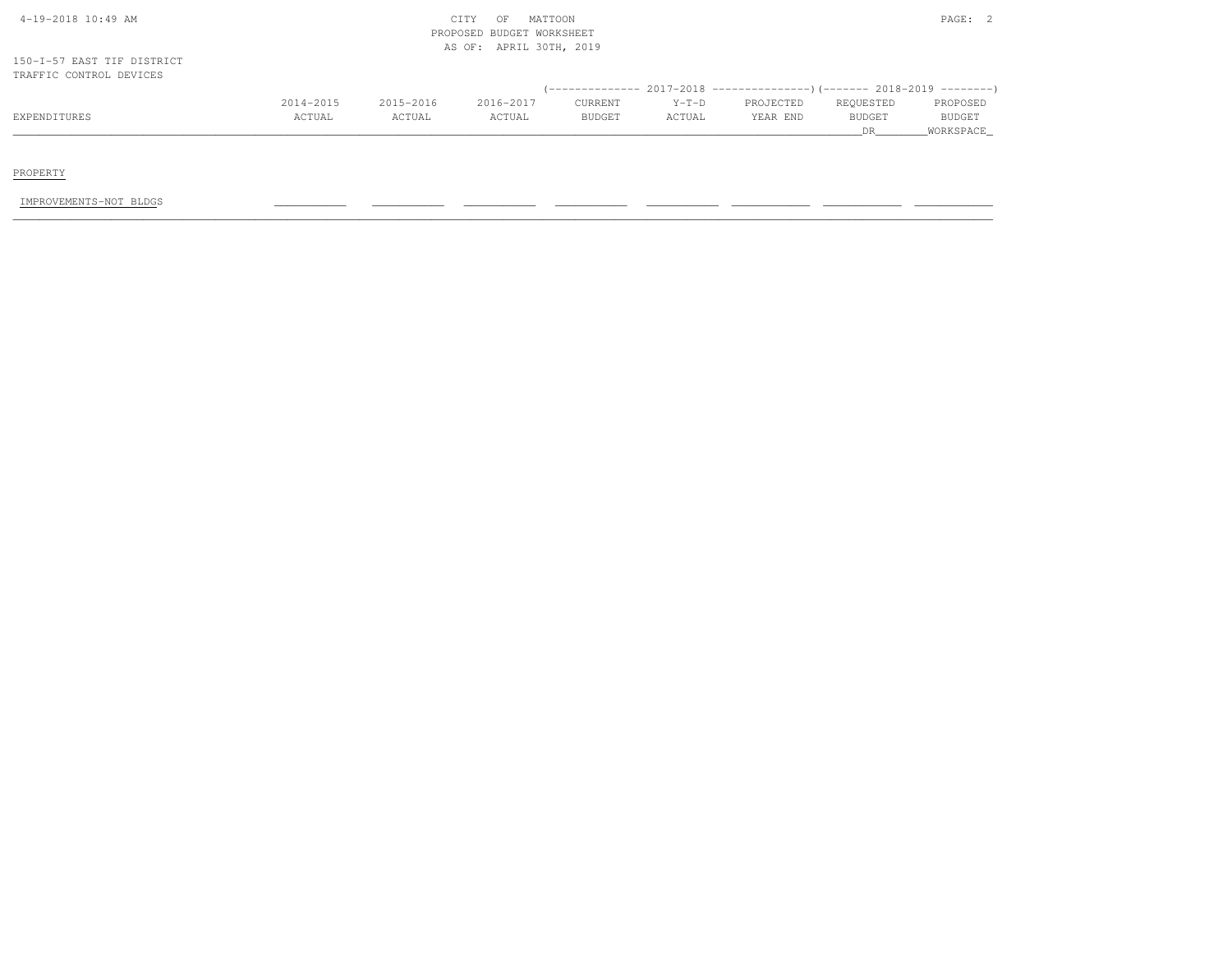| 4-19-2018 10:49 AM         |           |           | MATTOON<br>CITY<br>OF     |         |         |           |           | PAGE: 3       |
|----------------------------|-----------|-----------|---------------------------|---------|---------|-----------|-----------|---------------|
|                            |           |           | PROPOSED BUDGET WORKSHEET |         |         |           |           |               |
|                            |           |           | AS OF: APRIL 30TH, 2019   |         |         |           |           |               |
| 150-I-57 EAST TIF DISTRICT |           |           |                           |         |         |           |           |               |
| STORM DRAINAGE             |           |           |                           |         |         |           |           |               |
|                            |           |           |                           |         |         |           |           |               |
|                            | 2014-2015 | 2015-2016 | 2016-2017                 | CURRENT | $Y-T-D$ | PROJECTED | REQUESTED | PROPOSED      |
| EXPENDITURES               | ACTUAL    | ACTUAL    | ACTUAL                    | BUDGET  | ACTUAL  | YEAR END  | BUDGET    | <b>BUDGET</b> |
|                            |           |           |                           |         |         |           | DR        | WORKSPACE     |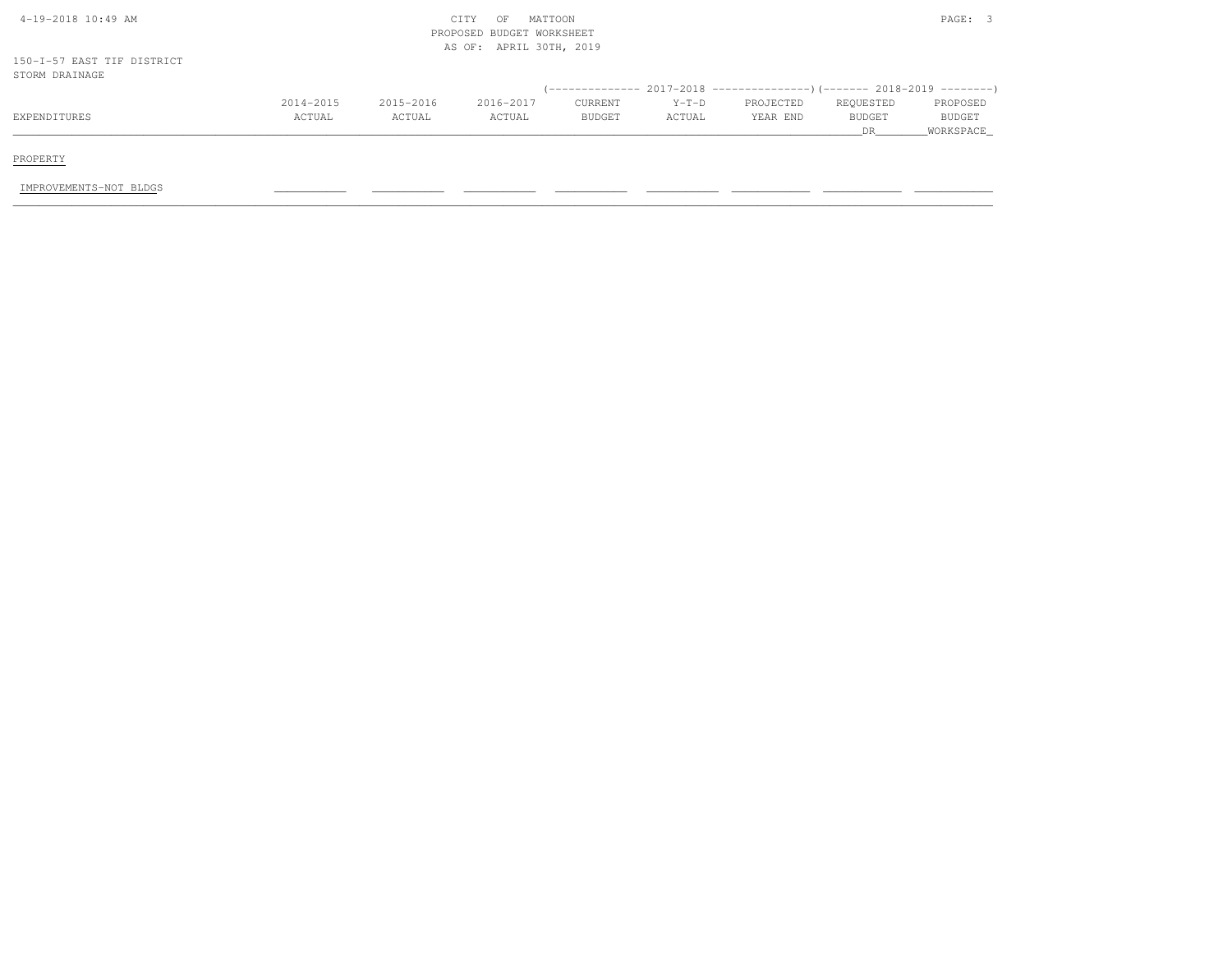| 4-19-2018 10:49 AM                           |           |           | MATTOON<br>CITY<br>OF<br>PROPOSED BUDGET WORKSHEET |         |         |           |           | PAGE: 4   |
|----------------------------------------------|-----------|-----------|----------------------------------------------------|---------|---------|-----------|-----------|-----------|
| 150-I-57 EAST TIF DISTRICT<br>SANITARY SEWER |           |           | AS OF: APRIL 30TH, 2019                            |         |         |           |           |           |
|                                              |           |           |                                                    |         |         |           |           |           |
|                                              | 2014-2015 | 2015-2016 | 2016-2017                                          | CURRENT | $Y-T-D$ | PROJECTED | REQUESTED | PROPOSED  |
| EXPENDITURES                                 | ACTUAL    | ACTUAL    | ACTUAL                                             | BUDGET  | ACTUAL  | YEAR END  | BUDGET    | BUDGET    |
|                                              |           |           |                                                    |         |         |           | DR        | WORKSPACE |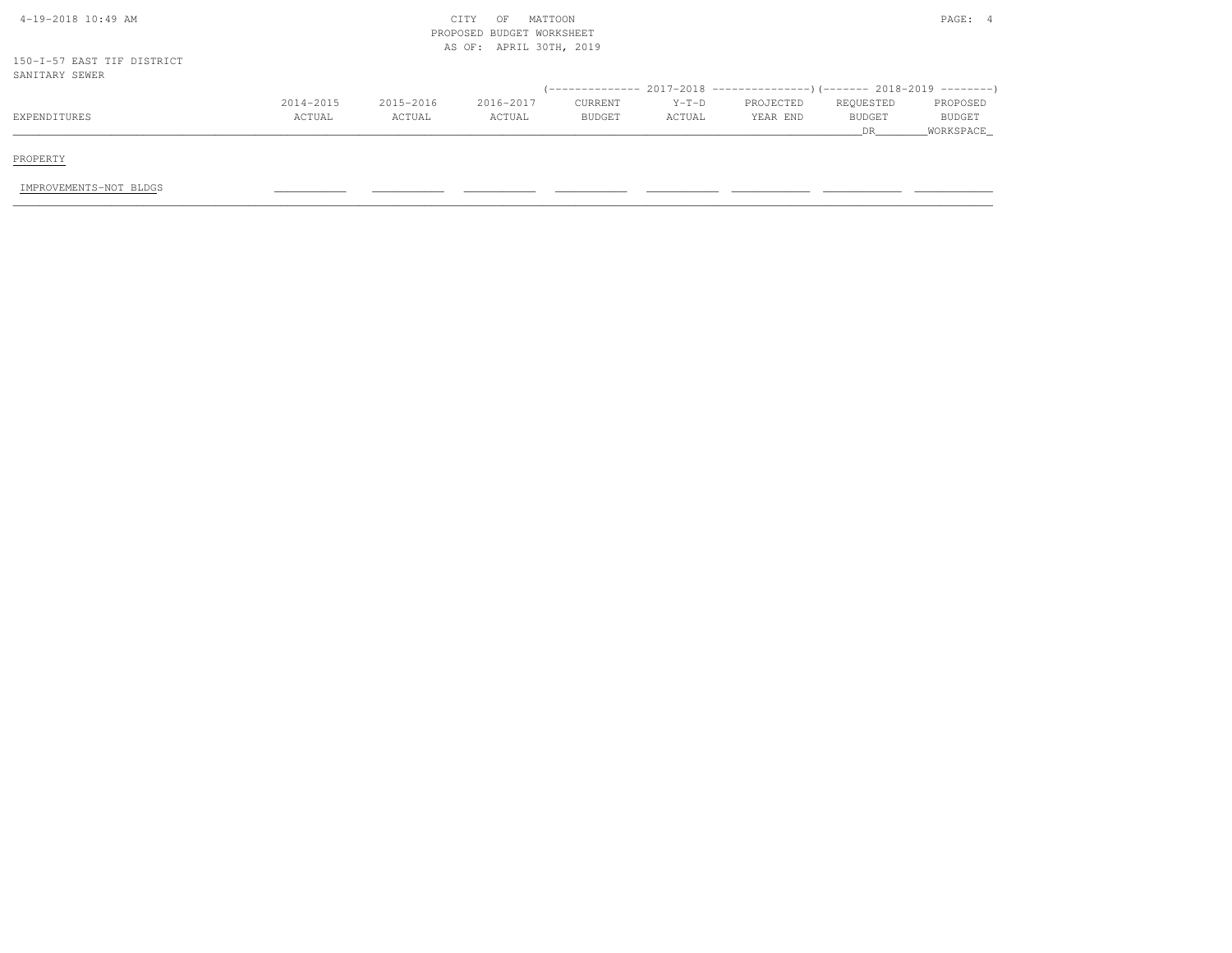| 4-19-2018 10:49 AM         |           |           | MATTOON<br>CITY<br>OF     |         |         |           |           | PAGE: 5   |
|----------------------------|-----------|-----------|---------------------------|---------|---------|-----------|-----------|-----------|
|                            |           |           | PROPOSED BUDGET WORKSHEET |         |         |           |           |           |
|                            |           |           | AS OF: APRIL 30TH, 2019   |         |         |           |           |           |
| 150-I-57 EAST TIF DISTRICT |           |           |                           |         |         |           |           |           |
| WATER DISTRIBUTION         |           |           |                           |         |         |           |           |           |
|                            |           |           |                           |         |         |           |           |           |
|                            | 2014-2015 | 2015-2016 | 2016-2017                 | CURRENT | $Y-T-D$ | PROJECTED | REQUESTED | PROPOSED  |
| EXPENDITURES               | ACTUAL    | ACTUAL    | ACTUAL                    | BUDGET  | ACTUAL  | YEAR END  | BUDGET    | BUDGET    |
|                            |           |           |                           |         |         |           | DR        | WORKSPACE |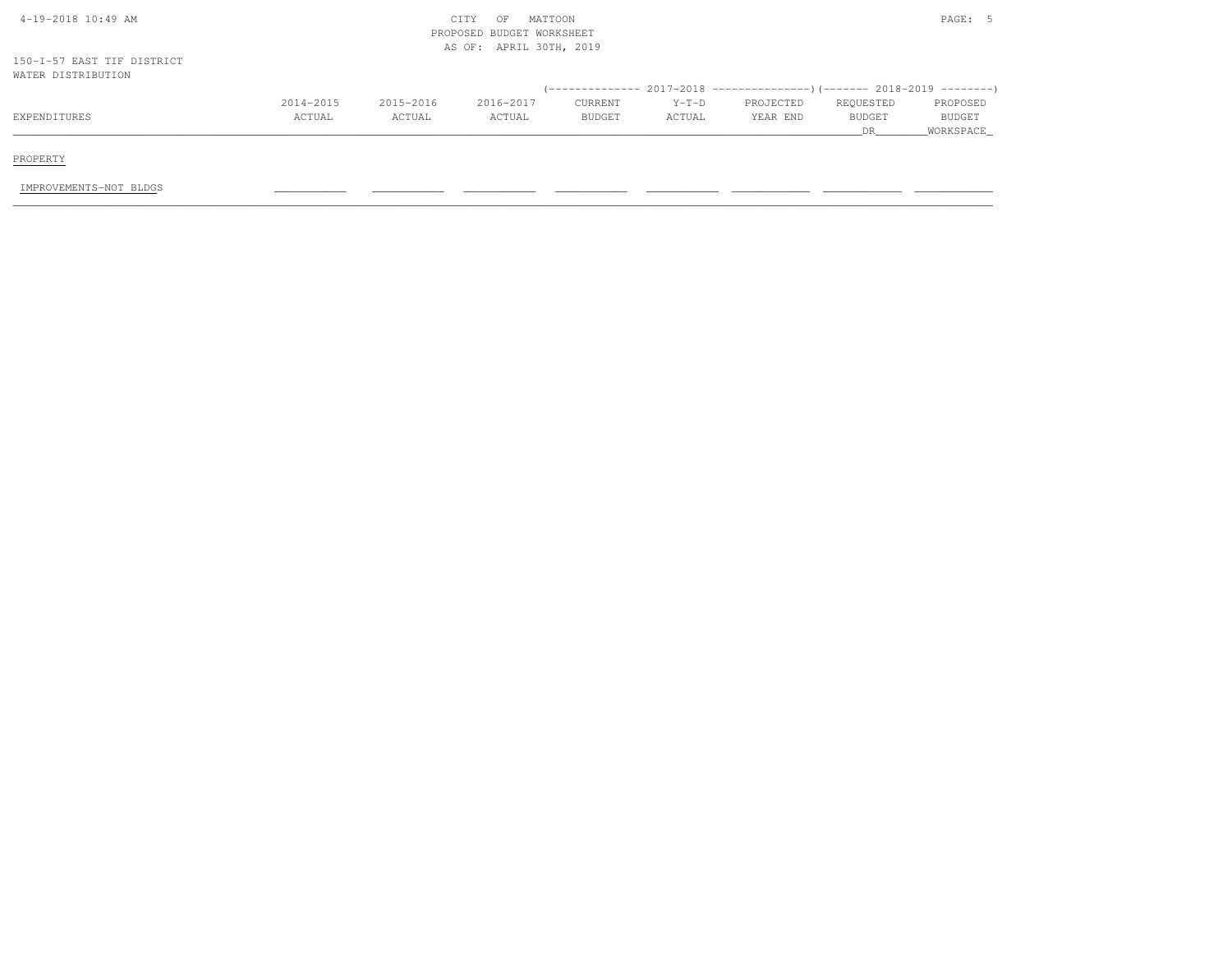| 4-19-2018 10:49 AM                         |           |           | MATTOON<br>CITY<br>OF<br>PROPOSED BUDGET WORKSHEET<br>AS OF: APRIL 30TH, 2019 |         |         |                                                                              |           |           |
|--------------------------------------------|-----------|-----------|-------------------------------------------------------------------------------|---------|---------|------------------------------------------------------------------------------|-----------|-----------|
| 150-I-57 EAST TIF DISTRICT<br>PARKING LOTS |           |           |                                                                               |         |         |                                                                              |           |           |
|                                            |           |           |                                                                               |         |         | $($ -------------- 2017-2018 ----------------) (------- 2018-2019 ---------) |           |           |
|                                            | 2014-2015 | 2015-2016 | 2016-2017                                                                     | CURRENT | $Y-T-D$ | PROJECTED                                                                    | REQUESTED | PROPOSED  |
| EXPENDITURES                               | ACTUAL    | ACTUAL    | ACTUAL                                                                        | BUDGET  | ACTUAL  | YEAR END                                                                     | BUDGET    | BUDGET    |
|                                            |           |           |                                                                               |         |         |                                                                              | <b>DR</b> | WORKSPACE |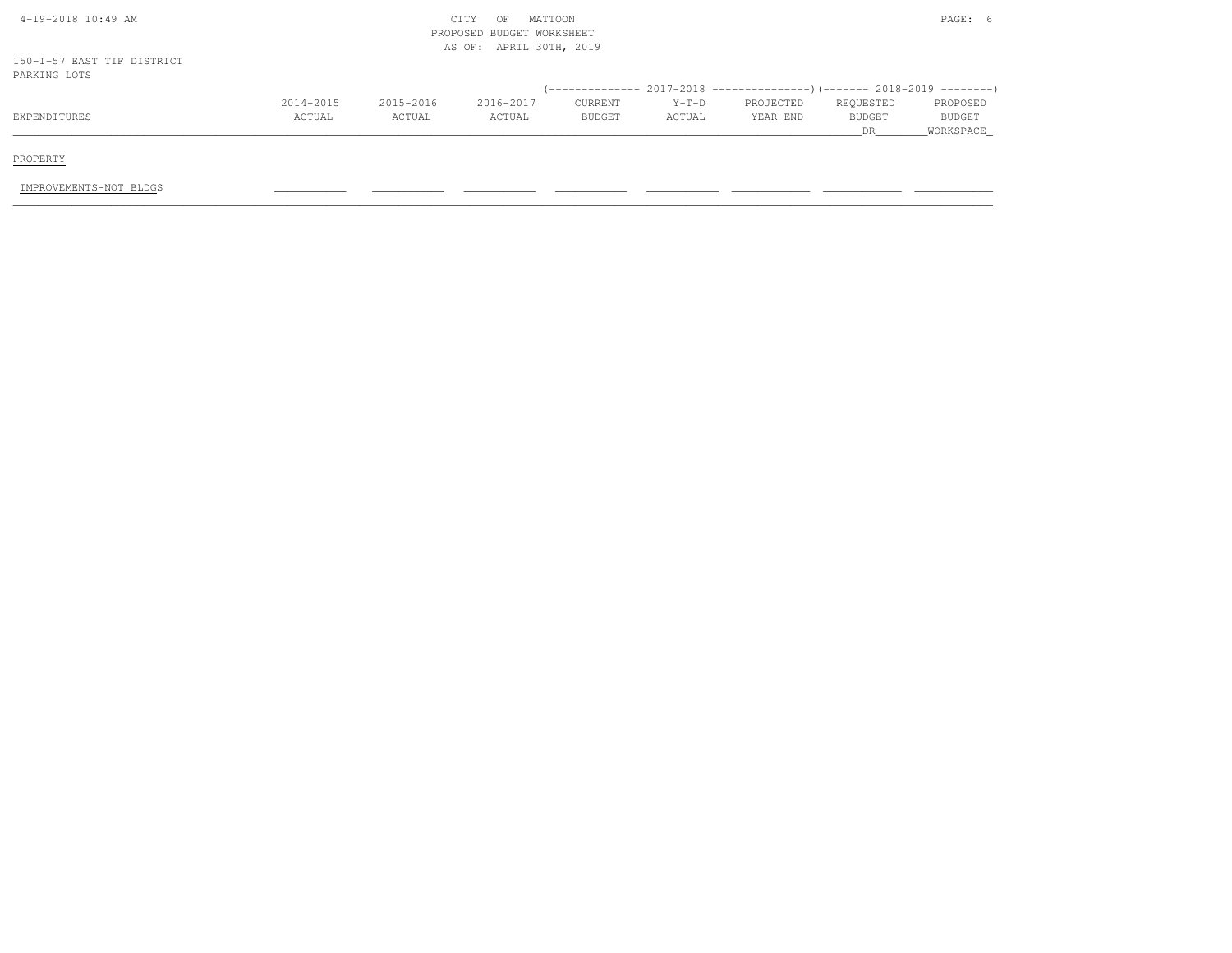| 4-19-2018 10:49 AM                             |           |           | CITY<br>OF<br>PROPOSED BUDGET WORKSHEET<br>AS OF: APRIL 30TH, 2019 | MATTOON       |         | PAGE: 7                                                                      |               |               |  |
|------------------------------------------------|-----------|-----------|--------------------------------------------------------------------|---------------|---------|------------------------------------------------------------------------------|---------------|---------------|--|
| 150-I-57 EAST TIF DISTRICT<br>PUBLIC BUILDINGS |           |           |                                                                    |               |         |                                                                              |               |               |  |
|                                                |           |           |                                                                    |               |         | $(-$ ------------- 2017-2018 -----------------)(------- 2018-2019 ---------) |               |               |  |
|                                                | 2014-2015 | 2015-2016 | 2016-2017                                                          | CURRENT       | $Y-T-D$ | PROJECTED                                                                    | REQUESTED     | PROPOSED      |  |
| EXPENDITURES                                   | ACTUAL    | ACTUAL    | ACTUAL                                                             | <b>BUDGET</b> | ACTUAL  | YEAR END                                                                     | <b>BUDGET</b> | <b>BUDGET</b> |  |
|                                                |           |           |                                                                    |               |         |                                                                              | DR            | _WORKSPACE_   |  |
| PROPERTY                                       |           |           |                                                                    |               |         |                                                                              |               |               |  |
| <b>BUILDINGS</b>                               |           |           |                                                                    |               |         |                                                                              |               |               |  |
|                                                |           |           |                                                                    |               |         |                                                                              |               |               |  |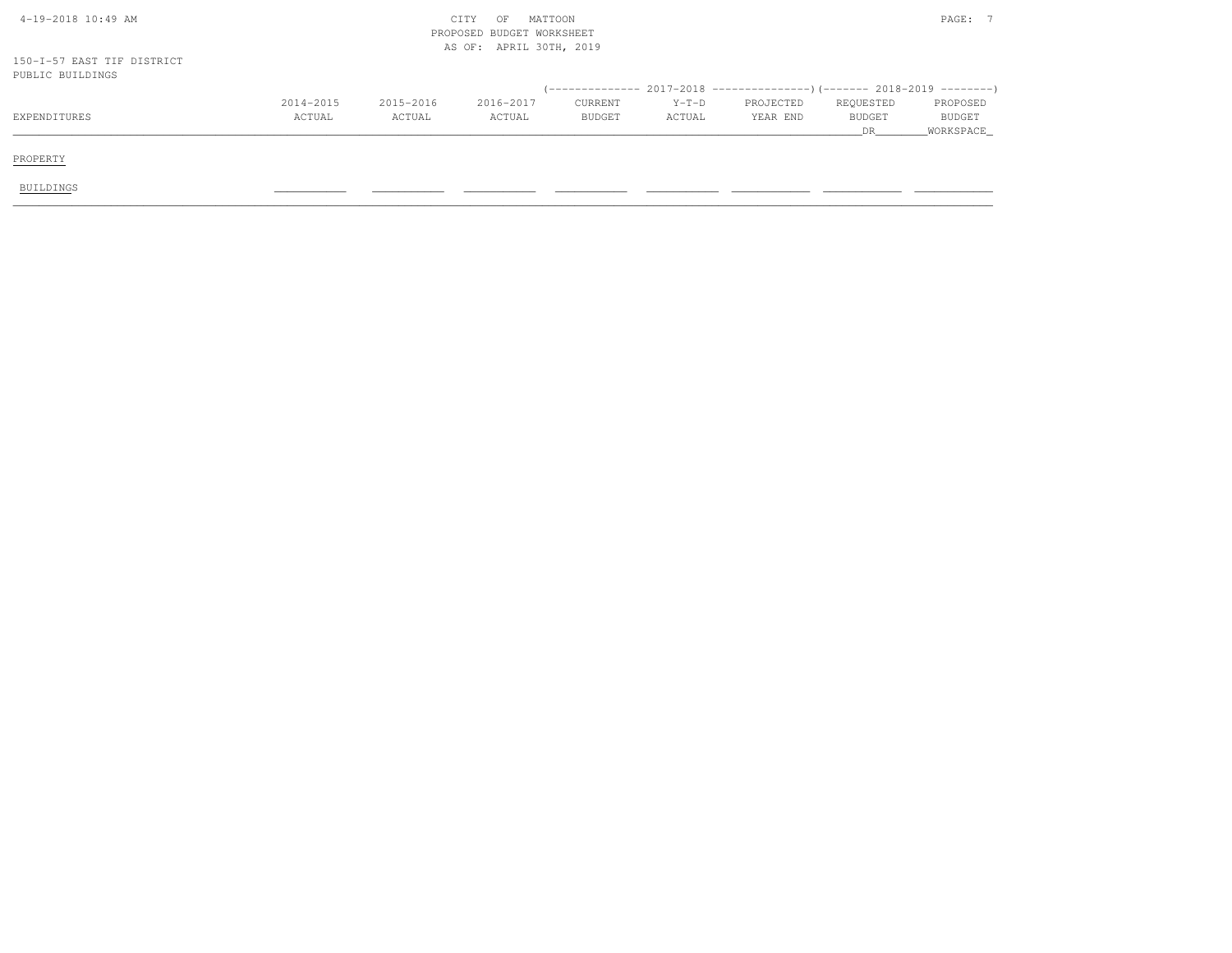| 4-19-2018 10:49 AM                  |           |           | MATTOON<br>CITY<br>OF<br>PROPOSED BUDGET WORKSHEET<br>AS OF: APRIL 30TH, 2019 |         |         |           |           | PAGE: 8   |
|-------------------------------------|-----------|-----------|-------------------------------------------------------------------------------|---------|---------|-----------|-----------|-----------|
| 150-I-57 EAST TIF DISTRICT<br>PARKS |           |           |                                                                               |         |         |           |           |           |
|                                     |           |           |                                                                               |         |         |           |           |           |
|                                     | 2014-2015 | 2015-2016 | 2016-2017                                                                     | CURRENT | $Y-T-D$ | PROJECTED | REQUESTED | PROPOSED  |
| EXPENDITURES                        | ACTUAL    | ACTUAL    | ACTUAL                                                                        | BUDGET  | ACTUAL  | YEAR END  | BUDGET    | BUDGET    |
|                                     |           |           |                                                                               |         |         |           | DR.       | WORKSPACE |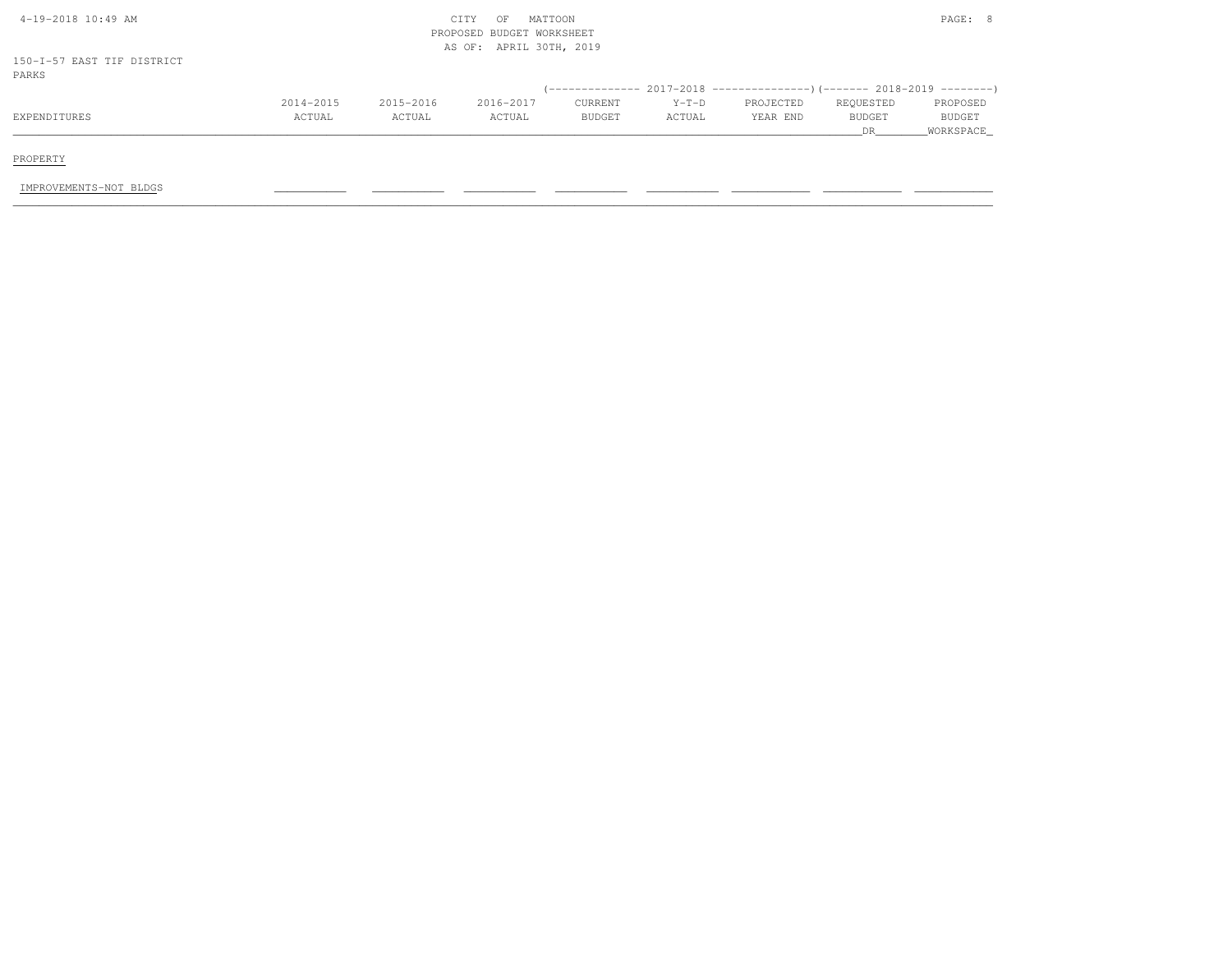| $4-19-2018$ 10:49 AM |  |
|----------------------|--|

## CITY OF MATTOON PROPOSED BUDGET WORKSHEET AS OF: APRIL 30TH, 2019

#### 150-I-57 EAST TIF DISTRICT ADMINISTRATIVE EXPENSES

| EXPENDITURES             | 2014-2015<br>ACTUAL | 2015-2016<br>ACTUAL | 2016-2017<br>ACTUAL | CURRENT<br>BUDGET | $Y-T-D$<br>ACTUAL | PROJECTED<br>YEAR END | REQUESTED<br>BUDGET<br><b>DR</b> | PROPOSED<br>BUDGET<br>_WORKSPACE_ |
|--------------------------|---------------------|---------------------|---------------------|-------------------|-------------------|-----------------------|----------------------------------|-----------------------------------|
| SUPPLIES                 |                     |                     |                     |                   |                   |                       |                                  |                                   |
| GENERAL SUPPLIES         |                     |                     |                     |                   |                   |                       |                                  |                                   |
| OTHER PURCHASED SERVICES |                     |                     |                     |                   |                   |                       |                                  |                                   |
| PROFESSIONAL SERVICES    |                     |                     |                     |                   |                   |                       |                                  |                                   |
| COMMUNICATION            |                     |                     |                     |                   |                   |                       |                                  |                                   |
| ADVERTISING              |                     |                     |                     |                   |                   |                       |                                  |                                   |
| PRINTING & BINDING       |                     |                     |                     |                   |                   |                       |                                  |                                   |
| EMPLOYEE BUSINESS EXP    |                     |                     |                     |                   |                   |                       |                                  |                                   |
| OTHER PURCHASED SERVICES |                     |                     |                     |                   |                   |                       |                                  |                                   |
| CAPITAL PROJECTS         |                     |                     |                     |                   |                   |                       |                                  |                                   |
| CAPITAL PROJECTS         |                     |                     |                     |                   |                   |                       |                                  |                                   |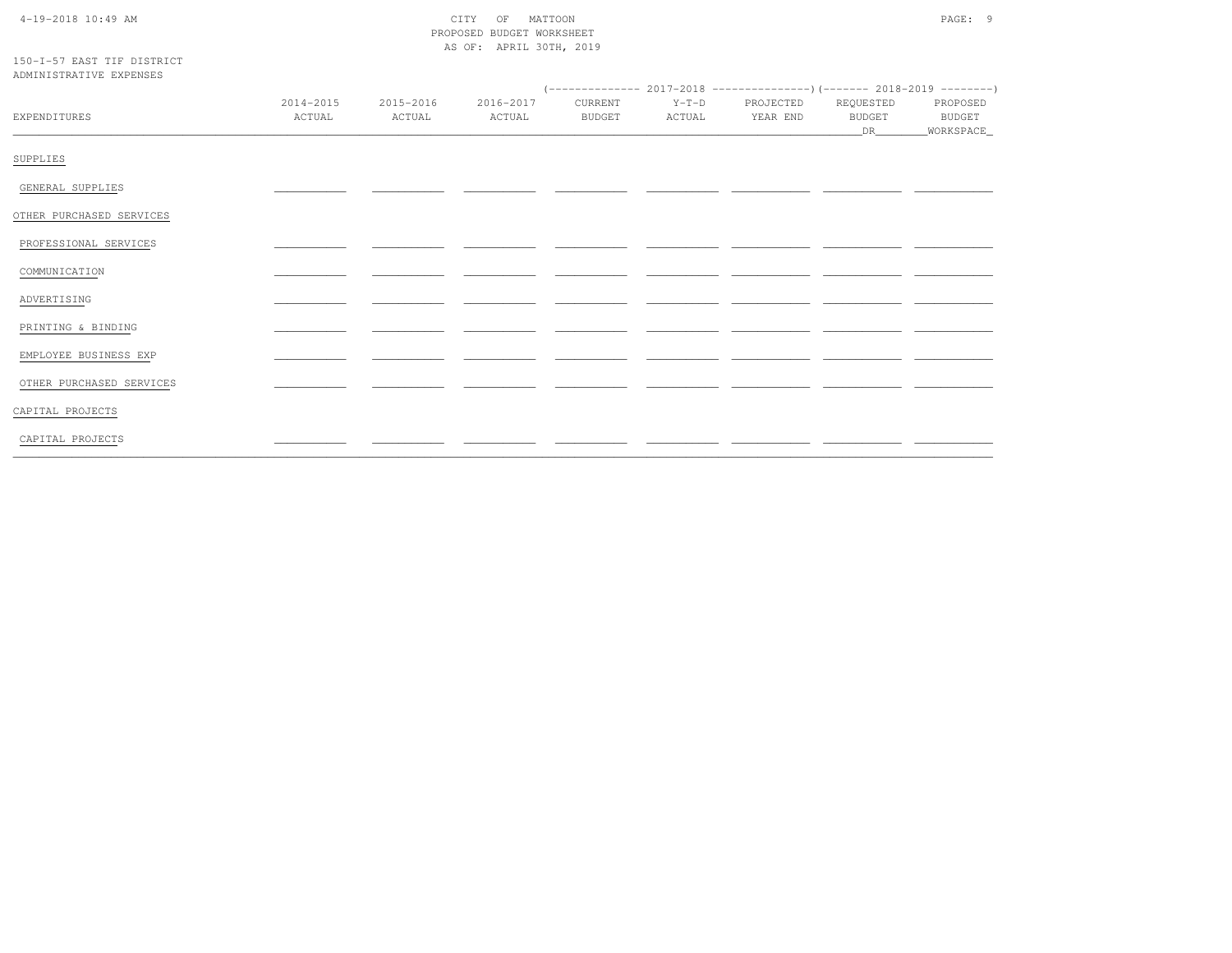| 4-19-2018 10:49 AM         |           |           | MATTOON<br>CITY<br>OF<br>PROPOSED BUDGET WORKSHEET<br>AS OF: APRIL 30TH, 2019 |         |         |           |               | PAGE: 10  |
|----------------------------|-----------|-----------|-------------------------------------------------------------------------------|---------|---------|-----------|---------------|-----------|
| 150-I-57 EAST TIF DISTRICT |           |           |                                                                               |         |         |           |               |           |
| TIF GRANTS                 |           |           |                                                                               |         |         |           |               |           |
|                            |           |           |                                                                               |         |         |           |               |           |
|                            | 2014-2015 | 2015-2016 | 2016-2017                                                                     | CURRENT | $Y-T-D$ | PROJECTED | REQUESTED     | PROPOSED  |
| EXPENDITURES               | ACTUAL    | ACTUAL    | ACTUAL                                                                        | BUDGET  | ACTUAL  | YEAR END  | <b>BUDGET</b> | BUDGET    |
|                            |           |           |                                                                               |         |         |           | DR.           | WORKSPACE |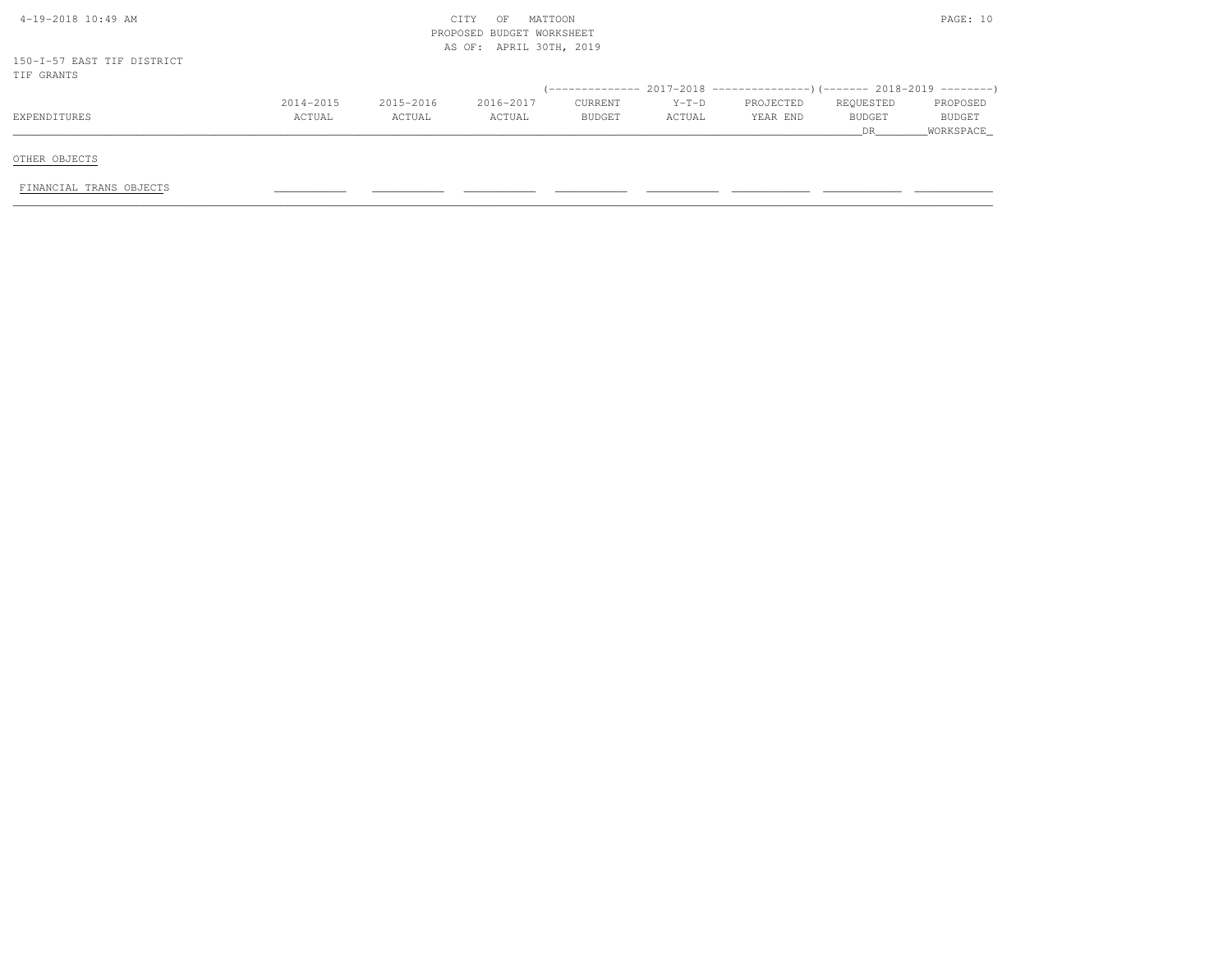|        |               |         |          |               | PROPOSED            |
|--------|---------------|---------|----------|---------------|---------------------|
| ACTUAL | <b>BUDGET</b> | ACTUAL  | YEAR END | <b>BUDGET</b> | BUDGET<br>WORKSPACE |
|        | 2016-2017     | CURRENT | $Y-T-D$  | PROJECTED     | REQUESTED<br>DR     |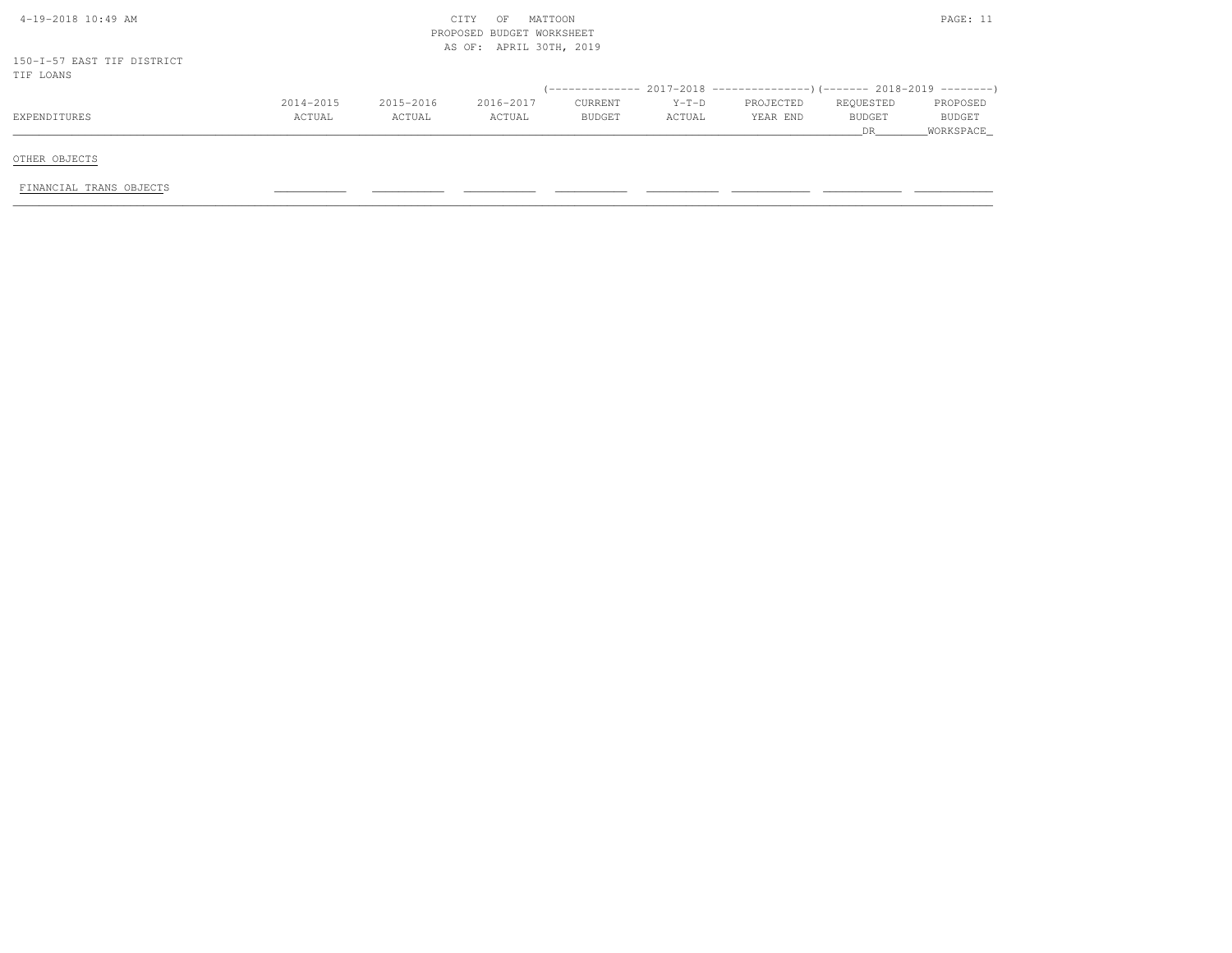| $4-19-2018$ $10:49$ AM     |           |           | MATTOON<br>CITY<br>OF<br>PROPOSED BUDGET WORKSHEET |         |         |                                                                        |               | PAGE: 12  |
|----------------------------|-----------|-----------|----------------------------------------------------|---------|---------|------------------------------------------------------------------------|---------------|-----------|
|                            |           |           | AS OF: APRIL 30TH, 2019                            |         |         |                                                                        |               |           |
| 150-I-57 EAST TIF DISTRICT |           |           |                                                    |         |         |                                                                        |               |           |
| TIF ALT REV GO BONDS       |           |           |                                                    |         |         |                                                                        |               |           |
|                            |           |           |                                                    |         |         | (-------------- 2017-2018 --------------------- 2018-2019 ---------- ) |               |           |
|                            | 2014-2015 | 2015-2016 | 2016-2017                                          | CURRENT | $Y-T-D$ | PROJECTED                                                              | REQUESTED     | PROPOSED  |
| EXPENDITURES               | ACTUAL    | ACTUAL    | ACTUAL                                             | BUDGET  | ACTUAL  | YEAR END                                                               | <b>BUDGET</b> | BUDGET    |
|                            |           |           |                                                    |         |         |                                                                        | DR.           | WORKSPACE |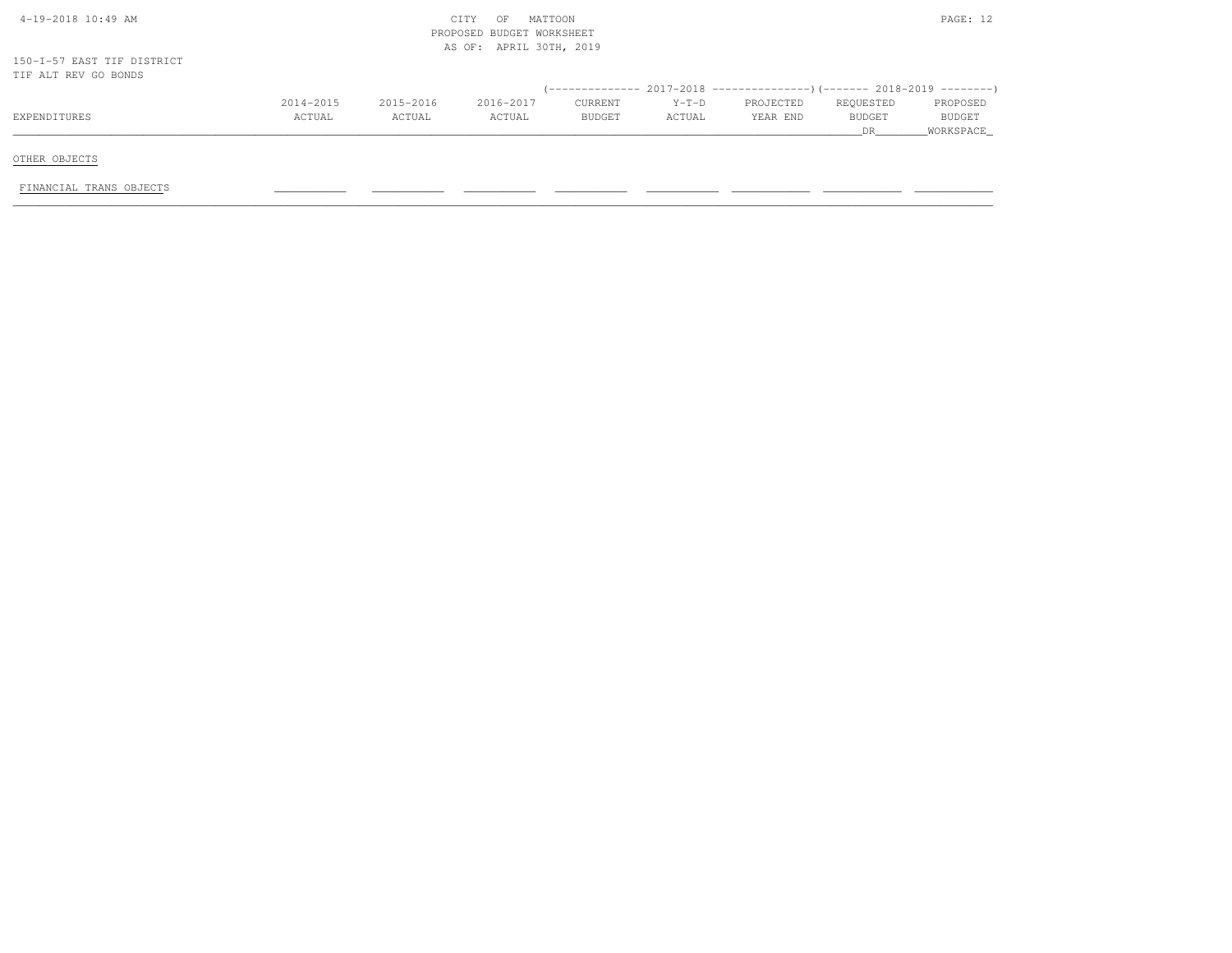| $4-19-2018$ $10:49$ AM                            |               |           | MATTOON<br>CITY<br>OF     |         |         |                                                                          |               | PAGE: 13  |
|---------------------------------------------------|---------------|-----------|---------------------------|---------|---------|--------------------------------------------------------------------------|---------------|-----------|
|                                                   |               |           | PROPOSED BUDGET WORKSHEET |         |         |                                                                          |               |           |
|                                                   |               |           | AS OF: APRIL 30TH, 2019   |         |         |                                                                          |               |           |
| 150-I-57 EAST TIF DISTRICT<br>OTHER DEBT SERVICES |               |           |                           |         |         |                                                                          |               |           |
|                                                   |               |           |                           |         |         | (-------------- 2017-2018 ----------------)(------- 2018-2019 ---------) |               |           |
|                                                   | $2014 - 2015$ | 2015-2016 | 2016-2017                 | CURRENT | $Y-T-D$ | PROJECTED                                                                | REQUESTED     | PROPOSED  |
| EXPENDITURES                                      | ACTUAL        | ACTUAL    | ACTUAL                    | BUDGET  | ACTUAL  | YEAR END                                                                 | <b>BUDGET</b> | BUDGET    |
|                                                   |               |           |                           |         |         |                                                                          | DR.           | WORKSPACE |
|                                                   |               |           |                           |         |         |                                                                          |               |           |
| OTHER OBJECTS                                     |               |           |                           |         |         |                                                                          |               |           |
|                                                   |               |           |                           |         |         |                                                                          |               |           |
| FINANCIAL TRANS OBJECTS                           |               |           |                           |         |         |                                                                          |               |           |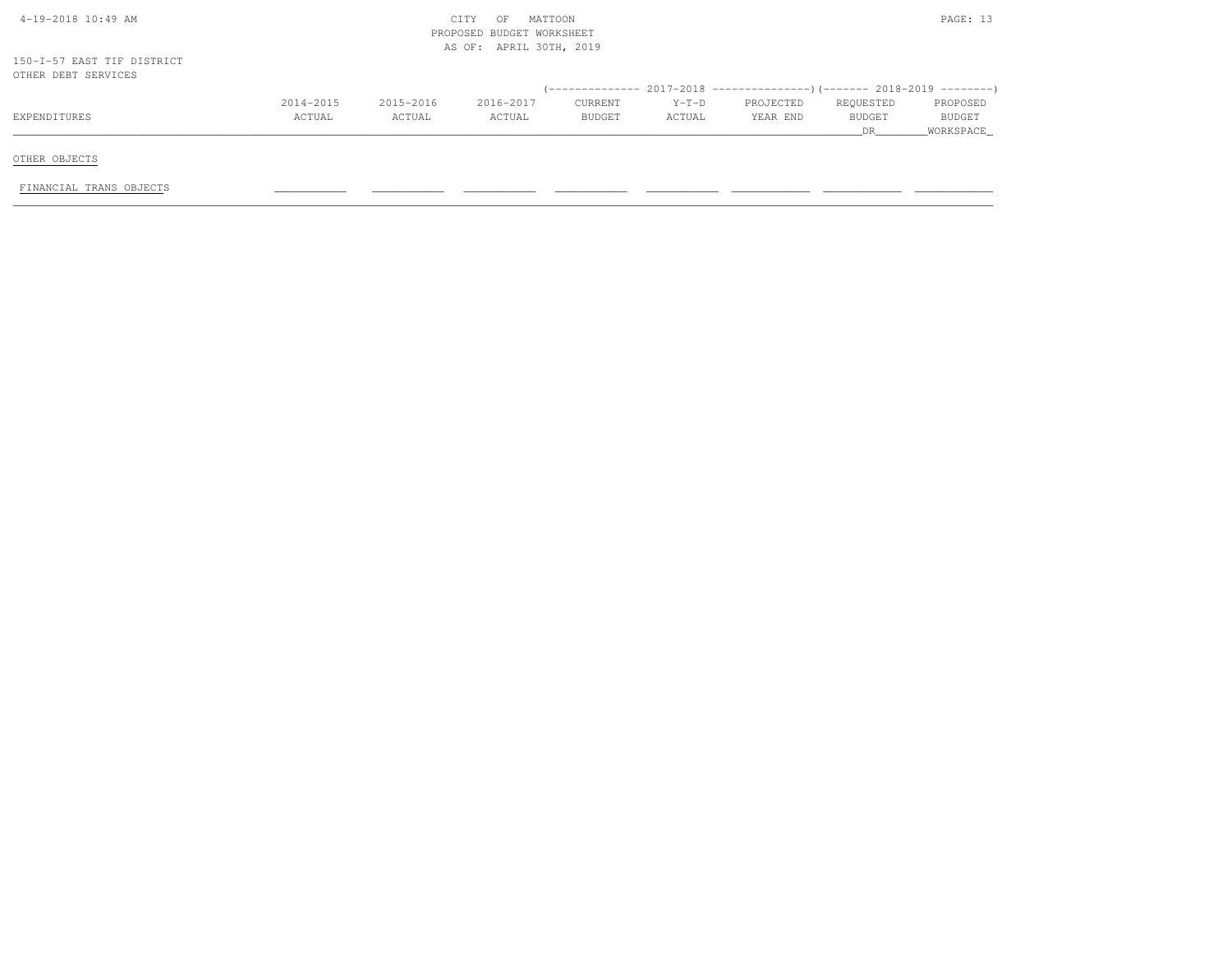#### 4-19-2018 10:49 AM CITY OF MATTOON PAGE: 14 PROPOSED BUDGET WORKSHEETAS OF: APRIL 30TH, 2019

150-I-57 EAST TIF DISTRICTINTERGOVERNMENTAL EXP

| EXPENDITURES                            | 2014-2015<br>ACTUAL | 2015-2016<br>ACTUAL | 2016-2017<br>ACTUAL | CURRENT<br><b>BUDGET</b> | $Y-T-D$<br>ACTUAL | PROJECTED<br>YEAR END | REQUESTED<br><b>BUDGET</b> | PROPOSED<br>BUDGET |
|-----------------------------------------|---------------------|---------------------|---------------------|--------------------------|-------------------|-----------------------|----------------------------|--------------------|
|                                         |                     |                     |                     |                          |                   |                       | DR                         | _WORKSPACE_        |
| OTHER OBJECTS                           |                     |                     |                     |                          |                   |                       |                            |                    |
| FINANCIAL TRANS OBJECTS                 |                     |                     |                     |                          |                   |                       |                            |                    |
| FINANCIAL TRANS OBJECTS                 |                     |                     |                     |                          |                   |                       |                            |                    |
| 150-5800-821 SHARED INCREMENT (20%)     | 7,223               | 7,327               | 7,532               | 7,532                    | 6,937             | 6,937                 | 6,937                      |                    |
| 150-5800-822 PROPERTY TAX REIMBURSEMENT | 451                 | 458                 | $\circ$             | 500                      | $\cap$            | $\overline{0}$        |                            |                    |
| TOTAL FINANCIAL TRANS OBJECTS           | 7,674               | 7,786               | 7,532               | 8,032                    | 6,937             | 6,937                 | 6,937                      |                    |
| TOTAL OTHER OBJECTS                     | 7,674               | 7,786               | 7,532               | 8,032                    | 6,937             | 6,937                 | 6,937                      |                    |
| TOTAL INTERGOVERNMENTAL EXP             | 7,674               | 7,786               | 7,532               | 8,032                    | 6,937             | 6,937                 | 6,937                      |                    |
| TOTAL EXPENDITURES                      | 7,674               | 7,786               | 7,532               | 8,032                    | 6,937             | 6,937                 | 6,937                      |                    |
| REVENUE OVER/(UNDER) EXPENDITURES       | 28,445              | 28,854              | 30,132              | 29,637                   | 27,771            | 27,787                | 27,788                     |                    |
| OTHER FINANCING SOURCES                 |                     |                     |                     |                          |                   |                       |                            |                    |
| REVENUES & OTHER SOURCES OVER/          |                     |                     |                     |                          |                   |                       |                            |                    |
| (UNDER) EXPENDITURES & OTHER (USES)     | 28,445              | 28,854              | 30,132              | 29,637                   | 27,771            | 27,787                | 27,788                     |                    |

\*\*\* END OF REPORT \*\*\*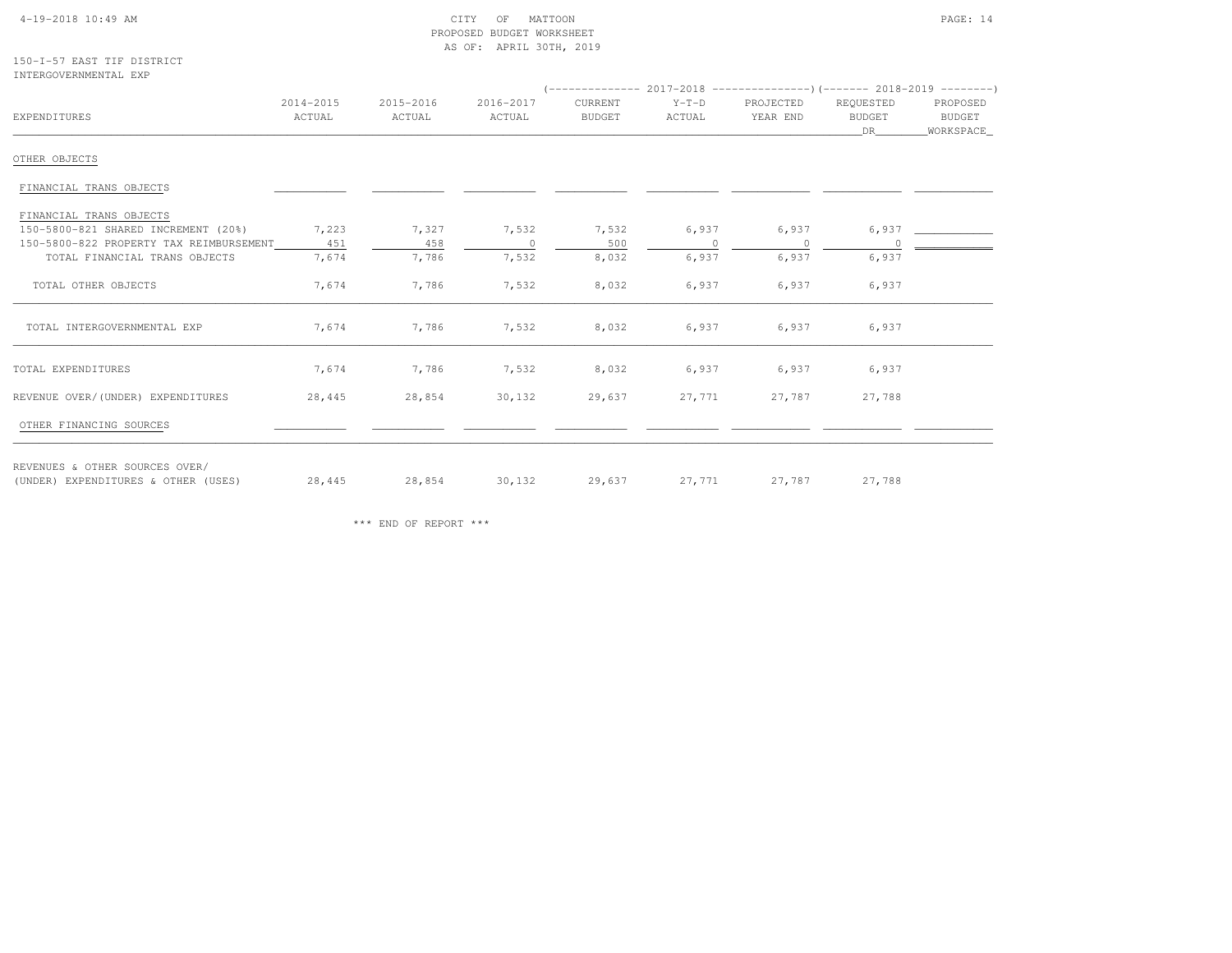|  | $4-19-2018$ $10:49$ AM |  |
|--|------------------------|--|

# 151-SOUTH RT 45 TIF DISTRICT

| <b>REVENUES</b>                                                | 2014-2015<br>ACTUAL | 2015-2016<br>ACTUAL | 2016-2017<br>ACTUAL | CURRENT<br><b>BUDGET</b> | $Y-T-D$<br>ACTUAL | PROJECTED<br>YEAR END | REQUESTED<br><b>BUDGET</b><br>DR | PROPOSED<br>BUDGET<br>WORKSPACE |
|----------------------------------------------------------------|---------------------|---------------------|---------------------|--------------------------|-------------------|-----------------------|----------------------------------|---------------------------------|
| TAXES                                                          |                     |                     |                     |                          |                   |                       |                                  |                                 |
| OTHER TAX RECEIPTS                                             |                     |                     |                     |                          |                   |                       |                                  |                                 |
| 151-4192-023 PROPERTY TAX RECEIPTS<br>TOTAL OTHER TAX RECEIPTS | 28,013<br>28,013    | 28,623<br>28,623    | 30,694<br>30,694    | 30,694<br>30,694         | 53,367<br>53,367  | 53,367<br>53,367      | 53,367<br>53,367                 |                                 |
| TOTAL TAXES                                                    | 28,013              | 28,623              | 30,694              | 30,694                   | 53,367            | 53,367                | 53,367                           |                                 |
| INVESTMENT EARNINGS                                            |                     |                     |                     |                          |                   |                       |                                  |                                 |
| INTEREST EARNINGS                                              |                     |                     |                     |                          |                   |                       |                                  |                                 |
| 151-4610-023 INVESTMENT EARNINGS<br>TOTAL INTEREST EARNINGS    |                     |                     |                     |                          | 35<br>35          | 61<br>61              | 60<br>60                         |                                 |
| TOTAL INVESTMENT EARNINGS                                      | 3                   | 2                   | $\overline{4}$      | $7\phantom{.0}$          | 35                | 61                    | 60                               |                                 |
| CONTRIB & OTHER MISC REV                                       |                     |                     |                     |                          |                   |                       |                                  |                                 |
| CONTRIBUTIONS & MISC REV                                       |                     |                     |                     |                          |                   |                       |                                  |                                 |
| TOTAL REVENUES                                                 | 28,017              | 28,625              | 30,698              | 30,701                   | 53,402            | 53,428                | 53,427                           |                                 |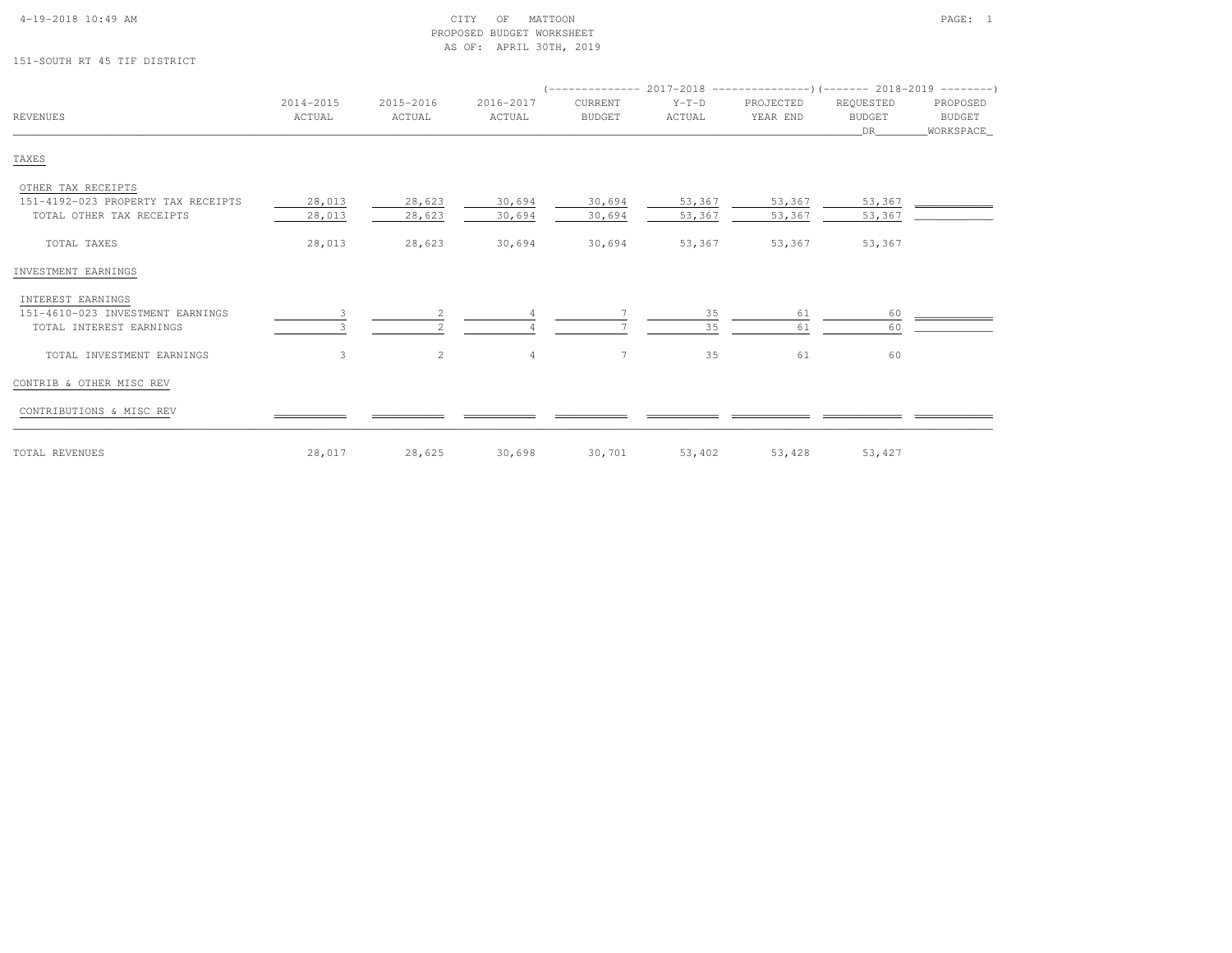## 4-19-2018 10:49 AM CITY OF MATTOON PAGE: 2 PROPOSED BUDGET WORKSHEETAS OF: APRIL 30TH, 2019

151-SOUTH RT 45 TIF DISTRICTSOUTH RT 45 TIF DISTRICT

| OODIL MI AG ITE DIGIMICI                |                          |                     |                     | $(---------- 2017-2018$ ---------------)(------- 2018-2019 -------) |                   |                       |                                  |                                          |
|-----------------------------------------|--------------------------|---------------------|---------------------|---------------------------------------------------------------------|-------------------|-----------------------|----------------------------------|------------------------------------------|
| EXPENDITURES                            | 2014-2015<br>ACTUAL      | 2015-2016<br>ACTUAL | 2016-2017<br>ACTUAL | CURRENT<br><b>BUDGET</b>                                            | $Y-T-D$<br>ACTUAL | PROJECTED<br>YEAR END | REQUESTED<br><b>BUDGET</b><br>DR | PROPOSED<br><b>BUDGET</b><br>_WORKSPACE_ |
| SUPPLIES                                |                          |                     |                     |                                                                     |                   |                       |                                  |                                          |
| GENERAL SUPPLIES                        |                          |                     |                     |                                                                     |                   |                       |                                  |                                          |
| OTHER PURCHASED SERVICES                |                          |                     |                     |                                                                     |                   |                       |                                  |                                          |
| PROFESSIONAL SERVICES                   |                          |                     |                     |                                                                     |                   |                       |                                  |                                          |
| COMMUNICATION                           |                          |                     |                     |                                                                     |                   |                       |                                  |                                          |
| ADVERTISING                             |                          |                     |                     |                                                                     |                   |                       |                                  |                                          |
| PRINTING & BINDING                      |                          |                     |                     |                                                                     |                   |                       |                                  |                                          |
| EMPLOYEE BUSINESS EXP                   |                          |                     |                     |                                                                     |                   |                       |                                  |                                          |
| OTHER PURCHASED SERVICES                |                          |                     |                     |                                                                     |                   |                       |                                  |                                          |
| OTHER OBJECTS                           |                          |                     |                     |                                                                     |                   |                       |                                  |                                          |
| FINANCIAL TRANS OBJECTS                 |                          |                     |                     |                                                                     |                   |                       |                                  |                                          |
| 151-5604-817 INTEREST EXPENSES          | 34,541                   | 33,107              | 30,438              | 26,570                                                              | 27,443            | 27,443                | 25,058                           |                                          |
| 151-5604-818 OTHER TIF DEBT INSTRUMENTS | 26,075                   | 27,510              | 27,148              | 31,016                                                              | 30,143            | 30,143                | 32,528                           |                                          |
| 151-5604-819 DEBT ISSUANCE COSTS        | $\overline{\phantom{0}}$ | $\circ$             | 3,000               | $\circ$                                                             | $\circ$           | $\circ$               | $\circ$                          |                                          |
| TOTAL FINANCIAL TRANS OBJECTS           | 60,617                   | 60,617              | 60,586              | 57,586                                                              | 57,586            | 57,586                | 57,586                           |                                          |
| FINANCIAL TRANS OBJECTS                 |                          |                     |                     |                                                                     |                   |                       |                                  |                                          |
| 151-5604-821 SHARED INCREMENT (20%)     | 5,603                    | 5,725               | 6,139               | 6,139                                                               | 10,673            | 10,673                | 10,673                           |                                          |
| 151-5604-825 TIF GRANTS                 | 6,054                    | 6,054               | 6,054               | 6,054                                                               | 6,054             | 6,054                 | 6,054                            |                                          |
| TOTAL FINANCIAL TRANS OBJECTS           | 11,657                   | 11,779              | 12,193              | 12,193                                                              | 16,727            | 16,727                | 16,727                           |                                          |
| TOTAL OTHER OBJECTS                     | 72,274                   | 72,395              | 72,779              | 69,779                                                              | 74,314            | 74,313                | 74,313                           |                                          |
| CAPITAL PROJECTS                        |                          |                     |                     |                                                                     |                   |                       |                                  |                                          |
| CAPITAL PROJECTS                        |                          |                     |                     |                                                                     |                   |                       |                                  |                                          |
| TOTAL SOUTH RT 45 TIF DISTRICT          | 72,274                   | 72,395              | 72,779              | 69,779                                                              | 74,314            | 74,313                | 74,313                           |                                          |
| TOTAL EXPENDITURES                      | 72,274                   | 72,395              | 72,779              | 69,779                                                              | 74,314            | 74,313                | 74,313                           |                                          |
| REVENUE OVER/(UNDER) EXPENDITURES       | $44, 258$ ) (            | 43,771) (           | $42,081$ (          | 39,078) (                                                           | $20, 911)$ (      | $20,885$ ) (          | 20,886)                          |                                          |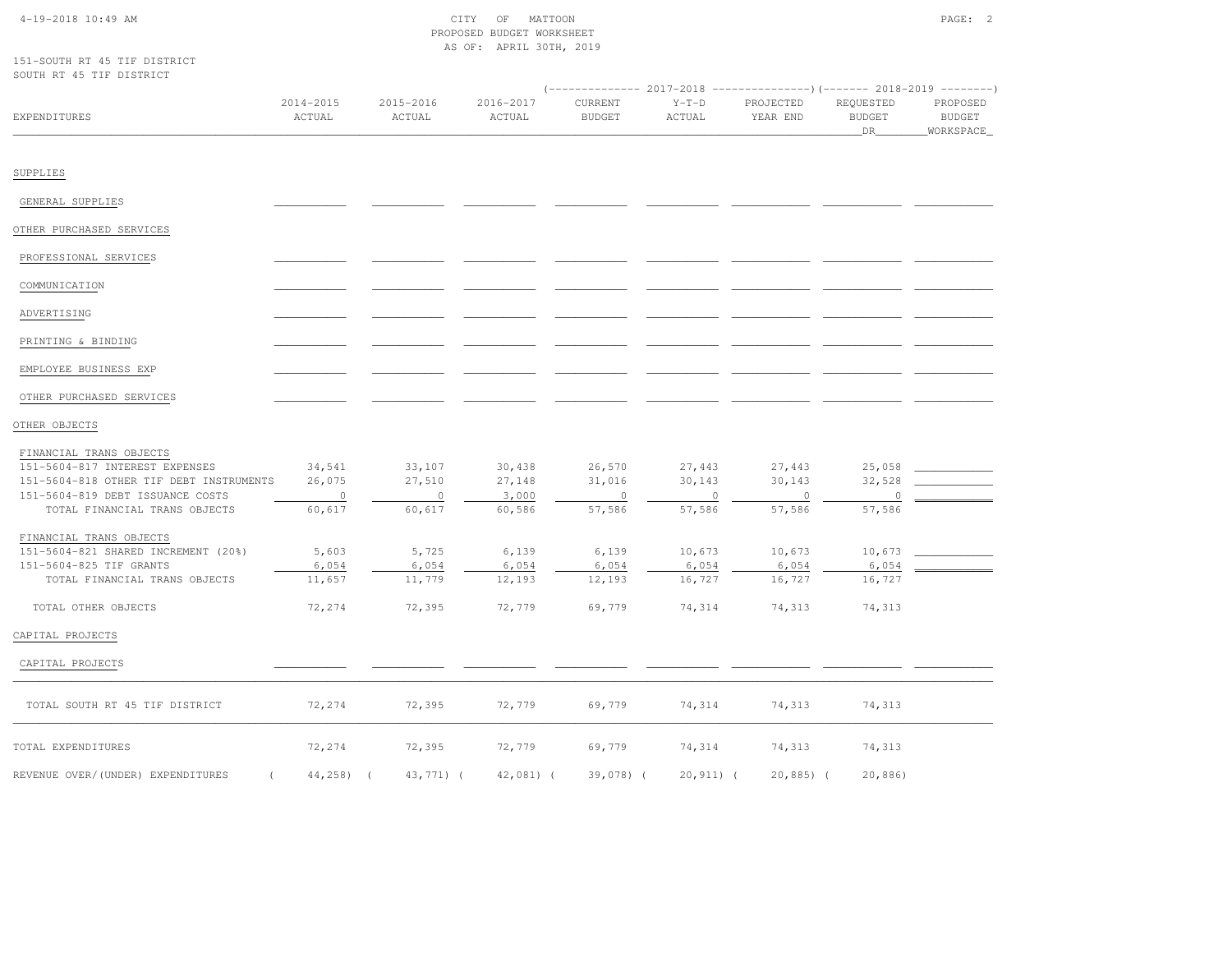# 4-19-2018 10:49 AM CITY OF MATTOON PAGE: 3 PROPOSED BUDGET WORKSHEETAS OF: APRIL 30TH, 2019

151-SOUTH RT 45 TIF DISTRICTSOUTH RT 45 TIF DISTRICT

| EXPENDITURES                                                                                       | 2014-2015<br>ACTUAL | 2015-2016<br>ACTUAL | 2016-2017<br>ACTUAL | CURRENT<br>BUDGET | $Y-T-D$<br>ACTUAL | (-------------- 2017-2018 -----------------) (------- 2018-2019 ---------)<br>PROJECTED<br>YEAR END | REQUESTED<br>BUDGET<br>DR. | PROPOSED<br>BUDGET<br>WORKSPACE |
|----------------------------------------------------------------------------------------------------|---------------------|---------------------|---------------------|-------------------|-------------------|-----------------------------------------------------------------------------------------------------|----------------------------|---------------------------------|
| OTHER FINANCING SOURCES<br>151-4901-021 INTRFD TRANS FROM S 45 BD<br>TOTAL OTHER FINANCING SOURCES | 45,000<br>45,000    | 45,000<br>45,000    | 44,000<br>44,000    | 40,000<br>40,000  | 40,000<br>40,000  | 40,000<br>40,000                                                                                    | $\Omega$                   |                                 |
| TOTAL OTHER FINANCING SOURCES (USES)                                                               | 45,000              | 45,000              | 44,000              | 40,000            | 40,000            | 40,000                                                                                              | $\Omega$                   |                                 |
| REVENUES & OTHER SOURCES OVER/<br>(UNDER) EXPENDITURES & OTHER (USES)                              | 742                 | 1,229               | 1,919               | 922               | 19,089            | 19,115 (                                                                                            | 20,886)                    |                                 |

\*\*\* END OF REPORT \*\*\*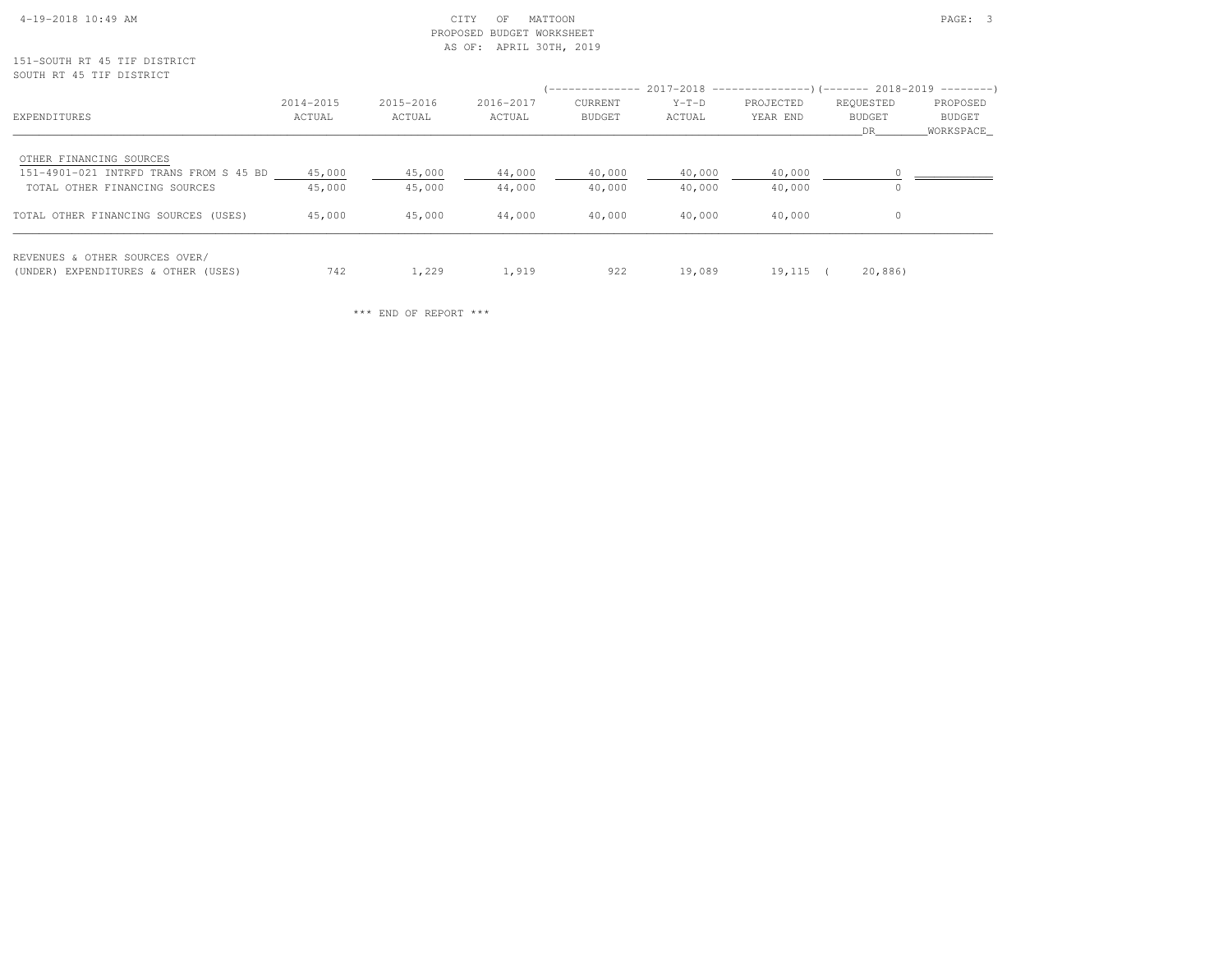| 4-19-2018 10:49 AM |  |  |  |
|--------------------|--|--|--|

# $\begin{array}{ccc} \text{CITY} & \text{OF} & \text{MATION} \end{array}$  PROPOSED BUDGET WORKSHEETAS OF: APRIL 30TH, 2019

152-SOUTH RT 45 BUSINESS DIST

| $Y-T-D$<br>ACTUAL | PROJECTED<br>YEAR END | REQUESTED<br><b>BUDGET</b><br>DR | PROPOSED<br>BUDGET<br>WORKSPACE |
|-------------------|-----------------------|----------------------------------|---------------------------------|
|                   |                       |                                  |                                 |
|                   |                       |                                  |                                 |
|                   |                       |                                  |                                 |
|                   |                       |                                  |                                 |
|                   |                       |                                  |                                 |
| 23,000<br>17,843  | 22,268                | 22,000                           |                                 |
| 8,400             | 9,358                 | 3,425                            |                                 |
| 26,900<br>26,243  | 31,626                | 25,425                           |                                 |
| 26,900<br>26,243  | 31,626                | 25,425                           |                                 |
|                   |                       |                                  |                                 |
|                   |                       |                                  |                                 |
| 22                | 25                    | 25                               |                                 |
| 22                | 25                    | 25                               |                                 |
| 22                | 25                    | 25                               |                                 |
|                   |                       |                                  |                                 |
|                   |                       |                                  |                                 |
|                   |                       |                                  |                                 |

TOTAL REVENUES 45,194 34,019 24,939 26,925 26,265 31,651 25,450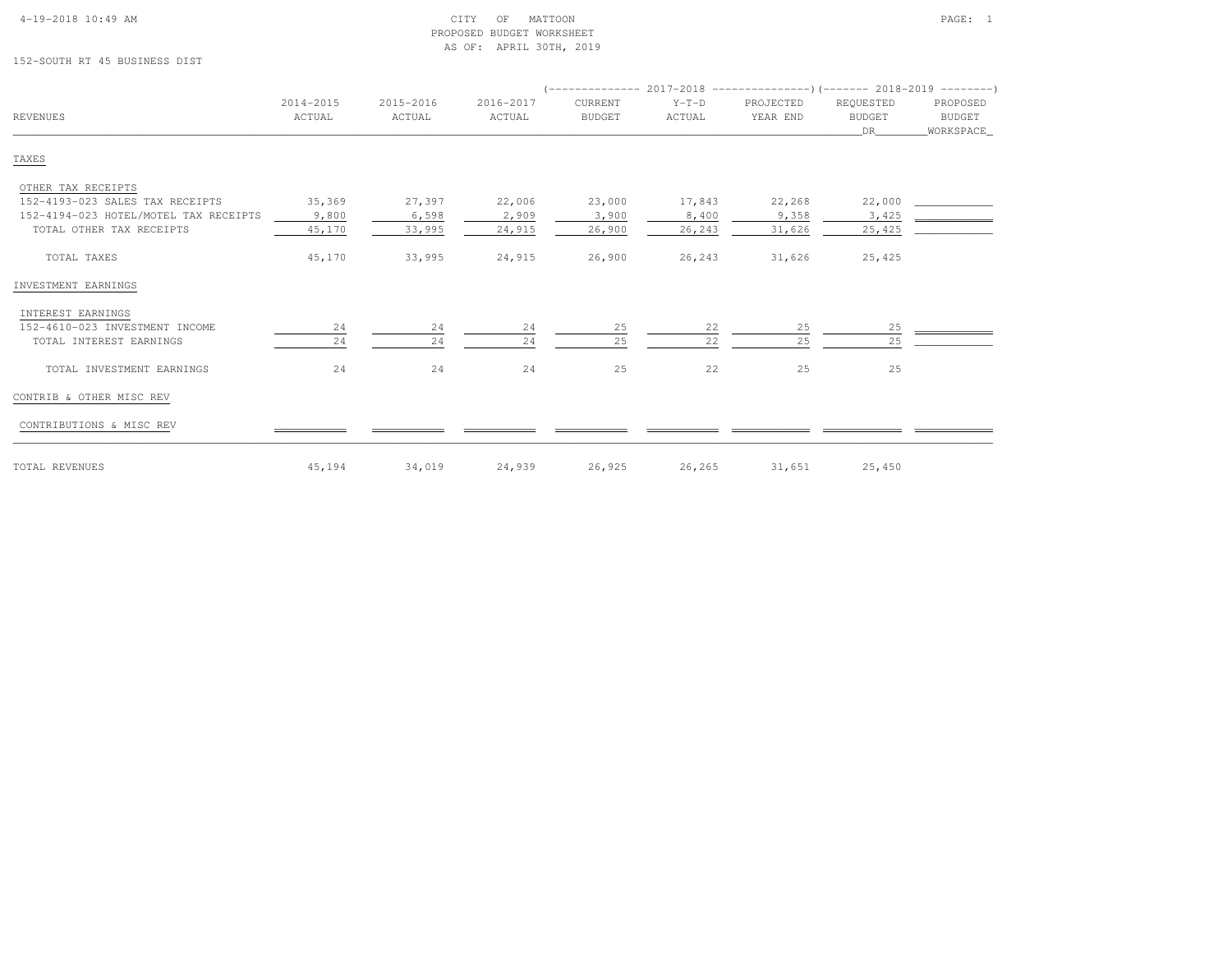# 4-19-2018 10:49 AM CITY OF MATTOON PAGE: 2 PROPOSED BUDGET WORKSHEETAS OF: APRIL 30TH, 2019

152-SOUTH RT 45 BUSINESS DISTSOUTH RT 45 BUSINESS DIS

| OOOTH MI ID DOOINDOO DIO              |                            |                     |                     |                          |                   |                       |                                  |                                          |
|---------------------------------------|----------------------------|---------------------|---------------------|--------------------------|-------------------|-----------------------|----------------------------------|------------------------------------------|
| EXPENDITURES                          | 2014-2015<br>ACTUAL        | 2015-2016<br>ACTUAL | 2016-2017<br>ACTUAL | CURRENT<br><b>BUDGET</b> | $Y-T-D$<br>ACTUAL | PROJECTED<br>YEAR END | REQUESTED<br><b>BUDGET</b><br>DR | PROPOSED<br><b>BUDGET</b><br>_WORKSPACE_ |
| SUPPLIES                              |                            |                     |                     |                          |                   |                       |                                  |                                          |
| GENERAL SUPPLIES                      |                            |                     |                     |                          |                   |                       |                                  |                                          |
| OTHER PURCHASED SERVICES              |                            |                     |                     |                          |                   |                       |                                  |                                          |
| PROFESSIONAL SERVICES                 |                            |                     |                     |                          |                   |                       |                                  |                                          |
| COMMUNICATION                         |                            |                     |                     |                          |                   |                       |                                  |                                          |
| ADVERTISING                           |                            |                     |                     |                          |                   |                       |                                  |                                          |
| PRINTING & BINDING                    |                            |                     |                     |                          |                   |                       |                                  |                                          |
| EMPLOYEE BUSINESS EXP                 |                            |                     |                     |                          |                   |                       |                                  |                                          |
| OTHER PURCHASED SERVICES              |                            |                     |                     |                          |                   |                       |                                  |                                          |
| OTHER OBJECTS                         |                            |                     |                     |                          |                   |                       |                                  |                                          |
| FINANCIAL TRANS OBJECTS               |                            |                     |                     |                          |                   |                       |                                  |                                          |
| FINANCIAL TRANS OBJECTS               |                            |                     |                     |                          |                   |                       |                                  |                                          |
| CAPITAL PROJECTS                      |                            |                     |                     |                          |                   |                       |                                  |                                          |
| CAPITAL PROJECTS                      |                            |                     |                     |                          |                   |                       |                                  |                                          |
| REVENUE OVER/(UNDER) EXPENDITURES     | 45,194                     | 34,019              | 24,939              | 26,925                   | 26,265            | 31,651                | 25,450                           |                                          |
| OTHER FINANCING (USES)                |                            |                     |                     |                          |                   |                       |                                  |                                          |
| 152-5901-822 INTRFD TRANS TO S 45 TIF | 45,000                     | 45,000              | 44,000              | 40,000                   | 40,000            | 40,000                | $\circ$                          |                                          |
| TOTAL OTHER FINANCING (USES)          | 45,000                     | 45,000              | 44,000              | 40,000                   | 40,000            | 40,000                | $\circ$                          |                                          |
| TOTAL OTHER FINANCING SOURCES (USES)  | $45,000$ ) (<br>$\sqrt{2}$ | $45,000$ ) (        | $44,000$ ) (        | 40,000) (                | $40,000)$ (       | $40,000$ )            | $\circ$                          |                                          |
| REVENUES & OTHER SOURCES OVER/        |                            |                     |                     |                          |                   |                       |                                  |                                          |
| (UNDER) EXPENDITURES & OTHER (USES)   | 194 (                      | $10,981$ (          | 19,061) (           | $13,075$ ) (             | $13,735$ ) (      | 8,349                 | 25,450                           |                                          |

\*\*\* END OF REPORT \*\*\*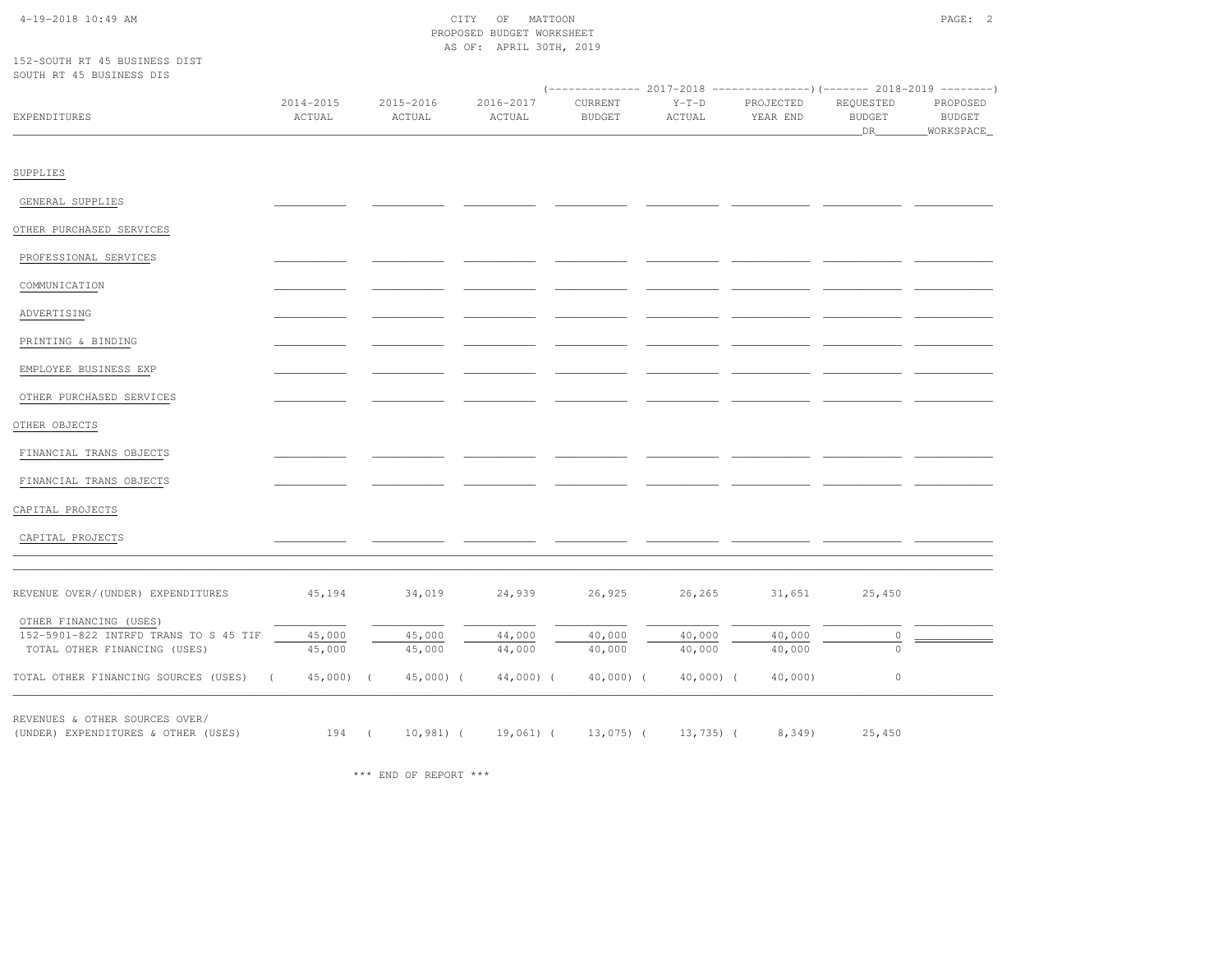| $4-19-2018$ $10:49$ AM |  |  |
|------------------------|--|--|

# $\begin{array}{ccc} \text{CITY} & \text{OF} & \text{MATION} \end{array}$  PROPOSED BUDGET WORKSHEETAS OF: APRIL 30TH, 2019

# 153-BROADWAY EAST TIF DIST

|                                    |                     |                     |                     |                          |                   | $(-$ ------------- 2017-2018 -----------------) (------- 2018-2019 ---------) |                                  |                                   |
|------------------------------------|---------------------|---------------------|---------------------|--------------------------|-------------------|-------------------------------------------------------------------------------|----------------------------------|-----------------------------------|
| <b>REVENUES</b>                    | 2014-2015<br>ACTUAL | 2015-2016<br>ACTUAL | 2016-2017<br>ACTUAL | CURRENT<br><b>BUDGET</b> | $Y-T-D$<br>ACTUAL | PROJECTED<br>YEAR END                                                         | REQUESTED<br><b>BUDGET</b><br>DR | PROPOSED<br>BUDGET<br>_WORKSPACE_ |
| TAXES                              |                     |                     |                     |                          |                   |                                                                               |                                  |                                   |
| OTHER TAX RECEIPTS                 |                     |                     |                     |                          |                   |                                                                               |                                  |                                   |
| 153-4192-023 PROPERTY TAX RECEIPTS | 35,682              | 36,787              | 49,167              | 49,167                   | 44,775            | 44,775                                                                        | 44,775                           |                                   |
| TOTAL OTHER TAX RECEIPTS           | 35,682              | 36,787              | 49,167              | 49,167                   | 44,775            | 44,775                                                                        | 44,775                           |                                   |
| TOTAL TAXES                        | 35,682              | 36,787              | 49,167              | 49,167                   | 44,775            | 44,775                                                                        | 44,775                           |                                   |
| INVESTMENT EARNINGS                |                     |                     |                     |                          |                   |                                                                               |                                  |                                   |
| INTEREST EARNINGS                  |                     |                     |                     |                          |                   |                                                                               |                                  |                                   |
| 153-4610-023 INVESTMENT INCOME     |                     |                     |                     | 11                       | 30                | 51                                                                            | 50                               |                                   |
| TOTAL INTEREST EARNINGS            |                     |                     |                     | 11                       | 30                | 51                                                                            | 50                               |                                   |
| TOTAL INVESTMENT EARNINGS          | $\overline{4}$      | 3                   | $7^{\circ}$         | 11                       | 30                | 51                                                                            | 50                               |                                   |
| CONTRIB & OTHER MISC REV           |                     |                     |                     |                          |                   |                                                                               |                                  |                                   |
| CONTRIBUTIONS & MISC REV           |                     |                     |                     |                          |                   |                                                                               |                                  |                                   |
| TOTAL REVENUES                     | 35,686              | 36,790              | 49,173              | 49,178                   | 44,804            | 44,826                                                                        | 44,825                           |                                   |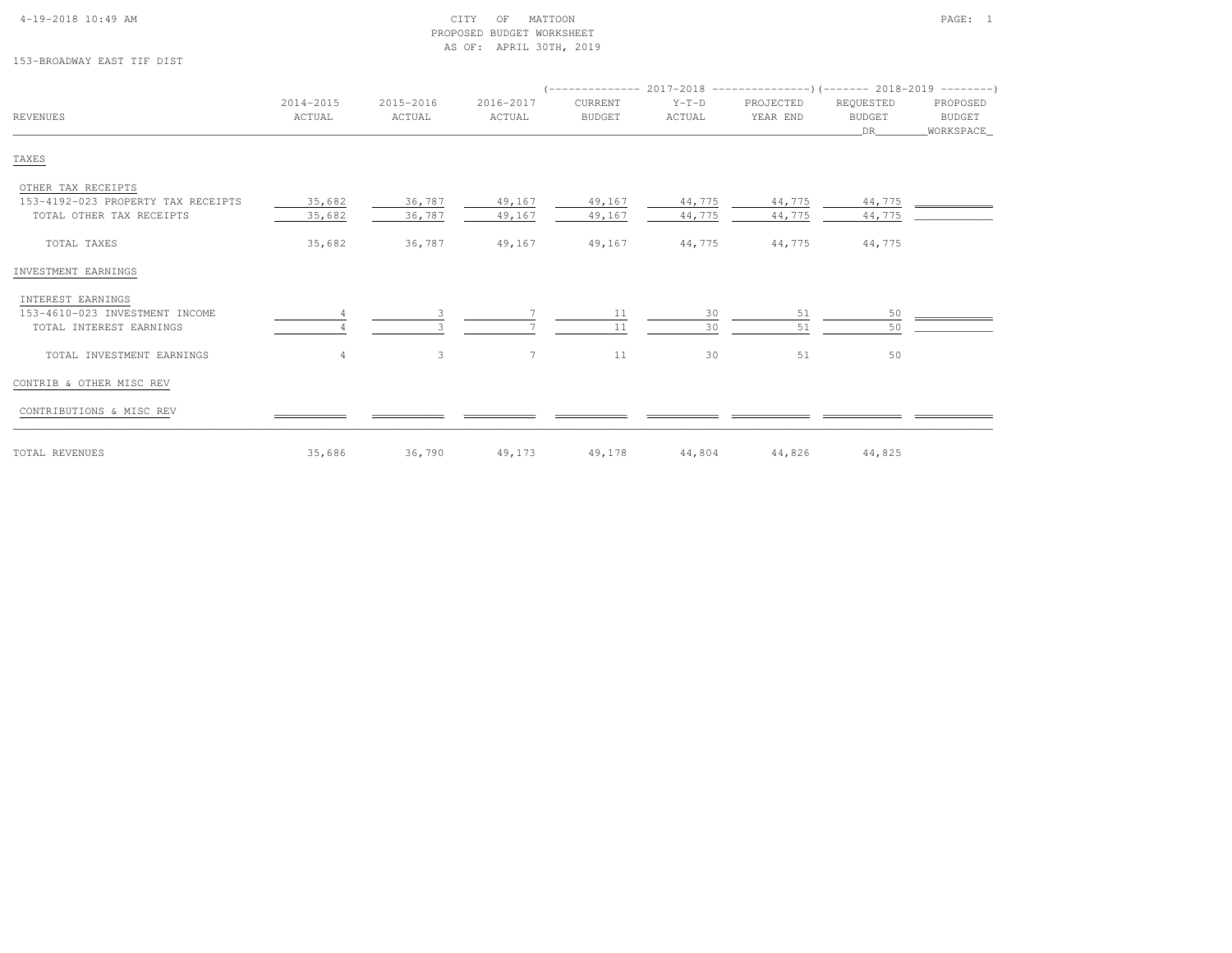| $4-19-2018$ 10:49 AM |  |  |
|----------------------|--|--|
|                      |  |  |

# $\text{CITY}$  of MATTOON  $\text{PAGE:}$  2 PROPOSED BUDGET WORKSHEETAS OF: APRIL 30TH, 2019

| 153-BROADWAY EAST TIF DIST |  |  |
|----------------------------|--|--|
| BROADWAY FAST TIF DIST     |  |  |

| DROADWAI EAGI III DIGI                                         |                     |                     |                             |                   |                   |                       |                           |                                   |
|----------------------------------------------------------------|---------------------|---------------------|-----------------------------|-------------------|-------------------|-----------------------|---------------------------|-----------------------------------|
| EXPENDITURES                                                   | 2014-2015<br>ACTUAL | 2015-2016<br>ACTUAL | 2016-2017<br>ACTUAL         | CURRENT<br>BUDGET | $Y-T-D$<br>ACTUAL | PROJECTED<br>YEAR END | REQUESTED<br>BUDGET<br>DR | PROPOSED<br>BUDGET<br>_WORKSPACE_ |
| OTHER PURCHASED SERVICES                                       |                     |                     |                             |                   |                   |                       |                           |                                   |
| PROFESSIONAL SERVICES                                          |                     |                     |                             |                   |                   |                       |                           |                                   |
| OTHER OBJECTS                                                  |                     |                     |                             |                   |                   |                       |                           |                                   |
| FINANCIAL TRANS OBJECTS<br>153-5604-821 SHARED INCREMENT (20%) | 7,136               | 7,357               | 9,833                       | 9,833             | 8,955             | 8,955                 | 8,955                     |                                   |
| 153-5604-825 TIF GRANTS<br>TOTAL FINANCIAL TRANS OBJECTS       | 4,443<br>11,580     | 4,507<br>11,865     | 4,631<br>14,464             | 4,631<br>14,464   | 4,267<br>13,222   | 4,267<br>13,222       | 19,300<br>28,255          |                                   |
| TOTAL OTHER OBJECTS                                            | 11,580              | 11,865              | 14,464                      | 14,464            | 13,222            | 13,222                | 28,255                    |                                   |
| TOTAL BROADWAY EAST TIF DIST                                   | 11,580              | 11,865              | 14,464 14,464 13,222        |                   |                   | 13,222                | 28,255                    |                                   |
| TOTAL EXPENDITURES                                             | 11,580              |                     | 11,865 14,464 14,464 13,222 |                   |                   | 13,222                | 28,255                    |                                   |
| REVENUE OVER/(UNDER) EXPENDITURES                              | 24,107              | 24,925              | 34,709 34,714 31,582        |                   |                   |                       | 31,604 16,570             |                                   |

\*\*\* END OF REPORT \*\*\*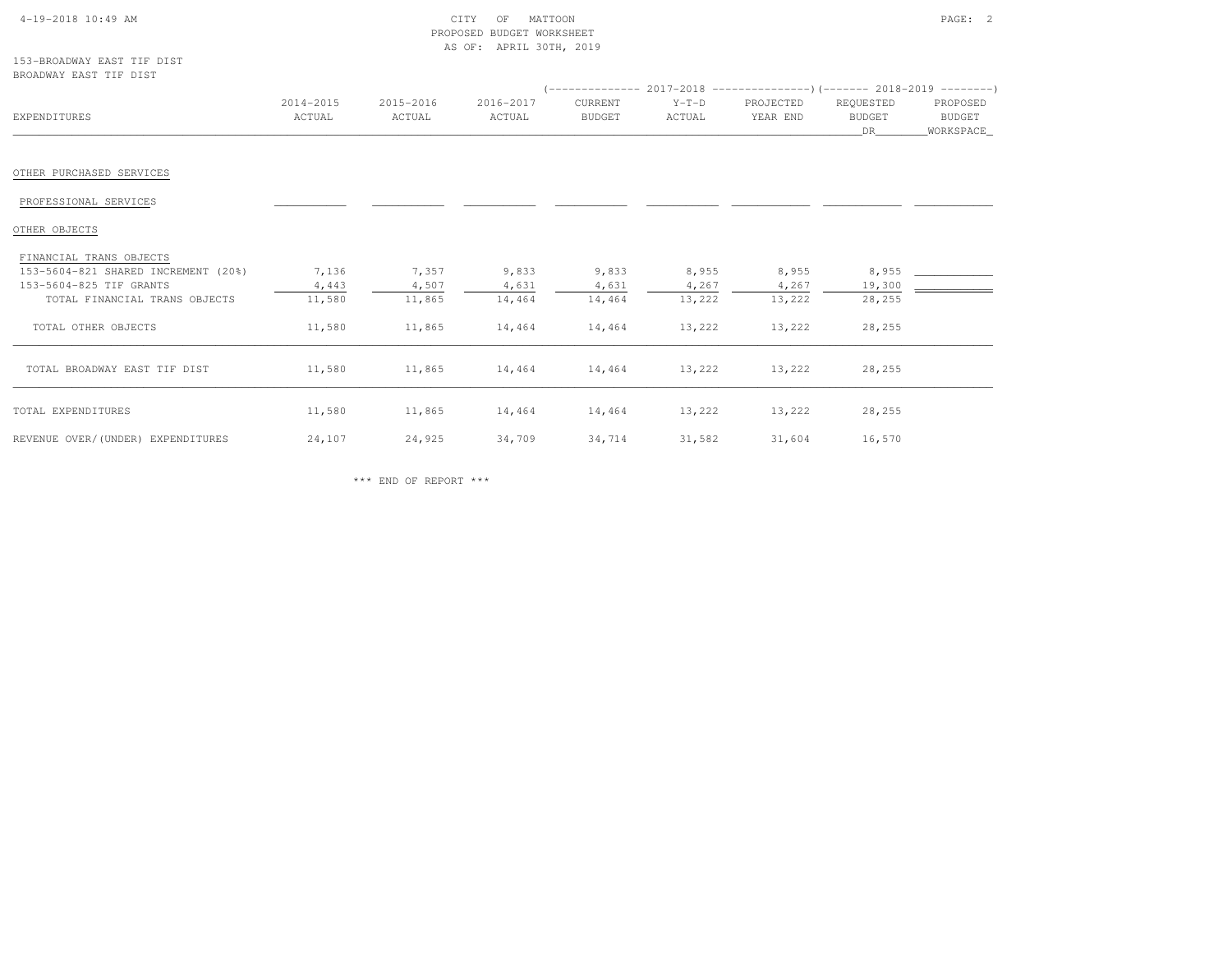### 4-19-2018 10:49 AM CITY OF MATTOON PAGE: 1 PROPOSED BUDGET WORKSHEETAS OF: APRIL 30TH, 2019

154-BROADWAY EAST BUS DIST

| REVENUES                              | 2014-2015<br>ACTUAL | 2015-2016<br>ACTUAL | 2016-2017<br>ACTUAL | CURRENT<br><b>BUDGET</b> | $Y-T-D$<br>ACTUAL | PROJECTED<br>YEAR END | REQUESTED<br><b>BUDGET</b><br>DR | PROPOSED<br>BUDGET<br>WORKSPACE |
|---------------------------------------|---------------------|---------------------|---------------------|--------------------------|-------------------|-----------------------|----------------------------------|---------------------------------|
| TAXES                                 |                     |                     |                     |                          |                   |                       |                                  |                                 |
| OTHER TAX RECEIPTS                    |                     |                     |                     |                          |                   |                       |                                  |                                 |
| 154-4193-023 SALES TAX RECEIPTS       | 278,405             | 280,767             | 276,647             | 265,000                  | 228,346           | 249,270               | 250,000                          |                                 |
| 154-4194-023 HOTEL/MOTEL TAX RECEIPTS | 8,336               | 6,755               | 3,718               | 4,400                    | 2,759             | 3,073                 | 3,100                            |                                 |
| TOTAL OTHER TAX RECEIPTS              | 286,740             | 287,522             | 280,366             | 269,400                  | 231,105           | 252,343               | 253,100                          |                                 |
| TOTAL TAXES                           | 286,740             | 287,522             | 280,366             | 269,400                  | 231,105           | 252,343               | 253,100                          |                                 |
| INVESTMENT EARNINGS                   |                     |                     |                     |                          |                   |                       |                                  |                                 |
| INTEREST EARNINGS                     |                     |                     |                     |                          |                   |                       |                                  |                                 |
| 154-4610-023 INVESTMENT INCOME        | 213                 | 477                 | 529                 | 650                      | 447               | 638                   | 650                              |                                 |
| TOTAL INTEREST EARNINGS               | 213                 | 477                 | 529                 | 650                      | 447               | 638                   | 650                              |                                 |
| TOTAL INVESTMENT EARNINGS             | 213                 | 477                 | 529                 | 650                      | 447               | 638                   | 650                              |                                 |
| CONTRIB & OTHER MISC REV              |                     |                     |                     |                          |                   |                       |                                  |                                 |
| CONTRIBUTIONS & MISC REV              |                     |                     |                     |                          |                   |                       |                                  |                                 |
| TOTAL REVENUES                        | 286,953             | 287,999             | 280,895             | 270,050                  | 231,551           | 252,981               | 253,750                          |                                 |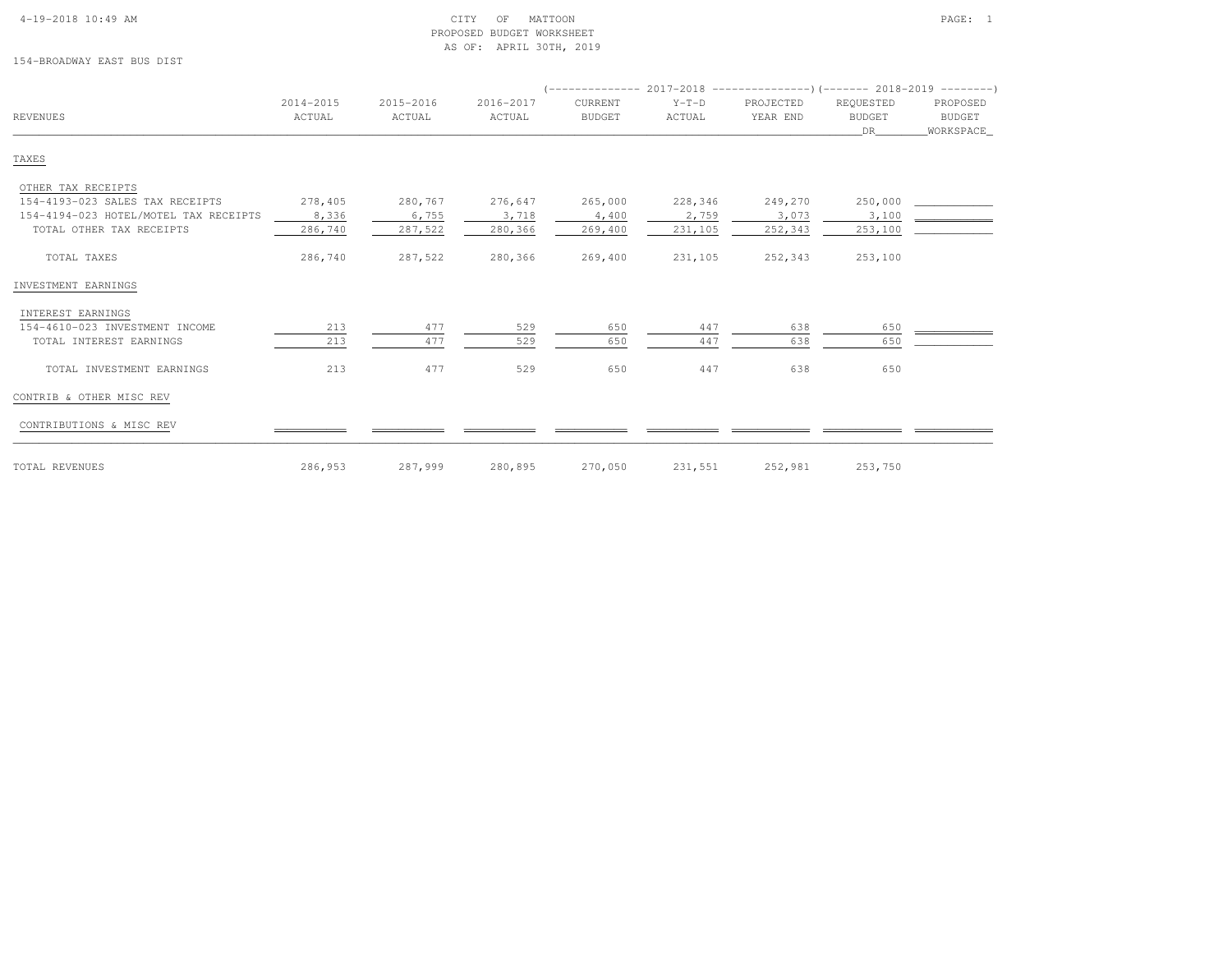# 4-19-2018 10:49 AM CITY OF MATTOON PAGE: 2 PROPOSED BUDGET WORKSHEETAS OF: APRIL 30TH, 2019

| 154-BROADWAY FAST BUS DIST |  |  |
|----------------------------|--|--|
| BROADWAY EAST BUSINESS D   |  |  |

| EXPENDITURES                          | 2014-2015<br>ACTUAL | 2015-2016<br>ACTUAL | 2016-2017<br>ACTUAL | CURRENT<br><b>BUDGET</b> | $Y-T-D$<br>ACTUAL | PROJECTED<br>YEAR END | REQUESTED<br>BUDGET<br>DR | PROPOSED<br>BUDGET<br>WORKSPACE_ |
|---------------------------------------|---------------------|---------------------|---------------------|--------------------------|-------------------|-----------------------|---------------------------|----------------------------------|
|                                       |                     |                     |                     |                          |                   |                       |                           |                                  |
| OTHER PURCHASED SERVICES              |                     |                     |                     |                          |                   |                       |                           |                                  |
| PROFESSIONAL SERVICES                 |                     |                     |                     |                          |                   |                       |                           |                                  |
| COMMUNICATION                         |                     |                     |                     |                          |                   |                       |                           |                                  |
| PRINTING & BINDING                    |                     |                     |                     |                          |                   |                       |                           |                                  |
| OTHER OBJECTS                         |                     |                     |                     |                          |                   |                       |                           |                                  |
| FINANCIAL TRANS OBJECTS               |                     |                     |                     |                          |                   |                       |                           |                                  |
| 154-5604-811 BANK SERVICE CHARGES     |                     |                     | $\circ$             |                          |                   |                       |                           |                                  |
| TOTAL FINANCIAL TRANS OBJECTS         |                     |                     | $\cap$              |                          |                   | $\Omega$              |                           |                                  |
| FINANCIAL TRANS OBJECTS               |                     |                     |                     |                          |                   |                       |                           |                                  |
| 154-5604-825 BUSINESS DISTRICT GRANTS | 34,050              | 35,360              | 34,371              | 36,000                   | 30,144            | 31,552                | 35,000                    |                                  |
| TOTAL FINANCIAL TRANS OBJECTS         | 34,050              | 35,360              | 34,371              | 36,000                   | 30,144            | 31,552                | 35,000                    |                                  |
| TOTAL OTHER OBJECTS                   | 34,050              | 35,365              | 34,371              | 36,005                   | 30,144            | 31,552                | 35,000                    |                                  |
| TOTAL BROADWAY EAST BUSINESS D        | 34,050              | 35,365              | 34,371              | 36,005                   | 30,144            | 31,552                | 35,000                    |                                  |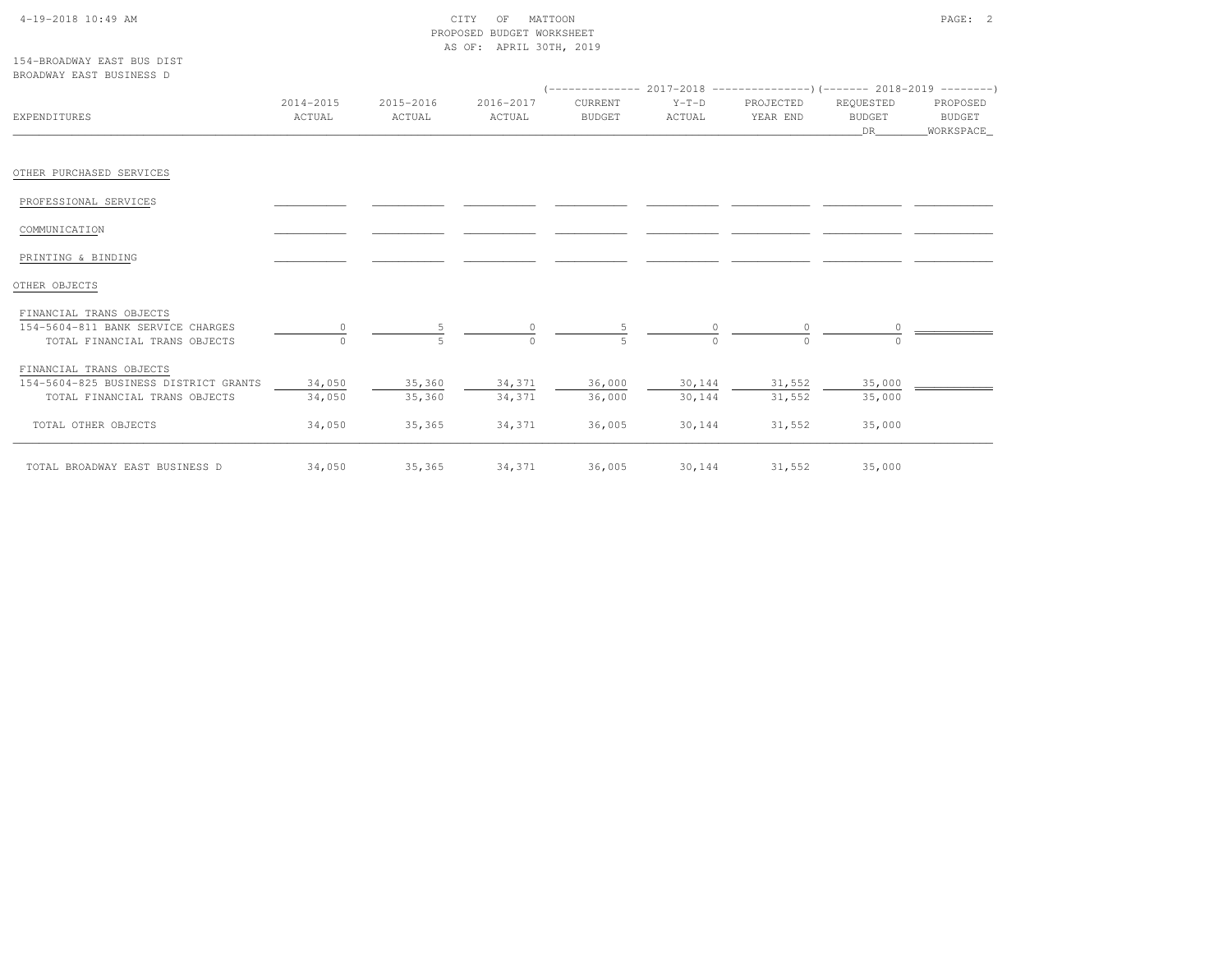| $4-19-2018$ $10:49$ AM |  |  |
|------------------------|--|--|

# $\begin{array}{ccc} \text{CITY} & \text{OF} & \text{MATION} \end{array}$  PROPOSED BUDGET WORKSHEETAS OF: APRIL 30TH, 2019

154-BROADWAY EAST BUS DISTGO BONDS

| GO BONDS                                |           |           |           |               |                                                                            |           |           |           |
|-----------------------------------------|-----------|-----------|-----------|---------------|----------------------------------------------------------------------------|-----------|-----------|-----------|
|                                         |           |           |           |               | ------------- 2017-2018 -------------------- (------- 2018-2019 ---------) |           |           |           |
|                                         | 2014-2015 | 2015-2016 | 2016-2017 | CURRENT       | $Y-T-D$                                                                    | PROJECTED | REQUESTED | PROPOSED  |
| EXPENDITURES                            | ACTUAL    | ACTUAL    | ACTUAL    | <b>BUDGET</b> | ACTUAL                                                                     | YEAR END  | BUDGET    | BUDGET    |
|                                         |           |           |           |               |                                                                            |           | DR.       | WORKSPACE |
|                                         |           |           |           |               |                                                                            |           |           |           |
|                                         |           |           |           |               |                                                                            |           |           |           |
| OTHER OBJECTS                           |           |           |           |               |                                                                            |           |           |           |
|                                         |           |           |           |               |                                                                            |           |           |           |
| FINANCIAL TRANS OBJECTS                 |           |           |           |               |                                                                            |           |           |           |
| 154-5719-817 BD ALTERNATE REVENUE SOURC | 150,000   | 160,000   | 170,000   | 180,000       | 180,000                                                                    | 180,000   | 205,000   |           |
| TOTAL FINANCIAL TRANS OBJECTS           | 150,000   | 160,000   | 170,000   | 180,000       | 180,000                                                                    | 180,000   | 205,000   |           |
|                                         |           |           |           |               |                                                                            |           |           |           |
| TOTAL OTHER OBJECTS                     | 150,000   | 160,000   | 170,000   | 180,000       | 180,000                                                                    | 180,000   | 205,000   |           |
|                                         |           |           |           |               |                                                                            |           |           |           |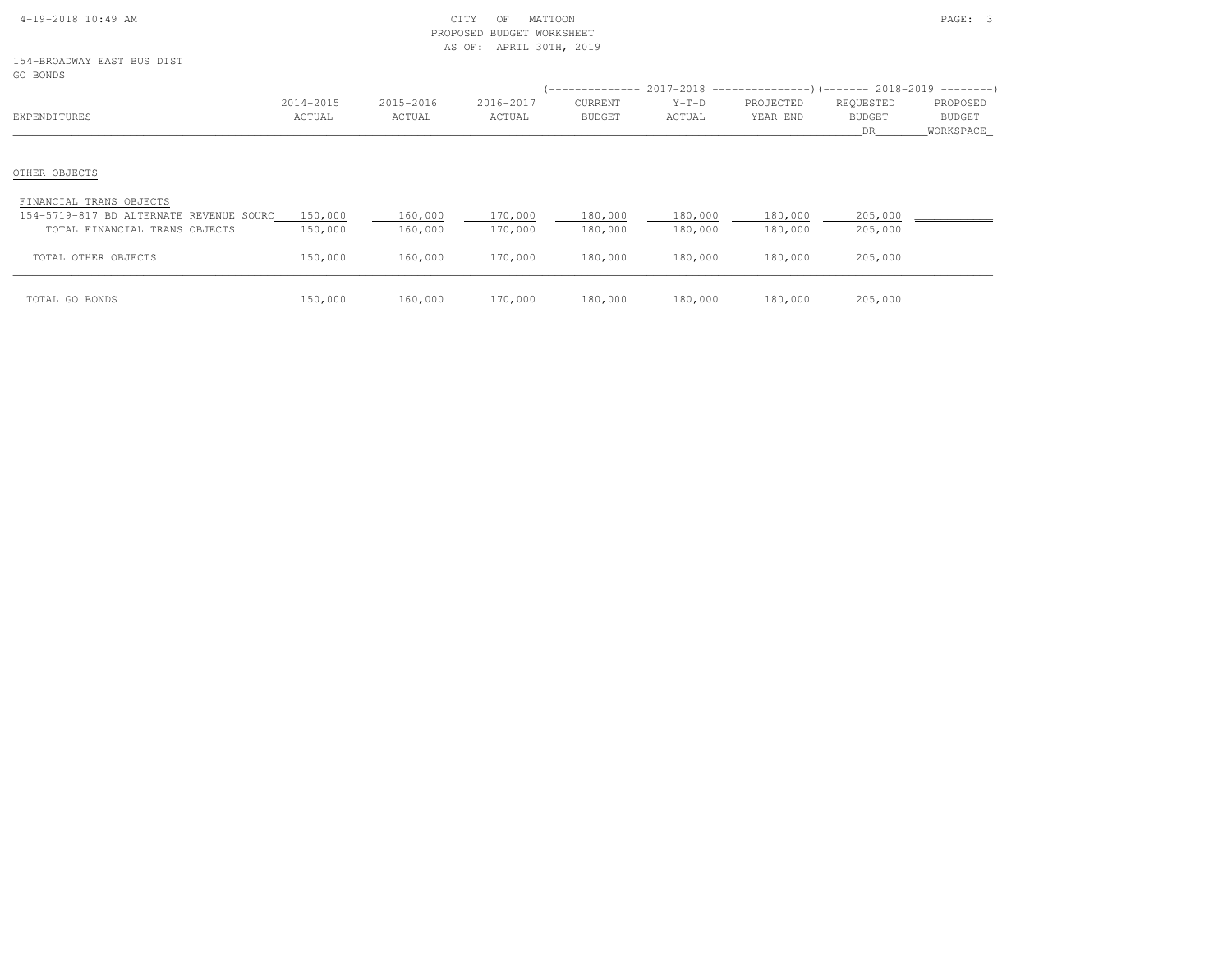|  | $4-19-2018$ 10:49 AM |  |  |
|--|----------------------|--|--|

# $\text{CITY}$  of MATTOON  $\text{PAGE:}$  4 PROPOSED BUDGET WORKSHEETAS OF: APRIL 30TH, 2019

154-BROADWAY EAST BUS DISTINTEREST EXPENSE

| INTEREST EXPENSE              |           |           |           |               |         | (-------------- 2017-2018 ----------------)(------- 2018-2019 ---------) |               |           |
|-------------------------------|-----------|-----------|-----------|---------------|---------|--------------------------------------------------------------------------|---------------|-----------|
|                               | 2014-2015 | 2015-2016 | 2016-2017 | CURRENT       | $Y-T-D$ | PROJECTED                                                                | REQUESTED     | PROPOSED  |
| EXPENDITURES                  | ACTUAL    | ACTUAL    | ACTUAL    | <b>BUDGET</b> | ACTUAL  | YEAR END                                                                 | <b>BUDGET</b> | BUDGET    |
|                               |           |           |           |               |         |                                                                          | DR            | WORKSPACE |
| OTHER OBJECTS                 |           |           |           |               |         |                                                                          |               |           |
| FINANCIAL TRANS OBJECTS       |           |           |           |               |         |                                                                          |               |           |
| 154-5795-817 INTEREST EXPENSE | 269,869   | 87,956    | 169,113   | 161,888       | 161,888 | 161,888                                                                  | 107,037       |           |
| TOTAL FINANCIAL TRANS OBJECTS | 269,869   | 87,956    | 169, 113  | 161,888       | 161,888 | 161,888                                                                  | 107,037       |           |
| TOTAL OTHER OBJECTS           | 269,869   | 87,956    | 169, 113  | 161,888       | 161,888 | 161,888                                                                  | 107,037       |           |
| TOTAL INTEREST EXPENSE        | 269,869   | 87,956    | 169,113   | 161,888       | 161,888 | 161,888                                                                  | 107,037       |           |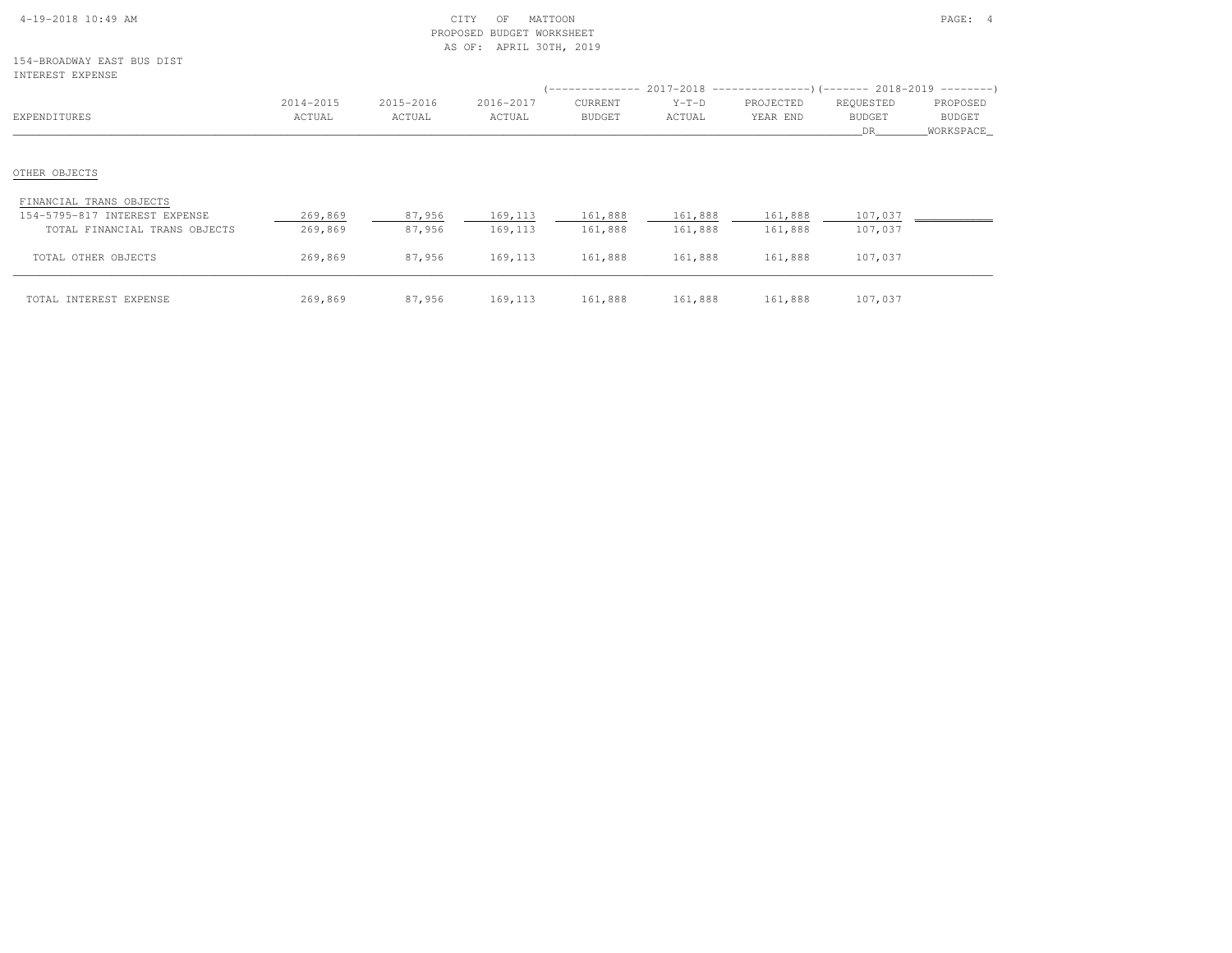## 4-19-2018 10:49 AM CITY OF MATTOON PAGE: 5 PROPOSED BUDGET WORKSHEETAS OF: APRIL 30TH, 2019

154-BROADWAY EAST BUS DISTDEBT SERVICES

| EXPENDITURES                         | 2014-2015<br>ACTUAL | 2015-2016<br>ACTUAL | 2016-2017<br>ACTUAL | CURRENT<br><b>BUDGET</b> | $Y-T-D$<br>ACTUAL | $(----------2017-2018$ ---------------) (------- 2018-2019 -------)<br>PROJECTED<br>YEAR END | REQUESTED<br><b>BUDGET</b><br>DR | PROPOSED<br><b>BUDGET</b><br>WORKSPACE_ |
|--------------------------------------|---------------------|---------------------|---------------------|--------------------------|-------------------|----------------------------------------------------------------------------------------------|----------------------------------|-----------------------------------------|
| OTHER OBJECTS                        |                     |                     |                     |                          |                   |                                                                                              |                                  |                                         |
| FINANCIAL TRANS OBJECTS              |                     |                     |                     |                          |                   |                                                                                              |                                  |                                         |
| 154-5800-817 DEBT ISSUANCE COSTS     | 1,605               | 803                 | 803                 | 1,000                    | 50,325            | 50,325                                                                                       |                                  |                                         |
| TOTAL FINANCIAL TRANS OBJECTS        | 1,605               | 803                 | 803                 | 1,000                    | 50,325            | 50,325                                                                                       |                                  |                                         |
| TOTAL OTHER OBJECTS                  | 1,605               | 803                 | 803                 | 1,000                    | 50,325            | 50,325                                                                                       | $\circ$                          |                                         |
| TOTAL DEBT SERVICES                  | 1,605               | 803                 | 803                 | 1,000                    | 50,325            | 50,325                                                                                       | 0                                |                                         |
| TOTAL EXPENDITURES                   | 455,523             | 284,124             | 374,286             | 378,893                  | 422,357           | 423,765                                                                                      | 347,037                          |                                         |
| REVENUE OVER/(UNDER) EXPENDITURES    | 168,570             | $3,875$ (           | 93,391) (           | $108, 843)$ (            | 190,806) (        | 170,784) (                                                                                   | 93,287)                          |                                         |
| OTHER FINANCING SOURCES              |                     |                     |                     |                          |                   |                                                                                              |                                  |                                         |
| 154-4941-023 GO BOND PROCEEDS        |                     |                     |                     | $\circ$                  | 55,000            | 50,325                                                                                       |                                  |                                         |
| TOTAL OTHER FINANCING SOURCES        | $\Omega$            | $\Omega$            | $\Omega$            | $\circ$                  | 55,000            | 50,325                                                                                       | $\Omega$                         |                                         |
| TOTAL OTHER FINANCING SOURCES (USES) | $\circ$             | $\circ$             | $\circ$             | $\circ$                  | 55,000            | 50,325                                                                                       | $\circ$                          |                                         |

(UNDER) EXPENDITURES & OTHER (USES) ( 168,570) 3,875 ( 93,391) ( 108,843) ( 135,806) ( 120,459) ( 93,287)

\*\*\* END OF REPORT \*\*\*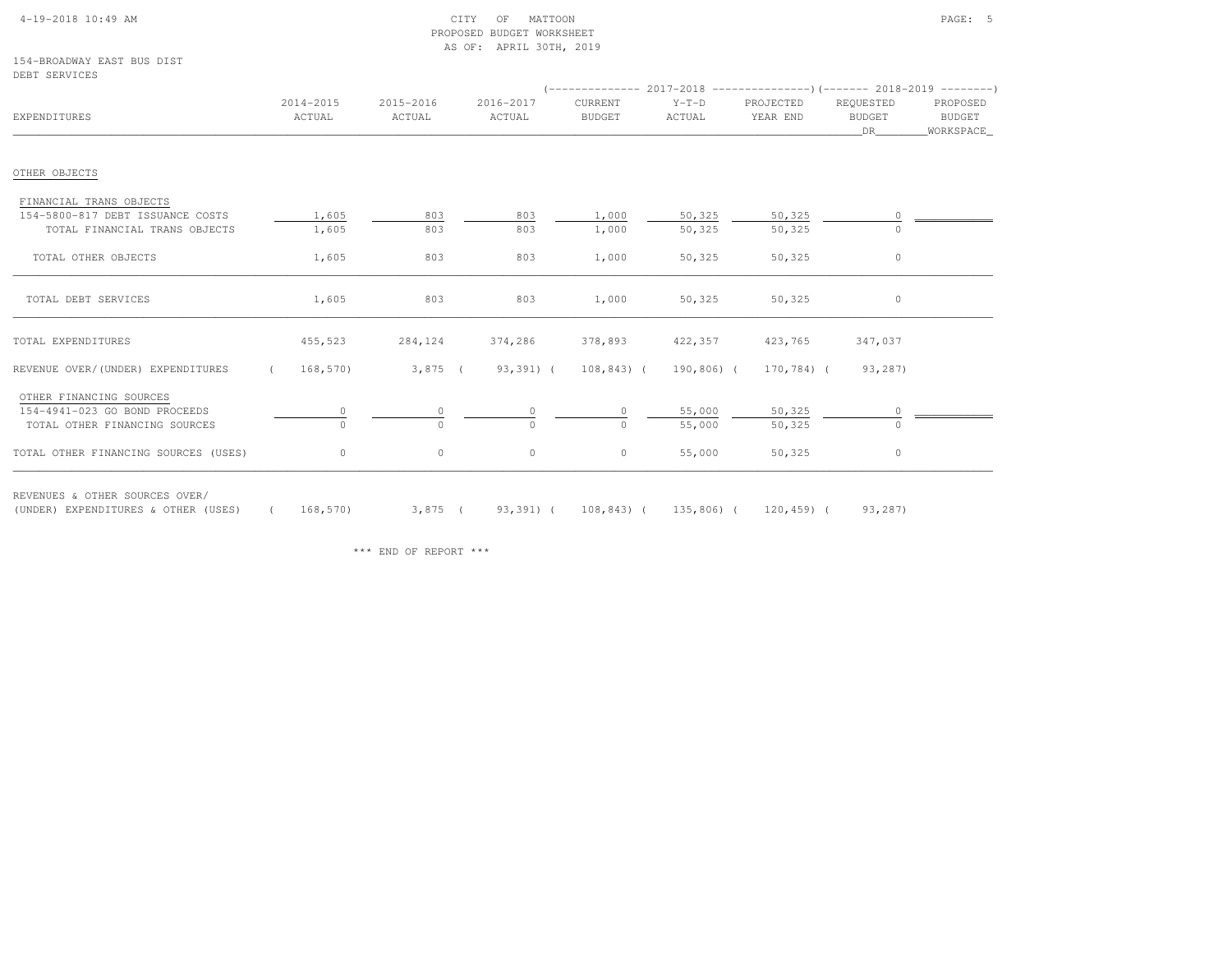# 4-19-2018 10:49 AM CITY OF MATTOON PAGE: 1 PROPOSED BUDGET WORKSHEETAS OF: APRIL 30TH, 2019

# 155-I-57 EAST BUSINESS DIST

|                                 |                     |                     |                     | (-------------- 2017-2018 -----------------) (------- 2018-2019 ---------) |                   |                       |                            |                    |
|---------------------------------|---------------------|---------------------|---------------------|----------------------------------------------------------------------------|-------------------|-----------------------|----------------------------|--------------------|
| REVENUES                        | 2014-2015<br>ACTUAL | 2015-2016<br>ACTUAL | 2016-2017<br>ACTUAL | CURRENT<br><b>BUDGET</b>                                                   | $Y-T-D$<br>ACTUAL | PROJECTED<br>YEAR END | REQUESTED<br><b>BUDGET</b> | PROPOSED<br>BUDGET |
|                                 |                     |                     |                     |                                                                            |                   |                       | DR                         | WORKSPACE_         |
| TAXES                           |                     |                     |                     |                                                                            |                   |                       |                            |                    |
| OTHER TAX RECEIPTS              |                     |                     |                     |                                                                            |                   |                       |                            |                    |
| 155-4193-023 SALES TAX RECEIPTS | 2,132               | 2,448               | 3,527               | 4,000                                                                      | 2,509             | 3,004                 | 3,000                      |                    |
| TOTAL OTHER TAX RECEIPTS        | 2,132               | 2,448               | 3,527               | 4,000                                                                      | 2,509             | 3,004                 | 3,000                      |                    |
| TOTAL TAXES                     | 2,132               | 2,448               | 3,527               | 4,000                                                                      | 2,509             | 3,004                 | 3,000                      |                    |
| INVESTMENT EARNINGS             |                     |                     |                     |                                                                            |                   |                       |                            |                    |
| INTEREST EARNINGS               |                     |                     |                     |                                                                            |                   |                       |                            |                    |
| CONTRIB & OTHER MISC REV        |                     |                     |                     |                                                                            |                   |                       |                            |                    |
| CONTRIBUTIONS & MISC REV        |                     |                     |                     |                                                                            |                   |                       |                            |                    |
|                                 |                     |                     |                     |                                                                            |                   |                       |                            |                    |

| TOTAL REVENUES | $\sim$ $\sim$ $\sim$<br>4.134 | 2,448 | 527 | 4,000 | 2.509 | ,,004 | 3,000 |
|----------------|-------------------------------|-------|-----|-------|-------|-------|-------|
|----------------|-------------------------------|-------|-----|-------|-------|-------|-------|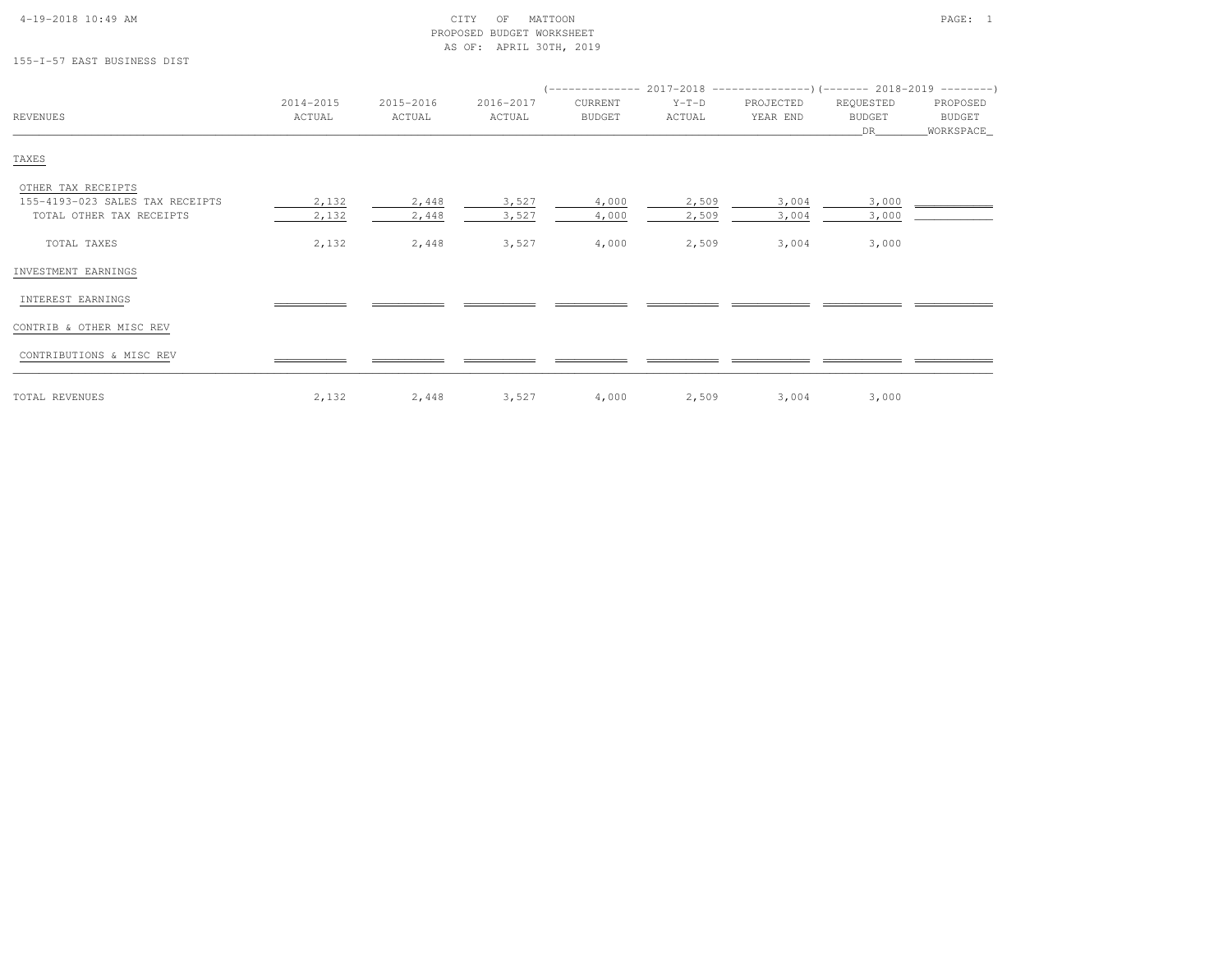| $4-19-2018$ 10:49 AM |  |  |
|----------------------|--|--|

# $\text{CITY}$  of MATTOON  $\text{PAGE:}$  2 PROPOSED BUDGET WORKSHEETAS OF: APRIL 30TH, 2019

155-I-57 EAST BUSINESS DISTI-57 EAST BUSINESS DIST

| -I-57 EAST BUSINESS DIST          |                     |                     |                     |                   |                   |                                                                                                    |                           |                                   |
|-----------------------------------|---------------------|---------------------|---------------------|-------------------|-------------------|----------------------------------------------------------------------------------------------------|---------------------------|-----------------------------------|
| EXPENDITURES                      | 2014-2015<br>ACTUAL | 2015-2016<br>ACTUAL | 2016-2017<br>ACTUAL | CURRENT<br>BUDGET | $Y-T-D$<br>ACTUAL | (-------------- 2017-2018 ----------------) (------- 2018-2019 ---------)<br>PROJECTED<br>YEAR END | REQUESTED<br>BUDGET<br>DR | PROPOSED<br>BUDGET<br>_WORKSPACE_ |
| OTHER PURCHASED SERVICES          |                     |                     |                     |                   |                   |                                                                                                    |                           |                                   |
| PROFESSIONAL SERVICES             |                     |                     |                     |                   |                   |                                                                                                    |                           |                                   |
| REVENUE OVER/(UNDER) EXPENDITURES | 2,132               | 2,448               | 3,527               | 4,000             | 2,509             | 3,004                                                                                              | 3,000                     |                                   |

\*\*\* END OF REPORT \*\*\*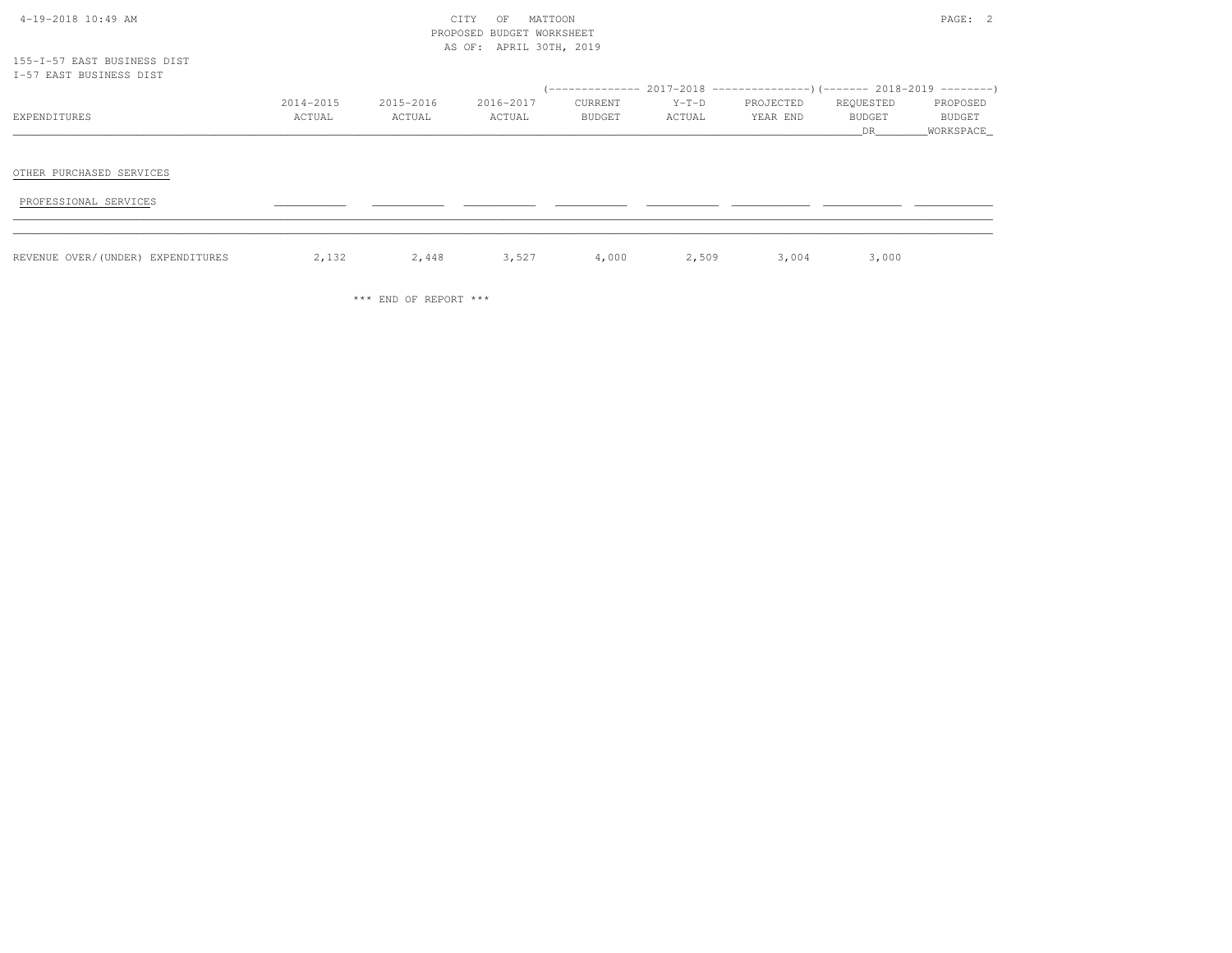# 4-19-2018 10:49 AM CITY OF MATTOON PAGE: 1 PROPOSED BUDGET WORKSHEETAS OF: APRIL 30TH, 2019

# 171-MATTOON PUBLIC LIBRARY

|                                         |                     |                     |                     |                          | $(----------2017-2018$ ---------------) (------- 2018-2019 -------) |                       |                                      |                                          |  |
|-----------------------------------------|---------------------|---------------------|---------------------|--------------------------|---------------------------------------------------------------------|-----------------------|--------------------------------------|------------------------------------------|--|
| <b>REVENUES</b>                         | 2014-2015<br>ACTUAL | 2015-2016<br>ACTUAL | 2016-2017<br>ACTUAL | CURRENT<br><b>BUDGET</b> | $Y-T-D$<br>ACTUAL                                                   | PROJECTED<br>YEAR END | REQUESTED<br><b>BUDGET</b><br>$\_DR$ | PROPOSED<br><b>BUDGET</b><br>_WORKSPACE_ |  |
| TAXES                                   |                     |                     |                     |                          |                                                                     |                       |                                      |                                          |  |
| LIMITED RATE PROP TAXES                 |                     |                     |                     |                          |                                                                     |                       |                                      |                                          |  |
| 171-4118-010 PROPERTY TAXES             | $\circ$             | 0                   | $\circ$             | 470,000                  | 0                                                                   | $\circ$               | 457,772                              |                                          |  |
| TOTAL LIMITED RATE PROP TAXES           | $\circ$             | $\Omega$            | $\circ$             | 470,000                  | $\Omega$                                                            | $\Omega$              | 457,772                              |                                          |  |
| TOTAL TAXES                             | $\circ$             | $\circ$             | $\circ$             | 470,000                  | $\circ$                                                             | $\circ$               | 457,772                              |                                          |  |
| INTERGOVERNMENTAL REV                   |                     |                     |                     |                          |                                                                     |                       |                                      |                                          |  |
| STATE GOVT GRANTS                       |                     |                     |                     |                          |                                                                     |                       |                                      |                                          |  |
| 171-4322-022 STATE OPERATING (PER CAPIT | $\circ$             | 0                   |                     |                          |                                                                     |                       | 14,300                               |                                          |  |
| TOTAL STATE GOVT GRANTS                 | $\circ$             |                     | $\Omega$            | $\circ$                  |                                                                     | $\Omega$              | 14,300                               |                                          |  |
| TOTAL INTERGOVERNMENTAL REV             | $\circ$             | $\mathbf{0}$        | $\circ$             | $\circ$                  | $\circ$                                                             | $\circ$               | 14,300                               |                                          |  |
| CHARGES FOR SERVICES                    |                     |                     |                     |                          |                                                                     |                       |                                      |                                          |  |
| GENERAL GOVT CHARGES                    |                     |                     |                     |                          |                                                                     |                       |                                      |                                          |  |
| FINES & FORFEITURES                     |                     |                     |                     |                          |                                                                     |                       |                                      |                                          |  |
| OTHER FINES                             |                     |                     |                     |                          |                                                                     |                       |                                      |                                          |  |
| 171-4520-010 FINES & FORFEITS           | 0                   |                     | $\circ$             | 25,000                   |                                                                     | $\circ$               | 4,800                                |                                          |  |
| TOTAL OTHER FINES                       | $\circ$             |                     | $\Omega$            | 25,000                   | $\Omega$                                                            | $\Omega$              | 4,800                                |                                          |  |
| TOTAL FINES & FORFEITURES               | $\circ$             | $\mathbb O$         | $\circ$             | 25,000                   | $\circ$                                                             | $\circ$               | 4,800                                |                                          |  |
| INVESTMENT EARNINGS                     |                     |                     |                     |                          |                                                                     |                       |                                      |                                          |  |
| INTEREST EARNINGS                       |                     |                     |                     |                          |                                                                     |                       |                                      |                                          |  |
| CONTRIB & OTHER MISC REV                |                     |                     |                     |                          |                                                                     |                       |                                      |                                          |  |
| CONTRIBUTIONS & MISC REV                |                     |                     |                     |                          |                                                                     |                       |                                      |                                          |  |
| 171-4805-010 CONTRIBUTIONS & OTHER MISC | $\circ$             | 0                   | $\circ$             | 19,025                   |                                                                     | $\circ$               | 27,124                               |                                          |  |
| TOTAL CONTRIBUTIONS & MISC REV          | $\circ$             |                     | $\circ$             | 19,025                   |                                                                     | $\Omega$              | 27,124                               |                                          |  |
| TOTAL CONTRIB & OTHER MISC REV          | $\circ$             | $\mathbb O$         | $\circ$             | 19,025                   | $\circ$                                                             | $\circ$               | 27,124                               |                                          |  |
| TOTAL REVENUES                          | $\circ$             | $\mathbb O$         | $\circ$             | 514,025                  | $\circ$                                                             | $\circ$               | 503,996                              |                                          |  |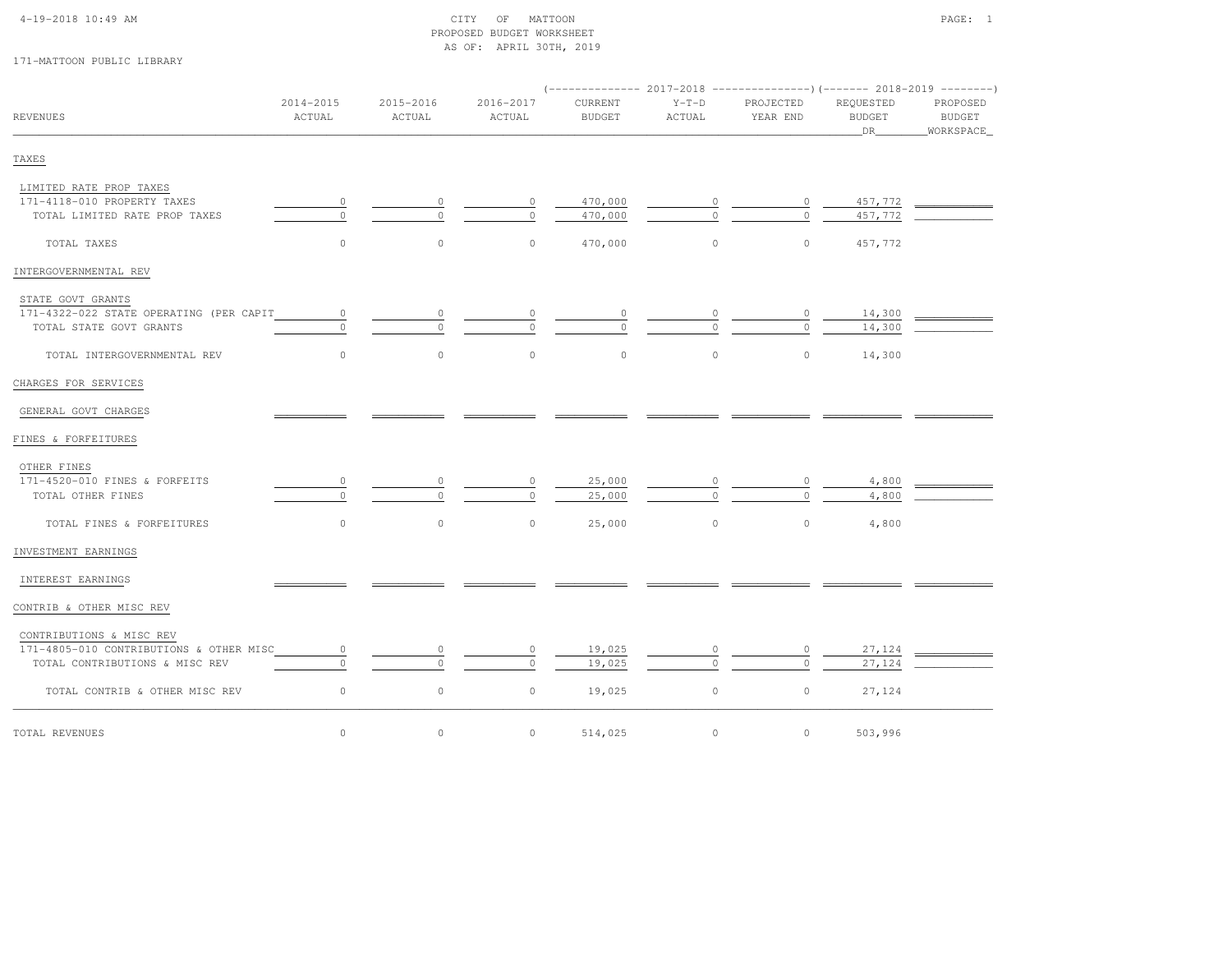# 4-19-2018 10:49 AM CITY OF MATTOON PAGE: 2 PROPOSED BUDGET WORKSHEETAS OF: APRIL 30TH, 2019

### 171-MATTOON PUBLIC LIBRARYMATTOON PUBLIC LIBRARY

|                                         |                     |                     |                     | $---------2017-2018$     |                   |                       |                                  |                                         |
|-----------------------------------------|---------------------|---------------------|---------------------|--------------------------|-------------------|-----------------------|----------------------------------|-----------------------------------------|
| EXPENDITURES                            | 2014-2015<br>ACTUAL | 2015-2016<br>ACTUAL | 2016-2017<br>ACTUAL | CURRENT<br><b>BUDGET</b> | $Y-T-D$<br>ACTUAL | PROJECTED<br>YEAR END | REQUESTED<br><b>BUDGET</b><br>DR | PROPOSED<br><b>BUDGET</b><br>WORKSPACE_ |
| PERSONNEL SERVICES                      |                     |                     |                     |                          |                   |                       |                                  |                                         |
|                                         |                     |                     |                     |                          |                   |                       |                                  |                                         |
| SALARIES & WAGES                        |                     |                     |                     |                          |                   |                       |                                  |                                         |
| 171-5507-111 SALARIES OF REGULAR EMPLOY | $\circ$             | $\circ$             | $\circ$             | 240,000                  | $\circ$           | $\circ$               | 133,800                          |                                         |
| 171-5507-112 SALARIES OF TEMP EMPLOYEES | $\circ$             | $\mathbb O$         | $\mathsf{O}\xspace$ | $\circ$                  | 0                 | $\circ$               | 73,500                           |                                         |
| TOTAL SALARIES & WAGES                  | $\Omega$            | $\Omega$            | $\Omega$            | 240,000                  |                   | $\Omega$              | 207,300                          |                                         |
| TOTAL PERSONNEL SERVICES                | $\Omega$            | $\circ$             | $\circ$             | 240,000                  | $\circ$           | $\circ$               | 207,300                          |                                         |
| EMPLOYEE BENEFITS                       |                     |                     |                     |                          |                   |                       |                                  |                                         |
| GROUP INSURANCE                         |                     |                     |                     |                          |                   |                       |                                  |                                         |
| 171-5507-211 GROUP HEALTH INSURANCE     | $\circ$             | $\circ$             | $\circ$             | 60,000                   | $\circ$           | $\circ$               | 63,000                           |                                         |
| 171-5507-212 GROUP LIFE INSURANCE       | $\circ$             | $\Omega$            | $\circ$             | 1,000                    |                   | $\circ$               | 715                              |                                         |
| TOTAL GROUP INSURANCE                   | $\Omega$            | $\Omega$            | $\Omega$            | 61,000                   | $\Omega$          | $\circ$               | 63,715                           |                                         |
| SOCIAL SECURITY CONTRIB                 |                     |                     |                     |                          |                   |                       |                                  |                                         |
| 171-5507-221 FICA                       | $\circ$             | $\circ$             | $\circ$             | 13,000                   | $\circ$           | $\circ$               | 12,000                           |                                         |
| 171-5507-222 MEDICARE                   | $\circ$             | $\circ$             | $\circ$             | $\circ$                  |                   | $\circ$               | 2,500                            |                                         |
| TOTAL SOCIAL SECURITY CONTRIB           |                     |                     |                     | 13,000                   |                   |                       | 14,500                           |                                         |
| RETIREMENT CONTRIBTUIONS                |                     |                     |                     |                          |                   |                       |                                  |                                         |
| 171-5507-231 IMRF CONTRIBUTIONS         | 0                   | 0                   | 0                   | 20,000                   |                   | $\circ$               | 17,900                           |                                         |
| TOTAL RETIREMENT CONTRIBTUIONS          | $\Omega$            | $\cap$              | $\Omega$            | 20,000                   |                   | $\Omega$              | 17,900                           |                                         |
| UNEMPLOYMNT COMPENSATION                |                     |                     |                     |                          |                   |                       |                                  |                                         |
| 171-5507-240 UNEMPLOYMENT CONTRIBUTIONS | $\circ$             | $\overline{0}$      | 0                   | 1,000                    |                   | 0                     | 2,800                            |                                         |
| TOTAL UNEMPLOYMNT COMPENSATION          |                     |                     |                     | 1,000                    |                   |                       | 2,800                            |                                         |
| WORKER'S COMPENSATION                   |                     |                     |                     |                          |                   |                       |                                  |                                         |
| 171-5507-250 WORKER'S COMPENSATION      | $\circ$             | $\circ$             | 0                   | 1,000                    |                   | $\circ$               | 350                              |                                         |
| TOTAL WORKER'S COMPENSATION             | $\Omega$            | $\Omega$            | $\Omega$            | 1,000                    |                   | $\Omega$              | 350                              |                                         |
| TOTAL EMPLOYEE BENEFITS                 | $\circ$             | $\mathbb O$         | 0                   | 96,000                   | $\circ$           | $\circ$               | 99,265                           |                                         |
| SUPPLIES                                |                     |                     |                     |                          |                   |                       |                                  |                                         |
| GENERAL SUPPLIES                        |                     |                     |                     |                          |                   |                       |                                  |                                         |
| 171-5507-311 OFFICE SUPPLIES            | $\circ$             | $\circ$             | $\circ$             | 5,600                    | $\circ$           | $\circ$               | 12,800                           |                                         |
| 171-5507-312 CLEANING SUPPLIES          | 0                   | $\mathbb O$         | $\mathbb O$         | 2,600                    |                   | 0                     | 17,400                           |                                         |
| TOTAL GENERAL SUPPLIES                  |                     |                     |                     | 8,200                    |                   |                       | 30,200                           |                                         |
| ENERGY                                  |                     |                     |                     |                          |                   |                       |                                  |                                         |
| 171-5507-321 NATURAL GAS & ELECTRICITY  | $\circ$             | 0                   | 0                   | 29,000                   | $\circ$           | $\circ$               | 31,000                           |                                         |
| TOTAL ENERGY                            | $\Omega$            | $\Omega$            | $\Omega$            | 29,000                   | $\Omega$          | $\Omega$              | 31,000                           |                                         |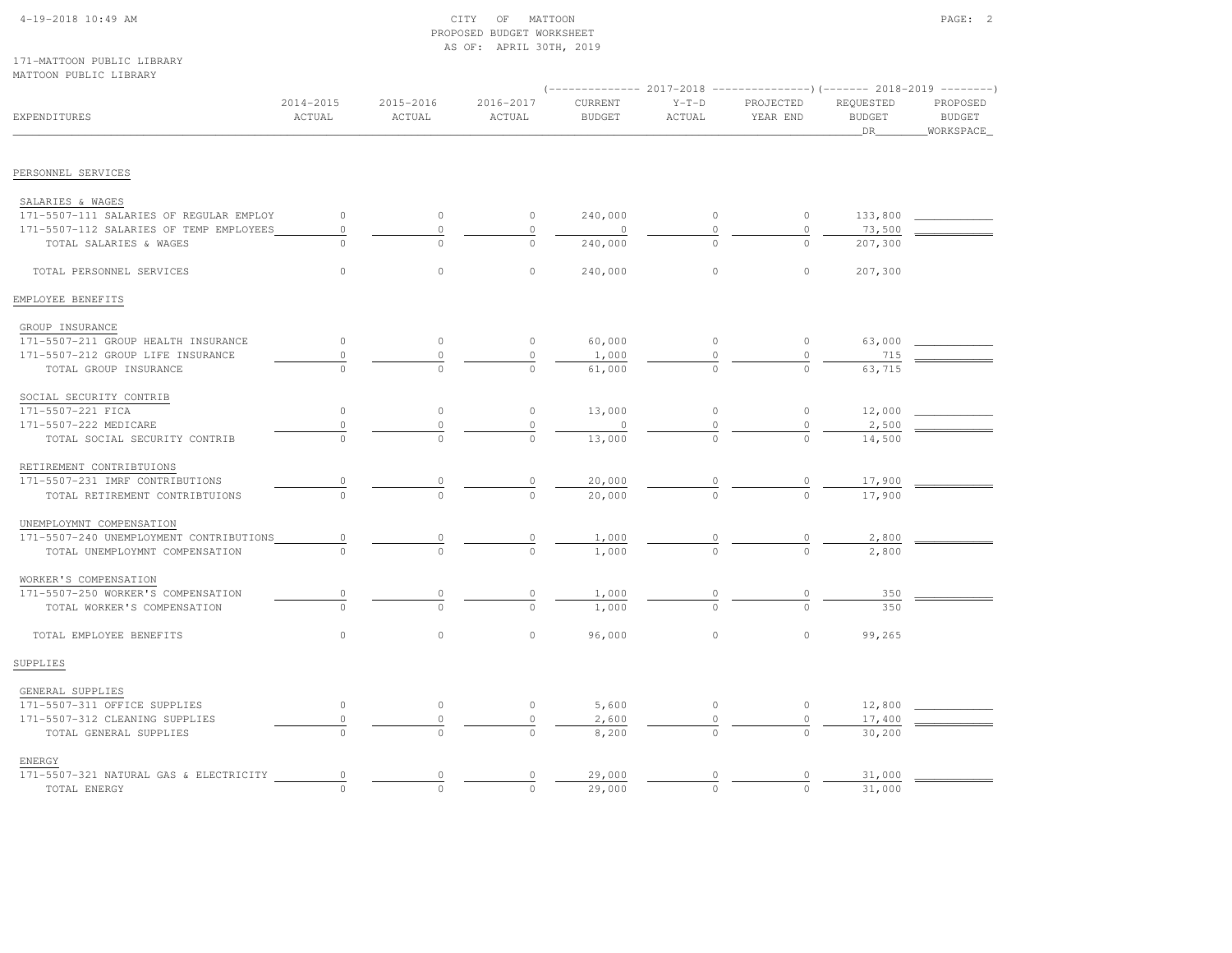## 4-19-2018 10:49 AM CITY OF MATTOON PAGE: 3 PROPOSED BUDGET WORKSHEETAS OF: APRIL 30TH, 2019

### 171-MATTOON PUBLIC LIBRARYMATTOON PUBLIC LIBRARY

|                                         |                     |                     |                     | (-------------- 2017-2018 ----------------)(------- 2018-2019 --------) |                   |                       |                                  |                                        |
|-----------------------------------------|---------------------|---------------------|---------------------|-------------------------------------------------------------------------|-------------------|-----------------------|----------------------------------|----------------------------------------|
| EXPENDITURES                            | 2014-2015<br>ACTUAL | 2015-2016<br>ACTUAL | 2016-2017<br>ACTUAL | CURRENT<br><b>BUDGET</b>                                                | $Y-T-D$<br>ACTUAL | PROJECTED<br>YEAR END | REQUESTED<br><b>BUDGET</b><br>DR | PROPOSED<br><b>BUDGET</b><br>WORKSPACE |
| BOOKS & PERIODICALS                     |                     |                     |                     |                                                                         |                   |                       |                                  |                                        |
| 171-5507-340 BOOKS                      | $\circ$             | 0                   | 0                   | 40,950                                                                  | $\circ$           | $\circ$               | 37,000                           |                                        |
| TOTAL BOOKS & PERIODICALS               | $\Omega$            | $\Omega$            | $\Omega$            | 40,950                                                                  |                   | $\Omega$              | 37,000                           |                                        |
| TOTAL SUPPLIES                          | $\circ$             | $\mathbf{0}$        | $\circ$             | 78,150                                                                  | $\circ$           | $\circ$               | 98,200                           |                                        |
| PURCHASED PROP MAINT SRV                |                     |                     |                     |                                                                         |                   |                       |                                  |                                        |
| UTILITY SERVICES                        |                     |                     |                     |                                                                         |                   |                       |                                  |                                        |
| 171-5507-410 WATER & SEWER              |                     |                     |                     | 2,500                                                                   |                   |                       | 3,000                            |                                        |
| TOTAL UTILITY SERVICES                  | $\Omega$            | $\Omega$            | $\Omega$            | 2,500                                                                   | $\Omega$          | $\Omega$              | 3,000                            |                                        |
| CLEANING SERVICES                       |                     |                     |                     |                                                                         |                   |                       |                                  |                                        |
| 171-5507-424 LAWN CARE                  | $\circ$             | 0                   | $\circ$             | 4,250                                                                   | $\mathbb O$       | 0                     | 2,400                            |                                        |
| TOTAL CLEANING SERVICES                 | $\circ$             | $\Omega$            | $\Omega$            | 4,250                                                                   | $\Omega$          | $\Omega$              | 2,400                            |                                        |
| REPAIR & MAINT SERVICES                 |                     |                     |                     |                                                                         |                   |                       |                                  |                                        |
| 171-5507-432 REPAIR OF STRUCTURES       | $\circ$             | $\circ$             | $\circ$             | 31,000                                                                  | $\circ$           | $\circ$               | 14,000                           |                                        |
| 171-5507-435 ELEVATOR SERVICE AGREEMENT | $\Omega$            | $\Omega$            | $\circ$             | $\circ$                                                                 | $\circ$           | $\circ$               | 2,800                            |                                        |
| 171-5507-436 PEST CONTROL SERVICES      | $\circ$             | $\Omega$            | $\circ$             | $\circ$                                                                 | $\circ$           | $\circ$               | 1,600                            |                                        |
| 171-5507-437 SECURITY MONITORING SERVIC | $\mathbf{0}$        | $\mathbf 0$         | $\circ$             | 850                                                                     | $\Omega$          | $\circ$               | 1,700                            |                                        |
| TOTAL REPAIR & MAINT SERVICES           |                     | $\Omega$            | $\Omega$            | 31,850                                                                  | $\circ$           | $\Omega$              | 20,100                           |                                        |
| <b>RENTALS</b>                          |                     |                     |                     |                                                                         |                   |                       |                                  |                                        |
| TOTAL PURCHASED PROP MAINT SRV          | $\circ$             | $\mathbb O$         | $\circ$             | 38,600                                                                  | $\circ$           | $\circ$               | 25,500                           |                                        |
| OTHER PURCHASED SERVICES                |                     |                     |                     |                                                                         |                   |                       |                                  |                                        |
| PROFESSIONAL SERVICES                   |                     |                     |                     |                                                                         |                   |                       |                                  |                                        |
| 171-5507-513 AUDITING                   | $\circ$             | $\circ$             | $\circ$             | 1,250                                                                   | $\circ$           | $\circ$               | 1,250                            |                                        |
| 171-5507-516 TECHNOLOGY SUPPORT SERVICE | $\mathbb O$         | $\mathbb O$         | $\overline{0}$      | 18,500                                                                  | 0                 | $\mathbb O$           | 4,600                            |                                        |
| TOTAL PROFESSIONAL SERVICES             |                     |                     | $\circ$             | 19,750                                                                  |                   |                       | 5,850                            |                                        |
| INSURANCE                               |                     |                     |                     |                                                                         |                   |                       |                                  |                                        |
| 171-5507-521 PUBLIC OFFICIAL BONDS      | $\circ$             | $\circ$             | $\circ$             | 1,500                                                                   | $\circ$           | $\circ$               | $\circ$                          |                                        |
| 171-5507-523 PROPERTY & CASUALTY INSURA | $\circ$             | $\mathbb O$         | $\mathbb O$         | 11,000                                                                  | $\mathbb O$       | $\mathbb O$           | 11,000                           |                                        |
| TOTAL INSURANCE                         |                     | $\Omega$            | $\Omega$            | 12,500                                                                  |                   | $\Omega$              | 11,000                           |                                        |
| COMMUNICATION                           |                     |                     |                     |                                                                         |                   |                       |                                  |                                        |
| 171-5507-531 POSTAGE                    | $\circ$             | $\circ$             | $\circ$             | 500                                                                     | $\circ$           | $\circ$               | 2,000                            |                                        |
| 171-5507-532 TELEPHONE                  | $\mathbb O$         | $\circ$             | $\circ$             | 14,500                                                                  | $\circ$           | $\mathbb O$           | 14,000                           |                                        |
| TOTAL COMMUNICATION                     | $\Omega$            | $\Omega$            | $\circ$             | 15,000                                                                  | $\circ$           | $\Omega$              | 16,000                           |                                        |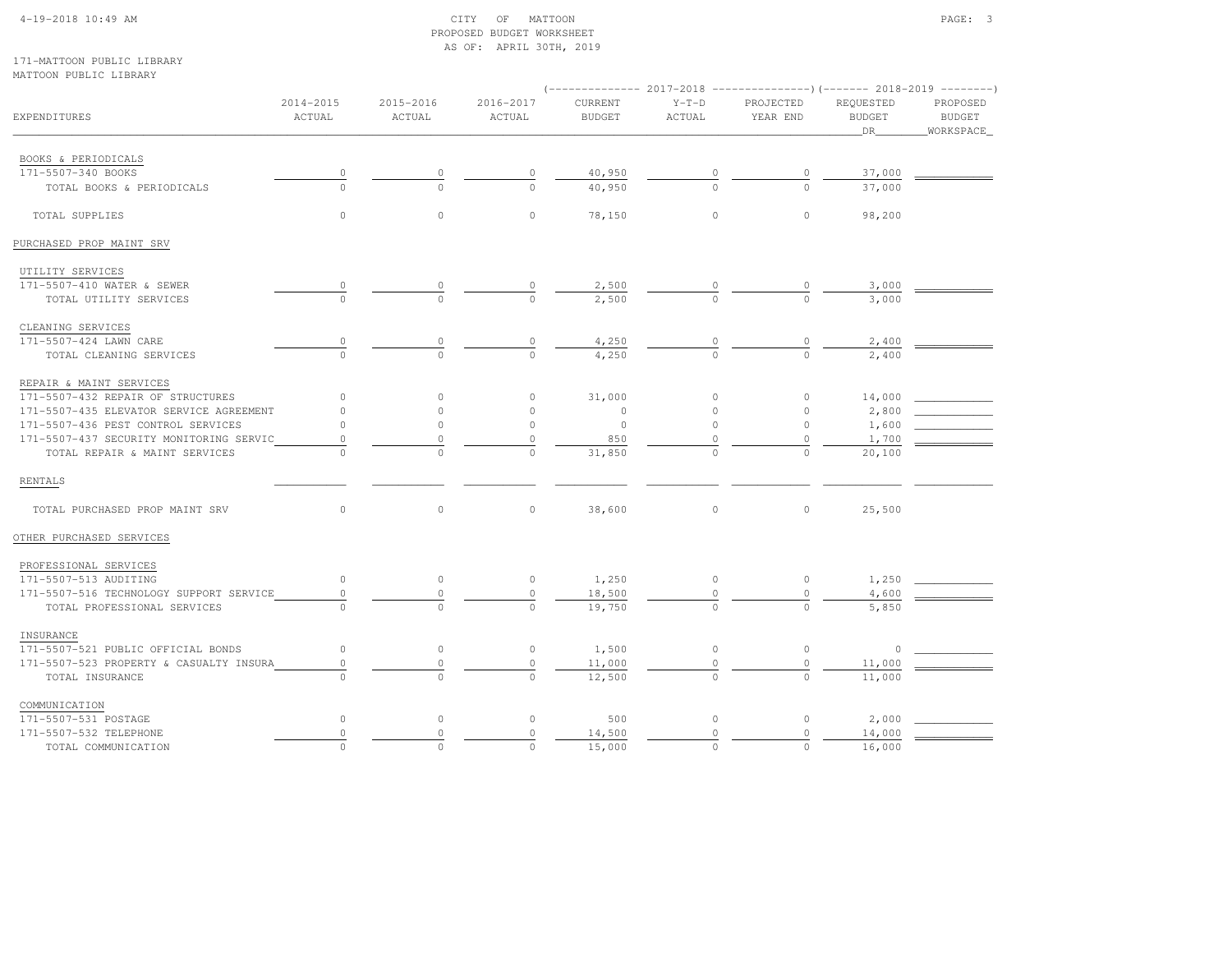# 4-19-2018 10:49 AM CITY OF MATTOON PAGE: 4 PROPOSED BUDGET WORKSHEETAS OF: APRIL 30TH, 2019

171-MATTOON PUBLIC LIBRARYMATTOON PUBLIC LIBRARY

|                                         |                     |                     |                      | $(----------2017-2018$ ---------------) (------- 2018-2019 -------) |                   |                       |                            |                    |
|-----------------------------------------|---------------------|---------------------|----------------------|---------------------------------------------------------------------|-------------------|-----------------------|----------------------------|--------------------|
| EXPENDITURES                            | 2014-2015<br>ACTUAL | 2015-2016<br>ACTUAL | 2016-2017<br>ACTUAL  | CURRENT<br><b>BUDGET</b>                                            | $Y-T-D$<br>ACTUAL | PROJECTED<br>YEAR END | REQUESTED<br><b>BUDGET</b> | PROPOSED<br>BUDGET |
|                                         |                     |                     |                      |                                                                     |                   |                       | DR                         | WORKSPACE          |
| EMPLOYEE BUSINESS EXP                   |                     |                     |                      |                                                                     |                   |                       |                            |                    |
| 171-5507-562 TRAVEL & TRAINING          | $\overline{0}$      |                     | $\frac{0}{\sqrt{2}}$ | 100                                                                 |                   |                       | 1,000                      |                    |
| TOTAL EMPLOYEE BUSINESS EXP             |                     |                     |                      | 100                                                                 | $\frac{0}{0}$     | $\frac{0}{0}$         | 1,000                      |                    |
| OTHER PURCHASED SERVICES                |                     |                     |                      |                                                                     |                   |                       |                            |                    |
| 171-5507-571 DUES & MEMBERSHIPS         | $\circ$             | $\circ$             | $\circ$              | $\circ$                                                             | $\circ$           | $\circ$               | 12,000                     |                    |
| 171-5507-572 COMMUNITY PROMOTIONS       | $\circ$             | $\circ$             | $\circ$              | 200                                                                 | $\circ$           | $\circ$               | 10,000                     |                    |
| 171-5507-579 MISCELLANEOUS PURCHASED SE | $\circ$             | $\circ$             | $\circ$              | 22,455                                                              | $\mathbb O$       | $\circ$               | 679                        |                    |
| TOTAL OTHER PURCHASED SERVICES          | $\Omega$            | $\cap$              | $\Omega$             | 22,655                                                              | $\Omega$          | $\Omega$              | 22,679                     |                    |
| TOTAL OTHER PURCHASED SERVICES          | $\circ$             | $\circ$             | $\circ$              | 70,005                                                              | $\circ$           | $\circ$               | 56,529                     |                    |
| PROPERTY                                |                     |                     |                      |                                                                     |                   |                       |                            |                    |
| LAND                                    |                     |                     |                      |                                                                     |                   |                       |                            |                    |
| BUILDINGS                               |                     |                     |                      |                                                                     |                   |                       |                            |                    |
| 171-5507-720 BUILDINGS                  | $\circ$             | $\frac{0}{0}$       | $\frac{0}{0}$        |                                                                     | $\frac{0}{0}$     |                       |                            |                    |
| TOTAL BUILDINGS                         |                     |                     |                      | $\frac{14,620}{14,620}$                                             |                   |                       |                            |                    |
| IMPROVEMENTS-NOT BLDGS                  |                     |                     |                      |                                                                     |                   |                       |                            |                    |
| 171-5507-730 IMPROVEMENTS OTHER THAN BU | $\circ$             |                     |                      |                                                                     |                   |                       | 3,000                      |                    |
| TOTAL IMPROVEMENTS-NOT BLDGS            |                     | $\frac{0}{0}$       | $\frac{0}{0}$        | $\frac{0}{0}$                                                       | $\frac{0}{0}$     | $\frac{0}{0}$         | 3,000                      |                    |
| MACHINERY & EQUIPMENT                   |                     |                     |                      |                                                                     |                   |                       |                            |                    |
| 171-5507-740 MACHINERY & EQUIPMENT      | $\circ$             | $\overline{0}$      | $\frac{0}{\sqrt{2}}$ | 6,000                                                               | $\overline{0}$    | $\frac{0}{\sqrt{2}}$  | 5,000                      |                    |
| TOTAL MACHINERY & EQUIPMENT             |                     |                     | $\Omega$             | 6,000                                                               |                   |                       | 5,000                      |                    |
| TOTAL PROPERTY                          | $\circ$             | $\circ$             | $\circ$              | 20,620                                                              | $\circ$           | $\circ$               | 8,000                      |                    |
| OTHER OBJECTS                           |                     |                     |                      |                                                                     |                   |                       |                            |                    |
| FINANCIAL TRANS OBJECTS                 |                     |                     |                      |                                                                     |                   |                       |                            |                    |
| 171-5507-825 PER CAPITA GRANT EXPENDITU | $\circ$             |                     |                      |                                                                     |                   |                       | 14,300                     |                    |
| TOTAL FINANCIAL TRANS OBJECTS           | $\Omega$            |                     | $\Omega$             | $\Omega$                                                            | $\frac{0}{0}$     | $\frac{0}{0}$         | 14,300                     |                    |
| COMPUTER INFO SYS OBJECT                |                     |                     |                      |                                                                     |                   |                       |                            |                    |
| 171-5507-841 WIDE AREA NETWORK SOFTWARE | $\circ$             | 0                   | $\overline{0}$       | $\overline{0}$                                                      |                   | $\overline{0}$        | 5,400                      |                    |
| TOTAL COMPUTER INFO SYS OBJECT          |                     |                     | $\Omega$             | $\Omega$                                                            | $\frac{0}{0}$     |                       | 5,400                      |                    |
| COMPUTER INFO SYS OBJECT                |                     |                     |                      |                                                                     |                   |                       |                            |                    |
| 171-5507-863 COMPUTERS                  | $\circ$             | 0                   | 0                    | 0                                                                   | $\circ$           | $\circ$               | 18,000                     |                    |
| TOTAL COMPUTER INFO SYS OBJECT          | $\Omega$            | $\cap$              |                      | $\cap$                                                              | $\cap$            | $\Omega$              | 18,000                     |                    |
| TOTAL OTHER OBJECTS                     | $\circ$             | $\circ$             | $\circ$              | $\circ$                                                             | $\circ$           | $\circ$               | 37,700                     |                    |
| TOTAL MATTOON PUBLIC LIBRARY            | $\circ$             | 0                   | 0                    | 543,375                                                             | $\circ$           | $\circ$               | 532,494                    |                    |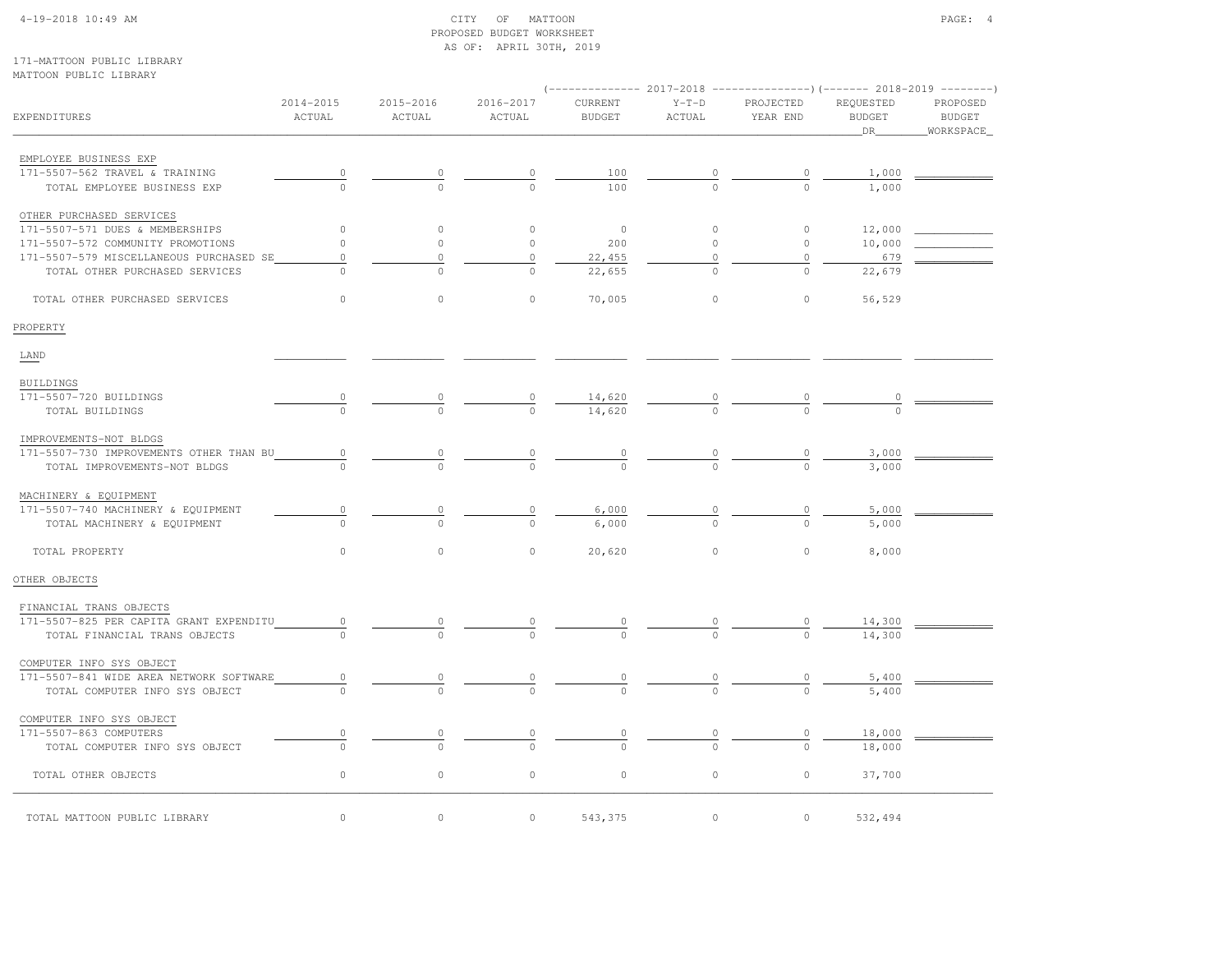|  | $4-19-2018$ 10:49 AM |  |
|--|----------------------|--|

# $\begin{array}{ccc} \text{CITY} & \text{OF} & \text{MATION} \end{array}$  PROPOSED BUDGET WORKSHEETAS OF: APRIL 30TH, 2019

#### 171-MATTOON PUBLIC LIBRARYDEBT SERVICE

| EXPENDITURES                                                                                        | 2014-2015<br>ACTUAL  | 2015-2016<br>ACTUAL | 2016-2017<br>ACTUAL | CURRENT<br>BUDGET | $Y-T-D$<br>ACTUAL | (-------------- 2017-2018 ----------------)(------- 2018-2019 ---------)<br>PROJECTED<br>YEAR END | REQUESTED<br>BUDGET<br>DR. | PROPOSED<br><b>BUDGET</b><br>_WORKSPACE_ |
|-----------------------------------------------------------------------------------------------------|----------------------|---------------------|---------------------|-------------------|-------------------|---------------------------------------------------------------------------------------------------|----------------------------|------------------------------------------|
| OTHER OBJECTS                                                                                       |                      |                     |                     |                   |                   |                                                                                                   |                            |                                          |
| FINANCIAL TRANS OBJECTS<br>171-5717-817 TRANS TO GENERAL FD PENSIO<br>TOTAL FINANCIAL TRANS OBJECTS | $\sim$ 0<br>$\Omega$ | $\Omega$            |                     | 5,000<br>5,000    | $\Omega$          |                                                                                                   | 4,020<br>4,020             |                                          |
| TOTAL OTHER OBJECTS                                                                                 | $\circ$              | $\circ$             | 0                   | 5,000             | $\circ$           | $\circ$                                                                                           | 4,020                      |                                          |
| TOTAL DEBT SERVICE                                                                                  | $\circ$              |                     |                     | 5,000             | $\circ$           | $\circ$                                                                                           | 4,020                      |                                          |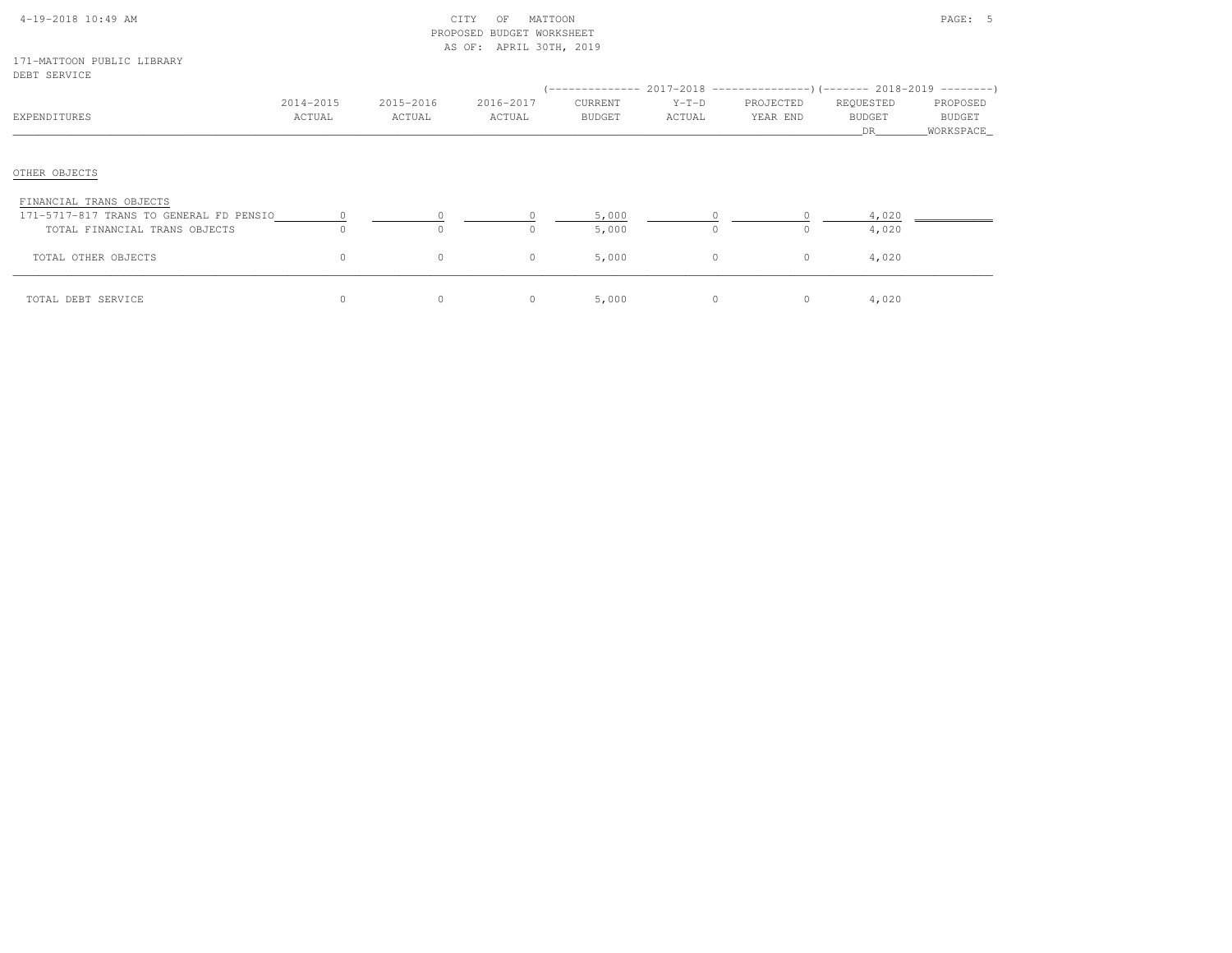|                            |           |           | AS OF: APRIL 30TH, 2019 |         |         |                                                                              |           |           |
|----------------------------|-----------|-----------|-------------------------|---------|---------|------------------------------------------------------------------------------|-----------|-----------|
| 171-MATTOON PUBLIC LIBRARY |           |           |                         |         |         |                                                                              |           |           |
| DEBT SERVICE               |           |           |                         |         |         | $(-$ -------------- 2017-2018 -----------------)(------- 2018-2019 --------) |           |           |
|                            | 2014-2015 | 2015-2016 | 2016-2017               | CURRENT | $Y-T-D$ | PROJECTED                                                                    | REOUESTED | PROPOSED  |
| EXPENDITURES               | ACTUAL    | ACTUAL    | ACTUAL                  | BUDGET  | ACTUAL  | YEAR END                                                                     | BUDGET    | BUDGET    |
|                            |           |           |                         |         |         |                                                                              | <b>DR</b> | WORKSPACE |

OTHER OBJECTS

FINANCIAL TRANS OBJECTS \_\_\_\_\_\_\_\_\_\_\_ \_\_\_\_\_\_\_\_\_\_\_ \_\_\_\_\_\_\_\_\_\_\_ \_\_\_\_\_\_\_\_\_\_\_ \_\_\_\_\_\_\_\_\_\_\_ \_\_\_\_\_\_\_\_\_\_\_\_ \_\_\_\_\_\_\_\_\_\_\_\_ \_\_\_\_\_\_\_\_\_\_\_\_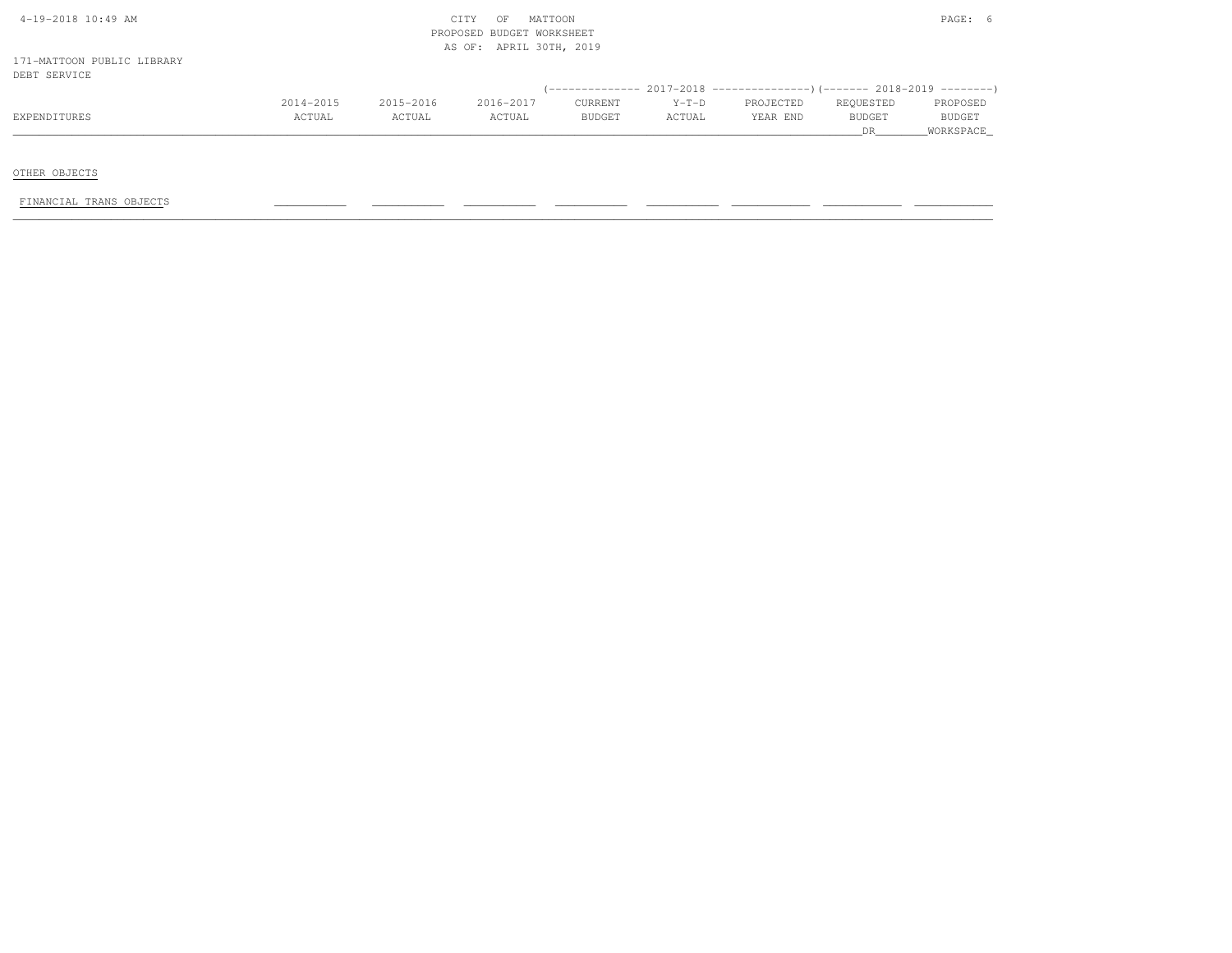# 4-19-2018 10:49 AM CITY OF MATTOON PAGE: 7 PROPOSED BUDGET WORKSHEETAS OF: APRIL 30TH, 2019

### 171-MATTOON PUBLIC LIBRARYINTEREST EXPENSE

| EXPENDITURES                            | 2014-2015<br>ACTUAL | 2015-2016<br>ACTUAL | 2016-2017<br>ACTUAL | CURRENT<br>BUDGET | Y-T-D PROJECTED<br>ACTUAL | YEAR END | REQUESTED<br>BUDGET<br>DR — | PROPOSED<br><b>BUDGET</b><br>WORKSPACE_ |
|-----------------------------------------|---------------------|---------------------|---------------------|-------------------|---------------------------|----------|-----------------------------|-----------------------------------------|
| OTHER OBJECTS                           |                     |                     |                     |                   |                           |          |                             |                                         |
| FINANCIAL TRANS OBJECTS                 |                     |                     |                     |                   |                           |          |                             |                                         |
| 171-5790-817 INTEREST EXPENSE           | $\circ$             |                     |                     |                   | $\circ$                   | $\circ$  | 1,600                       |                                         |
| TOTAL FINANCIAL TRANS OBJECTS           |                     | $\Omega$            |                     |                   | $\cap$                    | $\Omega$ | 1,600                       |                                         |
| TOTAL OTHER OBJECTS                     | $\circ$             | $\circ$             | $\circ$             | $\circ$           | $\circ$                   | $\circ$  | 1,600                       |                                         |
| TOTAL INTEREST EXPENSE                  | $\circ$             | $\circ$             | 0                   | $\circ$           | $\circ$                   | $\circ$  | 1,600                       |                                         |
| TOTAL EXPENDITURES                      | $\circ$             | $\circ$             | $\circ$             | 548,375           | $\circ$                   | $\circ$  | 538,114                     |                                         |
| REVENUE OVER/(UNDER) EXPENDITURES       | $\overline{0}$      | $\circ$             | $0 \left($          | 34,350)           | $\overline{0}$            | 0(       | 34, 118)                    |                                         |
| OTHER FINANCING SOURCES                 |                     |                     |                     |                   |                           |          |                             |                                         |
| 171-4901-010 TRANSFER OF REPLACEMENT TA | $\circ$             |                     |                     | 34,350            |                           | $\Omega$ | 36,374                      |                                         |
| TOTAL OTHER FINANCING SOURCES           | $\Omega$            | $\Omega$            | $\cap$              | 34,350            | $\bigcirc$                | $\Omega$ | 36,374                      |                                         |
| TOTAL OTHER FINANCING SOURCES (USES)    | $\circ$             | $\circ$             | $\circ$             | 34,350            | $\circ$                   | $\circ$  | 36,374                      |                                         |
| REVENUES & OTHER SOURCES OVER/          |                     |                     |                     |                   |                           |          |                             |                                         |
| (UNDER) EXPENDITURES & OTHER (USES)     | $\circ$             | $\circ$             | $\circ$             | $\circ$           | $\circ$                   |          | $0 \t 2, 256$               |                                         |

\*\*\* END OF REPORT \*\*\*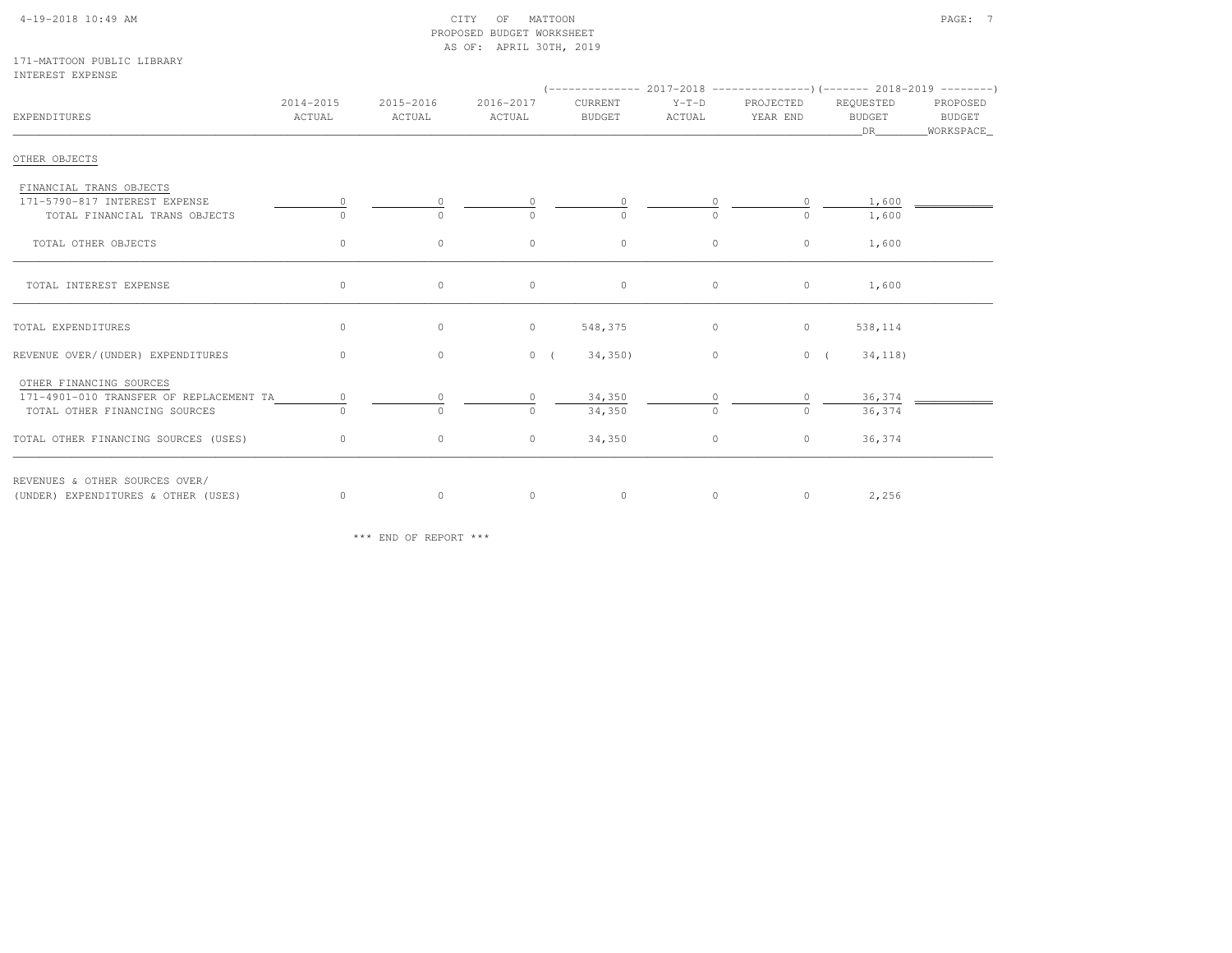## 4-19-2018 10:49 AM CITY OF MATTOON PAGE: 1 PROPOSED BUDGET WORKSHEETAS OF: APRIL 30TH, 2019

|  |  |  |  | 211-WATER FUND |  |
|--|--|--|--|----------------|--|
|--|--|--|--|----------------|--|

|                                         |                     |                     |                     | $($ -------------- 2017-2018 -----------------) (------- 2018-2019 ---------) |                   |                       |                                  |                                        |
|-----------------------------------------|---------------------|---------------------|---------------------|-------------------------------------------------------------------------------|-------------------|-----------------------|----------------------------------|----------------------------------------|
| REVENUES                                | 2014-2015<br>ACTUAL | 2015-2016<br>ACTUAL | 2016-2017<br>ACTUAL | CURRENT<br><b>BUDGET</b>                                                      | $Y-T-D$<br>ACTUAL | PROJECTED<br>YEAR END | REQUESTED<br><b>BUDGET</b><br>DR | PROPOSED<br><b>BUDGET</b><br>WORKSPACE |
| INTERGOVERNMENTAL REV                   |                     |                     |                     |                                                                               |                   |                       |                                  |                                        |
| FEDERAL GOVT GRANTS                     |                     |                     |                     |                                                                               |                   |                       |                                  |                                        |
| STATE GOVT GRANTS                       |                     |                     |                     |                                                                               |                   |                       |                                  |                                        |
| CHARGES FOR SERVICES                    |                     |                     |                     |                                                                               |                   |                       |                                  |                                        |
| WTR FD REVENUES & OTHER                 |                     |                     |                     |                                                                               |                   |                       |                                  |                                        |
| 211-4461-021 WATER SALES                | 3,614,029           | 3,632,761           | 3,713,636           | 3,665,000                                                                     | 3,380,962         | 3,710,714             | 3,700,000                        |                                        |
| 211-4462-021 UTILITY TAX                | 120,826             | 120,094             | 125, 155            | 122,400                                                                       | 117,014           | 121,370               | 121,000                          |                                        |
| 211-4463-021 RELIANT ENERGY SALES       | 78,281              | 79,057              | 106,251             | 85,600                                                                        | 96,977            | 96,188                | 90,000                           |                                        |
| 211-4464-021 FARM INCOME                | 6,775               | 6,775               | 6,055               | 7,000                                                                         | 7,980             | 7,980                 | 7,000                            |                                        |
| 211-4465-021 LEASES & RENTALS           | 7,865               | 8,815               | 8,886               | 8,000                                                                         | 8,654             | 8,654                 | 8,000                            |                                        |
| 211-4466-021 PERMITS & TAPPING FEES     | 5,875               | 3,010               | 4,900               | 4,500                                                                         | 4,350             | 5,250                 | 4,500                            |                                        |
| 211-4469-021 MISC. & SUNDRY WATER CHARG | 24,201              | 23,505              | 30,948              | 25,500                                                                        | 28,581            | 32,662                | 27,500                           |                                        |
| TOTAL WTR FD REVENUES & OTHER           | 3,857,852           | 3,874,016           | 3,995,831           | 3,918,000                                                                     | 3,644,518         | 3,982,818             | 3,958,000                        |                                        |
| TOTAL CHARGES FOR SERVICES              | 3,857,852           | 3,874,016           | 3,995,831           | 3,918,000                                                                     | 3,644,518         | 3,982,818             | 3,958,000                        |                                        |
| INVESTMENT EARNINGS                     |                     |                     |                     |                                                                               |                   |                       |                                  |                                        |
| INTEREST EARNINGS                       |                     |                     |                     |                                                                               |                   |                       |                                  |                                        |
| 211-4610-021 INTEREST EARNINGS          | 138                 | 1,452               | 806                 | 700                                                                           | 4,225             | 3,721                 | 800                              |                                        |
| TOTAL INTEREST EARNINGS                 | 138                 | 1,452               | 806                 | 700                                                                           | 4,225             | 3,721                 | 800                              |                                        |
| TOTAL INVESTMENT EARNINGS               | 138                 | 1,452               | 806                 | 700                                                                           | 4,225             | 3,721                 | 800                              |                                        |
| TOTAL REVENUES                          | 3,857,990           | 3,875,468           | 3,996,637           | 3,918,700                                                                     | 3,648,743         | 3,986,539             | 3,958,800                        |                                        |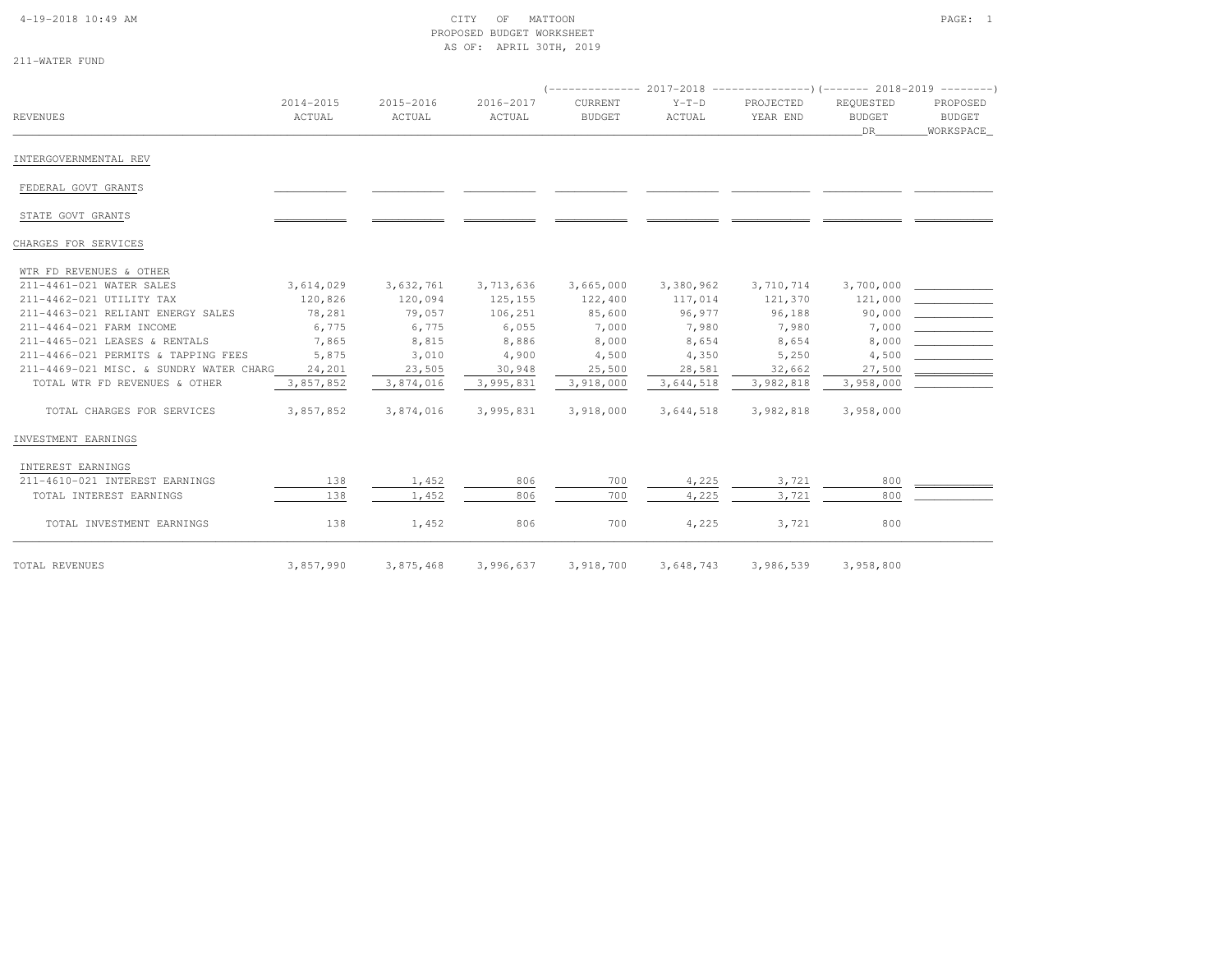## 4-19-2018 10:49 AM CITY OF MATTOON PAGE: 2 PROPOSED BUDGET WORKSHEETAS OF: APRIL 30TH, 2019

211-WATER FUNDRESERVOIRS & WTR SOURCES

|                                        |                     |                     |                     |                          |                   | (-------------- 2017-2018 ----------------)(------- 2018-2019 --------) |                                  |                                        |
|----------------------------------------|---------------------|---------------------|---------------------|--------------------------|-------------------|-------------------------------------------------------------------------|----------------------------------|----------------------------------------|
| <b>EXPENDITURES</b>                    | 2014-2015<br>ACTUAL | 2015-2016<br>ACTUAL | 2016-2017<br>ACTUAL | CURRENT<br><b>BUDGET</b> | $Y-T-D$<br>ACTUAL | PROJECTED<br>YEAR END                                                   | REQUESTED<br><b>BUDGET</b><br>DR | PROPOSED<br><b>BUDGET</b><br>WORKSPACE |
| PERSONNEL SERVICES                     |                     |                     |                     |                          |                   |                                                                         |                                  |                                        |
| SALARIES & WAGES                       |                     |                     |                     |                          |                   |                                                                         |                                  |                                        |
| 211-5351-111 SALARIES OF REG EMPLOYEES | 1,643               | $\circ$             | $\circ$             | $\circ$                  | 217               | $\circ$                                                                 | $\circ$                          |                                        |
| 211-5351-113 OVERTIME                  | 28                  |                     | 0                   | $\circ$                  | $\circ$           | $\circ$                                                                 | $\circ$                          |                                        |
| TOTAL SALARIES & WAGES                 | 1,672               |                     |                     |                          | 217               |                                                                         |                                  |                                        |
| TOTAL PERSONNEL SERVICES               | 1,672               | $\circ$             | $\circ$             | $\circ$                  | 217               | $\circ$                                                                 | $\circ$                          |                                        |
| EMPLOYEE BENEFITS                      |                     |                     |                     |                          |                   |                                                                         |                                  |                                        |
| GROUP INSURANCE                        |                     |                     |                     |                          |                   |                                                                         |                                  |                                        |
| 211-5351-211 GROUP HEALTH INSURANCE    | 409                 |                     |                     |                          | 55                |                                                                         |                                  |                                        |
| TOTAL GROUP INSURANCE                  | 409                 |                     |                     |                          | 55                | $\cap$                                                                  |                                  |                                        |
| SOCIAL SECURITY CONTRIB                |                     |                     |                     |                          |                   |                                                                         |                                  |                                        |
| 211-5351-221 FICA CONTRIBUTIONS        | 102                 | $\circ$             | $\circ$             | $\circ$                  | 13                | $\circ$                                                                 | 0                                |                                        |
| 211-5351-222 MEDICARE CONTRIBUTIONS    | 24                  |                     | $\Omega$            | $\mathbf 0$              |                   | $\Omega$                                                                |                                  |                                        |
| TOTAL SOCIAL SECURITY CONTRIB          | 126                 |                     |                     |                          |                   |                                                                         |                                  |                                        |
| RETIREMENT CONTRIBTUIONS               |                     |                     |                     |                          |                   |                                                                         |                                  |                                        |
| 211-5351-231 IMRF CONTRIBUTIONS        | 224                 |                     |                     |                          |                   |                                                                         |                                  |                                        |
| TOTAL RETIREMENT CONTRIBTUIONS         | 224                 |                     |                     |                          | $\frac{23}{23}$   |                                                                         |                                  |                                        |
| UNEMPLOYMNT COMPENSATION               |                     |                     |                     |                          |                   |                                                                         |                                  |                                        |
| WORKER'S COMPENSATION                  |                     |                     |                     |                          |                   |                                                                         |                                  |                                        |
| TOTAL EMPLOYEE BENEFITS                | 760                 | $\Omega$            | $\Omega$            | $\circ$                  | 93                | $\circ$                                                                 | $\circ$                          |                                        |
| SUPPLIES                               |                     |                     |                     |                          |                   |                                                                         |                                  |                                        |
| GENERAL SUPPLIES                       |                     |                     |                     |                          |                   |                                                                         |                                  |                                        |
| 211-5351-312 CLEANING SUPPLIES         | 146                 | 265                 | 9                   | $\circ$                  | $\circ$           | $\mathbb O$                                                             | 0                                |                                        |
| 211-5351-316 TOOLS & EQUIPMENT         | 765                 | 906                 | 1,372               | 1,500                    | 1,211             | 1,211                                                                   | 1,500                            |                                        |
| 211-5351-318 VEHICLE PARTS             | 634                 | 431                 | 58                  | 300                      | 365               | 365                                                                     | 300                              |                                        |
| 211-5351-319 MISCELLANEOUS SUPPLIES    | 1,840               | 1,570               | 1,364               | 1,500                    | 1,174             | 1,164                                                                   | 1,500                            |                                        |
| TOTAL GENERAL SUPPLIES                 | 3,385               | 3,172               | 2,803               | 3,300                    | 2,750             | 2,740                                                                   | 3,300                            |                                        |
| ENERGY                                 |                     |                     |                     |                          |                   |                                                                         |                                  |                                        |
| 211-5351-321 NATURAL GAS & ELECTRIC    | 3,951               | 2,232               | 6,788               | 3,000                    | 5,356             | 5,000                                                                   | 5,000                            |                                        |
| 211-5351-322 ELECTRICITY               | 90                  | $\circ$             | $\circ$             | $\circ$                  | $\circ$           | $\mathbb O$                                                             | $\Omega$                         |                                        |
| 211-5351-326 FUEL                      | $\Omega$            | $\Omega$            | $\Omega$            | 500                      | $\bigcap$         | $\Omega$                                                                | 500                              |                                        |

TOTAL ENERGY 4,041 2,232 6,788 3,500 5,356 5,000 5,500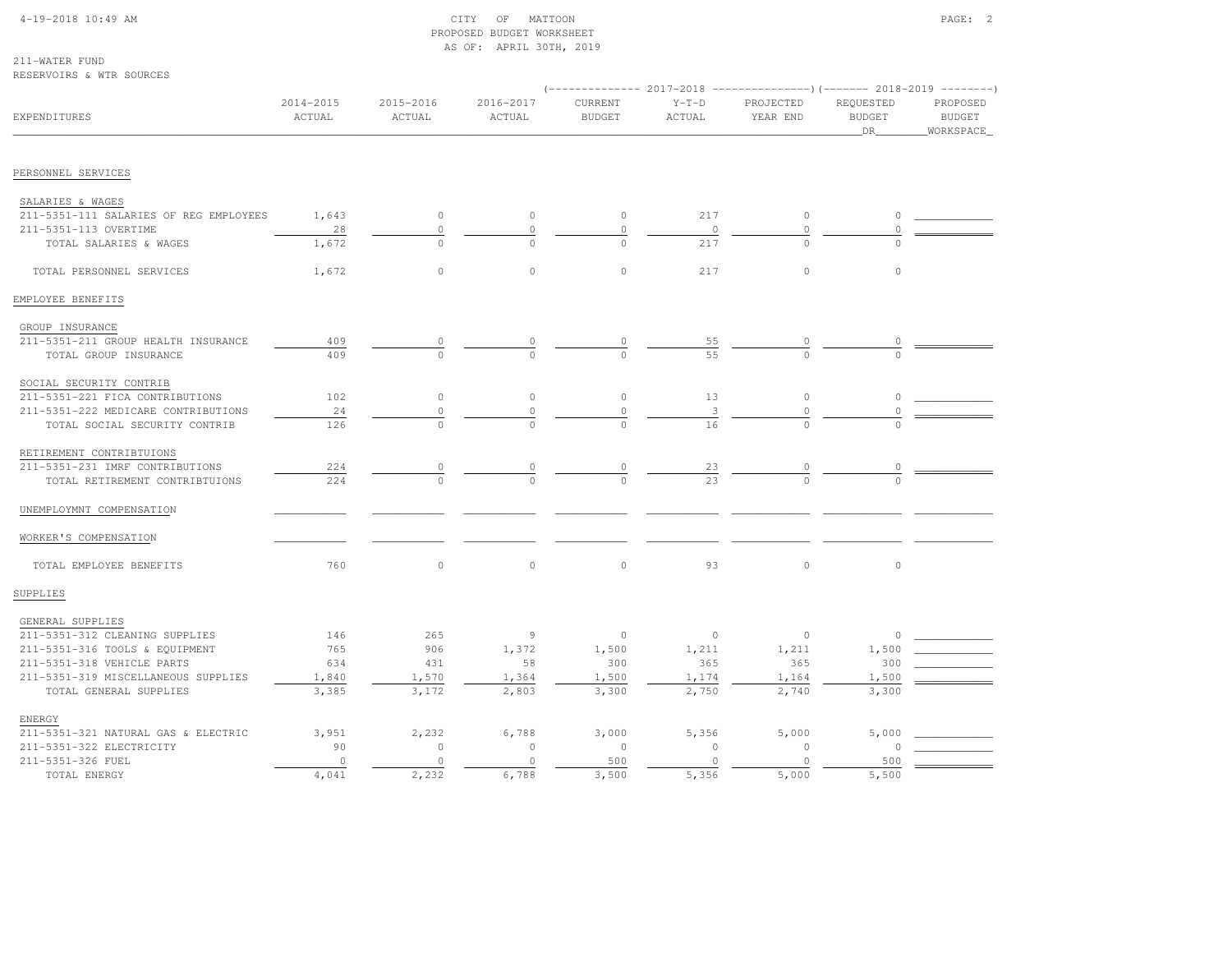# 4-19-2018 10:49 AM CITY OF MATTOON PAGE: 3 PROPOSED BUDGET WORKSHEETAS OF: APRIL 30TH, 2019

211-WATER FUNDRESERVOIRS & WTR SOURCES

|                                         |                     |                     |                     |                          |                   | ------------- 2017-2018 ---------------------- 2018-2019 ---------- |                                  |                                        |
|-----------------------------------------|---------------------|---------------------|---------------------|--------------------------|-------------------|---------------------------------------------------------------------|----------------------------------|----------------------------------------|
| <b>EXPENDITURES</b>                     | 2014-2015<br>ACTUAL | 2015-2016<br>ACTUAL | 2016-2017<br>ACTUAL | CURRENT<br><b>BUDGET</b> | $Y-T-D$<br>ACTUAL | PROJECTED<br>YEAR END                                               | REQUESTED<br><b>BUDGET</b><br>DR | PROPOSED<br><b>BUDGET</b><br>WORKSPACE |
| STREET MAINT SUPPLIES                   |                     |                     |                     |                          |                   |                                                                     |                                  |                                        |
| 211-5351-351 CONCRETE                   | $\overline{0}$      | $\overline{0}$      | $\circ$             | 2,000                    | $\circ$           | $\circ$                                                             | 2,000                            |                                        |
| 211-5351-352 AGGREGATE                  | 3,134               | 1,718               | 1,767               | 2,000                    | $\circ$           | $\circ$                                                             | 2,000                            |                                        |
| TOTAL STREET MAINT SUPPLIES             | 3,134               | 1,718               | 1,767               | 4,000                    |                   |                                                                     | 4,000                            |                                        |
| TOTAL SUPPLIES                          | 10,561              | 7,122               | 11,358              | 10,800                   | 8,105             | 7,740                                                               | 12,800                           |                                        |
| PURCHASED PROP MAINT SRV                |                     |                     |                     |                          |                   |                                                                     |                                  |                                        |
| REPAIR & MAINT SERVICES                 |                     |                     |                     |                          |                   |                                                                     |                                  |                                        |
| 211-5351-432 REPAIR OF STRUCTURES       | 171                 | 12,259              | $\overline{0}$      | 5,000                    | 2,679             | 2,544                                                               |                                  | 5,000                                  |
| 211-5351-433 REPAIR OF MACHINERY        | 3,612               | 12,127              | 9,387               | 5,000                    | 589               | 6,963                                                               | 5,000                            |                                        |
| TOTAL REPAIR & MAINT SERVICES           | 3,783               | 24,385              | 9,387               | 10,000                   | 3,268             | 9,507                                                               | 10,000                           |                                        |
| RENTALS                                 |                     |                     |                     |                          |                   |                                                                     |                                  |                                        |
| 211-5351-440 EQUIPMENT RENTAL           | 5,250               | 1,405               | 1,333               | 5,000                    | 2,097             | 2,097                                                               | 5,000                            |                                        |
| TOTAL RENTALS                           | 5,250               | 1,405               | 1,333               | 5,000                    | 2,097             | 2,097                                                               | 5,000                            |                                        |
| OTHER PROP MAINT SERVICE                |                     |                     |                     |                          |                   |                                                                     |                                  |                                        |
| 211-5351-460 OTHER PROPERTY MAINT. SVCS | $\overline{0}$      | 0                   | 0                   | 0                        | 4,536             | 4,536                                                               | 0                                |                                        |
| TOTAL OTHER PROP MAINT SERVICE          | $\Omega$            | $\Omega$            | $\Omega$            | $\Omega$                 | 4,536             | 4,536                                                               | $\Omega$                         |                                        |
| TOTAL PURCHASED PROP MAINT SRV          | 9,033               | 25,791              | 10,720              | 15,000                   | 9,901             | 16,140                                                              | 15,000                           |                                        |
| OTHER PURCHASED SERVICES                |                     |                     |                     |                          |                   |                                                                     |                                  |                                        |
| PROFESSIONAL SERVICES                   |                     |                     |                     |                          |                   |                                                                     |                                  |                                        |
| INSURANCE                               |                     |                     |                     |                          |                   |                                                                     |                                  |                                        |
| 211-5351-524 WATER RESERVOIR DAM INSURA | 3,695               | 3,815               | 3,845               | 4,000                    | 3,965             | 3,965                                                               | 4,000                            |                                        |
| TOTAL INSURANCE                         | 3,695               | 3,815               | 3,845               | 4,000                    | 3,965             | 3,965                                                               | 4,000                            |                                        |
| OTHER PURCHASED SERVICES                |                     |                     |                     |                          |                   |                                                                     |                                  |                                        |
| TOTAL OTHER PURCHASED SERVICES          | 3,695               | 3,815               | 3,845               | 4,000                    | 3,965             | 3,965                                                               | 4,000                            |                                        |
| PROPERTY                                |                     |                     |                     |                          |                   |                                                                     |                                  |                                        |
| IMPROVEMENTS-NOT BLDGS                  |                     |                     |                     |                          |                   |                                                                     |                                  |                                        |
| MACHINERY & EQUIPMENT                   |                     |                     |                     |                          |                   |                                                                     |                                  |                                        |
| TOTAL RESERVOIRS & WTR SOURCES          | 25,720              | 36,728              | 25,923              | 29,800                   | 22,282            | 27,845                                                              | 31,800                           |                                        |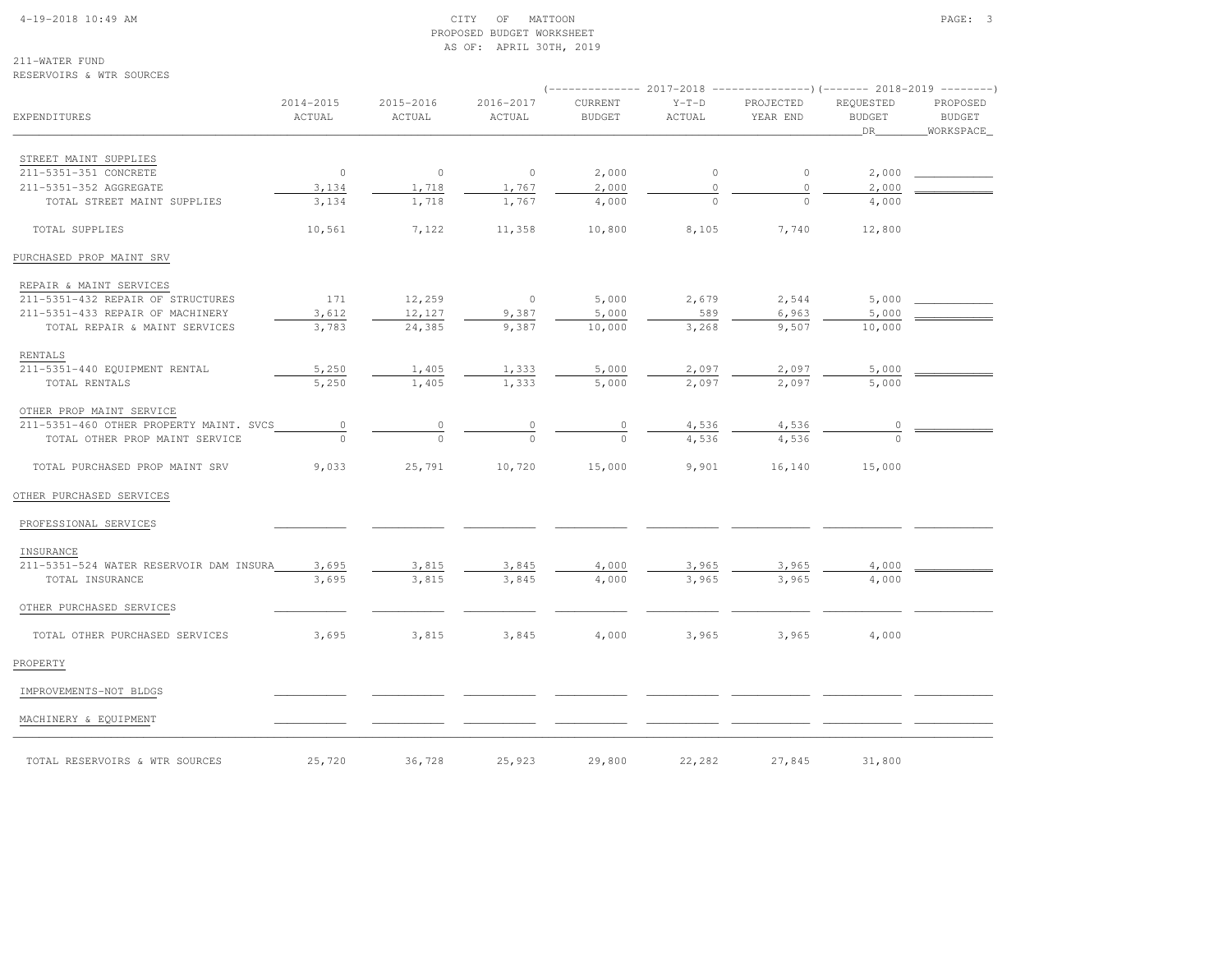| $4-19-2018$ $10:49$ AM |  |  |
|------------------------|--|--|

# $\text{CITY}$  of MATTOON  $\text{PAGE:}$  4 PROPOSED BUDGET WORKSHEETAS OF: APRIL 30TH, 2019

211-WATER FUNDRESTRICTED RELIANT EXPS

| TO THE THE THREAD PAPE                                                                            |                     |                     |                     |                          |                   | (-------------- 2017-2018 --------------------- 2018-2019 ---------- ) |                                   |                                          |
|---------------------------------------------------------------------------------------------------|---------------------|---------------------|---------------------|--------------------------|-------------------|------------------------------------------------------------------------|-----------------------------------|------------------------------------------|
| EXPENDITURES                                                                                      | 2014-2015<br>ACTUAL | 2015-2016<br>ACTUAL | 2016-2017<br>ACTUAL | CURRENT<br><b>BUDGET</b> | $Y-T-D$<br>ACTUAL | PROJECTED<br>YEAR END                                                  | REQUESTED<br><b>BUDGET</b><br>DR. | PROPOSED<br><b>BUDGET</b><br>_WORKSPACE_ |
| PROPERTY                                                                                          |                     |                     |                     |                          |                   |                                                                        |                                   |                                          |
| IMPROVEMENTS-NOT BLDGS<br>211-5352-730 IMPROVEMNTS OTHER THAN BUI<br>TOTAL IMPROVEMENTS-NOT BLDGS |                     | $\Omega$            | O.                  | 3,000<br>3,000           |                   |                                                                        | 3,000<br>3,000                    |                                          |
| TOTAL PROPERTY                                                                                    | $\circ$             | $\circ$             | $\circ$             | 3,000                    | $\circ$           | $\circ$                                                                | 3,000                             |                                          |
| TOTAL RESTRICTED RELIANT EXPS                                                                     | $\circ$             | $\circ$             | 0                   | 3,000                    | $\circ$           | 0                                                                      | 3,000                             |                                          |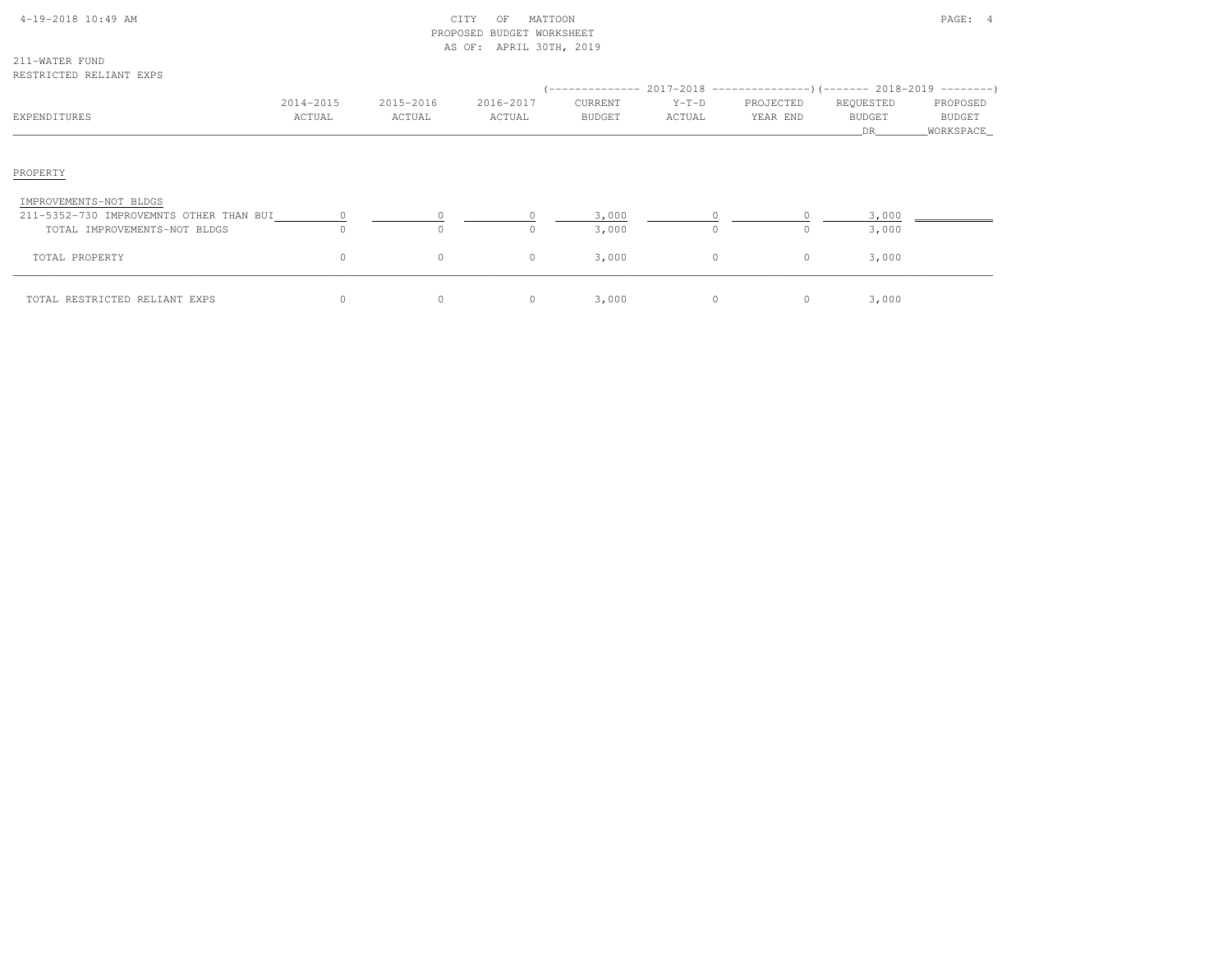### 4-19-2018 10:49 AM CITY OF MATTOON PAGE: 5 PROPOSED BUDGET WORKSHEETAS OF: APRIL 30TH, 2019

211-WATER FUNDWATER TREATMENT PLANT

| WAILK IKLAIMLNI FLANI                                       |                     |                     |                     |                          |                          |                       |                                  |                                        |
|-------------------------------------------------------------|---------------------|---------------------|---------------------|--------------------------|--------------------------|-----------------------|----------------------------------|----------------------------------------|
| <b>EXPENDITURES</b>                                         | 2014-2015<br>ACTUAL | 2015-2016<br>ACTUAL | 2016-2017<br>ACTUAL | CURRENT<br><b>BUDGET</b> | $Y-T-D$<br><b>ACTUAL</b> | PROJECTED<br>YEAR END | REQUESTED<br><b>BUDGET</b><br>DR | PROPOSED<br><b>BUDGET</b><br>WORKSPACE |
| PERSONNEL SERVICES                                          |                     |                     |                     |                          |                          |                       |                                  |                                        |
|                                                             |                     |                     |                     |                          |                          |                       |                                  |                                        |
| SALARIES & WAGES                                            |                     |                     |                     |                          |                          |                       |                                  |                                        |
| 211-5353-111 SALARIES OF REG EMPLOYEES                      | 264,903             | 302,346             | 308,495             | 336,195                  | 247,671                  | 304,503               | 344,451                          |                                        |
| 211-5353-112 SALARIES OF TEMP EMPLOYEES                     | 5,390               | 5,114               | 4,510               | 5,900                    | 6,017                    | 6,017                 | 5,900                            |                                        |
| 211-5353-113 OVERTIME                                       | 30,416              | 27,798              | 39,143              | 28,000<br>$\circ$        | 46,230                   | 46,243                | 35,000<br>$\circ$                |                                        |
| 211-5353-114 COMPENSATED ABSENCES<br>TOTAL SALARIES & WAGES | 64,046<br>364,756   | 22,386<br>357,644   | 25,082<br>377,230   | 370,095                  | 28,587<br>328,504        | 26,641<br>383,404     | 385,351                          |                                        |
|                                                             |                     |                     |                     |                          |                          |                       |                                  |                                        |
| TOTAL PERSONNEL SERVICES                                    | 364,756             | 357,644             | 377,230             | 370,095                  | 328,504                  | 383,404               | 385,351                          |                                        |
| EMPLOYEE BENEFITS                                           |                     |                     |                     |                          |                          |                       |                                  |                                        |
| GROUP INSURANCE                                             |                     |                     |                     |                          |                          |                       |                                  |                                        |
| 211-5353-211 GROUP HEALTH INSURANCE                         | 63,627              | 57,215              | 57,165              | 58,177                   | 56,000                   | 59,756                | 59,333                           |                                        |
| 211-5353-212 GROUP LIFE INSURANCE                           | 803                 | 803                 | 861                 | 936                      | 936                      | 924                   | 936                              |                                        |
| TOTAL GROUP INSURANCE                                       | 64,430              | 58,018              | 58,026              | 59,113                   | 56,936                   | 60,680                | 60,269                           |                                        |
| SOCIAL SECURITY CONTRIB                                     |                     |                     |                     |                          |                          |                       |                                  |                                        |
| 211-5353-221 FICA CONTRIBUTIONS                             | 23,395              | 20,890              | 22,000              | 22,946                   | 22,174                   | 22,678                | 23,892                           |                                        |
| 211-5353-222 MEDICARE CONTRIBUTIONS                         | 5,471               | 4,885               | 5,145               | 5,366                    | 5,186                    | 5,304                 | 5,588                            |                                        |
| TOTAL SOCIAL SECURITY CONTRIB                               | 28,867              | 25,775              | 27,146              | 28,312                   | 27,360                   | 27,982                | 29,479                           |                                        |
| RETIREMENT CONTRIBTUIONS                                    |                     |                     |                     |                          |                          |                       |                                  |                                        |
| 211-5353-231 IMRF CONTRIBUTIONS                             | 48,023              | 181,378             | 64,326              | 41,154                   | 37,723                   | 40,057                | 42,878                           |                                        |
| TOTAL RETIREMENT CONTRIBTUIONS                              | 48,023              | 181,378             | 64,326              | 41,154                   | 37,723                   | 40,057                | 42,878                           |                                        |
|                                                             |                     |                     |                     |                          |                          |                       |                                  |                                        |
| UNEMPLOYMNT COMPENSATION                                    |                     |                     |                     |                          |                          |                       |                                  |                                        |
| 211-5353-240 UNEMPLOYMENT COMP.                             | 2,310               | 1,600               | 1,234               | 1,464                    | 1,464                    | 1,304                 | 1,464                            |                                        |
| TOTAL UNEMPLOYMNT COMPENSATION                              | 2,310               | 1,600               | 1,234               | 1,464                    | 1,464                    | 1,304                 | 1,464                            |                                        |
| WORKER'S COMPENSATION                                       |                     |                     |                     |                          |                          |                       |                                  |                                        |
| 211-5353-250 WORKERS' COMPENSATION                          | 13,946              | 14,394              | 12,089              | 16,300                   | 16,300                   | 14,405                | 16,979                           |                                        |
| TOTAL WORKER'S COMPENSATION                                 | 13,946              | 14,394              | 12,089              | 16,300                   | 16,300                   | 14,405                | 16,979                           |                                        |
| TOTAL EMPLOYEE BENEFITS                                     | 157,575             | 281,164             | 162,820             | 146,343                  | 139,783                  | 144,428               | 151,070                          |                                        |
| SUPPLIES                                                    |                     |                     |                     |                          |                          |                       |                                  |                                        |
| GENERAL SUPPLIES                                            |                     |                     |                     |                          |                          |                       |                                  |                                        |
| 211-5353-311 OFFICE SUPPLIES                                | 693                 | 643                 | 337                 | 600                      | 669                      | 785                   | 600                              |                                        |
| 211-5353-312 CLEANING SUPPLIES                              | 1,007               | 965                 | 688                 | 1,000                    | 704                      | 437                   | 1,000                            |                                        |
| 211-5353-313 MEDICAL & SAFETY SUPPLIES                      | 324                 | 336                 | 589                 | 400                      | 384                      | 253                   | 400                              |                                        |
| 211-5353-314 CHEMICALS                                      | 148,192             | 165,169             | 159,947             | 200,000                  | 189,608                  | 192,441               | 200,000                          |                                        |
| 211-5353-316 TOOLS & EQUIPMENT                              | 820                 | 2,391               | 1,543               | 2,000                    | 1,594                    | 1,764                 | 2,000                            |                                        |
| 211-5353-318 VEHICLE PARTS                                  | 1,085               | 779                 | 760                 | 700                      | 338                      | 766                   | 1,000                            |                                        |
| 211-5353-319 MISCELLANEOUS SUPPLIES                         | 30,221              | 15,312              | 17,796              | 21,000                   | 19,217                   | 12,373                | 20,000                           |                                        |
| TOTAL GENERAL SUPPLIES                                      | 182,343             | 185,595             | 181,659             | 225,700                  | 212,513                  | 208,819               | 225,000                          |                                        |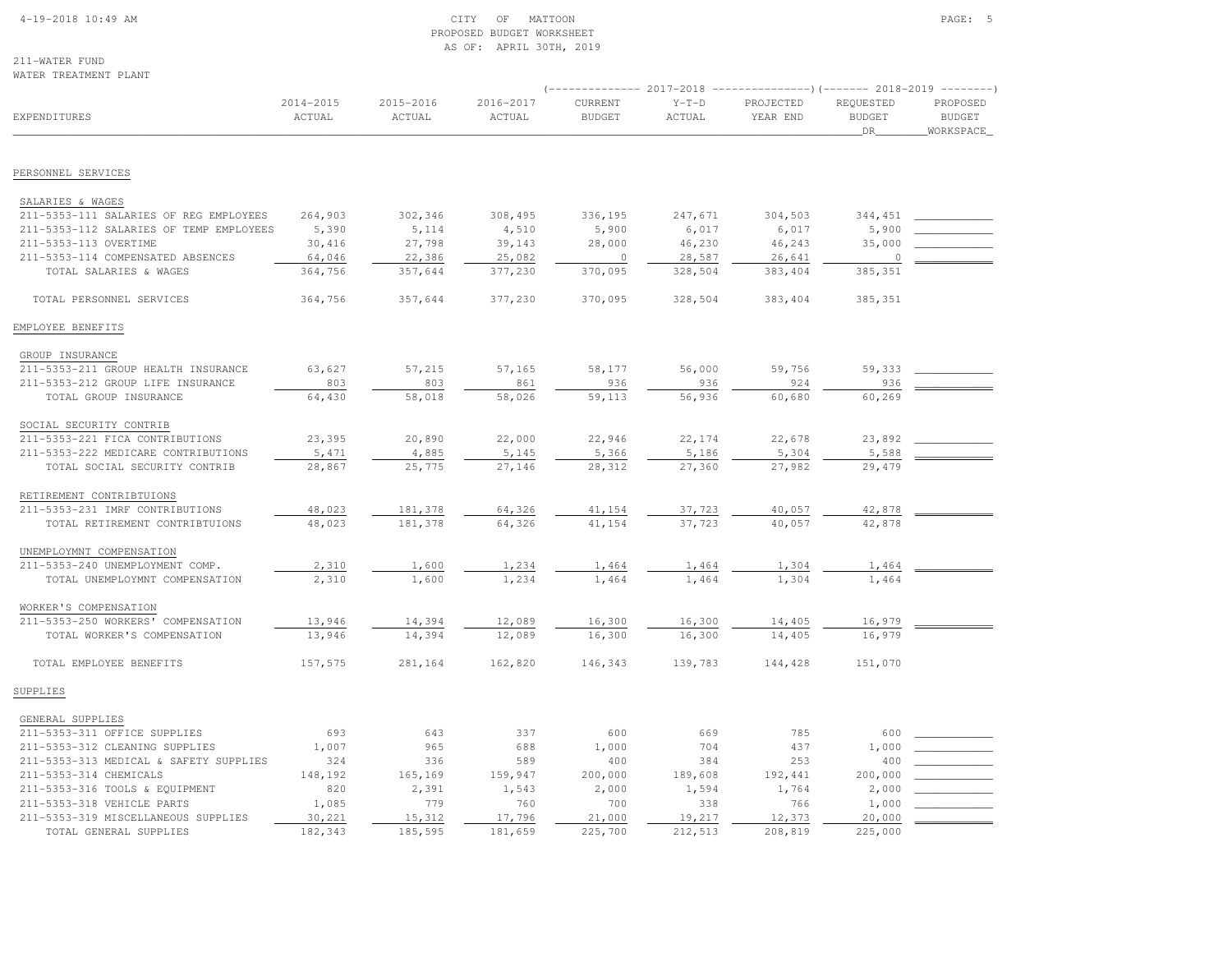## 4-19-2018 10:49 AM CITY OF MATTOON PAGE: 6 PROPOSED BUDGET WORKSHEETAS OF: APRIL 30TH, 2019

211-WATER FUNDWATER TREATMENT PLANT

|                                                                                    |                     |                     |                     |                          |                   | ------------ 2017-2018 ----------------) (------- 2018-2019 --------) |                                  |                                        |
|------------------------------------------------------------------------------------|---------------------|---------------------|---------------------|--------------------------|-------------------|-----------------------------------------------------------------------|----------------------------------|----------------------------------------|
| EXPENDITURES                                                                       | 2014-2015<br>ACTUAL | 2015-2016<br>ACTUAL | 2016-2017<br>ACTUAL | CURRENT<br><b>BUDGET</b> | $Y-T-D$<br>ACTUAL | PROJECTED<br>YEAR END                                                 | REQUESTED<br><b>BUDGET</b><br>DR | PROPOSED<br><b>BUDGET</b><br>WORKSPACE |
|                                                                                    |                     |                     |                     |                          |                   |                                                                       |                                  |                                        |
| ENERGY                                                                             |                     |                     |                     |                          |                   |                                                                       |                                  |                                        |
| 211-5353-321 NATURAL GAS & ELECTRIC                                                | 59,745              | 125,297             | 131,786             | 136,000                  | 137,574           | 149,734                                                               | 140,000                          |                                        |
| 211-5353-326 FUEL                                                                  | $\overline{0}$      | 589                 | 1,227               | 600                      | 553               | 553                                                                   | 600                              |                                        |
| TOTAL ENERGY                                                                       | 59,745              | 125,886             | 133,013             | 136,600                  | 138,127           | 150,287                                                               | 140,600                          |                                        |
| BOOKS & PERIODICALS                                                                |                     |                     |                     |                          |                   |                                                                       |                                  |                                        |
| 211-5353-340 BOOKS & PERIODICALS                                                   |                     | $\overline{0}$      | $\overline{0}$      | 200                      |                   |                                                                       | 200                              |                                        |
| TOTAL BOOKS & PERIODICALS                                                          |                     |                     | $\overline{0}$      | 200                      |                   |                                                                       | 200                              |                                        |
| WTR SYSTM MAINT SUPPLIES                                                           |                     |                     |                     |                          |                   |                                                                       |                                  |                                        |
| 211-5353-377 PLANT EQUIPMENT                                                       | $\Omega$            | $\circ$             | 23,030              | 30,000                   | 23, 151           | 28,642                                                                | 20,000                           |                                        |
| 211-5353-378 PLANT MTCE & REPAIR                                                   | 10,280              | 8,031               | 8,771               | 10,000                   | 10,133            | 10,786                                                                | 10,000                           |                                        |
| TOTAL WTR SYSTM MAINT SUPPLIES                                                     | 10,280              | 8,031               | 31,801              | 40,000                   | 33,284            | 39,428                                                                | 30,000                           |                                        |
| TOTAL SUPPLIES                                                                     | 252,367             | 319,512             | 346,473             | 402,500                  | 383,923           | 398,534                                                               | 395,800                          |                                        |
| PURCHASED PROP MAINT SRV                                                           |                     |                     |                     |                          |                   |                                                                       |                                  |                                        |
| REPAIR & MAINT SERVICES                                                            |                     |                     |                     |                          |                   |                                                                       |                                  |                                        |
| 211-5353-432 REPAIR OF STRUCTURES                                                  | 11,488              | 6,231               | 10,854              | 8,000                    | 10,482            | 13,936                                                                | 11,000                           |                                        |
| 211-5353-433 REPAIR OF MACHINERY                                                   | 11,754              | 17,614              | 9,807               | 12,500                   | 20,482            | 20,355                                                                | 12,500                           |                                        |
| 211-5353-434 REPAIR OF VEHICLES                                                    | 1,044               | 101                 | 1,995               | 1,500                    | 65                | 769                                                                   | 1,500                            |                                        |
| 211-5353-435 ELEVATOR SERVICE AGREEMENT                                            | 3,862               | 4,122               | 3,525               | 4,000                    | 3,552             | 3,607                                                                 | 4,000                            |                                        |
| 211-5353-439 OTHER REPAIR & MAINT. SERV                                            | 1,629               | 1,600               | 2,031               | 2,500                    | 2,356             | 2,557                                                                 | 2,500                            |                                        |
| TOTAL REPAIR & MAINT SERVICES                                                      | 29,777              | 29,668              | 28,213              | 28,500                   | 36,937            | 41,224                                                                | 31,500                           |                                        |
| RENTALS                                                                            |                     |                     |                     |                          |                   |                                                                       |                                  |                                        |
| CONSTRUCTION SERVICES                                                              |                     |                     |                     |                          |                   |                                                                       |                                  |                                        |
| 211-5353-459 OTHER CONSTRUCTION SERVICE                                            | $\circ$             | $\circ$             | 1,850               | 1,000                    |                   |                                                                       | 1,000                            |                                        |
| TOTAL CONSTRUCTION SERVICES                                                        |                     | $\Omega$            | 1,850               | 1,000                    |                   |                                                                       | 1,000                            |                                        |
| OTHER PROP MAINT SERVICE                                                           |                     |                     |                     |                          |                   |                                                                       |                                  |                                        |
| 211-5353-460 OTHER PROPERTY MAINT. SERV                                            | 29,178              | 31,800              | 32,955              | 35,000                   | 34,126            | 34,126                                                                | 35,000                           |                                        |
| TOTAL OTHER PROP MAINT SERVICE                                                     | 29,178              | 31,800              | 32,955              | 35,000                   | 34,126            | 34,126                                                                | 35,000                           |                                        |
| TOTAL PURCHASED PROP MAINT SRV                                                     | 58,955              | 61,467              | 63,018              | 64,500                   | 71,063            | 75,350                                                                | 67,500                           |                                        |
| OTHER PURCHASED SERVICES                                                           |                     |                     |                     |                          |                   |                                                                       |                                  |                                        |
|                                                                                    |                     |                     |                     |                          |                   |                                                                       |                                  |                                        |
| PROFESSIONAL SERVICES                                                              |                     |                     |                     |                          |                   |                                                                       | 4,000                            |                                        |
| 211-5353-516 TECHNOLOGY SUPPORT SERVICE<br>211-5353-519 OTHER PROFESSIONAL SERVICE | 1,330<br>7,157      | 6,749<br>5,266      | 4,598<br>11,010     | 4,000<br>10,000          | $\circ$<br>13,312 | 1,473<br>15,926                                                       | 12,500                           |                                        |
| TOTAL PROFESSIONAL SERVICES                                                        | 8,487               | 12,015              | 15,607              | 14,000                   | 13,312            | 17,399                                                                | 16,500                           |                                        |
|                                                                                    |                     |                     |                     |                          |                   |                                                                       |                                  |                                        |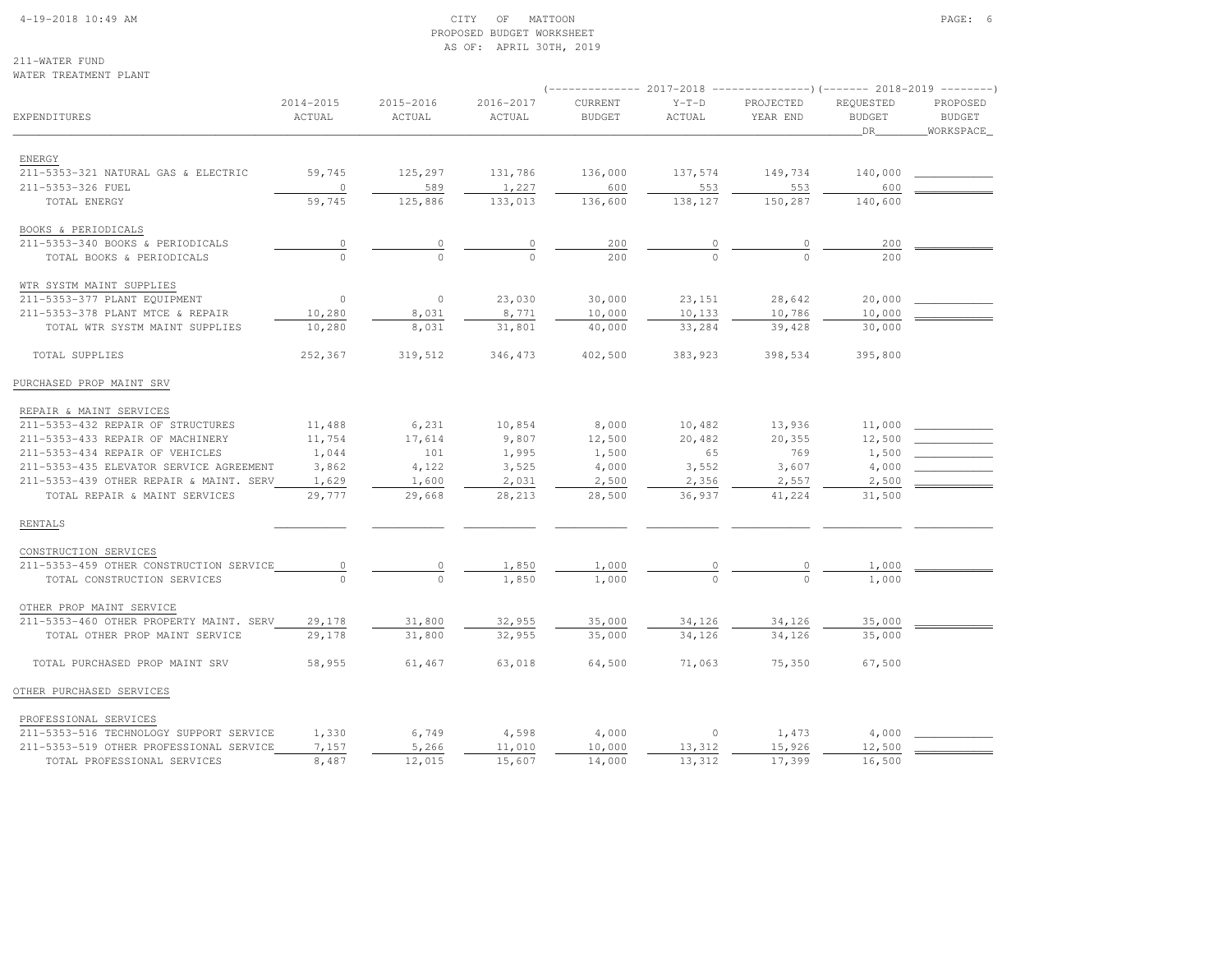### 4-19-2018 10:49 AM CITY OF MATTOON PAGE: 7 PROPOSED BUDGET WORKSHEETAS OF: APRIL 30TH, 2019

211-WATER FUNDWATER TREATMENT PLANT

| EXPENDITURES                            | 2014-2015<br>ACTUAL | 2015-2016<br>ACTUAL | 2016-2017<br>ACTUAL | CURRENT<br><b>BUDGET</b> | $Y-T-D$<br>ACTUAL     | PROJECTED<br>YEAR END | REQUESTED<br><b>BUDGET</b><br>DR | PROPOSED<br><b>BUDGET</b><br>WORKSPACE |
|-----------------------------------------|---------------------|---------------------|---------------------|--------------------------|-----------------------|-----------------------|----------------------------------|----------------------------------------|
| COMMUNICATION                           |                     |                     |                     |                          |                       |                       |                                  |                                        |
| 211-5353-531 POSTAGE                    | 101                 | 273)<br>$\left($    | 52                  | 100                      | 72                    | 81                    | 100                              |                                        |
| 211-5353-532 TELEPHONE                  | 2,007               | 1,854               | 2,331               | 2,000                    | 1,864                 | 2,347                 | 2,500                            |                                        |
| 211-5353-533 CELLULAR PHONE             | 2,286               | 1,656               | 1,656               | 1,700                    | 1,596                 | 1,638                 | 1,700                            |                                        |
| TOTAL COMMUNICATION                     | 4,394               | 3,237               | 4,039               | 3,800                    | 3,532                 | 4,066                 | 4,300                            |                                        |
| EMPLOYEE BUSINESS EXP                   |                     |                     |                     |                          |                       |                       |                                  |                                        |
| 211-5353-562 TRAVEL & TRAINING          | 1,019               | 512                 | 453                 | 600                      | 833                   | 651                   | 600                              |                                        |
| TOTAL EMPLOYEE BUSINESS EXP             | 1,019               | 512                 | 453                 | 600                      | 833                   | 651                   | 600                              |                                        |
| OTHER PURCHASED SERVICES                |                     |                     |                     |                          |                       |                       |                                  |                                        |
| 211-5353-579 MISC OTHER PURCHASED SERVI | 2,665               | 2,907               | 2,857               | 2,500                    | 2,500                 | 2,500                 | 2,500                            |                                        |
| TOTAL OTHER PURCHASED SERVICES          | 2,665               | 2,907               | 2,857               | 2,500                    | 2,500                 | 2,500                 | 2,500                            |                                        |
| TOTAL OTHER PURCHASED SERVICES          | 16,565              | 18,672              | 22,956              | 20,900                   | 20,176                | 24,616                | 23,900                           |                                        |
| PROPERTY                                |                     |                     |                     |                          |                       |                       |                                  |                                        |
| BUILDINGS                               |                     |                     |                     |                          |                       |                       |                                  |                                        |
| IMPROVEMENTS-NOT BLDGS                  |                     |                     |                     |                          |                       |                       |                                  |                                        |
| 211-5353-730 IMPROVEMENTS OTHER THAN BL | $\circ$             |                     | $\frac{0}{0}$       | 235,000                  | 104,440               | 114,162               | 2,639,000                        |                                        |
| TOTAL IMPROVEMENTS-NOT BLDGS            |                     |                     |                     | 235,000                  | 104,440               | 114,162               | 2,639,000                        |                                        |
| MACHINERY & EQUIPMENT                   |                     |                     |                     |                          |                       |                       |                                  |                                        |
| 211-5353-743 MEF CONTRIBUTION           | $\mathbb O$         | $\mathbb O$         | $\circ$             | 11,000                   | 11,000                | 9,239                 | $\circ$                          |                                        |
| TOTAL MACHINERY & EQUIPMENT             | $\Omega$            | $\Omega$            | $\cap$              | 11,000                   | 11,000                | 9,239                 |                                  |                                        |
| TOTAL PROPERTY                          | $\circ$             | $\circ$             | $\circ$             | 246,000                  | 115,440               | 123,401               | 2,639,000                        |                                        |
| OTHER OBJECTS                           |                     |                     |                     |                          |                       |                       |                                  |                                        |
| FINANCIAL TRANS OBJECTS                 |                     |                     |                     |                          |                       |                       |                                  |                                        |
| 211-5353-814 PRINTING & COPY MACHINE LE | 690                 | 624                 | 554                 | 600                      | 506                   | 532                   | 600                              |                                        |
| TOTAL FINANCIAL TRANS OBJECTS           | 690                 | 624                 | 554                 | 600                      | 506                   | 532                   | 600                              |                                        |
| COMPUTER INFO SYS OBJECT                |                     |                     |                     |                          |                       |                       |                                  |                                        |
| COMPUTER INFO SYS OBJECT                |                     |                     |                     |                          |                       |                       |                                  |                                        |
| 211-5353-863 COMPUTERS                  | 195                 | 1,192               | $\frac{0}{0}$       | 1,200                    | $\frac{1,578}{1,578}$ | 1,578                 |                                  |                                        |
| TOTAL COMPUTER INFO SYS OBJECT          | 195                 | 1,192               |                     | 1,200                    |                       | 1,578                 |                                  |                                        |
| TOTAL OTHER OBJECTS                     | 885                 | 1,816               | 554                 | 1,800                    | 2,084                 | 2,110                 | 600                              |                                        |
| TOTAL WATER TREATMENT PLANT             | 851,102             | 1,040,275           | 973,051             | 1,252,138                | 1,060,973             | 1, 151, 843           | 3,663,221                        |                                        |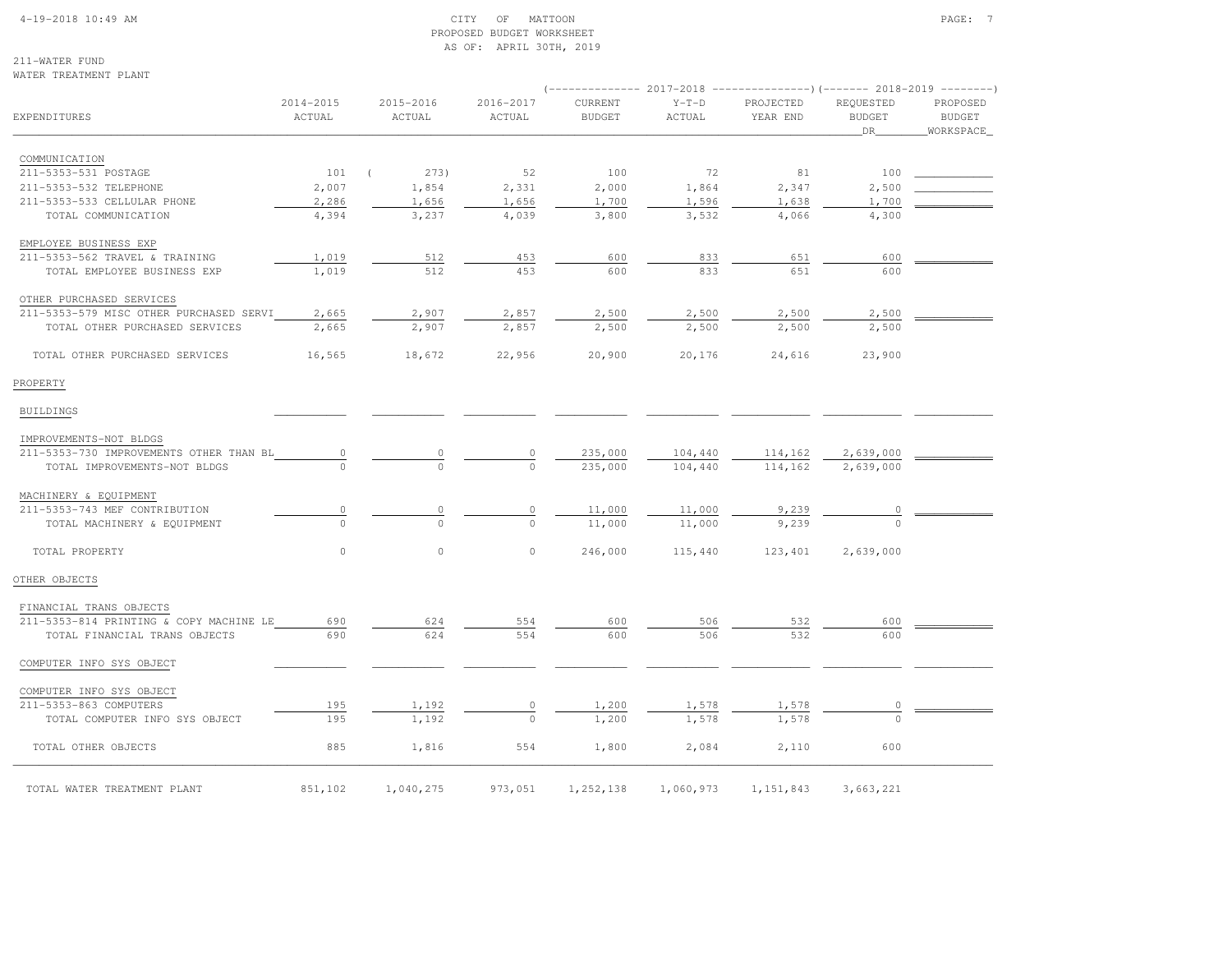#### 4-19-2018 10:49 AM CITY OF MATTOON PAGE: 8 PROPOSED BUDGET WORKSHEETAS OF: APRIL 30TH, 2019

211-WATER FUNDWATER DISTRIBUTION

|                                         |                         |                     |                     |                          |                   | $($ -------------- 2017-2018 ----------------) (------- 2018-2019 ---------) |                                    |                                          |
|-----------------------------------------|-------------------------|---------------------|---------------------|--------------------------|-------------------|------------------------------------------------------------------------------|------------------------------------|------------------------------------------|
| <b>EXPENDITURES</b>                     | $2014 - 2015$<br>ACTUAL | 2015-2016<br>ACTUAL | 2016-2017<br>ACTUAL | CURRENT<br><b>BUDGET</b> | $Y-T-D$<br>ACTUAL | PROJECTED<br>YEAR END                                                        | REQUESTED<br><b>BUDGET</b><br>_DR_ | PROPOSED<br><b>BUDGET</b><br>_WORKSPACE_ |
| PERSONNEL SERVICES                      |                         |                     |                     |                          |                   |                                                                              |                                    |                                          |
|                                         |                         |                     |                     |                          |                   |                                                                              |                                    |                                          |
| SALARIES & WAGES                        |                         |                     |                     |                          |                   |                                                                              |                                    |                                          |
| 211-5354-111 SALARIES OF REG EMPLOYEES  | 188,205                 | 144,284             | 146,203             | 234,722                  | 156,226           | 193, 411                                                                     | 260,049                            |                                          |
| 211-5354-112 SALARIES OF TEMP EMPLOYEES | 2,571                   | 2,834               | 2,973               | 3,000                    | 320               | 320                                                                          | 3,000                              |                                          |
| 211-5354-113 OVERTIME                   | 15,219                  | 13,413              | 11,305              | 15,000                   | 19,476            | 19,818                                                                       | 15,000                             |                                          |
| 211-5354-114 COMPENSATED ABSENCES       | 45,611                  | 33,938              | 44,113              | $\circ$                  | 45, 458           | 47,914                                                                       | $\circ$                            |                                          |
| TOTAL SALARIES & WAGES                  | 251,605                 | 194,468             | 204,594             | 252,722                  | 221, 479          | 261,463                                                                      | 278,049                            |                                          |
| TOTAL PERSONNEL SERVICES                | 251,605                 | 194,468             | 204,594             | 252,722                  | 221, 479          | 261,463                                                                      | 278,049                            |                                          |
| EMPLOYEE BENEFITS                       |                         |                     |                     |                          |                   |                                                                              |                                    |                                          |
| GROUP INSURANCE                         |                         |                     |                     |                          |                   |                                                                              |                                    |                                          |
| 211-5354-211 GROUP HEALTH INSURANCE     | 58,333                  | 44,834              | 44,977              | 48,445                   | 53,634            | 55,998                                                                       | 55,996                             |                                          |
| 211-5354-212 GROUP LIFE INSURANCE       | 556                     | 556                 | 564                 | 613                      | 613               | 605                                                                          | 663                                |                                          |
| TOTAL GROUP INSURANCE                   | 58,889                  | 45,390              | 45,541              | 49,058                   | 54,247            | 56,603                                                                       | 56,659                             |                                          |
| SOCIAL SECURITY CONTRIB                 |                         |                     |                     |                          |                   |                                                                              |                                    |                                          |
| 211-5354-221 FICA CONTRIBUTIONS         | 15,400                  | 11,579              | 12,796              | 15,669                   | 15,783            | 15,987                                                                       | 17,239                             |                                          |
| 211-5354-222 MEDICARE CONTRIBUTIONS     | 3,602                   | 2,708               | 2,993               | 3,664                    | 3,691             | 3,739                                                                        | 4,032                              |                                          |
| TOTAL SOCIAL SECURITY CONTRIB           | 19,002                  | 14,287              | 15,789              | 19,333                   | 19,474            | 19,726                                                                       | 21,271                             |                                          |
| RETIREMENT CONTRIBTUIONS                |                         |                     |                     |                          |                   |                                                                              |                                    |                                          |
| 211-5354-231 IMRF CONTRIBUTIONS         | 31,688                  | 98,466              | 36,675              | 28,215                   | 27,590            | 42,402                                                                       | 31,061                             |                                          |
| TOTAL RETIREMENT CONTRIBTUIONS          | 31,688                  | 98,466              | 36,675              | 28,215                   | 27,590            | 42,402                                                                       | 31,061                             |                                          |
| UNEMPLOYMNT COMPENSATION                |                         |                     |                     |                          |                   |                                                                              |                                    |                                          |
| 211-5354-240 UNEMPLOYMENT COMP.         | 1,565                   | 1,080               | 790                 | 946                      | 946               | 841                                                                          | 1,016                              |                                          |
| TOTAL UNEMPLOYMNT COMPENSATION          | 1,565                   | 1,080               | 790                 | 946                      | 946               | 841                                                                          | 1,016                              |                                          |
| WORKER'S COMPENSATION                   |                         |                     |                     |                          |                   |                                                                              |                                    |                                          |
| 211-5354-250 WORKERS' COMPENSATION      | 12,524                  | 14,049              | 13,682              | 18,274                   | 18,274            | 16, 158                                                                      | 21,705                             |                                          |
| TOTAL WORKER'S COMPENSATION             | 12,524                  | 14,049              | 13,682              | 18,274                   | 18,274            | 16,158                                                                       | 21,705                             |                                          |
| TOTAL EMPLOYEE BENEFITS                 | 123,668                 | 173,271             | 112,477             | 115,826                  | 120,531           | 135,730                                                                      | 131,712                            |                                          |
| SUPPLIES                                |                         |                     |                     |                          |                   |                                                                              |                                    |                                          |
| GENERAL SUPPLIES                        |                         |                     |                     |                          |                   |                                                                              |                                    |                                          |
| 211-5354-313 MEDICAL & SAFETY SUPPLIES  | 918                     | 1,284               | 1,400               | 1,500                    | 826               | 1,028                                                                        | 1,500                              |                                          |
| 211-5354-316 TOOLS & EQUIPMENT          | 5,819                   | 9,969               | 6,428               | 7,000                    | 6,514             | 7,220                                                                        | 7,000                              |                                          |
| 211-5354-318 VEHICLE PARTS              | 3,628                   | 3,652               | 4,917               | 5,000                    | 3,303             | 3,596                                                                        | 5,000                              |                                          |
| 211-5354-319 MISCELLANEOUS SUPPLIES     | 4,558                   | 4,728               | 2,543               | 5,000                    | 1,260             | 1,967                                                                        | 5,000                              |                                          |
| TOTAL GENERAL SUPPLIES                  | 14,923                  | 19,632              | 15,289              | 18,500                   | 11,903            | 13,811                                                                       | 18,500                             |                                          |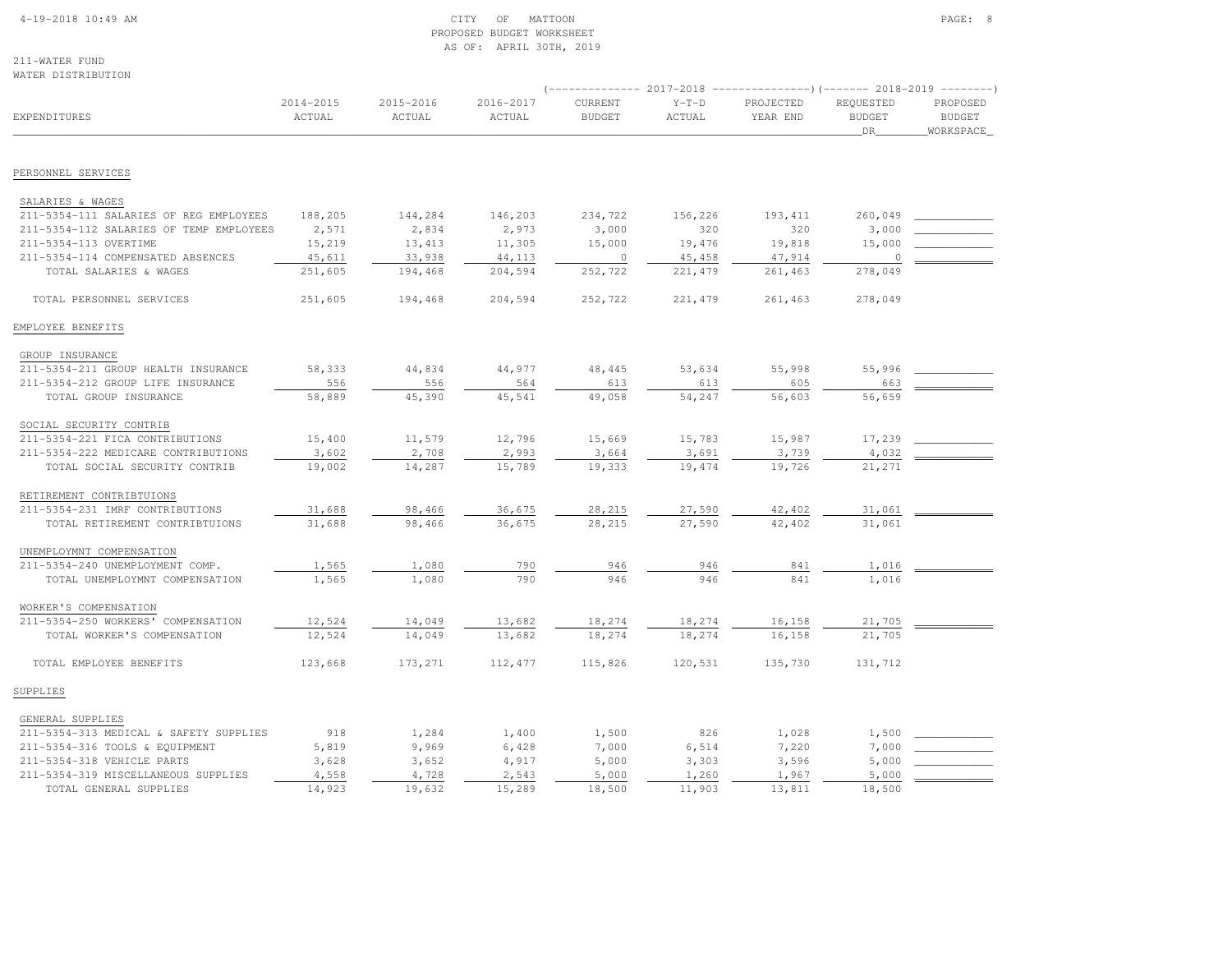#### 4-19-2018 10:49 AM CITY OF MATTOON PAGE: 9 PROPOSED BUDGET WORKSHEETAS OF: APRIL 30TH, 2019

211-WATER FUNDWATER DISTRIBUTION

| WAILIN DIUINIDUIION                     |                         |                     |                     |                          |                   | ------------- 2017-2018 ----------------) (------- 2018-2019 --------) |                                  |                                        |
|-----------------------------------------|-------------------------|---------------------|---------------------|--------------------------|-------------------|------------------------------------------------------------------------|----------------------------------|----------------------------------------|
| EXPENDITURES                            | $2014 - 2015$<br>ACTUAL | 2015-2016<br>ACTUAL | 2016-2017<br>ACTUAL | CURRENT<br><b>BUDGET</b> | $Y-T-D$<br>ACTUAL | PROJECTED<br>YEAR END                                                  | REQUESTED<br><b>BUDGET</b><br>DR | PROPOSED<br><b>BUDGET</b><br>WORKSPACE |
| <b>ENERGY</b>                           |                         |                     |                     |                          |                   |                                                                        |                                  |                                        |
| 211-5354-321 NATURAL GAS & ELECTRIC     | 11,647                  | 17,348              | 20,942              | 18,000                   | 13,617            | 14,313                                                                 | 21,000                           |                                        |
| 211-5354-322 ELECTRICITY                | 4,578                   | $\circ$             | $\circ$             | $\circ$                  | $\Omega$          | $\circ$                                                                |                                  |                                        |
| 211-5354-323 BOTTLED GAS                | $\circ$                 | 24                  | $\circ$             | $\mathbb O$              | $\mathbb O$       | $\circ$                                                                |                                  |                                        |
| 211-5354-326 FUEL                       | $\circ$                 | $\circ$             | $\circ$             | $\mathbb O$              | 4,206             | $\circ$                                                                | 11,000                           |                                        |
| TOTAL ENERGY                            | 16,225                  | 17,372              | 20,942              | 18,000                   | 17,823            | 14,313                                                                 | 32,000                           |                                        |
| SWR SYSTM MAINT SUPPLIES                |                         |                     |                     |                          |                   |                                                                        |                                  |                                        |
| WTR SYSTM MAINT SUPPLIES                |                         |                     |                     |                          |                   |                                                                        |                                  |                                        |
| 211-5354-371 WATER PIPE                 | 1,867                   | 5,016               | 3,732               | 3,000                    | 2,155             | 1,626                                                                  | 3,000                            |                                        |
| 211-5354-374 SERVICE LINE MATERIALS     | 44,130                  | 12,696              | 12,298              | 15,000                   | 6,269             | 7,581                                                                  | 15,000                           |                                        |
| 211-5354-375 LEAK REPAIR MATERIALS      | 44,598                  | 28,948              | 13,243              | 25,000                   | 17,797            | 17,573                                                                 | 25,000                           |                                        |
| 211-5354-376 BACKFILL & SURFACE MATERIA | 18,709                  | 8,341               | 14,201              | 15,000                   | 3,587             | 6,346                                                                  | 15,000                           |                                        |
| 211-5354-379 OTHER WATER MAINT. MATERIA | 6,759                   | 2,538               | 14,308              | 8,000                    | 11,825            | 18,523                                                                 | 8,000                            |                                        |
| TOTAL WTR SYSTM MAINT SUPPLIES          | 116,063                 | 57,539              | 57,783              | 66,000                   | 41,633            | 51,649                                                                 | 66,000                           |                                        |
| TOTAL SUPPLIES                          | 147,211                 | 94,543              | 94,013              | 102,500                  | 71,360            | 79,773                                                                 | 116,500                          |                                        |
| PURCHASED PROP MAINT SRV                |                         |                     |                     |                          |                   |                                                                        |                                  |                                        |
| REPAIR & MAINT SERVICES                 |                         |                     |                     |                          |                   |                                                                        |                                  |                                        |
| 211-5354-432 REPAIR OF STRUCTURES       | 181                     | 270                 | 45                  | 1,000                    | 581               | 581                                                                    | 1,000                            |                                        |
| 211-5354-433 REPAIR OF MACHINERY        | 5,778                   | 10,637              | 6,711               | 8,000                    | 3,276             | 5,033                                                                  | 8,000                            |                                        |
| 211-5354-434 REPAIR OF VEHICLES         | 9,860                   | 7,214               | 9,019               | 10,000                   | 7,790             | 9,014                                                                  | 10,000                           |                                        |
| 211-5354-439 OTHER REPAIR & MAINT. SERV | 7,683                   | 7,299               | 52                  | 7,000                    | 144               | 144                                                                    | 7,000                            |                                        |
| TOTAL REPAIR & MAINT SERVICES           | 23,502                  | 25,421              | 15,827              | 26,000                   | 11,790            | 14,772                                                                 | 26,000                           |                                        |
| <b>RENTALS</b>                          |                         |                     |                     |                          |                   |                                                                        |                                  |                                        |
| 211-5354-440 RENTALS                    | 7,846                   | 1,100               | 1,650               | 3,000                    | 405               | 405                                                                    | 3,000                            |                                        |
| TOTAL RENTALS                           | 7,846                   | 1,100               | 1,650               | 3,000                    | 405               | 405                                                                    | 3,000                            |                                        |
| OTHER PROP MAINT SERVICE                |                         |                     |                     |                          |                   |                                                                        |                                  |                                        |
| 211-5354-460 OTHER PROPERTY MAINT. SERV | 11,159                  | 5,530               | 16,856              | 12,000                   | 26,031            | 22,144                                                                 | 12,000                           |                                        |
| TOTAL OTHER PROP MAINT SERVICE          | 11,159                  | 5,530               | 16,856              | 12,000                   | 26,031            | 22,144                                                                 | 12,000                           |                                        |
| TOTAL PURCHASED PROP MAINT SRV          | 42,507                  | 32,051              | 34,332              | 41,000                   | 38,226            | 37,321                                                                 | 41,000                           |                                        |
| OTHER PURCHASED SERVICES                |                         |                     |                     |                          |                   |                                                                        |                                  |                                        |
| COMMUNICATION                           |                         |                     |                     |                          |                   |                                                                        |                                  |                                        |
| 211-5354-532 TELEPHONE                  | $\mathbb O$             | $\mathbb O$         | $\circ$             | $\circ$                  | $\circ$           | $\circ$                                                                | 2,000                            |                                        |
| 211-5354-533 CELL PHONES                | 400                     | 364                 | 400                 | 400                      | 901               | 827                                                                    | 1,000                            |                                        |
| 211-5354-535 RADIOS                     | 254                     | 1,142               | 781                 | 1,000                    | 1,872             | 2,320                                                                  | 1,000                            |                                        |
| TOTAL COMMUNICATION                     | 655                     | 1,506               | 1,181               | 1,400                    | 2,773             | 3,147                                                                  | 4,000                            |                                        |
| TOTAL OTHER PURCHASED SERVICES          | 655                     | 1,506               | 1,181               | 1,400                    | 2,773             | 3,147                                                                  | 4,000                            |                                        |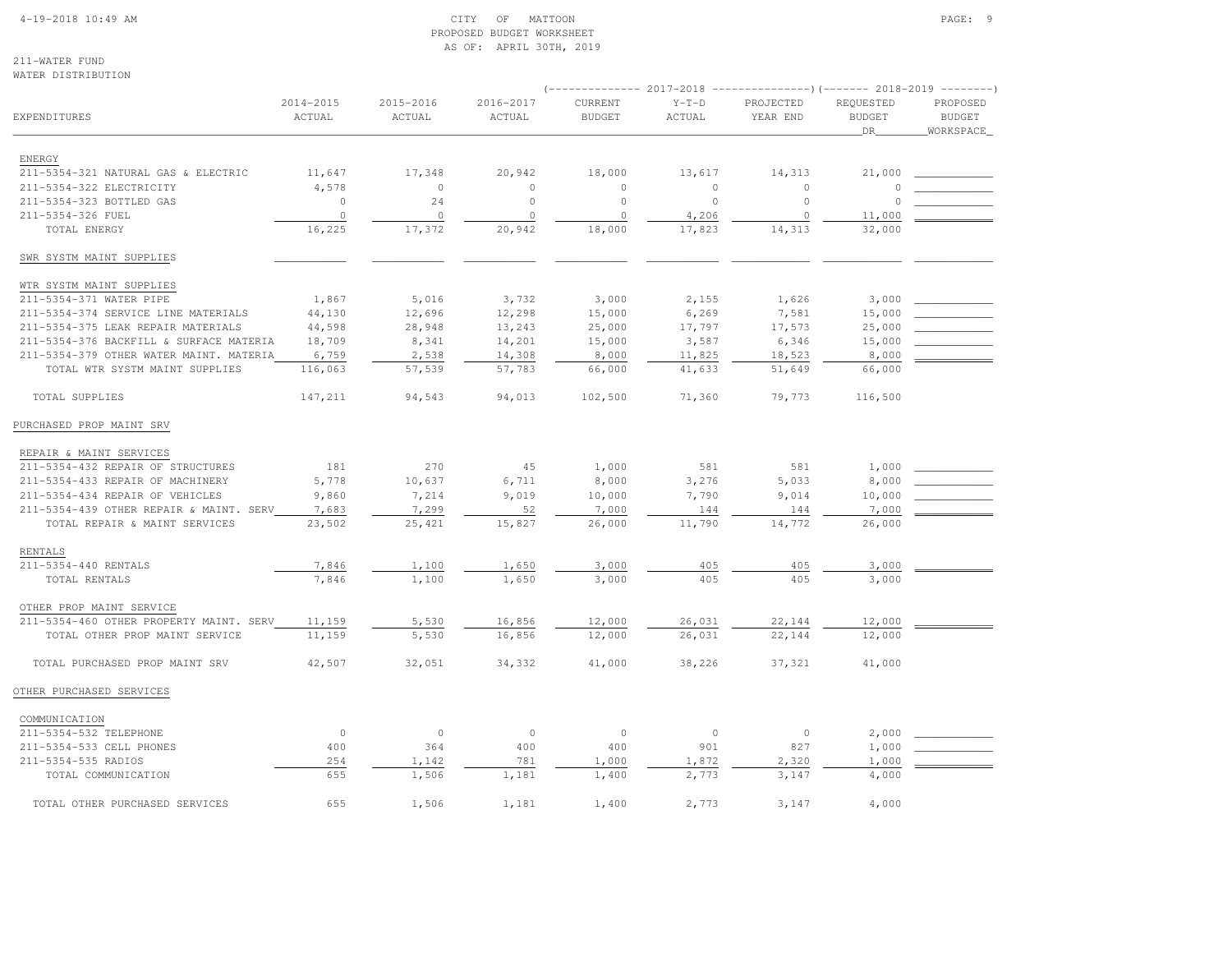#### 4-19-2018 10:49 AM CITY OF MATTOON PAGE: 10 PROPOSED BUDGET WORKSHEETAS OF: APRIL 30TH, 2019

211-WATER FUNDWATER DISTRIBUTION

| EXPENDITURES                            | 2014-2015<br>ACTUAL | 2015-2016<br>ACTUAL | 2016-2017<br>ACTUAL | CURRENT<br><b>BUDGET</b> | $Y-T-D$<br>ACTUAL | PROJECTED<br>YEAR END | REQUESTED<br><b>BUDGET</b><br><b>DR</b> | PROPOSED<br><b>BUDGET</b><br>WORKSPACE |
|-----------------------------------------|---------------------|---------------------|---------------------|--------------------------|-------------------|-----------------------|-----------------------------------------|----------------------------------------|
| PROPERTY                                |                     |                     |                     |                          |                   |                       |                                         |                                        |
| IMPROVEMENTS-NOT BLDGS                  |                     |                     |                     |                          |                   |                       |                                         |                                        |
| 211-5354-730 IMPROVEMENTS OTHER THAN BL |                     | $\Omega$            | 6,924               | 120,000                  |                   | 4,480                 | 50,000                                  |                                        |
| TOTAL IMPROVEMENTS-NOT BLDGS            | $\cap$              | $\Omega$            | 6,924               | 120,000                  | $\cap$            | 4,480                 | 50,000                                  |                                        |
| MACHINERY & EQUIPMENT                   |                     |                     |                     |                          |                   |                       |                                         |                                        |
| 211-5354-740 MACHINERY & EQUIPMENT      | $\circ$             | 683                 | $\circ$             | $\circ$                  | $\circ$           | $\overline{0}$        | 0                                       |                                        |
| 211-5354-743 MEF CONTRIBUTION           | 121,700             | 107,000             | $\Omega$            | 61,000                   | 61,000            | 61,000                | 120,070                                 |                                        |
| TOTAL MACHINERY & EQUIPMENT             | 121,700             | 107,683             | $\Omega$            | 61,000                   | 61,000            | 61,000                | 120,070                                 |                                        |
| TOTAL PROPERTY                          | 121,700             | 107,683             | 6,924               | 181,000                  | 61,000            | 65,480                | 170,070                                 |                                        |
| OTHER OBJECTS                           |                     |                     |                     |                          |                   |                       |                                         |                                        |
| FINANCIAL TRANS OBJECTS                 |                     |                     |                     |                          |                   |                       |                                         |                                        |
| 211-5354-828 REAL ESTATE TAXES          | 17                  | 17                  | 17                  | 20                       | 17                | 17                    | 20                                      |                                        |
| TOTAL FINANCIAL TRANS OBJECTS           | 17                  | 17                  | 17                  | 20                       | 17                | 17                    | 20                                      |                                        |
| COMPUTER INFO SYS OBJECT                |                     |                     |                     |                          |                   |                       |                                         |                                        |
| 211-5354-863 COMPUTERS                  | $\circ$             | $\circ$             | 373                 | 1,300                    | 3,470             | 1,162                 | 1,000                                   |                                        |
| TOTAL COMPUTER INFO SYS OBJECT          | $\Omega$            | $\Omega$            | 373                 | 1,300                    | 3,470             | 1,162                 | 1,000                                   |                                        |
| TOTAL OTHER OBJECTS                     | 17                  | 17                  | 390                 | 1,320                    | 3,486             | 1,179                 | 1,020                                   |                                        |
| TOTAL WATER DISTRIBUTION                | 687,363             | 603,539             | 453,911             | 695,768                  | 518,855           | 584,093               | 742,351                                 |                                        |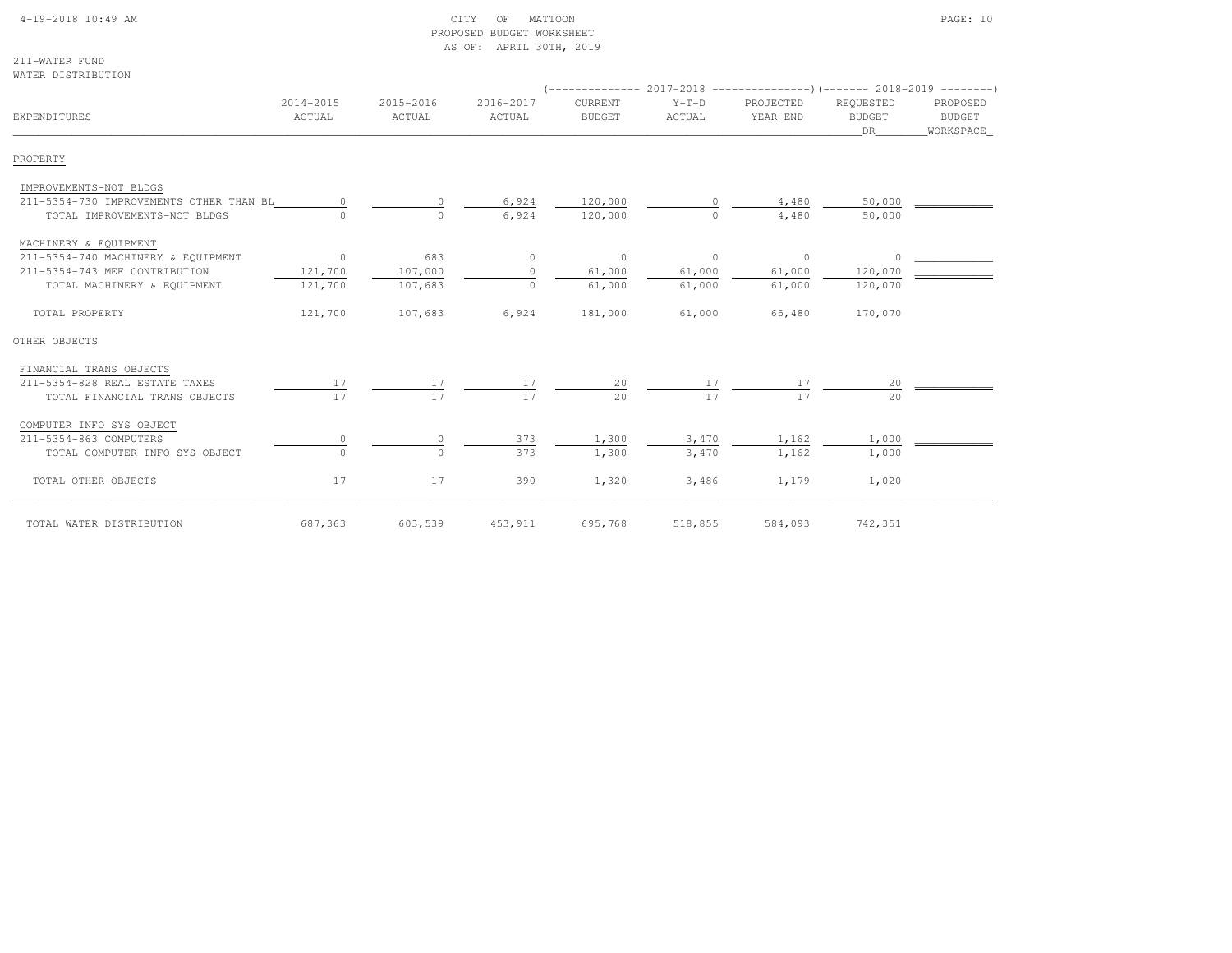#### 4-19-2018 10:49 AM CITY OF MATTOON PAGE: 11 PROPOSED BUDGET WORKSHEETAS OF: APRIL 30TH, 2019

211-WATER FUND

| ACCOUNTING & COLLECTION                 |                         |                     |                         |                          |                   |                                                                                                   |                                  |                                        |
|-----------------------------------------|-------------------------|---------------------|-------------------------|--------------------------|-------------------|---------------------------------------------------------------------------------------------------|----------------------------------|----------------------------------------|
| <b>EXPENDITURES</b>                     | $2014 - 2015$<br>ACTUAL | 2015-2016<br>ACTUAL | $2016 - 2017$<br>ACTUAL | CURRENT<br><b>BUDGET</b> | $Y-T-D$<br>ACTUAL | (-------------- 2017-2018 ----------------) (------- 2018-2019 --------)<br>PROJECTED<br>YEAR END | REQUESTED<br><b>BUDGET</b><br>DR | PROPOSED<br><b>BUDGET</b><br>WORKSPACE |
| PERSONNEL SERVICES                      |                         |                     |                         |                          |                   |                                                                                                   |                                  |                                        |
|                                         |                         |                     |                         |                          |                   |                                                                                                   |                                  |                                        |
| SALARIES & WAGES                        |                         |                     |                         |                          |                   |                                                                                                   |                                  |                                        |
| 211-5355-111 SALARIES OF REG EMPLOYEES  | 142,988                 | 144,288             | 152,643                 | 170,390                  | 131,496           | 153,644                                                                                           | 174,229                          |                                        |
| 211-5355-112 SALARIES OF TEMP EMPLOYEES | 5,198                   | 2,109               | 1,460                   | 5,495                    | 2,058             | 2,058                                                                                             | 5,495                            |                                        |
| 211-5355-113 OVERTIME                   | 358                     | 711                 | 423                     | 1,200                    | 724               | 772                                                                                               | 1,200                            |                                        |
| 211-5355-114 COMPENSATED ABSENCES       | 14,995                  | 16,422              | 15,292                  | $\circ$                  | 18,050            | 16,546                                                                                            | 0                                |                                        |
| TOTAL SALARIES & WAGES                  | 163,538                 | 163,530             | 169,818                 | 177,084                  | 152,328           | 173,020                                                                                           | 180,923                          |                                        |
| TOTAL PERSONNEL SERVICES                | 163,538                 | 163,530             | 169,818                 | 177,084                  | 152,328           | 173,020                                                                                           | 180,923                          |                                        |
| EMPLOYEE BENEFITS                       |                         |                     |                         |                          |                   |                                                                                                   |                                  |                                        |
| GROUP INSURANCE                         |                         |                     |                         |                          |                   |                                                                                                   |                                  |                                        |
| 211-5355-211 GROUP HEALTH INSURANCE     | 34,891                  | 35,398              | 35,498                  | 36,243                   | 37,217            | 37,966                                                                                            | 40,948                           |                                        |
| 211-5355-212 GROUP LIFE INSURANCE       | 423                     | 423                 | 453                     | 493                      | 493               | 493                                                                                               | 493                              |                                        |
| TOTAL GROUP INSURANCE                   | 35,314                  | 35,821              | 35,951                  | 36,736                   | 37,710            | 38,459                                                                                            | 41,441                           |                                        |
| SOCIAL SECURITY CONTRIB                 |                         |                     |                         |                          |                   |                                                                                                   |                                  |                                        |
| 211-5355-221 FICA CONTRIBUTIONS         | 9,435                   | 9,455               | 9,678                   | 10,979                   | 9,750             | 10,129                                                                                            | 11,217                           |                                        |
| 211-5355-222 MEDICARE CONTRIBUTIONS     | 2,207                   | 2,211               | 2,264                   | 2,568                    | 2,280             | 2,279                                                                                             | 2,623                            |                                        |
| TOTAL SOCIAL SECURITY CONTRIB           | 11,642                  | 11,666              | 11,942                  | 13,547                   | 12,030            | 12,408                                                                                            | 13,841                           |                                        |
| RETIREMENT CONTRIBTUIONS                |                         |                     |                         |                          |                   |                                                                                                   |                                  |                                        |
| 211-5355-231 IMRF CONTRIBUTIONS         | 19,100                  | 82,591              | 28,805                  | 19,390                   | 16,846            | 17,636                                                                                            | 19,823                           |                                        |
| TOTAL RETIREMENT CONTRIBTUIONS          | 19,100                  | 82,591              | 28,805                  | 19,390                   | 16,846            | 17,636                                                                                            | 19,823                           |                                        |
| UNEMPLOYMNT COMPENSATION                |                         |                     |                         |                          |                   |                                                                                                   |                                  |                                        |
| 211-5355-240 UNEMPLOYMENT COMP.         | 1,273                   | 831                 | 678                     | 813                      | 813               | 813                                                                                               | 813                              |                                        |
| TOTAL UNEMPLOYMNT COMPENSATION          | 1,273                   | 831                 | 678                     | 813                      | 813               | 813                                                                                               | 813                              |                                        |
| WORKER'S COMPENSATION                   |                         |                     |                         |                          |                   |                                                                                                   |                                  |                                        |
| 211-5355-250 WORKERS' COMPENSATION      | 6,264                   | 3,505               | 3,804                   | 5,068                    | 5,067             | 5,067                                                                                             | 5,577                            |                                        |
| TOTAL WORKER'S COMPENSATION             | 6,264                   | 3,505               | 3,804                   | 5,068                    | 5,067             | 5,067                                                                                             | 5,577                            |                                        |
| TOTAL EMPLOYEE BENEFITS                 | 73,592                  | 134, 414            | 81,179                  | 75,553                   | 72,466            | 74,383                                                                                            | 81,495                           |                                        |
| SUPPLIES                                |                         |                     |                         |                          |                   |                                                                                                   |                                  |                                        |
| GENERAL SUPPLIES                        |                         |                     |                         |                          |                   |                                                                                                   |                                  |                                        |
| 211-5355-311 OFFICE SUPPLIES            | 4,170                   | 4,409               | 2,475                   | 5,000                    | 1,320             | 1,623                                                                                             | 4,000                            |                                        |
| 211-5355-318 VEHICLE PARTS              | $\circ$                 | 15                  | $\circ$                 | 500                      | $\circ$           | $\circ$                                                                                           | 500                              |                                        |
| 211-5355-319 MISCELLANEOUS SUPPLIES     | 1,100                   | 243                 | 339                     | 1,000                    | 190               | 208                                                                                               | 1,000                            |                                        |
| TOTAL GENERAL SUPPLIES                  | 5,270                   | 4,667               | 2,815                   | 6,500                    | 1,510             | 1,831                                                                                             | 5,500                            |                                        |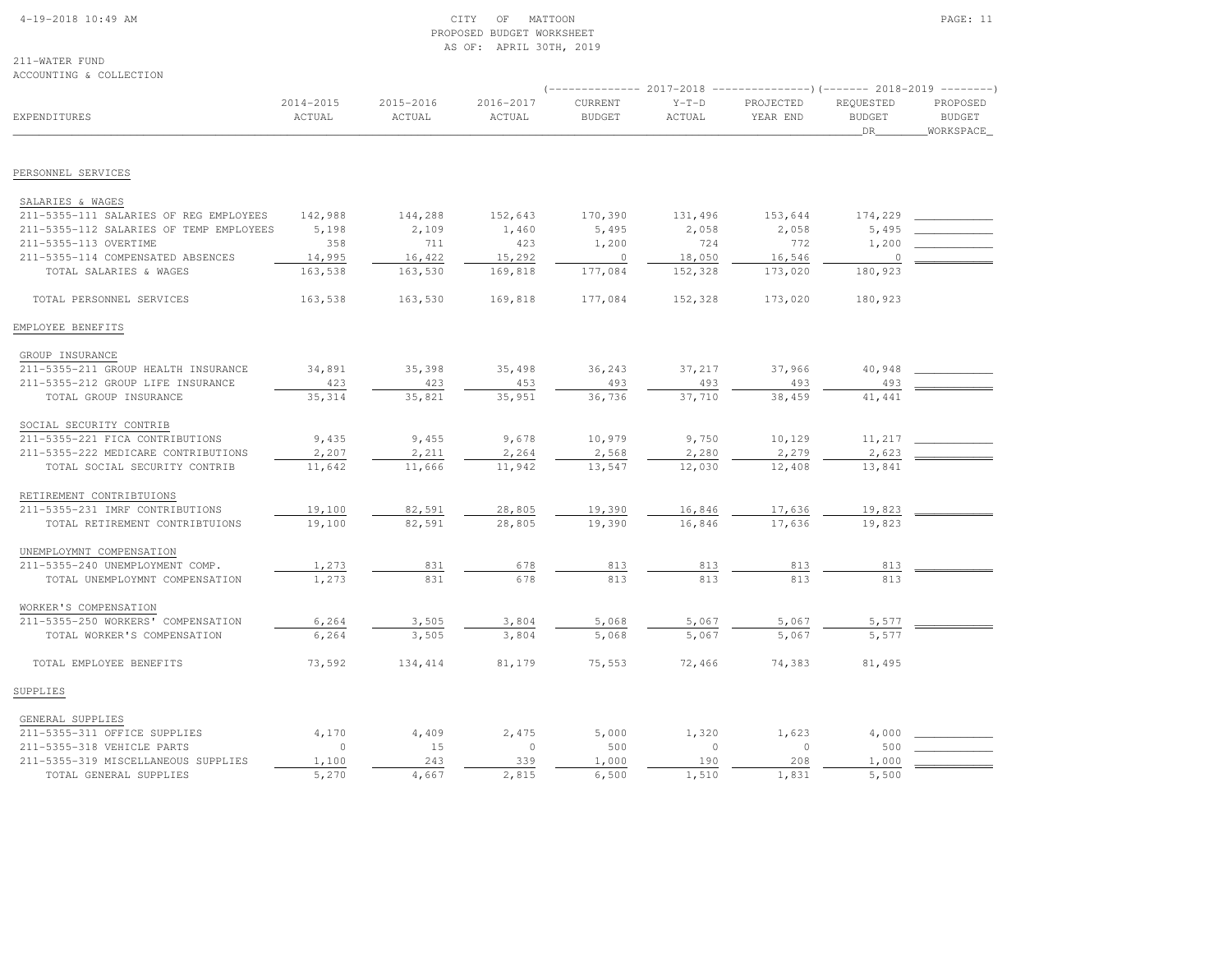# 4-19-2018 10:49 AM CITY OF MATTOON PAGE: 12 PROPOSED BUDGET WORKSHEETAS OF: APRIL 30TH, 2019

211-WATER FUNDACCOUNTING & COLLECTION

|                                         |                |           |           |               |               | $(----------2017-2018$ ---------------) (------- 2018-2019 -------) |               |               |
|-----------------------------------------|----------------|-----------|-----------|---------------|---------------|---------------------------------------------------------------------|---------------|---------------|
|                                         | 2014-2015      | 2015-2016 | 2016-2017 | CURRENT       | $Y-T-D$       | PROJECTED                                                           | REQUESTED     | PROPOSED      |
| EXPENDITURES                            | ACTUAL         | ACTUAL    | ACTUAL    | <b>BUDGET</b> | <b>ACTUAL</b> | YEAR END                                                            | <b>BUDGET</b> | <b>BUDGET</b> |
|                                         |                |           |           |               |               |                                                                     | DR            | WORKSPACE     |
|                                         |                |           |           |               |               |                                                                     |               |               |
| ENERGY                                  |                |           |           |               |               |                                                                     |               |               |
| 211-5355-326 FUEL                       | 37,180         | 26,577    | 31,088    | 35,000        | 18,260        | 24,611                                                              | 30,000        |               |
| TOTAL ENERGY                            | 37,180         | 26,577    | 31,088    | 35,000        | 18,260        | 24,611                                                              | 30,000        |               |
| WTR SYSTM MAINT SUPPLIES                |                |           |           |               |               |                                                                     |               |               |
| 211-5355-372 METER TILES, RIMS & LIDS   | 5,411          | 8,181     | 8,687     | 9,000         | 7,522         | 9,048                                                               | 9,000         |               |
| 211-5355-373 WATER METERS               | 2,353          | 1,382     | 4,408     | 7,000         | 4,382         | 4,382                                                               | 7,000         |               |
| TOTAL WTR SYSTM MAINT SUPPLIES          | 7,764          | 9,563     | 13,095    | 16,000        | 11,904        | 13,430                                                              | 16,000        |               |
|                                         |                |           |           |               |               |                                                                     |               |               |
| TOTAL SUPPLIES                          | 50,213         | 40,807    | 46,997    | 57,500        | 31,674        | 39,872                                                              | 51,500        |               |
| PURCHASED PROP MAINT SRV                |                |           |           |               |               |                                                                     |               |               |
| REPAIR & MAINT SERVICES                 |                |           |           |               |               |                                                                     |               |               |
| 211-5355-431 REPAIR OF OFFICE EQUIPMENT | $\overline{0}$ | 125       | $\circ$   | 200           | $\circ$       | $\Omega$                                                            | 200           |               |
| 211-5355-434 REPAIR OF VEHICLES         | 286            | 693       | 793       | 1,000         | 200           | 870                                                                 | 1,000         |               |
| 211-5355-439 OTHER REPAIR & MAINT. SERV | 216            | 100       | 10        | 500           | 19            | 19                                                                  | 500           |               |
| TOTAL REPAIR & MAINT SERVICES           | 501            | 918       | 803       | 1,700         | 219           | 889                                                                 | 1,700         |               |
|                                         |                |           |           |               |               |                                                                     |               |               |
| TOTAL PURCHASED PROP MAINT SRV          | 501            | 918       | 803       | 1,700         | 219           | 889                                                                 | 1,700         |               |
| OTHER PURCHASED SERVICES                |                |           |           |               |               |                                                                     |               |               |
| PROFESSIONAL SERVICES                   |                |           |           |               |               |                                                                     |               |               |
| 211-5355-513 AUDITING SERVICES          | 19,800         | 20,400    | 21,000    | 23,000        | 21,600        | 21,600                                                              | 27,240        |               |
| 211-5355-516 TECHNOLOGY SUPPORT SERVICE | 17,425         | 19,034    | 19,419    | 22,000        | 19,268        | 19,227                                                              | 22,000        |               |
| 211-5355-519 OTHER PROFESSIONAL SERVICE | 190            | 1,468     | 4,616     | 5,000         | 4,176         | 4,922                                                               | 5,000         |               |
| TOTAL PROFESSIONAL SERVICES             | 37, 414        | 40,903    | 45,036    | 50,000        | 45,044        | 45,749                                                              | 54,240        |               |
|                                         |                |           |           |               |               |                                                                     |               |               |
| COMMUNICATION                           |                |           |           |               |               |                                                                     |               |               |
| 211-5355-531 POSTAGE                    | 16,908         | 18,565    | 15,285    | 15,000        | 12,360        | 14,950                                                              | 15,000        |               |
| 211-5355-532 TELEPHONE                  | 1,638          | 1,577     | 1,683     | 2,000         | 2,030         | 2,019                                                               | 2,000         |               |
| TOTAL COMMUNICATION                     | 18,546         | 20,142    | 16,969    | 17,000        | 14,389        | 16,969                                                              | 17,000        |               |
| EMPLOYEE BUSINESS EXP                   |                |           |           |               |               |                                                                     |               |               |
| 211-5355-562 TRAVEL & TRAINING          | 200            | 0         | 15        | 100           | 15            | 15                                                                  | 100           |               |
| TOTAL EMPLOYEE BUSINESS EXP             | 200            | $\Omega$  | 15        | 100           | 1.5           | 15                                                                  | 100           |               |
| OTHER PURCHASED SERVICES                |                |           |           |               |               |                                                                     |               |               |
| 211-5355-579 COLLECTION FEES            | 2,529          | 3,282     | 1,603     | 2,000         | 1,483         | 1,769                                                               | 2,000         |               |
| TOTAL OTHER PURCHASED SERVICES          | 2,529          | 3,282     | 1,603     | 2,000         | 1,483         | 1,769                                                               | 2,000         |               |
| TOTAL OTHER PURCHASED SERVICES          | 58,690         | 64,327    | 63,622    | 69,100        | 60,931        | 64,502                                                              | 73,340        |               |
|                                         |                |           |           |               |               |                                                                     |               |               |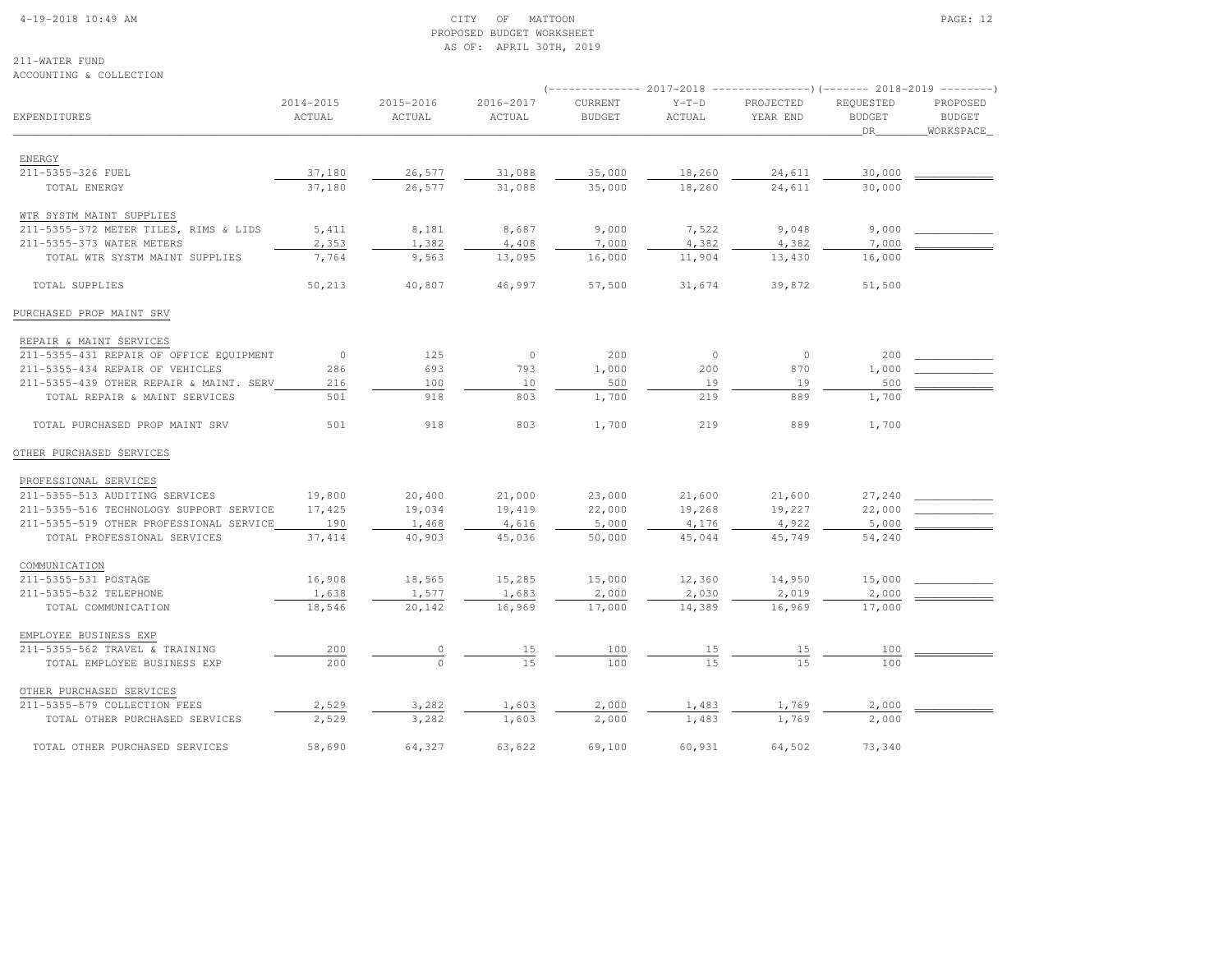### 4-19-2018 10:49 AM CITY OF MATTOON PAGE: 13 PROPOSED BUDGET WORKSHEETAS OF: APRIL 30TH, 2019

#### 211-WATER FUNDACCOUNTING & COLLECTION

| EXPENDITURES                                                         | $2014 - 2015$<br>ACTUAL | 2015-2016<br>ACTUAL | 2016-2017<br>ACTUAL | CURRENT<br><b>BUDGET</b> | $Y-T-D$<br>ACTUAL  | PROJECTED<br>YEAR END | REQUESTED<br><b>BUDGET</b><br>DR | PROPOSED<br>BUDGET<br>WORKSPACE |
|----------------------------------------------------------------------|-------------------------|---------------------|---------------------|--------------------------|--------------------|-----------------------|----------------------------------|---------------------------------|
| PROPERTY                                                             |                         |                     |                     |                          |                    |                       |                                  |                                 |
| IMPROVEMENTS-NOT BLDGS                                               |                         |                     |                     |                          |                    |                       |                                  |                                 |
| MACHINERY & EQUIPMENT                                                |                         |                     |                     |                          |                    |                       |                                  |                                 |
| OTHER OBJECTS                                                        |                         |                     |                     |                          |                    |                       |                                  |                                 |
| CITY CLERK DEPT OBJECTS                                              |                         |                     |                     |                          |                    |                       |                                  |                                 |
| 211-5355-804 UTILITY TAX REMITTANCE<br>TOTAL CITY CLERK DEPT OBJECTS | 120,826<br>120,826      | 120,094<br>120,094  | 125,155<br>125, 155 | 122,400<br>122,400       | 112,054<br>112,054 | 121,380<br>121,380    | 121,000<br>121,000               |                                 |
| FINANCIAL TRANS OBJECTS                                              |                         |                     |                     |                          |                    |                       |                                  |                                 |
| 211-5355-811 BANK SERVICE CHARGES                                    | 14,562                  | 15,492              | 15,223              | 15,000                   | 15,287             | 15,485                | 16,000                           |                                 |
| 211-5355-812 METER DEPOSIT REFUNDS                                   | $\bigcirc$              | $\circ$             | $\overline{0}$      | $\sim$ 0                 | 433                | 433                   |                                  |                                 |
| 211-5355-814 PRINTING/COPY MACH LEASE/M                              | 951                     | 1,078               | 1,115               | 2,000                    | 1,025              | 1,117                 | 2,000                            |                                 |
| 211-5355-815 POSTAGE METER LEASE & MAIN                              | 1,176                   | 1,374               | 1,120               | 2,000                    | 1,231              | 1,231                 | 2,000                            |                                 |
| TOTAL FINANCIAL TRANS OBJECTS                                        | 16,689                  | 17,945              | 17,457              | 19,000                   | 17,975             | 18,266                | 20,000                           |                                 |
| SPECIAL EVENT OBJECTS                                                |                         |                     |                     |                          |                    |                       |                                  |                                 |
| 211-5355-830 BAD DEBT EXPENSE                                        | 21,179                  | 9,093               | 33,098              | 10,000                   | 8,808              | 13,852                | 14,000                           |                                 |
| TOTAL SPECIAL EVENT OBJECTS                                          | 21,179                  | 9,093               | 33,098              | 10,000                   | 8,808              | 13,852                | 14,000                           |                                 |
| COMPUTER INFO SYS OBJECT                                             |                         |                     |                     |                          |                    |                       |                                  |                                 |
| 211-5355-863 COMPUTERS                                               | 7,575                   | 1,580               |                     | 5,400                    | 2,446              | 2,168                 | 800                              |                                 |
| TOTAL COMPUTER INFO SYS OBJECT                                       | 7,575                   | 1,580               | $\Omega$            | 5,400                    | 2,446              | 2,168                 | 800                              |                                 |
| TOTAL OTHER OBJECTS                                                  | 166,270                 | 148,712             | 175,711             | 156,800                  | 141,283            | 155,666               | 155,800                          |                                 |
| TOTAL ACCOUNTING & COLLECTION                                        | 512,805                 | 552,707             | 538,131             | 537,737                  | 458,901            | 508,332               | 544,759                          |                                 |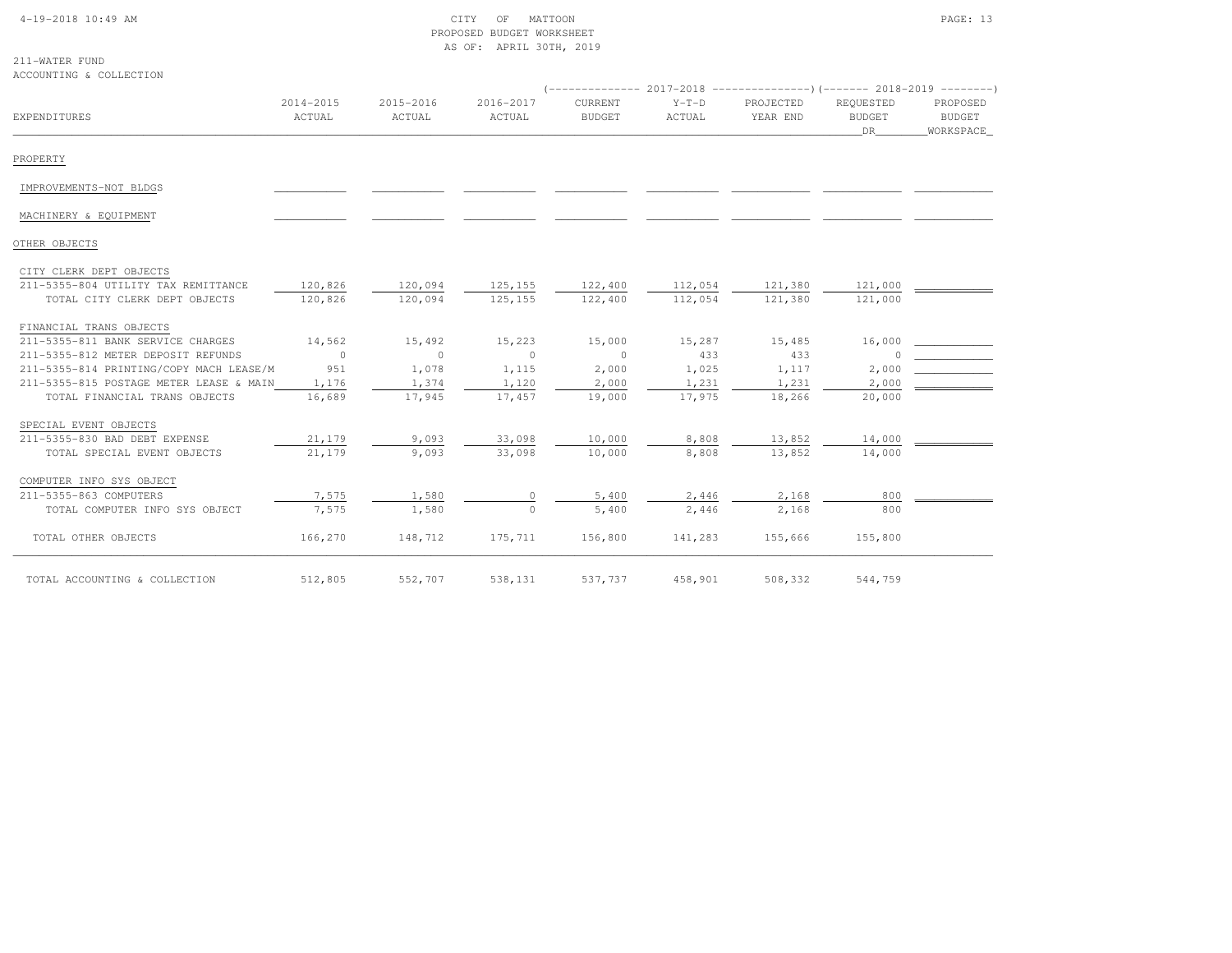#### 4-19-2018 10:49 AM CITY OF MATTOON PAGE: 14 PROPOSED BUDGET WORKSHEETAS OF: APRIL 30TH, 2019

211-WATER FUNDADMINISTRATIVE & GENERAL

|                                         |                     |                     |                     | $---------2017-2018$     |                   | ----------------)(------- 2018-2019 ---------) |                                  |                                        |
|-----------------------------------------|---------------------|---------------------|---------------------|--------------------------|-------------------|------------------------------------------------|----------------------------------|----------------------------------------|
| EXPENDITURES                            | 2014-2015<br>ACTUAL | 2015-2016<br>ACTUAL | 2016-2017<br>ACTUAL | CURRENT<br><b>BUDGET</b> | $Y-T-D$<br>ACTUAL | PROJECTED<br>YEAR END                          | REQUESTED<br><b>BUDGET</b><br>DR | PROPOSED<br><b>BUDGET</b><br>WORKSPACE |
|                                         |                     |                     |                     |                          |                   |                                                |                                  |                                        |
| PERSONNEL SERVICES                      |                     |                     |                     |                          |                   |                                                |                                  |                                        |
| SALARIES & WAGES                        |                     |                     |                     |                          |                   |                                                |                                  |                                        |
| 211-5356-111 SALARIES OF REG EMPLOYEES  | 129,045             | 126,235             | 141,952             | 147,273                  | 100,390           | 134,793                                        | 186,798                          |                                        |
| 211-5356-113 OVERTIME                   | 269                 | 581                 | 326                 | 300                      | 1,997             | 830                                            | 500                              |                                        |
| 211-5356-114 COMPENSATED ABSENCES       | 9,086               | 18,270              | 8,824               | $\circ$                  | 17,873            | 14,128                                         | $\Omega$                         |                                        |
| 211-5356-115 ENGINEERING SALARIES ALLOC | 14,879              | 9,103               | 3,064               | $\circ$                  | 1,987             | 3,234                                          | $\circ$                          |                                        |
| TOTAL SALARIES & WAGES                  | 153,278             | 154,190             | 154,165             | 147,573                  | 122,247           | 152,985                                        | 187,298                          |                                        |
| TOTAL PERSONNEL SERVICES                | 153,278             | 154,190             | 154,165             | 147,573                  | 122,247           | 152,985                                        | 187,298                          |                                        |
| EMPLOYEE BENEFITS                       |                     |                     |                     |                          |                   |                                                |                                  |                                        |
| GROUP INSURANCE                         |                     |                     |                     |                          |                   |                                                |                                  |                                        |
| 211-5356-211 GROUP HEALTH INSURANCE     | 25,507              | 24,740              | 24,090              | 23,836                   | 23,247            | 24,170                                         | 31,556                           |                                        |
| 211-5356-212 GROUP LIFE INSURANCE       | 312                 | 312                 | 303                 | 330                      | 330               | 321                                            | 433                              |                                        |
| TOTAL GROUP INSURANCE                   | 25,820              | 25,052              | 24,393              | 24,166                   | 23,577            | 24,491                                         | 31,989                           |                                        |
| SOCIAL SECURITY CONTRIB                 |                     |                     |                     |                          |                   |                                                |                                  |                                        |
| 211-5356-221 FICA CONTRIBUTIONS         | 8,068               | 8,762               | 8,484               | 9,150                    | 9,467             | 8,947                                          | 11,612                           |                                        |
| 211-5356-222 MEDICARE CONTRIBUTIONS     | 1,887               | 2,049               | 1,984               | 2,140                    | 2,214             | 2,093                                          | 2,716                            |                                        |
| TOTAL SOCIAL SECURITY CONTRIB           | 9,955               | 10,811              | 10,468              | 11,289                   | 11,681            | 11,040                                         | 14,328                           |                                        |
| RETIREMENT CONTRIBTUIONS                |                     |                     |                     |                          |                   |                                                |                                  |                                        |
| 211-5356-231 IMRF CONTRIBUTIONS         | 16,860              | 77,997              | 25,740              | 16,676                   | 16,514            | 26,329                                         | 21,165                           |                                        |
| TOTAL RETIREMENT CONTRIBTUIONS          | 16,860              | 77.997              | 25,740              | 16,676                   | 16,514            | 26,329                                         | 21,165                           |                                        |
| UNEMPLOYMNT COMPENSATION                |                     |                     |                     |                          |                   |                                                |                                  |                                        |
| 211-5356-240 UNEMPLOYMENT COMP.         | 839                 | 579                 | 404                 | 480                      | 480               | 423                                            | 630                              |                                        |
| TOTAL UNEMPLOYMNT COMPENSATION          | 839                 | 579                 | 404                 | 480                      | 480               | 423                                            | 630                              |                                        |
| WORKER'S COMPENSATION                   |                     |                     |                     |                          |                   |                                                |                                  |                                        |
| 211-5356-250 WORKERS' COMPENSATION      | 6,257               | 4,277               | 3,672               | 4,949                    | 4,922             | 4,215                                          | 7,336                            |                                        |
| TOTAL WORKER'S COMPENSATION             | 6,257               | 4,277               | 3,672               | 4,949                    | 4,922             | 4,215                                          | 7,336                            |                                        |
| TOTAL EMPLOYEE BENEFITS                 | 59,730              | 118,716             | 64,678              | 57,560                   | 57,174            | 66,498                                         | 75,448                           |                                        |
| SUPPLIES                                |                     |                     |                     |                          |                   |                                                |                                  |                                        |
| GENERAL SUPPLIES                        |                     |                     |                     |                          |                   |                                                |                                  |                                        |
| 211-5356-311 OFFICE SUPPLIES            | 1,164               | 682                 | 580                 | 700                      | 680               | 591                                            | 1,000                            |                                        |
| 211-5356-316 TOOLS & EQUIPMENT          | 176)                | 35                  | 39                  | 300                      | 1,544             | 1,583                                          | 500                              |                                        |
| 211-5356-319 MISCELLANEOUS SUPPLIES     | 208                 | $\circ$             | 70                  | 600                      | 187               | 128                                            | 600                              |                                        |

TOTAL GENERAL SUPPLIES 1,197 717 689 1,600 2,411 2,302 2,100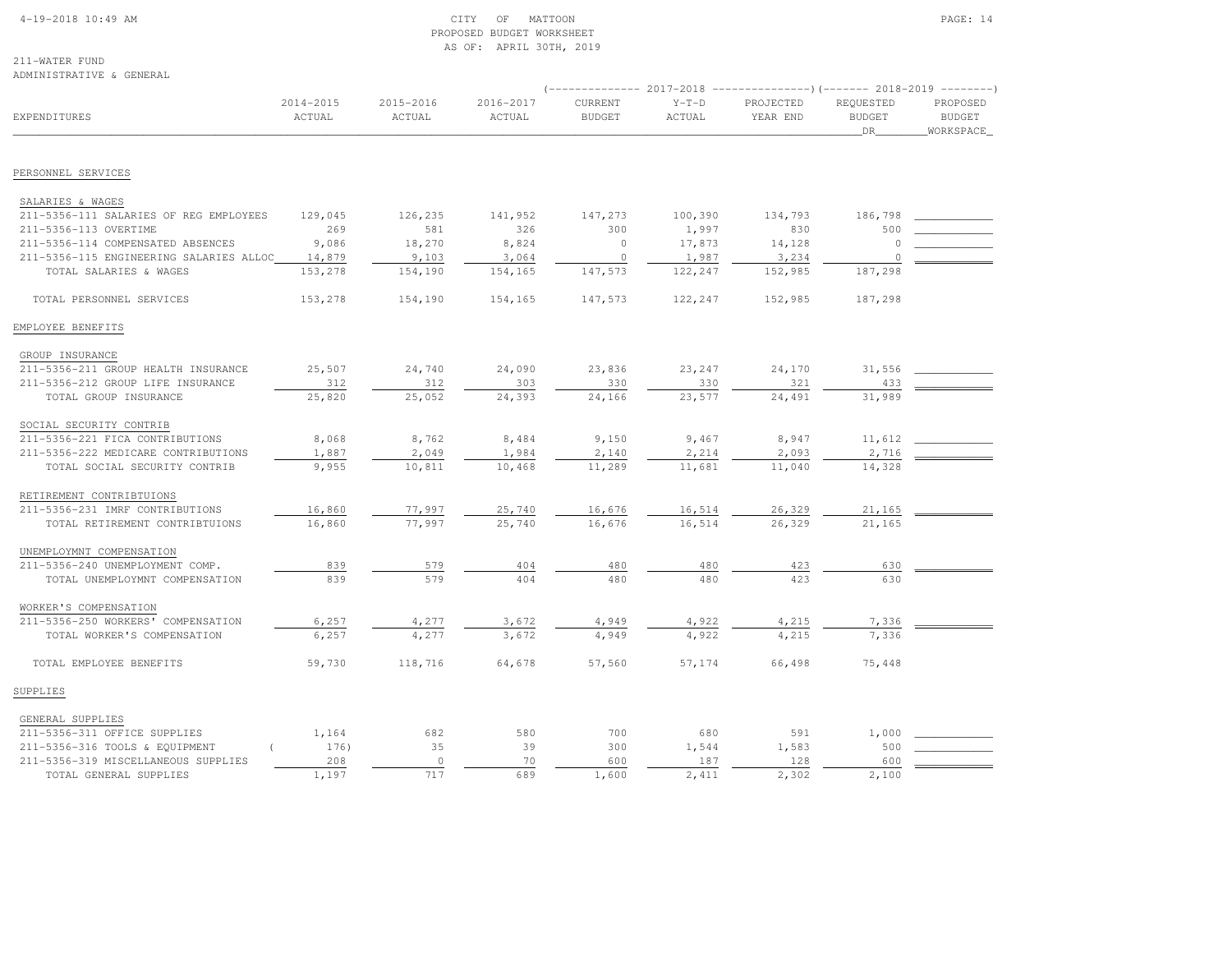#### 4-19-2018 10:49 AM CITY OF MATTOON PAGE: 15 PROPOSED BUDGET WORKSHEETAS OF: APRIL 30TH, 2019

211-WATER FUNDADMINISTRATIV

OTHER PURCHASED SERVICES

| ADMINISTRATIVE & GENERAL                      |                     |                     |                     |                          |                       |                                                                                                  |                                  |                                        |
|-----------------------------------------------|---------------------|---------------------|---------------------|--------------------------|-----------------------|--------------------------------------------------------------------------------------------------|----------------------------------|----------------------------------------|
| <b>EXPENDITURES</b>                           | 2014-2015<br>ACTUAL | 2015-2016<br>ACTUAL | 2016-2017<br>ACTUAL | CURRENT<br><b>BUDGET</b> | $Y-T-D$<br>ACTUAL     | (-------------- 2017-2018 ----------------)(------- 2018-2019 --------)<br>PROJECTED<br>YEAR END | REQUESTED<br><b>BUDGET</b><br>DR | PROPOSED<br><b>BUDGET</b><br>WORKSPACE |
|                                               |                     |                     |                     |                          |                       |                                                                                                  |                                  |                                        |
| ENERGY                                        |                     |                     |                     |                          |                       |                                                                                                  |                                  |                                        |
| 211-5356-321 NATURAL GAS & ELECTRIC           | 1,671<br>1,671      | 1,393<br>1,393      | 1,332<br>1,332      | 1,500<br>1,500           | $\frac{1,372}{1,372}$ | $\frac{1,348}{1,348}$                                                                            | 1,500<br>1,500                   |                                        |
| TOTAL ENERGY                                  |                     |                     |                     |                          |                       |                                                                                                  |                                  |                                        |
| BOOKS & PERIODICALS                           |                     |                     |                     |                          |                       |                                                                                                  |                                  |                                        |
| 211-5356-340 BOOKS & PERIODICALS              | $\overline{0}$      |                     |                     | 100                      | 117                   | 47                                                                                               | 100                              |                                        |
| TOTAL BOOKS & PERIODICALS                     | $\Omega$            | $\Omega$            | $\Omega$            | 100                      | 117                   | 47                                                                                               | 100                              |                                        |
|                                               |                     |                     |                     |                          |                       |                                                                                                  |                                  |                                        |
| TOTAL SUPPLIES                                | 2,867               | 2,111               | 2,022               | 3,200                    | 3,899                 | 3,697                                                                                            | 3,700                            |                                        |
| PURCHASED PROP MAINT SRV                      |                     |                     |                     |                          |                       |                                                                                                  |                                  |                                        |
| REPAIR & MAINT SERVICES                       |                     |                     |                     |                          |                       |                                                                                                  |                                  |                                        |
| OTHER PURCHASED SERVICES                      |                     |                     |                     |                          |                       |                                                                                                  |                                  |                                        |
| PROFESSIONAL SERVICES                         |                     |                     |                     |                          |                       |                                                                                                  |                                  |                                        |
| 211-5356-511 PLANNING & DESIGN SERVICES       | 7,522               | 9,522               | 5,582               | 10,000                   | 10,836                | 646                                                                                              | 10,000                           |                                        |
| TOTAL PROFESSIONAL SERVICES                   | 7,522               | 9,522               | 5,582               | 10,000                   | 10,836                | 646                                                                                              | 10,000                           |                                        |
| INSURANCE                                     |                     |                     |                     |                          |                       |                                                                                                  |                                  |                                        |
| 211-5356-523 PROPERTY & CASUALTY INSURA       | 28,937              | 32,555              | 28,291              | 32,000                   | 33,200                | 29,330                                                                                           | 33,910                           |                                        |
| TOTAL INSURANCE                               | 28,937              | 32,555              | 28,291              | 32,000                   | 33,200                | 29,330                                                                                           | 33,910                           |                                        |
| COMMUNICATION                                 |                     |                     |                     |                          |                       |                                                                                                  |                                  |                                        |
| 211-5356-533 CELLULAR PHONE                   | 852                 | 822                 | 919                 | 900                      | 1,115                 | 1,107                                                                                            | 1,000                            |                                        |
| TOTAL COMMUNICATION                           | 852                 | 822                 | 919                 | 900                      | 1,115                 | 1,107                                                                                            | 1,000                            |                                        |
|                                               |                     |                     |                     |                          |                       |                                                                                                  |                                  |                                        |
| ADVERTISING                                   |                     |                     |                     |                          |                       |                                                                                                  |                                  |                                        |
| 211-5356-540 ADVERTISING<br>TOTAL ADVERTISING | 789<br>789          | 216<br>216          | 38<br>38            | 200<br>200               | $\frac{34}{}$<br>34   |                                                                                                  | 200<br>200                       |                                        |
|                                               |                     |                     |                     |                          |                       |                                                                                                  |                                  |                                        |
| EMPLOYEE BUSINESS EXP                         |                     |                     |                     |                          |                       |                                                                                                  |                                  |                                        |
| 211-5356-562 TRAVEL & TRAINING                |                     |                     |                     | 200                      | 183                   | 20                                                                                               | 200                              |                                        |
| TOTAL EMPLOYEE BUSINESS EXP                   | $\Omega$            | $\Omega$            | $\Omega$            | 200                      | 183                   | 2.0                                                                                              | 200                              |                                        |

211-5356-571 DUES & MEMBERSHIPS 1,886 1,930 1,978 2,000 2,028 2,028 2,000 \_\_\_\_\_\_\_\_\_\_\_\_

211-5356-572 COMMUNITY PROMOTION & RELA 2,460 2,550 0 3,000 0 0 0 0 0 0 211-5356-579 MISC. OTHER PURCHASED SERV 1,668 1,527 1,416 2,000 1,325 1,416 2,000 TOTAL OTHER PURCHASED SERVICES  $\overline{6,014}$   $\overline{6,007}$   $\overline{3,394}$   $\overline{7,000}$   $\overline{3,353}$   $\overline{3,444}$   $\overline{4,000}$ TOTAL OTHER PURCHASED SERVICES 44,115 49,122 38,223 50,300 48,719 34,547 49,310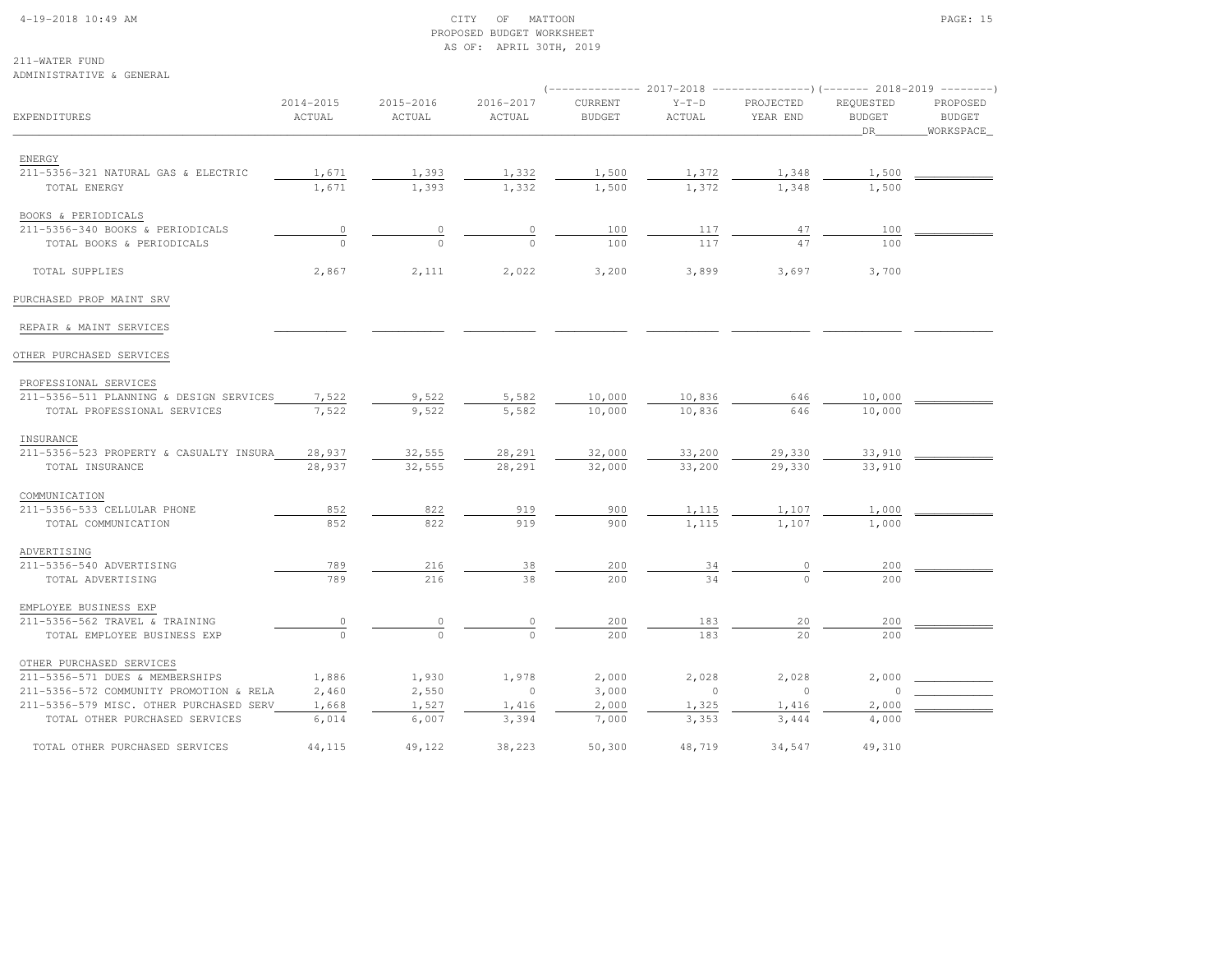# 4-19-2018 10:49 AM CITY OF MATTOON PAGE: 16 PROPOSED BUDGET WORKSHEETAS OF: APRIL 30TH, 2019

211-WATER FUNDADMINISTRATIVE & GENERAL

| EXPENDITURES                            | 2014-2015<br>ACTUAL | 2015-2016<br>ACTUAL | 2016-2017<br>ACTUAL | CURRENT<br><b>BUDGET</b> | $Y-T-D$<br>ACTUAL | PROJECTED<br>YEAR END | REQUESTED<br><b>BUDGET</b><br>DR — | PROPOSED<br>BUDGET<br>WORKSPACE |  |
|-----------------------------------------|---------------------|---------------------|---------------------|--------------------------|-------------------|-----------------------|------------------------------------|---------------------------------|--|
| OTHER OBJECTS                           |                     |                     |                     |                          |                   |                       |                                    |                                 |  |
| FINANCIAL TRANS OBJECTS                 |                     |                     |                     |                          |                   |                       |                                    |                                 |  |
| 211-5356-814 PRINT/COPY MACH LEASE & MA | 180                 | 616                 | 670                 | 700                      | 1,413             | 1,234                 | 1,500                              |                                 |  |
| 211-5356-816 FARM EXPENSES              | 730                 | 1,052               | 1,120               | 1,100                    | 837               | 837                   | 1,100                              |                                 |  |
| TOTAL FINANCIAL TRANS OBJECTS           | 910                 | 1,667               | 1,790               | 1,800                    | 2,250             | 2,071                 | 2,600                              |                                 |  |
| FINANCIAL TRANS OBJECTS                 |                     |                     |                     |                          |                   |                       |                                    |                                 |  |
| 211-5356-828 REAL ESTATE TAXES          | 742                 | 757                 | 131                 | 800                      | 168               | 167                   | 800                                |                                 |  |
| TOTAL FINANCIAL TRANS OBJECTS           | 742                 | 757                 | 131                 | 800                      | 168               | 167                   | 800                                |                                 |  |
| COMPUTER INFO SYS OBJECT                |                     |                     |                     |                          |                   |                       |                                    |                                 |  |
| COMPUTER INFO SYS OBJECT                |                     |                     |                     |                          |                   |                       |                                    |                                 |  |
| COMPUTER INFO SYS OBJECT                |                     |                     |                     |                          |                   |                       |                                    |                                 |  |
| 211-5356-863 COMPUTERS                  | 1,687               | 345                 | 1,167               | 3,000                    | 3,561             | 2,962                 | 1,606                              |                                 |  |
| TOTAL COMPUTER INFO SYS OBJECT          | 1,687               | 345                 | 1,167               | 3,000                    | 3,561             | 2,962                 | 1,606                              |                                 |  |
| TOTAL OTHER OBJECTS                     | 3,339               | 2,770               | 3,088               | 5,600                    | 5,979             | 5,200                 | 5,006                              |                                 |  |
| TOTAL ADMINISTRATIVE & GENERAL          | 263,329             | 326,908             | 262,176             | 264,232                  | 238,018           | 262,927               | 320,762                            |                                 |  |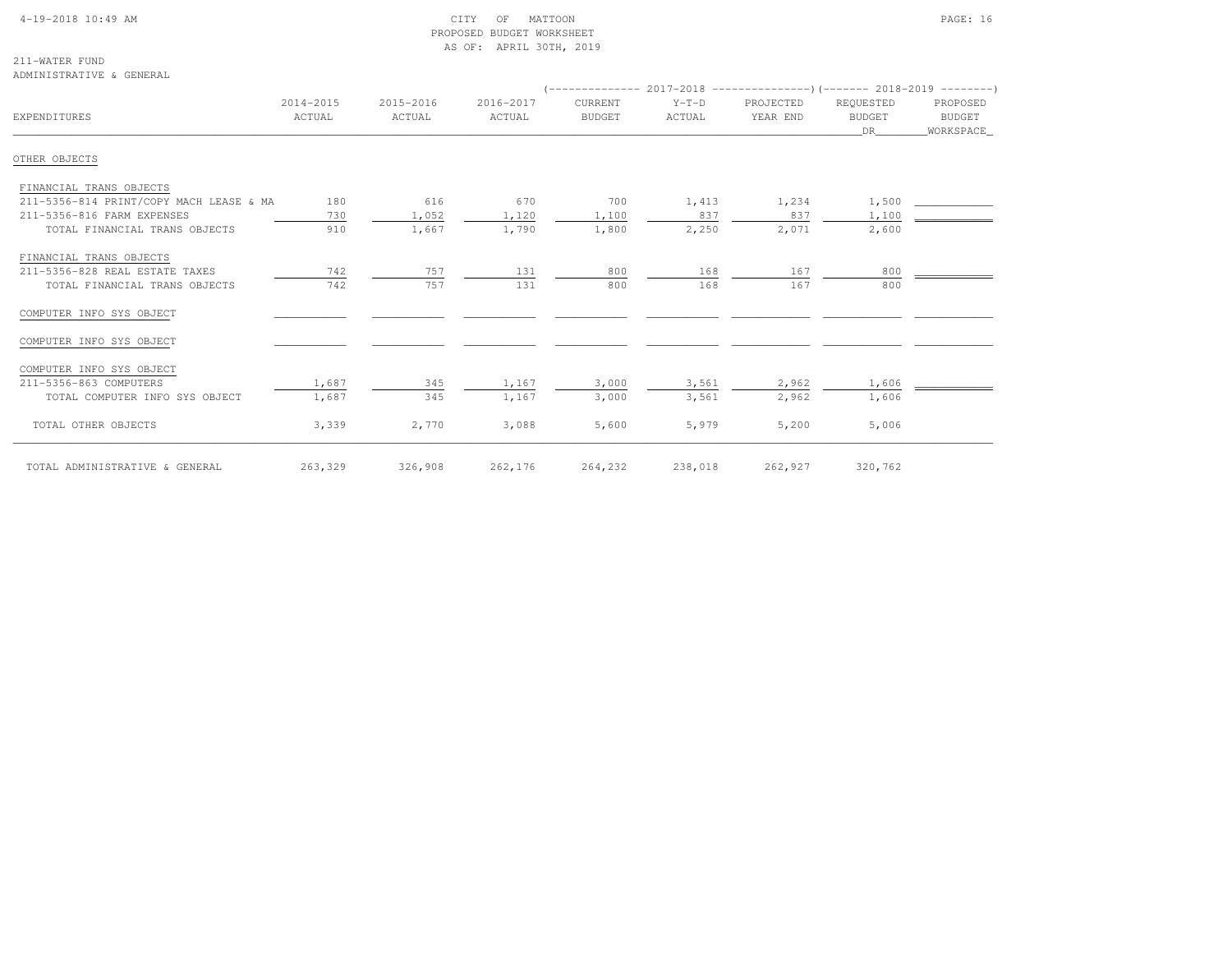| 4-19-2018 10:49 AM |  |  |
|--------------------|--|--|
|                    |  |  |

# $\text{CITY}$  of MATTOON PAGE: 17 PROPOSED BUDGET WORKSHEETAS OF: APRIL 30TH, 2019

211-WATER FUNDDEPRECIATION

| DEFKECIAIION                                                                          |                     |                     |                     |                          |                   | (-------------- 2017-2018 -----------------) (------- 2018-2019 ---------) |                                   |                                        |
|---------------------------------------------------------------------------------------|---------------------|---------------------|---------------------|--------------------------|-------------------|----------------------------------------------------------------------------|-----------------------------------|----------------------------------------|
| EXPENDITURES                                                                          | 2014-2015<br>ACTUAL | 2015-2016<br>ACTUAL | 2016-2017<br>ACTUAL | CURRENT<br><b>BUDGET</b> | $Y-T-D$<br>ACTUAL | PROJECTED<br>YEAR END                                                      | REQUESTED<br><b>BUDGET</b><br>DR. | PROPOSED<br><b>BUDGET</b><br>WORKSPACE |
| OTHER OBJECTS                                                                         |                     |                     |                     |                          |                   |                                                                            |                                   |                                        |
| FINANCIAL TRANS OBJECTS<br>211-5357-829 DEPRECIATION<br>TOTAL FINANCIAL TRANS OBJECTS | 684,585<br>684,585  | 701,711<br>701,711  | 688,423<br>688,423  | 702,000<br>702,000       |                   | 702,000<br>702,000                                                         | 689,000<br>689,000                |                                        |
| TOTAL OTHER OBJECTS                                                                   | 684,585             | 701,711             | 688,423             | 702,000                  | $\Omega$          | 702,000                                                                    | 689,000                           |                                        |
| TOTAL DEPRECIATION                                                                    | 684,585             | 701,711             | 688,423             | 702,000                  |                   | 702,000                                                                    | 689,000                           |                                        |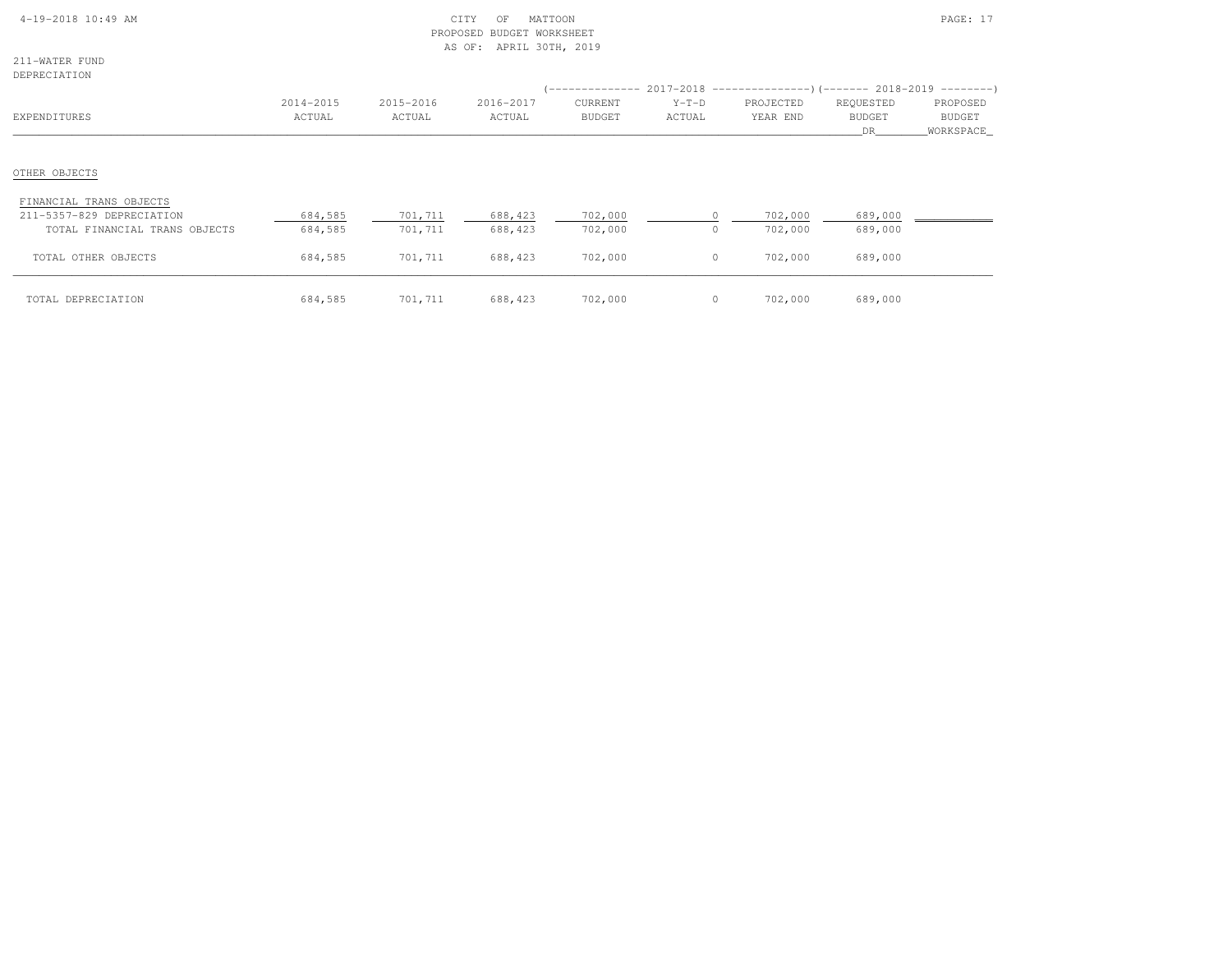| $4-19-2018$ 10:49 AM |  |  |
|----------------------|--|--|

# $\begin{array}{ccc} \text{CITY} & \text{OF} & \text{MATION} \end{array}$  PROPOSED BUDGET WORKSHEETAS OF: APRIL 30TH, 2019

211-WATER FUND

| RETIREE HEALTH INSURANCE                                                          |                     |                     |                     |                          |                   |                                                                                                            |                           |                                   |
|-----------------------------------------------------------------------------------|---------------------|---------------------|---------------------|--------------------------|-------------------|------------------------------------------------------------------------------------------------------------|---------------------------|-----------------------------------|
| EXPENDITURES                                                                      | 2014-2015<br>ACTUAL | 2015-2016<br>ACTUAL | 2016-2017<br>ACTUAL | CURRENT<br><b>BUDGET</b> | $Y-T-D$<br>ACTUAL | (-------------- 2017-2018 ---------------------- 2018-2019 ----------------------<br>PROJECTED<br>YEAR END | REQUESTED<br>BUDGET<br>DR | PROPOSED<br>BUDGET<br>_WORKSPACE_ |
| EMPLOYEE BENEFITS                                                                 |                     |                     |                     |                          |                   |                                                                                                            |                           |                                   |
| GROUP INSURANCE<br>211-5710-211 RETIREE HEALTH INSURANCE<br>TOTAL GROUP INSURANCE | 276,966<br>276,966  | 233,542<br>233,542  | 249,337<br>249,337  | 161,530<br>161,530       | 96,910<br>96,910  | 120,769<br>120,769                                                                                         | 183,772<br>183,772        |                                   |
| TOTAL EMPLOYEE BENEFITS                                                           | 276,966             | 233,542             | 249,337             | 161,530                  | 96,910            | 120,769                                                                                                    | 183,772                   |                                   |
| TOTAL RETIREE HEALTH INSURANCE                                                    | 276,966             | 233,542             | 249,337             | 161,530                  | 96,910            | 120,769                                                                                                    | 183,772                   |                                   |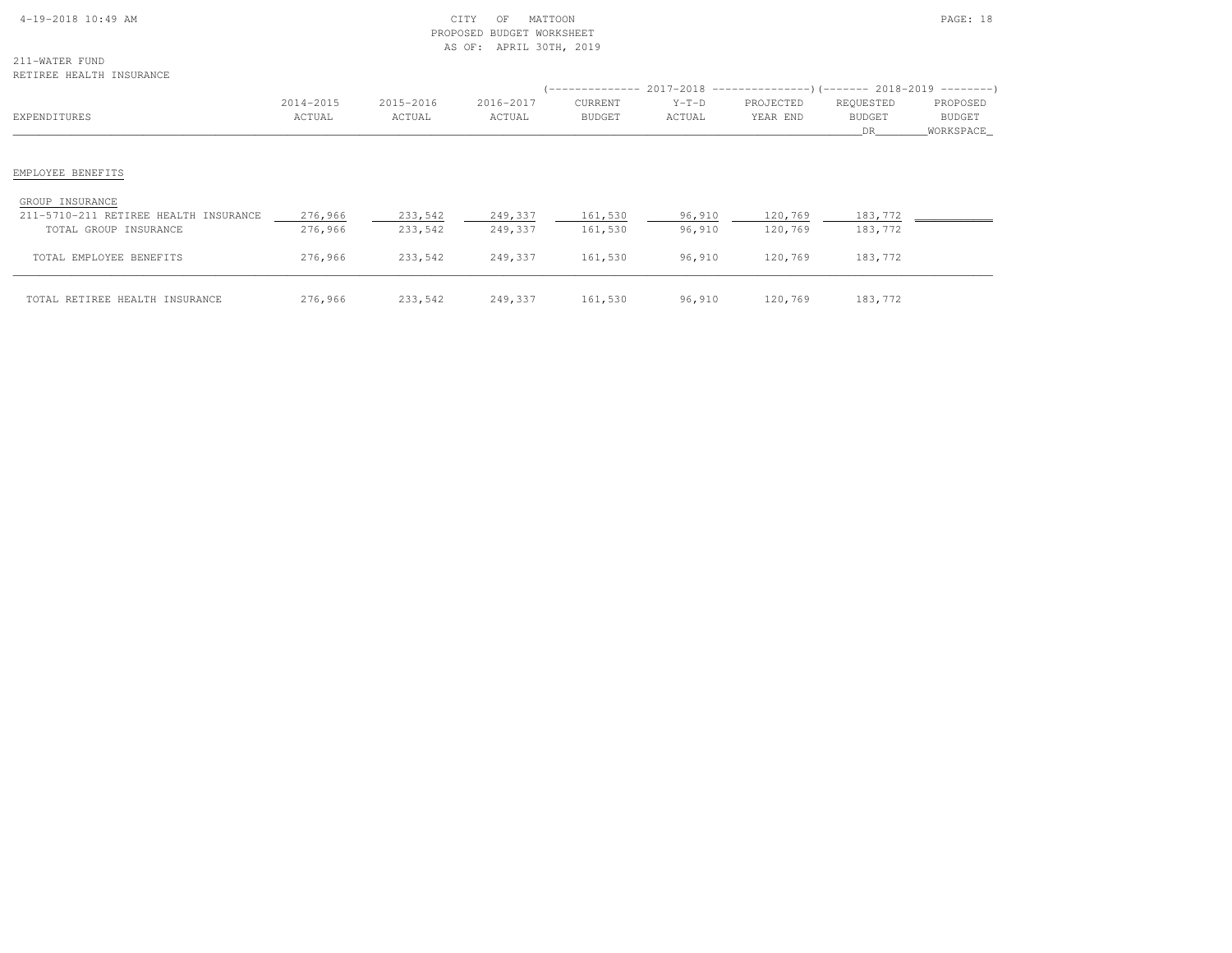| $4-19-2018$ $10:49$ AM |  |
|------------------------|--|

# $\begin{array}{ccc} \text{CITY} & \text{OF} & \text{MATION} \end{array}$  PROPOSED BUDGET WORKSHEETAS OF: APRIL 30TH, 2019

211-WATER FUNDDEBT SERVICE

| DEBI SERVICE |           |           |           |               |         |                                                                          |           |               |
|--------------|-----------|-----------|-----------|---------------|---------|--------------------------------------------------------------------------|-----------|---------------|
|              |           |           |           |               |         | (-------------- 2017-2018 ----------------) (------- 2018-2019 --------) |           |               |
|              | 2014-2015 | 2015-2016 | 2016-2017 | CURRENT       | $Y-T-D$ | PROJECTED                                                                | REOUESTED | PROPOSED      |
| EXPENDITURES | ACTUAL    | ACTUAL    | ACTUAL    | <b>BUDGET</b> | ACTUAL  | YEAR END                                                                 | BUDGET    | <b>BUDGET</b> |
|              |           |           |           |               |         |                                                                          |           | WORKSPACE     |

OTHER OBJECTS

FINANCIAL TRANS OBJECTS \_\_\_\_\_\_\_\_\_\_\_ \_\_\_\_\_\_\_\_\_\_\_ \_\_\_\_\_\_\_\_\_\_\_ \_\_\_\_\_\_\_\_\_\_\_ \_\_\_\_\_\_\_\_\_\_\_ \_\_\_\_\_\_\_\_\_\_\_\_ \_\_\_\_\_\_\_\_\_\_\_\_ \_\_\_\_\_\_\_\_\_\_\_\_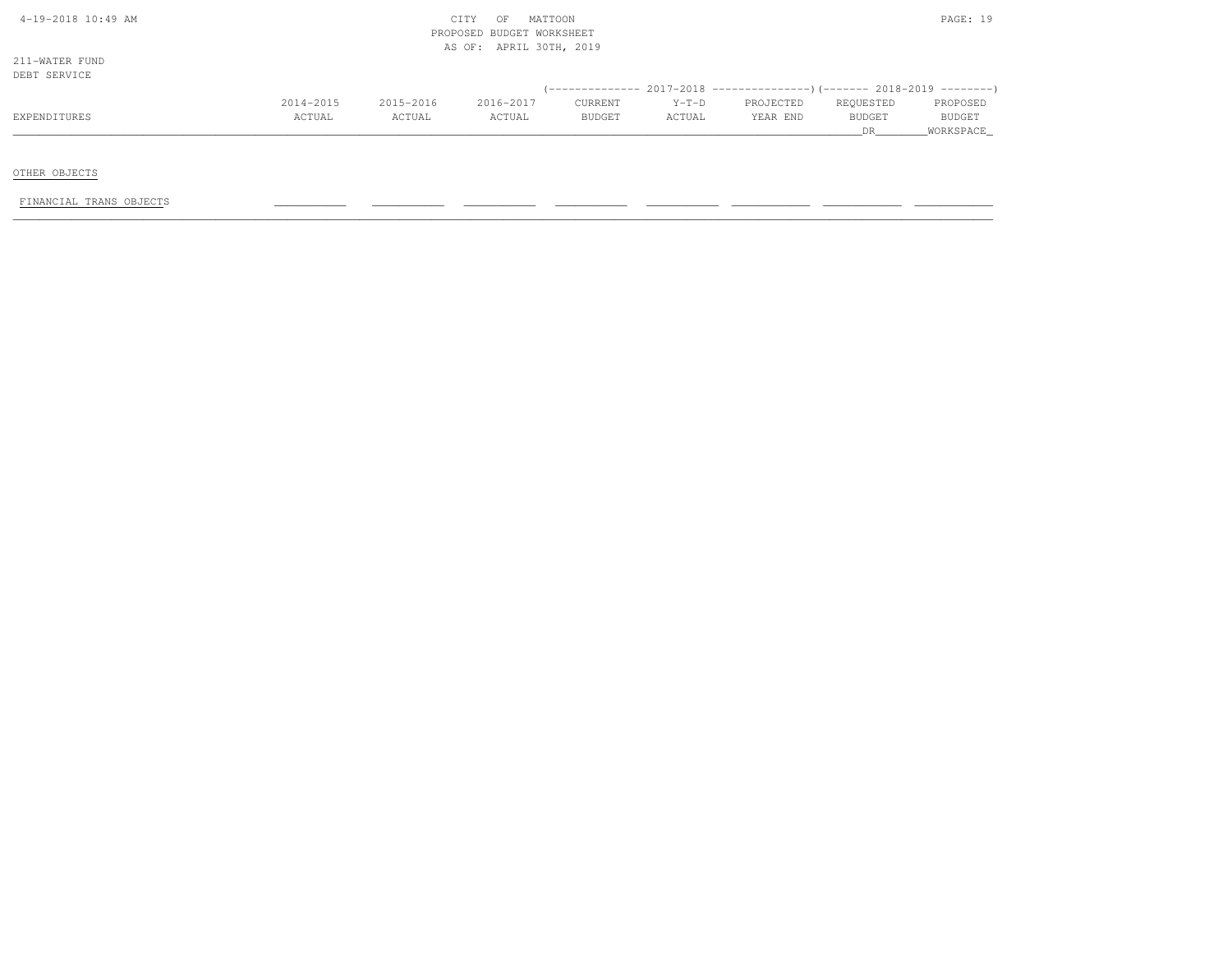| $4-19-2018$ $10:49$ AM  |           |           | CITY<br>MATTOON<br>OF     |                | PAGE: 20 |                                                                          |           |               |
|-------------------------|-----------|-----------|---------------------------|----------------|----------|--------------------------------------------------------------------------|-----------|---------------|
|                         |           |           | PROPOSED BUDGET WORKSHEET |                |          |                                                                          |           |               |
|                         |           |           | AS OF: APRIL 30TH, 2019   |                |          |                                                                          |           |               |
| 211-WATER FUND          |           |           |                           |                |          |                                                                          |           |               |
| 2003 REFUNDING GO BONDS |           |           |                           |                |          |                                                                          |           |               |
|                         |           |           |                           |                |          | (-------------- 2017-2018 ----------------)(------- 2018-2019 ---------) |           |               |
|                         | 2014-2015 | 2015-2016 | 2016-2017                 | <b>CURRENT</b> | $Y-T-D$  | PROJECTED                                                                | REQUESTED | PROPOSED      |
| EXPENDITURES            | ACTUAL    | ACTUAL    | ACTUAL                    | <b>BUDGET</b>  | ACTUAL   | YEAR END                                                                 | BUDGET    | <b>BUDGET</b> |
|                         |           |           |                           |                |          |                                                                          | <b>DR</b> | WORKSPACE     |
|                         |           |           |                           |                |          |                                                                          |           |               |
| OTHER OBJECTS           |           |           |                           |                |          |                                                                          |           |               |
|                         |           |           |                           |                |          |                                                                          |           |               |
| FINANCIAL TRANS OBJECTS |           |           |                           |                |          |                                                                          |           |               |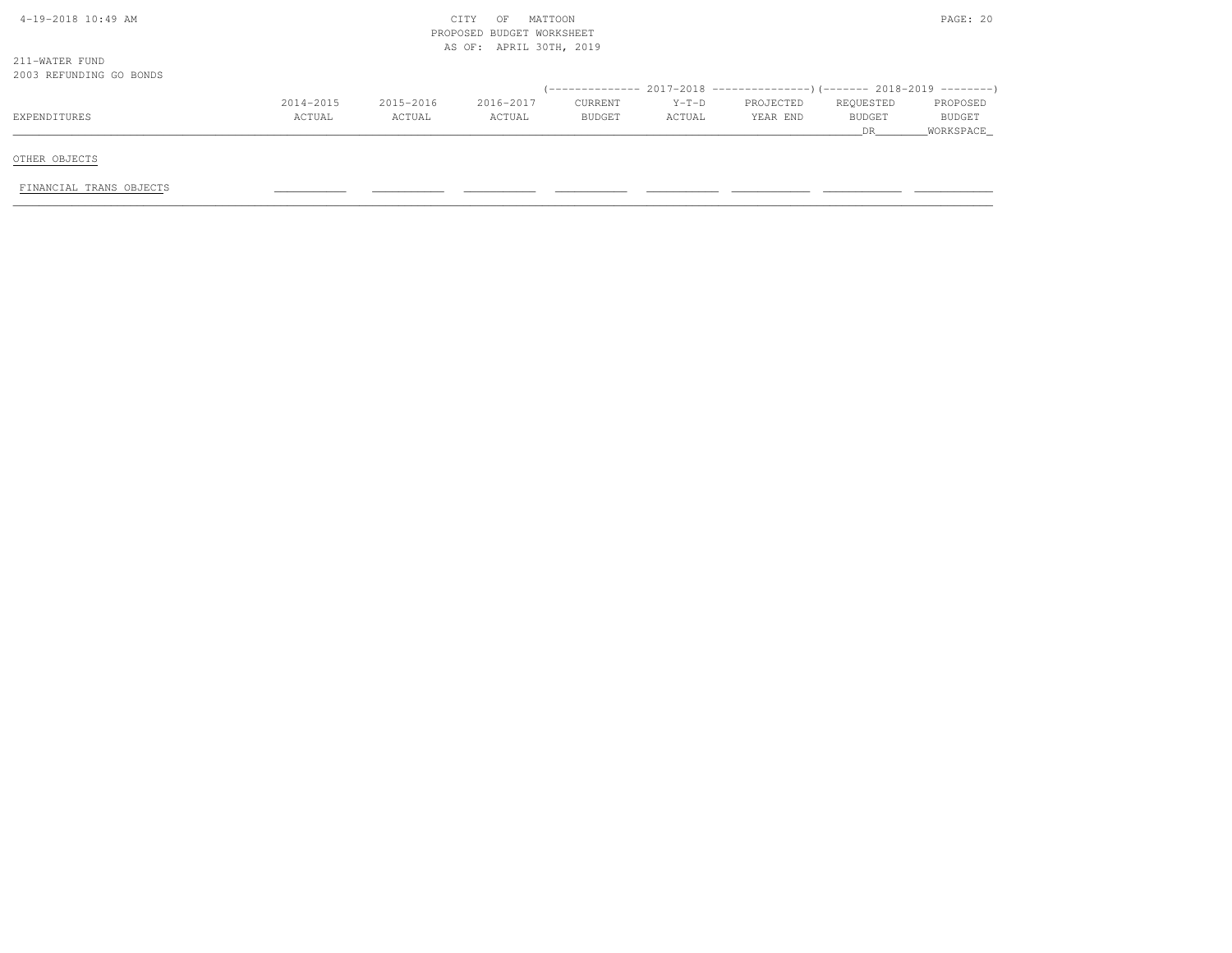| $4-19-2018$ $10:49$ AM  |           |           | CITY<br>OF                | MATTOON |         |                                                                        |           | PAGE: 21  |
|-------------------------|-----------|-----------|---------------------------|---------|---------|------------------------------------------------------------------------|-----------|-----------|
|                         |           |           | PROPOSED BUDGET WORKSHEET |         |         |                                                                        |           |           |
|                         |           |           | AS OF: APRIL 30TH, 2019   |         |         |                                                                        |           |           |
| 211-WATER FUND          |           |           |                           |         |         |                                                                        |           |           |
| 2003A ERI GO BONDS      |           |           |                           |         |         |                                                                        |           |           |
|                         |           |           |                           |         |         | (-------------- 2017-2018 --------------------- 2018-2019 ---------- ) |           |           |
|                         | 2014-2015 | 2015-2016 | 2016-2017                 | CURRENT | $Y-T-D$ | PROJECTED                                                              | REQUESTED | PROPOSED  |
| EXPENDITURES            | ACTUAL    | ACTUAL    | ACTUAL                    | BUDGET  | ACTUAL  | YEAR END                                                               | BUDGET    | BUDGET    |
|                         |           |           |                           |         |         |                                                                        | DR        | WORKSPACE |
|                         |           |           |                           |         |         |                                                                        |           |           |
| OTHER OBJECTS           |           |           |                           |         |         |                                                                        |           |           |
| FINANCIAL TRANS OBJECTS |           |           |                           |         |         |                                                                        |           |           |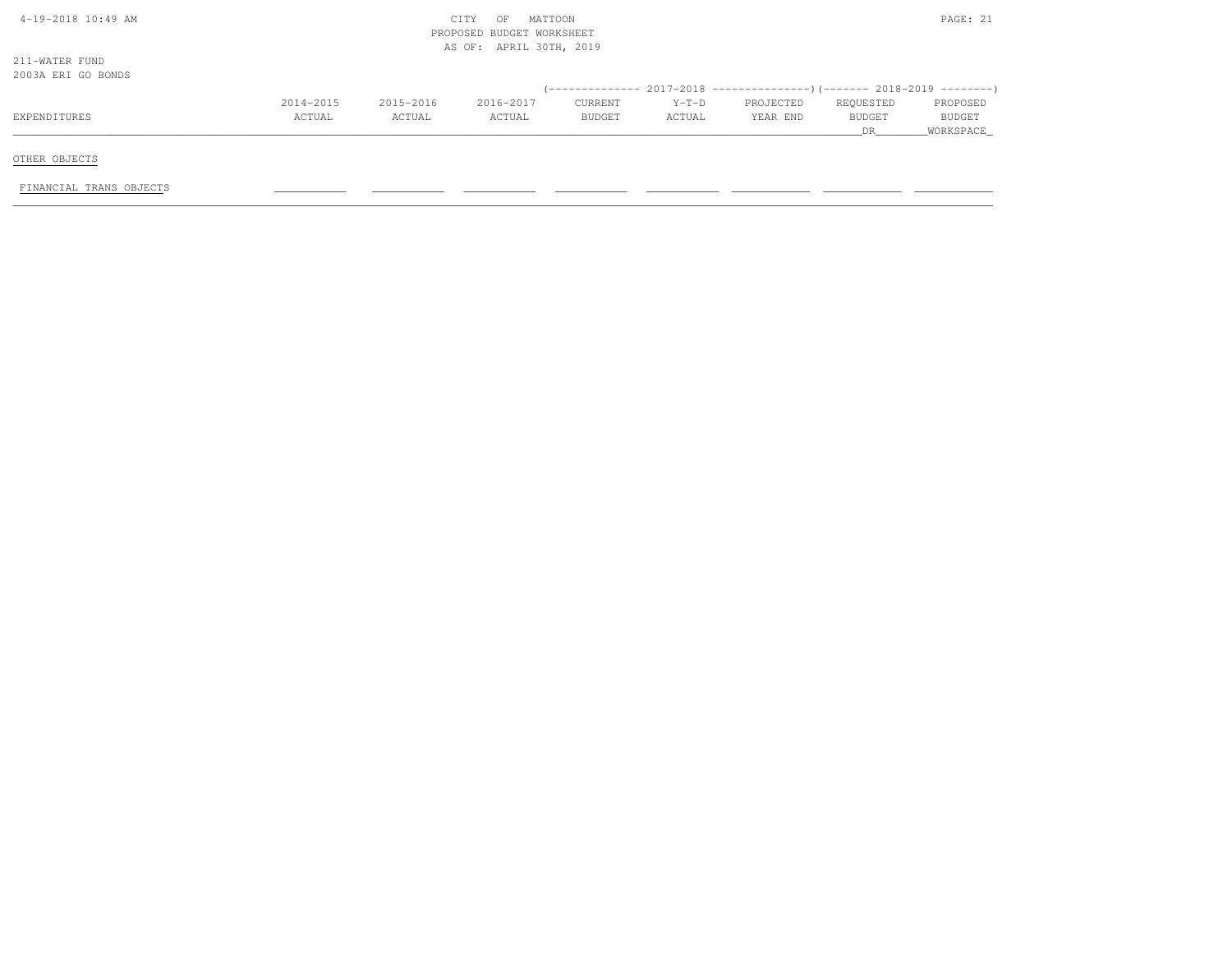| $4-19-2018$ $10:49$ AM |  |
|------------------------|--|

# $\text{CITY}$  of MATTOON  $\text{PAGE: } 22$  PROPOSED BUDGET WORKSHEETAS OF: APRIL 30TH, 2019

211-WATER FUND09-10 ERI DEBT PAYMENT

| EXPENDITURES                                                     | 2014-2015<br>ACTUAL | 2015-2016<br>ACTUAL | 2016-2017<br>ACTUAL | CURRENT<br><b>BUDGET</b> | $Y-T-D$<br>ACTUAL | (-------------- 2017-2018 ----------------) (------- 2018-2019 ---------)<br>PROJECTED<br>YEAR END | REQUESTED<br><b>BUDGET</b><br>DR. | PROPOSED<br>BUDGET<br>WORKSPACE |
|------------------------------------------------------------------|---------------------|---------------------|---------------------|--------------------------|-------------------|----------------------------------------------------------------------------------------------------|-----------------------------------|---------------------------------|
| OTHER OBJECTS                                                    |                     |                     |                     |                          |                   |                                                                                                    |                                   |                                 |
| FINANCIAL TRANS OBJECTS<br>211-5718-817 09 - 10 ERI DEBT PAYMENT |                     |                     |                     | 75,294                   | 75,291            | 75,292                                                                                             | 75,294                            |                                 |
| TOTAL FINANCIAL TRANS OBJECTS                                    | $\Omega$            | $\circ$             |                     | 75,294                   | 75,291            | 75,292                                                                                             | 75,294                            |                                 |
| TOTAL OTHER OBJECTS                                              | $\circ$             | $\circ$             | $\circ$             | 75,294                   | 75,291            | 75,292                                                                                             | 75,294                            |                                 |
| TOTAL 09-10 ERI DEBT PAYMENT                                     | $\circ$             | $\circ$             | $\circ$             | 75,294                   | 75,291            | 75,292                                                                                             | 75,294                            |                                 |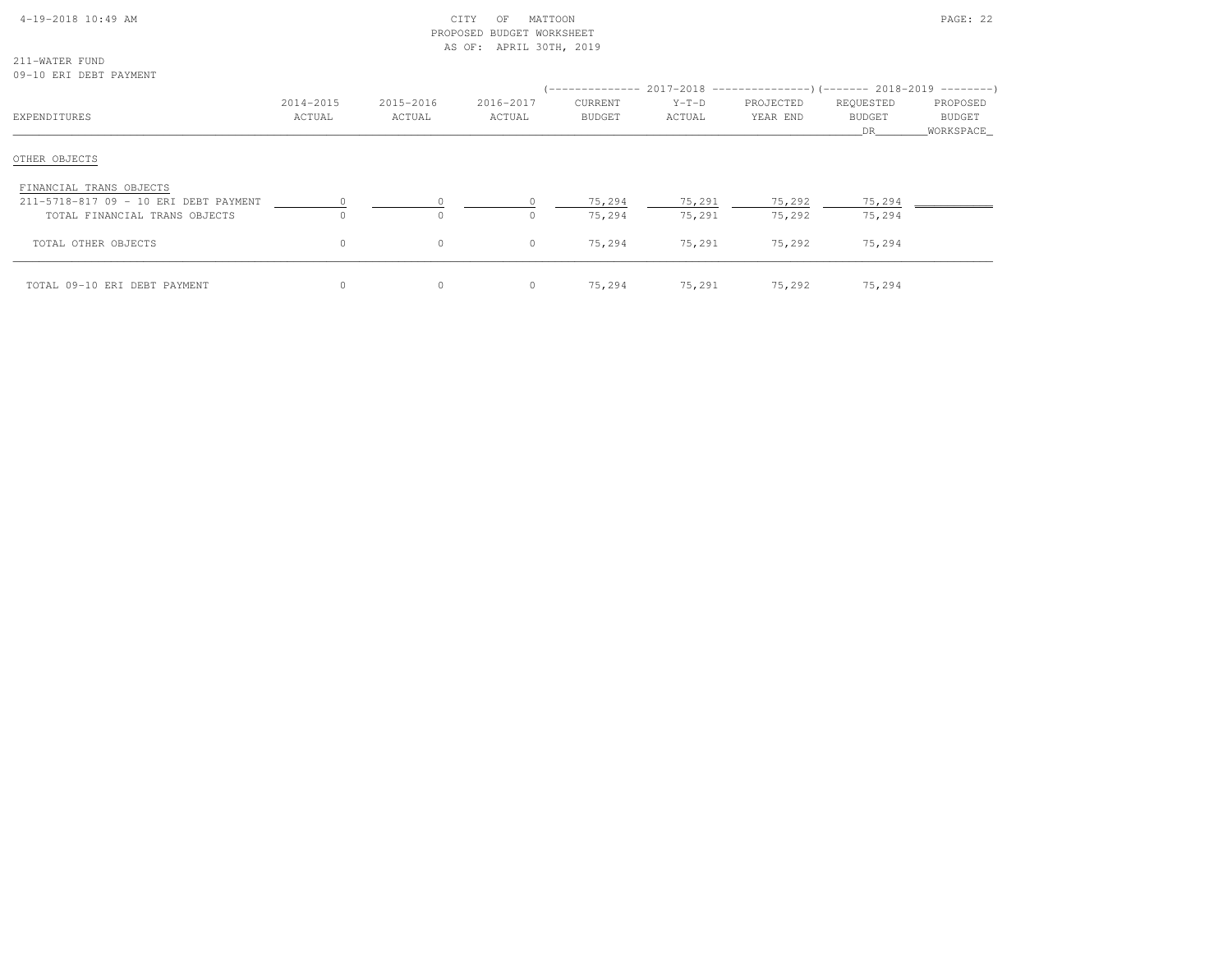|  | 4-19-2018 10:49 AM |  |
|--|--------------------|--|
|  |                    |  |

# $\text{CITY}$  of MATTOON  $\text{PAGE: } 23$  PROPOSED BUDGET WORKSHEETAS OF: APRIL 30TH, 2019

211-WATER FUND1998 IEPA NOTE

| TANG THEM MATH                                              |                     |                     |                     |                          |                    | (-------------- 2017-2018 ----------------) (------- 2018-2019 ---------) |                                   |                                         |
|-------------------------------------------------------------|---------------------|---------------------|---------------------|--------------------------|--------------------|---------------------------------------------------------------------------|-----------------------------------|-----------------------------------------|
| EXPENDITURES                                                | 2014-2015<br>ACTUAL | 2015-2016<br>ACTUAL | 2016-2017<br>ACTUAL | CURRENT<br><b>BUDGET</b> | $Y-T-D$<br>ACTUAL  | PROJECTED<br>YEAR END                                                     | REQUESTED<br><b>BUDGET</b><br>DR. | PROPOSED<br><b>BUDGET</b><br>WORKSPACE_ |
| OTHER OBJECTS                                               |                     |                     |                     |                          |                    |                                                                           |                                   |                                         |
| FINANCIAL TRANS OBJECTS                                     |                     |                     |                     |                          |                    |                                                                           |                                   |                                         |
| 211-5731-817 DEBT SERVICES<br>TOTAL FINANCIAL TRANS OBJECTS |                     | $\Omega$<br>$\circ$ | $\Omega$            | 475,000<br>475,000       | 475,000<br>475,000 | 475,000<br>475,000                                                        | 485,000<br>485,000                |                                         |
| TOTAL OTHER OBJECTS                                         | $\circ$             | 0                   | $\circ$             | 475,000                  | 475,000            | 475,000                                                                   | 485,000                           |                                         |
| TOTAL 1998 IEPA NOTE                                        | $\circ$             | $\circ$             | $\circ$             | 475,000                  | 475,000            | 475,000                                                                   | 485,000                           |                                         |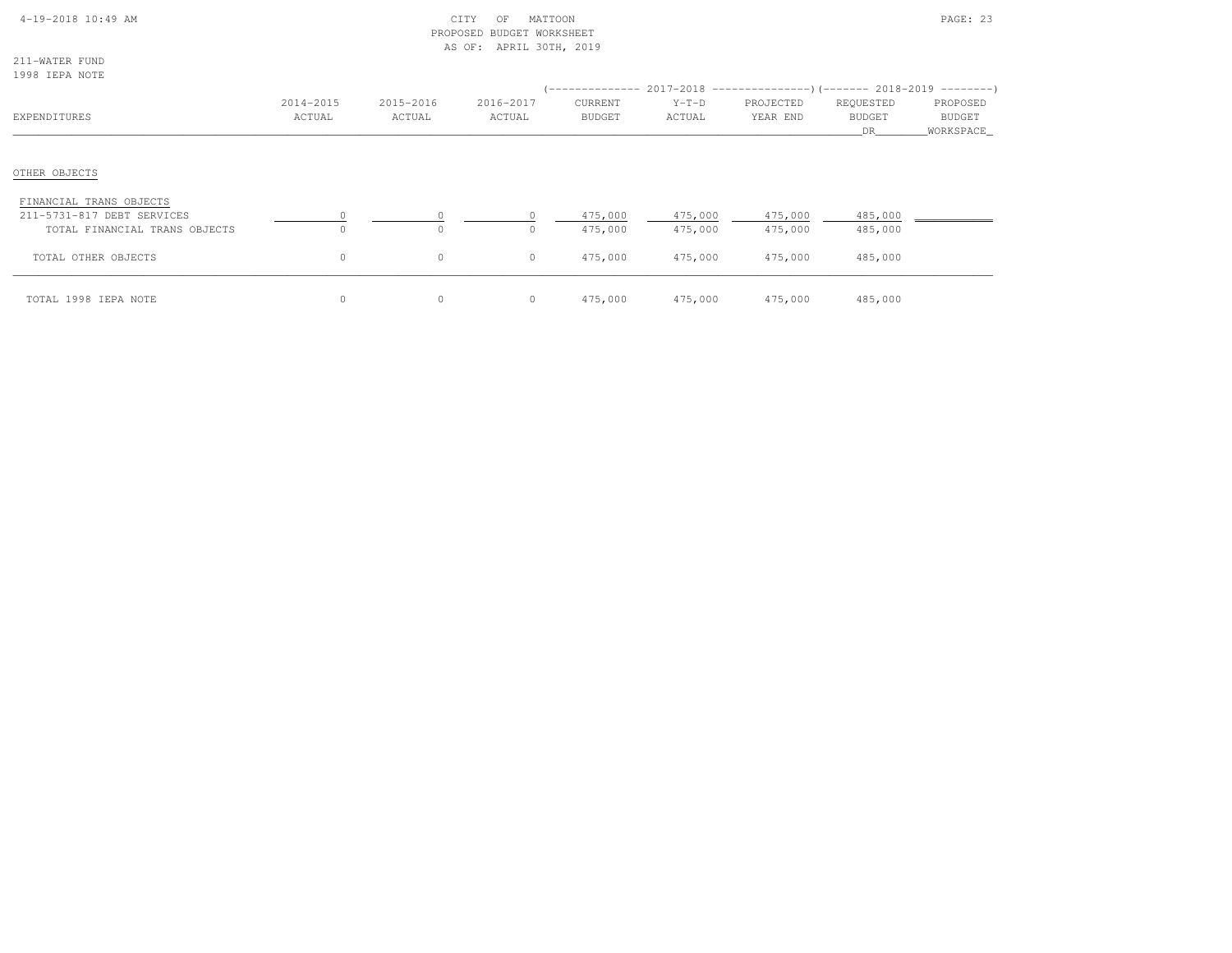# 4-19-2018 10:49 AM CITY OF MATTOON PAGE: 24 PROPOSED BUDGET WORKSHEETAS OF: APRIL 30TH, 2019

211-WATER FUNDFISCAL AGENT FEES

| E TOUAT WARNI LEEO                                                                     |                     |                     |                     |                          |                   | (-------------- 2017-2018 ----------------) (------- 2018-2019 ---------) |                                  |                                        |
|----------------------------------------------------------------------------------------|---------------------|---------------------|---------------------|--------------------------|-------------------|---------------------------------------------------------------------------|----------------------------------|----------------------------------------|
| EXPENDITURES                                                                           | 2014-2015<br>ACTUAL | 2015-2016<br>ACTUAL | 2016-2017<br>ACTUAL | CURRENT<br><b>BUDGET</b> | $Y-T-D$<br>ACTUAL | PROJECTED<br>YEAR END                                                     | REQUESTED<br><b>BUDGET</b><br>DR | PROPOSED<br><b>BUDGET</b><br>WORKSPACE |
| OTHER OBJECTS                                                                          |                     |                     |                     |                          |                   |                                                                           |                                  |                                        |
| FINANCIAL TRANS OBJECTS<br>211-5760-817 DEBT SERVICES<br>TOTAL FINANCIAL TRANS OBJECTS | 955<br>955          | 932<br>932          | 343<br>343          | 1,000<br>1,000           | 268<br>268        | 268<br>268                                                                | 1,000<br>1,000                   |                                        |
| TOTAL OTHER OBJECTS                                                                    | 955                 | 932                 | 343                 | 1,000                    | 268               | 268                                                                       | 1,000                            |                                        |
| TOTAL FISCAL AGENT FEES                                                                | 955                 | 932                 | 343                 | 1,000                    | 268               | 268                                                                       | 1,000                            |                                        |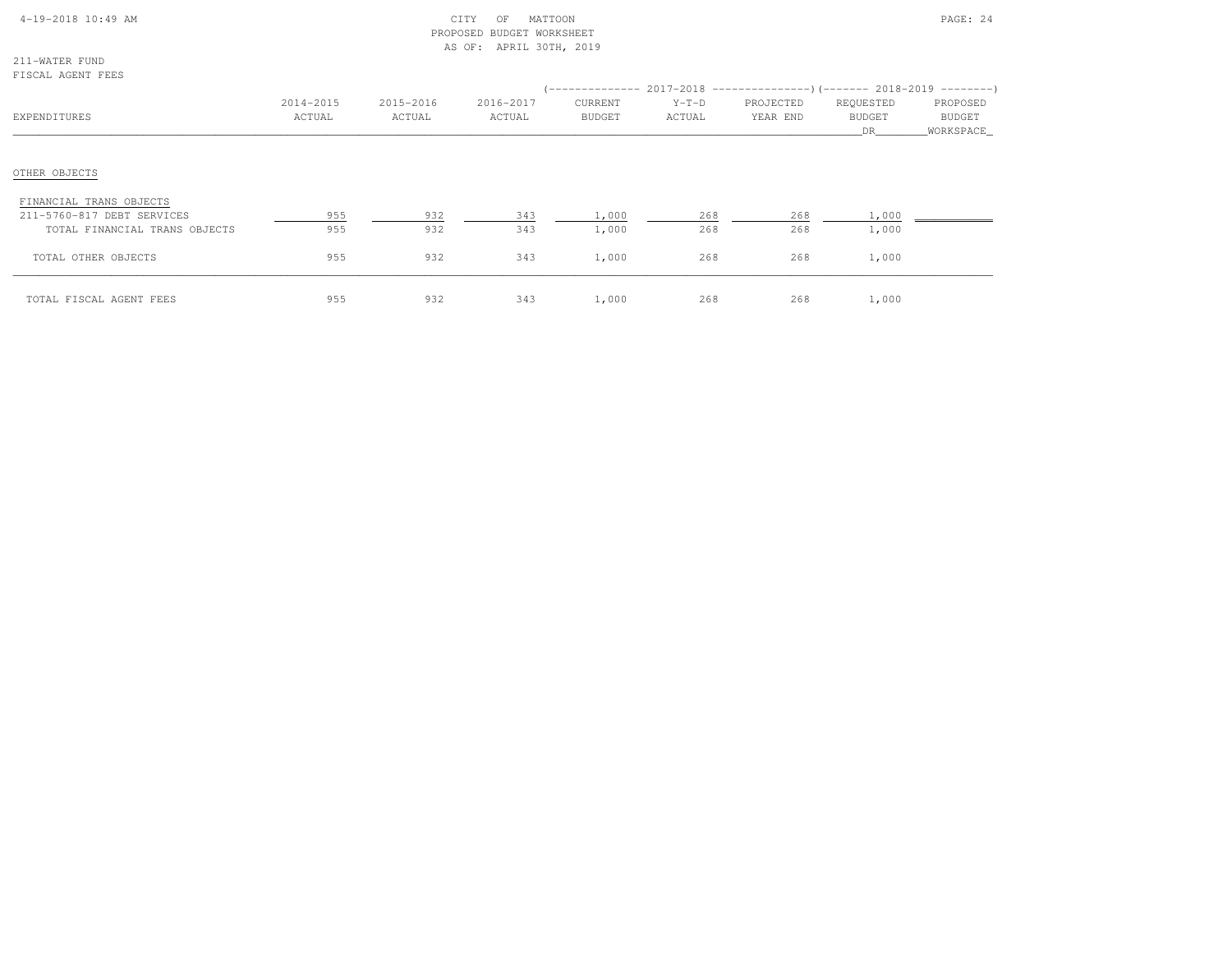# 4-19-2018 10:49 AM CITY OF MATTOON PAGE: 25 PROPOSED BUDGET WORKSHEETAS OF: APRIL 30TH, 2019

211-WATER FUNDDEBT ISSUANCE COSTS

| EXPENDITURES                                                   | 2014-2015<br>ACTUAL | 2015-2016<br>ACTUAL | 2016-2017<br>ACTUAL | <b>CURRENT</b><br><b>BUDGET</b> | $Y-T-D$<br>ACTUAL | PROJECTED<br>YEAR END | REQUESTED<br><b>BUDGET</b><br>DR. | PROPOSED<br><b>BUDGET</b><br>_WORKSPACE_ |
|----------------------------------------------------------------|---------------------|---------------------|---------------------|---------------------------------|-------------------|-----------------------|-----------------------------------|------------------------------------------|
| OTHER OBJECTS                                                  |                     |                     |                     |                                 |                   |                       |                                   |                                          |
| FINANCIAL TRANS OBJECTS                                        |                     |                     |                     |                                 |                   |                       |                                   |                                          |
| 211-5770-817 DEBT SERVICES<br>211-5770-819 DEBT ISSUANCE COSTS | 3,558<br>20,399     | $\Omega$            |                     | 0                               | $\Omega$          |                       |                                   |                                          |
| TOTAL FINANCIAL TRANS OBJECTS                                  | 23,956              | $\mathbf 0$         |                     | $\Omega$                        |                   |                       | 0                                 |                                          |
| TOTAL OTHER OBJECTS                                            | 23,956              | $\circ$             | $\circ$             | $\circ$                         | $\circ$           | $\circ$               | $\Omega$                          |                                          |
| TOTAL DEBT ISSUANCE COSTS                                      | 23,956              | $\mathbf{0}$        |                     | 0                               | $\Omega$          | $\Omega$              | 0                                 |                                          |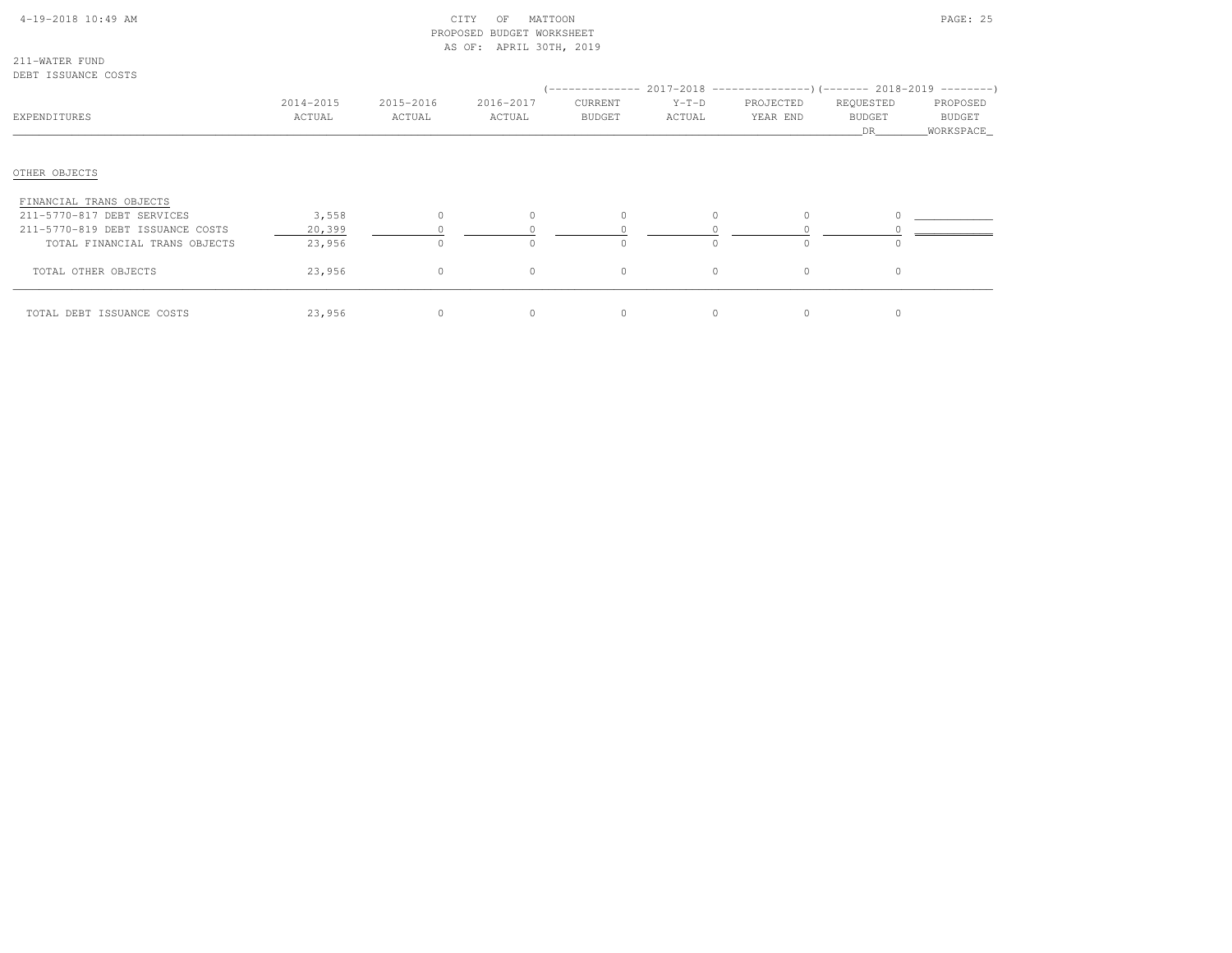### 4-19-2018 10:49 AM CITY OF MATTOON PAGE: 26 PROPOSED BUDGET WORKSHEETAS OF: APRIL 30TH, 2019

211-WATER FUNDINTEREST EXPENSE

| EXPENDITURES                                                          | 2014-2015<br>ACTUAL | 2015-2016<br>ACTUAL | 2016-2017<br>ACTUAL | CURRENT<br><b>BUDGET</b>                     | $Y-T-D$<br>ACTUAL | PROJECTED<br>YEAR END | REQUESTED<br><b>BUDGET</b><br>DR | PROPOSED<br><b>BUDGET</b><br>WORKSPACE |
|-----------------------------------------------------------------------|---------------------|---------------------|---------------------|----------------------------------------------|-------------------|-----------------------|----------------------------------|----------------------------------------|
| OTHER OBJECTS                                                         |                     |                     |                     |                                              |                   |                       |                                  |                                        |
| FINANCIAL TRANS OBJECTS                                               |                     |                     |                     |                                              |                   |                       |                                  |                                        |
| 211-5795-817 INTEREST EXPENSE<br>TOTAL FINANCIAL TRANS OBJECTS        | 99,860<br>99,860    | 65,231<br>65,231    | 36,445<br>36,445    | 29,100<br>29,100                             | 29,100<br>29,100  | 29,100<br>29,100      | 9,600<br>9,600                   |                                        |
| TOTAL OTHER OBJECTS                                                   | 99,860              | 65,231              | 36,445              | 29,100                                       | 29,100            | 29,100                | 9,600                            |                                        |
| TOTAL INTEREST EXPENSE                                                | 99,860              | 65,231              | 36,445              | 29,100                                       | 29,100            | 29,100                | 9,600                            |                                        |
| TOTAL EXPENDITURES                                                    | 3,426,641           | 3,561,572           | 3,227,739           | 4,226,599                                    | 2,975,599         | 3,937,469             | 6,749,559                        |                                        |
| REVENUE OVER/(UNDER) EXPENDITURES                                     | 431,349             | 313,896             |                     | 768,898 (307,899) 673,144 49,070 (2,790,759) |                   |                       |                                  |                                        |
| OTHER FINANCING SOURCES<br>211-4931-021 SALE OF CAPITAL ASSETS        | 15,500              | 17,159              | 26,187              |                                              |                   |                       |                                  |                                        |
| TOTAL OTHER FINANCING SOURCES                                         | 15,500              | 17,159              | 26,187              | $\Omega$                                     |                   |                       |                                  |                                        |
| OTHER FINANCING (USES)                                                |                     |                     |                     |                                              |                   |                       |                                  |                                        |
| TOTAL OTHER FINANCING SOURCES (USES)                                  | 15,500              | 17,159              | 26,187              | $\circ$                                      | $\circ$           | $\circ$               | $\circ$                          |                                        |
| REVENUES & OTHER SOURCES OVER/<br>(UNDER) EXPENDITURES & OTHER (USES) | 446,849             | 331,055             |                     | 795,085 (307,899)                            | 673,144           |                       | 49,070 ( 2,790,759)              |                                        |

\*\*\* END OF REPORT \*\*\*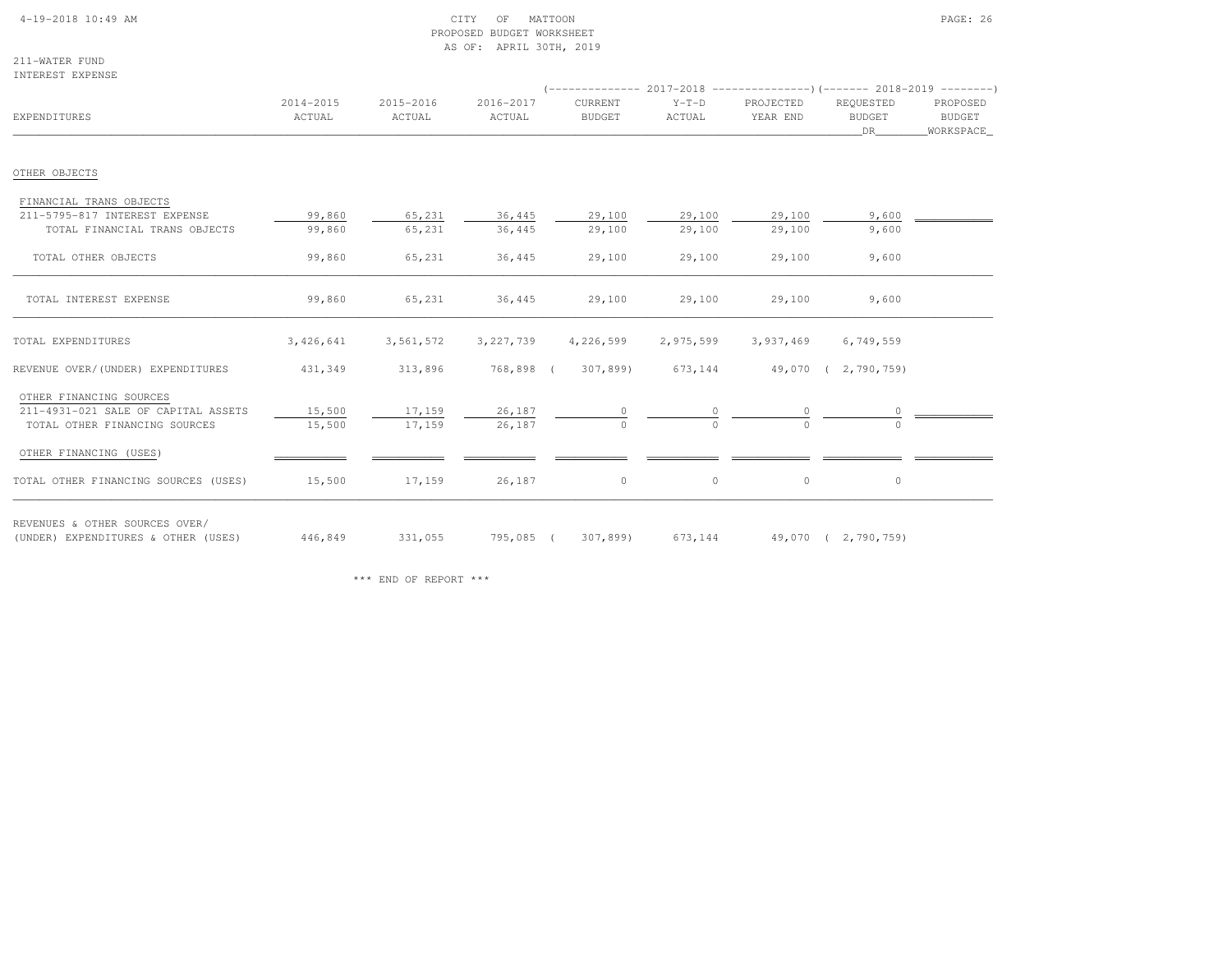#### 4-19-2018 10:49 AM CITY OF MATTOON PAGE: 1 PROPOSED BUDGET WORKSHEETAS OF: APRIL 30TH, 2019

| SEMER<br>٠<br>.,<br>۰. | INF<br>F<br>١<br>T<br>$\sim$ |
|------------------------|------------------------------|
|------------------------|------------------------------|

| REVENUES                                | 2014-2015<br>ACTUAL | 2015-2016<br>ACTUAL | 2016-2017<br>ACTUAL | CURRENT<br><b>BUDGET</b> | $Y-T-D$<br>ACTUAL | PROJECTED<br>YEAR END | REQUESTED<br><b>BUDGET</b><br>DR . | PROPOSED<br><b>BUDGET</b><br>WORKSPACE |
|-----------------------------------------|---------------------|---------------------|---------------------|--------------------------|-------------------|-----------------------|------------------------------------|----------------------------------------|
| INTERGOVERNMENTAL REV                   |                     |                     |                     |                          |                   |                       |                                    |                                        |
| FEDERAL GOVT GRANTS                     |                     |                     |                     |                          |                   |                       |                                    |                                        |
| STATE GOVT GRANTS                       |                     |                     |                     |                          |                   |                       |                                    |                                        |
| CHARGES FOR SERVICES                    |                     |                     |                     |                          |                   |                       |                                    |                                        |
| SWR FD REVENUES & OTHER                 |                     |                     |                     |                          |                   |                       |                                    |                                        |
| 212-4451-021 SEWER USE CHARGES          | 4,251,848           | 4,438,656           | 4,424,938           | 4,370,000                | 3,913,486         | 4,355,495             | 4,360,000                          |                                        |
| 212-4452-021 SEWER CHARGE PENALTIES     | 83,491              | 66,799              | 75,791              | 73,000                   | 75,691            | 76,047                | 75,000                             |                                        |
| 212-4453-021 BOD SURCHARGES             | 32,731              | 42,239              | 52,337              | 42,000                   | 31,054            | 35,888                | 35,000                             |                                        |
| 212-4454-021 SUSPENDED SOLIDS SURCHARGE | 30,546              | 8,402               | $\circ$             | $\circ$                  | 13,160            | 13,160                | 10,000                             |                                        |
| 212-4455-021 PERMITS & TAPPING FEES     | 1,315               | 1,570               | 320                 | 1,000                    | 1,145             | 1,225                 | 1,000                              |                                        |
| 212-4456-021 ERC LECHATE CHARGES        | 42,224              | 51,272              | 46,864              | 42,000                   | 17,544            | 23,808                | 41,000                             |                                        |
| 212-4459-021 MISC & SUNDRY SEWER CHARGE | 18,312              | 23,750              | 19,855              | 20,000                   | 18,101            | 21,511                | 20,000                             |                                        |
| TOTAL SWR FD REVENUES & OTHER           | 4,460,468           | 4,632,688           | 4,620,104           | 4,548,000                | 4,070,180         | 4,527,134             | 4,542,000                          |                                        |
| TOTAL CHARGES FOR SERVICES              | 4,460,468           | 4,632,688           | 4,620,104           | 4,548,000                | 4,070,180         | 4,527,134             | 4,542,000                          |                                        |
| INVESTMENT EARNINGS                     |                     |                     |                     |                          |                   |                       |                                    |                                        |
| INTEREST EARNINGS                       |                     |                     |                     |                          |                   |                       |                                    |                                        |
| 212-4610-021 INTEREST EARNINGS          | 1,938               | 3,287               | 3,297               | 2,000                    | 7,431             | 7,067                 | 2,000                              |                                        |
| TOTAL INTEREST EARNINGS                 | 1,938               | 3,287               | 3,297               | 2,000                    | 7,431             | 7.067                 | 2,000                              |                                        |
| NET INCREASE (DECREASE)                 |                     |                     |                     |                          |                   |                       |                                    |                                        |
| TOTAL INVESTMENT EARNINGS               | 1,938               | 3,287               | 3,297               | 2,000                    | 7,431             | 7,067                 | 2,000                              |                                        |
| TOTAL REVENUES                          | 4,462,406           | 4,635,975           | 4,623,401           | 4,550,000                | 4,077,611         | 4,534,201             | 4,544,000                          |                                        |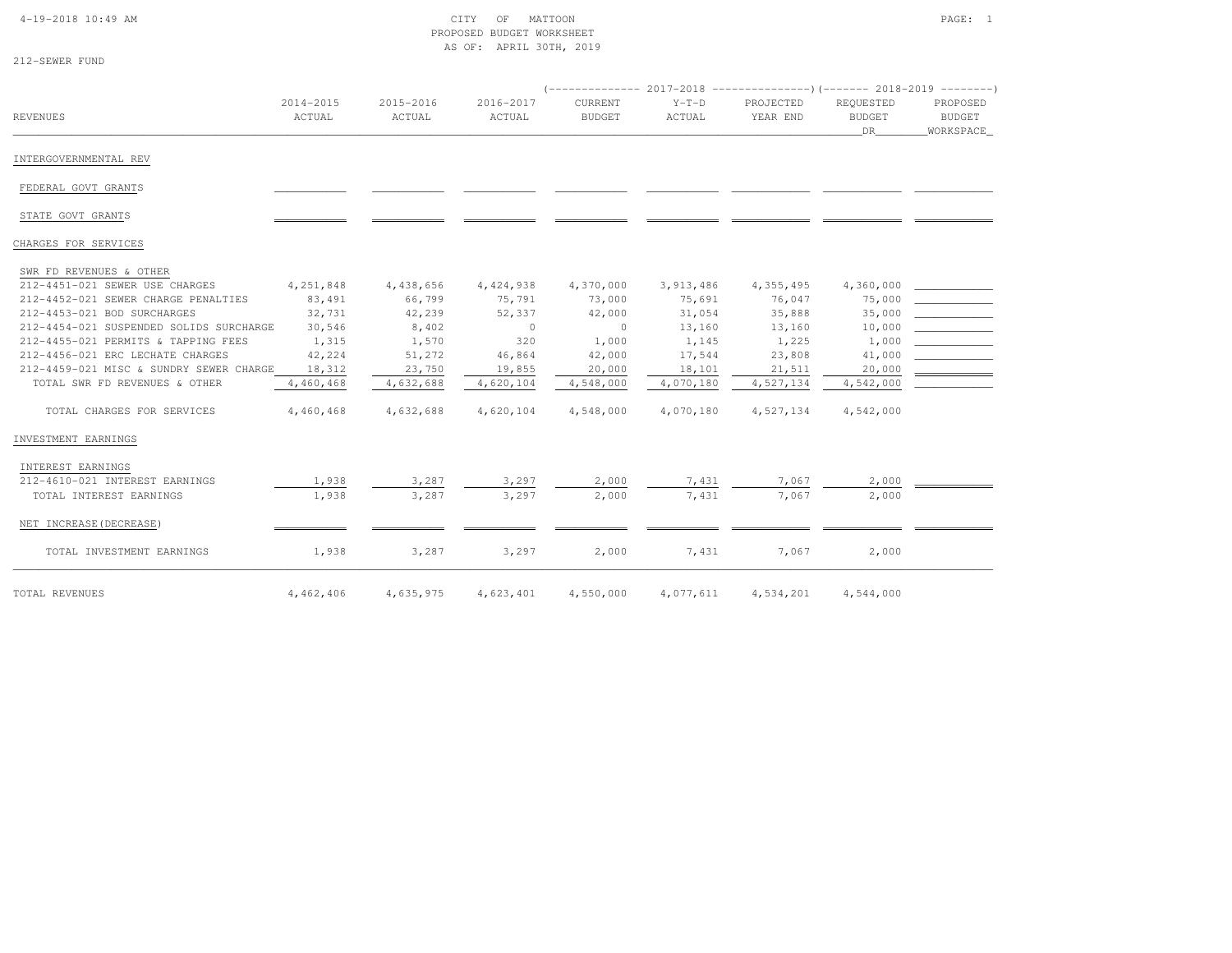#### 4-19-2018 10:49 AM CITY OF MATTOON PAGE: 2 PROPOSED BUDGET WORKSHEETAS OF: APRIL 30TH, 2019

212-SEWER FUNDSEWER COLLECTION SYSTEM

| SPMPK ANTISAITAM SISIEM                 |                     |                     |                     |                          |                   | (-------------- 2017-2018 -----------------) (------- 2018-2019 ---------) |                                  |                                        |
|-----------------------------------------|---------------------|---------------------|---------------------|--------------------------|-------------------|----------------------------------------------------------------------------|----------------------------------|----------------------------------------|
| EXPENDITURES                            | 2014-2015<br>ACTUAL | 2015-2016<br>ACTUAL | 2016-2017<br>ACTUAL | CURRENT<br><b>BUDGET</b> | $Y-T-D$<br>ACTUAL | PROJECTED<br>YEAR END                                                      | REQUESTED<br><b>BUDGET</b><br>DR | PROPOSED<br><b>BUDGET</b><br>WORKSPACE |
| PERSONNEL SERVICES                      |                     |                     |                     |                          |                   |                                                                            |                                  |                                        |
|                                         |                     |                     |                     |                          |                   |                                                                            |                                  |                                        |
| SALARIES & WAGES                        |                     |                     |                     |                          |                   |                                                                            |                                  |                                        |
| 212-5342-111 SALARIES OF REG EMPLOYEES  | 183,381             | 140,412             | 123,602             | 234,722                  | 137,674           | 157,719                                                                    | 260,049                          |                                        |
| 212-5342-112 SALARIES OF TEMP EMPLOYEES | 2,288               | 15,037              | 31,864              | 3,000                    | 3,201             | 3,212                                                                      | 3,000                            |                                        |
| 212-5342-113 OVERTIME                   | 9,200               | 5,802               | 5,557               | 9,000                    | 7,809             | 6,679                                                                      | 7,000                            |                                        |
| 212-5342-114 COMPENSATED ABSENCES       | 48,028              | 58,007              | 55,899              | $\circ$                  | 62,413            | 64,258                                                                     | $\circ$                          |                                        |
| TOTAL SALARIES & WAGES                  | 242,897             | 219,258             | 216,923             | 246,722                  | 211,097           | 231,868                                                                    | 270,049                          |                                        |
| TOTAL PERSONNEL SERVICES                | 242,897             | 219,258             | 216,923             | 246,722                  | 211,097           | 231,868                                                                    | 270,049                          |                                        |
| EMPLOYEE BENEFITS                       |                     |                     |                     |                          |                   |                                                                            |                                  |                                        |
| GROUP INSURANCE                         |                     |                     |                     |                          |                   |                                                                            |                                  |                                        |
| 212-5342-211 GROUP HEALTH INSURANCE     | 49,576              | 46,961              | 39,997              | 48,445                   | 51,046            | 48,090                                                                     | 55,996                           |                                        |
| 212-5342-212 GROUP LIFE INSURANCE       | 556                 | 556                 | 564                 | 613                      | 613               | 605                                                                        | 663                              |                                        |
| TOTAL GROUP INSURANCE                   | 50,132              | 47,517              | 40,561              | 49,058                   | 51,659            | 48,695                                                                     | 56,659                           |                                        |
| SOCIAL SECURITY CONTRIB                 |                     |                     |                     |                          |                   |                                                                            |                                  |                                        |
| 212-5342-221 FICA CONTRIBUTIONS         | 13,469              | 13,657              | 12,764              | 15,297                   | 15,294            | 14,077                                                                     | 16,743                           |                                        |
| 212-5342-222 MEDICARE CONTRIBUTIONS     | 3,150               | 3,194               | 2,985               | 3,577                    | 3,577             | 3,292                                                                      | 3,916                            |                                        |
| TOTAL SOCIAL SECURITY CONTRIB           | 16,618              | 16,851              | 15,750              | 18,874                   | 18,871            | 17,369                                                                     | 20,659                           |                                        |
| RETIREMENT CONTRIBTUIONS                |                     |                     |                     |                          |                   |                                                                            |                                  |                                        |
| 212-5342-231 IMRF CONTRIBUTIONS         | 27,347              | 110,534             | 31,088              | 27,539                   | 26,036            | 36,706                                                                     | 30,167                           |                                        |
| TOTAL RETIREMENT CONTRIBTUIONS          | 27,347              | 110,534             | 31,088              | 27,539                   | 26,036            | 36,706                                                                     | 30,167                           |                                        |
| UNEMPLOYMNT COMPENSATION                |                     |                     |                     |                          |                   |                                                                            |                                  |                                        |
| 212-5342-240 UNEMPLOYMENT COMP.         | 1,561               | 1,068               | 796                 | 944                      | 944               | 841                                                                        | 1,016                            |                                        |
| TOTAL UNEMPLOYMNT COMPENSATION          | 1,561               | 1,068               | 796                 | 944                      | 944               | 841                                                                        | 1,016                            |                                        |
| WORKER'S COMPENSATION                   |                     |                     |                     |                          |                   |                                                                            |                                  |                                        |
| 212-5342-250 WORKERS' COMPENSATION      | 22,636              | 24,838              | 24,422              | 32,577                   | 32,577            | 28,808                                                                     | 36,621                           |                                        |
| TOTAL WORKER'S COMPENSATION             | 22,636              | 24,838              | 24,422              | 32,577                   | 32,577            | 28,808                                                                     | 36,621                           |                                        |
| TOTAL EMPLOYEE BENEFITS                 | 118,295             | 200,808             | 112,616             | 128,992                  | 130,087           | 132,419                                                                    | 145,122                          |                                        |
| SUPPLIES                                |                     |                     |                     |                          |                   |                                                                            |                                  |                                        |
| GENERAL SUPPLIES                        |                     |                     |                     |                          |                   |                                                                            |                                  |                                        |
| 212-5342-313 MEDICAL & SAFETY SUPPLIES  | 939                 | 1,598               | 1,539               | 2,000                    | 751               | 899                                                                        | 2,000                            |                                        |
| 212-5342-316 TOOLS & EQUIPMENT          | 4,098               | 7,884               | 9,259               | 7,000                    | 5,575             | 8,601                                                                      | 8,000                            |                                        |
| 212-5342-318 VEHICLE PARTS              | 15,099              | 16,104              | 7,835               | 11,000                   | 13,362            | 13,892                                                                     | 13,000                           |                                        |
| 212-5342-319 MISCELLANEOUS SUPPLIES     | 6,807               | 3,890               | 2,293               | 4,000                    | 1,365             | 2,109                                                                      | 4,000                            |                                        |
| TOTAL GENERAL SUPPLIES                  | 26,943              | 29,476              | 20,926              | 24,000                   | 21,054            | 25,501                                                                     | 27,000                           |                                        |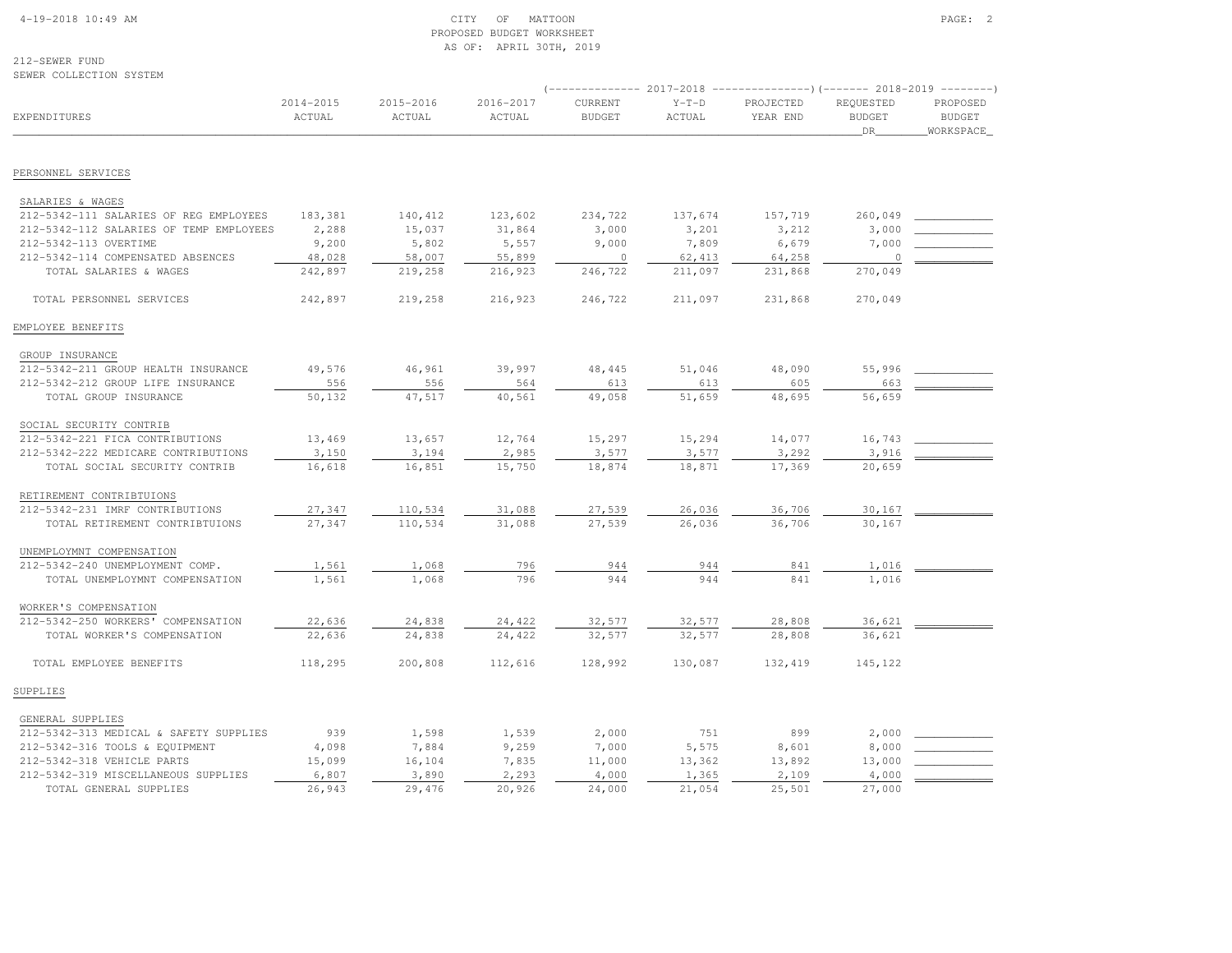#### 4-19-2018 10:49 AM CITY OF MATTOON PAGE: 3 PROPOSED BUDGET WORKSHEETAS OF: APRIL 30TH, 2019

212-SEWER FUNDSEWER COLLECTION SYSTEM

# (-------------- 2017-2018 ---------------)(------- 2018-2019 --------) 2014-2015 2015-2016 2016-2017 CURRENT Y-T-D PROJECTED REQUESTED PROPOSED**BUDGET** EXPENDITURES ACTUAL ACTUAL ACTUAL BUDGET ACTUAL YEAR END BUDGET BUDGETWORKSPACE \_\_\_\_\_\_\_\_\_\_\_\_\_\_\_\_\_\_\_\_\_\_\_\_\_\_\_\_\_\_\_\_\_\_\_\_\_\_\_\_\_\_\_\_\_\_\_\_\_\_\_\_\_\_\_\_\_\_\_\_\_\_\_\_\_\_\_\_\_\_\_\_\_\_\_\_\_\_\_\_\_\_\_\_\_\_\_\_\_\_\_\_\_\_\_\_\_\_\_\_\_\_\_\_\_\_\_\_\_\_\_\_\_\_\_\_\_\_\_\_\_\_\_\_\_\_\_\_\_\_DR\_\_\_\_\_\_\_\_WORKSPACE\_ ENERGY 212-5342-321 UTILITIES 0 0 0 0 0 0 3,000 \_\_\_\_\_\_\_\_\_\_\_\_ 212-5342-326 FUEL 2,851 0 0 0 4,208 2,008 11,000 \_\_\_\_\_\_\_\_\_\_\_\_ TOTAL ENERGY 2,851 0 0 0 4,208 2,008 14,000SWR SYSTM MAINT SUPPLIES 212-5342-361 SEWER PIPE 2,070 1,070 509 2,000 7,596 4,426 2,000 \_\_\_\_\_\_\_\_\_\_\_\_ 212-5342-362 MANHOLES CASINGS & LIDS 0 3,559 2,645 4,000 7,055 7,055 4,000 \_\_\_\_\_\_\_\_\_\_\_\_212-5342-363 BACKFILL & SURFACE MATERIA 13,743 11,387 14,157 13,000 21,188 18,326 13,000 212-5342-364 SEWER LINE REPAIR MATERIAL 2,291 1,641 1,791 2,000 4,120 2,582 2,000 212-5342-369 OTHER SEWER MTCE SUPPLIES 449 385 1,515 2,000 2,697 2,222 2,000 TOTAL SWR SYSTM MAINT SUPPLIES 18,552 18,041 20,618 23,000 42,656 34,611 23,000TOTAL SUPPLIES 48,346 47,517 41,544 47,000 67,918 62,120 64,000 PURCHASED PROP MAINT SRV REPAIR & MAINT SERVICES 212-5342-433 REPAIR OF MACHINERY 9,175 19,474 8,989 14,000 9,591 8,011 13,000 \_\_\_\_\_\_\_\_\_\_\_\_212-5342-434 REPAIR OF VEHICLES 10,796 14,571 9,624 13,000 8,922 9,933 12,000 212-5342-439 OTHER REPAIR & MTCE SERVIC 15,049 2,793 6,211 6,000 11,245 11,026 8,000 TOTAL REPAIR & MAINT SERVICES 35,020 36,838 24,824 33,000 29,758 28,970 33,000 RENTALS 212-5342-440 RENTALS 1,327 1,790 2,250 2,000 10,557 10,557 3,000 \_\_\_\_\_\_\_\_\_\_\_\_ TOTAL RENTALS 1,327 1,790 2,250 2,000 10,557 10,557 3,000 CONSTRUCTION SERVICES \_\_\_\_\_\_\_\_\_\_\_ \_\_\_\_\_\_\_\_\_\_\_ \_\_\_\_\_\_\_\_\_\_\_ \_\_\_\_\_\_\_\_\_\_\_ \_\_\_\_\_\_\_\_\_\_\_ \_\_\_\_\_\_\_\_\_\_\_\_ \_\_\_\_\_\_\_\_\_\_\_\_ \_\_\_\_\_\_\_\_\_\_\_\_ OTHER PROP MAINT SERVICE 212-5342-460 OTHER PROPERTY MTCE SERVIC 0 2,077 800 2,000 8,436 7,406 3,000 \_\_\_\_\_\_\_\_\_\_\_\_TOTAL OTHER PROP MAINT SERVICE  $\overline{0}$   $\overline{2,077}$  800  $\overline{2,000}$   $\overline{8,436}$  7,406 7,400 TOTAL PURCHASED PROP MAINT SRV 36,348 40,706 27,874 37,000 48,751 46,933 39,000OTHER PURCHASED SERVICES COMMUNICATION 212-5342-532 TELEPHONE 0 0 0 0 0 0 1,500 \_\_\_\_\_\_\_\_\_\_\_\_ 212-5342-533 CELL PHONES 400 364 400 400 901 827 1,000 \_\_\_\_\_\_\_\_\_\_\_\_ 212-5342-535 RADIOS 152 1,219 781 1,000 1,872 2,320 1,000 \_\_\_\_\_\_\_\_\_\_\_\_ TOTAL COMMUNICATION 552 1,583 1,180 1,400 2,773 3,147 3,500TOTAL OTHER PURCHASED SERVICES 552 1,583 1,180 1,400 2,773 3,147 3,500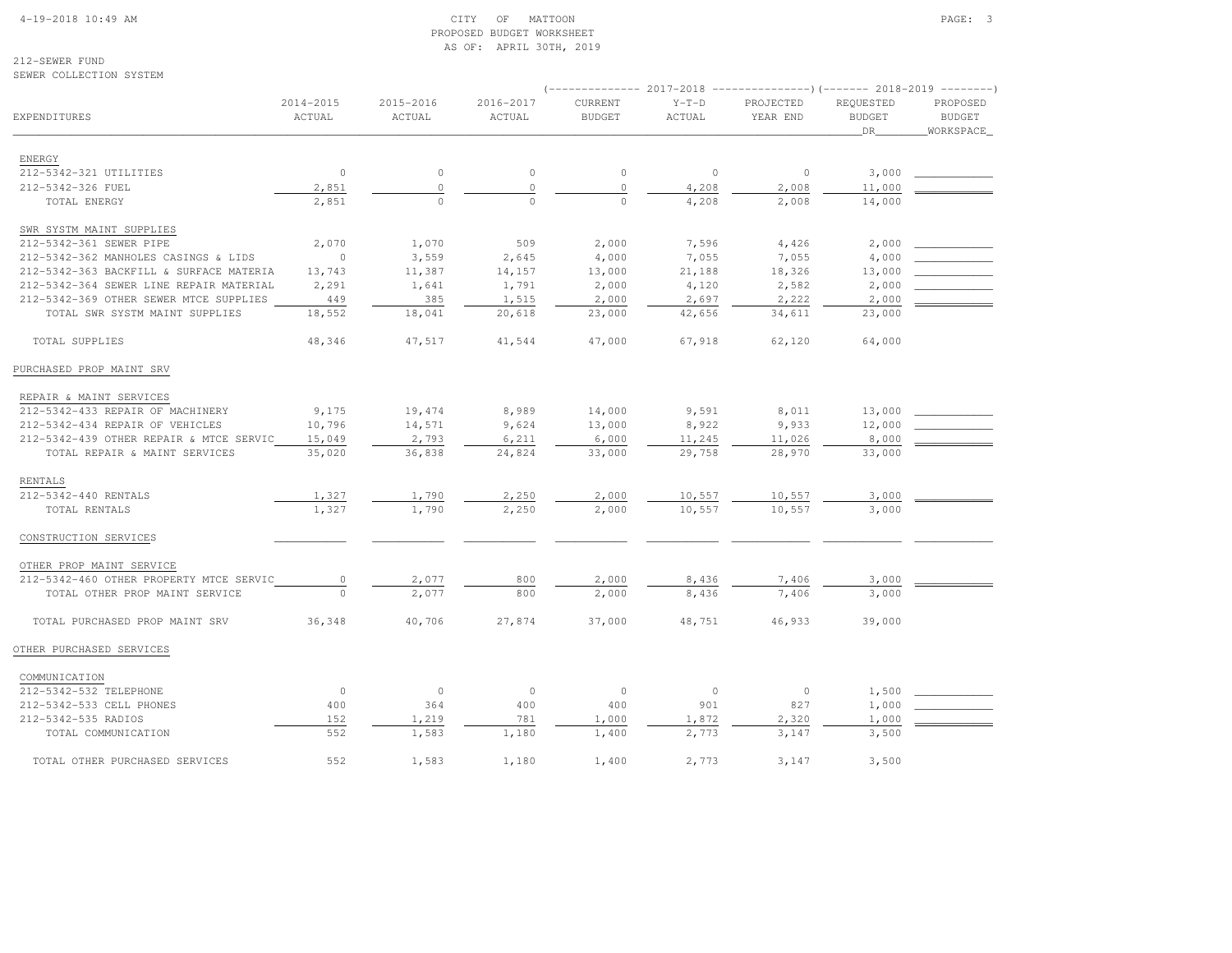# 4-19-2018 10:49 AM CITY OF MATTOON PAGE: 4 PROPOSED BUDGET WORKSHEETAS OF: APRIL 30TH, 2019

212-SEWER FUNDSEWER COLLECTION SYSTEM

|                                         |                     |                     |                     | $($ -------------- 2017-2018 -----------------) (------- 2018-2019 --------) |                   |                       |                                  |                                         |
|-----------------------------------------|---------------------|---------------------|---------------------|------------------------------------------------------------------------------|-------------------|-----------------------|----------------------------------|-----------------------------------------|
| EXPENDITURES                            | 2014-2015<br>ACTUAL | 2015-2016<br>ACTUAL | 2016-2017<br>ACTUAL | CURRENT<br><b>BUDGET</b>                                                     | $Y-T-D$<br>ACTUAL | PROJECTED<br>YEAR END | REQUESTED<br><b>BUDGET</b><br>DR | PROPOSED<br><b>BUDGET</b><br>WORKSPACE_ |
| PROPERTY                                |                     |                     |                     |                                                                              |                   |                       |                                  |                                         |
| IMPROVEMENTS-NOT BLDGS                  |                     |                     |                     |                                                                              |                   |                       |                                  |                                         |
| 212-5342-730 IMPROVEMENTS OTHER THAN BL |                     | $\Omega$            |                     | 10,896,018                                                                   | 414,410           | 440,551               | 13,245,000                       |                                         |
| TOTAL IMPROVEMENTS-NOT BLDGS            |                     | $\Omega$            | $\Omega$            | 10,896,018                                                                   | 414,410           | 440,551               | 13,245,000                       |                                         |
| MACHINERY & EQUIPMENT                   |                     |                     |                     |                                                                              |                   |                       |                                  |                                         |
| 212-5342-740 MACHINERY & EQUIPMENT      | $\overline{0}$      | 683                 | $\circ$             | $\mathbf{0}$                                                                 | $\circ$           | $\circ$               |                                  |                                         |
| 212-5342-743 MEF CONTRIBUTION           | 116,400             | 77,000              | 36,000              | 61,000                                                                       | 61,000            | 63,239                | 120,070                          |                                         |
| TOTAL MACHINERY & EQUIPMENT             | 116,400             | 77,683              | 36,000              | 61,000                                                                       | 61,000            | 63,239                | 120,070                          |                                         |
| TOTAL PROPERTY                          | 116,400             | 77,683              | 36,000              | 10,957,018                                                                   | 475,410           | 503,790               | 13,365,070                       |                                         |
| OTHER OBJECTS                           |                     |                     |                     |                                                                              |                   |                       |                                  |                                         |
| FINANCIAL TRANS OBJECTS                 |                     |                     |                     |                                                                              |                   |                       |                                  |                                         |
| 212-5342-828 REAL ESTATE TAXES          | $\circ$             | 237                 | 330                 | 400                                                                          | 244               | 244                   | 300                              |                                         |
| TOTAL FINANCIAL TRANS OBJECTS           | $\Omega$            | 237                 | 330                 | 400                                                                          | 244               | 244                   | 300                              |                                         |
| COMPUTER INFO SYS OBJECT                |                     |                     |                     |                                                                              |                   |                       |                                  |                                         |
| 212-5342-863 COMPUTERS                  |                     | $\mathbf{0}$        | 373                 | 1,300                                                                        | 3,470             | 1,162                 | 1,000                            |                                         |
| TOTAL COMPUTER INFO SYS OBJECT          | $\Omega$            | $\Omega$            | 373                 | 1,300                                                                        | 3,470             | 1,162                 | 1,000                            |                                         |
| TOTAL OTHER OBJECTS                     | $\circ$             | 237                 | 704                 | 1,700                                                                        | 3,714             | 1,406                 | 1,300                            |                                         |
| TOTAL SEWER COLLECTION SYSTEM           | 562,838             | 587,791             | 436,841             | 11, 419, 832                                                                 | 939,749           | 981,683               | 13,888,041                       |                                         |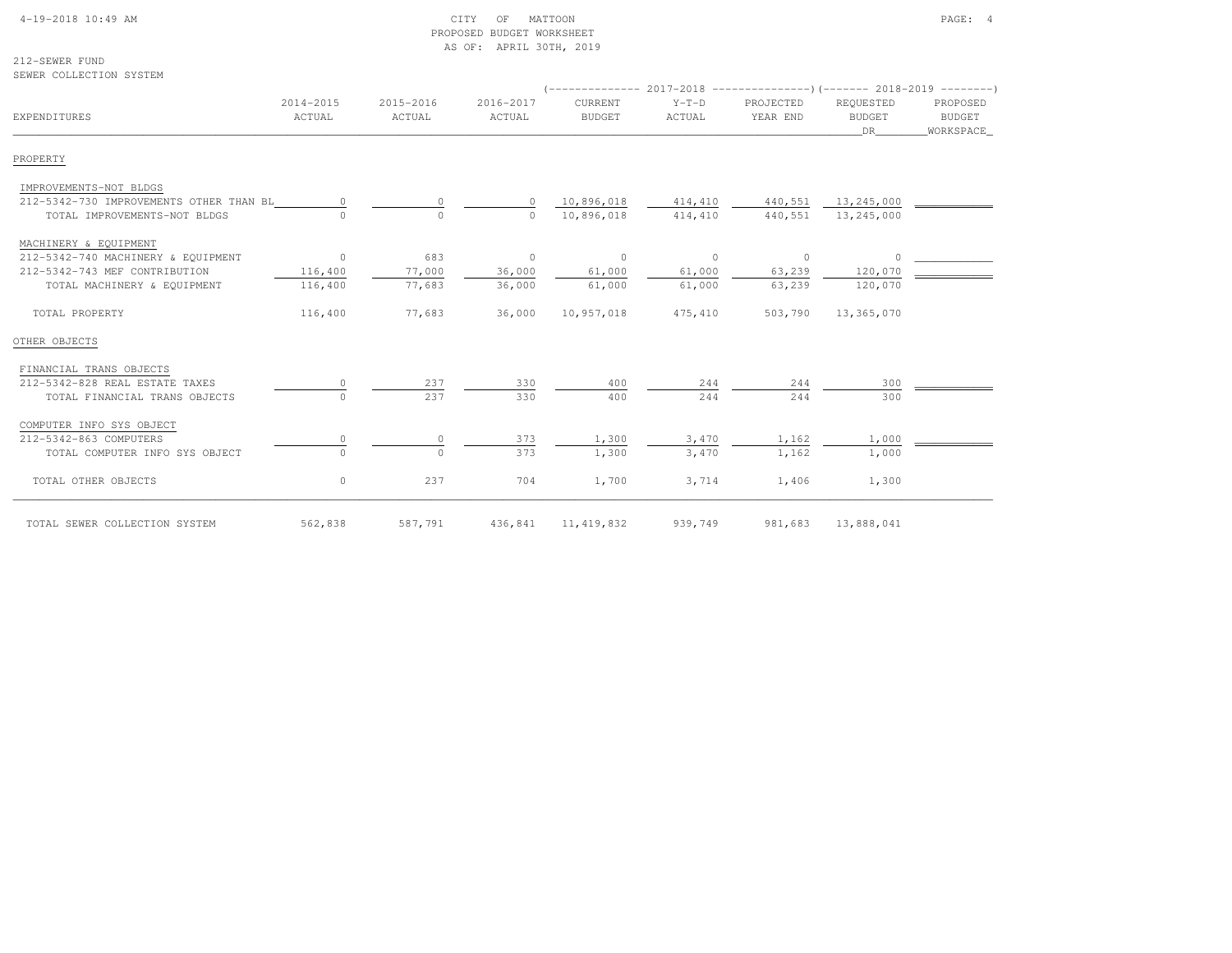# 4-19-2018 10:49 AM CITY OF MATTOON PAGE: 5 PROPOSED BUDGET WORKSHEETAS OF: APRIL 30TH, 2019

212-SEWER FUNDSEWER LIFT STATIONS

|                                              |                     |                     |                     |                          |                   | -------------        2017-2018 ---------------------        2018-2019 ----------- |                                  |                                         |
|----------------------------------------------|---------------------|---------------------|---------------------|--------------------------|-------------------|-----------------------------------------------------------------------------------|----------------------------------|-----------------------------------------|
| EXPENDITURES                                 | 2014-2015<br>ACTUAL | 2015-2016<br>ACTUAL | 2016-2017<br>ACTUAL | CURRENT<br><b>BUDGET</b> | $Y-T-D$<br>ACTUAL | PROJECTED<br>YEAR END                                                             | REQUESTED<br><b>BUDGET</b><br>DR | PROPOSED<br><b>BUDGET</b><br>WORKSPACE_ |
| SUPPLIES                                     |                     |                     |                     |                          |                   |                                                                                   |                                  |                                         |
|                                              |                     |                     |                     |                          |                   |                                                                                   |                                  |                                         |
| GENERAL SUPPLIES                             |                     |                     |                     |                          |                   |                                                                                   |                                  |                                         |
| 212-5343-316 TOOLS & EQUIPMENT               | 45                  | $\circ$             | $\circ$             | 500                      | $\circ$           | $\circ$                                                                           | 500                              |                                         |
| 212-5343-319 MISCELLANEOUS SUPPLIES          | $\circ$             | $\circ$             | $\circ$             | 500                      | $\circ$           | $\circ$                                                                           | 500                              |                                         |
| TOTAL GENERAL SUPPLIES                       | 45                  | $\Omega$            | $\circ$             | 1,000                    | $\Omega$          | $\circ$                                                                           | 1,000                            |                                         |
| ENERGY                                       |                     |                     |                     |                          |                   |                                                                                   |                                  |                                         |
| 212-5343-321 NATURAL GAS & ELECTRIC          | 29,459              | 44,180              | 46,244              | 45,000                   | 38,308            | 47,337                                                                            | 46,000                           |                                         |
| 212-5343-323 BOTTLED GAS                     | 735                 | $\mathbf{0}$        | $\circ$             | 500                      | $\circ$           | $\circ$                                                                           | 500                              |                                         |
| 212-5343-326 FUEL                            | $\circ$             | $\mathbb O$         | $\circ$             | 500                      | $\circ$           | $\mathbf{0}$                                                                      | 500                              |                                         |
| TOTAL ENERGY                                 | 30,194              | 44,180              | 46,244              | 46,000                   | 38,308            | 47,337                                                                            | 47,000                           |                                         |
| SWR SYSTM MAINT SUPPLIES                     |                     |                     |                     |                          |                   |                                                                                   |                                  |                                         |
| 212-5343-365 LIFT STATION REPAIR MATERI      | 1,008               | $\circ$             | 183                 | 1,000                    | 1,339             | 1,339                                                                             | 1,000                            |                                         |
| 212-5343-369 OTHER SEWER MTCE SUPPLIES       | 286                 | $\mathbb O$         | $\circ$             | 1,000                    | $\mathbf{0}$      | $\mathbf 0$                                                                       | 1,000                            |                                         |
| TOTAL SWR SYSTM MAINT SUPPLIES               | 1,294               | $\Omega$            | 183                 | 2,000                    | 1,339             | 1,339                                                                             | 2,000                            |                                         |
| TOTAL SUPPLIES                               | 31,533              | 44,180              | 46,427              | 49,000                   | 39,646            | 48,676                                                                            | 50,000                           |                                         |
| PURCHASED PROP MAINT SRV                     |                     |                     |                     |                          |                   |                                                                                   |                                  |                                         |
| REPAIR & MAINT SERVICES                      |                     |                     |                     |                          |                   |                                                                                   |                                  |                                         |
| 212-5343-432 REPAIR OF STRUCTURES            | $\overline{0}$      | $\circ$             | $\circ$             | 1,000                    | $\circ$           | $\circ$                                                                           | 1,000                            |                                         |
| 212-5343-433 REPAIR OF MACHINERY             | 2,437               | 9,283               | 2,459               | 10,000                   | 3,422             | 3,422                                                                             | 10,000                           |                                         |
| 212-5343-435 ELEVATOR SERVICE AGREEMENT      | 649                 | $\mathbf 0$         | $\circ$             | 500                      | 0                 | $\mathbf 0$                                                                       | 500                              |                                         |
| 212-5343-439 OTHER REPAIR & MTCE SERVIC      | $\circ$             | $\circ$             | $\circ$             | 500                      | $\mathbb O$       | $\circ$                                                                           | 500                              |                                         |
| TOTAL REPAIR & MAINT SERVICES                | 3,086               | 9,283               | 2,459               | 12,000                   | 3,422             | 3,422                                                                             | 12,000                           |                                         |
| CONSTRUCTION SERVICES                        |                     |                     |                     |                          |                   |                                                                                   |                                  |                                         |
| TOTAL PURCHASED PROP MAINT SRV               | 3,086               | 9,283               | 2,459               | 12,000                   | 3,422             | 3,422                                                                             | 12,000                           |                                         |
| OTHER PURCHASED SERVICES                     |                     |                     |                     |                          |                   |                                                                                   |                                  |                                         |
| PROFESSIONAL SERVICES                        |                     |                     |                     |                          |                   |                                                                                   |                                  |                                         |
|                                              |                     |                     |                     |                          |                   |                                                                                   |                                  |                                         |
| COMMUNICATION<br>212-5343-533 CELLULAR PHONE | 2,907               | 1,752               | 2,111               | 1,500                    | 915               | 1,051                                                                             | 2,000                            |                                         |
| TOTAL COMMUNICATION                          | 2,907               | 1,752               | 2,111               | 1,500                    | 915               | 1,051                                                                             | 2,000                            |                                         |
|                                              |                     |                     |                     |                          |                   |                                                                                   |                                  |                                         |
| EMPLOYEE BUSINESS EXP                        |                     |                     |                     |                          |                   |                                                                                   |                                  |                                         |
| TOTAL OTHER PURCHASED SERVICES               | 2,907               | 1,752               | 2,111               | 1,500                    | 915               | 1,051                                                                             | 2,000                            |                                         |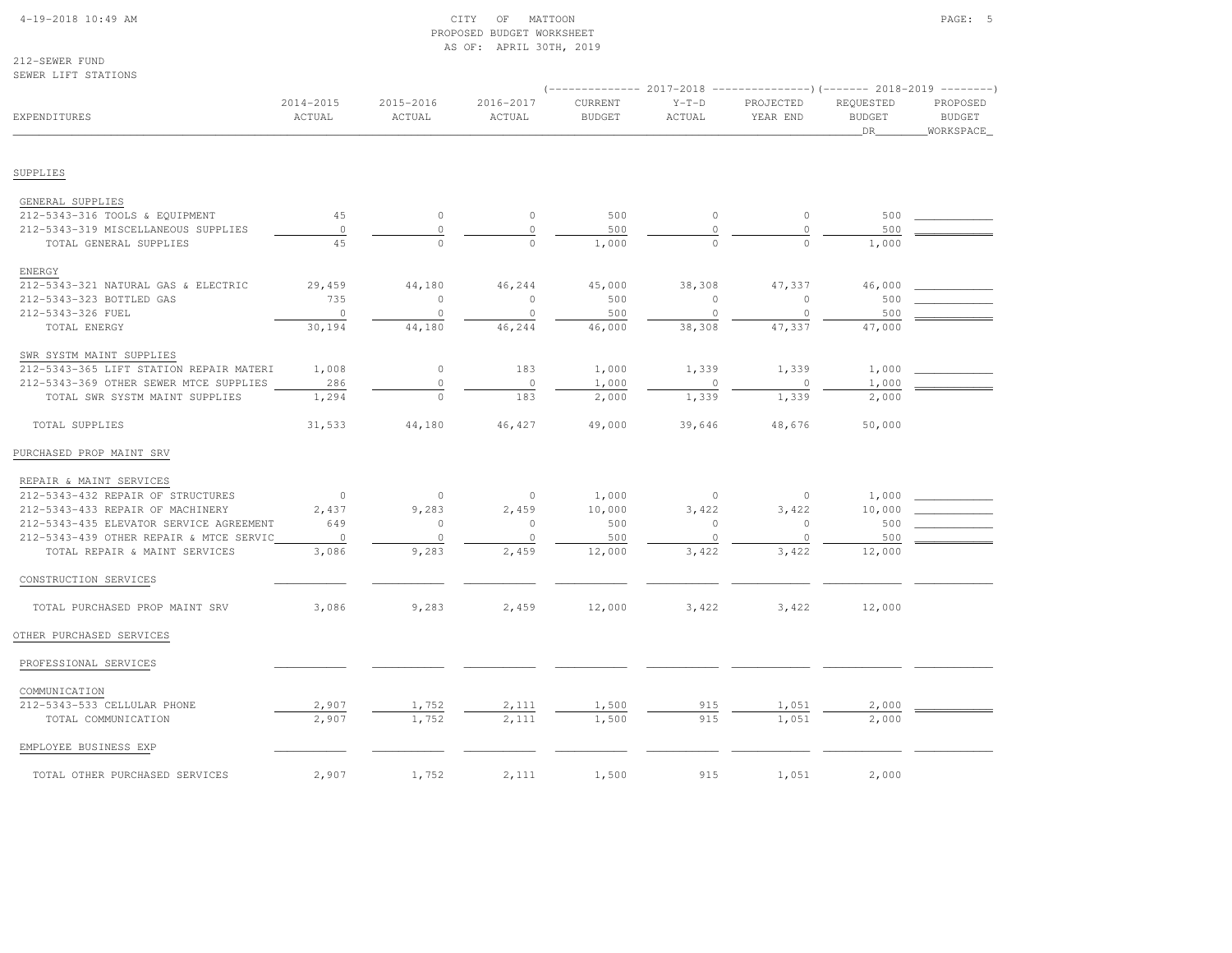| $4-19-2018$ $10:49$ AM |  |  |  |  |
|------------------------|--|--|--|--|
|------------------------|--|--|--|--|

# $\begin{array}{ccc} \text{CITY} & \text{OF} & \text{MATION} \end{array}$  PROPOSED BUDGET WORKSHEETAS OF: APRIL 30TH, 2019

| 212-SEWER FUND |                     |
|----------------|---------------------|
|                | SEWER LIFT STATIONS |

|                                |           |           |           |               | (-------------- 2017-2018 ----------------)(------- 2018-2019 ---------) |           |               |            |
|--------------------------------|-----------|-----------|-----------|---------------|--------------------------------------------------------------------------|-----------|---------------|------------|
|                                | 2014-2015 | 2015-2016 | 2016-2017 | CURRENT       | $Y-T-D$                                                                  | PROJECTED | REQUESTED     | PROPOSED   |
| EXPENDITURES                   | ACTUAL    | ACTUAL    | ACTUAL    | <b>BUDGET</b> | ACTUAL                                                                   | YEAR END  | <b>BUDGET</b> | BUDGET     |
|                                |           |           |           |               |                                                                          |           | DR            | WORKSPACE_ |
| PROPERTY                       |           |           |           |               |                                                                          |           |               |            |
| IMPROVEMENTS-NOT BLDGS         |           |           |           |               |                                                                          |           |               |            |
| MACHINERY & EQUIPMENT          |           |           |           |               |                                                                          |           |               |            |
| OTHER OBJECTS                  |           |           |           |               |                                                                          |           |               |            |
| FINANCIAL TRANS OBJECTS        |           |           |           |               |                                                                          |           |               |            |
| 212-5343-828 REAL ESTATE TAXES | 27        | 25        | 25        | 50            | 25                                                                       | 25        | 50            |            |
| TOTAL FINANCIAL TRANS OBJECTS  | 27        | 25        | 25        | 50            | 25                                                                       | 25        | 50            |            |
| TOTAL OTHER OBJECTS            | 27        | 25        | 25        | 50            | 25                                                                       | 25        | 50            |            |
| TOTAL SEWER LIFT STATIONS      | 37,553    | 55,240    | 51,023    | 62,550        | 44,008                                                                   | 53,174    | 64,050        |            |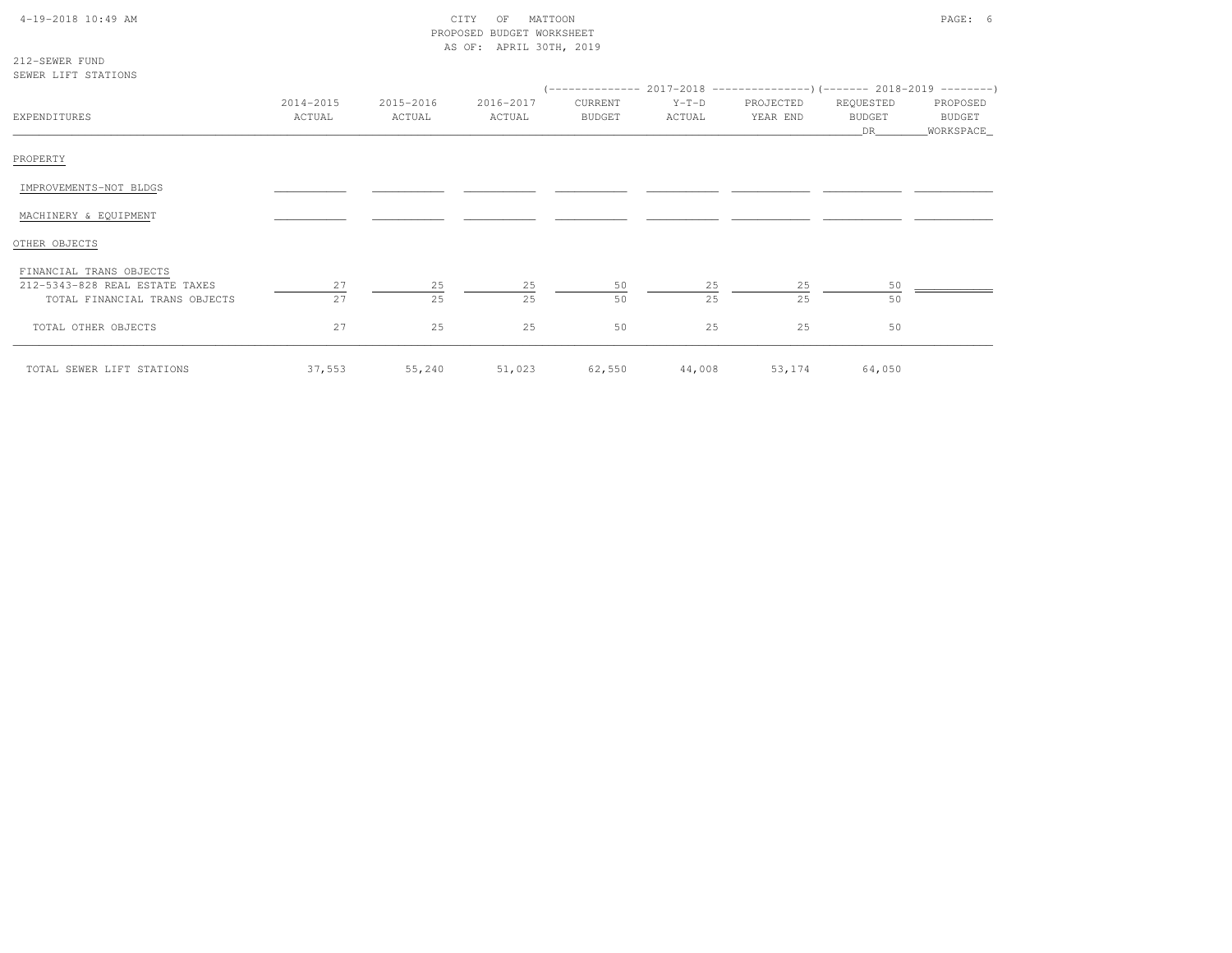#### 4-19-2018 10:49 AM CITY OF MATTOON PAGE: 7 PROPOSED BUDGET WORKSHEETAS OF: APRIL 30TH, 2019

212-SEWER FUND

| WASTEWATER TREATMNT PLANT                                         |                     |                     |                     |                          |                   |                                                                                                    |                                  |                                        |
|-------------------------------------------------------------------|---------------------|---------------------|---------------------|--------------------------|-------------------|----------------------------------------------------------------------------------------------------|----------------------------------|----------------------------------------|
| <b>EXPENDITURES</b>                                               | 2014-2015<br>ACTUAL | 2015-2016<br>ACTUAL | 2016-2017<br>ACTUAL | CURRENT<br><b>BUDGET</b> | $Y-T-D$<br>ACTUAL | (-------------- 2017-2018 ----------------) (------- 2018-2019 ---------)<br>PROJECTED<br>YEAR END | REQUESTED<br><b>BUDGET</b><br>DR | PROPOSED<br><b>BUDGET</b><br>WORKSPACE |
| PERSONNEL SERVICES                                                |                     |                     |                     |                          |                   |                                                                                                    |                                  |                                        |
|                                                                   |                     |                     |                     |                          |                   |                                                                                                    |                                  |                                        |
| SALARIES & WAGES                                                  |                     |                     |                     |                          |                   |                                                                                                    |                                  |                                        |
| 212-5344-111 SALARIES OF REG EMPLOYEES                            | 373, 211            | 392,222             | 397,333             | 430,127                  | 336,385           | 389,544<br>$\Omega$                                                                                | 379,600                          |                                        |
| 212-5344-112 SALARIES OF TEMP EMPLOYEES<br>212-5344-113 OVERTIME  | $\circ$<br>1,289    | 5,821<br>4,546      | 3,583<br>3,690      | 5,900<br>5,000           | $\circ$<br>6,497  | 5,068                                                                                              | 5,900<br>5,000                   |                                        |
| 212-5344-114 COMPENSATED ABSENCES                                 | 31,042              | 33,122              | 37,219              | $\circ$                  | 29,640            | 32,596                                                                                             | $\circ$                          |                                        |
| TOTAL SALARIES & WAGES                                            | 405,542             | 435,710             | 441,826             | 441,027                  | 372,523           | 427,208                                                                                            | 390,500                          |                                        |
| TOTAL PERSONNEL SERVICES                                          | 405,542             | 435,710             | 441,826             | 441,027                  | 372,523           | 427,208                                                                                            | 390,500                          |                                        |
| EMPLOYEE BENEFITS                                                 |                     |                     |                     |                          |                   |                                                                                                    |                                  |                                        |
| GROUP INSURANCE                                                   |                     |                     |                     |                          |                   |                                                                                                    |                                  |                                        |
| 212-5344-211 GROUP HEALTH INSURANCE                               | 66,731              | 68,985              | 66,714              | 66,124                   | 57,196            | 63,654                                                                                             | 52,235                           |                                        |
| 212-5344-212 GROUP LIFE INSURANCE                                 | 937                 | 937                 | 1,004               | 1,092                    | 1,092             | 1,077                                                                                              | 936                              |                                        |
| TOTAL GROUP INSURANCE                                             | 67,668              | 69,922              | 67,718              | 67,216                   | 58,288            | 64,731                                                                                             | 53,171                           |                                        |
| SOCIAL SECURITY CONTRIB                                           |                     |                     |                     |                          |                   |                                                                                                    |                                  |                                        |
| 212-5344-221 FICA CONTRIBUTIONS                                   | 24,375              | 25,606              | 26,440              | 27,344                   | 24,168            | 25,954                                                                                             | 24,211                           |                                        |
| 212-5344-222 MEDICARE CONTRIBUTIONS                               | 5,701               | 5,989               | 6,183               | 6,395                    | 5,652             | 6,070                                                                                              | 5,662                            |                                        |
| TOTAL SOCIAL SECURITY CONTRIB                                     | 30,075              | 31,595              | 32,623              | 33,739                   | 29,820            | 32,024                                                                                             | 29,873                           |                                        |
| RETIREMENT CONTRIBTUIONS                                          |                     |                     |                     |                          |                   |                                                                                                    |                                  |                                        |
| 212-5344-231 IMRF CONTRIBUTIONS                                   | 50,950              | 218,800             | 71,802              | 49,169                   | 42,398            | 70,548                                                                                             | 43,460                           |                                        |
| TOTAL RETIREMENT CONTRIBTUIONS                                    | 50,950              | 218,800             | 71,802              | 49,169                   | 42,398            | 70,548                                                                                             | 43,460                           |                                        |
| UNEMPLOYMNT COMPENSATION                                          |                     |                     |                     |                          |                   |                                                                                                    |                                  |                                        |
| 212-5344-240 UNEMPLOYMENT COMP.                                   | 2,873               | 1,983               | 1,530               | 1,814                    | 1,814             | 1,616                                                                                              | 1,588                            |                                        |
| TOTAL UNEMPLOYMNT COMPENSATION                                    | 2,873               | 1,983               | 1,530               | 1,814                    | 1,814             | 1,616                                                                                              | 1,588                            |                                        |
| WORKER'S COMPENSATION                                             |                     |                     |                     |                          |                   |                                                                                                    |                                  |                                        |
| 212-5344-250 WORKERS' COMPENSATION                                | 14,168              | 14,666              | 13,175              | 17,533                   | 17,533            | 15,507                                                                                             | 15,230                           |                                        |
| TOTAL WORKER'S COMPENSATION                                       | 14,168              | 14,666              | 13,175              | 17,533                   | 17,533            | 15,507                                                                                             | 15,230                           |                                        |
| TOTAL EMPLOYEE BENEFITS                                           | 165,734             | 336,965             | 186,848             | 169,471                  | 149,854           | 184,426                                                                                            | 143,321                          |                                        |
| SUPPLIES                                                          |                     |                     |                     |                          |                   |                                                                                                    |                                  |                                        |
| GENERAL SUPPLIES                                                  |                     |                     |                     |                          |                   |                                                                                                    |                                  |                                        |
| 212-5344-311 OFFICE SUPPLIES                                      | 761                 | 478                 | 677                 | 1,000                    | 743               | 461                                                                                                | 1,000                            |                                        |
| 212-5344-312 CLEANING SUPPLIES                                    | 1,603               | 561                 | 448                 | 1,000                    | 310               | 310                                                                                                | 1,000                            |                                        |
| 212-5344-313 MEDICAL & SAFETY SUPPLIES                            | 2,274               | 387                 | 489                 | 2,000                    | 1,952             | 1,953                                                                                              | 2,000                            |                                        |
| 212-5344-314 CHEMICALS                                            | 22,296              | 21,963              | 19,453              | 21,000                   | 9,969             | 13,650                                                                                             | 21,000                           |                                        |
| 212-5344-316 TOOLS & EQUIPMENT                                    | 1,977               | 1,175               | 1,509               | 2,000                    | 1,671             | 1,254                                                                                              | 2,000                            |                                        |
| 212-5344-318 VEHICLE PARTS<br>212-5344-319 MISCELLANEOUS SUPPLIES | 145<br>5,827        | 210<br>6,008        | 703<br>5,800        | 500<br>7,000             | 213<br>2,001      | 771<br>3,948                                                                                       | 500<br>7,000                     |                                        |
| TOTAL GENERAL SUPPLIES                                            | 34,883              | 30,781              | 29,079              | 34,500                   | 16,859            | 22,347                                                                                             | 34,500                           |                                        |
|                                                                   |                     |                     |                     |                          |                   |                                                                                                    |                                  |                                        |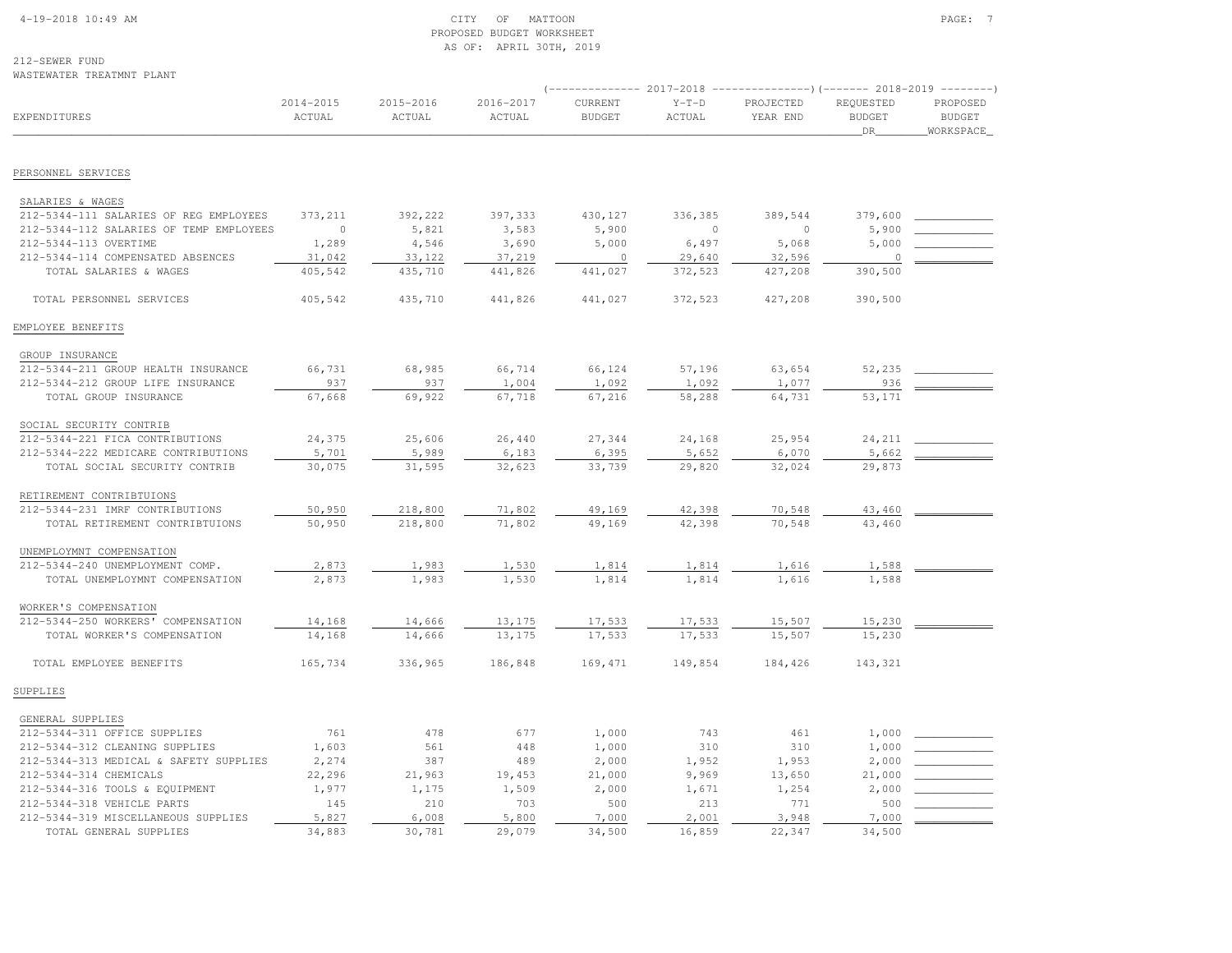#### 4-19-2018 10:49 AM CITY OF MATTOON PAGE: 8 PROPOSED BUDGET WORKSHEETAS OF: APRIL 30TH, 2019

212-SEWER FUNDWASTEWATER TREATMNT PLANT

|                                         |                     |                     |                     |                          | 2017-2018         |                       |                            |                           |
|-----------------------------------------|---------------------|---------------------|---------------------|--------------------------|-------------------|-----------------------|----------------------------|---------------------------|
| <b>EXPENDITURES</b>                     | 2014-2015<br>ACTUAL | 2015-2016<br>ACTUAL | 2016-2017<br>ACTUAL | CURRENT<br><b>BUDGET</b> | $Y-T-D$<br>ACTUAL | PROJECTED<br>YEAR END | REQUESTED<br><b>BUDGET</b> | PROPOSED<br><b>BUDGET</b> |
|                                         |                     |                     |                     |                          |                   |                       | DR                         | WORKSPACE                 |
| ENERGY                                  |                     |                     |                     |                          |                   |                       |                            |                           |
| 212-5344-321 NATURAL GAS & ELECTRIC     | 202,590             | 213,419             | 197,029             | 220,000                  | 170,610           | 197,116               | 210,000                    |                           |
| 212-5344-323 BOTTLED GAS                | $\circ$             | 929                 | $\circ$             | 500                      | $\circ$           | $\circ$               | 500                        |                           |
| 212-5344-326 FUEL                       | $\circ$             | 134                 | $\circ$             | 100                      | $\circ$           | $\circ$               | 100                        |                           |
| TOTAL ENERGY                            | 202,590             | 214,482             | 197,029             | 220,600                  | 170,610           | 197,116               | 210,600                    |                           |
| BOOKS & PERIODICALS                     |                     |                     |                     |                          |                   |                       |                            |                           |
| 212-5344-340 BOOKS & PERIODICALS        | 30                  | 0                   | $\circ$             | 100                      | 0                 | $\circ$               | 100                        |                           |
| TOTAL BOOKS & PERIODICALS               | 30                  | $\Omega$            | $\cap$              | 100                      | $\cap$            | $\Omega$              | 100                        |                           |
| SWR SYSTM MAINT SUPPLIES                |                     |                     |                     |                          |                   |                       |                            |                           |
| 212-5344-366 PLANT MTCE & REPAIR MATERI | 17,181              | 17,433              | 21,258              | 19,000                   | 18,203            | 19,583                | 19,000                     |                           |
| TOTAL SWR SYSTM MAINT SUPPLIES          | 17,181              | 17,433              | 21,258              | 19,000                   | 18,203            | 19,583                | 19,000                     |                           |
| TOTAL SUPPLIES                          | 254,684             | 262,695             | 247,367             | 274,200                  | 205,671           | 239,046               | 264,200                    |                           |
| PURCHASED PROP MAINT SRV                |                     |                     |                     |                          |                   |                       |                            |                           |
| REPAIR & MAINT SERVICES                 |                     |                     |                     |                          |                   |                       |                            |                           |
| 212-5344-432 REPAIR OF STRUCTURES       | 778                 | 5,540               | 6,535               | 4,000                    | 23,182            | 23,222                | 5,000                      |                           |
| 212-5344-433 REPAIR OF MACHINERY        | 40,595              | 27,659              | 33, 114             | 32,000                   | 17,282            | 22,384                | 32,000                     |                           |
| 212-5344-434 REPAIR OF VEHICLES         | 5,927               | 3,020               | 3,483               | 5,000                    | 862               | 892                   | 5,000                      |                           |
| 212-5344-439 OTHER REPAIR & MNTCE SERVI | 9,596               | 20,644              | 11,885              | 16,000                   | 13,674            | 10,541                | 15,000                     |                           |
| TOTAL REPAIR & MAINT SERVICES           | 56,897              | 56,864              | 55,017              | 57,000                   | 55,001            | 57,039                | 57,000                     |                           |
| RENTALS                                 |                     |                     |                     |                          |                   |                       |                            |                           |
| 212-5344-440 RENTALS                    | 802                 | 1,333               | 1,333               | 1,000                    | 1,402             | 1,402                 | 1,500                      |                           |
| TOTAL RENTALS                           | 802                 | 1,333               | 1,333               | 1,000                    | 1,402             | 1,402                 | 1,500                      |                           |
| OTHER PROP MAINT SERVICE                |                     |                     |                     |                          |                   |                       |                            |                           |
| 212-5344-460 OTHER PROPERTY MTCE SERVIC | 30,902              | 27,935              | 26,370              | 32,000                   | 28,329            | 30,202                | 30,000                     |                           |
| TOTAL OTHER PROP MAINT SERVICE          | 30,902              | 27,935              | 26,370              | 32,000                   | 28,329            | 30,202                | 30,000                     |                           |
| TOTAL PURCHASED PROP MAINT SRV          | 88,601              | 86,132              | 82,721              | 90,000                   | 84,733            | 88,643                | 88,500                     |                           |
| OTHER PURCHASED SERVICES                |                     |                     |                     |                          |                   |                       |                            |                           |
| PROFESSIONAL SERVICES                   |                     |                     |                     |                          |                   |                       |                            |                           |

| 212-5344-516 TECHNOLOGY SUPPORT SERVICE | 1,201 |       |       | 5,000 | 495   |       | 5,000       |  |
|-----------------------------------------|-------|-------|-------|-------|-------|-------|-------------|--|
| TOTAL PROFESSIONAL SERVICES             | .,201 |       |       | 5,000 | 495   |       | 5,000       |  |
| COMMUNICATION                           |       |       |       |       |       |       |             |  |
| 212-5344-532 TELEPHONE                  | 3,744 | 3,780 | 4,770 | 4,000 | 5,804 | 6,239 | 5,000       |  |
| 212-5344-533 CELLULAR PHONE             | 1,211 | ,208  | 1,215 | 1,200 | 1,215 | 1,216 | $\pm$ , 200 |  |
| COMMUNICATION<br>TOTAL                  | 4,955 | .,989 | 5,986 | 5,200 | ,020  | .455  | 6,200       |  |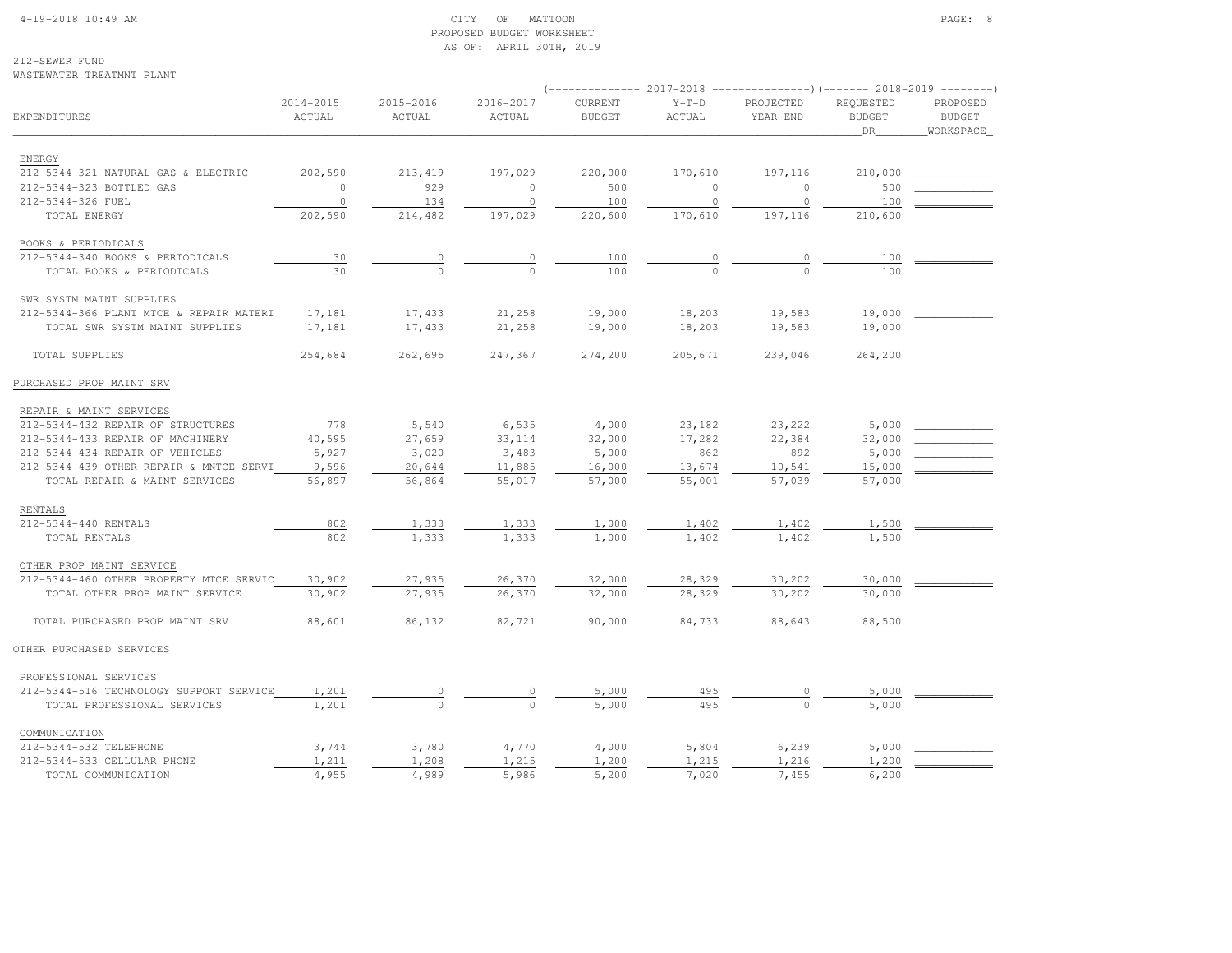# 4-19-2018 10:49 AM CITY OF MATTOON PAGE: 9 PROPOSED BUDGET WORKSHEETAS OF: APRIL 30TH, 2019

212-SEWER FUND

| WASTEWATER TREATMNT PLANT               |                     |                     |                     |                                                                                                           |                   |                       |                                   |                                        |
|-----------------------------------------|---------------------|---------------------|---------------------|-----------------------------------------------------------------------------------------------------------|-------------------|-----------------------|-----------------------------------|----------------------------------------|
| EXPENDITURES                            | 2014-2015<br>ACTUAL | 2015-2016<br>ACTUAL | 2016-2017<br>ACTUAL | ------------- 2017-2018 ----------------) (------- 2018-2019 --------)<br><b>CURRENT</b><br><b>BUDGET</b> | $Y-T-D$<br>ACTUAL | PROJECTED<br>YEAR END | REOUESTED<br><b>BUDGET</b><br>DR. | PROPOSED<br><b>BUDGET</b><br>WORKSPACE |
| EMPLOYEE BUSINESS EXP                   |                     |                     |                     |                                                                                                           |                   |                       |                                   |                                        |
| 212-5344-562 TRAVEL & TRAINING          |                     |                     |                     | 500                                                                                                       | 202               | 202                   | 500                               |                                        |
| TOTAL EMPLOYEE BUSINESS EXP             | $\cap$              | $\Omega$            | $\cap$              | 500                                                                                                       | 202               | 202                   | 500                               |                                        |
| OTHER PURCHASED SERVICES                |                     |                     |                     |                                                                                                           |                   |                       |                                   |                                        |
| 212-5344-579 MISC OTHER PURCHASED SERVI | 38,200              | 38,000              | 38,000              | 38,000                                                                                                    | 38,000            | 38,000                | 38,000                            |                                        |
| TOTAL OTHER PURCHASED SERVICES          | 38,200              | 38,000              | 38,000              | 38,000                                                                                                    | 38,000            | 38,000                | 38,000                            |                                        |
| TOTAL OTHER PURCHASED SERVICES          | 44,356              | 42,989              | 43,986              | 48,700                                                                                                    | 45,717            | 45,657                | 49,700                            |                                        |
| PROPERTY                                |                     |                     |                     |                                                                                                           |                   |                       |                                   |                                        |
| IMPROVEMENTS-NOT BLDGS                  |                     |                     |                     |                                                                                                           |                   |                       |                                   |                                        |
| 212-5344-730 IMPROVEMENTS OTHER THAN BL | $\mathbf{0}$        |                     |                     | 1,002,564                                                                                                 | 107,517           | 40,207                | 694,000                           |                                        |
| TOTAL IMPROVEMENTS-NOT BLDGS            |                     | $\Omega$            | $\cap$              | 1,002,564                                                                                                 | 107,517           | 40,207                | 694,000                           |                                        |
| MACHINERY & EQUIPMENT                   |                     |                     |                     |                                                                                                           |                   |                       |                                   |                                        |
| 212-5344-743 MEF CONTRIBUTION           | 0                   | 30,000              | 9,000               | 11,000                                                                                                    | 11,000            | 9,239                 | 0                                 |                                        |
| TOTAL MACHINERY & EQUIPMENT             | $\Omega$            | 30,000              | 9,000               | 11,000                                                                                                    | 11,000            | 9,239                 | $\Omega$                          |                                        |
| TOTAL PROPERTY                          | $\circ$             | 30,000              | 9,000               | 1,013,564                                                                                                 | 118,517           | 49,446                | 694,000                           |                                        |
| OTHER OBJECTS                           |                     |                     |                     |                                                                                                           |                   |                       |                                   |                                        |
| FINANCIAL TRANS OBJECTS                 |                     |                     |                     |                                                                                                           |                   |                       |                                   |                                        |
| 212-5344-814 COPY MACHINE               | 530                 |                     | 650                 | 650                                                                                                       | 731               | 698                   | 700                               |                                        |
| TOTAL FINANCIAL TRANS OBJECTS           | 530                 | $\Omega$            | 650                 | 650                                                                                                       | 731               | 698                   | 700                               |                                        |
| COMPUTER INFO SYS OBJECT                |                     |                     |                     |                                                                                                           |                   |                       |                                   |                                        |
| 212-5344-863 COMPUTERS                  | $\mathbf{0}$        | 2,287               | 674                 | $\circ$                                                                                                   | 1,057             | 1,057                 | 0                                 |                                        |
| TOTAL COMPUTER INFO SYS OBJECT          | $\circ$             | 2,287               | 674                 | $\circ$                                                                                                   | 1,057             | 1,057                 | $\Omega$                          |                                        |
| TOTAL OTHER OBJECTS                     | 530                 | 2,287               | 1,324               | 650                                                                                                       | 1,788             | 1,755                 | 700                               |                                        |

TOTAL WASTEWATER TREATMNT PLANT 959,447 1,196,779 1,013,071 2,037,612 978,803 1,036,181 1,630,921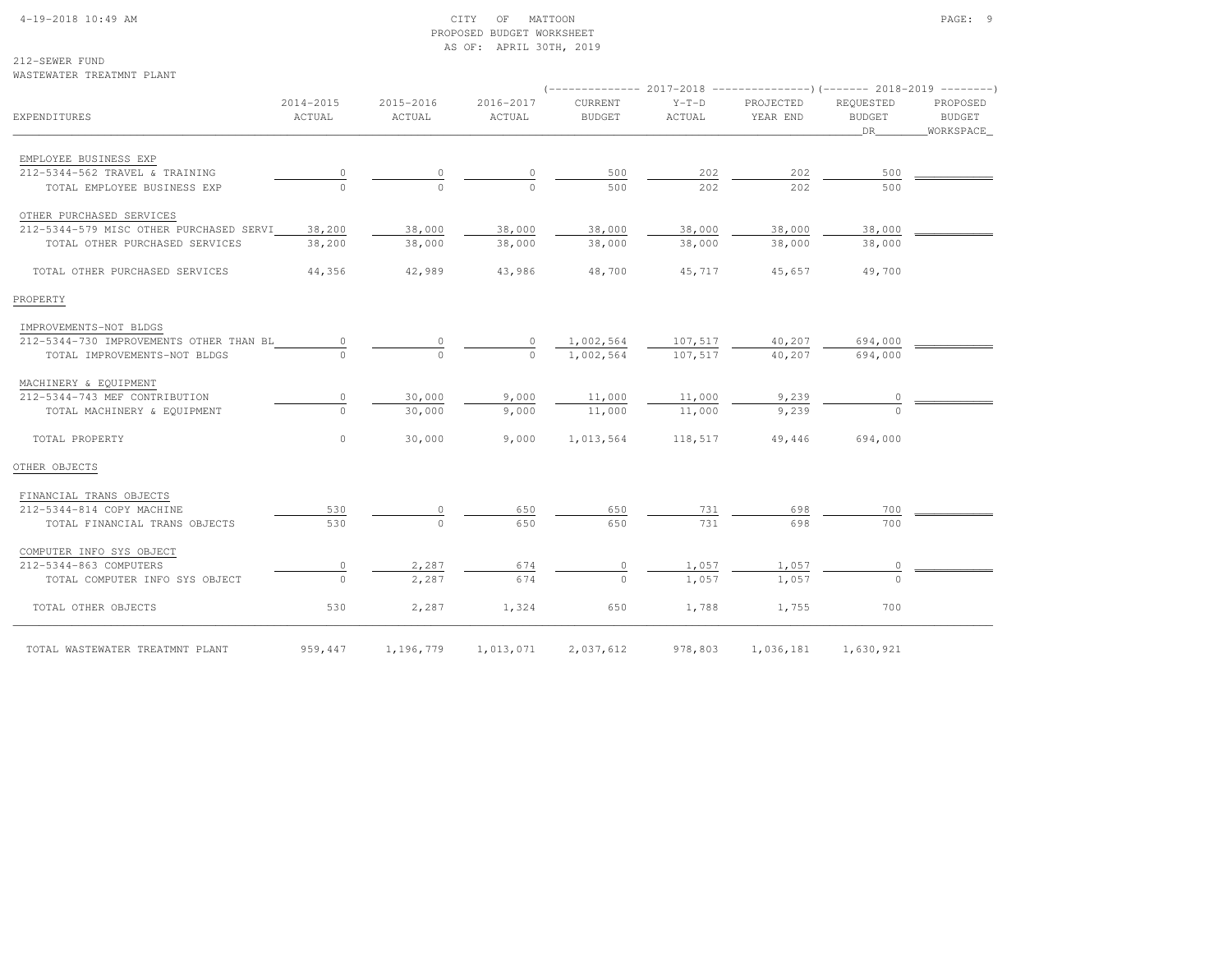#### 4-19-2018 10:49 AM CITY OF MATTOON PAGE: 10 PROPOSED BUDGET WORKSHEETAS OF: APRIL 30TH, 2019

212-SEWER FUNDACCOUNTING & COLLECTION

|                                         |                         |                     |                     | $---------2017-2018$     |                   | $---------(---)(---2018-2019------)$ |                                  |                                        |
|-----------------------------------------|-------------------------|---------------------|---------------------|--------------------------|-------------------|--------------------------------------|----------------------------------|----------------------------------------|
| EXPENDITURES                            | $2014 - 2015$<br>ACTUAL | 2015-2016<br>ACTUAL | 2016-2017<br>ACTUAL | CURRENT<br><b>BUDGET</b> | $Y-T-D$<br>ACTUAL | PROJECTED<br>YEAR END                | REQUESTED<br><b>BUDGET</b><br>DR | PROPOSED<br><b>BUDGET</b><br>WORKSPACE |
|                                         |                         |                     |                     |                          |                   |                                      |                                  |                                        |
| PERSONNEL SERVICES                      |                         |                     |                     |                          |                   |                                      |                                  |                                        |
| SALARIES & WAGES                        |                         |                     |                     |                          |                   |                                      |                                  |                                        |
| 212-5345-111 SALARIES OF REG EMPLOYEES  | 142,988                 | 144,288             | 152,644             | 170,390                  | 131,496           | 153,645                              | 174,229                          |                                        |
| 212-5345-112 SALARIES OF TEMP EMPLOYEES | 5,198                   | 2,109               | 1,460               | 5,495                    | 2,058             | 2,058                                | 5,495                            |                                        |
| 212-5345-113 OVERTIME                   | 358                     | 711                 | 423                 | 1,200                    | 470               | 518                                  | 1,200                            |                                        |
| 212-5345-114 COMPENSATED ABSENCES       | 14,995                  | 16,423              | 15,293              | $\overline{0}$           | 18,050            | 16,547                               | $\mathbb O$                      |                                        |
| TOTAL SALARIES & WAGES                  | 163,539                 | 163,531             | 169,819             | 177,084                  | 152,074           | 172,768                              | 180,923                          |                                        |
| TOTAL PERSONNEL SERVICES                | 163,539                 | 163,531             | 169,819             | 177,084                  | 152,074           | 172,768                              | 180,923                          |                                        |
| EMPLOYEE BENEFITS                       |                         |                     |                     |                          |                   |                                      |                                  |                                        |
| GROUP INSURANCE                         |                         |                     |                     |                          |                   |                                      |                                  |                                        |
| 212-5345-211 GROUP HEALTH INSURANCE     | 34,891                  | 35,398              | 35,498              | 36,243                   | 37,217            | 37,967                               | 40,948                           |                                        |
| 212-5345-212 GROUP LIFE INSURANCE       | 423                     | 423                 | 453                 | 493                      | 493               | 493                                  | 493                              |                                        |
| TOTAL GROUP INSURANCE                   | 35,313                  | 35,821              | 35,951              | 36,736                   | 37,710            | 38,460                               | 41,441                           |                                        |
| SOCIAL SECURITY CONTRIB                 |                         |                     |                     |                          |                   |                                      |                                  |                                        |
| 212-5345-221 FICA CONTRIBUTIONS         | 9,435                   | 9,455               | 9,678               | 10,979                   | 9,734             | 10,113                               | 11,217                           |                                        |
| 212-5345-222 MEDICARE CONTRIBUTIONS     | 2,206                   | 2,211               | 2,263               | 2,568                    | 2,277             | 2,365                                | 2,623                            |                                        |
| TOTAL SOCIAL SECURITY CONTRIB           | 11,641                  | 11,666              | 11,941              | 13,547                   | 12,011            | 12,478                               | 13,841                           |                                        |
| RETIREMENT CONTRIBTUIONS                |                         |                     |                     |                          |                   |                                      |                                  |                                        |
| 212-5345-231 IMRF CONTRIBUTIONS         | 19,100                  | 81,676              | 26,699              | 19,390                   | 16,818            | 18,208                               | 19,823                           |                                        |
| TOTAL RETIREMENT CONTRIBTUIONS          | 19,100                  | 81,676              | 26,699              | 19,390                   | 16,818            | 18,208                               | 19,823                           |                                        |
| UNEMPLOYMNT COMPENSATION                |                         |                     |                     |                          |                   |                                      |                                  |                                        |
| 212-5345-240 UNEMPLOYMENT COMP.         | 1,273                   | 831                 | 678                 | 813                      | 813               | 813                                  | 813                              |                                        |
| TOTAL UNEMPLOYMNT COMPENSATION          | 1,273                   | 831                 | 678                 | 813                      | 813               | 813                                  | 813                              |                                        |
| WORKER'S COMPENSATION                   |                         |                     |                     |                          |                   |                                      |                                  |                                        |
| 212-5345-250 WORKERS' COMPENSATION      | 6,264                   | 6,570               | 7,173               | 9,554                    | 9,554             | 9,554                                | 9,840                            |                                        |
| TOTAL WORKER'S COMPENSATION             | 6,264                   | 6,570               | 7,173               | 9,554                    | 9,554             | 9,554                                | 9,840                            |                                        |
| TOTAL EMPLOYEE BENEFITS                 | 73,591                  | 136,564             | 82,441              | 80,040                   | 76,905            | 79,513                               | 85,758                           |                                        |
| SUPPLIES                                |                         |                     |                     |                          |                   |                                      |                                  |                                        |
| GENERAL SUPPLIES                        |                         |                     |                     |                          |                   |                                      |                                  |                                        |
| 212-5345-311 OFFICE SUPPLIES            | 4,169                   | 4,409               | 2,475               | 5,000                    | 1,320             | 1,623                                | 4,000                            |                                        |
| 212-5345-318 VEHICLE PARTS              | $\circ$                 | 15                  | $\circ$             | 500                      | $\circ$           | $\circ$                              | 500                              |                                        |
| 212-5345-319 MISCELLANEOUS SUPPLIES     | 1,021                   | 243                 | 339                 | 1,000                    | 190               | 208                                  | 1,000                            |                                        |
| TOTAL GENERAL SUPPLIES                  | 5,191                   | 4,667               | 2,815               | 6,500                    | 1,510             | 1,831                                | 5,500                            |                                        |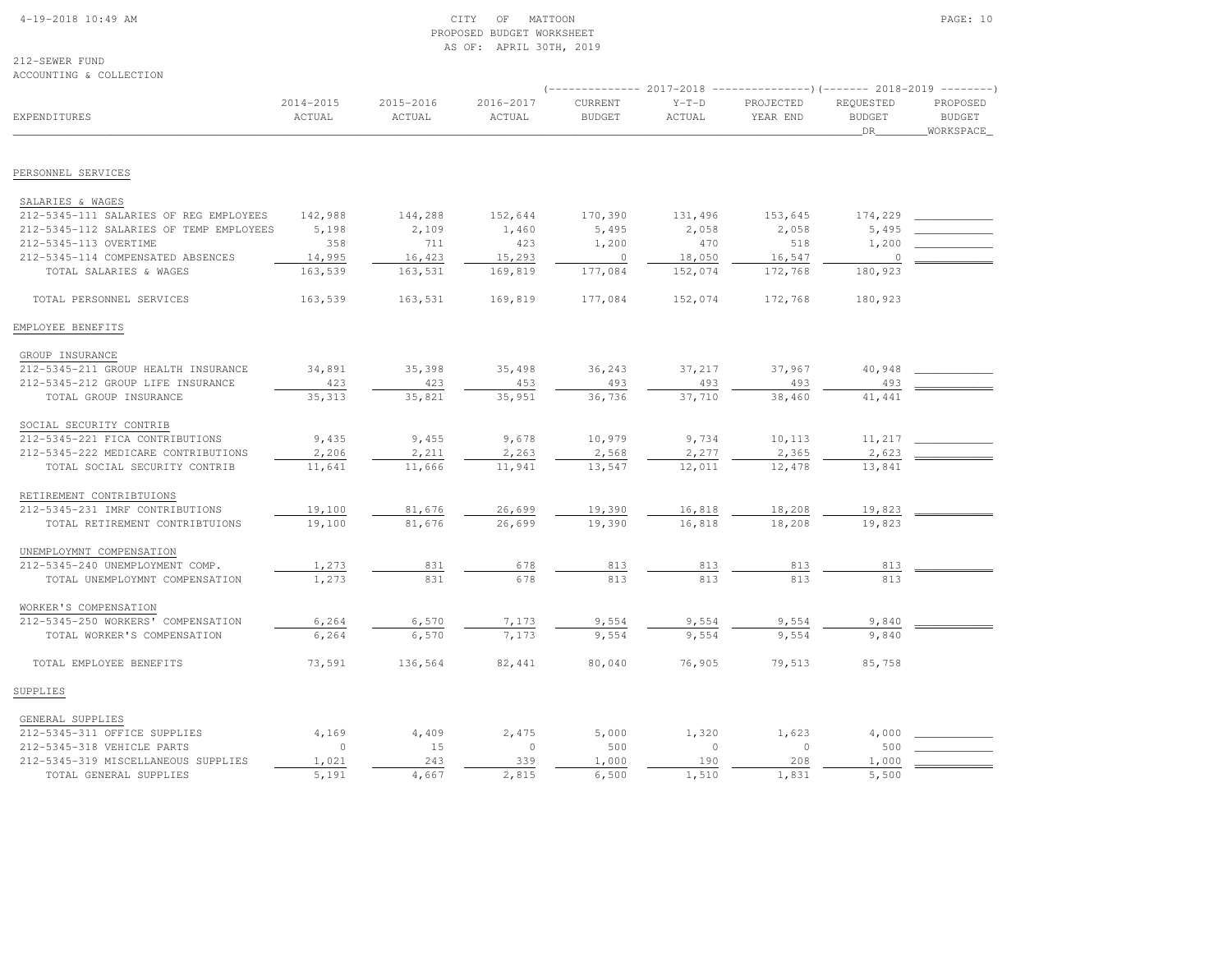# 4-19-2018 10:49 AM CITY OF MATTOON PAGE: 11 PROPOSED BUDGET WORKSHEETAS OF: APRIL 30TH, 2019

212-SEWER FUNDACCOUNTING & COLLECTION

|                                         |                     |                     |                     |                          |                   | $(---------- 2017-2018 ---------- 2018-2018-2019 ----2018-2019)$ |                            |                           |
|-----------------------------------------|---------------------|---------------------|---------------------|--------------------------|-------------------|------------------------------------------------------------------|----------------------------|---------------------------|
| EXPENDITURES                            | 2014-2015<br>ACTUAL | 2015-2016<br>ACTUAL | 2016-2017<br>ACTUAL | CURRENT<br><b>BUDGET</b> | $Y-T-D$<br>ACTUAL | PROJECTED<br>YEAR END                                            | REQUESTED<br><b>BUDGET</b> | PROPOSED<br><b>BUDGET</b> |
|                                         |                     |                     |                     |                          |                   |                                                                  | DR                         | WORKSPACE                 |
| ENERGY                                  |                     |                     |                     |                          |                   |                                                                  |                            |                           |
| 212-5345-326 FUEL                       | 34,369              | 26,577              | 31,091              | 35,000                   | 18,260            | 24,627                                                           | 30,000                     |                           |
| TOTAL ENERGY                            | 34,369              | 26,577              | 31,091              | 35,000                   | 18,260            | 24,627                                                           | 30,000                     |                           |
| WTR SYSTM MAINT SUPPLIES                |                     |                     |                     |                          |                   |                                                                  |                            |                           |
| 212-5345-372 METER TILES RIMS & LIDS    | 5,411               | 8,124               | 8,687               | 9,000                    | 7,522             | 9,048                                                            | 9,000                      |                           |
| 212-5345-373 WATER METERS               | 2,353               | 1,136               | 4,408               | 7,000                    | 4,382             | 4,382                                                            | 7,000                      |                           |
| TOTAL WTR SYSTM MAINT SUPPLIES          | 7,764               | 9,260               | 13,095              | 16,000                   | 11,904            | 13,430                                                           | 16,000                     |                           |
| TOTAL SUPPLIES                          | 47,323              | 40,503              | 47,000              | 57,500                   | 31,674            | 39,888                                                           | 51,500                     |                           |
| PURCHASED PROP MAINT SRV                |                     |                     |                     |                          |                   |                                                                  |                            |                           |
| REPAIR & MAINT SERVICES                 |                     |                     |                     |                          |                   |                                                                  |                            |                           |
| 212-5345-431 REPAIR OF OFFICE EQUIPMENT | $\circ$             | 125                 | $\circ$             | 200                      | $\circ$           | $\circ$                                                          | 200                        |                           |
| 212-5345-434 REPAIR OF VEHICLES         | 286                 | 693                 | 793                 | 1,000                    | 200               | 871                                                              | 1,000                      |                           |
| 212-5345-439 OTHER REPAIR & MTCE SERVIC | 163                 | 100                 | 10                  | 500                      | 19                | 19                                                               | 500                        |                           |
| TOTAL REPAIR & MAINT SERVICES           | 449                 | 918                 | 803                 | 1,700                    | 219               | 890                                                              | 1,700                      |                           |
| TOTAL PURCHASED PROP MAINT SRV          | 449                 | 918                 | 803                 | 1,700                    | 219               | 890                                                              | 1,700                      |                           |
| OTHER PURCHASED SERVICES                |                     |                     |                     |                          |                   |                                                                  |                            |                           |
| PROFESSIONAL SERVICES                   |                     |                     |                     |                          |                   |                                                                  |                            |                           |
| 212-5345-513 AUDITING SERVICES          | 19,800              | 20,400              | 21,000              | 23,000                   | 21,600            | 21,600                                                           | 27,240                     |                           |
| 212-5345-516 TECHNOLOGY SUPPORT SERVICE | 20,425              | 22,034              | 22,419              | 22,000                   | 22,268            | 22,227                                                           | 23,000                     |                           |
| 212-5345-519 OTHER PROFESSIONAL SERVICE | 190                 | 1,195               | 4,169               | 5,000                    | 4,176             | 4,922                                                            | 5,000                      |                           |
| TOTAL PROFESSIONAL SERVICES             | 40, 414             | 43,630              | 47,588              | 50,000                   | 48,044            | 48,749                                                           | 55,240                     |                           |
| COMMUNICATION                           |                     |                     |                     |                          |                   |                                                                  |                            |                           |
| 212-5345-531 POSTAGE                    | 17,088              | 18,773              | 15,861              | 15,000                   | 12,644            | 15,252                                                           | 16,000                     |                           |
| 212-5345-532 TELEPHONE                  | 1,638               | 1,577               | 1,683               | 2,000                    | 1,956             | 1,945                                                            | 2,000                      |                           |
| TOTAL COMMUNICATION                     | 18,726              | 20,350              | 17,544              | 17,000                   | 14,600            | 17,197                                                           | 18,000                     |                           |
| EMPLOYEE BUSINESS EXP                   |                     |                     |                     |                          |                   |                                                                  |                            |                           |
| 212-5345-562 TRAVEL & TRAINING          | 200                 | 0                   | 15                  | 100                      | 15                | 15                                                               | 100                        |                           |
| TOTAL EMPLOYEE BUSINESS EXP             | 200                 |                     | 1.5                 | 100                      | 15                | 1.5                                                              | 100                        |                           |
| OTHER PURCHASED SERVICES                |                     |                     |                     |                          |                   |                                                                  |                            |                           |
| TOTAL OTHER PURCHASED SERVICES          | 59,340              | 63,980              | 65,147              | 67,100                   | 62,658            | 65,961                                                           | 73,340                     |                           |

PROPERTY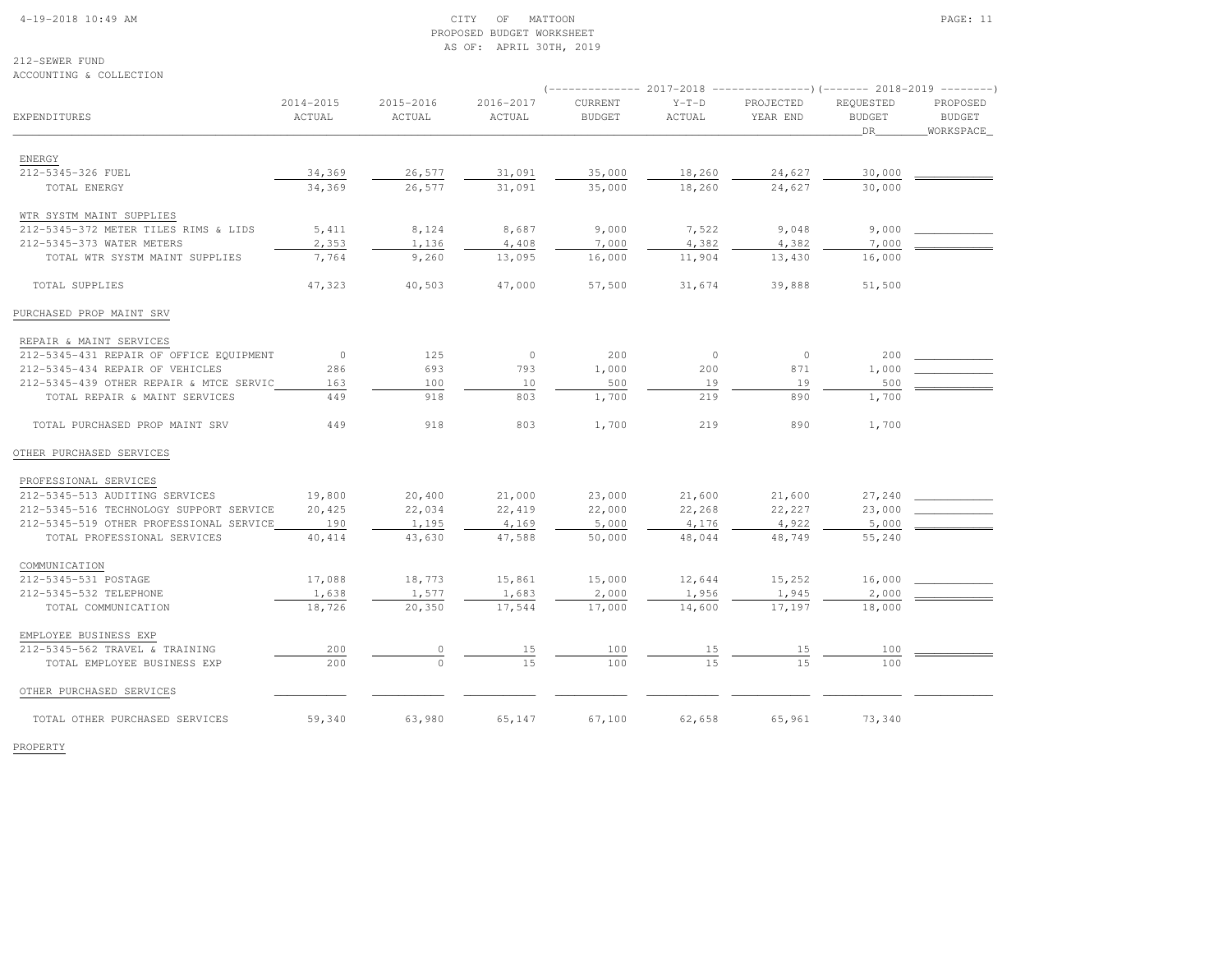## 4-19-2018 10:49 AM CITY OF MATTOON PAGE: 12 PROPOSED BUDGET WORKSHEETAS OF: APRIL 30TH, 2019

212-SEWER FUNDACCOUNTING & COLLECTION

|                                         |                     |                     |                     |                          |                   | $($ -------------- 2017-2018 --------------------- $($ ------- 2018-2019 --------- |                                  |                                  |
|-----------------------------------------|---------------------|---------------------|---------------------|--------------------------|-------------------|------------------------------------------------------------------------------------|----------------------------------|----------------------------------|
| <b>EXPENDITURES</b>                     | 2014-2015<br>ACTUAL | 2015-2016<br>ACTUAL | 2016-2017<br>ACTUAL | CURRENT<br><b>BUDGET</b> | $Y-T-D$<br>ACTUAL | PROJECTED<br>YEAR END                                                              | REQUESTED<br><b>BUDGET</b><br>DR | PROPOSED<br>BUDGET<br>WORKSPACE_ |
| IMPROVEMENTS-NOT BLDGS                  |                     |                     |                     |                          |                   |                                                                                    |                                  |                                  |
| MACHINERY & EQUIPMENT                   |                     |                     |                     |                          |                   |                                                                                    |                                  |                                  |
| OTHER OBJECTS                           |                     |                     |                     |                          |                   |                                                                                    |                                  |                                  |
| FINANCIAL TRANS OBJECTS                 |                     |                     |                     |                          |                   |                                                                                    |                                  |                                  |
| 212-5345-811 BANK SERVICE CHARGES       | 14,477              | 15,552              | 15,223              | 15,000                   | 15,167            | 15,414                                                                             | 16,000                           |                                  |
| 212-5345-814 PRINTING/COPY MACH LEASE/M | 951                 | 1,200               | 1,042               | 2,000                    | 1,025             | 1,117                                                                              | 2,000                            |                                  |
| 212-5345-815 POSTAGE METER LEASE & MTCE | 1,176               | 1,374               | 1,120               | 2,000                    | 1,231             | 1,231                                                                              | 2,000                            |                                  |
| TOTAL FINANCIAL TRANS OBJECTS           | 16,604              | 18,127              | 17,384              | 19,000                   | 17,423            | 17,762                                                                             | 20,000                           |                                  |
| SPECIAL EVENT OBJECTS                   |                     |                     |                     |                          |                   |                                                                                    |                                  |                                  |
| 212-5345-830 BAD DEBT EXPENSE           | 26,277              | 19,892              | 20,684              | 23,000                   | 23,854            | 24,976                                                                             | 25,000                           |                                  |
| TOTAL SPECIAL EVENT OBJECTS             | 26,277              | 19,892              | 20,684              | 23,000                   | 23,854            | 24,976                                                                             | 25,000                           |                                  |
| COMPUTER INFO SYS OBJECT                |                     |                     |                     |                          |                   |                                                                                    |                                  |                                  |
| 212-5345-863 COMPUTERS                  | 7,575               | 1,580               |                     | 5,400                    | 2,446             | 2,168                                                                              | 800                              |                                  |
| TOTAL COMPUTER INFO SYS OBJECT          | 7,575               | 1,580               | $\cap$              | 5,400                    | 2,446             | 2,168                                                                              | 800                              |                                  |
| TOTAL OTHER OBJECTS                     | 50,456              | 39,598              | 38,068              | 47,400                   | 43,722            | 44,906                                                                             | 45,800                           |                                  |
| TOTAL ACCOUNTING & COLLECTION           | 394,699             | 445,094             | 403,278             | 430,824                  | 367,253           | 403,926                                                                            | 439,022                          |                                  |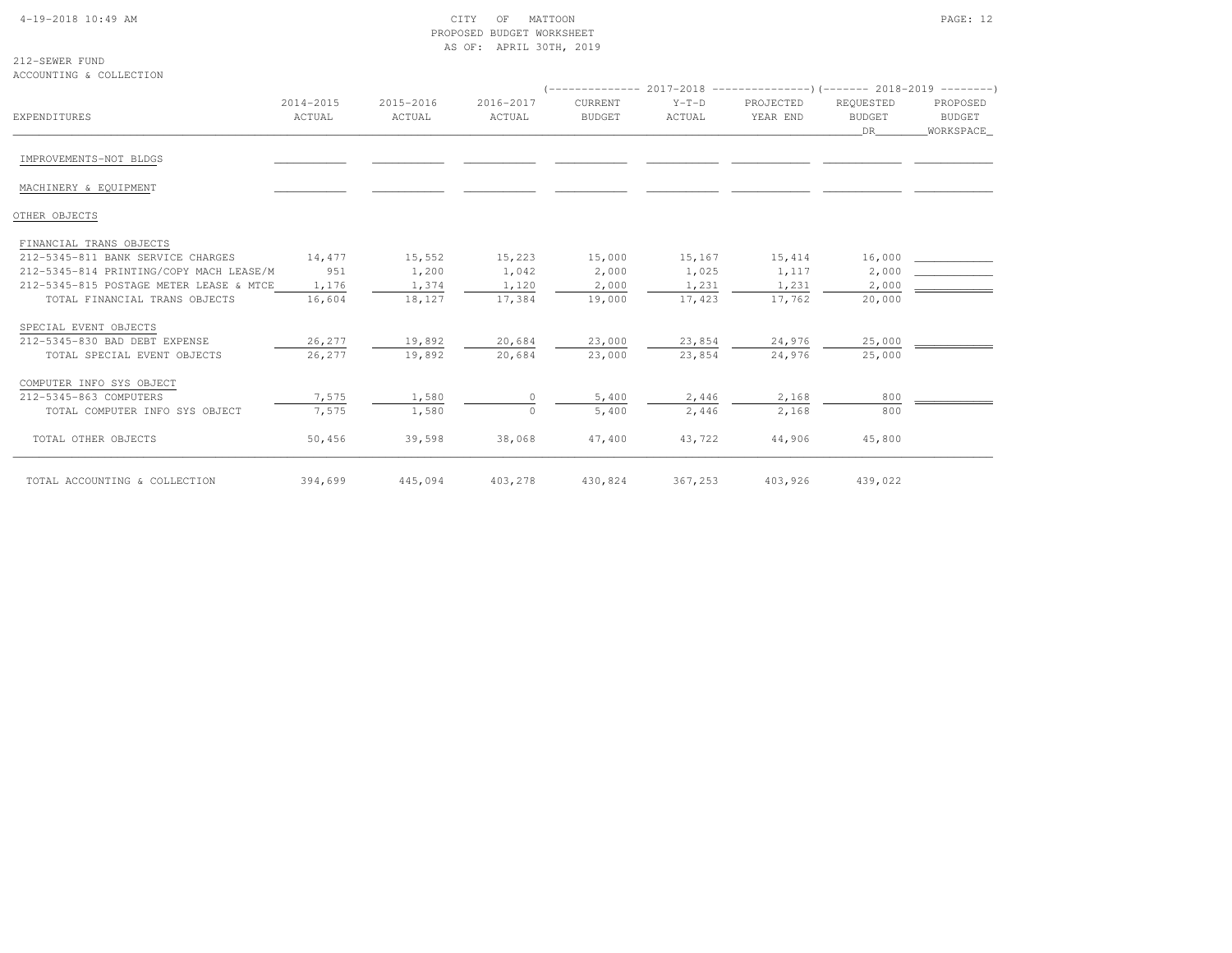#### 4-19-2018 10:49 AM CITY OF MATTOON PAGE: 13 PROPOSED BUDGET WORKSHEETAS OF: APRIL 30TH, 2019

212-SEWER FUNDADMINISTRATIVE & GENERAL

|                                         |                     |                     |                     |                          |                   | $($ -------------- 2017-2018 ----------------) (------- 2018-2019 --------) |                                  |                                        |
|-----------------------------------------|---------------------|---------------------|---------------------|--------------------------|-------------------|-----------------------------------------------------------------------------|----------------------------------|----------------------------------------|
| <b>EXPENDITURES</b>                     | 2014-2015<br>ACTUAL | 2015-2016<br>ACTUAL | 2016-2017<br>ACTUAL | CURRENT<br><b>BUDGET</b> | $Y-T-D$<br>ACTUAL | PROJECTED<br>YEAR END                                                       | REQUESTED<br><b>BUDGET</b><br>DR | PROPOSED<br><b>BUDGET</b><br>WORKSPACE |
|                                         |                     |                     |                     |                          |                   |                                                                             |                                  |                                        |
| PERSONNEL SERVICES                      |                     |                     |                     |                          |                   |                                                                             |                                  |                                        |
| SALARIES & WAGES                        |                     |                     |                     |                          |                   |                                                                             |                                  |                                        |
| 212-5346-111 SALARIES OF REG EMPLOYEES  | 129,045             | 126,235             | 141,952             | 147,273                  | 100,390           | 134,793                                                                     | 186,798                          |                                        |
| 212-5346-113 OVERTIME                   | 269                 | 581                 | 326                 | 250                      | 1,997             | 830                                                                         | 500                              |                                        |
| 212-5346-114 COMPENSATED ABSENCES       | 9,086               | 18,270              | 8,824               | $\circ$                  | 17,873            | 14,128                                                                      | $\Omega$                         |                                        |
| 212-5346-115 ENGINEERING SALARIES ALLOC | 24,886              | 26,603              | 17,894              | $\circ$                  | 14,530            | 21,927                                                                      | $\mathbf 0$                      |                                        |
| TOTAL SALARIES & WAGES                  | 163,285             | 171,689             | 168,996             | 147,523                  | 134,790           | 171,678                                                                     | 187,298                          |                                        |
| TOTAL PERSONNEL SERVICES                | 163,285             | 171,689             | 168,996             | 147,523                  | 134,790           | 171,678                                                                     | 187,298                          |                                        |
| EMPLOYEE BENEFITS                       |                     |                     |                     |                          |                   |                                                                             |                                  |                                        |
| GROUP INSURANCE                         |                     |                     |                     |                          |                   |                                                                             |                                  |                                        |
| 212-5346-211 GROUP HEALTH INSURANCE     | 25,507              | 24,739              | 24,090              | 23,836                   | 23,247            | 24,170                                                                      | 31,556                           |                                        |
| 212-5346-212 GROUP LIFE INSURANCE       | 312                 | 312                 | 303                 | 330                      | 330               | 321                                                                         | 433                              |                                        |
| TOTAL GROUP INSURANCE                   | 25,820              | 25,052              | 24,393              | 24,166                   | 23,577            | 24,491                                                                      | 31,989                           |                                        |
| SOCIAL SECURITY CONTRIB                 |                     |                     |                     |                          |                   |                                                                             |                                  |                                        |
| 212-5346-221 FICA CONTRIBUTIONS         | 8,068               | 8,762               | 8,484               | 9,146                    | 9,467             | 8,947                                                                       | 11,612                           |                                        |
| 212-5346-222 MEDICARE CONTRIBUTIONS     | 1,887               | 2,049               | 1,984               | 2,139                    | 2,214             | 2,093                                                                       | 2,716                            |                                        |
| TOTAL SOCIAL SECURITY CONTRIB           | 9,955               | 10,811              | 10,468              | 11,285                   | 11,681            | 11,040                                                                      | 14,328                           |                                        |
| RETIREMENT CONTRIBTUIONS                |                     |                     |                     |                          |                   |                                                                             |                                  |                                        |
| 212-5346-231 IMRF CONTRIBUTIONS         | 16,860              | 84,255              | 24,609              | 16,670                   | 16,514            | 25,197                                                                      | 21,165                           |                                        |
| TOTAL RETIREMENT CONTRIBTUIONS          | 16,860              | 84,255              | 24,609              | 16,670                   | 16,514            | 25,197                                                                      | 21,165                           |                                        |
| UNEMPLOYMNT COMPENSATION                |                     |                     |                     |                          |                   |                                                                             |                                  |                                        |
| 212-5346-240 UNEMPLOYMENT COMP.         | 839                 | 579                 | 404                 | 480                      | 480               | 423                                                                         | 630                              |                                        |
| TOTAL UNEMPLOYMNT COMPENSATION          | 839                 | 579                 | 404                 | 480                      | 480               | 423                                                                         | 630                              |                                        |
| WORKER'S COMPENSATION                   |                     |                     |                     |                          |                   |                                                                             |                                  |                                        |
| 212-5346-250 WORKERS' COMPENSATION      | 6,257               | 4,277               | 3,673               | 4,949                    | 4,922             | 4,215                                                                       | 7,336                            |                                        |
| TOTAL WORKER'S COMPENSATION             | 6,257               | 4,277               | 3,673               | 4,949                    | 4,922             | 4,215                                                                       | 7,336                            |                                        |
| TOTAL EMPLOYEE BENEFITS                 | 59,730              | 124,973             | 63,547              | 57,550                   | 57,174            | 65,366                                                                      | 75,448                           |                                        |
| SUPPLIES                                |                     |                     |                     |                          |                   |                                                                             |                                  |                                        |
| GENERAL SUPPLIES                        |                     |                     |                     |                          |                   |                                                                             |                                  |                                        |
| 212-5346-311 OFFICE SUPPLIES            | 1,190               | 765                 | 594                 | 900                      | 687               | 623                                                                         | 1,000                            |                                        |
| 212-5346-316 TOOLS & EQUIPMENT          | $\circ$             | 146                 | 59                  | 300                      | 1,714             | 1,753                                                                       | 500                              |                                        |
| 212-5346-319 MISCELLANEOUS SUPPLIES     | 195                 | 314                 | 124                 | 600                      | 810               | 805                                                                         | 600                              |                                        |

TOTAL GENERAL SUPPLIES 1,385 1,225 777 1,800 3,211 3,181 2,100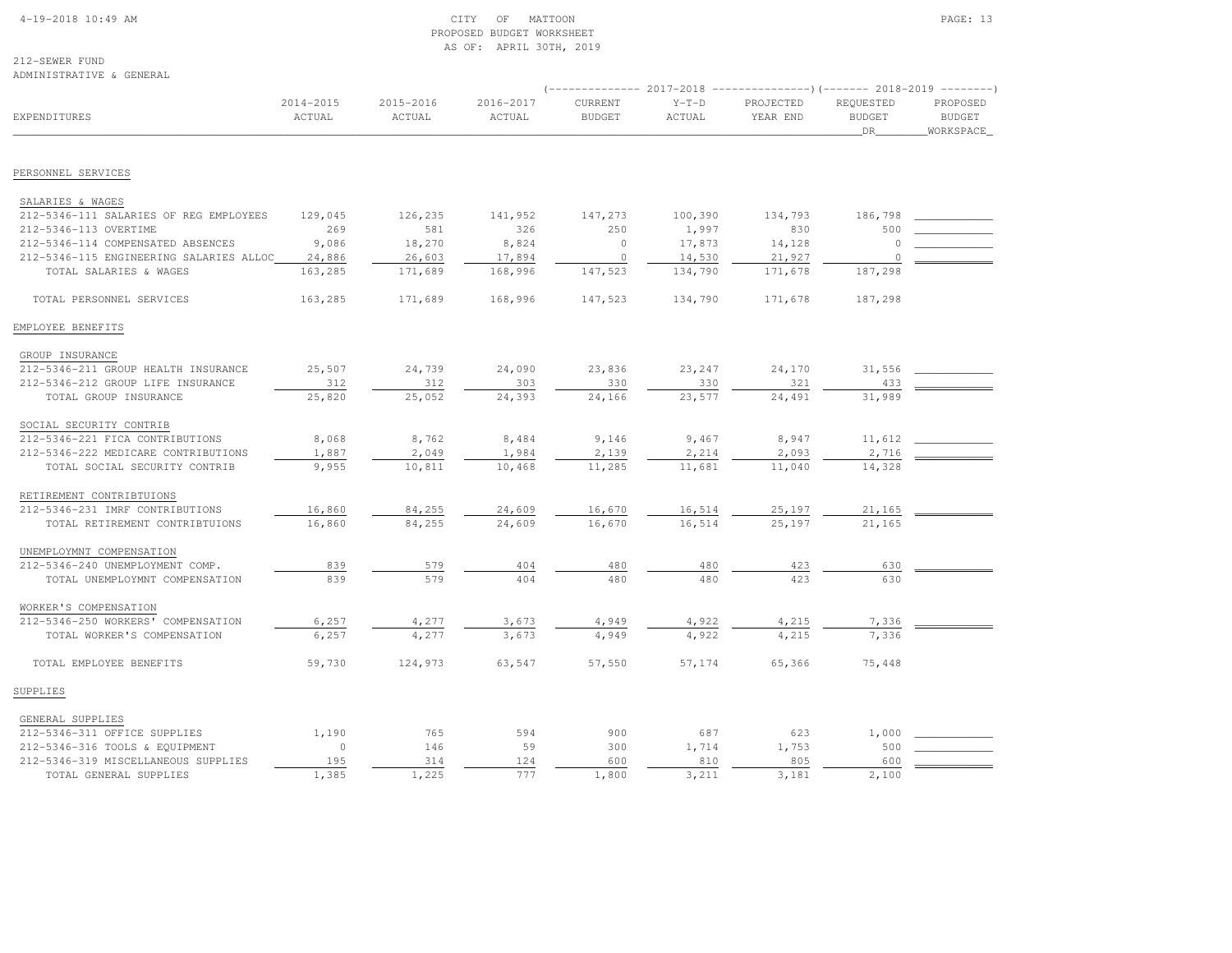# 4-19-2018 10:49 AM CITY OF MATTOON PAGE: 14 PROPOSED BUDGET WORKSHEETAS OF: APRIL 30TH, 2019

212-SEWER FUNDADMINISTRATIVE & GENERAL

|                                         |                     |                     |                     | $($ -------------- 2017-2018 ----------------) (------- 2018-2019 --------) |                   |                       |                                  |                                        |
|-----------------------------------------|---------------------|---------------------|---------------------|-----------------------------------------------------------------------------|-------------------|-----------------------|----------------------------------|----------------------------------------|
| <b>EXPENDITURES</b>                     | 2014-2015<br>ACTUAL | 2015-2016<br>ACTUAL | 2016-2017<br>ACTUAL | CURRENT<br><b>BUDGET</b>                                                    | $Y-T-D$<br>ACTUAL | PROJECTED<br>YEAR END | REQUESTED<br><b>BUDGET</b><br>DR | PROPOSED<br><b>BUDGET</b><br>WORKSPACE |
| ENERGY                                  |                     |                     |                     |                                                                             |                   |                       |                                  |                                        |
| BOOKS & PERIODICALS                     |                     |                     |                     |                                                                             |                   |                       |                                  |                                        |
| 212-5346-340 BOOKS & PERIODICALS        | $\mathbb O$         | 285                 | $\circ$             | 100                                                                         | 0                 | $\circ$               | 100                              |                                        |
| TOTAL BOOKS & PERIODICALS               | $\Omega$            | 285                 | $\cap$              | 100                                                                         | $\cap$            | $\cap$                | 100                              |                                        |
| TOTAL SUPPLIES                          | 1,385               | 1,510               | 777                 | 1,900                                                                       | 3,211             | 3,181                 | 2,200                            |                                        |
| PURCHASED PROP MAINT SRV                |                     |                     |                     |                                                                             |                   |                       |                                  |                                        |
| REPAIR & MAINT SERVICES                 |                     |                     |                     |                                                                             |                   |                       |                                  |                                        |
| OTHER PURCHASED SERVICES                |                     |                     |                     |                                                                             |                   |                       |                                  |                                        |
| PROFESSIONAL SERVICES                   |                     |                     |                     |                                                                             |                   |                       |                                  |                                        |
| 212-5346-511 PLANNING & DESIGN SERVICES | 0                   | 8,309               | 649                 | 10,000                                                                      | 12,728            | 8,847                 | 10,000                           |                                        |
| TOTAL PROFESSIONAL SERVICES             | $\Omega$            | 8,309               | 649                 | 10,000                                                                      | 12,728            | 8,847                 | 10,000                           |                                        |
| INSURANCE                               |                     |                     |                     |                                                                             |                   |                       |                                  |                                        |
| 212-5346-523 PROPERTY & CASUALTY INSURA | 70,427              | 79,999              | 75,211              | 78,000                                                                      | 93,554            | 83,626                | 84,416                           |                                        |
| TOTAL INSURANCE                         | 70,427              | 79,999              | 75,211              | 78,000                                                                      | 93,554            | 83,626                | 84,416                           |                                        |
| COMMUNICATION                           |                     |                     |                     |                                                                             |                   |                       |                                  |                                        |
| 212-5346-533 CELLULAR PHONE             | 852                 | 822                 | 919                 | 900                                                                         | 1,115             | 1,107                 | 1,000                            |                                        |
| TOTAL COMMUNICATION                     | 852                 | 822                 | 919                 | 900                                                                         | 1,115             | 1,107                 | 1,000                            |                                        |
| ADVERTISING                             |                     |                     |                     |                                                                             |                   |                       |                                  |                                        |
| 212-5346-540 ADVERTISING                | 132                 | 216                 | 0                   | 100                                                                         | $\overline{0}$    | $\circ$               | 100                              |                                        |
| TOTAL ADVERTISING                       | 132                 | 216                 | $\Omega$            | 100                                                                         | $\Omega$          | $\cap$                | 100                              |                                        |
| EMPLOYEE BUSINESS EXP                   |                     |                     |                     |                                                                             |                   |                       |                                  |                                        |
| 212-5346-562 TRAVEL & TRAINING          | 0                   | 0                   | 0                   | 100                                                                         | 183               | 20                    | 100                              |                                        |
| TOTAL EMPLOYEE BUSINESS EXP             | $\Omega$            | $\Omega$            | $\Omega$            | 100                                                                         | 183               | 20                    | 100                              |                                        |
| OTHER PURCHASED SERVICES                |                     |                     |                     |                                                                             |                   |                       |                                  |                                        |
| 212-5346-571 DUES & MEMBERSHIPS         | $\circ$             | $\circ$             | $\circ$             | $\circ$                                                                     | $\circ$           | $\circ$               | 100                              |                                        |
| 212-5346-579 MISC OTHER PURCHASED SERVI | 1,668               | 1,527               | 1,416               | 2,500                                                                       | 1,325             | 1,416                 | 2,000                            |                                        |
| TOTAL OTHER PURCHASED SERVICES          | 1,668               | 1,527               | 1,416               | 2,500                                                                       | 1,325             | 1,416                 | 2,100                            |                                        |
| TOTAL OTHER PURCHASED SERVICES          | 73,078              | 90,873              | 78,194              | 91,600                                                                      | 108,905           | 95,016                | 97,716                           |                                        |
| OTHER OBJECTS                           |                     |                     |                     |                                                                             |                   |                       |                                  |                                        |
| FINANCIAL TRANS OBJECTS                 |                     |                     |                     |                                                                             |                   |                       |                                  |                                        |
| 212-5346-814 PRINT/COPY MACH LEASE & MA | 180                 | 494                 | 743                 | 800                                                                         | 1,413             | 1,234                 | 1,500                            |                                        |
| TOTAL FINANCIAL TRANS OBJECTS           | 180                 | 494                 | 743                 | 800                                                                         | 1,413             | 1,234                 | 1,500                            |                                        |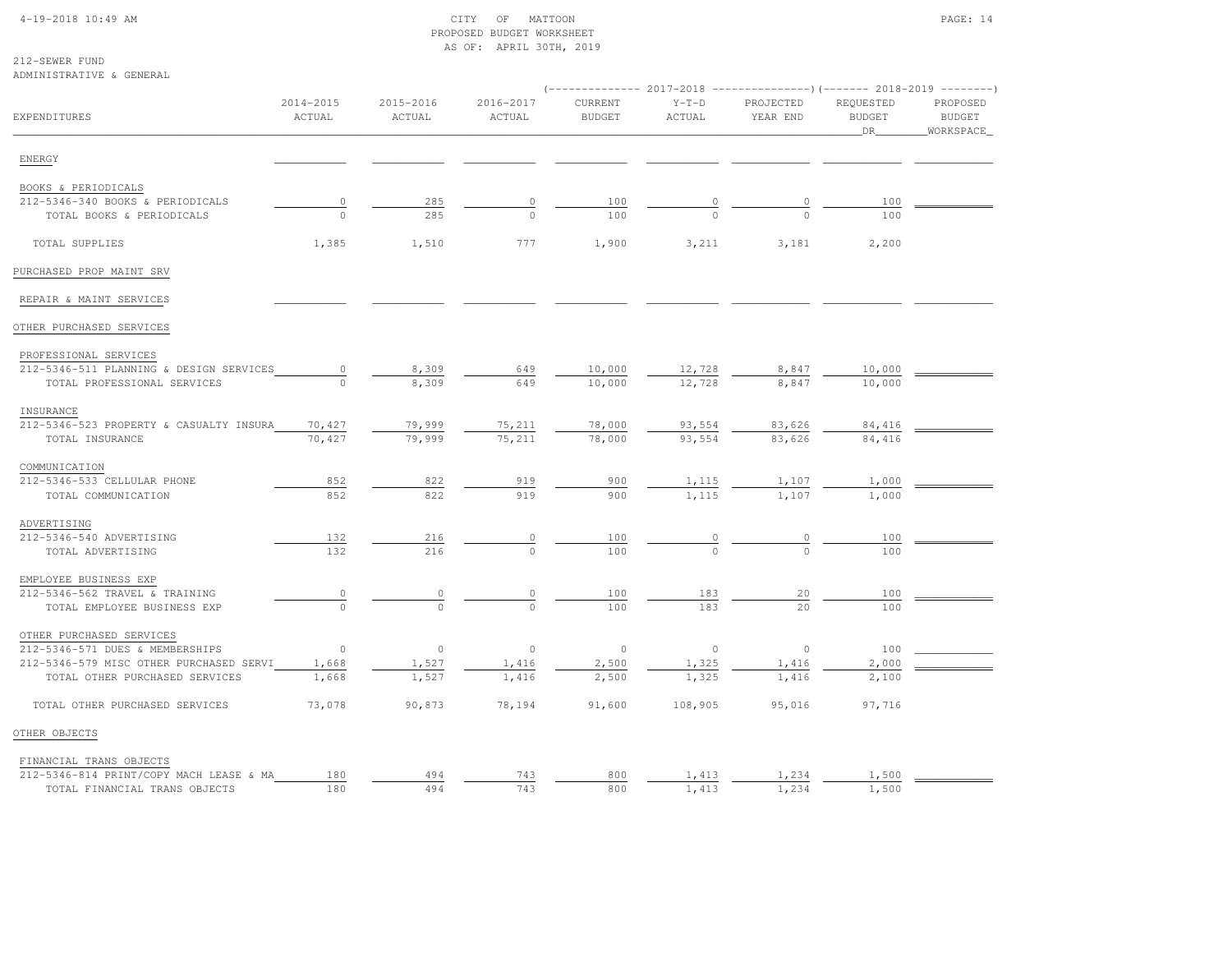# 4-19-2018 10:49 AM CITY OF MATTOON PAGE: 15 PROPOSED BUDGET WORKSHEETAS OF: APRIL 30TH, 2019

212-SEWER FUNDADMINISTRATIVE & GENERAL

| $\ldots$                       |                     |                     |                     |                          |                   |                       | (-------------- 2017-2018 -----------------) (------- 2018-2019 ---------) |                                 |
|--------------------------------|---------------------|---------------------|---------------------|--------------------------|-------------------|-----------------------|----------------------------------------------------------------------------|---------------------------------|
| EXPENDITURES                   | 2014-2015<br>ACTUAL | 2015-2016<br>ACTUAL | 2016-2017<br>ACTUAL | CURRENT<br><b>BUDGET</b> | $Y-T-D$<br>ACTUAL | PROJECTED<br>YEAR END | REQUESTED<br>BUDGET<br>DR                                                  | PROPOSED<br>BUDGET<br>WORKSPACE |
| FINANCIAL TRANS OBJECTS        |                     |                     |                     |                          |                   |                       |                                                                            |                                 |
| COMPUTER INFO SYS OBJECT       |                     |                     |                     |                          |                   |                       |                                                                            |                                 |
| COMPUTER INFO SYS OBJECT       |                     |                     |                     |                          |                   |                       |                                                                            |                                 |
| 212-5346-863 COMPUTERS         | 1,687               | 345                 | 1,167               | 1,700                    | 3,561             | 2,962                 | 1,606                                                                      |                                 |
| TOTAL COMPUTER INFO SYS OBJECT | 1,687               | 345                 | 1,167               | 1,700                    | 3,561             | 2,962                 | 1,606                                                                      |                                 |
| TOTAL OTHER OBJECTS            | 1,867               | 839                 | 1,910               | 2,500                    | 4,974             | 4,196                 | 3,106                                                                      |                                 |
| TOTAL ADMINISTRATIVE & GENERAL | 299,346             | 389,885             | 313,425             | 301,073                  | 309,054           | 339,437               | 365,768                                                                    |                                 |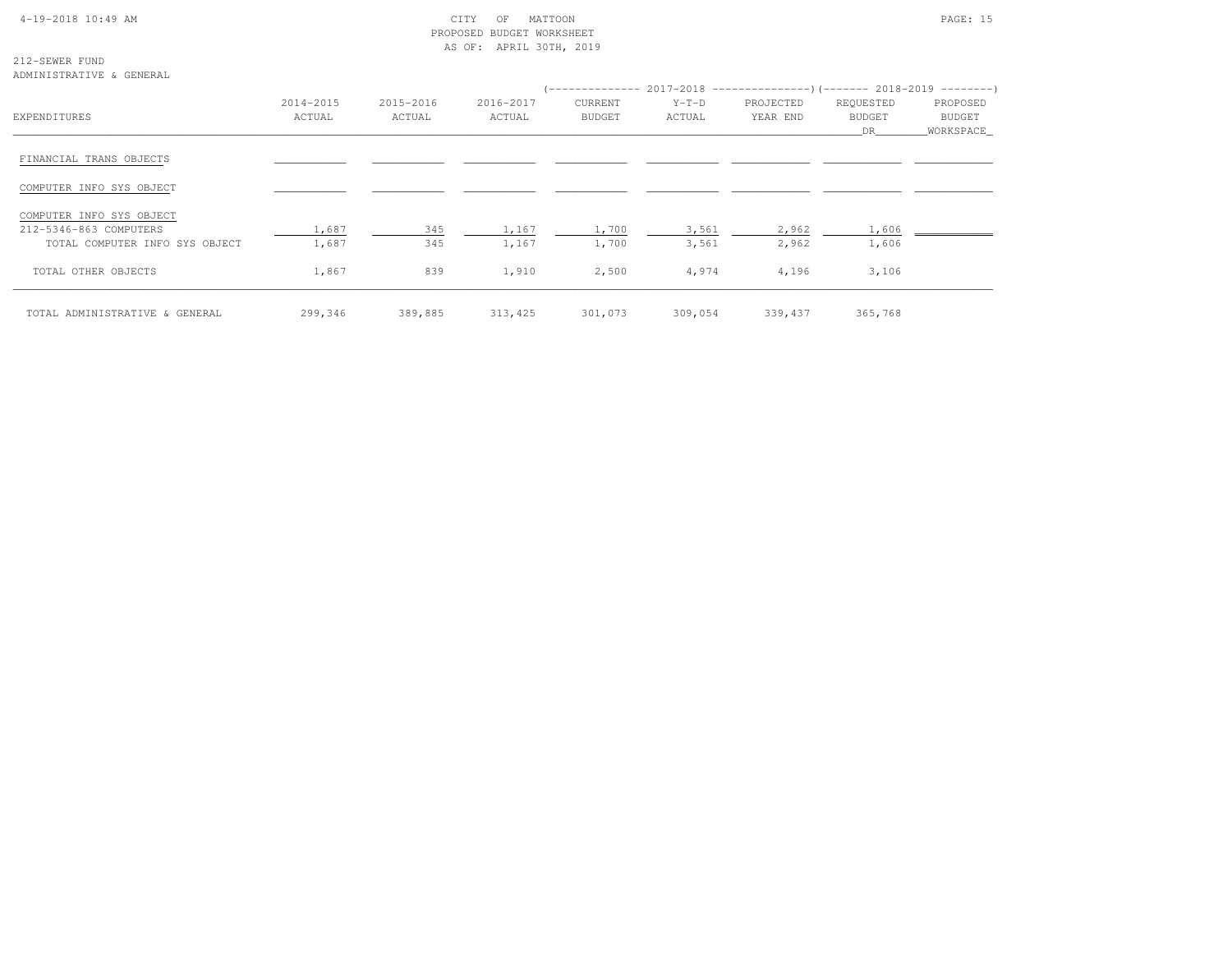| 4-19-2018 10:49 AM |  |  |
|--------------------|--|--|
|                    |  |  |

# $\begin{array}{ccc} \text{CITY} & \text{OF} & \text{MATION} \end{array}$  PROPOSED BUDGET WORKSHEETAS OF: APRIL 30TH, 2019

212-SEWER FUNDDEPRECIATION

| DEPRECIATION                                                                          |                     |                     |                     |                          |                   | (-------------- 2017-2018 -----------------) (------- 2018-2019 ---------) |                                  |                                        |
|---------------------------------------------------------------------------------------|---------------------|---------------------|---------------------|--------------------------|-------------------|----------------------------------------------------------------------------|----------------------------------|----------------------------------------|
| EXPENDITURES                                                                          | 2014-2015<br>ACTUAL | 2015-2016<br>ACTUAL | 2016-2017<br>ACTUAL | CURRENT<br><b>BUDGET</b> | $Y-T-D$<br>ACTUAL | PROJECTED<br>YEAR END                                                      | REQUESTED<br><b>BUDGET</b><br>DR | PROPOSED<br><b>BUDGET</b><br>WORKSPACE |
| OTHER OBJECTS                                                                         |                     |                     |                     |                          |                   |                                                                            |                                  |                                        |
| FINANCIAL TRANS OBJECTS<br>212-5347-829 DEPRECIATION<br>TOTAL FINANCIAL TRANS OBJECTS | 970,030<br>970,030  | 903,579<br>903,579  | 789,966<br>789,966  | 904,000<br>904,000       | $\Omega$          | 904,000<br>904,000                                                         | 790,000<br>790,000               |                                        |
| TOTAL OTHER OBJECTS                                                                   | 970,030             | 903,579             | 789,966             | 904,000                  | $\circ$           | 904,000                                                                    | 790,000                          |                                        |
| TOTAL DEPRECIATION                                                                    | 970,030             | 903,579             | 789,966             | 904,000                  |                   | 904,000                                                                    | 790,000                          |                                        |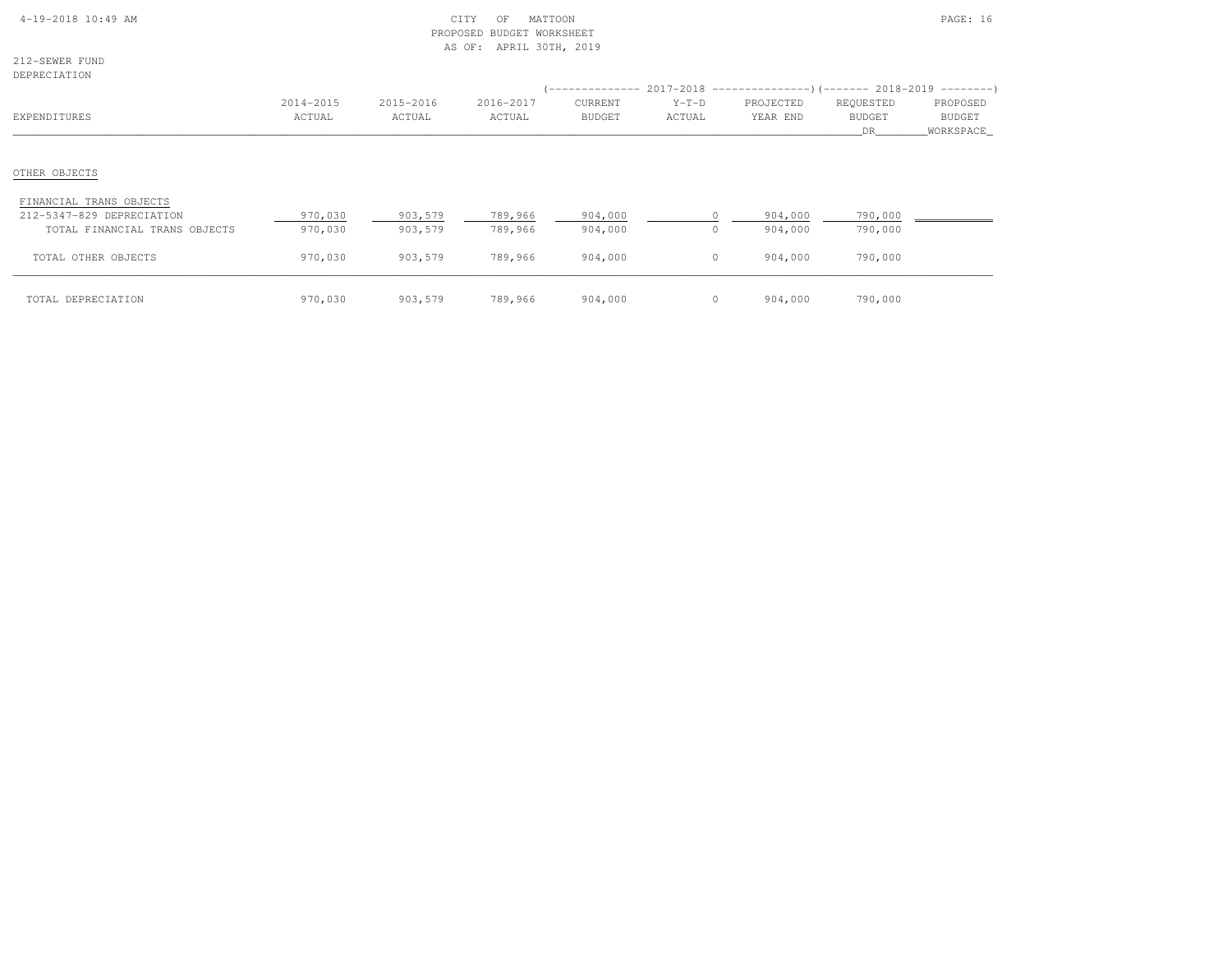| $4-19-2018$ $10:49$ AM |
|------------------------|
|------------------------|

# $\text{CITY}$  of MATTOON  $\text{PAGE: } 17$  PROPOSED BUDGET WORKSHEETAS OF: APRIL 30TH, 2019

212-SEWER FUNDDEBT SERVICE

| DEBT SERVICE           |           |           |           |         |         |           |           |                                                                            |
|------------------------|-----------|-----------|-----------|---------|---------|-----------|-----------|----------------------------------------------------------------------------|
|                        |           |           |           |         |         |           |           | (-------------- 2017-2018 -----------------) (------- 2018-2019 ---------) |
|                        | 2014-2015 | 2015-2016 | 2016-2017 | CURRENT | $Y-T-D$ | PROJECTED | REQUESTED | PROPOSED                                                                   |
| EXPENDITURES           | ACTUAL    | ACTUAL    | ACTUAL    | BUDGET  | ACTUAL  | YEAR END  | BUDGET    | <b>BUDGET</b>                                                              |
|                        |           |           |           |         |         |           | DR        | _WORKSPACE_                                                                |
|                        |           |           |           |         |         |           |           |                                                                            |
| PROPERTY               |           |           |           |         |         |           |           |                                                                            |
| BUILDINGS              |           |           |           |         |         |           |           |                                                                            |
| IMPROVEMENTS-NOT BLDGS |           |           |           |         |         |           |           |                                                                            |
| MACHINERY & EQUIPMENT  |           |           |           |         |         |           |           |                                                                            |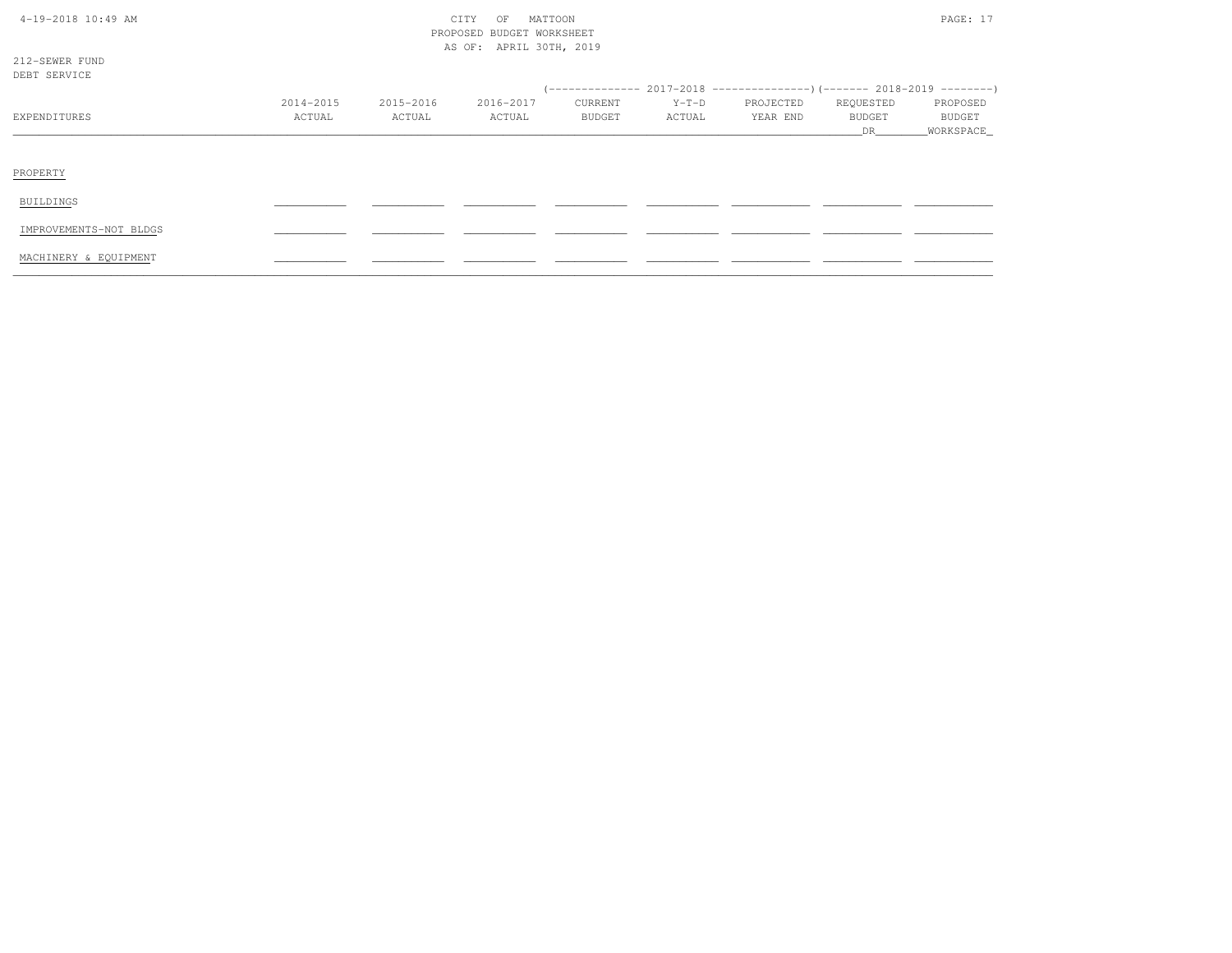| $4-19-2018$ 10:49 AM |  |
|----------------------|--|

# $\begin{array}{ccc} \text{CITY} & \text{OF} & \text{MATION} \end{array}$  PROPOSED BUDGET WORKSHEETAS OF: APRIL 30TH, 2019

212-SEWER FUNDRETIREE HEALTH INSRUANCE

| .wirinu nonisti invonvolu             |                     |                     |                     |                          |                   | (-------------- 2017-2018 -----------------) (------- 2018-2019 ---------) |                                  |                                        |
|---------------------------------------|---------------------|---------------------|---------------------|--------------------------|-------------------|----------------------------------------------------------------------------|----------------------------------|----------------------------------------|
| EXPENDITURES                          | 2014-2015<br>ACTUAL | 2015-2016<br>ACTUAL | 2016-2017<br>ACTUAL | CURRENT<br><b>BUDGET</b> | $Y-T-D$<br>ACTUAL | PROJECTED<br>YEAR END                                                      | REQUESTED<br><b>BUDGET</b><br>DR | PROPOSED<br><b>BUDGET</b><br>WORKSPACE |
| EMPLOYEE BENEFITS                     |                     |                     |                     |                          |                   |                                                                            |                                  |                                        |
| GROUP INSURANCE                       |                     |                     |                     |                          |                   |                                                                            |                                  |                                        |
| 212-5710-211 RETIREE HEALTH INSURANCE | 314,797             | 272,420             | 285,679             | 197,426                  | 118,445           | 140,523                                                                    | 224,611                          |                                        |
| TOTAL GROUP INSURANCE                 | 314,797             | 272,420             | 285,679             | 197,426                  | 118,445           | 140,523                                                                    | 224,611                          |                                        |
| TOTAL EMPLOYEE BENEFITS               | 314,797             | 272,420             | 285,679             | 197,426                  | 118,445           | 140,523                                                                    | 224,611                          |                                        |
| TOTAL RETIREE HEALTH INSRUANCE        | 314,797             | 272,420             | 285,679             | 197,426                  | 118,445           | 140,523                                                                    | 224,611                          |                                        |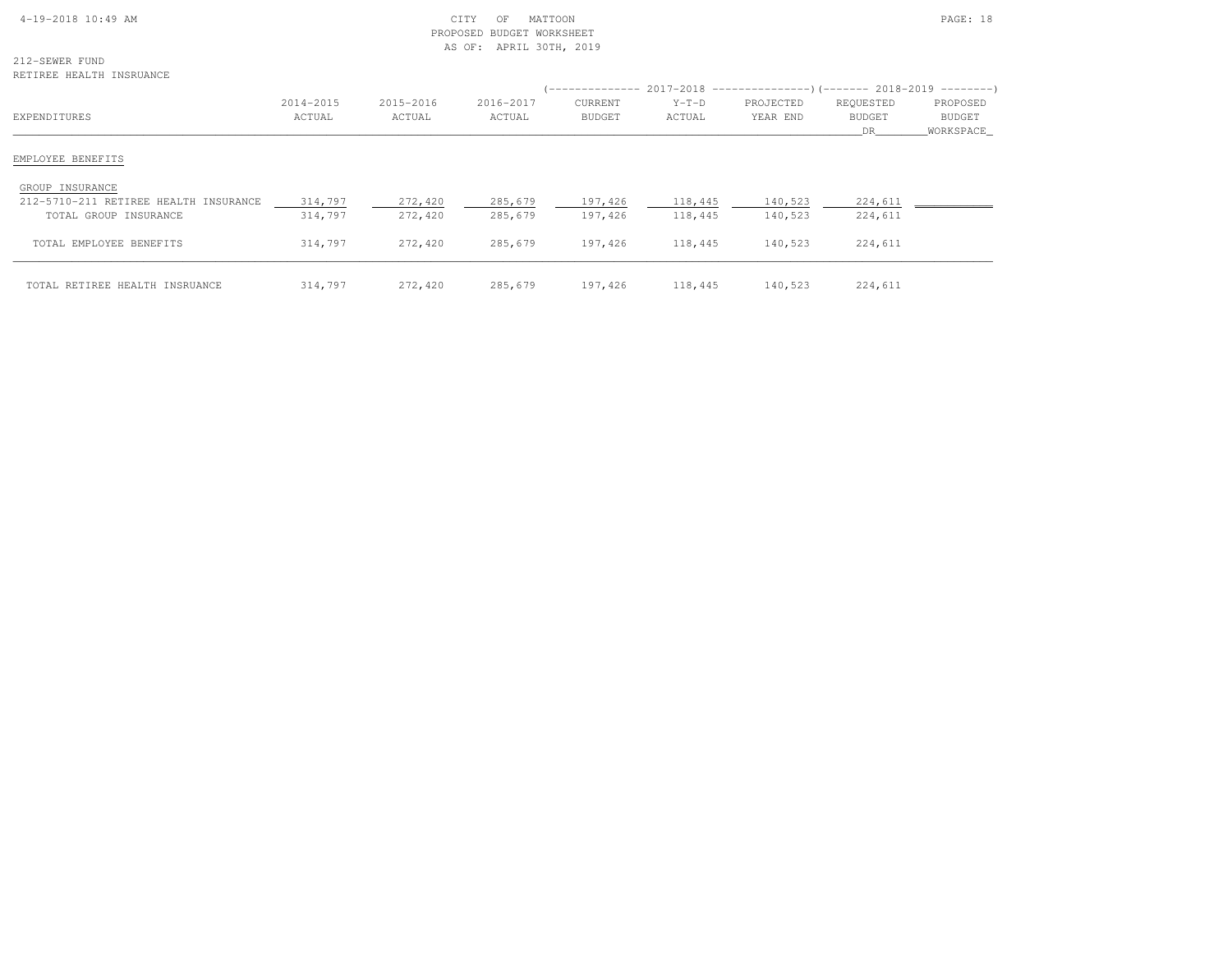| 4-19-2018 10:49 AM |  |
|--------------------|--|
|                    |  |

# $\begin{array}{ccc} \text{CITY} & \text{OF} & \text{MATION} \end{array}$  PROPOSED BUDGET WORKSHEETAS OF: APRIL 30TH, 2019

212-SEWER FUNDDEBT SERVICE

| DEBI SEKVICE |           |           |           |               |         |                                                                         |               |               |
|--------------|-----------|-----------|-----------|---------------|---------|-------------------------------------------------------------------------|---------------|---------------|
|              |           |           |           |               |         | (-------------- 2017-2018 ----------------)(------- 2018-2019 --------) |               |               |
|              | 2014-2015 | 2015-2016 | 2016-2017 | CURRENT       | $Y-T-D$ | PROJECTED                                                               | REOUESTED     | PROPOSED      |
| EXPENDITURES | ACTUAL    | ACTUAL    | ACTUAL    | <b>BUDGET</b> | ACTUAL  | YEAR END                                                                | <b>BUDGET</b> | <b>BUDGET</b> |
|              |           |           |           |               |         |                                                                         |               | WORKSPACE     |

OTHER OBJECTS

FINANCIAL TRANS OBJECTS \_\_\_\_\_\_\_\_\_\_\_ \_\_\_\_\_\_\_\_\_\_\_ \_\_\_\_\_\_\_\_\_\_\_ \_\_\_\_\_\_\_\_\_\_\_ \_\_\_\_\_\_\_\_\_\_\_ \_\_\_\_\_\_\_\_\_\_\_\_ \_\_\_\_\_\_\_\_\_\_\_\_ \_\_\_\_\_\_\_\_\_\_\_\_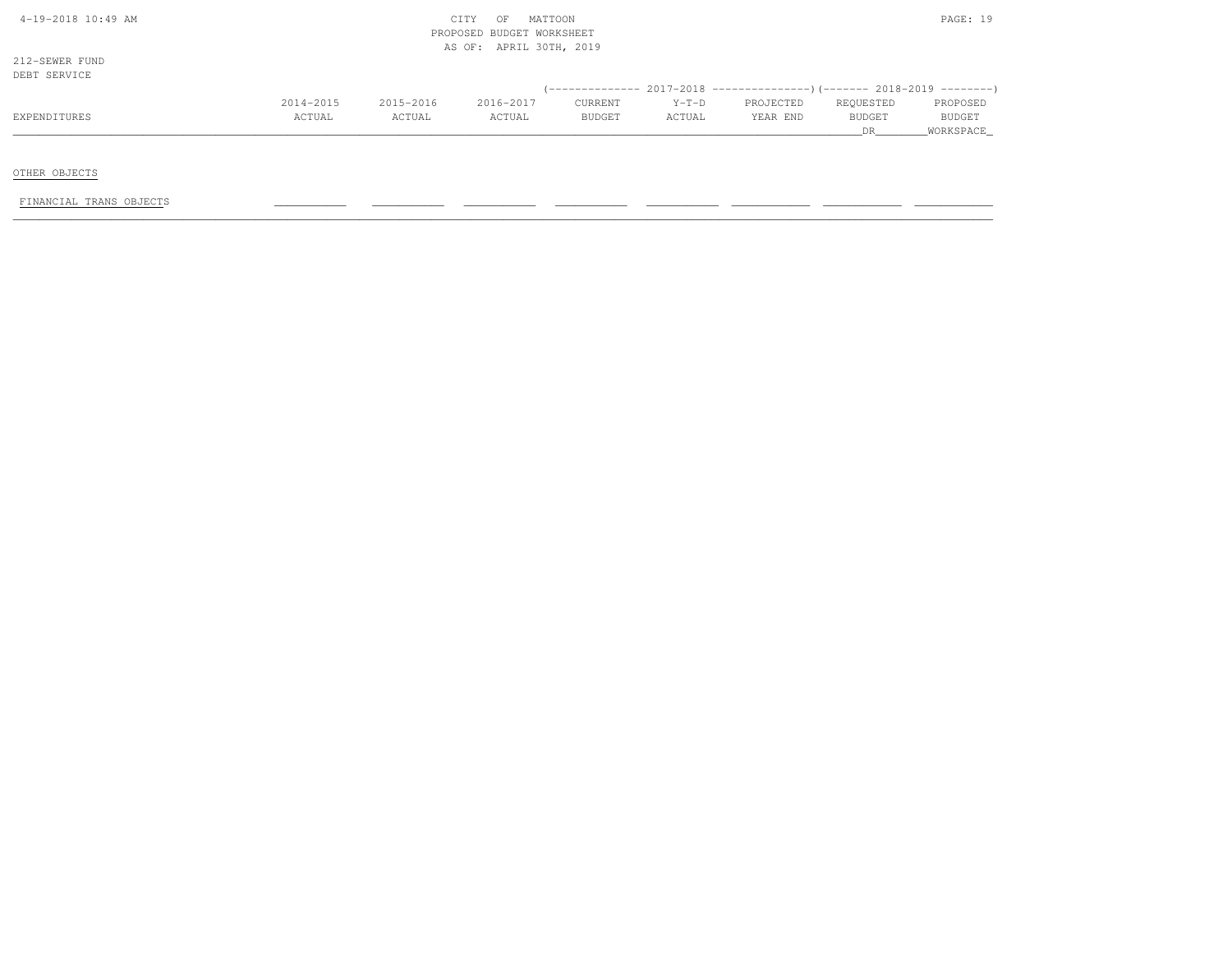| $4-19-2018$ $10:49$ AM         |                     |                     | OF<br>CITY<br>PROPOSED BUDGET WORKSHEET | MATTOON           |                   |                                                                              |                            | PAGE: 20                  |
|--------------------------------|---------------------|---------------------|-----------------------------------------|-------------------|-------------------|------------------------------------------------------------------------------|----------------------------|---------------------------|
| 212-SEWER FUND<br>DEBT SERVICE |                     |                     | AS OF: APRIL 30TH, 2019                 |                   |                   |                                                                              |                            |                           |
|                                |                     |                     |                                         |                   |                   | $(-$ ------------- 2017-2018 -----------------)(------- 2018-2019 ---------) |                            |                           |
| EXPENDITURES                   | 2014-2015<br>ACTUAL | 2015-2016<br>ACTUAL | 2016-2017<br>ACTUAL                     | CURRENT<br>BUDGET | $Y-T-D$<br>ACTUAL | PROJECTED<br>YEAR END                                                        | REQUESTED<br><b>BUDGET</b> | PROPOSED<br><b>BUDGET</b> |
|                                |                     |                     |                                         |                   |                   |                                                                              | DR                         | WORKSPACE                 |
| OTHER OBJECTS                  |                     |                     |                                         |                   |                   |                                                                              |                            |                           |
| FINANCIAL TRANS OBJECTS        |                     |                     |                                         |                   |                   |                                                                              |                            |                           |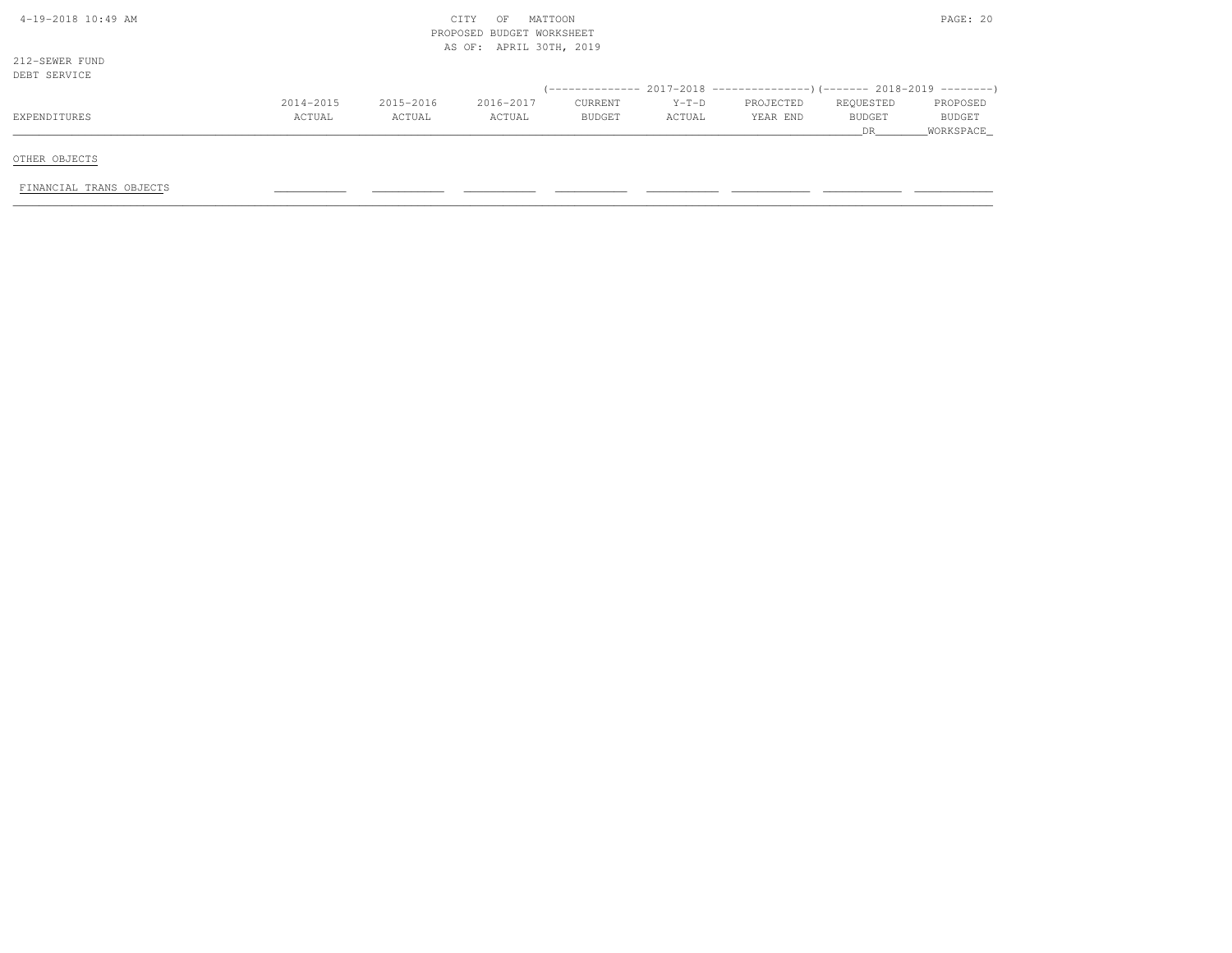| $4-19-2018$ $10:49$ AM |  |
|------------------------|--|

# $\text{CHY}$  OF MATTOON PAGE: 21 PROPOSED BUDGET WORKSHEETAS OF: APRIL 30TH, 2019

212-SEWER FUND09-10 ERI DEBT PAYMENT

|                                       | 2014-2015 | 2015-2016 | 2016-2017 | CURRENT       | $Y-T-D$ | (-------------- 2017-2018 ----------------) (------- 2018-2019 ---------)<br>PROJECTED | REQUESTED           | PROPOSED                   |
|---------------------------------------|-----------|-----------|-----------|---------------|---------|----------------------------------------------------------------------------------------|---------------------|----------------------------|
| EXPENDITURES                          | ACTUAL    | ACTUAL    | ACTUAL    | <b>BUDGET</b> | ACTUAL  | YEAR END                                                                               | <b>BUDGET</b><br>DR | <b>BUDGET</b><br>WORKSPACE |
| OTHER OBJECTS                         |           |           |           |               |         |                                                                                        |                     |                            |
| FINANCIAL TRANS OBJECTS               |           |           |           |               |         |                                                                                        |                     |                            |
| 212-5718-817 09 - 10 ERI DEBT PAYMENT |           |           |           | 59,688        | 59,686  | 59,686                                                                                 | 59,688              |                            |
| TOTAL FINANCIAL TRANS OBJECTS         |           | $\circ$   |           | 59,688        | 59,686  | 59,686                                                                                 | 59,688              |                            |
| TOTAL OTHER OBJECTS                   | $\circ$   | $\circ$   | $\Omega$  | 59,688        | 59,686  | 59,686                                                                                 | 59,688              |                            |
| TOTAL 09-10 ERI DEBT PAYMENT          | $\circ$   | 0         | 0         | 59,688        | 59,686  | 59,686                                                                                 | 59,688              |                            |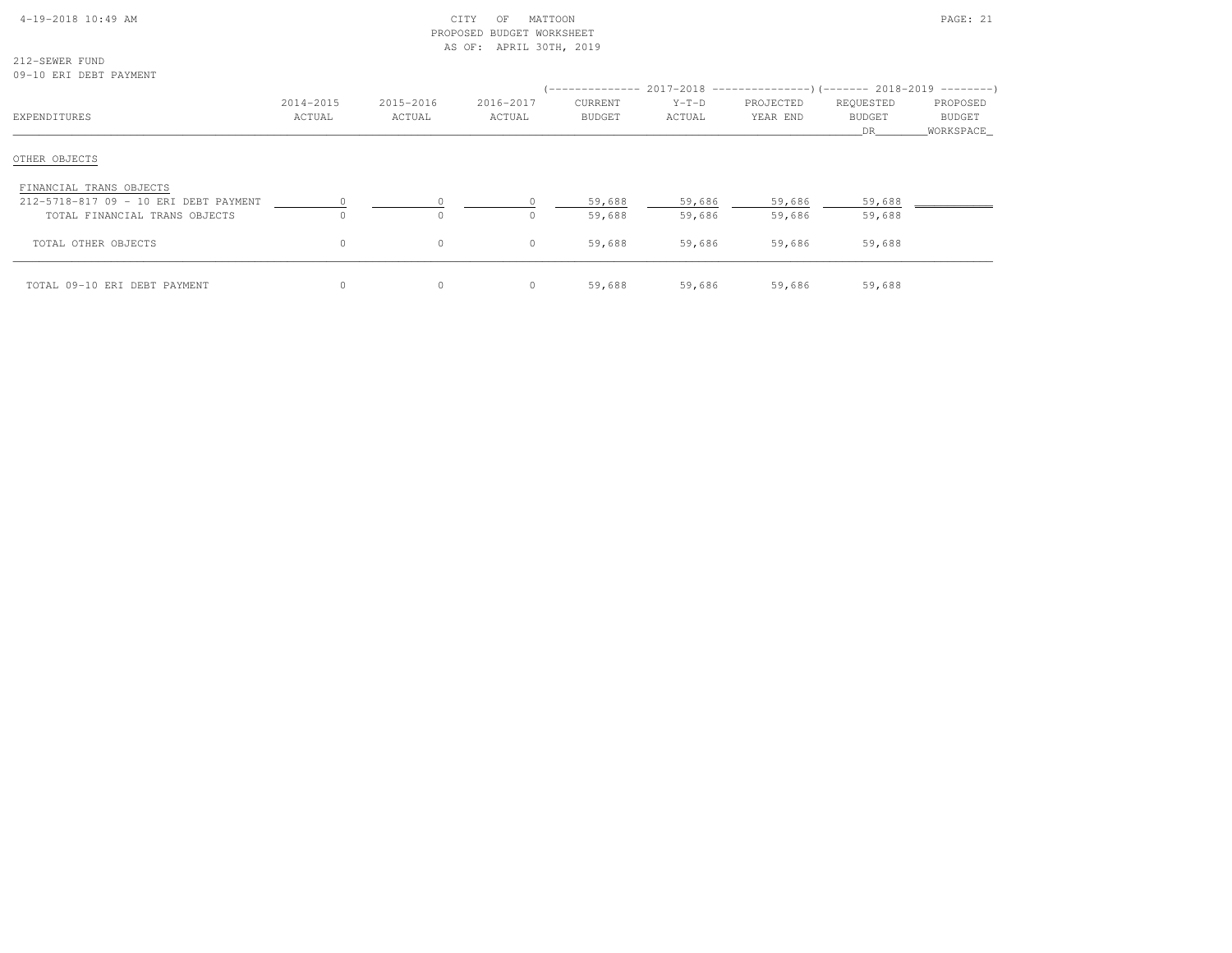| 4-19-2018 10:49 AM |  |  |
|--------------------|--|--|
|                    |  |  |

# $\text{CITY}$  of MATTOON  $\text{PAGE: } 22$  PROPOSED BUDGET WORKSHEETAS OF: APRIL 30TH, 2019

212-SEWER FUNDDEBT SERVICE

| DEBI SEKVICE                                                                                        |                     |                     |                     |                                 |                    | $($ -------------- 2017-2018 -----------------) (------- 2018-2019 ---------) |                                  |                                   |
|-----------------------------------------------------------------------------------------------------|---------------------|---------------------|---------------------|---------------------------------|--------------------|-------------------------------------------------------------------------------|----------------------------------|-----------------------------------|
| EXPENDITURES                                                                                        | 2014-2015<br>ACTUAL | 2015-2016<br>ACTUAL | 2016-2017<br>ACTUAL | <b>CURRENT</b><br><b>BUDGET</b> | $Y-T-D$<br>ACTUAL  | PROJECTED<br>YEAR END                                                         | REQUESTED<br><b>BUDGET</b><br>DR | PROPOSED<br>BUDGET<br>_WORKSPACE_ |
| OTHER OBJECTS                                                                                       |                     |                     |                     |                                 |                    |                                                                               |                                  |                                   |
| FINANCIAL TRANS OBJECTS<br>212-5719-817 2005A REFUNDING G.O. BONDS<br>TOTAL FINANCIAL TRANS OBJECTS | $\Omega$            | $\Omega$            |                     | 395,000<br>395,000              | 395,000<br>395,000 | 395,000<br>395,000                                                            |                                  |                                   |
| TOTAL OTHER OBJECTS                                                                                 | $\circ$             | $\circ$             | $\circ$             | 395,000                         | 395,000            | 395,000                                                                       | 0                                |                                   |
| TOTAL DEBT SERVICE                                                                                  | $\circ$             | $\circ$             | 0                   | 395,000                         | 395,000            | 395,000                                                                       |                                  |                                   |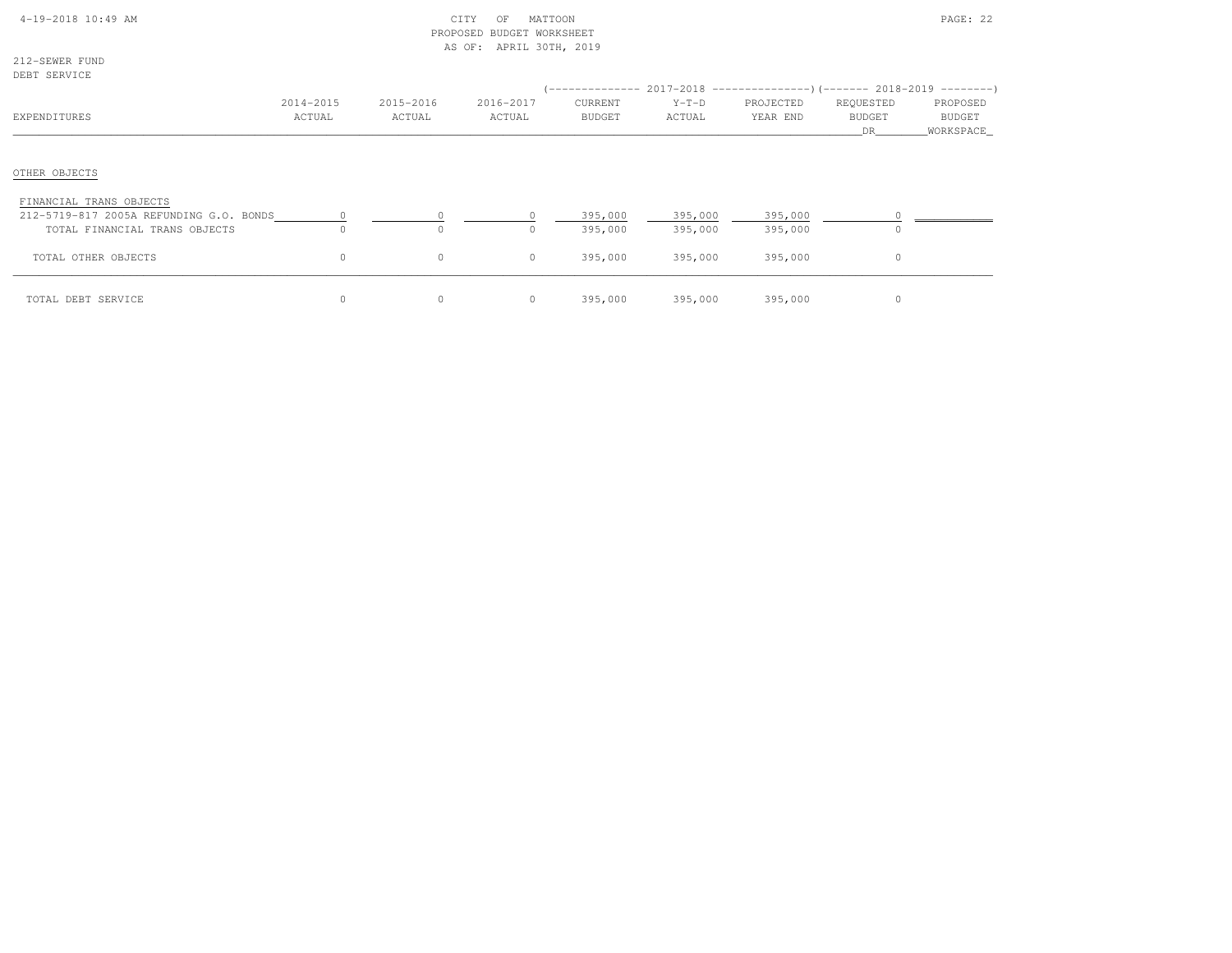| $4-19-2018$ 10:49 AM |  |  |
|----------------------|--|--|

# $\text{CITY}$  of MATTOON  $\text{PAGE: } 23$  PROPOSED BUDGET WORKSHEETAS OF: APRIL 30TH, 2019

212-SEWER FUND1997 SEWR PLANT IEPA NOTE

| 1997 ULINI LEHINI ILILIN NOIB                                                         |                     |                     |                     |                          |                   | $($ -------------- 2017-2018 ----------------) (------- 2018-2019 ---------) |                                  |                                 |
|---------------------------------------------------------------------------------------|---------------------|---------------------|---------------------|--------------------------|-------------------|------------------------------------------------------------------------------|----------------------------------|---------------------------------|
| EXPENDITURES                                                                          | 2014-2015<br>ACTUAL | 2015-2016<br>ACTUAL | 2016-2017<br>ACTUAL | CURRENT<br><b>BUDGET</b> | $Y-T-D$<br>ACTUAL | PROJECTED<br>YEAR END                                                        | REQUESTED<br><b>BUDGET</b><br>DR | PROPOSED<br>BUDGET<br>WORKSPACE |
| OTHER OBJECTS                                                                         |                     |                     |                     |                          |                   |                                                                              |                                  |                                 |
| FINANCIAL TRANS OBJECTS<br>212-5732-817 DEBT SERVICE<br>TOTAL FINANCIAL TRANS OBJECTS | $\Omega$            | $\Omega$            | $\Omega$            | 34,500<br>34,500         | 34,749<br>34,749  | 34,749<br>34,749                                                             | $\Omega$                         |                                 |
| TOTAL OTHER OBJECTS                                                                   | $\circ$             | $\circ$             | $\circ$             | 34,500                   | 34,749            | 34,749                                                                       | $\circ$                          |                                 |
| TOTAL 1997 SEWR PLANT IEPA NOTE                                                       | $\circ$             | $\circ$             | $\circ$             | 34,500                   | 34,749            | 34,749                                                                       | 0                                |                                 |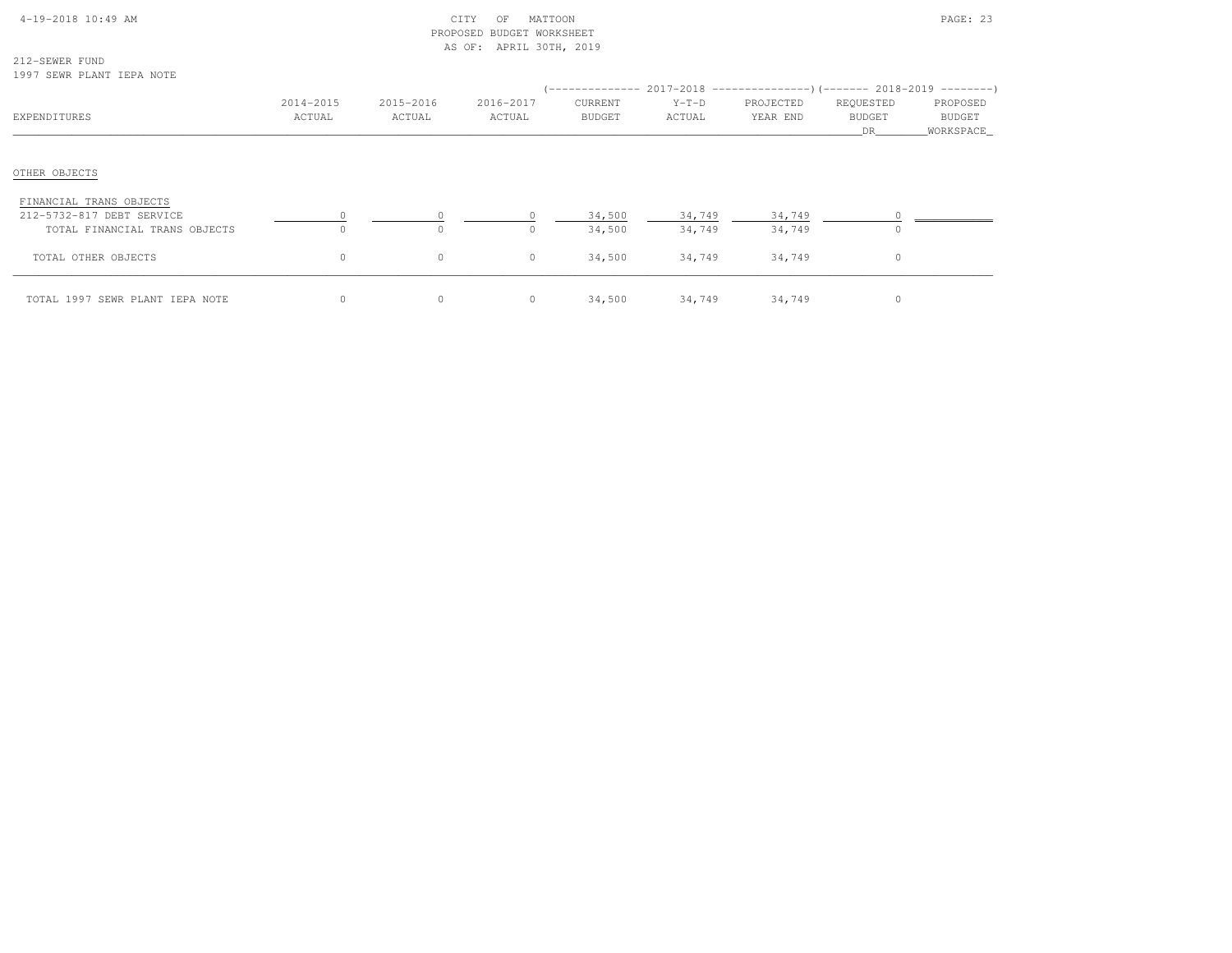| $4-19-2018$ 10:49 AM |  |
|----------------------|--|

# CITY OF MATTOON **PAGE: 24**  PROPOSED BUDGET WORKSHEETAS OF: APRIL 30TH, 2019

212-SEWER FUNDIEPA INSTALLMENT LOANS

| ------ ---------------- ------                                                        |                     |                     |                      |                    |                    |                       |                                         |                                 |
|---------------------------------------------------------------------------------------|---------------------|---------------------|----------------------|--------------------|--------------------|-----------------------|-----------------------------------------|---------------------------------|
| EXPENDITURES                                                                          | 2014-2015<br>ACTUAL | 2015-2016<br>ACTUAL | 2016-2017<br>ACTUAL  | CURRENT<br>BUDGET  | $Y-T-D$<br>ACTUAL  | PROJECTED<br>YEAR END | REQUESTED<br><b>BUDGET</b><br><b>DR</b> | PROPOSED<br>BUDGET<br>WORKSPACE |
| OTHER OBJECTS                                                                         |                     |                     |                      |                    |                    |                       |                                         |                                 |
| FINANCIAL TRANS OBJECTS<br>212-5733-817 DEBT SERVICE<br>TOTAL FINANCIAL TRANS OBJECTS |                     | $\circ$<br>$\Omega$ | $\Omega$<br>$\Omega$ | 505,000<br>505,000 | 505,000<br>505,000 | 505,000<br>505,000    | 520,000<br>520,000                      |                                 |
| TOTAL OTHER OBJECTS                                                                   | $\circ$             | $\circ$             | $\circ$              | 505,000            | 505,000            | 505,000               | 520,000                                 |                                 |
| TOTAL IEPA INSTALLMENT LOANS                                                          |                     | 0                   | $\circ$              | 505,000            | 505,000            | 505,000               | 520,000                                 |                                 |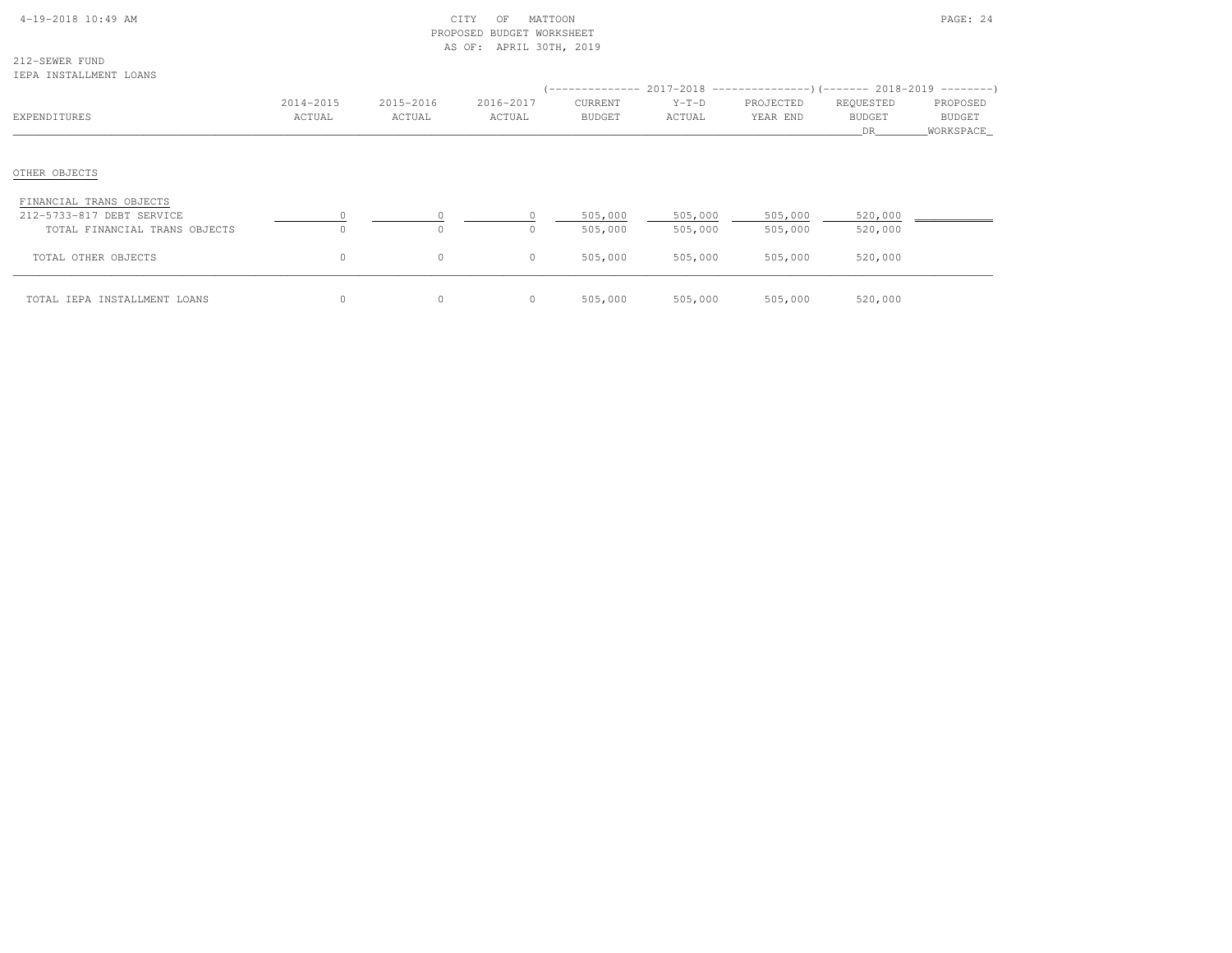| 4-19-2018 10:49 AM |  |  |
|--------------------|--|--|
|                    |  |  |

# $\text{CITY}$  of MATTOON  $\text{PAGE: } 25$  PROPOSED BUDGET WORKSHEETAS OF: APRIL 30TH, 2019

212-SEWER FUNDDEBT SERVICE

| DEDI SEKVICE                             |                     |                     |                     | (-------------- 2017-2018 -----------------) (------- 2018-2019 ---------) |                   |                       |                                   |                                 |
|------------------------------------------|---------------------|---------------------|---------------------|----------------------------------------------------------------------------|-------------------|-----------------------|-----------------------------------|---------------------------------|
| EXPENDITURES                             | 2014-2015<br>ACTUAL | 2015-2016<br>ACTUAL | 2016-2017<br>ACTUAL | CURRENT<br><b>BUDGET</b>                                                   | $Y-T-D$<br>ACTUAL | PROJECTED<br>YEAR END | REQUESTED<br><b>BUDGET</b><br>DR. | PROPOSED<br>BUDGET<br>WORKSPACE |
|                                          |                     |                     |                     |                                                                            |                   |                       |                                   |                                 |
| OTHER OBJECTS<br>FINANCIAL TRANS OBJECTS |                     |                     |                     |                                                                            |                   |                       |                                   |                                 |
| 212-5734-817 2016 CSO FACILITY LOAN      |                     |                     |                     | 250,372                                                                    | 232,818           | 232,818               | 265,815                           |                                 |
| TOTAL FINANCIAL TRANS OBJECTS            | $\Omega$            | $\Omega$            | $\Omega$            | 250,372                                                                    | 232,818           | 232,818               | 265,815                           |                                 |
| TOTAL OTHER OBJECTS                      | $\circ$             | $\circ$             | $\circ$             | 250,372                                                                    | 232,818           | 232,818               | 265,815                           |                                 |
| TOTAL DEBT SERVICE                       | $\Omega$            | $\circ$             | $\circ$             | 250,372                                                                    | 232,818           | 232,818               | 265,815                           |                                 |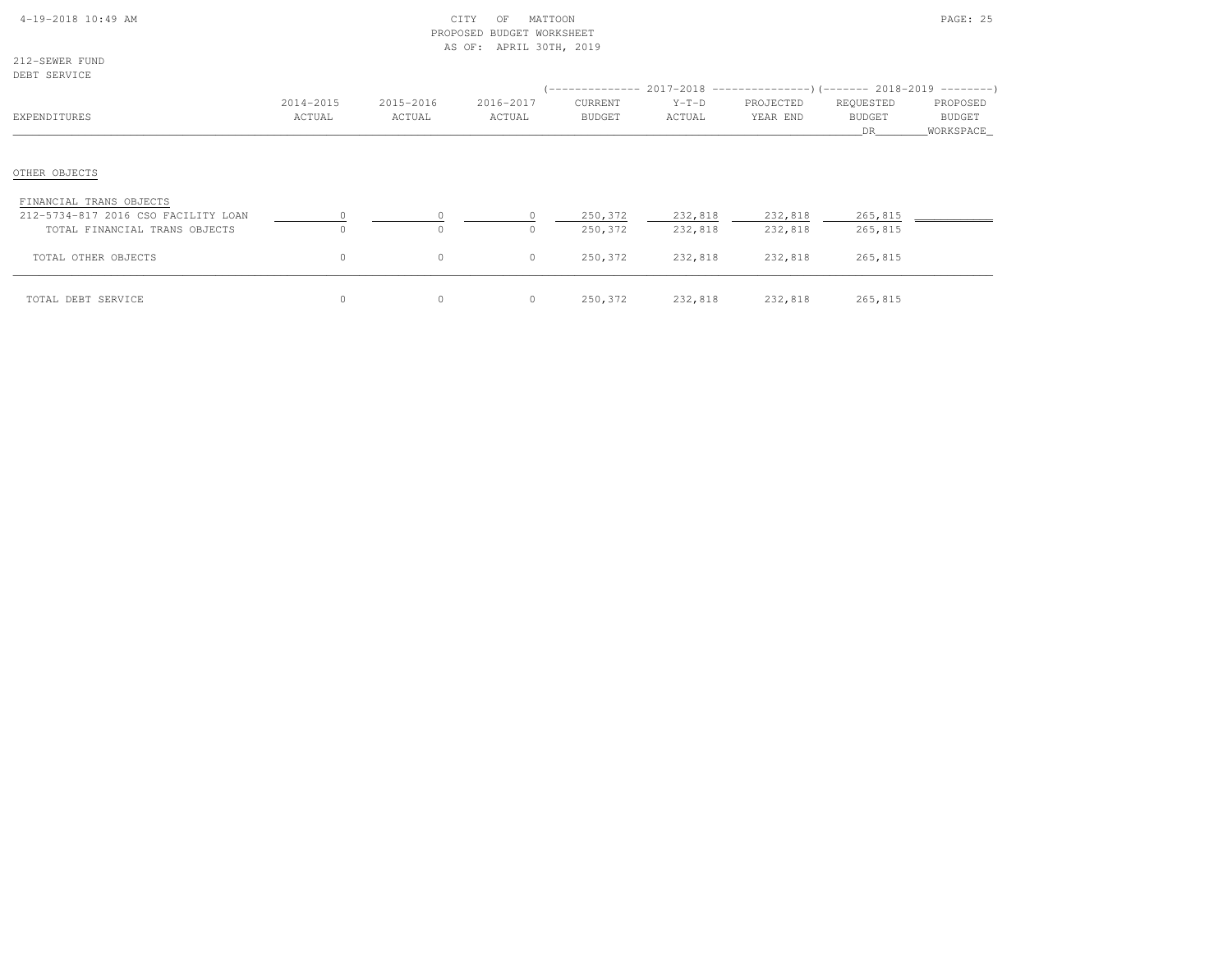| 4-19-2018 10:49 AM |  |
|--------------------|--|
|                    |  |

# $CITY$  OF MATTOON PAGE: 26 PROPOSED BUDGET WORKSHEETAS OF: APRIL 30TH, 2019

212-SEWER FUNDDEBT SERVICE

| DEBT SERVICE |           |           |           |               |         |                                                                          |           |               |
|--------------|-----------|-----------|-----------|---------------|---------|--------------------------------------------------------------------------|-----------|---------------|
|              |           |           |           |               |         | (-------------- 2017-2018 ----------------) (------- 2018-2019 --------) |           |               |
|              | 2014-2015 | 2015-2016 | 2016-2017 | CURRENT       | $Y-T-D$ | PROJECTED                                                                | REQUESTED | PROPOSED      |
| EXPENDITURES | ACTUAL    | ACTUAL    | ACTUAL    | <b>BUDGET</b> | ACTUAL  | YEAR END                                                                 | BUDGET    | <b>BUDGET</b> |
|              |           |           |           |               |         |                                                                          |           | WORKSPACE     |

OTHER OBJECTS

FINANCIAL TRANS OBJECTS \_\_\_\_\_\_\_\_\_\_\_ \_\_\_\_\_\_\_\_\_\_\_ \_\_\_\_\_\_\_\_\_\_\_ \_\_\_\_\_\_\_\_\_\_\_ \_\_\_\_\_\_\_\_\_\_\_ \_\_\_\_\_\_\_\_\_\_\_\_ \_\_\_\_\_\_\_\_\_\_\_\_ \_\_\_\_\_\_\_\_\_\_\_\_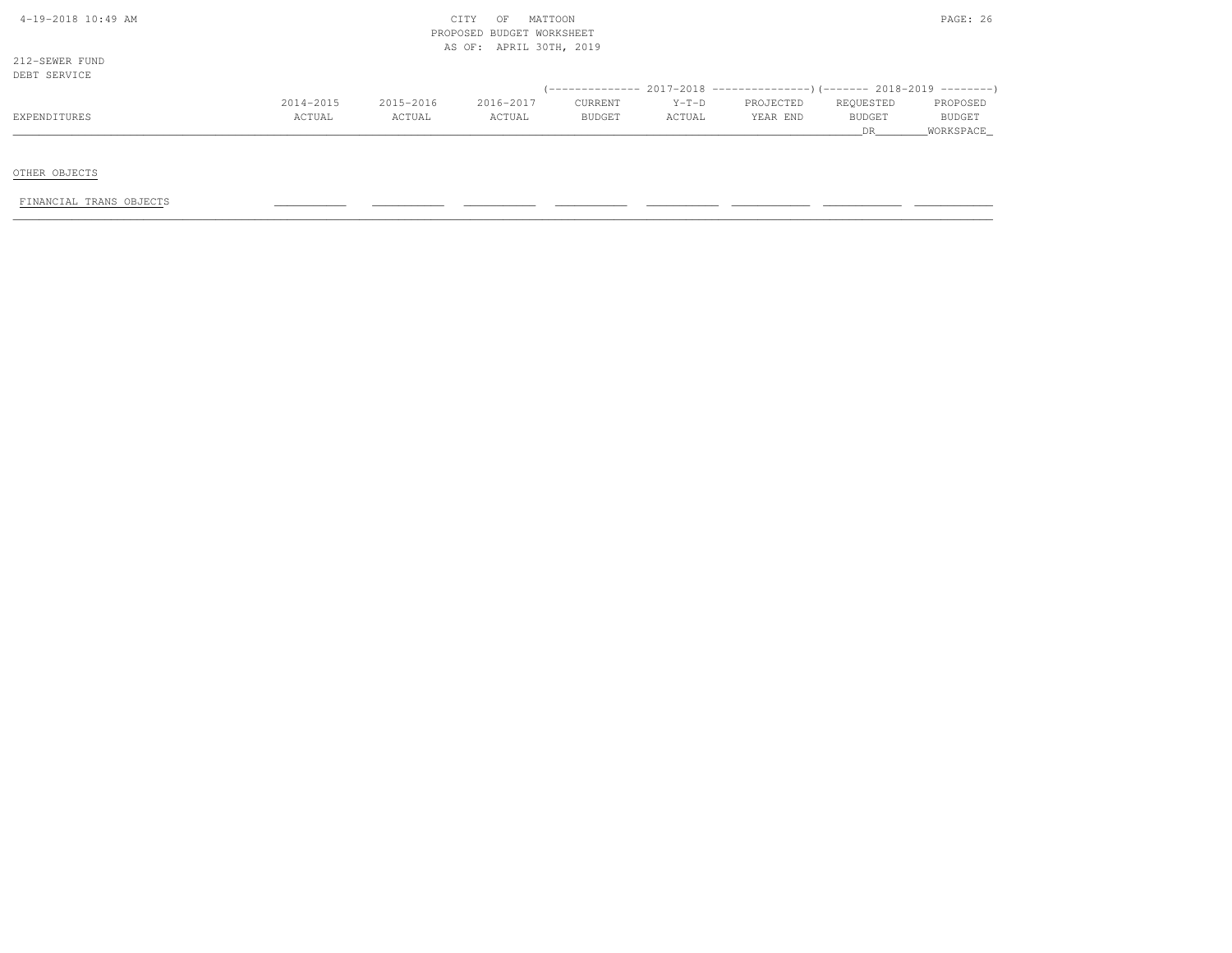# 4-19-2018 10:49 AM CITY OF MATTOON PAGE: 27 PROPOSED BUDGET WORKSHEETAS OF: APRIL 30TH, 2019

212-SEWER FUNDFISCAL AGENTS FEE

| -------------------           |                     |                     |                     |                                 |                   | (-------------- 2017-2018 --------------------- 2018-2019 ---------- ) |                                  |                                        |
|-------------------------------|---------------------|---------------------|---------------------|---------------------------------|-------------------|------------------------------------------------------------------------|----------------------------------|----------------------------------------|
| EXPENDITURES                  | 2014-2015<br>ACTUAL | 2015-2016<br>ACTUAL | 2016-2017<br>ACTUAL | <b>CURRENT</b><br><b>BUDGET</b> | $Y-T-D$<br>ACTUAL | PROJECTED<br>YEAR END                                                  | REQUESTED<br><b>BUDGET</b><br>DR | PROPOSED<br><b>BUDGET</b><br>WORKSPACE |
| OTHER OBJECTS                 |                     |                     |                     |                                 |                   |                                                                        |                                  |                                        |
| FINANCIAL TRANS OBJECTS       |                     |                     |                     |                                 |                   |                                                                        |                                  |                                        |
| 212-5760-817 DEBT SERVICES    | 694                 | 1,039               | 826                 | 1,000                           | 635               | 635                                                                    | 1,000                            |                                        |
| TOTAL FINANCIAL TRANS OBJECTS | 694                 | 1,039               | 826                 | 1,000                           | 635               | 635                                                                    | 1,000                            |                                        |
| TOTAL OTHER OBJECTS           | 694                 | 1,039               | 826                 | 1,000                           | 635               | 635                                                                    | 1,000                            |                                        |
| TOTAL FISCAL AGENTS FEE       | 694                 | 1,039               | 826                 | 1,000                           | 635               | 635                                                                    | 1,000                            |                                        |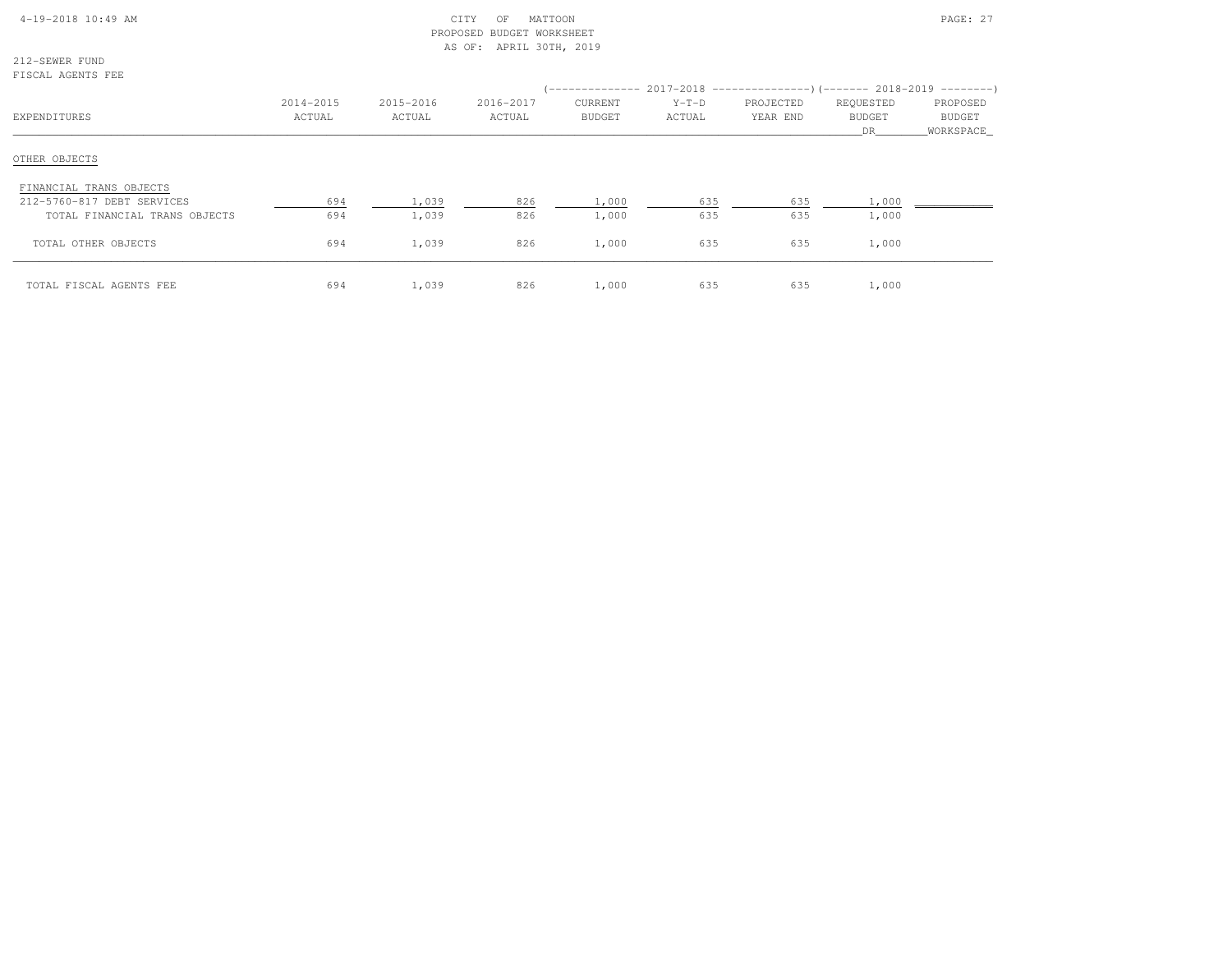# 4-19-2018 10:49 AM CITY OF MATTOON PAGE: 28 PROPOSED BUDGET WORKSHEETAS OF: APRIL 30TH, 2019

212-SEWER FUNDDEBT SERVICE

| NEDI SEKVIÇE                                                                          |                     |                     |                     |                          |                   | (-------------- 2017-2018 ----------------) (------- 2018-2019 ---------) |                                   |                                         |
|---------------------------------------------------------------------------------------|---------------------|---------------------|---------------------|--------------------------|-------------------|---------------------------------------------------------------------------|-----------------------------------|-----------------------------------------|
| EXPENDITURES                                                                          | 2014-2015<br>ACTUAL | 2015-2016<br>ACTUAL | 2016-2017<br>ACTUAL | CURRENT<br><b>BUDGET</b> | $Y-T-D$<br>ACTUAL | PROJECTED<br>YEAR END                                                     | REQUESTED<br><b>BUDGET</b><br>DR. | PROPOSED<br><b>BUDGET</b><br>WORKSPACE_ |
| OTHER OBJECTS                                                                         |                     |                     |                     |                          |                   |                                                                           |                                   |                                         |
| FINANCIAL TRANS OBJECTS<br>212-5770-817 DEBT SERVICE<br>TOTAL FINANCIAL TRANS OBJECTS | 8,822<br>8,822      | 589<br>589          |                     | $\Omega$                 | $\cap$            | $\cap$                                                                    | $\Omega$                          |                                         |
| TOTAL OTHER OBJECTS                                                                   | 8,822               | 589                 | 0                   | $\circ$                  | $\circ$           | $\circ$                                                                   | $\circ$                           |                                         |
| TOTAL DEBT SERVICE                                                                    | 8,822               | 589                 |                     | 0                        | $\Omega$          | $\circ$                                                                   | $\mathbf{0}$                      |                                         |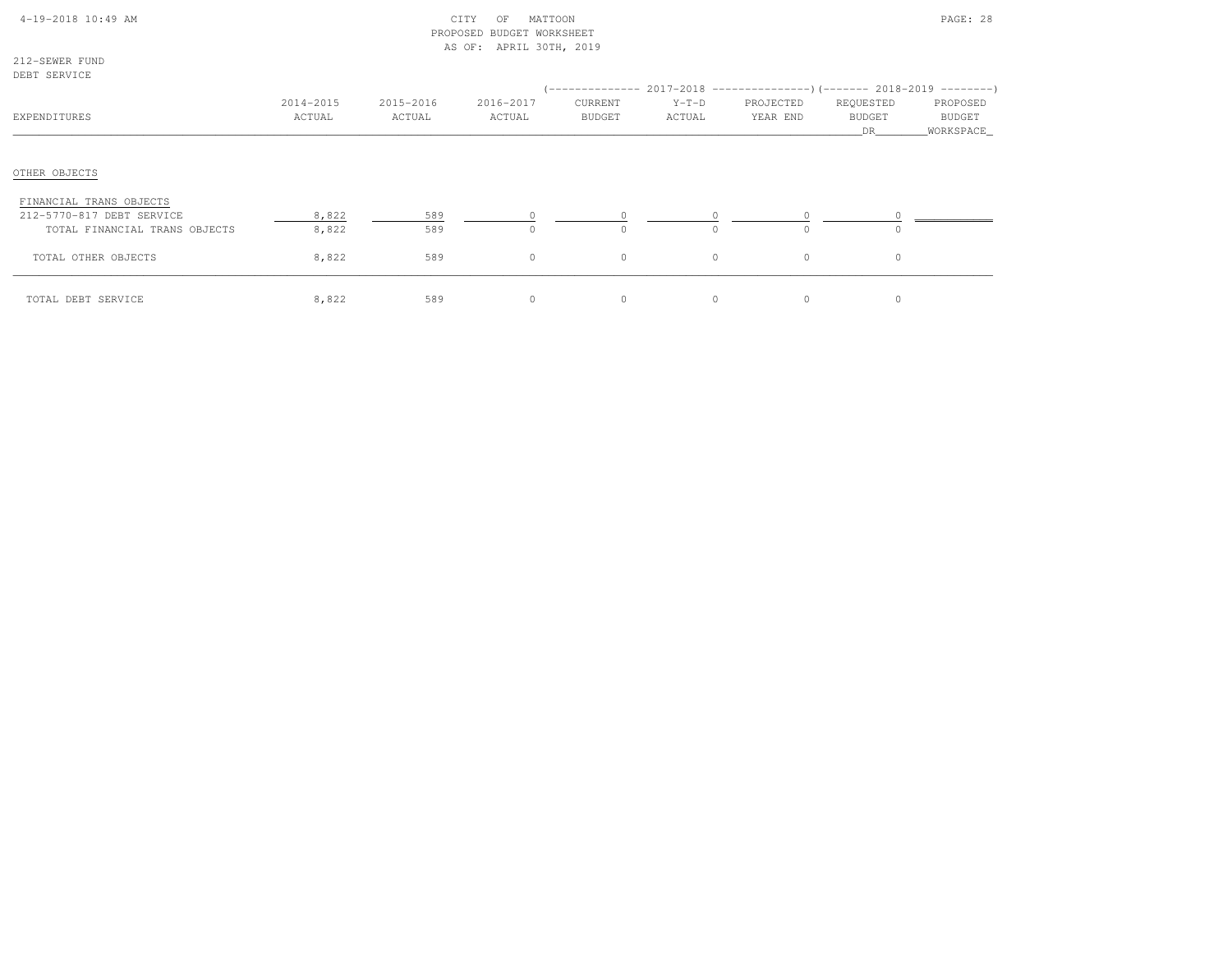| 4-19-2018 10:49 AM |  |
|--------------------|--|
|                    |  |

212-SEWER FUNDDEBT SERVICE

| DEBT SERVICE |           |           |           |               |         |                                                                          |               |                    |
|--------------|-----------|-----------|-----------|---------------|---------|--------------------------------------------------------------------------|---------------|--------------------|
|              |           |           |           |               |         | (-------------- 2017-2018 ----------------) (------- 2018-2019 --------) |               |                    |
|              | 2014-2015 | 2015-2016 | 2016-2017 | CURRENT       | $Y-T-D$ | PROJECTED                                                                | REQUESTED     | PROPOSED           |
| EXPENDITURES | ACTUAL    | ACTUAL    | ACTUAL    | <b>BUDGET</b> | ACTUAL  | YEAR END                                                                 | <b>BUDGET</b> | BUDGE <sup>7</sup> |
|              |           |           |           |               |         |                                                                          |               | WORKSPACE          |

OTHER OBJECTS

FINANCIAL TRANS OBJECTS \_\_\_\_\_\_\_\_\_\_\_ \_\_\_\_\_\_\_\_\_\_\_ \_\_\_\_\_\_\_\_\_\_\_ \_\_\_\_\_\_\_\_\_\_\_ \_\_\_\_\_\_\_\_\_\_\_ \_\_\_\_\_\_\_\_\_\_\_\_ \_\_\_\_\_\_\_\_\_\_\_\_ \_\_\_\_\_\_\_\_\_\_\_\_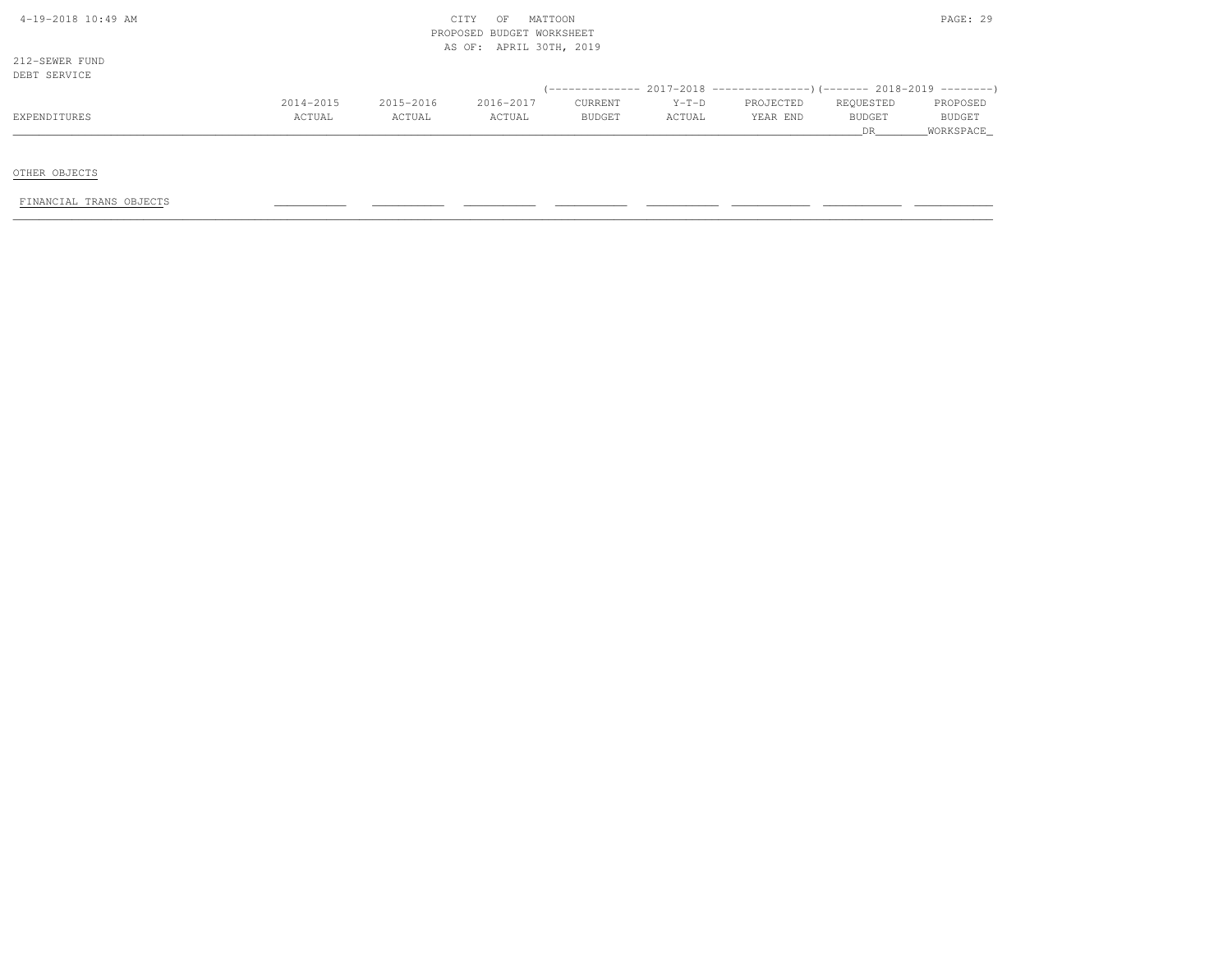#### 4-19-2018 10:49 AM CITY OF MATTOON PAGE: 30 PROPOSED BUDGET WORKSHEETAS OF: APRIL 30TH, 2019

212-SEWER FUNDDEBT SERVICE

| EXPENDITURES                            | 2014-2015<br>ACTUAL | 2015-2016<br>ACTUAL | 2016-2017<br>ACTUAL | CURRENT<br><b>BUDGET</b>     | $Y-T-D$<br>ACTUAL | PROJECTED<br>YEAR END | REQUESTED<br><b>BUDGET</b><br>DR 1 | PROPOSED<br>BUDGET<br>WORKSPACE_ |  |
|-----------------------------------------|---------------------|---------------------|---------------------|------------------------------|-------------------|-----------------------|------------------------------------|----------------------------------|--|
| OTHER OBJECTS                           |                     |                     |                     |                              |                   |                       |                                    |                                  |  |
| FINANCIAL TRANS OBJECTS                 |                     |                     |                     |                              |                   |                       |                                    |                                  |  |
| 212-5795-817 INTEREST EXPENSE           | 154,651             | 124,354             | 52,379              | 209,213                      | 197,677           | 199,249               | 186,347                            |                                  |  |
| TOTAL FINANCIAL TRANS OBJECTS           | 154,651             | 124,354             | 52,379              | 209,213                      | 197,677           | 199,249               | 186,347                            |                                  |  |
| TOTAL OTHER OBJECTS                     | 154,651             | 124,354             | 52,379              | 209,213                      | 197,677           | 199,249               | 186,347                            |                                  |  |
| TOTAL DEBT SERVICE                      | 154,651             | 124,354             | 52,379              | 209,213                      | 197,677           | 199,249               | 186,347                            |                                  |  |
| TOTAL EXPENDITURES                      | 3,702,876           | 3,976,770           | 3,346,487           | 16,808,089                   | 4,182,878         | 5,286,061             | 18,435,262                         |                                  |  |
| REVENUE OVER/(UNDER) EXPENDITURES       | 759,530             | 659,204             |                     | 1,276,914 (12,258,089) (     | 105,267) (        |                       | 751,860) (13,891,262)              |                                  |  |
| OTHER FINANCING SOURCES                 |                     |                     |                     |                              |                   |                       |                                    |                                  |  |
| 212-4949-021 OTHER LONG TERM DEBT ISSUE |                     | $\circ$             |                     | 10,000,000                   | 625,461           | 625,461               | 12,500,000                         |                                  |  |
| TOTAL OTHER FINANCING SOURCES           |                     | $\Omega$            | $\Omega$            | 10,000,000                   | 625,461           | 625,461               | 12,500,000                         |                                  |  |
| OTHER FINANCING (USES)                  |                     |                     |                     |                              |                   |                       |                                    |                                  |  |
| TOTAL OTHER FINANCING SOURCES (USES)    | 0                   | $\circ$             | $\circ$             | 10,000,000                   | 625,461           | 625,461               | 12,500,000                         |                                  |  |
| REVENUES & OTHER SOURCES OVER/          |                     |                     |                     |                              |                   |                       |                                    |                                  |  |
| (UNDER) EXPENDITURES & OTHER (USES)     | 759,530             | 659,204             |                     | $1, 276, 914$ ( 2, 258, 089) | 520,194 (         |                       | $126,399$ ( $1,391,262$ )          |                                  |  |

\*\*\* END OF REPORT \*\*\*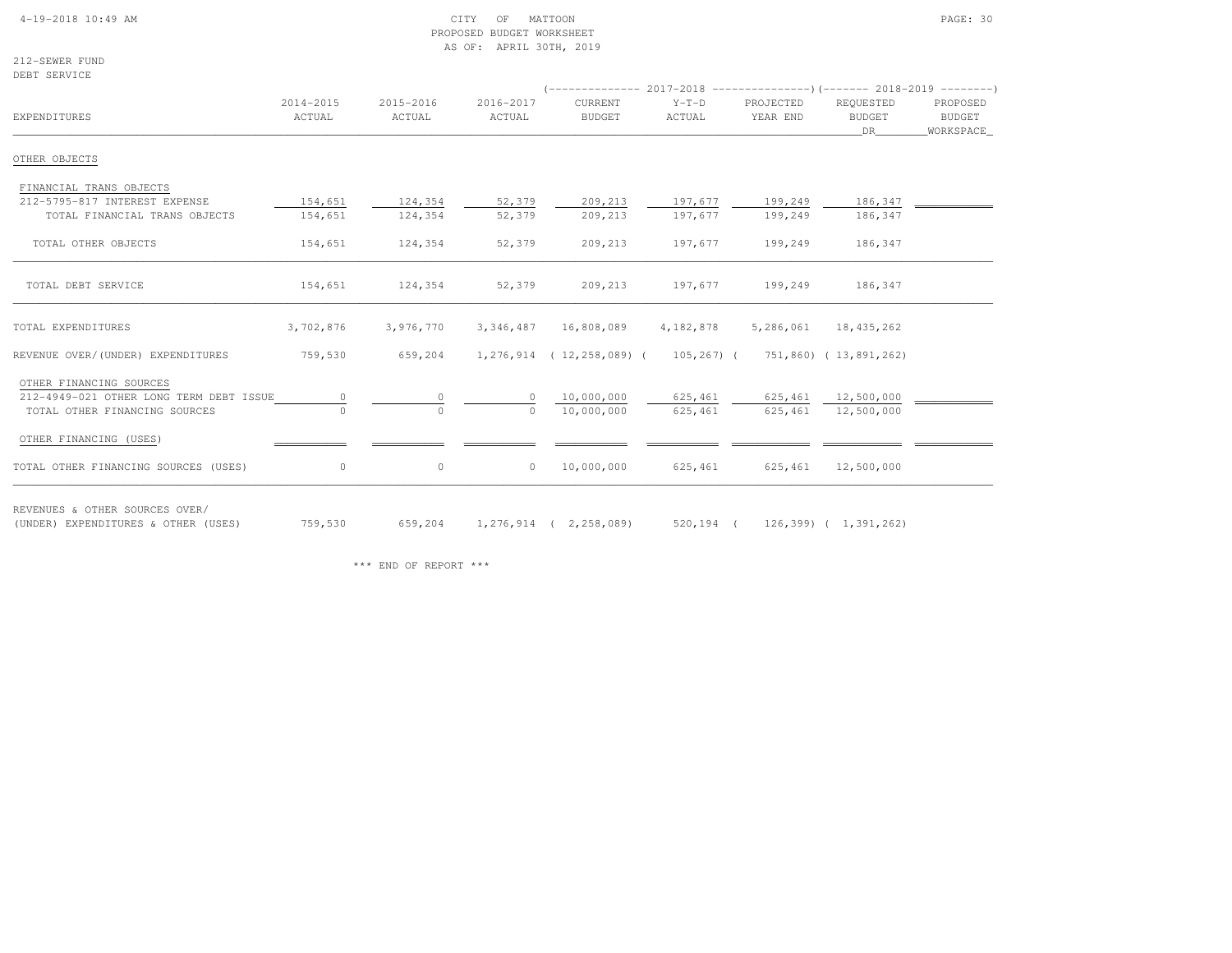### 4-19-2018 10:49 AM CITY OF MATTOON PAGE: 1 PROPOSED BUDGET WORKSHEETAS OF: APRIL 30TH, 2019

221-HEALTH INSURANCE FUND

| <b>REVENUES</b>                         | 2014-2015<br>ACTUAL | 2015-2016<br>ACTUAL | 2016-2017<br>ACTUAL | CURRENT<br><b>BUDGET</b> | $Y-T-D$<br>ACTUAL | PROJECTED<br>YEAR END | REOUESTED<br>BUDGET<br>DR | PROPOSED<br><b>BUDGET</b><br>_WORKSPACE_ |  |
|-----------------------------------------|---------------------|---------------------|---------------------|--------------------------|-------------------|-----------------------|---------------------------|------------------------------------------|--|
| INTERGOVERNMENTAL REV                   |                     |                     |                     |                          |                   |                       |                           |                                          |  |
| FEDERAL GOVT GRANTS                     |                     |                     |                     |                          |                   |                       |                           |                                          |  |
| INVESTMENT EARNINGS                     |                     |                     |                     |                          |                   |                       |                           |                                          |  |
| INTEREST EARNINGS                       |                     |                     |                     |                          |                   |                       |                           |                                          |  |
| 221-4610-021 INTEREST EARNINGS          |                     |                     |                     |                          |                   |                       |                           |                                          |  |
| TOTAL INTEREST EARNINGS                 |                     |                     |                     |                          |                   |                       |                           |                                          |  |
| TOTAL INVESTMENT EARNINGS               | $\overline{4}$      | 5                   | 5                   | $\circ$                  | 5                 | $\overline{4}$        | $\circ$                   |                                          |  |
| EMP CONTRIB FOR BENEFITS                |                     |                     |                     |                          |                   |                       |                           |                                          |  |
| EMPLOYEE CONTRIBUTIONS                  |                     |                     |                     |                          |                   |                       |                           |                                          |  |
| 221-4701-021 EMPLOYEE CONTRIB TO HEALTH | 329,452             | 420,846             | 400,126             | 413,275                  | 377,490           | 373,834               | 405,682                   |                                          |  |
| TOTAL EMPLOYEE CONTRIBUTIONS            | 329,452             | 420,846             | 400,126             | 413,275                  | 377,490           | 373,834               | 405,682                   |                                          |  |
| LIBRARY EMPLOYEE CONTRIB                |                     |                     |                     |                          |                   |                       |                           |                                          |  |
| 221-4711-021 LIBRARY EMPLOYEE CONTRIBS  | 13,286              | 16,183              | 12,861              | 12,828                   | 13,189            | 40,316                | 14,834                    |                                          |  |
| TOTAL LIBRARY EMPLOYEE CONTRIB          | 13,286              | 16,183              | 12,861              | 12,828                   | 13,189            | 40,316                | 14,834                    |                                          |  |
| RETIREE CONTRIBUTIONS                   |                     |                     |                     |                          |                   |                       |                           |                                          |  |
| 221-4721-021 RETIREE CONTRIBS TO HEALTH | 508,760             | 573,895             | 563,524             | 602,472                  | 607,942           | 616,240               | 660,732                   |                                          |  |
| TOTAL RETIREE CONTRIBUTIONS             | 508,760             | 573,895             | 563,524             | 602,472                  | 607,942           | 616,240               | 660,732                   |                                          |  |
| TOTAL EMP CONTRIB FOR BENEFITS          | 851,498             | 1,010,924           | 976,511             | 1,028,575                | 998,621           | 1,030,390             | 1,081,248                 |                                          |  |
| CONTRIB & OTHER MISC REV                |                     |                     |                     |                          |                   |                       |                           |                                          |  |
| CONTRIBUTIONS & MISC REV                |                     |                     |                     |                          |                   |                       |                           |                                          |  |
| 221-4804-021 MISCELLANEOUS REVENUE      | $\circ$             | $\circ$             | 456                 | 1,794,780                | 36,860            | 547,572               | 2,041,917                 |                                          |  |
| TOTAL CONTRIBUTIONS & MISC REV          |                     |                     | 456                 | 1,794,780                | 36,860            | 547,572               | 2,041,917                 |                                          |  |
| TOTAL CONTRIB & OTHER MISC REV          | $\circ$             | $\circ$             | 456                 | 1,794,780                | 36,860            | 547,572               | 2,041,917                 |                                          |  |
| TOTAL REVENUES                          | 851,502             | 1,010,928           | 976,973             | 2,823,355                | 1,035,486         | 1,577,966             | 3, 123, 165               |                                          |  |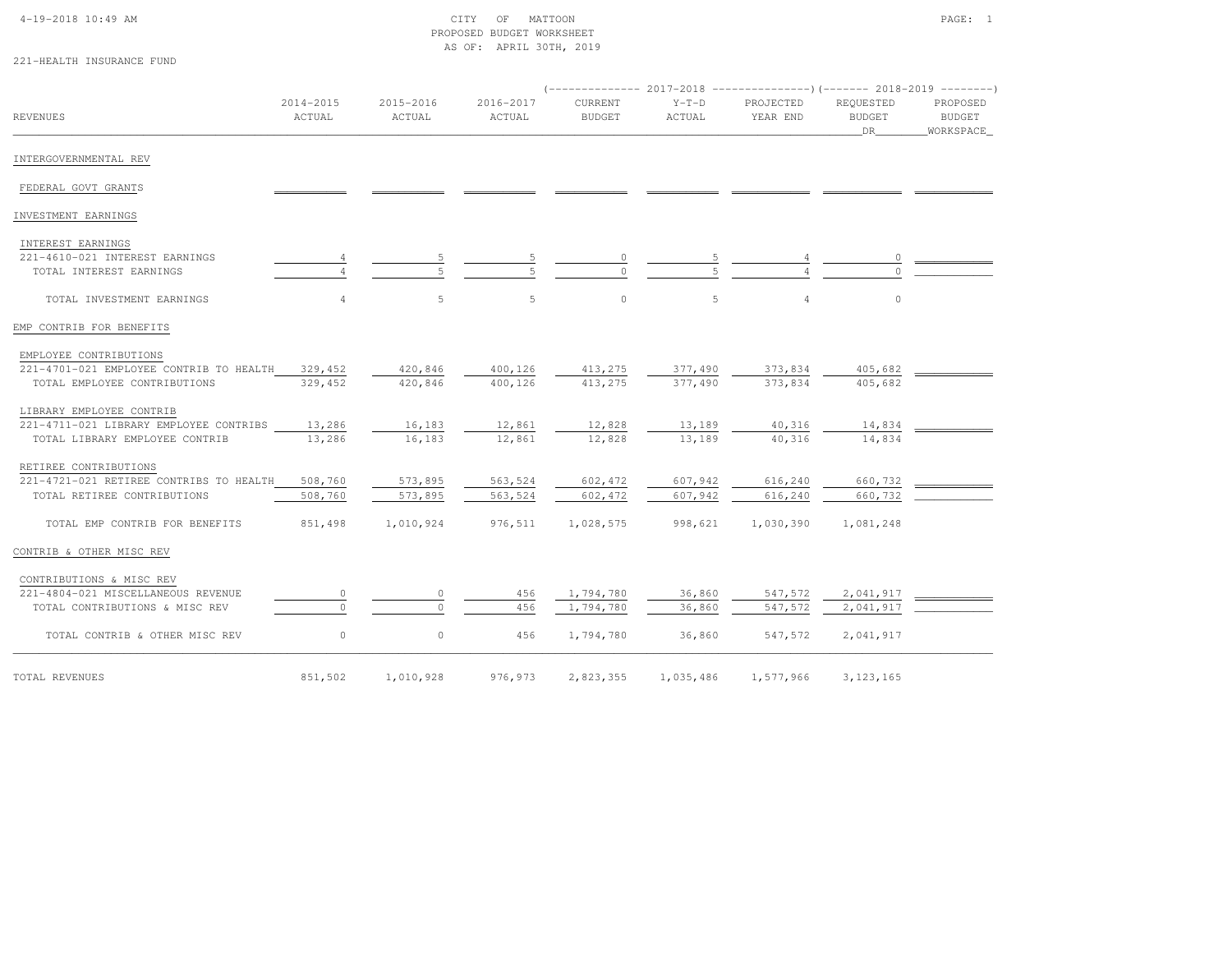| $4-19-2018$ 10:49 AM |  |  |
|----------------------|--|--|

## $\text{CITY}$  of MATTOON  $\text{PAGE:}$  2 PROPOSED BUDGET WORKSHEETAS OF: APRIL 30TH, 2019

221-HEALTH INSURANCE FUND

| STOP LOSS INS COVERAGE           |           |           |           |               |         |                                                                              |           |             |
|----------------------------------|-----------|-----------|-----------|---------------|---------|------------------------------------------------------------------------------|-----------|-------------|
|                                  |           |           |           |               |         | $($ -------------- 2017-2018 ----------------) (------- 2018-2019 ---------) |           |             |
|                                  | 2014-2015 | 2015-2016 | 2016-2017 | CURRENT       | $Y-T-D$ | PROJECTED                                                                    | REQUESTED | PROPOSED    |
| EXPENDITURES                     | ACTUAL    | ACTUAL    | ACTUAL    | <b>BUDGET</b> | ACTUAL  | YEAR END                                                                     | BUDGET    | BUDGET      |
|                                  |           |           |           |               |         |                                                                              | DR        | _WORKSPACE_ |
| EMPLOYEE BENEFITS                |           |           |           |               |         |                                                                              |           |             |
| GROUP INSURANCE                  |           |           |           |               |         |                                                                              |           |             |
| 221-5411-211 STOP LOSS INSURANCE | 294,392   | 354,074   | 352,259   | 414,189       | 401,247 | 405,720                                                                      | 455,887   |             |
| TOTAL GROUP INSURANCE            | 294,392   | 354,074   | 352,259   | 414,189       | 401,247 | 405,720                                                                      | 455,887   |             |
| TOTAL EMPLOYEE BENEFITS          | 294,392   | 354,074   | 352,259   | 414,189       | 401,247 | 405,720                                                                      | 455,887   |             |
| TOTAL STOP LOSS INS COVERAGE     | 294,392   | 354,074   | 352,259   | 414,189       | 401,247 | 405,720                                                                      | 455,887   |             |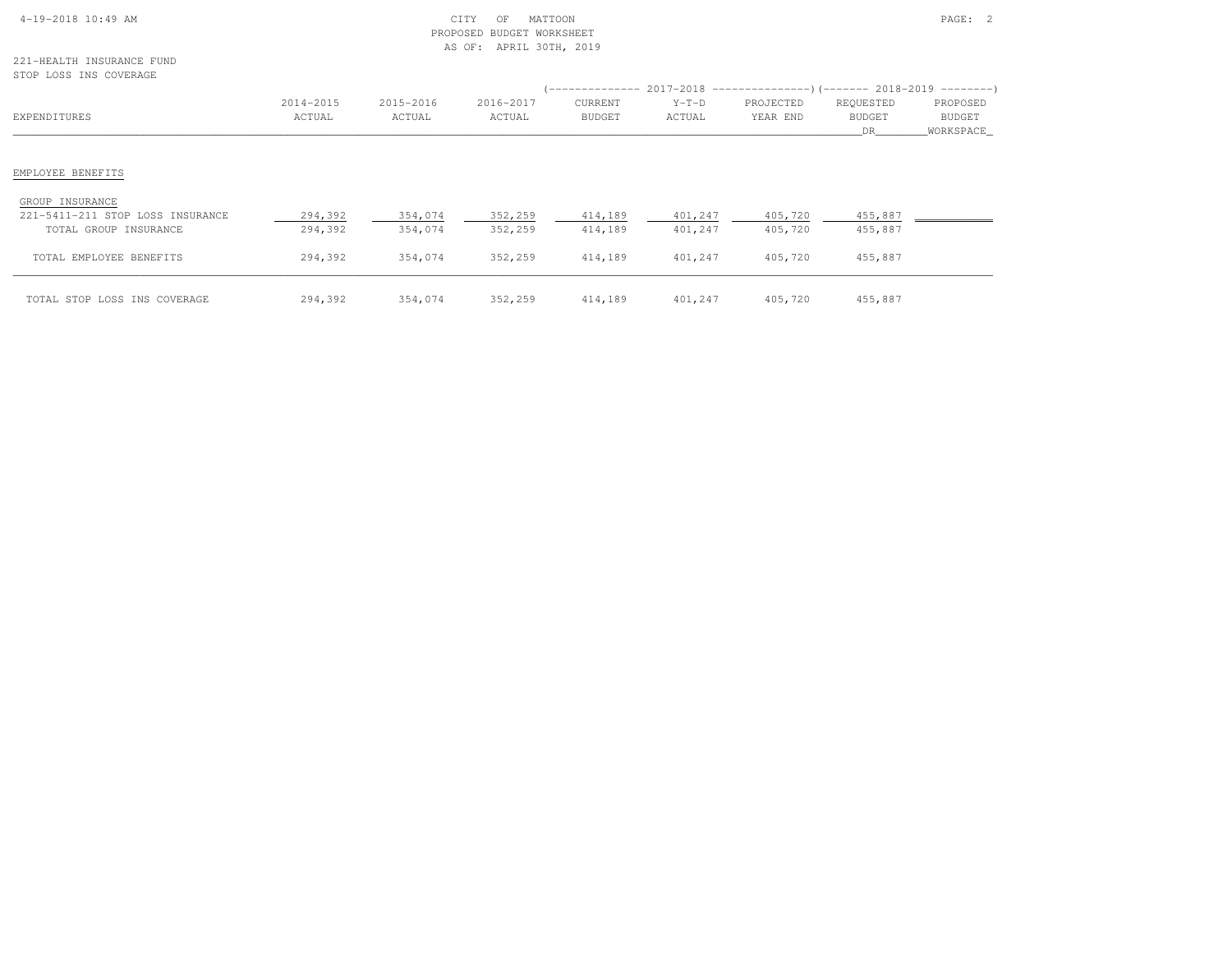| $4-19-2018$ 10:49 AM |  |
|----------------------|--|

221-HEALTH INSURANCE FUNDHEALTH PLAN ADMIN

| HEALTH PLAN ADMIN                       |           |           |           |                  |         |                                                           |               |               |
|-----------------------------------------|-----------|-----------|-----------|------------------|---------|-----------------------------------------------------------|---------------|---------------|
|                                         |           |           |           | ' ______________ |         | $2017-2018$ ----------------)(------- 2018-2019 --------) |               |               |
|                                         | 2014-2015 | 2015-2016 | 2016-2017 | CURRENT          | $Y-T-D$ | PROJECTED                                                 | REQUESTED     | PROPOSED      |
| EXPENDITURES                            | ACTUAL    | ACTUAL    | ACTUAL    | <b>BUDGET</b>    | ACTUAL  | YEAR END                                                  | <b>BUDGET</b> | <b>BUDGET</b> |
|                                         |           |           |           |                  |         |                                                           | DR.           | WORKSPACE     |
|                                         |           |           |           |                  |         |                                                           |               |               |
| EMPLOYEE BENEFITS                       |           |           |           |                  |         |                                                           |               |               |
| GROUP INSURANCE                         |           |           |           |                  |         |                                                           |               |               |
| 221-5412-211 HEALTH PLAN ADMINISTRATION | 148,086   | 275,359   | 539,132   | 560,262          | 566,591 | 574,103                                                   | 611,509       |               |
| TOTAL GROUP INSURANCE                   | 148,086   | 275,359   | 539,132   | 560,262          | 566,591 | 574,103                                                   | 611,509       |               |
| TOTAL EMPLOYEE BENEFITS                 | 148,086   | 275,359   | 539,132   | 560,262          | 566,591 | 574,103                                                   | 611,509       |               |
| TOTAL HEALTH PLAN ADMIN                 | 148,086   | 275,359   | 539,132   | 560,262          | 566,591 | 574,103                                                   | 611,509       |               |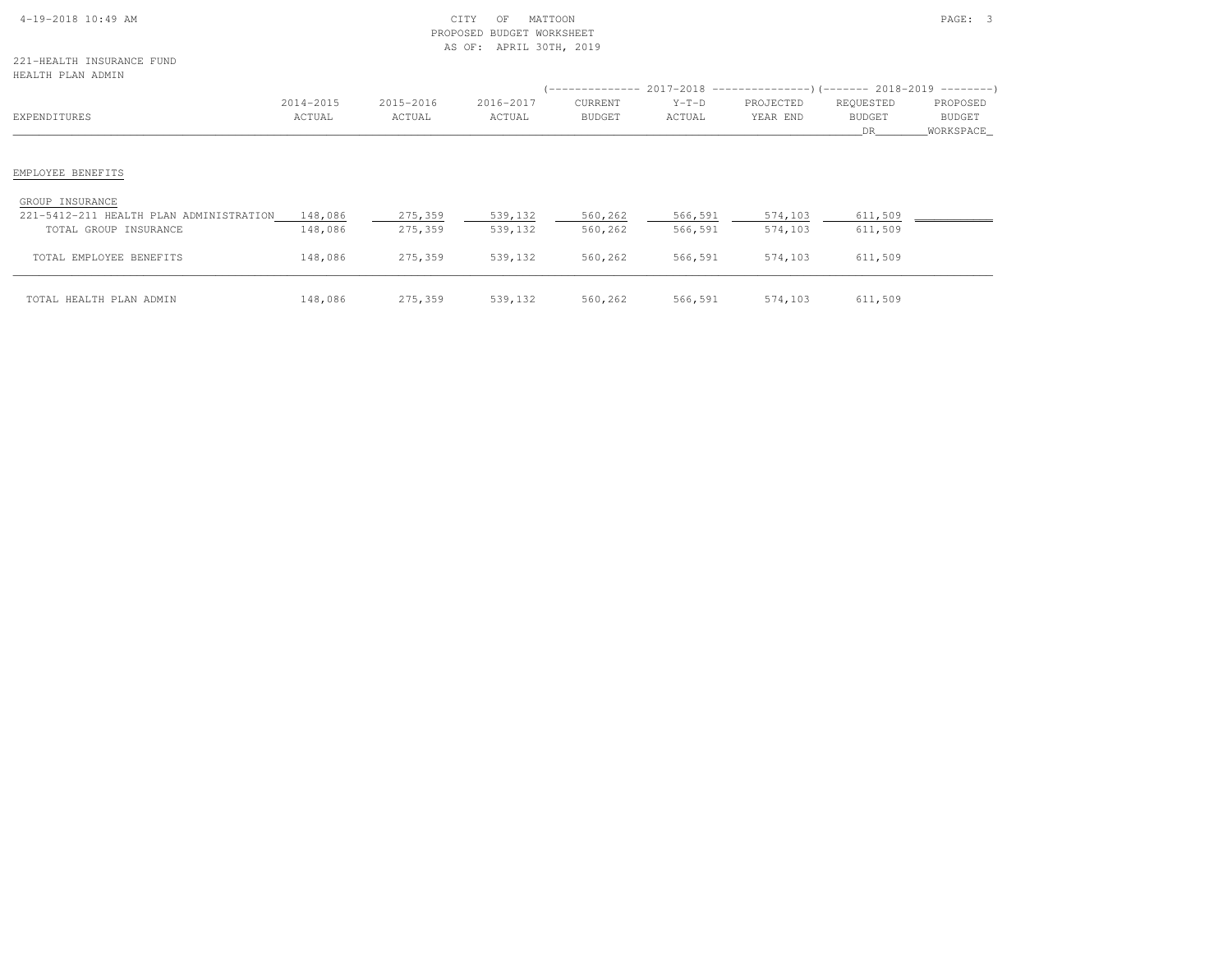| $4-19-2018$ 10:49 AM |  |
|----------------------|--|

### $\text{CITY}$  of MATTOON  $\text{PAGE:}$  4 PROPOSED BUDGET WORKSHEETAS OF: APRIL 30TH, 2019

221-HEALTH INSURANCE FUND $MED$ 

| MEDICAL CLAIMS                                 |                     |                     |                     |                          |                   |                                                                          |                                   |                                 |
|------------------------------------------------|---------------------|---------------------|---------------------|--------------------------|-------------------|--------------------------------------------------------------------------|-----------------------------------|---------------------------------|
|                                                |                     |                     |                     |                          |                   | (-------------- 2017-2018 ----------------) (------- 2018-2019 --------) |                                   |                                 |
| EXPENDITURES                                   | 2014-2015<br>ACTUAL | 2015-2016<br>ACTUAL | 2016-2017<br>ACTUAL | CURRENT<br><b>BUDGET</b> | $Y-T-D$<br>ACTUAL | PROJECTED<br>YEAR END                                                    | REQUESTED<br><b>BUDGET</b><br>DR. | PROPOSED<br>BUDGET<br>WORKSPACE |
| EMPLOYEE BENEFITS                              |                     |                     |                     |                          |                   |                                                                          |                                   |                                 |
| GROUP INSURANCE<br>221-5413-211 MEDICAL CLAIMS | 2,641,067           | 2,189,044           | 2,408,875           | 2,725,934                | 1,957,362         | 2,329,556                                                                | 2,849,841                         |                                 |

| TOTAL MEDICAL CLAIMS    | 2,641,067 | 2,189,044 | 2,408,875 | 2,725,934 | 1,957,362           | 2,329,556 | 2,849,841 |  |
|-------------------------|-----------|-----------|-----------|-----------|---------------------|-----------|-----------|--|
| TOTAL EMPLOYEE BENEFITS | 2,641,067 | 2,189,044 | 2,408,875 |           | 2,725,934 1,957,362 | 2,329,556 | 2,849,841 |  |
| TOTAL GROUP INSURANCE   | 2,641,067 | 2,189,044 | 2,408,875 | 2,725,934 | 1,957,362           | 2,329,556 | 2,849,841 |  |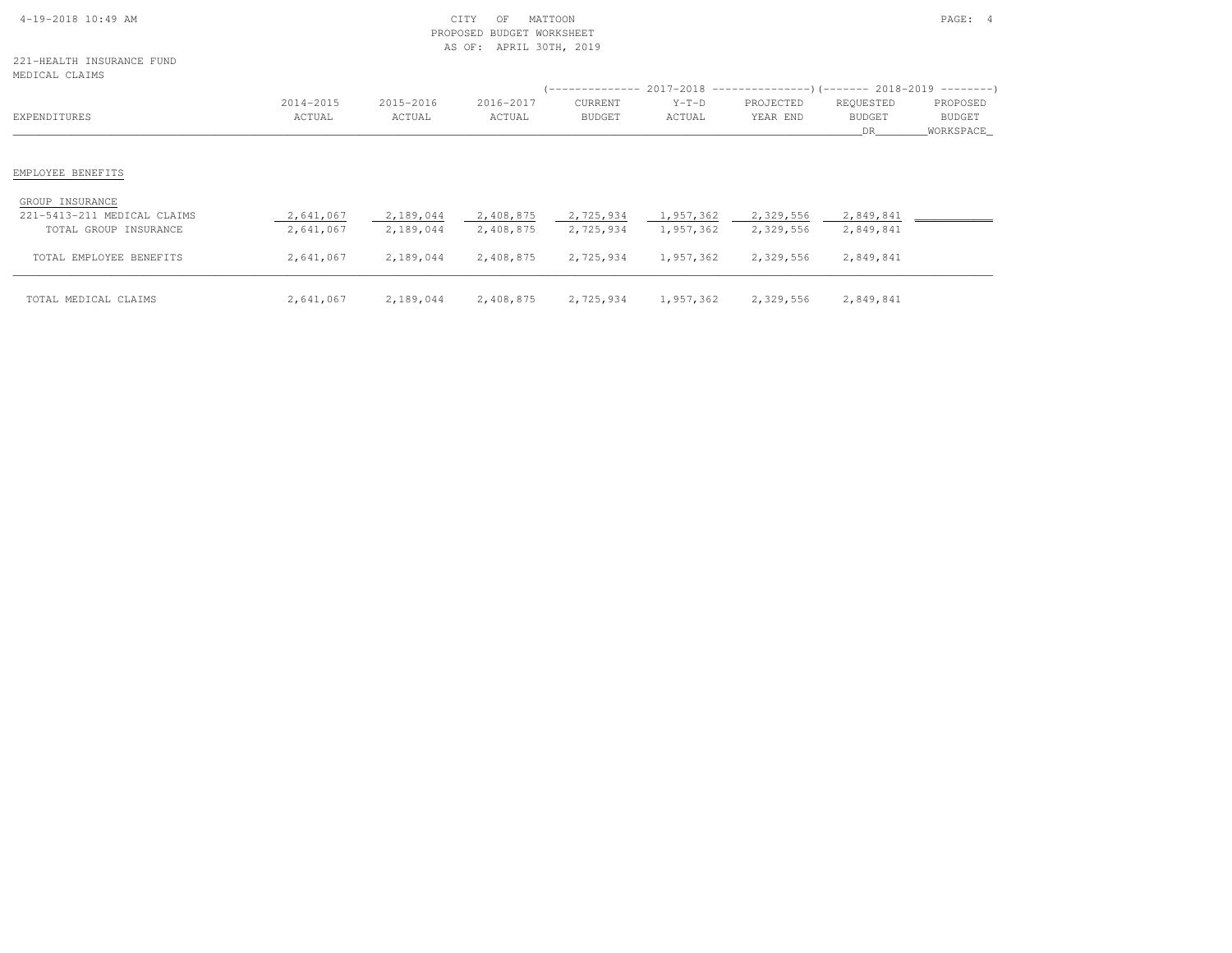| $4-19-2018$ 10:49 AM |  |
|----------------------|--|

# $\text{CITY}$  of MATTOON  $\text{PAGE:}$  5 PROPOSED BUDGET WORKSHEETAS OF: APRIL 30TH, 2019

221-HEALTH INSURANCE FUNDRX CLAIMS

| RX CLAIMS               |                     |                     |                     |                          |                   | (-------------- 2017-2018 -----------------) (------- 2018-2019 ---------) |                                  |                                 |
|-------------------------|---------------------|---------------------|---------------------|--------------------------|-------------------|----------------------------------------------------------------------------|----------------------------------|---------------------------------|
| EXPENDITURES            | 2014-2015<br>ACTUAL | 2015-2016<br>ACTUAL | 2016-2017<br>ACTUAL | CURRENT<br><b>BUDGET</b> | $Y-T-D$<br>ACTUAL | PROJECTED<br>YEAR END                                                      | REQUESTED<br><b>BUDGET</b><br>DR | PROPOSED<br>BUDGET<br>WORKSPACE |
|                         |                     |                     |                     |                          |                   |                                                                            |                                  |                                 |
| EMPLOYEE BENEFITS       |                     |                     |                     |                          |                   |                                                                            |                                  |                                 |
| GROUP INSURANCE         |                     |                     |                     |                          |                   |                                                                            |                                  |                                 |
| 221-5414-211 RX CLAIMS  | 938,222             | 962,792             | 635,182             | 718,087                  | 682,837           | 792,135                                                                    | 813,176                          |                                 |
| TOTAL GROUP INSURANCE   | 938,222             | 962,792             | 635,182             | 718,087                  | 682,837           | 792,135                                                                    | 813,176                          |                                 |
| TOTAL EMPLOYEE BENEFITS | 938,222             | 962,792             | 635,182             | 718,087                  | 682,837           | 792,135                                                                    | 813,176                          |                                 |
| TOTAL RX CLAIMS         | 938,222             | 962,792             | 635,182             | 718,087                  | 682,837           | 792,135                                                                    | 813,176                          |                                 |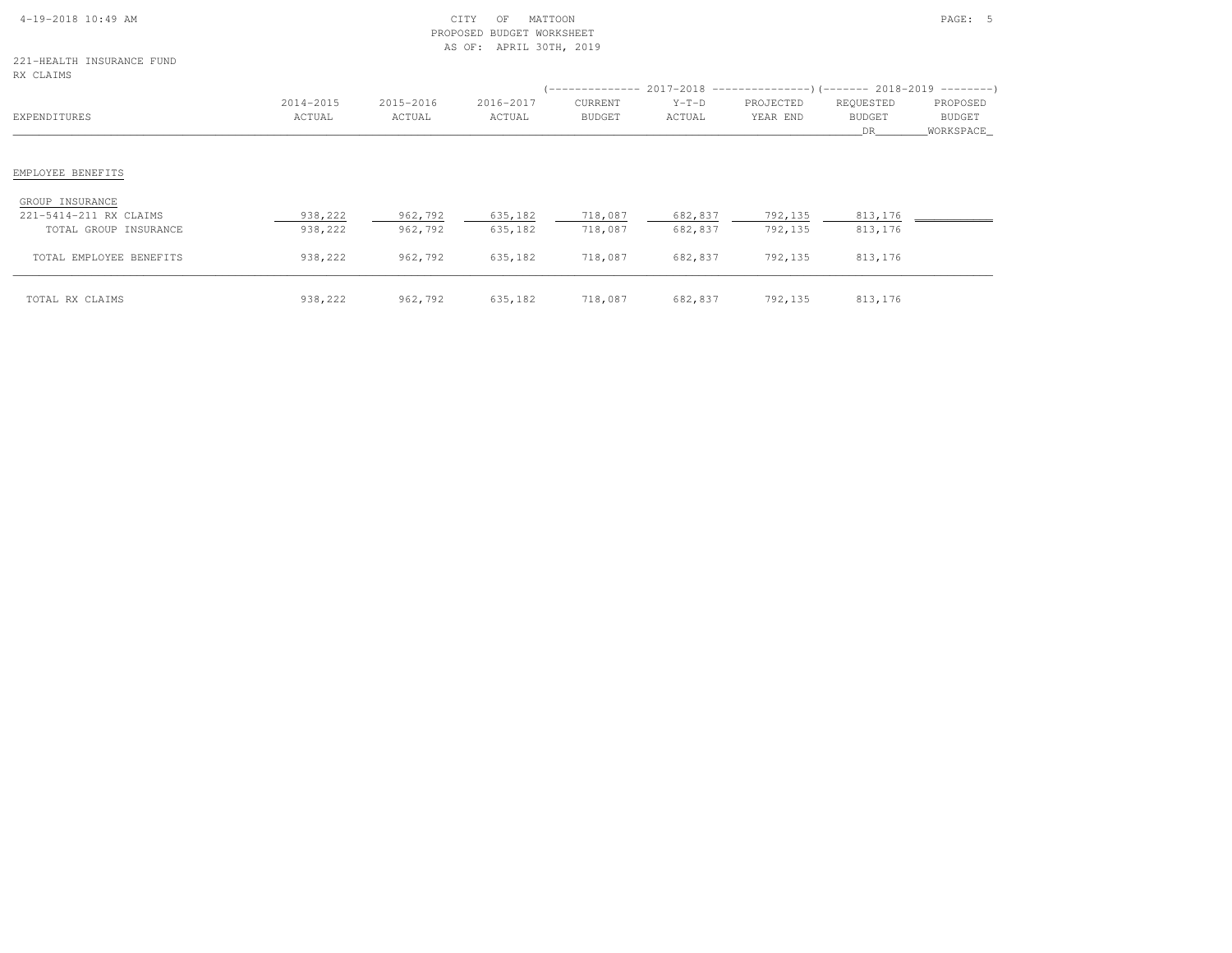| $4-19-2018$ 10:49 AM |  |  |
|----------------------|--|--|

#### 221-HEALTH INSURANCE FUNDDENTAL CLAIMS

| DEMIAL CLAIMS              |                     |                     |                     |                                 |                   | -------------- 2017-2018 --------------------- (------- 2018-2019 ----------) |                                         |                                        |
|----------------------------|---------------------|---------------------|---------------------|---------------------------------|-------------------|-------------------------------------------------------------------------------|-----------------------------------------|----------------------------------------|
| EXPENDITURES               | 2014-2015<br>ACTUAL | 2015-2016<br>ACTUAL | 2016-2017<br>ACTUAL | <b>CURRENT</b><br><b>BUDGET</b> | $Y-T-D$<br>ACTUAL | PROJECTED<br>YEAR END                                                         | REQUESTED<br><b>BUDGET</b><br><b>DR</b> | PROPOSED<br><b>BUDGET</b><br>WORKSPACE |
|                            |                     |                     |                     |                                 |                   |                                                                               |                                         |                                        |
| EMPLOYEE BENEFITS          |                     |                     |                     |                                 |                   |                                                                               |                                         |                                        |
| GROUP INSURANCE            |                     |                     |                     |                                 |                   |                                                                               |                                         |                                        |
| 221-5415-211 DENTAL CLAIMS | 83,654              | 94,504              | 92,990              | 99,641                          | 73,376            | 99,407                                                                        | 102,212                                 |                                        |
| TOTAL GROUP INSURANCE      | 83,654              | 94,504              | 92,990              | 99,641                          | 73,376            | 99,407                                                                        | 102,212                                 |                                        |
| TOTAL EMPLOYEE BENEFITS    | 83,654              | 94,504              | 92,990              | 99,641                          | 73,376            | 99,407                                                                        | 102,212                                 |                                        |
| TOTAL DENTAL CLAIMS        | 83,654              | 94,504              | 92,990              | 99,641                          | 73,376            | 99,407                                                                        | 102,212                                 |                                        |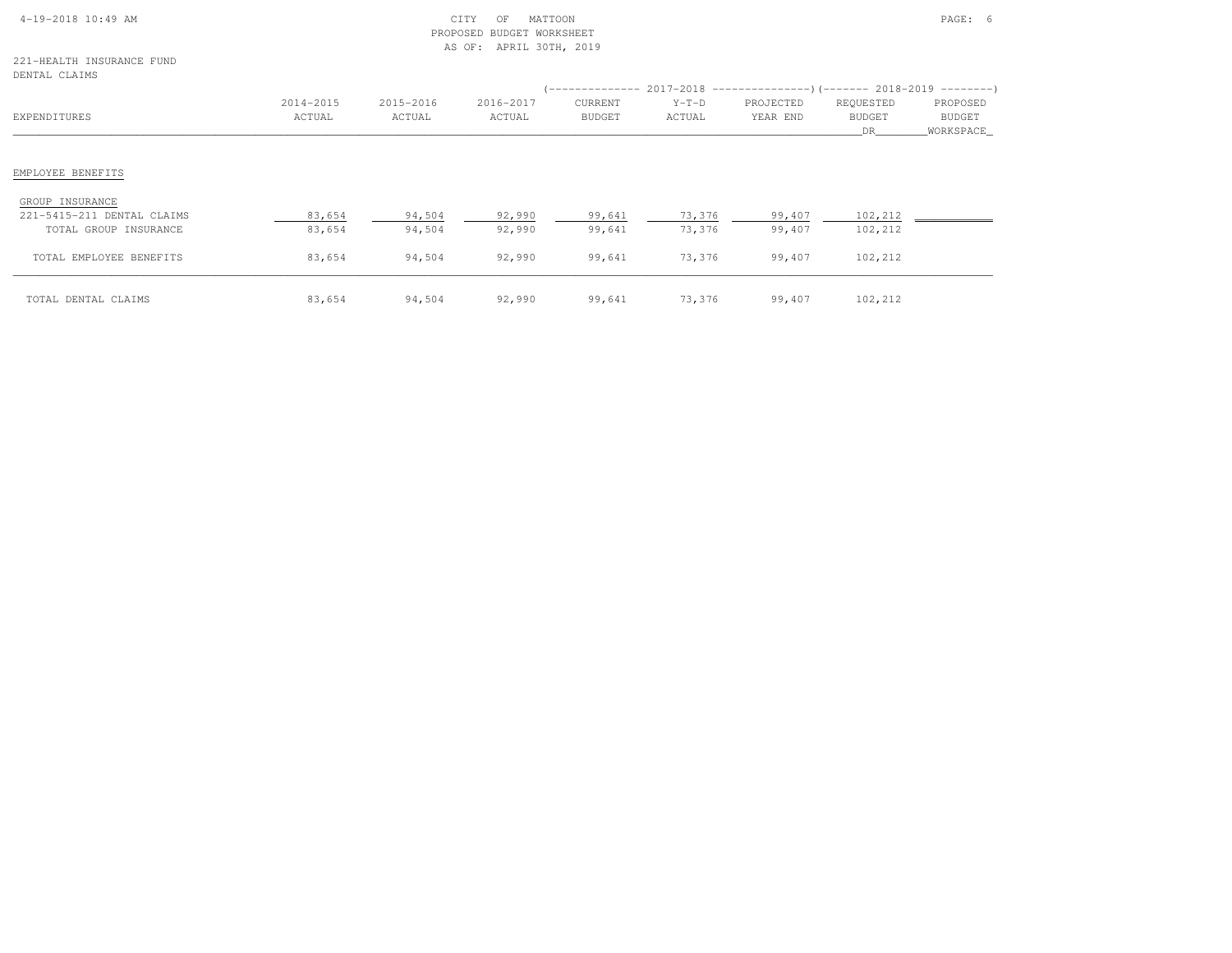| $4-19-2018$ 10:49 AM |  |  |
|----------------------|--|--|

# $\begin{array}{ccc} \multicolumn{2}{c}{{\text{CITY}}} & \multicolumn{2}{c}{{\text{OF}}} & \multicolumn{2}{c}{{\text{MATTOM}}} \\ \multicolumn{2}{c}{{\text{CITY}}} & \multicolumn{2}{c}{{\text{OF}}} & \multicolumn{2}{c}{{\text{MATTOM}}} \\ \multicolumn{2}{c}{{\text{MATTOM}}} & \multicolumn{2}{c}{{\text{MATTOM}}} & \multicolumn{2}{c}{{\text{MATTOM}}} \\ \multicolumn{2}{c}{{\text{MATTOM}}} & \multicolumn{2}{c}{{\text{MATTOM}}} & \multicolumn{2}{c}{{\$  PROPOSED BUDGET WORKSHEETAS OF: APRIL 30TH, 2019

221-HEALTH INSURANCE FUNDREFUNDS REIMB & MISC EXPS

| MERUNDO MEIND & NIOU EAFO                                  |                     |                     |                     |                          |                   |                       |                                  |                                 |
|------------------------------------------------------------|---------------------|---------------------|---------------------|--------------------------|-------------------|-----------------------|----------------------------------|---------------------------------|
| EXPENDITURES                                               | 2014-2015<br>ACTUAL | 2015-2016<br>ACTUAL | 2016-2017<br>ACTUAL | CURRENT<br><b>BUDGET</b> | $Y-T-D$<br>ACTUAL | PROJECTED<br>YEAR END | REQUESTED<br><b>BUDGET</b><br>DR | PROPOSED<br>BUDGET<br>WORKSPACE |
| EMPLOYEE BENEFITS                                          |                     |                     |                     |                          |                   |                       |                                  |                                 |
| GROUP INSURANCE<br>221-5416-211 REFUNDS REIMBURSEMENTS & M | 35                  | 156                 |                     |                          | 1,120             | 1,226                 |                                  |                                 |
| TOTAL GROUP INSURANCE<br>TOTAL EMPLOYEE BENEFITS           | 35<br>35            | 156<br>156          | $\Omega$<br>$\circ$ | $\cap$<br>$\circ$        | 1,120<br>1,120    | 1,226<br>1,226        | $\Omega$<br>$\circ$              |                                 |
| TOTAL REFUNDS REIMB & MISC EXPS                            | 35                  | 156                 | 0                   | $\circ$                  | 1,120             | 1,226                 | $\circ$                          |                                 |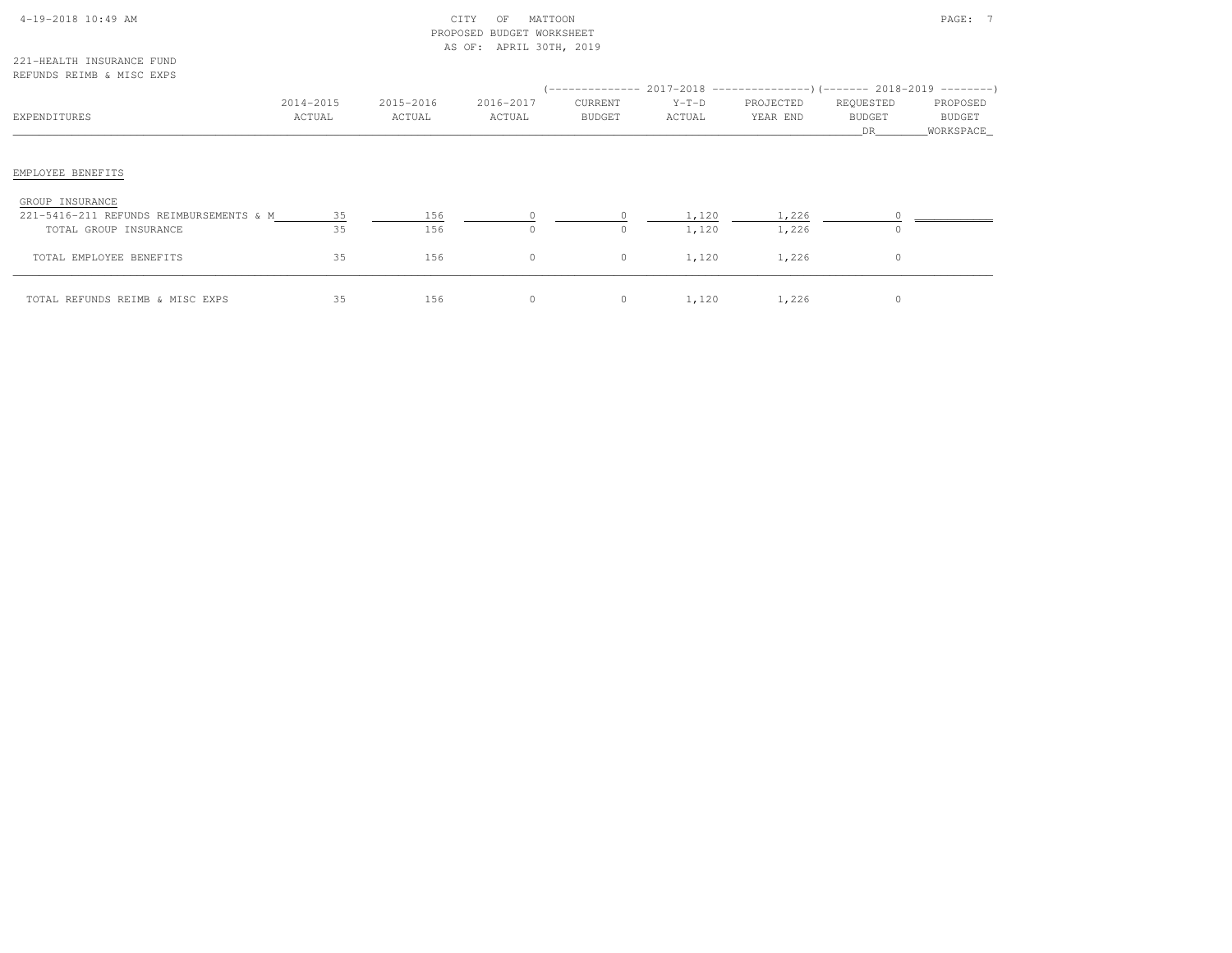# 4-19-2018 10:49 AM CITY OF MATTOON PAGE: 8 PROPOSED BUDGET WORKSHEETAS OF: APRIL 30TH, 2019

221-HEALTH INSURANCE FUNDLIFE INSURANCE

| TILE INSUKUNCE                                   |                     |                     |                     |                          |                   |                       |                                  |                                 |
|--------------------------------------------------|---------------------|---------------------|---------------------|--------------------------|-------------------|-----------------------|----------------------------------|---------------------------------|
| EXPENDITURES                                     | 2014-2015<br>ACTUAL | 2015-2016<br>ACTUAL | 2016-2017<br>ACTUAL | CURRENT<br><b>BUDGET</b> | $Y-T-D$<br>ACTUAL | PROJECTED<br>YEAR END | REQUESTED<br><b>BUDGET</b><br>DR | PROPOSED<br>BUDGET<br>WORKSPACE |
| EMPLOYEE BENEFITS                                |                     |                     |                     |                          |                   |                       |                                  |                                 |
| GROUP INSURANCE<br>221-5417-212 LIFE INSURANCE   | 25,872              | 28,156              | 27,688              | 29,377                   | 26,107            | 28,590                | 28,424                           |                                 |
| TOTAL GROUP INSURANCE<br>TOTAL EMPLOYEE BENEFITS | 25,872<br>25,872    | 28,156<br>28,156    | 27,688<br>27,688    | 29,377<br>29,377         | 26,107<br>26,107  | 28,590<br>28,590      | 28,424<br>28,424                 |                                 |
| TOTAL LIFE INSURANCE                             | 25,872              | 28,156              | 27,688              | 29,377                   | 26,107            | 28,590                | 28,424                           |                                 |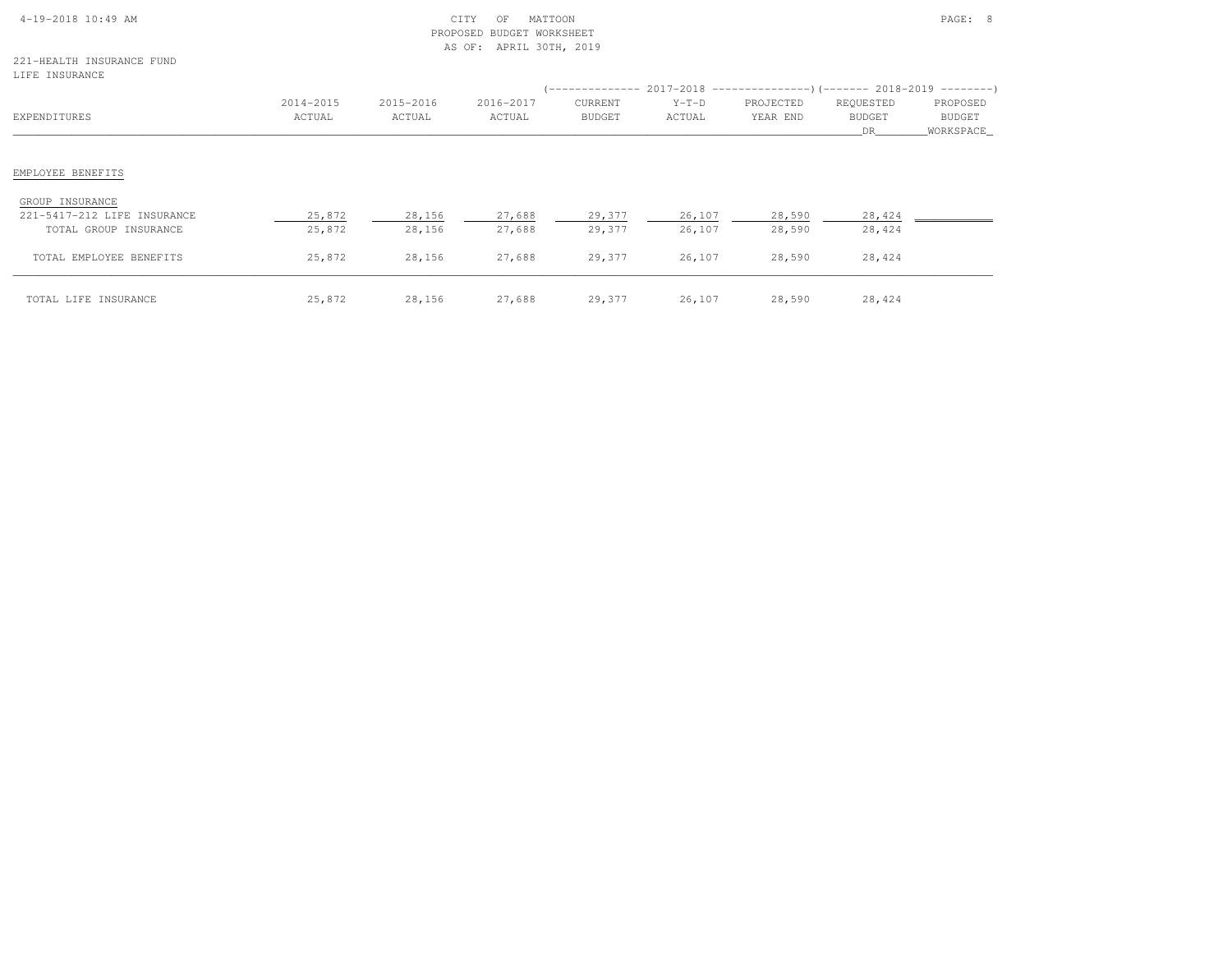| $4-19-2018$ 10:49 AM |  |
|----------------------|--|

221-HEALTH INSURANCE FUNDSECTION 125 PLAN

| SECIION 179 FLAN                                                 |                     |                     |                     |                          |                   | (-------------- 2017-2018 -----------------) (------- 2018-2019 ---------) |                                   |                                        |
|------------------------------------------------------------------|---------------------|---------------------|---------------------|--------------------------|-------------------|----------------------------------------------------------------------------|-----------------------------------|----------------------------------------|
| EXPENDITURES                                                     | 2014-2015<br>ACTUAL | 2015-2016<br>ACTUAL | 2016-2017<br>ACTUAL | CURRENT<br><b>BUDGET</b> | $Y-T-D$<br>ACTUAL | PROJECTED<br>YEAR END                                                      | REQUESTED<br><b>BUDGET</b><br>DR. | PROPOSED<br><b>BUDGET</b><br>WORKSPACE |
| EMPLOYEE BENEFITS                                                |                     |                     |                     |                          |                   |                                                                            |                                   |                                        |
| GROUP INSURANCE                                                  |                     |                     |                     |                          |                   |                                                                            |                                   |                                        |
| 221-5418-212 SECTION 125 BENEFIT PLAN A<br>TOTAL GROUP INSURANCE | 1,000<br>1,000      | 1,550<br>1,550      | 2,100<br>2,100      | 1,800<br>1,800           | 1,500<br>1,500    | 1,286<br>1,286                                                             | 2,250<br>2,250                    |                                        |
| TOTAL EMPLOYEE BENEFITS                                          | 1,000               | 1,550               | 2,100               | 1,800                    | 1,500             | 1,286                                                                      | 2,250                             |                                        |
| TOTAL SECTION 125 PLAN                                           | 1,000               | 1,550               | 2,100               | 1,800                    | 1,500             | 1,286                                                                      | 2,250                             |                                        |